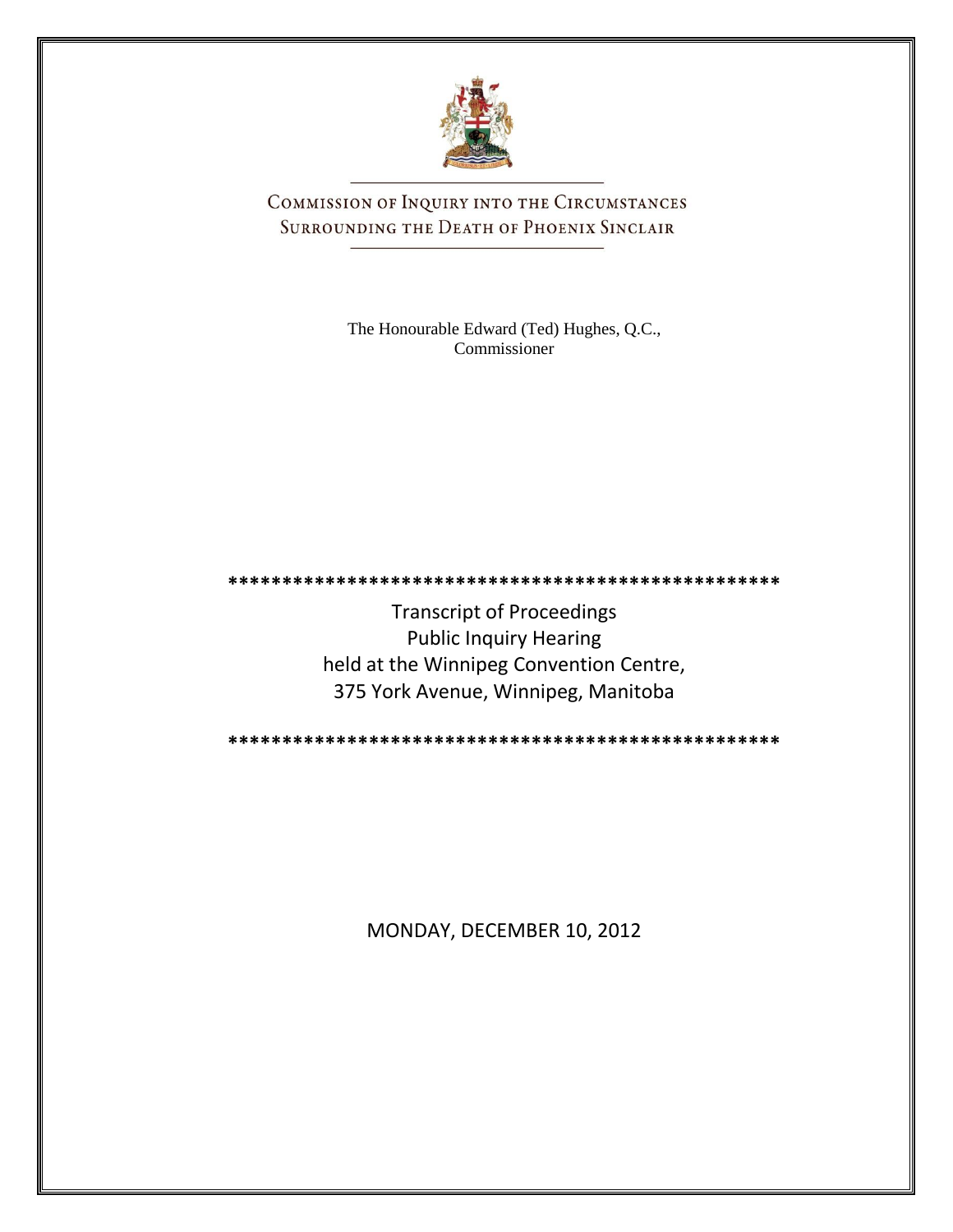## APPEARANCES

**MS. S. WALSH,** Commission Counsel **MR. D. OLSON,** Senior Associate Counsel **MR. N. GLOBERMAN,** Associate Commission Counsel **MR. R. MASCARENHAS**, Associate Commission Counsel

**MR. G. MCKINNON** and **MR. S. PAUL,** for Department of Family Services and Labour

**MR. T. RAY,** for Manitoba Government and General Employees Union

**MR. K. SAXBERG,** for General Child and Family Services Authority, First Nations of Northern Manitoba Child and Family Services Authority First Nations of Southern Manitoba Child and Family Services Authority Child and Family All Nation Coordinated Response Network

**MR. H. KHAN,** for Intertribal Child and Family Services

**MR. J. GINDIN** and **MR. D. IRELAND,** for Mr. Nelson Draper Steve Sinclair**,** Ms. Kimberly-Ann Edwards

**MR. J. FUNKE,** for Assembly of Manitoba Chiefs and Southern Chiefs Organization Inc.

**MR. R. BUCHWALD**, for Ms. Debbie De Gale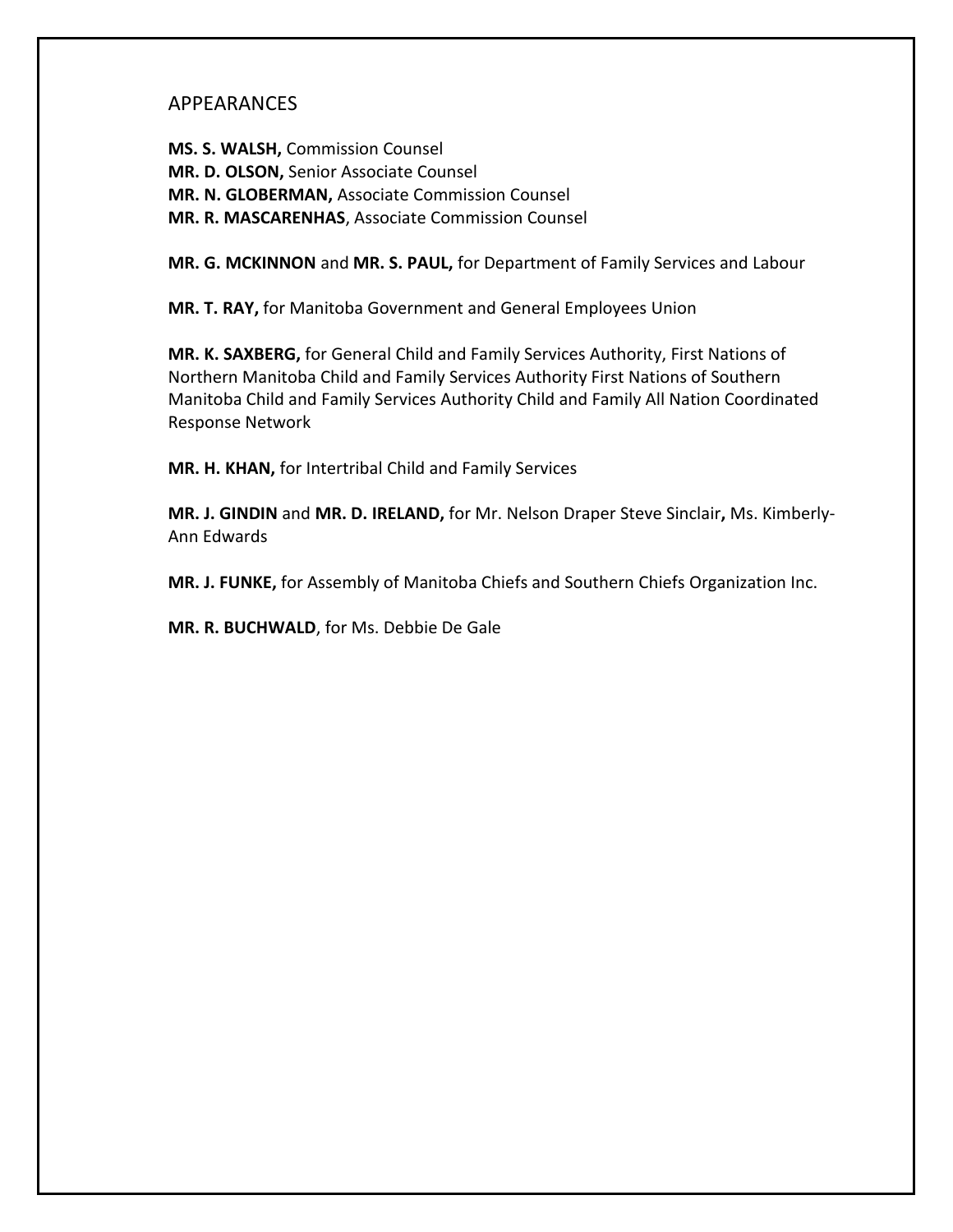# **INDEX**

## **Page**

### **WITNESSES**:

SOR #3

| Direct Examination by Ms. Walsh  | $\mathcal{L}$ |
|----------------------------------|---------------|
| Cross-Examination by Mr. Gindin  | 56.           |
| Cross-Examination by Mr. Ray     | 60            |
| Cross-Examination by Mr. Saxberg | 63            |
| Re-Examination by Ms. Walsh      | 65            |

DEBBIE LYNN DE GALE

| Direct Examination by Ms. Walsh  |  | 68  |
|----------------------------------|--|-----|
| Cross-Examination by Mr. Saxberg |  | 149 |

## **EXHIBIT**:

| 18 |  | Safety Assessment dated May 11, 2004 |  |  |  |  | 108 |
|----|--|--------------------------------------|--|--|--|--|-----|
|----|--|--------------------------------------|--|--|--|--|-----|

1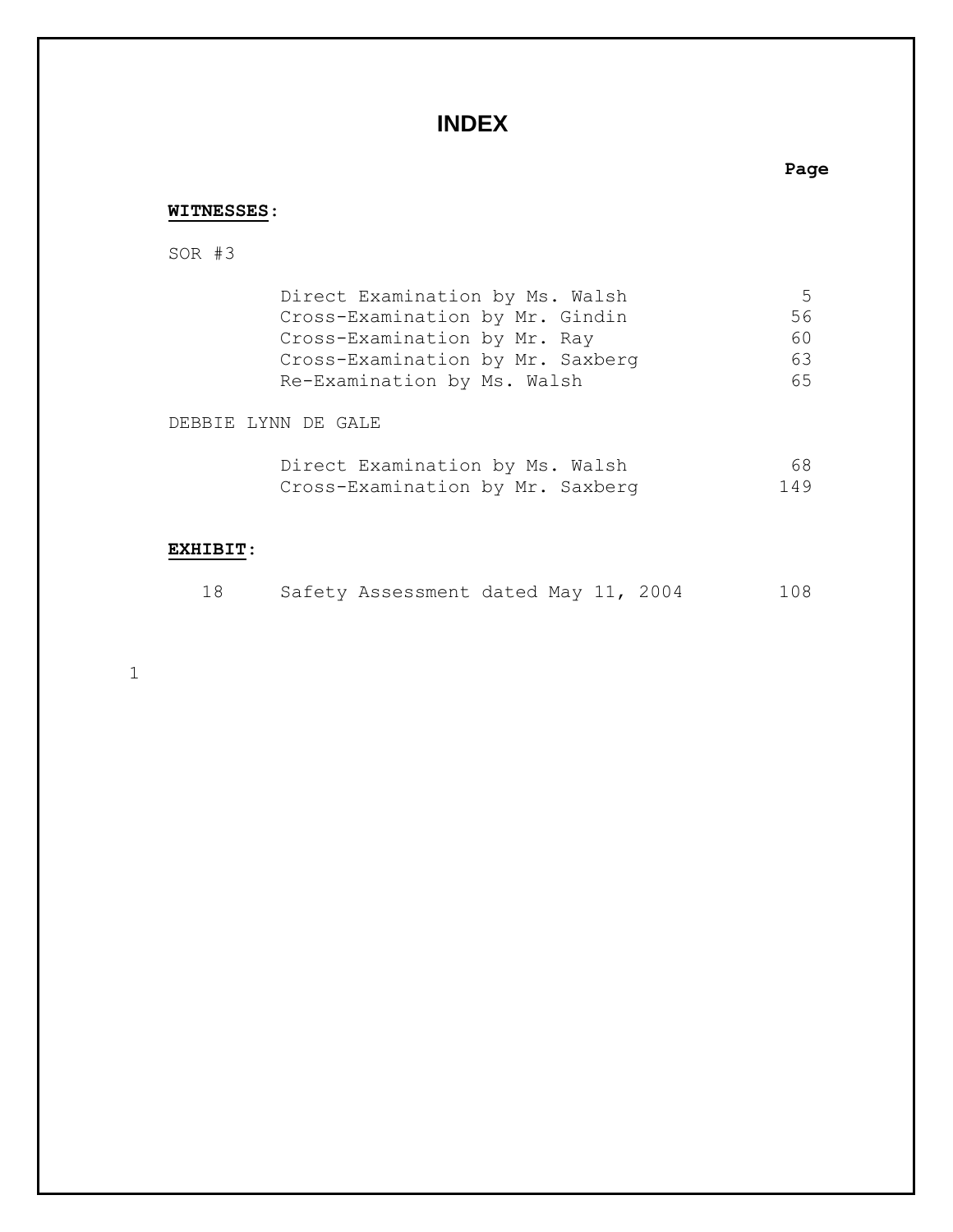PROCEEDINGS DECEMBER 10, 2012

DECEMBER 10, 2012

 PROCEEDINGS CONTINUED FROM DECEMBER 6, 2012 4 THE COMMISSIONER: Good morning, everyone. UNIDENTIFIED PERSON: Good morning. MS. WALSH: Good morning, Mr. Commissioner. THE COMMISSIONER: Everybody settled in a new location? I'm afraid I'm going to have to move that screen, maybe. MS. WALSH: Yes, because it's right in the line of vision of -- 12 THE COMMISSIONER: It is. MS. WALSH: -- the Commissioner and our desk. 14 THE COMMISSIONER: Can we put it over there? 15 MS. WALSH: Maybe. 16 THE COMMISSIONER: Don't have to put it too far, then I, I'll be able -- no, maybe you better put it all over so I can see that pedestal as well. That's fine. UNIDENTIFIED PERSON: That okay? 20 THE COMMISSIONER: Yes. MS. WALSH: Can you see both counsel podiums this way, Mr. Commissioner? 23 THE COMMISSIONER: Pardon? MS. WALSH: Can you see both counsel podiums? 25 THE COMMISSIONER: Yes, I can.

 $- 1 -$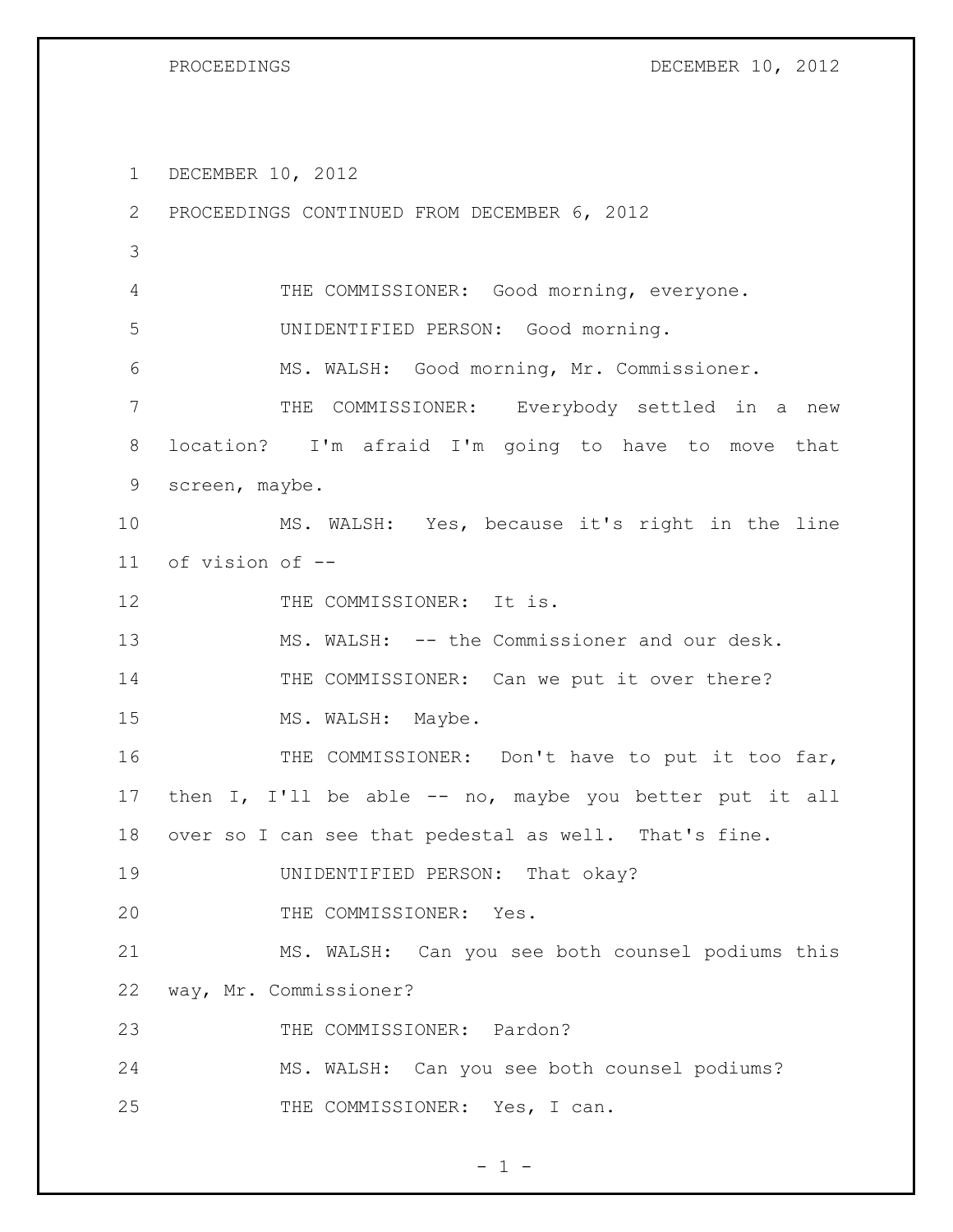PROCEEDINGS DECEMBER 10, 2012

| $\mathbf{1}$   | MS. WALSH: Oh, perfect.                                     |
|----------------|-------------------------------------------------------------|
| $\mathbf{2}$   | THE COMMISSIONER: Yeah, counsel table's a little            |
| 3              | hidden, but I'm sure they're behaving themselves.           |
| 4              | MS. WALSH: We'll keep an eye on them.                       |
| 5              | THE COMMISSIONER: Yes. That's fine.                         |
| 6              | MS. WALSH: Mr. Commissioner, our first witness              |
| $\overline{7}$ | is a source of referral.                                    |
| 8              | THE COMMISSIONER: Your first witness is?                    |
| $\mathcal{G}$  | MS. WALSH: A source of referral.                            |
| 10             | THE COMMISSIONER: All right.                                |
| 11             | MS. WALSH: So we will have to ask the media and             |
| 12             | the public to leave the room while the witness is sworn in. |
| 13             | THE COMMISSIONER: Yes.                                      |
| 14             | MS. WALSH: Please.                                          |
| 15             | THE COMMISSIONER: This'll be very brief. You've             |
| 16             | been through it before. This is a source of referral who's  |
| 17             | entitled to have the -- her identity not disclosed, and the |
| 18             | swearing in process will take 30 seconds or thereabouts and |
| 19             | then we'll have you all back in, please.                    |
| 20             |                                                             |
| 21             | (INQUIRY PARTICIPANTS, EXCEPT FOR THE COMMISSIONER,         |
| 22             | COMMISSION COUNSEL AND MR. BUCHWALD, LEAVE THE COURTROOM)   |
| 23             |                                                             |
| 24             | MS. WALSH: Witness, are you there?                          |
| 25             | THE WITNESS: Yes, I am.                                     |

$$
-2-
$$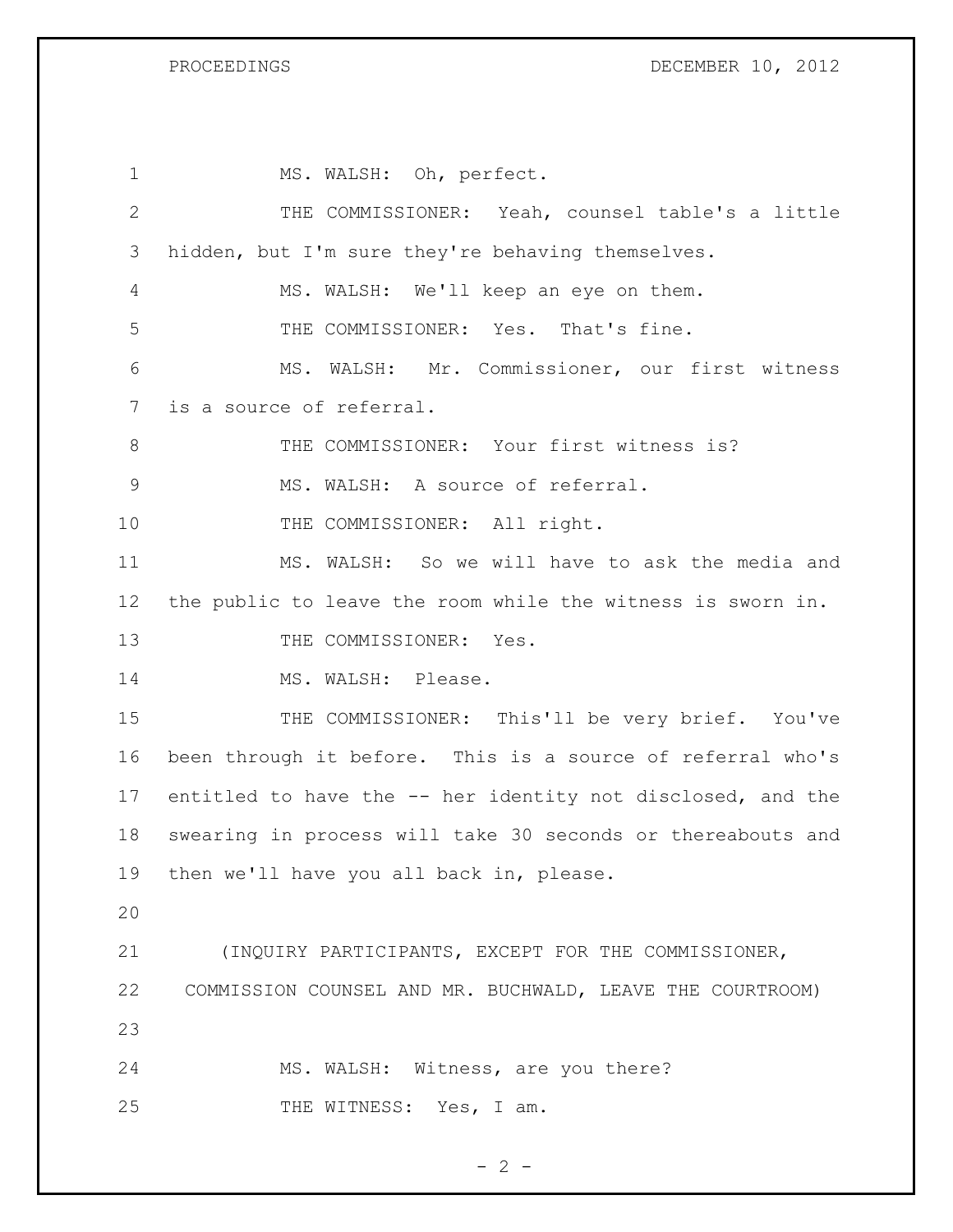PROCEEDINGS DECEMBER 10, 2012

 MS. WALSH: Okay, good morning. Thank you. Now, can you see me? THE WITNESS: Actually, your screen has gone black now. MS. WALSH: Not good. How do we fix that? THE CLERK: She won't be able to. MS. WALSH: Is she not supposed to be able to see? THE CLERK: I think that she doesn't see anybody (inaudible). 11 MS. WALSH: In the past, they have. 12 THE WITNESS: I was seeing everything just before, like, a few seconds ago. 14 THE COMMISSIONER: It just -- MS. WALSH: Maybe it's because the cameraman left. 17 THE CLERK: Oh, that's right. The camera is hooked into the video. MS. WALSH: Right. So it's just while you're being sworn in, to protect your identity, we've emptied the room except for your counsel and, and Commission counsel and, of course, the Commissioner. So that includes -- 23 THE WITNESS: Okay. 24 MS. WALSH: -- the cameraman. 25 THE WITNESS: That's fine.

- 3 -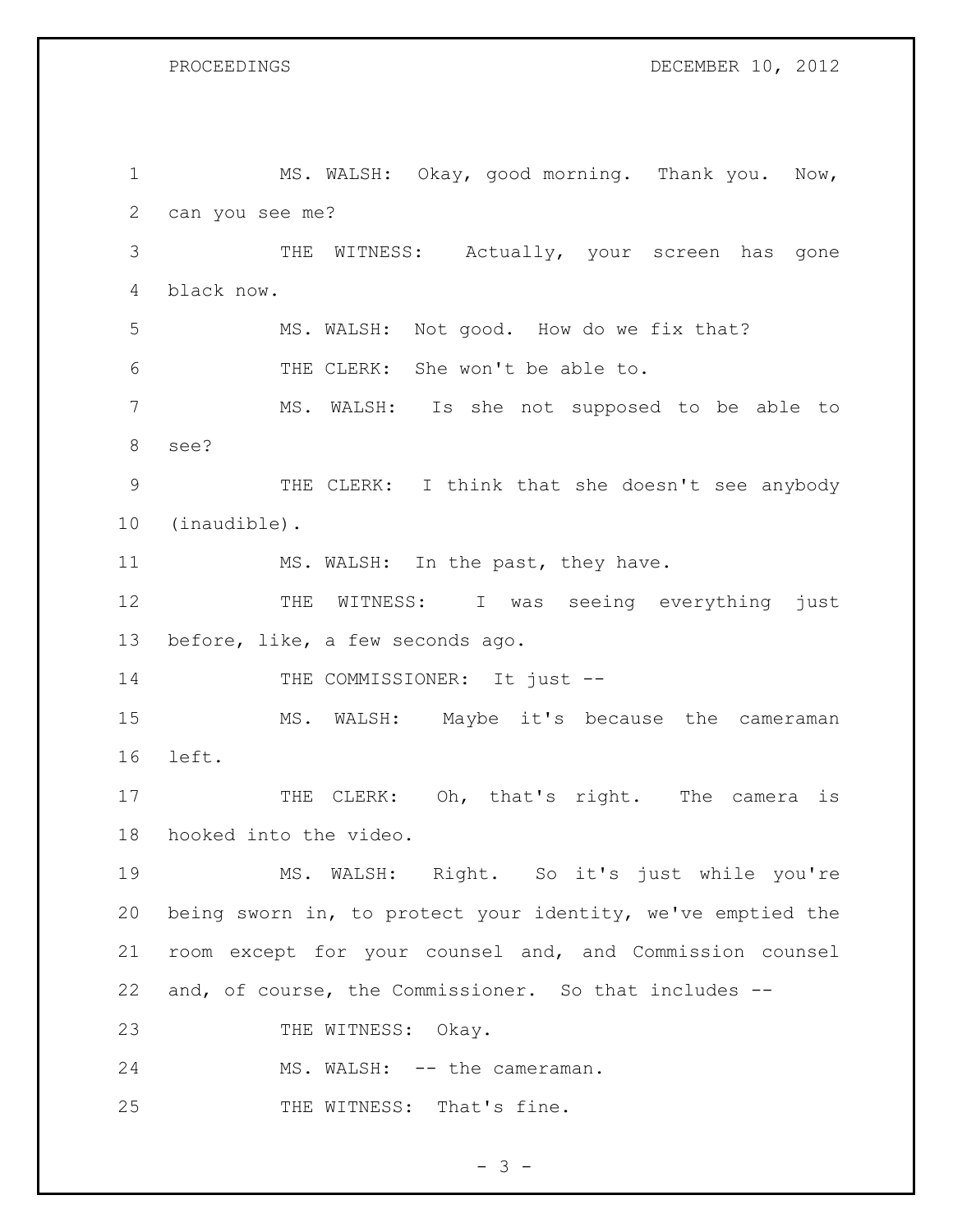MS. WALSH: Okay. And, and hopefully you have all the documents with you? THE WITNESS: Yes, I do. MS. WALSH: And if, if I refer to a document that you don't have, we'll deal with it. So let's start by swearing you in, please. 7 THE CLERK: Okay, I'm just going to stop the recording, Mr. Commissioner. 9 THE COMMISSIONER: Yes. **SOR #3**, affirmed, testified as follows: MS. WALSH: We're just getting everyone back in the room. THE COMMISSIONER: We'll have the camera -- 17 THE WITNESS: Okay. THE COMMISSIONER: We'll have the cameraman back in. 20 THE WITNESS: Okay. (INQUIRY PARTICIPANTS, EXCEPT FOR THE COMMISSIONER, COMMISSION COUNSEL AND MR. BUCHWALD, RE-ENTER THE COURTROOM)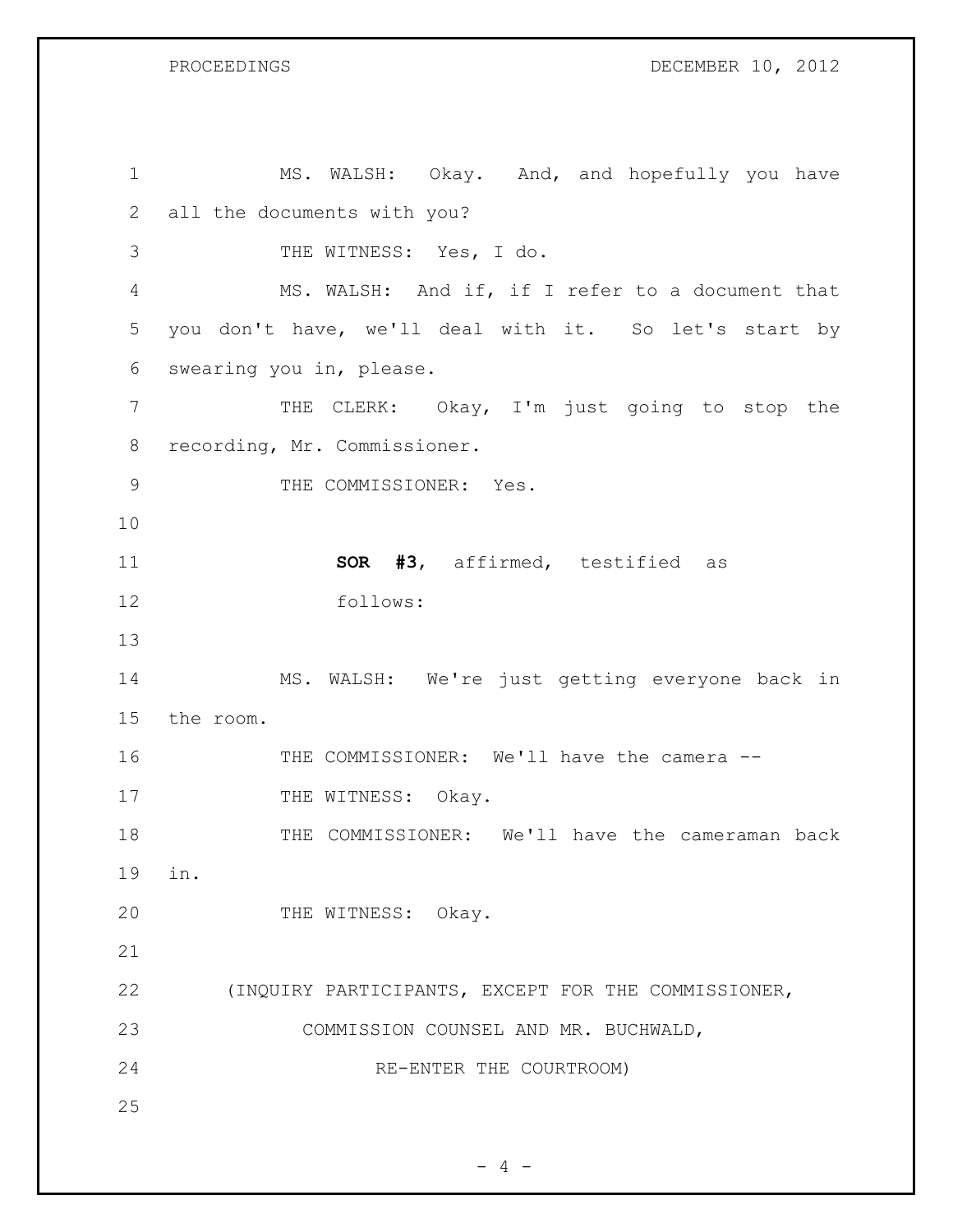MS. WALSH: Good morning, Witness. Can you see me now?

THE WITNESS: Yes, I can.

 MS. WALSH: Okay. So the cameraman is back in the room.

6 THE WITNESS: Okay.

 MS. WALSH: So you, you can see me and you can hear us all right?

9 THE WITNESS: Yes, I can.

10 MS. WALSH: Good, thank you.

 So the witness was duly sworn in while everyone was out of the room.

13 And I will just say at the outset, just a reminder to all that are in here, members of the public and the media, as in the past when we have had sources of referral, please be careful in reporting on or discussing this evidence, that you not report anything that might disclose the identity of this witness. All right.

### DIRECT EXAMINATION BY MS. WALSH:

Q So, good morning.

A Good morning.

Q In 2003, you were living in Manitoba?

A Correct.

Q And starting in April of that year, you were

 $- 5 -$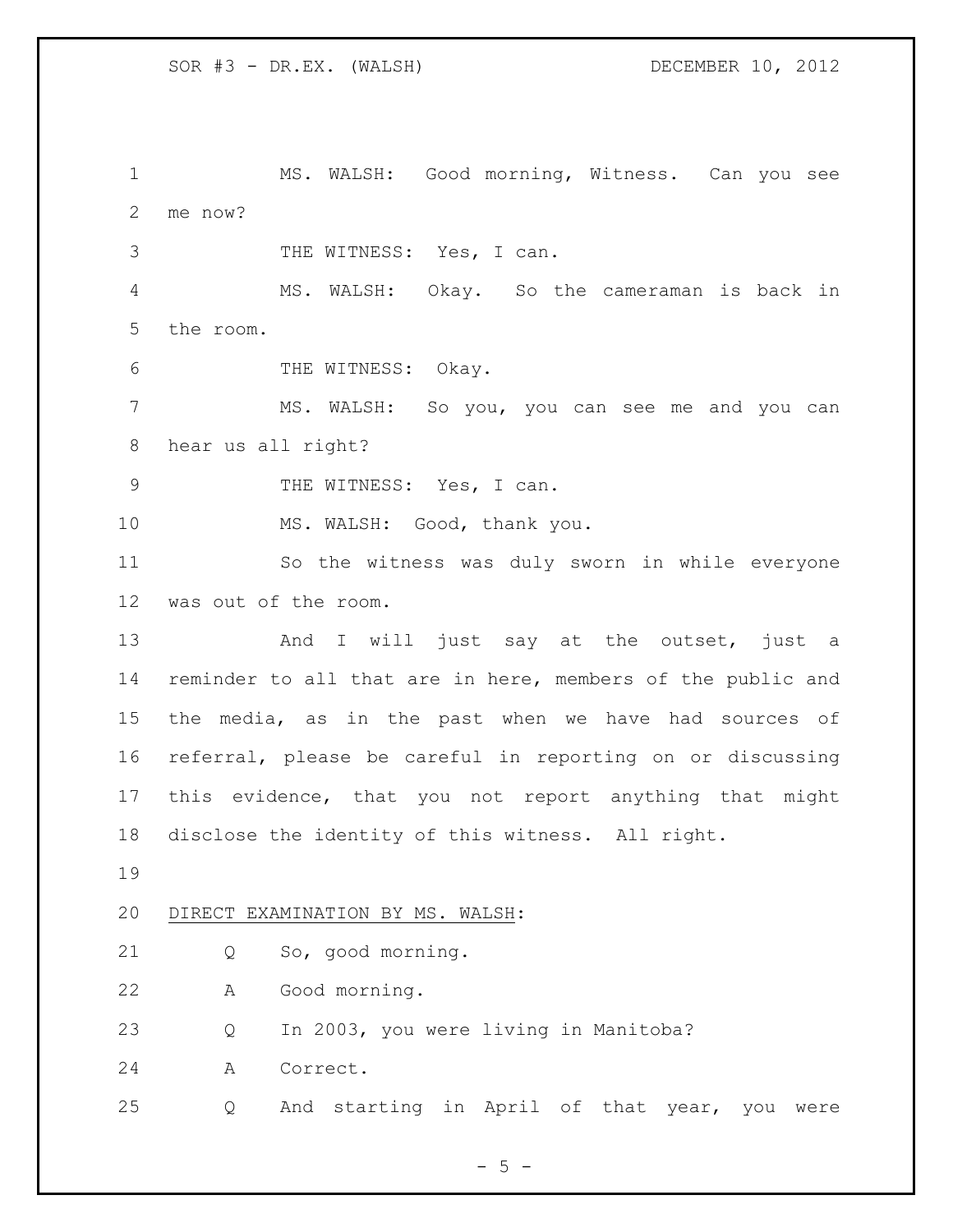employed by Employment and Income Assistance as a student case coordinator; is that -- A That's correct. Q You were working part-time. A Yes. Q Employment and Income Assistance, is that also known as social assistance? A Yes. Q You continued to do that work in 2004? A Yes. Q At that time you were responsible for the Point Douglas area in Winnipeg? A That's correct. Q Then you obtained work as a permanent case coordinator for EIA? A Yes. Q That was by 2005? 18 A Correct. Q And you did that work until you stopped working with EIA in 2007. A That is correct. Q Can you tell us, please, what was involved in being an EIA case coordinator? A The involvement with a case worker is to deal with the financial assistance for families. For me, it was

 $- 6 -$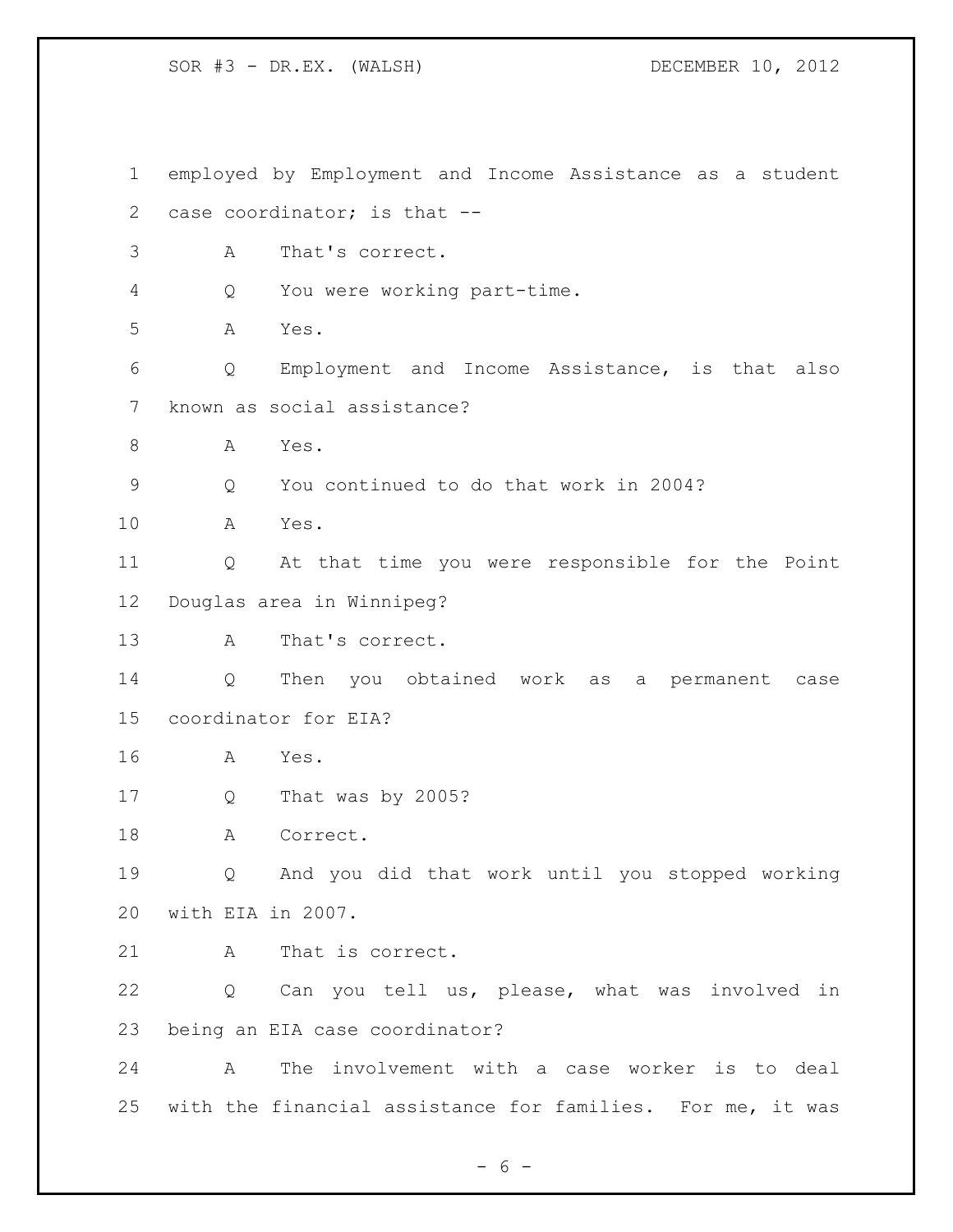in the downtown-Point Douglas area, so it's meeting their basic needs according to the, the government requirements. Q Did your job involve speaking with clients? A Yes, it did. Q Did you also do field visits? A Yes, I did. Q As an EIA worker, did you have an obligation to look out for a child's safety or well-being? A I believe so. For myself, I think anyone that does work with families has an obligation to ensure safety of all children. Q In terms of how the EIA files were kept, my understanding is that there were hard or paper copies of files and a system that contained electronic files. Is that right? A That's, that's correct. Q The name of the electronic system was S-A-M-I-N, SAMIN? A Yes. Q Please tell us what information SAMIN contained? A SAMIN would contain the applicant's name, their social insurance number, anybody who's on the file, their health number, where they are residing, any medical needs that they require, previous employment information, what their basic needs would be allowed for rent and personal

- 7 -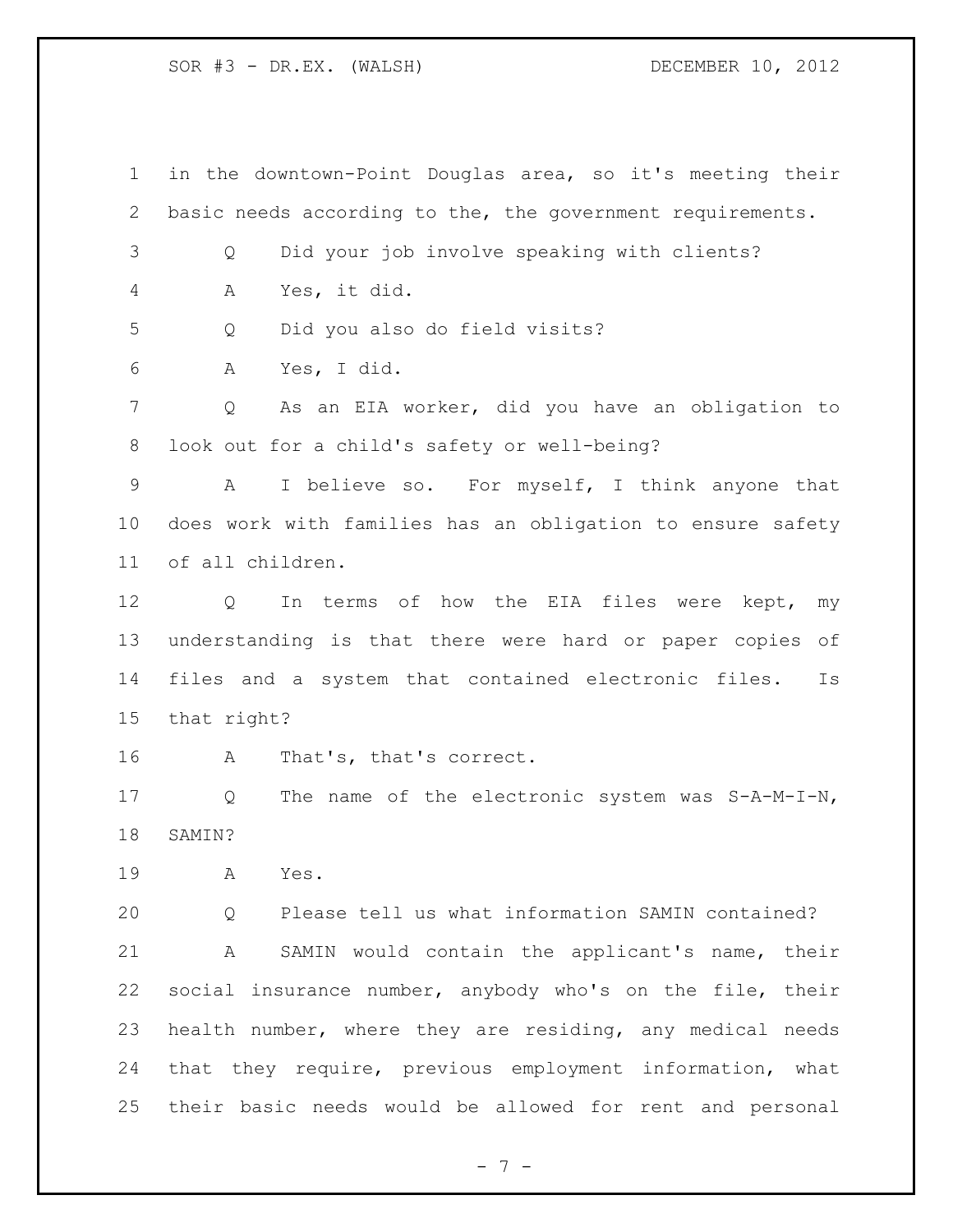needs, and also case notes that would record what was going on on the file.

 Q Did the information contain the individual's date of birth?

A Yes, it did.

 Q When you say "anyone on the file," what do you mean?

 A Anyone that is in the household collecting benefits from social assistance.

 Q Did you, as an EIA case coordinator, have access to this information with respect to any and every client who was in the system?

A Yes.

Q Who had access to the SAMIN files?

 A All case workers and directors under the Employment Income Assistance program.

Q And how would you get that access?

 A I believe you sign a commission of oath and you -- it was done by the department once you were employed there.

 Q And then you would simply log into the system? A Yeah, you'd have a user name and password to get into the system.

 Q Did workers who were employed by Child and Family Services have access to the SAMIN files?

- 8 -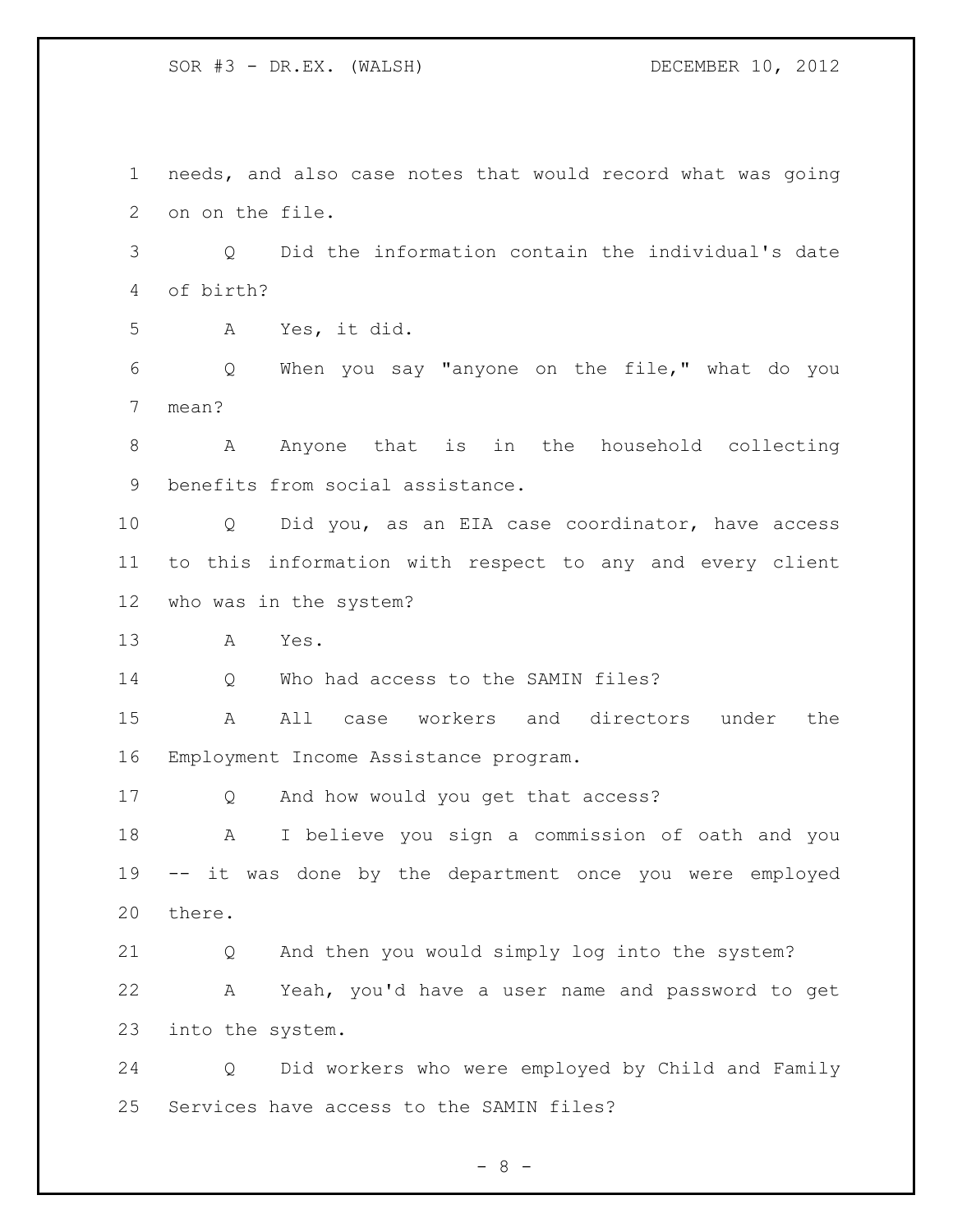1 A Not that I'm aware of.

 Q And with respect to the hard copy or paper files, what information did those files contain?

 A Those files would contain a copy of the application form that was done. It would have a copy of their identification, so photo identification or health card. It would also have a copy of their rental information. Any forms that are coming into the office that obviously we couldn't put onto the electronic system, it would be kept in the hard copy file.

 Q And when you as a worker looked up an individual's file, would the system show all the people who were on that person's budget?

A Yes.

 Q So that would include spouses, partners, dependent children?

17 A That's correct.

Q Did the EIA system generate any kind of alert?

A Alert for?

Q From CFS, for instance.

 A Nothing that CFS could put in the file. If, if there was a birth alert or something that had come through from CFS, our department could put in a case alert that would come up on that screen to alert to contact them if, if -- once the child was born or for whatever reason

 $-9 -$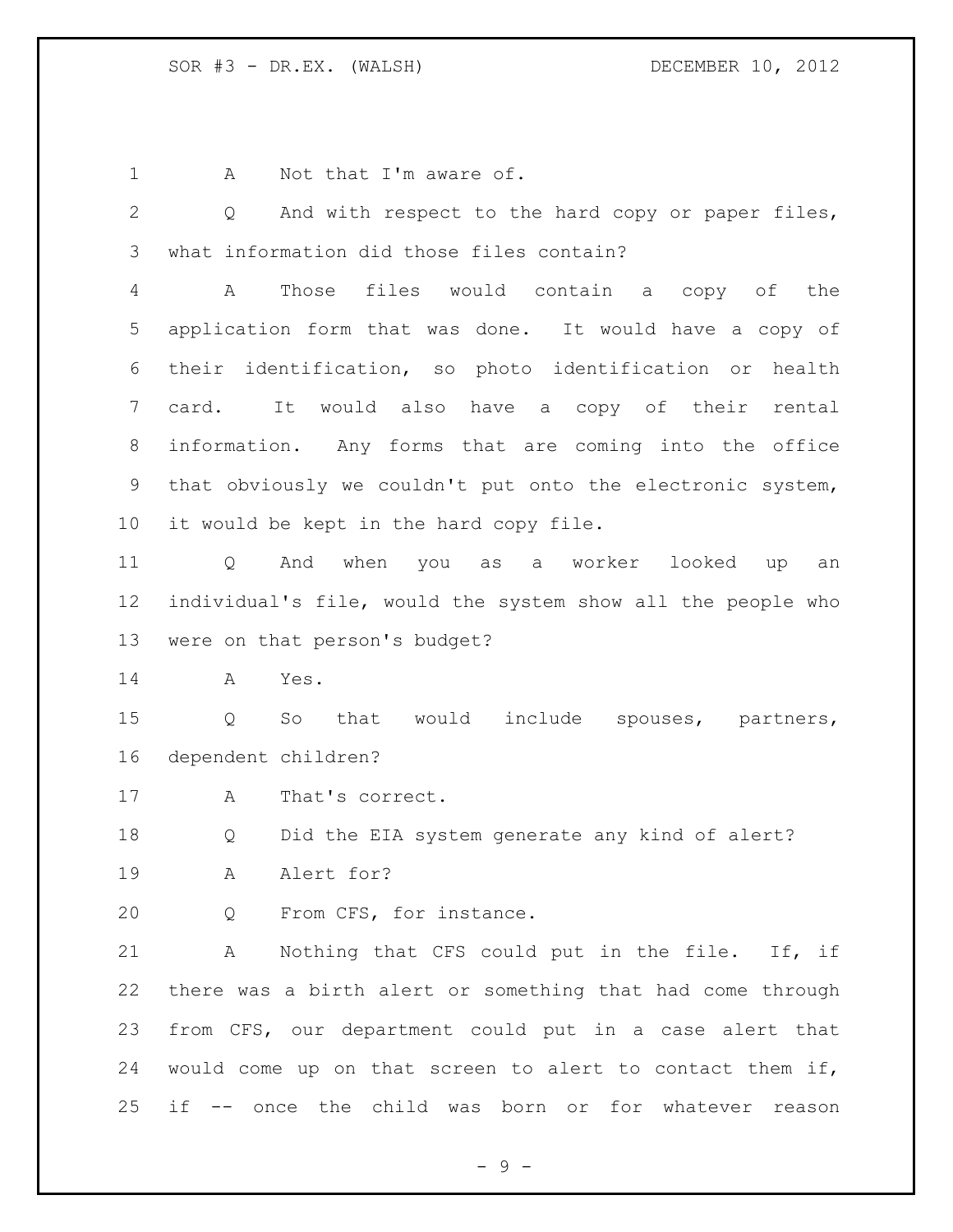they're requiring or any department's requiring contact.

 Q So that would be information that CFS would give EIA, and then EIA would record it on the individual's file. A Yes, they would have to send the information in. Q Okay. In 2004, what was your understanding of the relationship between EIA and CFS in terms of information sharing between the two?

 A It's been a while since I've worked there so I can't recall exactly the role. Like, I know we did have contact with them, and if we had any concerns we would contact back and forth with regard to any mutual clients that we had.

 Q What would be an example of a concern that you as an EIA worker would convey to CFS?

 A If we had any allegations of the child not residing in the home, we may call them to find out if we do have records that CFS was involved in the family. Any kind of custody disputes, we would contact CFS because our department doesn't get involved with that, whereas the placement of the child. Any kind of concerns -- if we've gone out to do a home visit and we had concerns with regards to the home or the child, we'd make contact -- well, we would contact the Child and Family Services to discuss that. And if the family discloses that they have 25 contact with CFS we may call them to confirm if there's,

 $- 10 -$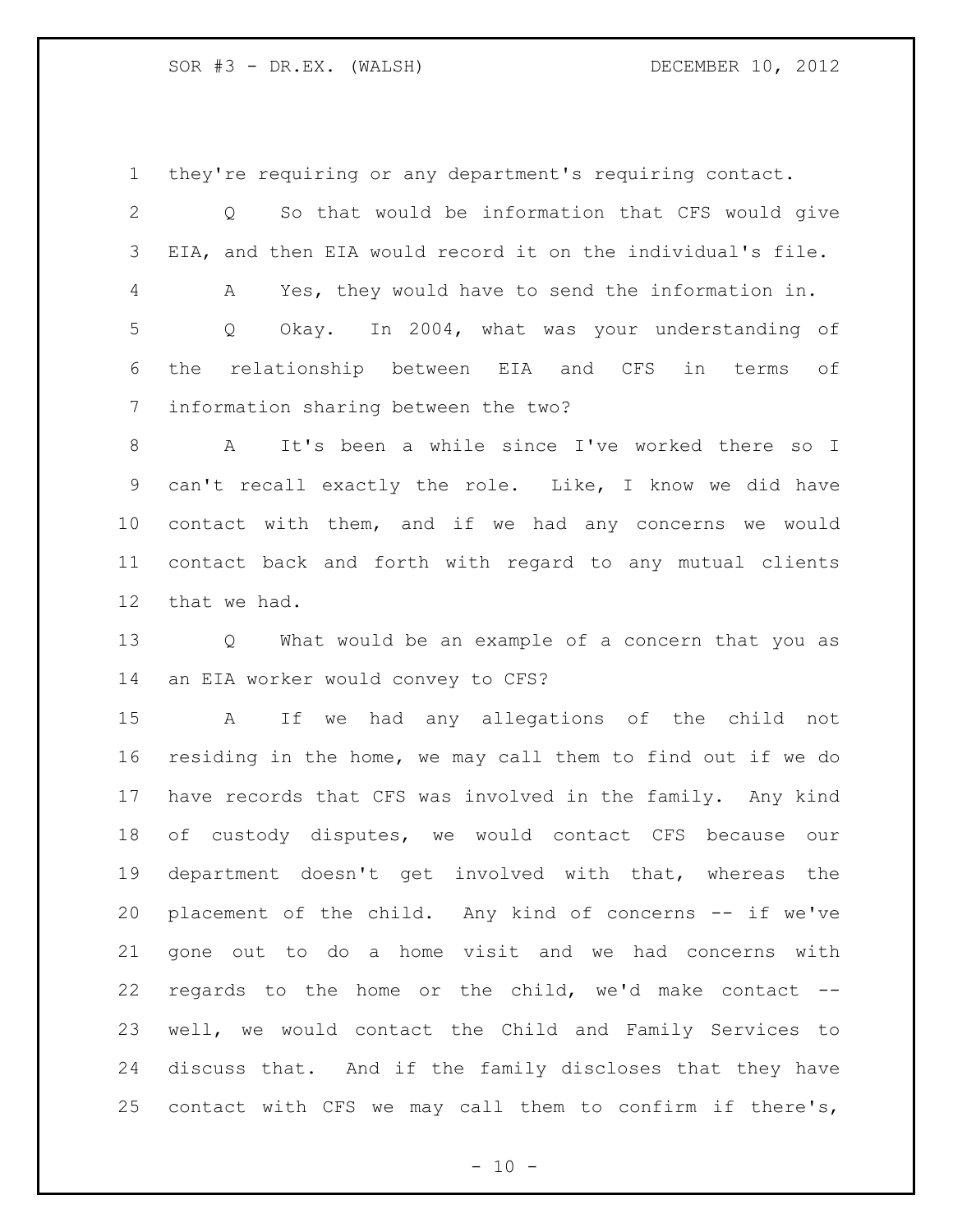like, a temporary placement, and work with Child and Family Services to help reunify the family and ensure that that needs are in place for that family.

 Q Thank you. And an example of information that CFS would convey to you as an EI worker?

 A They may tell us that they are involved with the file, and if they are reunifying families, they may tell us, you know, kind of what the short-term plans were and how long, you know, the child would be out of the home, for us to, you know, help. If it was going to be a long-term, we may not help depending on how long the child will be in care, but if it was a short-term then we would work with CFS for that.

 Q So is it fair to say that information was shared both ways between EIA and CFS?

A Yes.

 Q And information would be shared around child protection issues and around EIA budget issues?

A Correct.

 Q Do you recall any instances when you were an EIA worker, when Child and Family Services called you to request information and you refused to give that information?

A I can't personally recall.

Q That never happened while you were a worker?

 $- 11 -$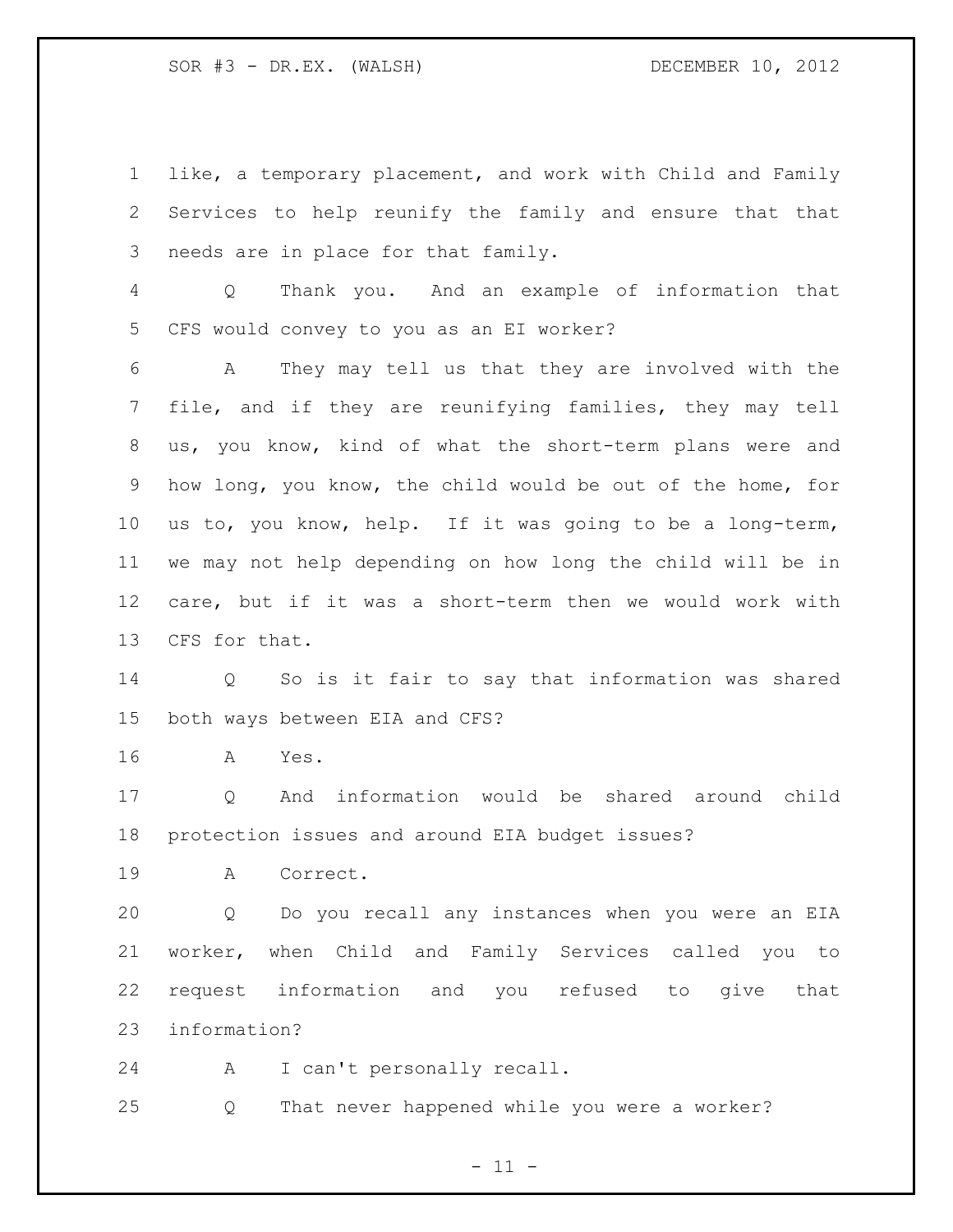A I can't say for sure that I can remember a particular instance of that, but usually if it's a safety concern, depending on the situation and what is being asked, we, we -- I may have given information. But I can't say personally that I can -- said anything or had a personal case that I remember.

 Q If a CFS worker called you and said they were doing an investigation into a child protection concern and needed information, would you have provided information on that basis?

11 A I would have, yes.

 Q Did Child and Family Services ever provide you as an EIA worker with any documents from a CFS file, like a closing summary or a transfer summary?

A Not that I am aware of, no.

 Q I believe you said that sometimes you would become aware of the fact of a child being removed from a home. How would you become aware of that information?

 A If my recollections are correct, there was a report that would come out that would highlight duplication of funds, so when they would enter Child and Family Services, their -- there's a number that would come up to show duplication of child benefits -- I believe the child benefit tax -- because they would put a hold on it when the children would enter Child and Family Services.

 $- 12 -$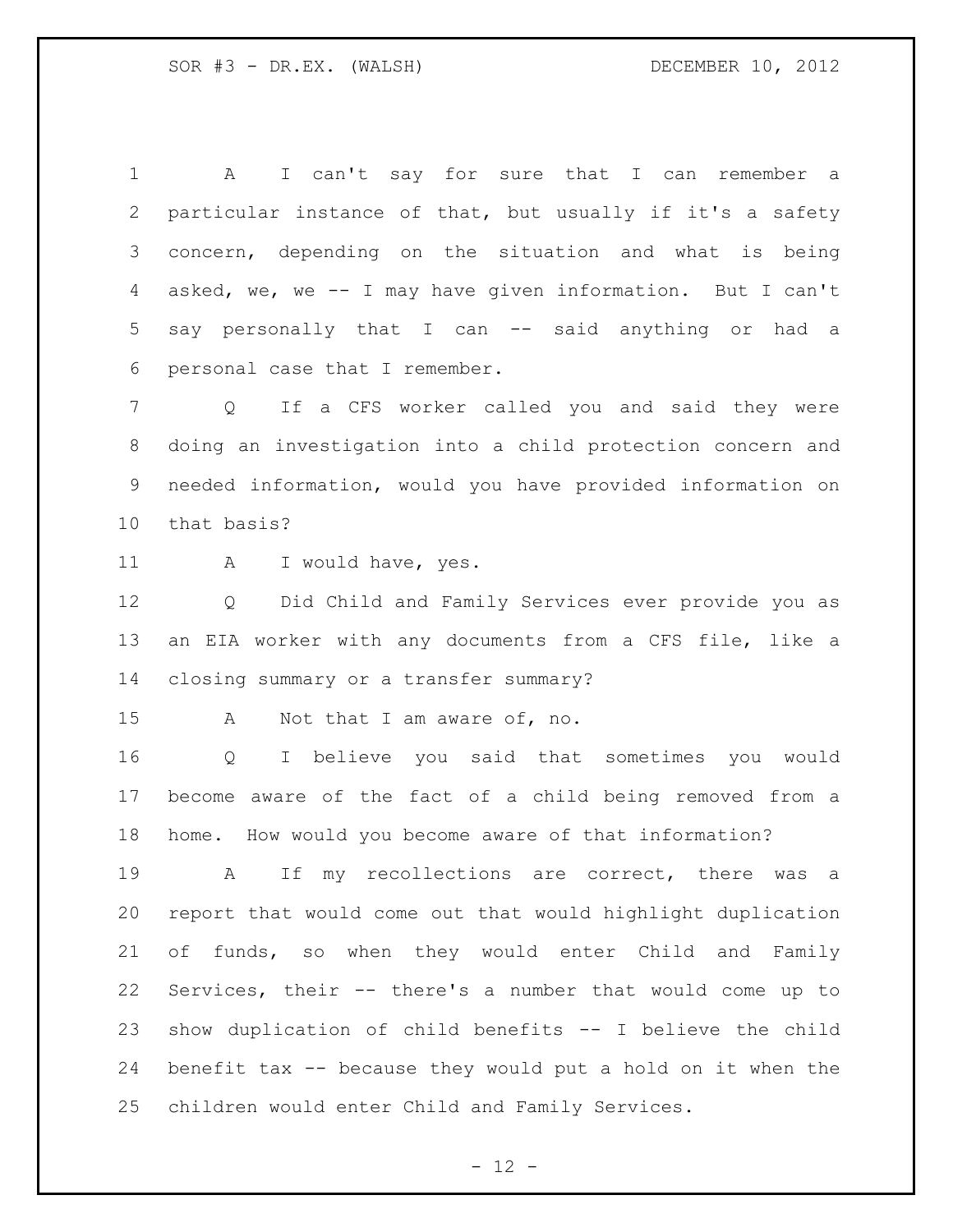Q And from time to time would a CFS worker simply pick up the phone and call you to give you information about a child and whose budget they should be on, for instance. A I don't have any personal recollection of that 6 but I would assume that they would  $-$  if they knew, maybe, that they're involved with Employment Income Assistance, they may contact us. Q Okay. I understand that you were Steve Sinclair's EIA worker in April and May of 2004. 11 A That's what the records do show, yes. Q So you just referenced the records. Do you have any independent recollection of your involvement as Mr. Sinclair's worker? A No, I don't. Q So you have reviewed the recordings that you made and any documents that our office has provided you. 18 A That's correct. Q Okay. What, generally, was involved in being Mr. Sinclair's EIA worker? A Helping with regard to issuing basic needs to him, so basic needs for rental, for housing, as well as for any basic needs. Also, working with him either to get into some kind of programming of employment, and just ongoing case management of his file.

 $- 13 -$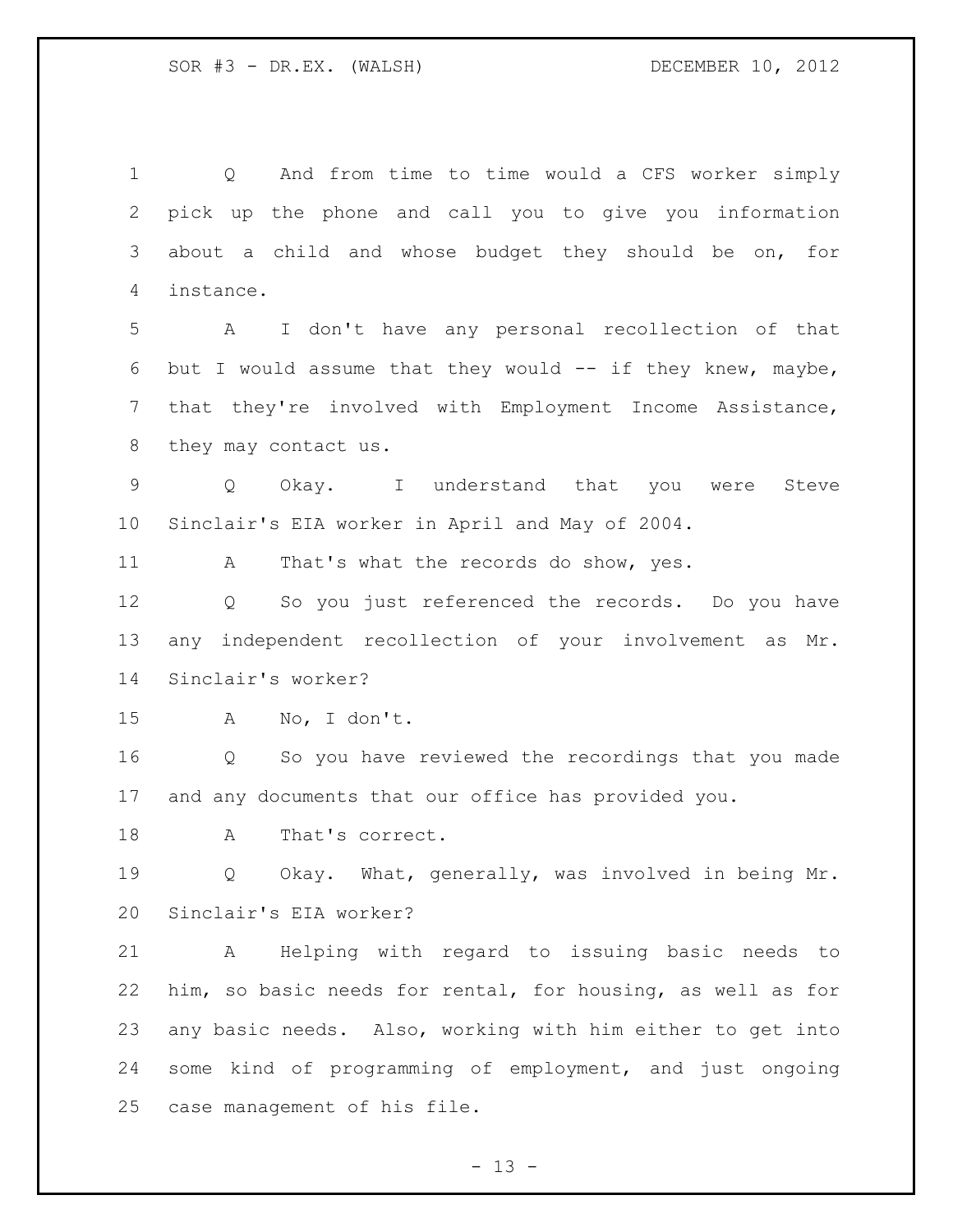Q You would have had access to his entire SAMIN file?

A That is correct.

 Q And that's true of all EIA workers, they have access to the entire file of the individual with whom they're working?

A Yes.

 Q And you have access to the online files of other individuals in the system.

A Yes.

 Q So I want to refer you now to some documents and 12 I appreciate that you're, you're where you are, so please feel free to, to raise any questions. If you're not following with the documents that I'm referring you to, take your time.

A Okay.

 Q Let's start with page 28653. You have that? A Yes, I do.

19 0 Okay. This is from Mr. Sinclair's EIA file, which is Commission disclosure 1580. You'll see at the top of the recording there's a date, April 13, 2004?

A Yes.

 Q Okay. So this is an example -- this document that we're looking at, this is an example of what the SAMIN notes look like; is that right?

 $- 14 -$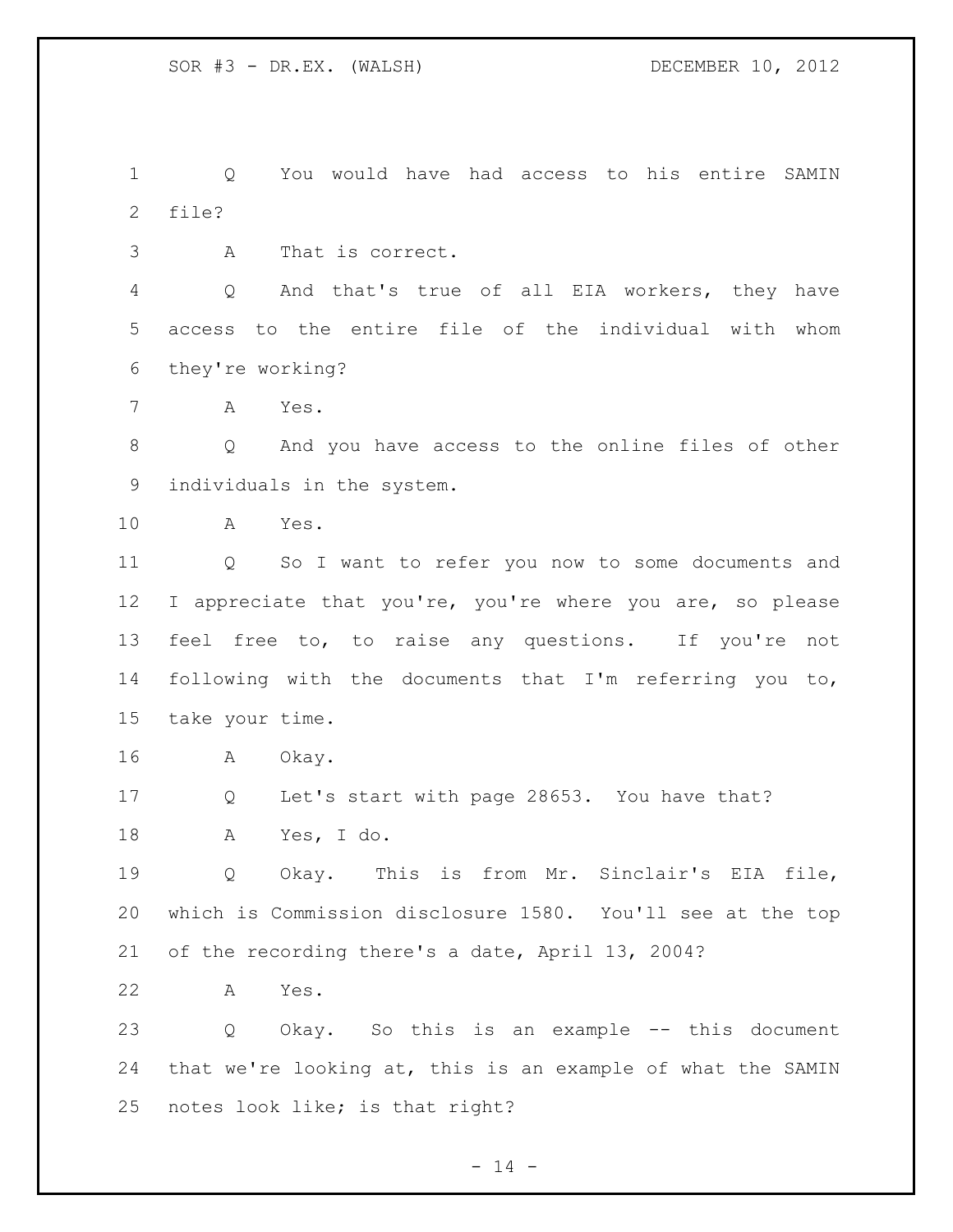A That's correct. Q And when one reads them, you read from the bottom up. So we see that -- A Yeah. Q -- the -- sorry. A Yes, it's -- Q Yes, okay. Thank you. So we see that the lower entry is dated March 11, 2004, and the one above it is April 13. A Yes. Q The entry for March 11, 2004 is entered by someone whose initials are SSO. That was Mr. -- A Correct. Q Sorry. That was Mr. Sinclair's -- A Sorry. 16 Q No, no, that, that's fine; you're doing just fine. SSO was Mr. Sinclair's previous worker. 18 A That is correct. Q But because you told us that you had access to his entire file, I want to just have you go through with us some of the previous recordings, if you don't mind. If -- A Okay. Q Can you turn to page 28660, please? 24 A And what was that number again, sorry? Q 28660.

 $- 15 -$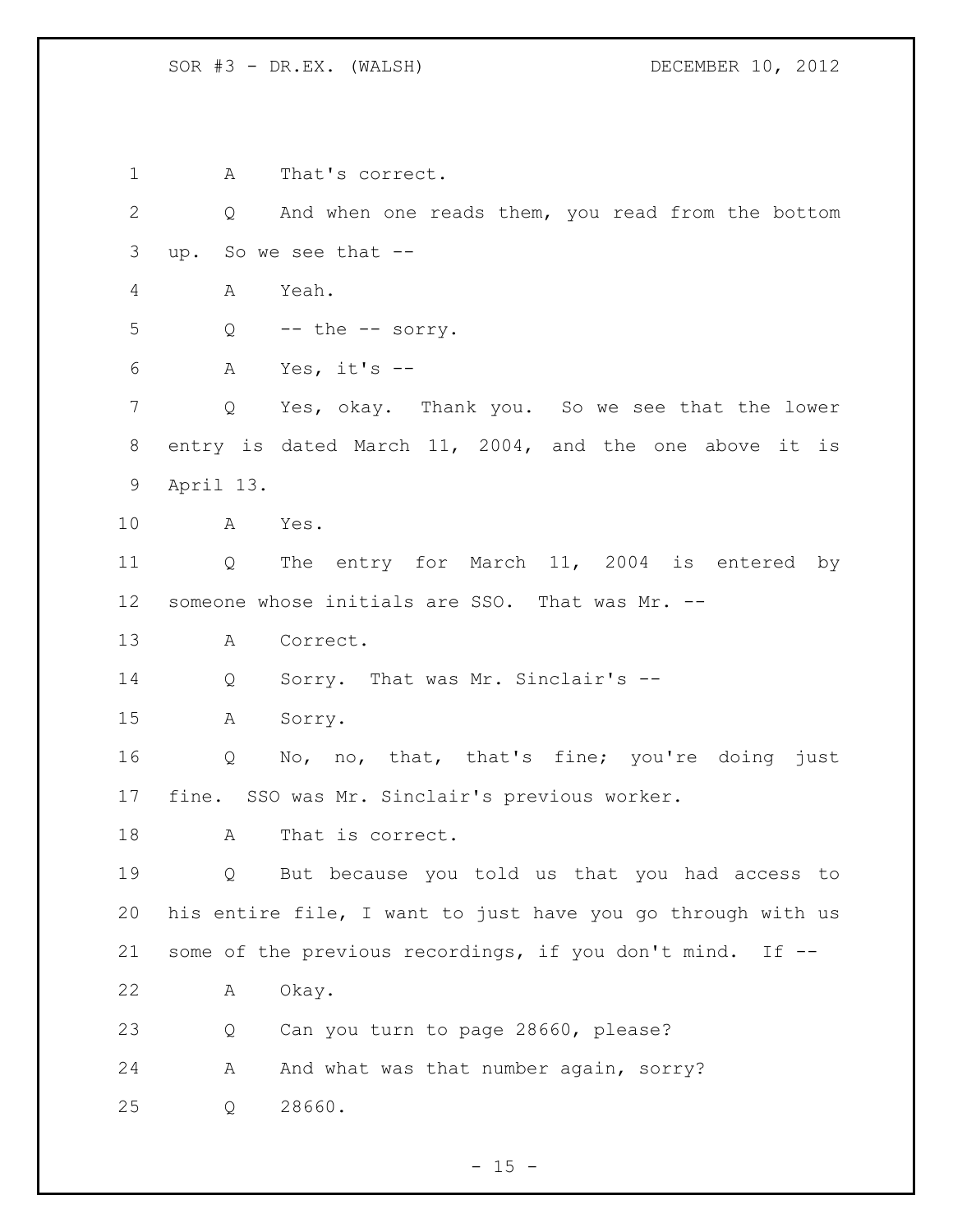1 A I'm not sure I have that one. Q Do you have 28659? A I have 28659, yes. Q All right. Let's start with that one, then. That's fine. MS. WALSH: Can we have that on the screen, please. 8 UNIDENTIFIED PERSON: Which number? 9 MS. WALSH: 28659. BY MS. WALSH: Q So reading from the bottom, the date is February 5, '04. 14 A Um-hum. Q And you'll -- I'm going to read it but, but I'll ask for your assistance with some of the abbreviations so that we can decipher this, if you don't mind. 18 A Okay. Q C-T-Z, that's citizen or -- A Correct. Q So that's, that's the, the client? A Yes. Q So, citizen calling, returned CC's call. CC stands for what? A Case coordinator.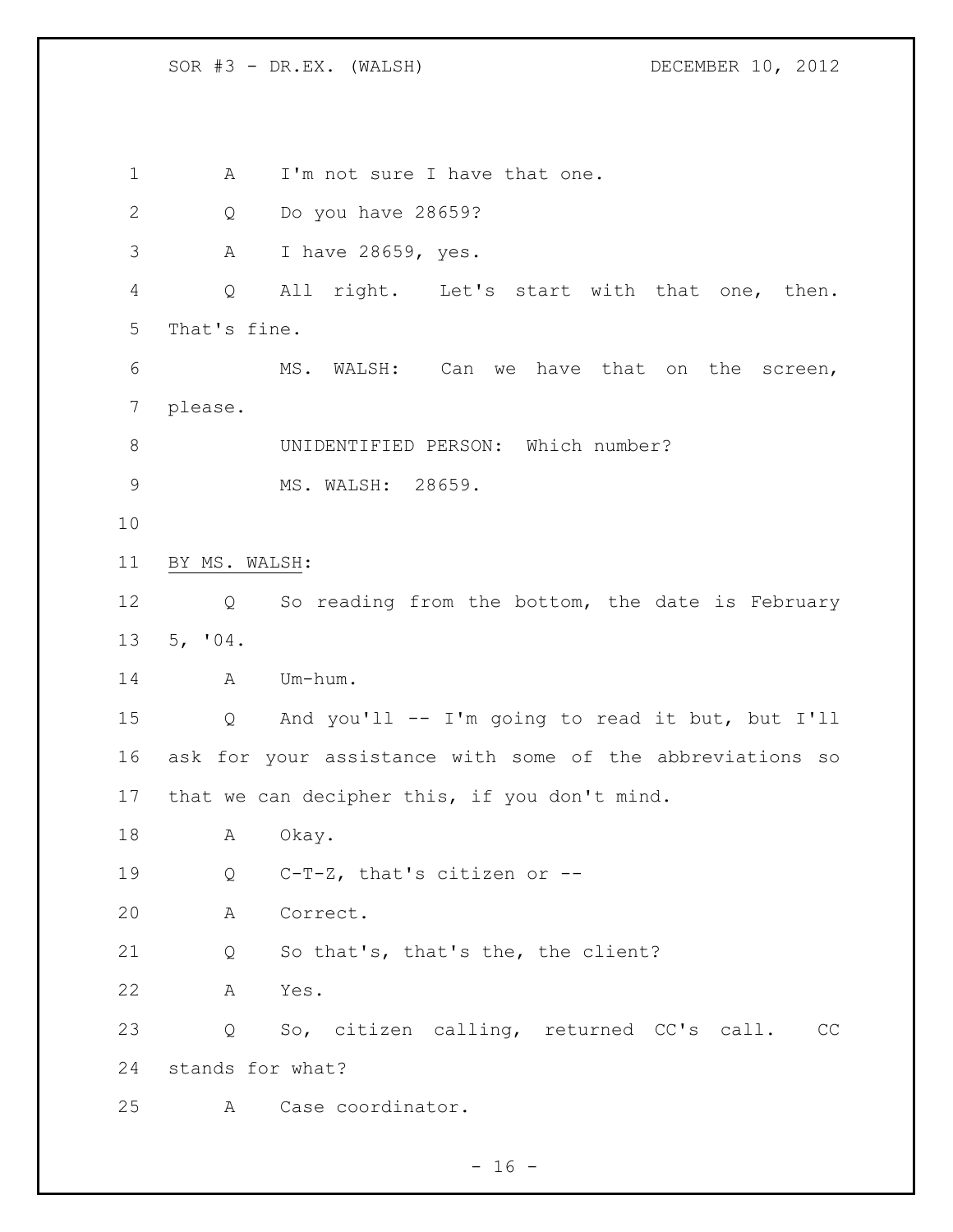1 Q Okay, thank you. ... is inquiring about EIA. CC asked if child still with him. He says no she is living with her godfather. He placed her there as he doesn't have a place, is 8 staying temporarily with a friend. CC asked who has custody of child. Citizen says he does. Set up 11 IR -- What's IR? A I believe it's intake review. Q Thank you. ... for February 9/04 at 9:30. CC called CFS Stan Williams who was citizen's worker before. Left message asking if he is still CFS worker and if not who is. And then this note continues above that? A Yes. Q It says: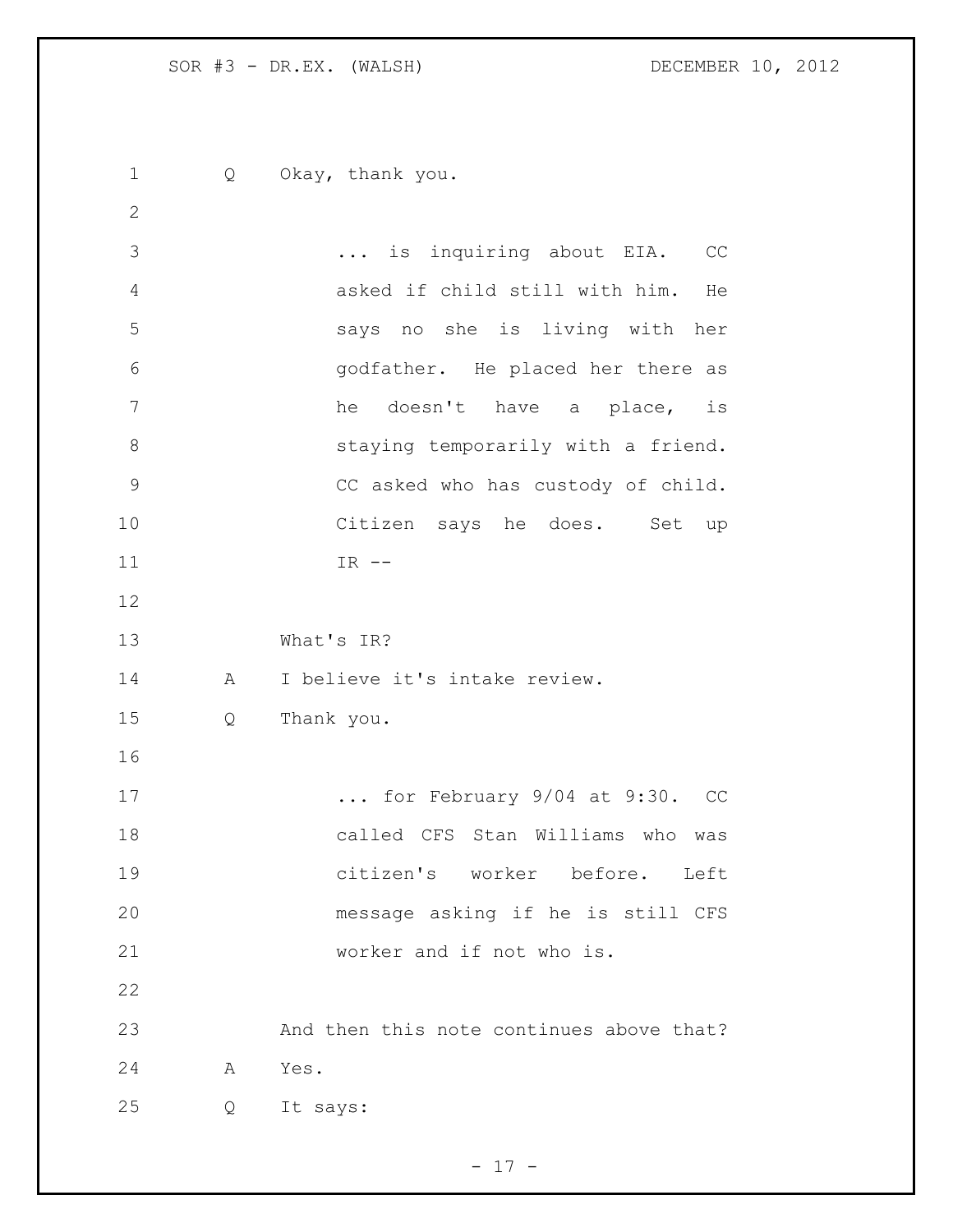| $\mathbf 1$     |   |                                                   |
|-----------------|---|---------------------------------------------------|
| $\mathbf{2}$    |   | CC asked if citizen looking for                   |
| 3               |   | work. He says no, he is going to                  |
| 4               |   | Ojibway school with his buddy, is                 |
| 5               |   | planning to enroll soon. CC asked                 |
| 6               |   | if he is looking for work, he says                |
| $7\phantom{.0}$ |   | no. CC advised he is a WE --                      |
| $8\,$           |   |                                                   |
| $\mathsf 9$     |   | What's that?                                      |
| 10              | A | Work -- it's work expectation.                    |
| 11              | Q | So someone who's supposed to be looking for work? |
| 12              | A | That's correct.                                   |
| 13              | Q | Okay.                                             |
| 14              |   |                                                   |
| 15              |   | and has to look for<br>$\cdots$                   |
| 16              |   | employment. Citizen seemed                        |
| 17              |   | surprised. CC reminded him he                     |
| 18              |   | would have been advised of this at                |
| 19              |   | $PIO$ --                                          |
| 20              |   |                                                   |
| 21              | A | Pre-intake orientation.                           |
| 22              | Q | Okay.                                             |
| 23              |   |                                                   |
| 24              |   | and intake. Need to know when                     |
| 25              |   | moved from Manitoba Housing<br>man                |

- 18 -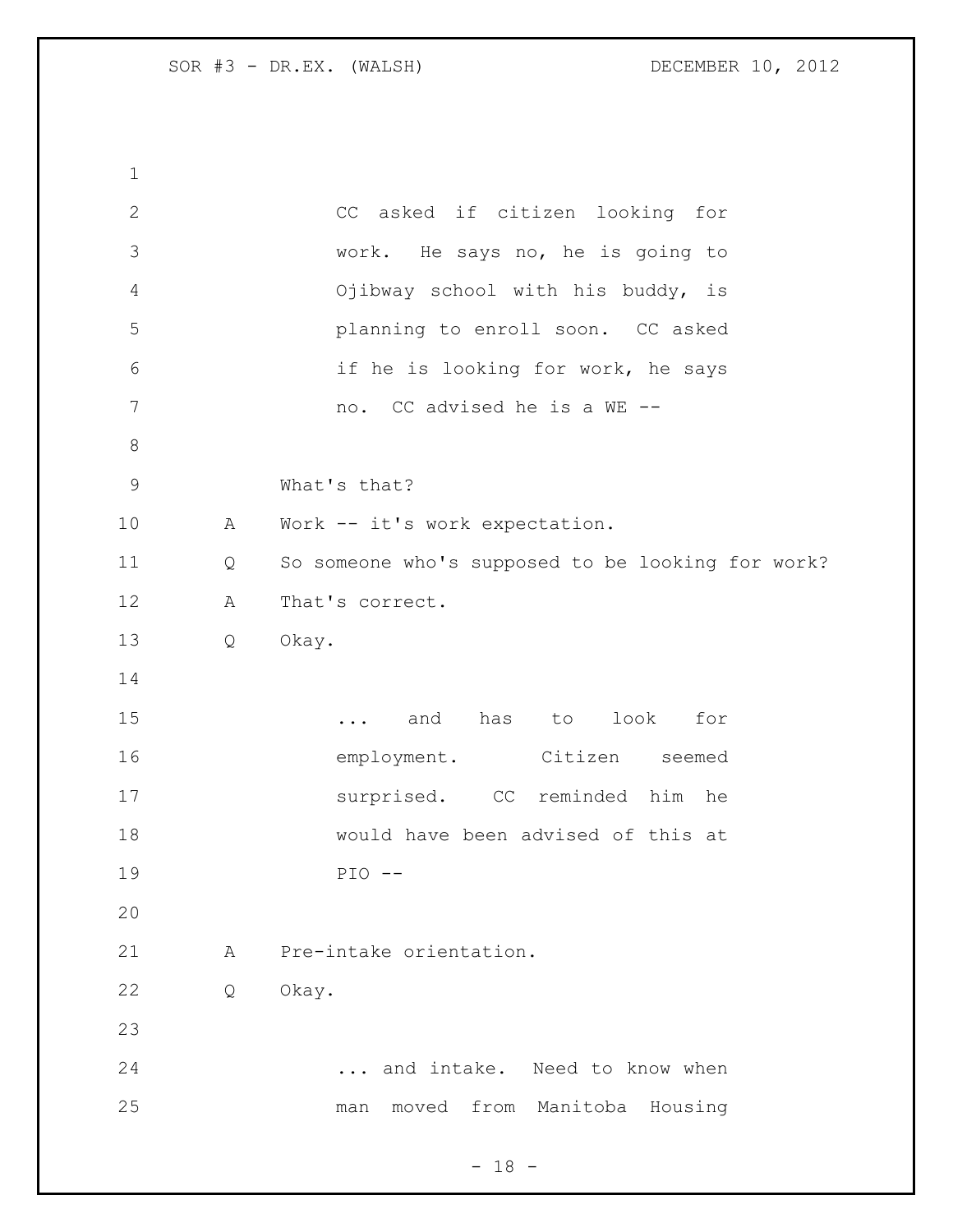1 and when he placed child with godfather, is he paying for child's food, et cetera. 5 And then page 28658. A Um-hum. Q You've got that? 8 A Yes. Q Great. So this intake continues: "Both man and child to manual budget on INCA." What does that mean? 11 A Which means that they sent it -- made it a manual file, which means that a case coordinator would have to manually release the benefits. It didn't just automatically go out, so the case worker would have to issue the benefits themselves. Q Okay. And INCA, what was that? A INCA was one of the screens that would show the information regarding the files. So it's usually the first, first screen that you would go to, that would give all the information about that applicant. Q Okay. "Is he entitled to FA or GA benefits?" What are those? A FA is father's allowance and GA is general assistance. Q Okay. "CC checked INSL." Do you know what that

 $- 19 -$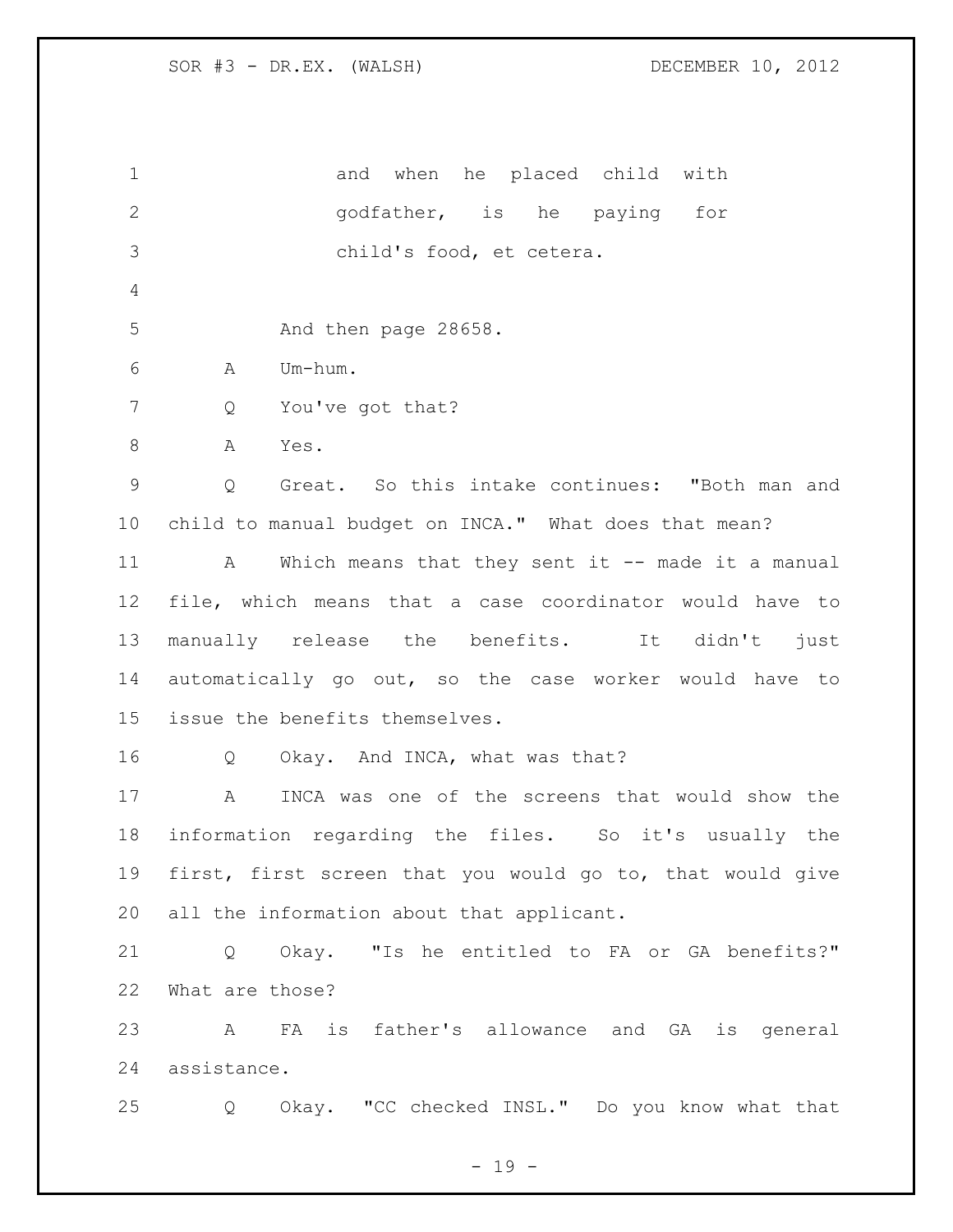would be? A I'm not recalling that. I know it's a screen, but I can't remember what is on that screen. Q Okay. And there is somebody whose name's blacked out. However his file closed January  $\overline{04}$  and address for Jan was different. CC called CFS Stan Williams, left message for him to call if he still involved in this case. And then the intake continues at the top of the page: Received a phone call -- We're still on February 5, '04. Received a phone call from CFS Lisa Mirochnick. She is involved with this family as godparents (previous foster parents) had called her to let her know they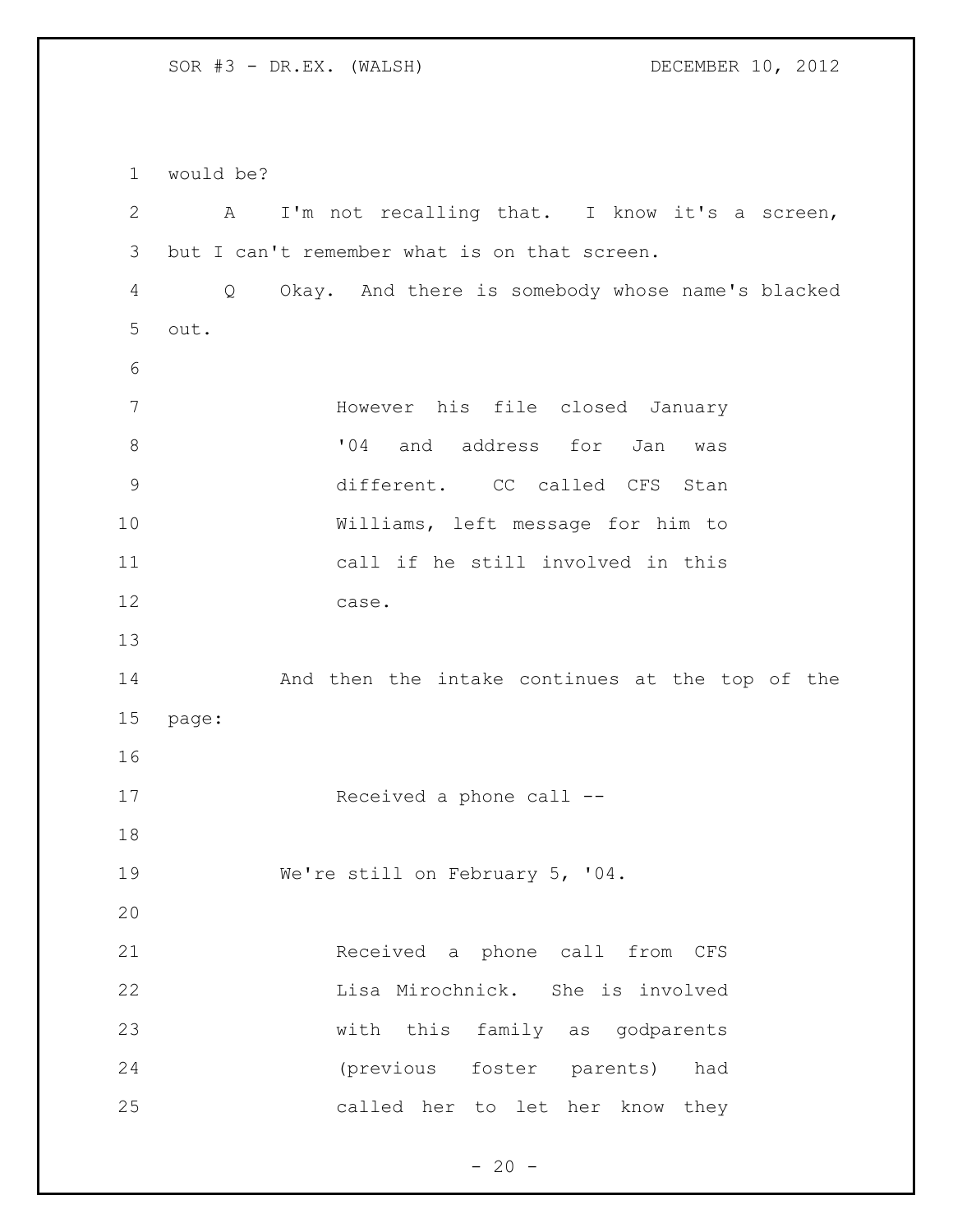| $\mathbf 1$    |   | had child and that Steve had                     |
|----------------|---|--------------------------------------------------|
| $\mathbf{2}$   |   | placed her with them to care for                 |
| 3              |   | while he looks for a place. Steve                |
| 4              |   | still has custody but Lisa's                     |
| 5              |   | concern is Steven's casual                       |
| 6              |   | placement of child with godparent.               |
| $\overline{7}$ |   | CC has since sent Lisa an email                  |
| $\,8\,$        |   | asking for further input as                      |
| $\mathcal{G}$  |   | needed. One issue with CFS and                   |
| 10             |   | EIA is why $\ldots$                              |
| 11             |   |                                                  |
| 12             |   | Let's go to the next page, 28657. You have that? |
| 13             | Α | Yes.                                             |
| 14             | Q |                                                  |
| 15             |   | why citizen moved out of                         |
| 16             |   | Magnus Avenue as he has been there               |
| 17             |   | for a few years. CC called Carmel                |
| 18             |   | Taylor at Manitoba Housing. She                  |
| 19             |   | advised citizen received<br>an                   |
| 20             |   | eviction notice for non-payment of               |
| 21             |   | November and December rent.<br>He                |
| 22             |   | moved out on January 20/04<br>SO                 |
| 23             |   | Manitoba Housing owes EIA part of                |
| 24             |   | January rent. Carmel advises a --                |
| 25             |   |                                                  |

- 21 -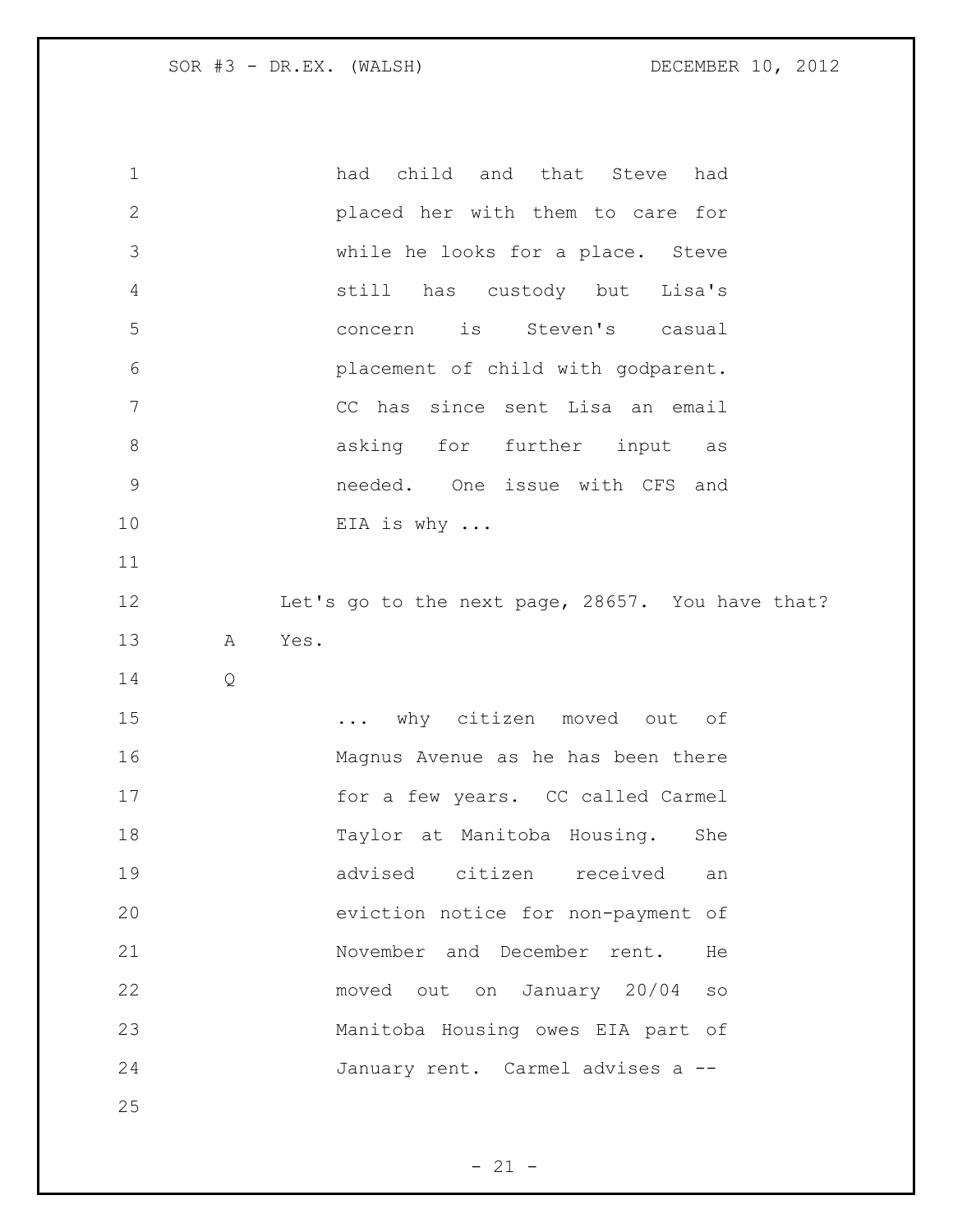I think that should be: ... couch, TV and chair were left at the house and were disposed of by Manitoba Housing. Carmel advises citizen did not seem upset 7 about the move, was okay with moving out. Continues at the top: Carmel also advises the place was not trashed, but needed repair and cleaning. Then we go to page 28656. A Yes. Q And we have an intake review dated February 9, '04? A Yes. Q It says: CC met with citizen this morning, discussed his child, and accommodations. Citizen says --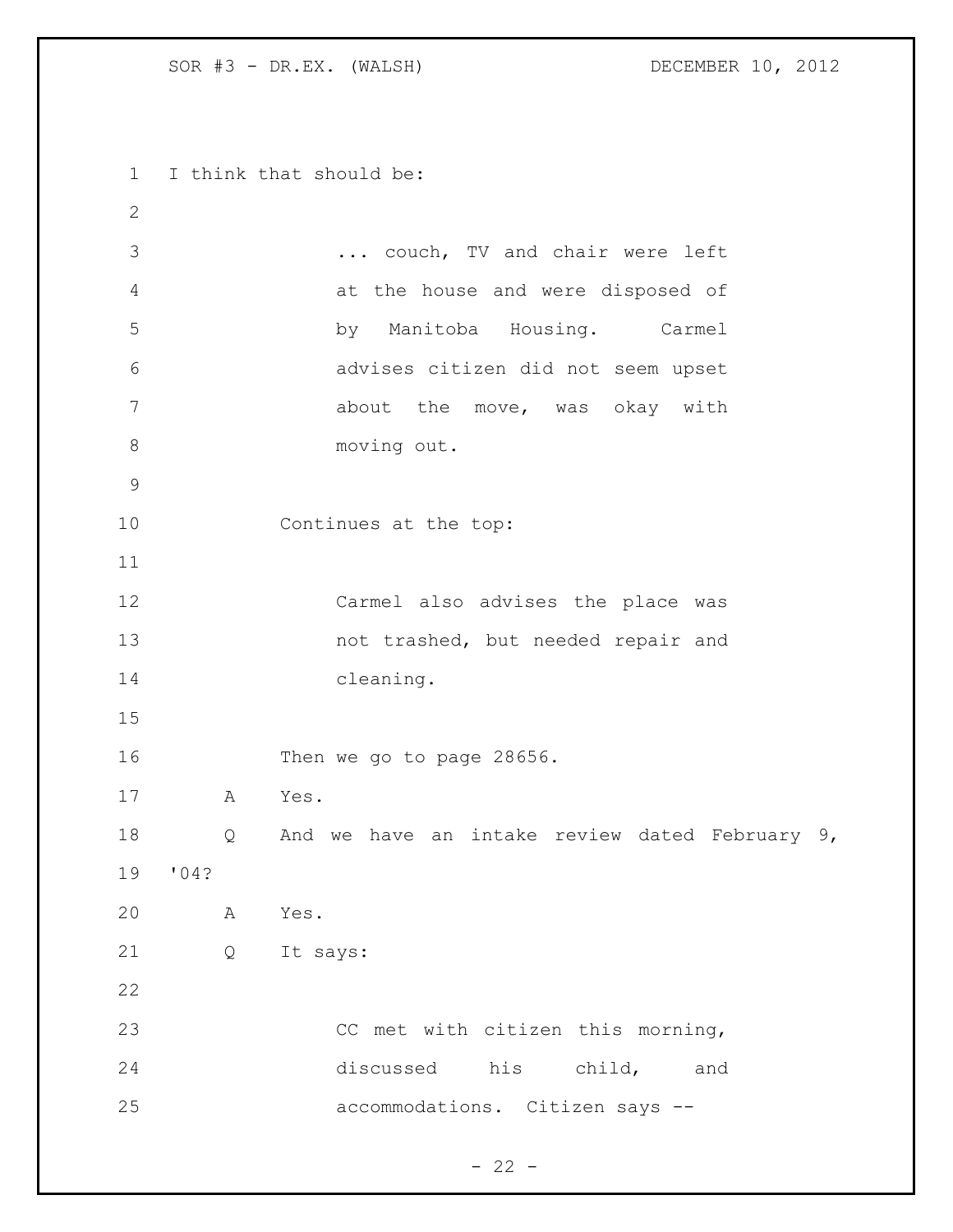And "citizen" you understand to be Steve Sinclair? A Yes. Q Okay, thank you. ... says child temporarily with 8 and 90 m and 90 m and 90 m and 90 m and 90 m and 91 m and 91 m and 91 m and 91 m and 91 m and 91 m and 91 m and 91 m and 91 m and 91 m and 91 m and 91 m and 91 m and 91 m and 91 m and 91 m and 91 m and 91 m and 91 m and for food. This is a temporary arrangement until he finds a place. CC or case coordinator gave him 30 days to find a place and then his file will be changed 14 to GA, and he will be a WE. Citizen okay with this, thinks a month is enough time to find a place. CC had changed file from A 18 to M. What does that mean? 21 A Automated to manual. Q Thank you. Changed back to A as citizen says he gives godparent money for food.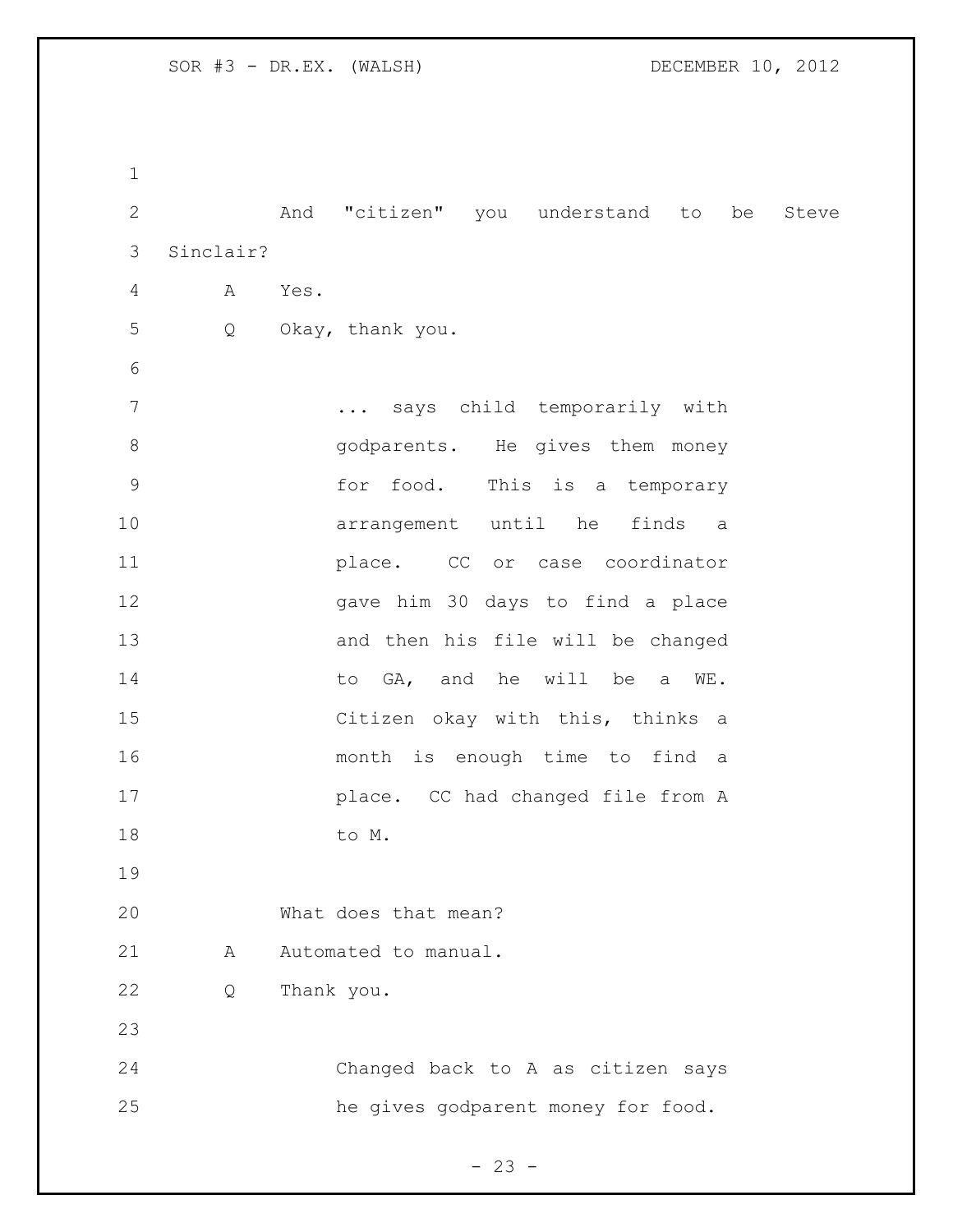2 Then it continues at the top: CC asked where citizen staying. He is at his sister's place now. Sister is Sheila. He says he is looking for a place but it's hard 8 as there are few vacancies. He wants to stay in the North End to be near his family. Case coordinator asked about Ojibway school. He says his brother 13 teaches this on Monday and Wednesday from four to six at William Whyte School. Advised citizen if he hasn't found a place within 30 days, and have his child back in his care -- Now I'm at page 28655 -- 21 A Um-hum. Q ... file will be changed to a single WE. Citizen to stay in 25 touch with case coordinator.

 $- 24 -$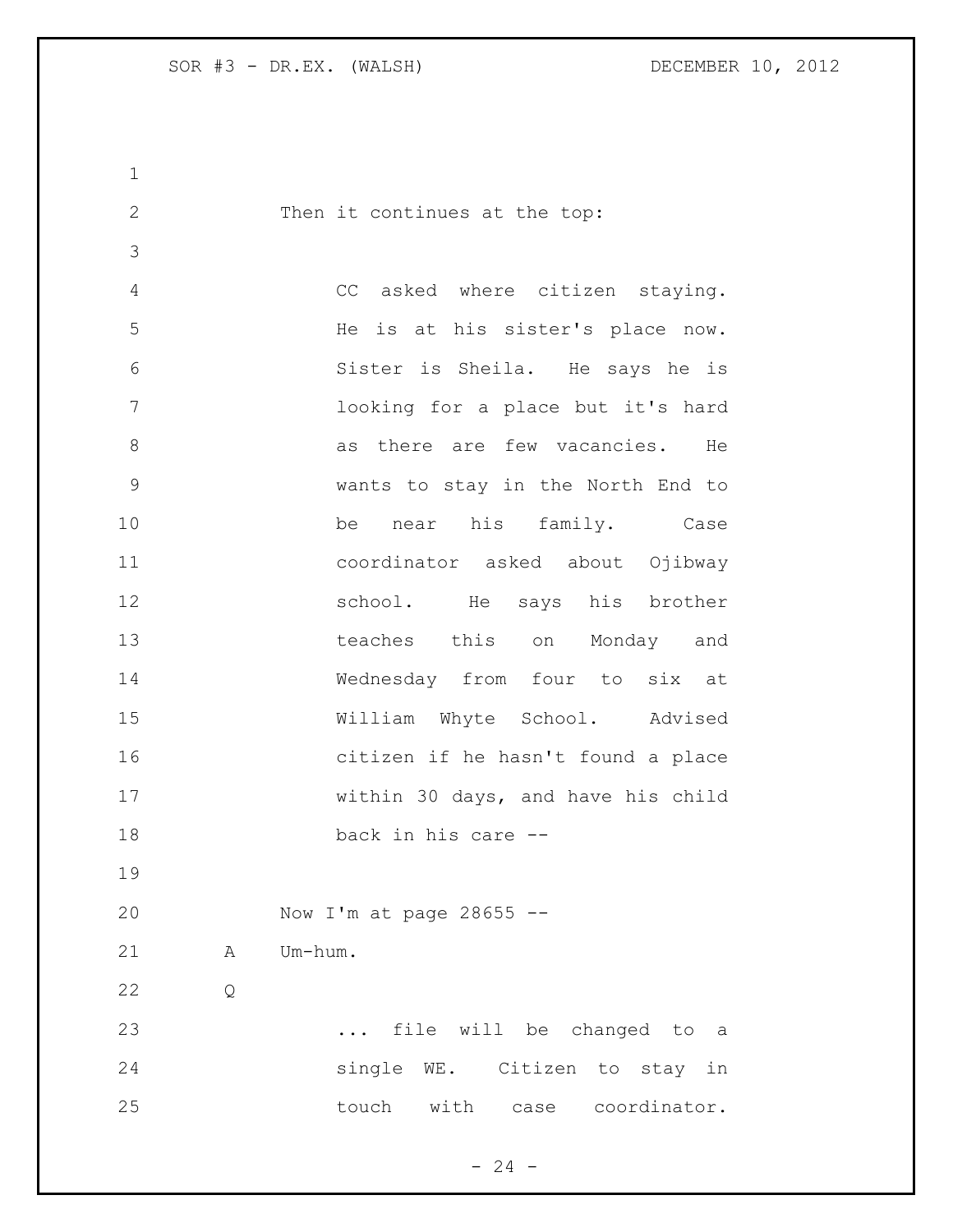```
1 Relayed February --
2
3 Or maybe it would be "released"?
4 A Looks like released.
5 Q Released, thank you.
6
7 ... February EI benefits in full 
8 to citizen. He was advised to pay
9 child's care provider 
10 approximately $110 per month for 
11 food, et cetera. 
12
13 Then we have a notation on March 1st, '04. It
14 says: "Please release rent form."
15 And then on page 28654, we have March 8, '04, a 
16 shelter review again: 
17
18 Citizen called, left a message. 
19 He needs a rent form.
20
21 On March 11, '04, a general follow-up:
22
23 Citizen calling asking about his 
24 March EIA. None issued to date. 
25 Need to know if citizen has child
```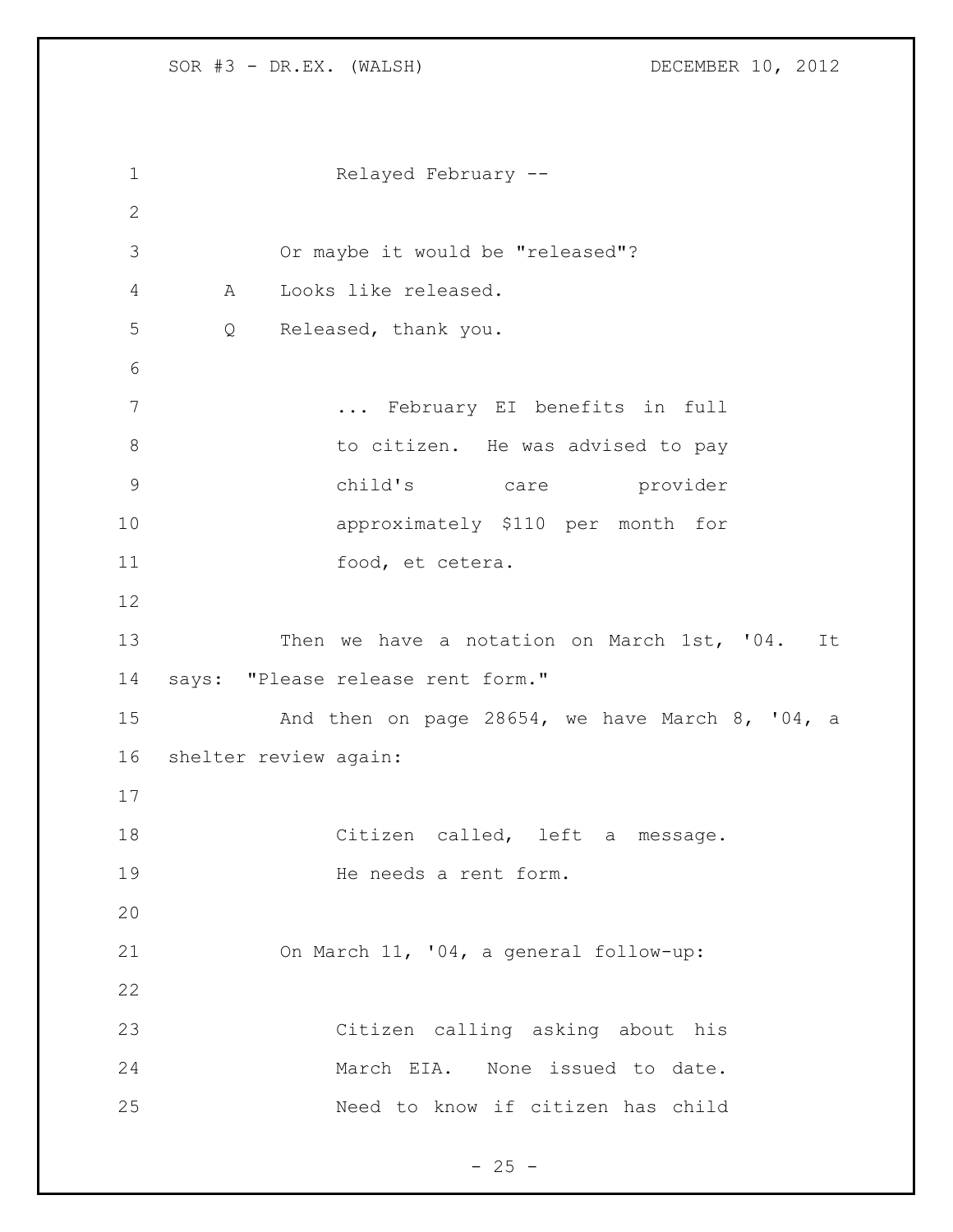1 in his care, and where he is living. Spoke with citizen later. He says child went back to godfather's a week ago, and he is looking for a place for the two of them. Case coordinator will release EIA today, prorated March 11 to 31st, and advised citizen his file will be changed to GA as of April '04 if child not living with him. Citizen seemed okay with this. 14 And then we're back to page 28653, which is where we started. So the March 11, '04 is still entered by the previous worker. A-C-C-A-D, what would that stand for? A It's called ACCA'D, so activated. Q Okay. ... for March and cancelled cheque so CC can prorate from March 11 to 31st. And then on April 13, '04, that's where you make your first entry. Is that right?

 $- 26 -$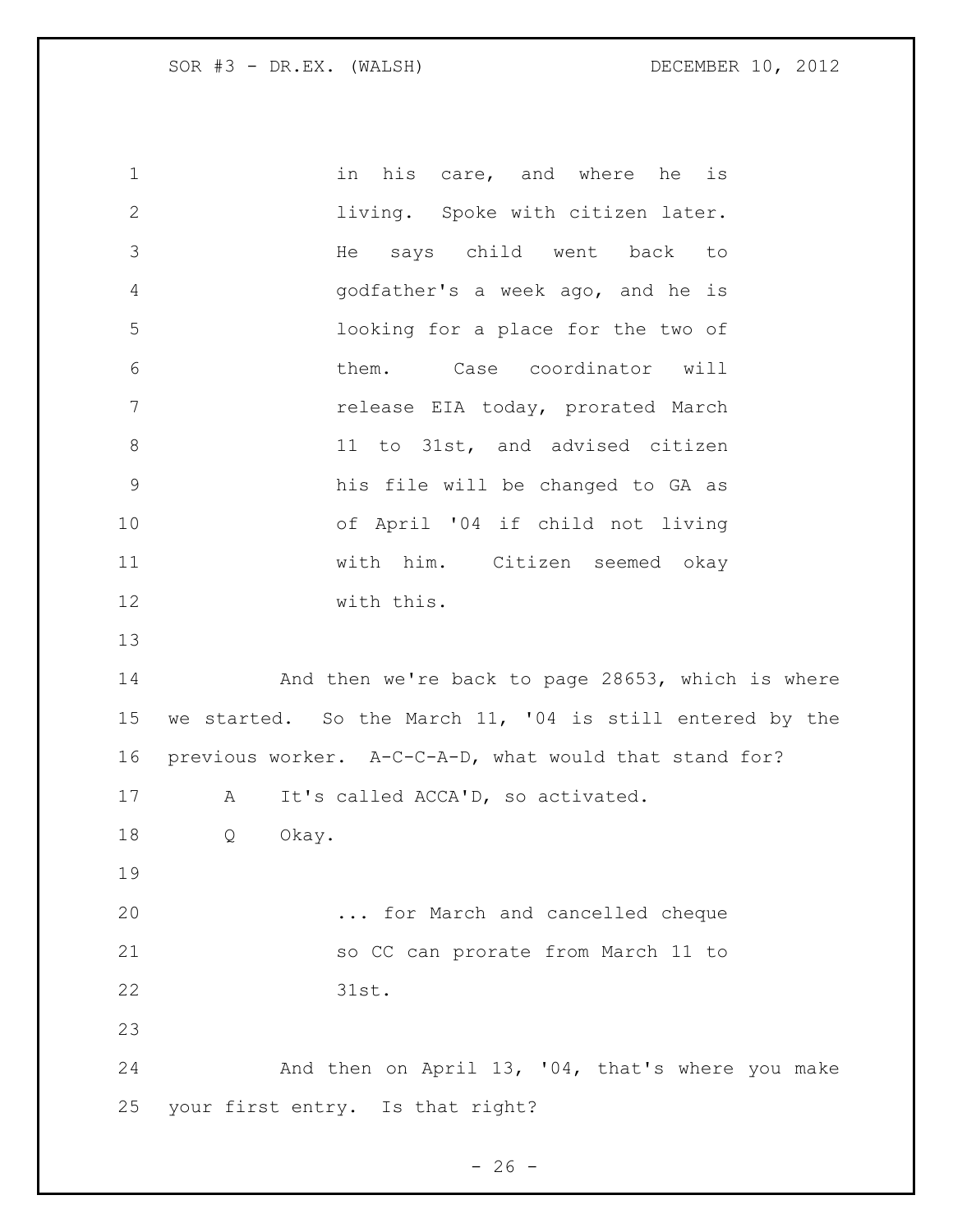A Correct. Q We've, we've blocked out your initials, but you know those to be your initials under the heading, Entered By? A Yes. Q And so here it says: 8 April 13, '04, shelter review. Man called and stated that he plans on rent sharing with cousin 11 for the month of May. He is bringing in his rent cheque. Man stated that his daughter is still **living with him.**  So why was Steve Sinclair calling at this time? A It appears that he was changing where he was living, and that he would need to disclose that to us in order for us to continue to release benefits to him. Q And you understood his daughter was still living with him at that time? A That is what it states, yes. Q Let's go next to page 28652. Have you got that? A Yes, I do. Q Great. So at the top of the page is an entry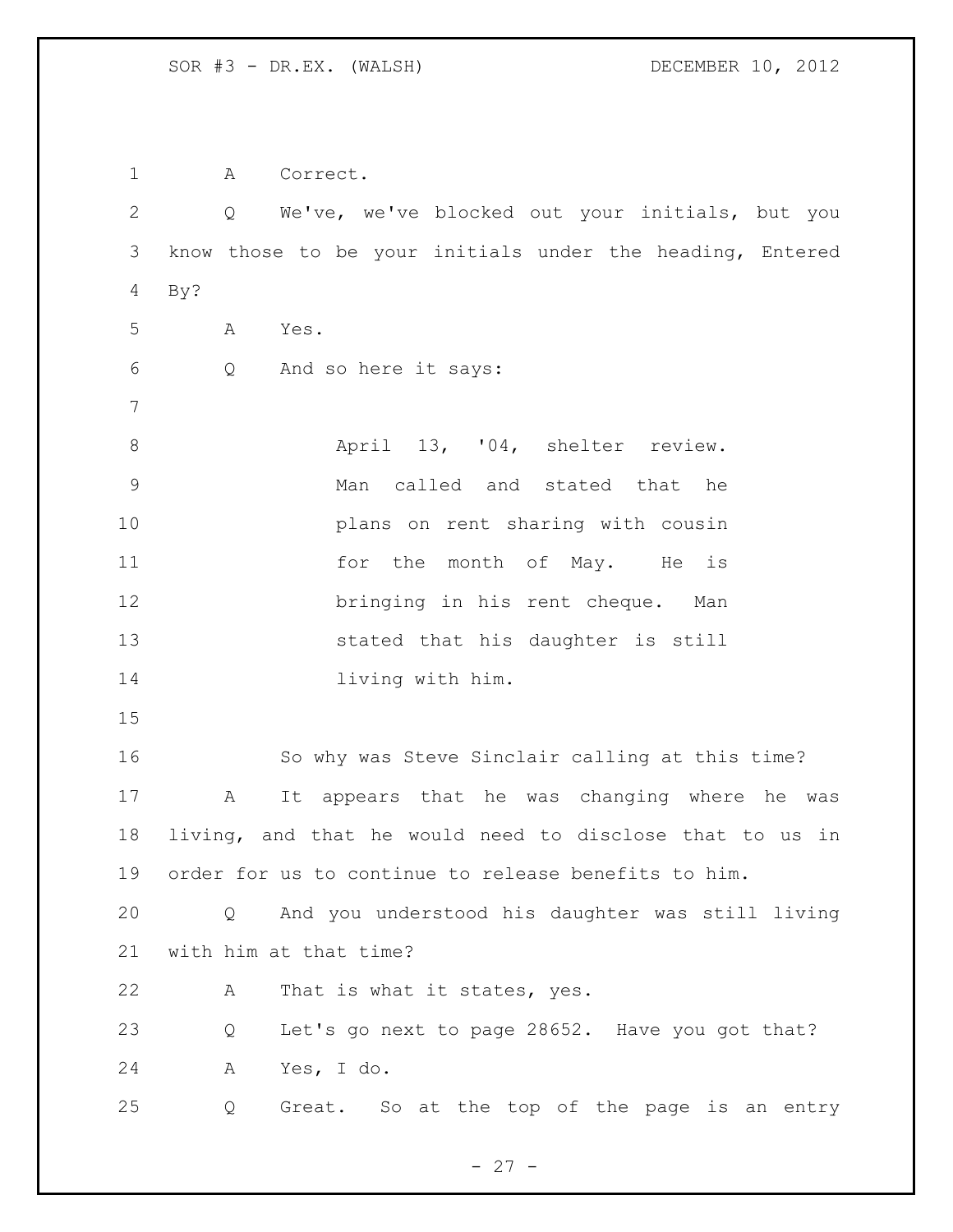that you put in, dated May 5, '04. You see that? A Yes. Q We're going to come back to that in a minute, but first I want you to look at the first entry chronologically on that page, dated April 26, '04. A Yes. Q This says -- first of all, it says it's entered by COK. A Um-hum. Q That's a different worker? A Yes. Q Whose worker did you understand this to be? 13 A Reading the notes, it looks like another, another client that's on the system. Q Okay. And if I tell you that this was Wes McKay's worker, based on the review of the documents that you've seen, is that your understanding? 18 A That -- yeah, from previous discussions on that, yes. Q Okay. So we have an entry now on Mr. Sinclair's SAMIN note that was entered by COK, who was Wes McKay's worker, and it says the following: CCO -- that's the same as CC, the case coordinator? A Yes. Q Okay.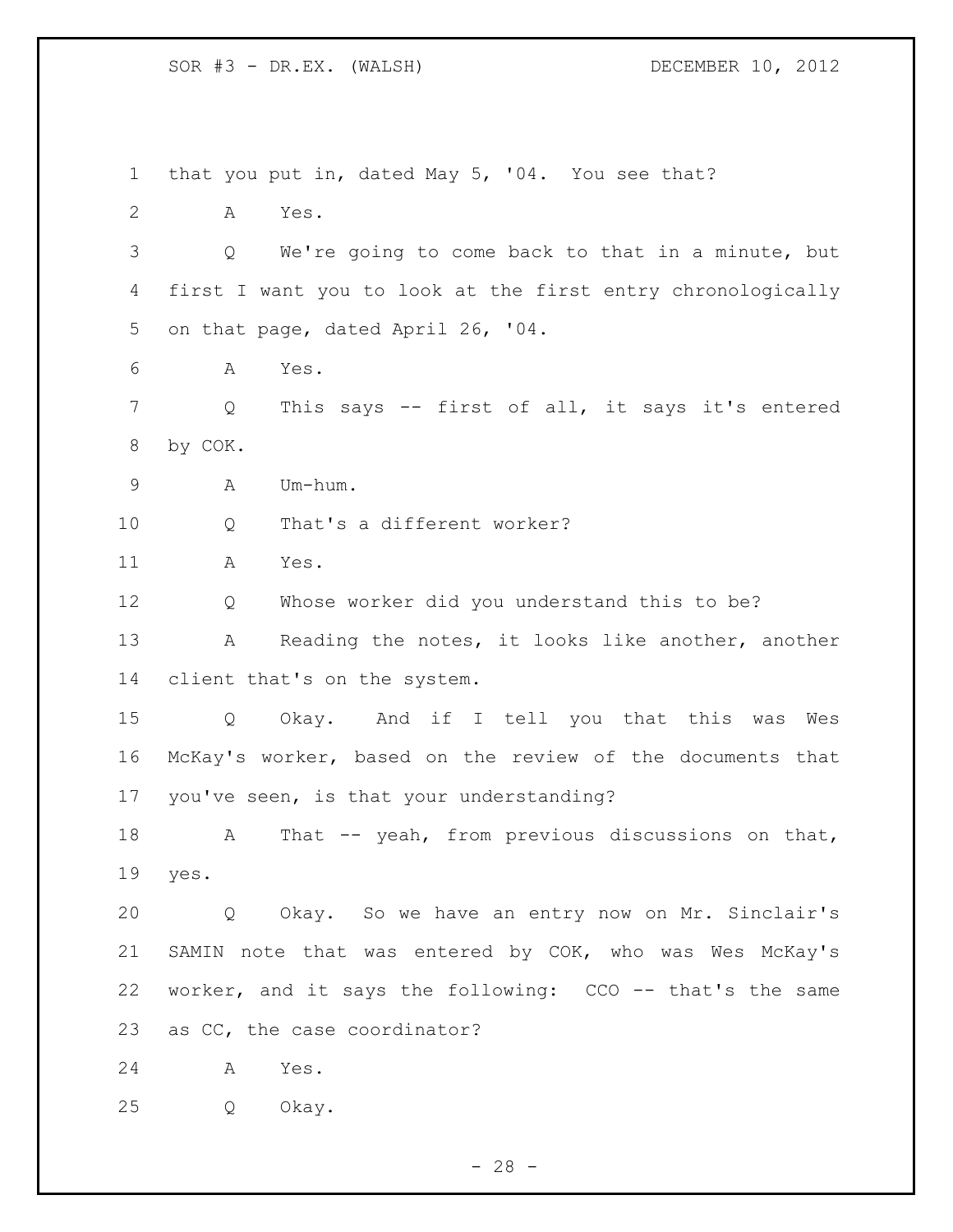... did an intake on a GA childless couple. Man has pancreatic cyst and has a medical note excusing WE at this time. W-O, is that woman? 8 A Yes. Q 10 ... is two months pregnant and is 11 also caring for a DC -- meaning dependent child? A Correct. Q ... (Phoenix Sinclair) who is supposedly under PF -- Is that putative -- A Parental father. Q Parental father, thank you. ... case as per woman. She has been caring for dependent child since November 7/03. Worker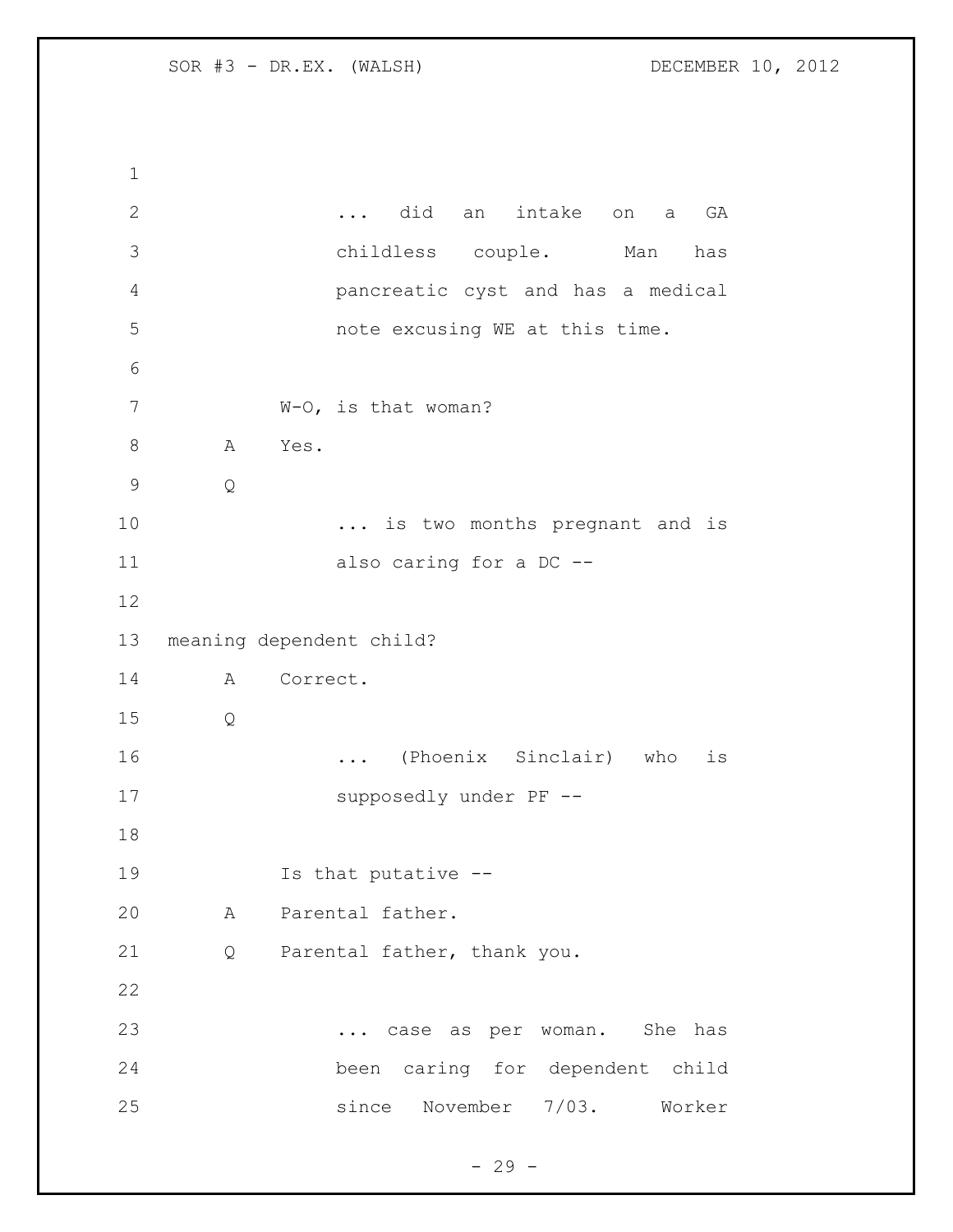| $\mathbf 1$    | contacted to advise of situation.                           |
|----------------|-------------------------------------------------------------|
| $\mathbf{2}$   | Case effective April 26/04.                                 |
| 3              |                                                             |
| $\overline{4}$ | Now, how would a note from Mr. McKay's worker get           |
| 5              | put into Steve Sinclair's SAMIN file?                       |
| 6              | It appears that when they came in at the point of<br>A      |
| 7              | intake they must have seen there's a discrepancy between    |
| 8              | the dependent child and they would have made a note onto    |
| 9              | Steven Sinclair's file.                                     |
| 10             | So "they" being Mr. McKay's worker?<br>Q                    |
| 11             | Yeah, or whoever did that intake, the CO -- yeah.<br>Α      |
| 12             | COK.<br>Q                                                   |
| 13             | Yeah.<br>A                                                  |
| 14             | So when COK received information about Phoenix,<br>Q        |
| 15             | once that information was typed in it would pull up Steve's |
| 16             | budget?                                                     |
| 17             | Yeah, it would show whose file she was on if she<br>A       |
| 18             | was active in the system.                                   |
| 19             | And was COK, Mr. McKay's worker, able to enter<br>Q         |
| 20             | this notation directly into Mr. Sinclair's file?            |
| 21             | Yes.<br>Α                                                   |
| 22             | Even though he was not Mr. Sinclair's worker.<br>Q          |
| 23             | Correct.<br>Α                                               |
| 24             | That's something that you could all do as<br>Q<br>EIA       |
| 25             | workers?                                                    |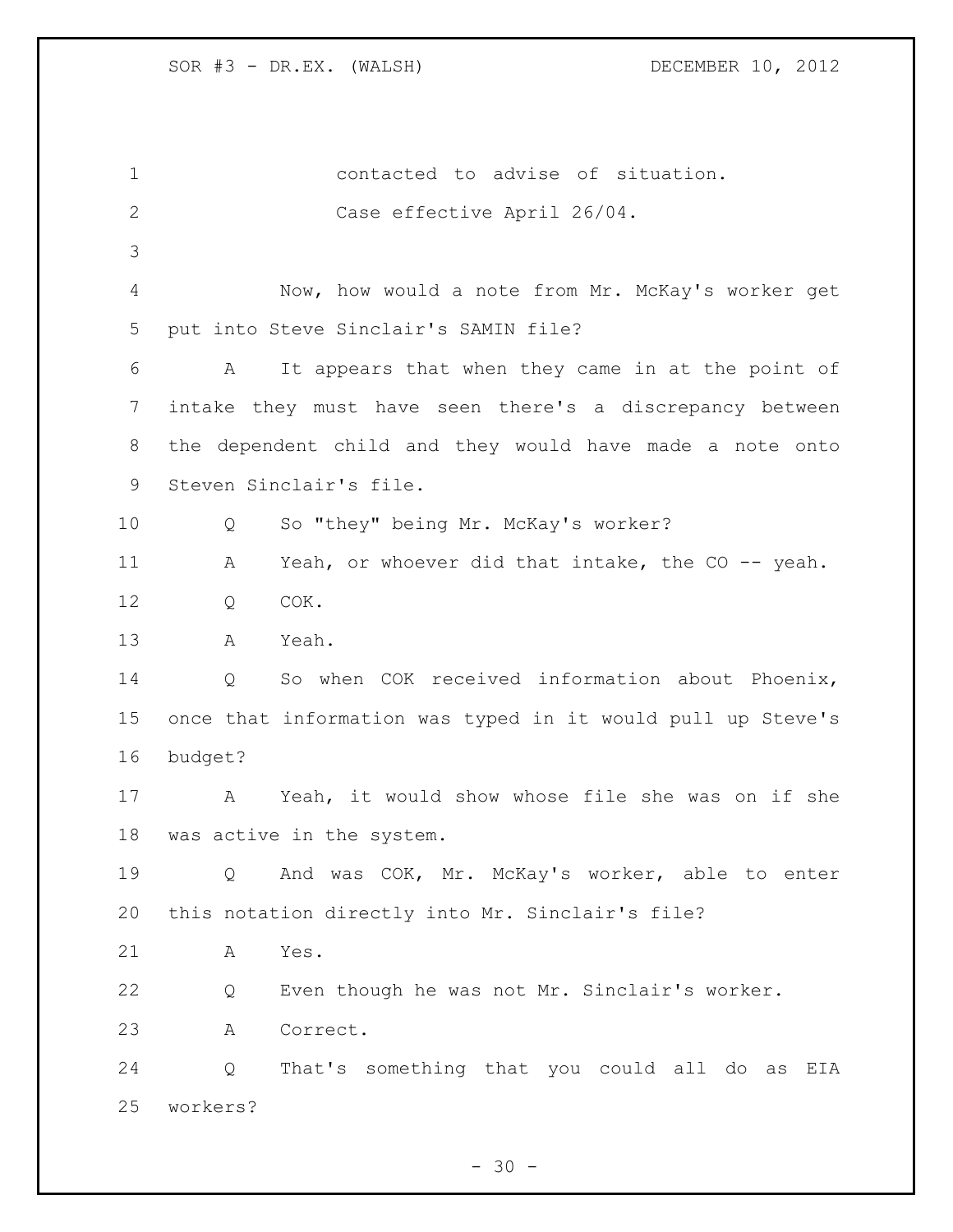A I believe -- like, I believe so. I know intake workers definitely can do it and I -- my recollection isn't perfect with regards to this, but I believe we could make case notes in all files. Q Okay. So now if we turn to page 28242 -- do you have a package that starts with 28242 and ends with 28254? A Two-eight -- yes, I do. Q Great. This is from our disclosure 1578, which is Wes McKay's EIA file, and this is an application for employment and income assistance. You see on 28242 this -- the applicant is Karl McKay. And then it says -- A Yes. Q You've got that? A Yes, I do. Q Good. Then it says there's a second adult, and we have the name, Samantha Dawn Kematch? A Correct. MS. WALSH: Can we scroll to see the full page, please? BY MS. WALSH: Q She's identified as common-law, and the effective date of that is January 1, 2004. A Yes. Q And if we go to the last page of this package,

 $- 31 -$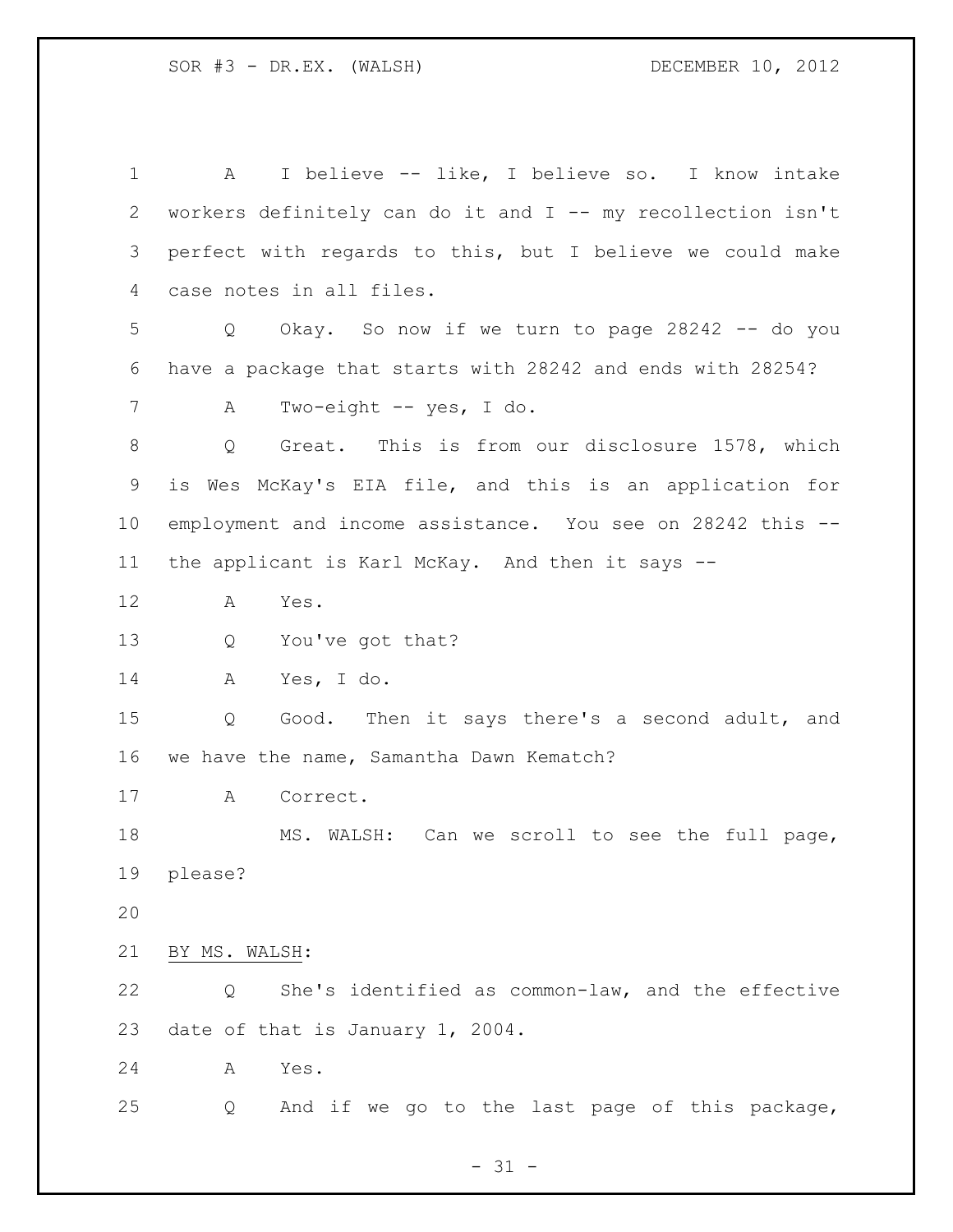28254, this package being the, the application documents -- A Um-hum.  $3 \qquad Q \qquad -- \text{ you'll see that --}$  MS. WALSH: If we can scroll to have the whole document on the screen, please? And scroll down a little. Oh, not that much. 28254. Thank you. BY MS. WALSH: Q So we -- you can see you've got Karl McKay's signature as the applicant and -- A Yes. Q -- and Samantha Kematch's signature as the spouse or common-law partner, and their signatures are dated April 26, 2004. A Yes. Q The note that we were just looking at, that was made by COK, Wes McKay's worker -- 18 A Um-hum. Q -- on 28652, that was also dated April 26, '04? A Yes. Q So that's the same date that the application was signed by Ms. McKay -- Mr. McKay and Ms. Kematch. A Correct. Q And that, that matches what you said you understood would have happened, that they -- Mr. McKay and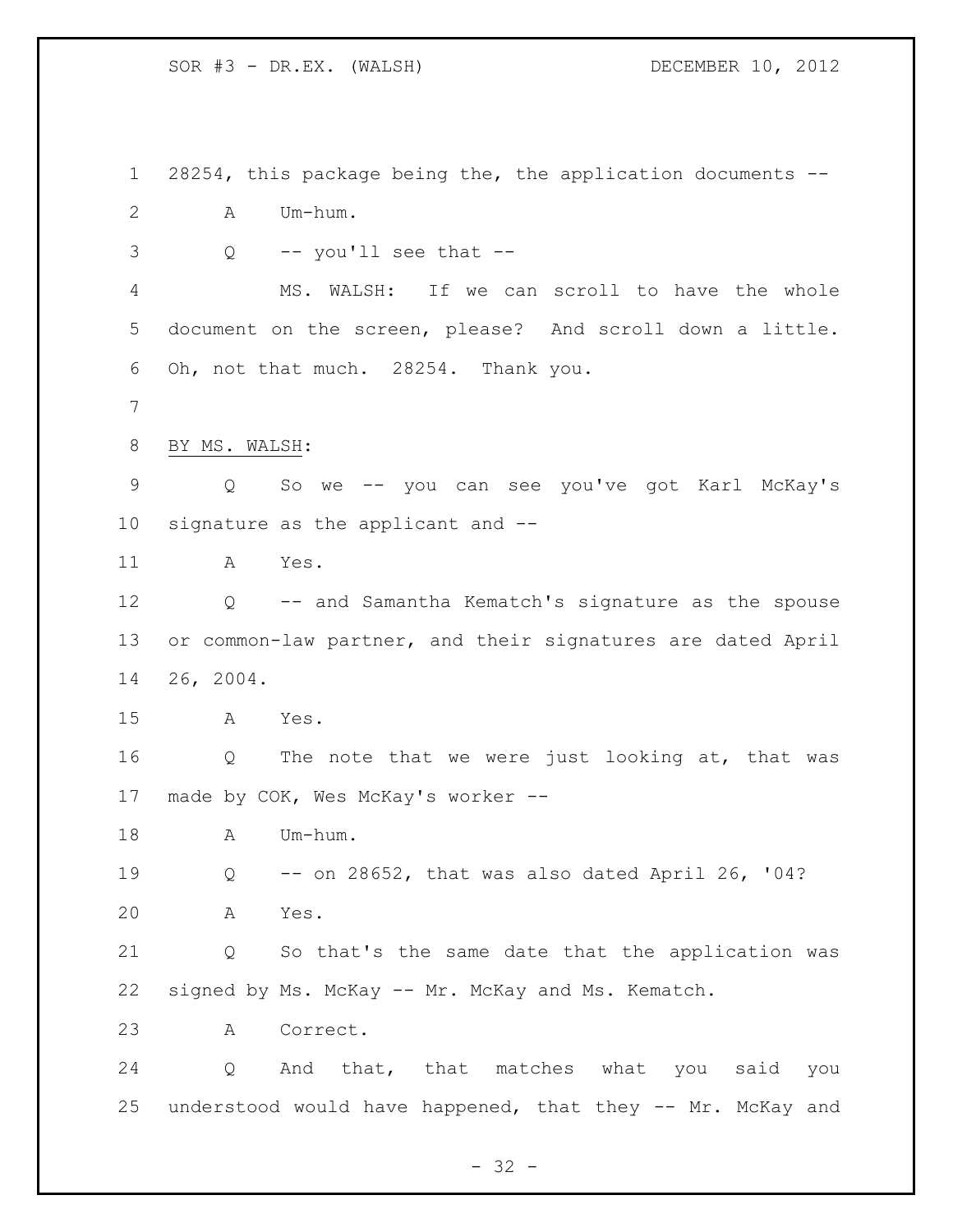Ms. Kematch came into the office and, and filled out an application form.

A Yes.

 Q And when we look at the note that was written by COK on April 26, '04 --

A Um-hum.

 Q -- it says, "Worker contacted to advise of situation." The worker being you?

 A If -- yeah, if I was Steven Sinclair's case worker at that time, then I would assume that it would have been me.

 Q And how, again, would Wes McKay's worker have known that you were Steve Sinclair's worker?

 A Because on the INCA screen it would say who the case worker was for that particular file.

 Q And the, the common denominator would have been the name Phoenix?

A Yes.

 Q Okay. What was your understanding as to why Mr. McKay's worker was contacting you?

 A With -- it would be with regards to the child, Phoenix Sinclair, and they wouldn't be able to provide benefits if she was residing with that family because she was currently receiving funds through her father on his file.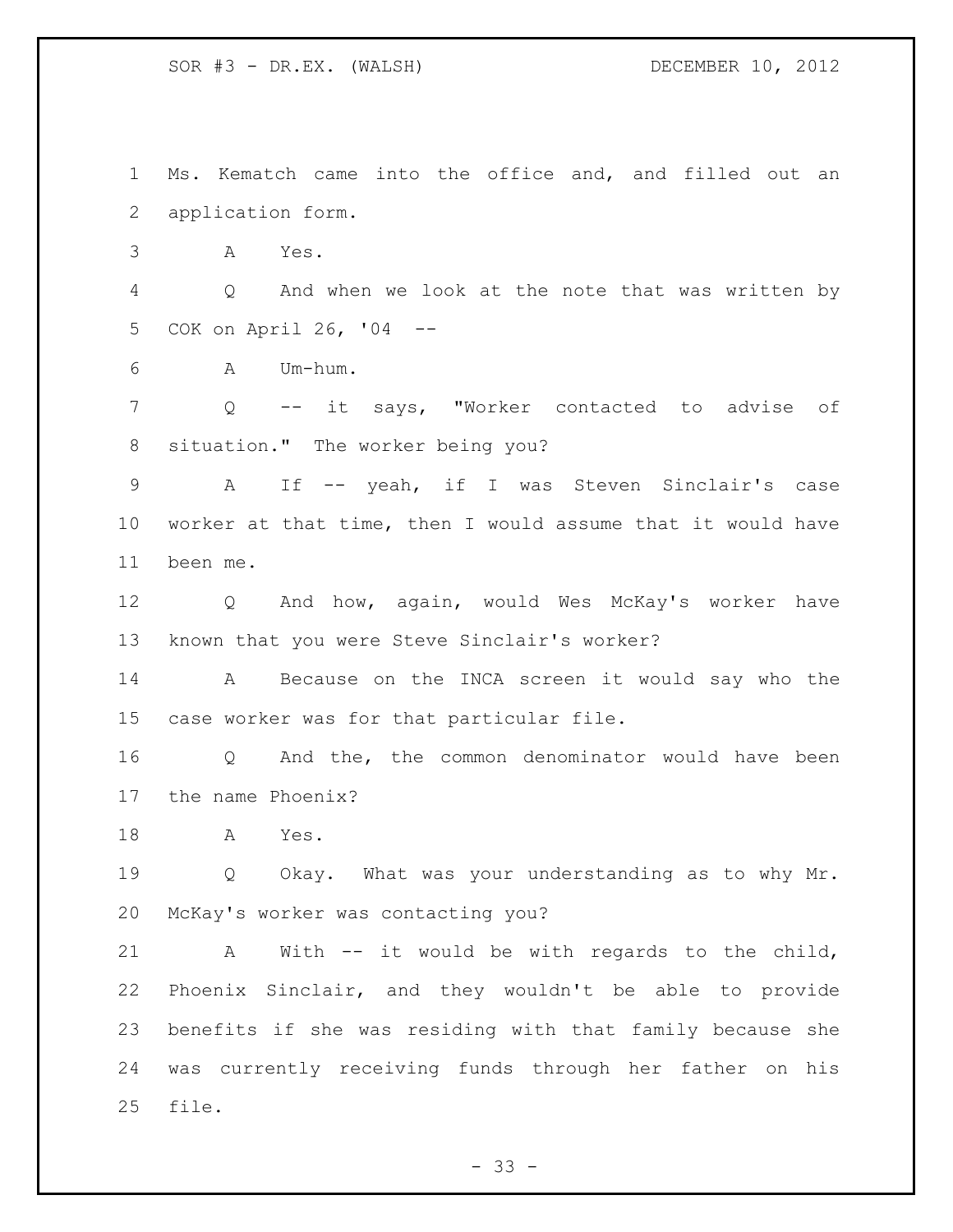1 Q So just so that I understand what, what is happening at this point or what, what your understanding was as of April 26, '04, Samantha Kematch and Wes McKay filled out an application for EIA benefits, the effect of 5 which was to add Samantha Kematch to Wes McKay's budget; is that right? 7 A That appears so, yes. Q And they came into the EIA office to fill out that application and sign it, and met at that time with Wes McKay's worker. A Worker or an intake worker. Q Okay. At the time they came into the office to fill out the application, the woman, Samantha Kematch, said that she had been caring for a dependent child, Phoenix, since November 7, '03. A Yes. Q And that information then led Wes McKay's worker to enter the information on Steve Sinclair's file. A It would appear so, yes. Q And to contact you as Steve Sinclair's worker. A Yes. Q So now if we go back to your note of May 5, '04, on page 28652 ... A Yes. Q Thank you. It says: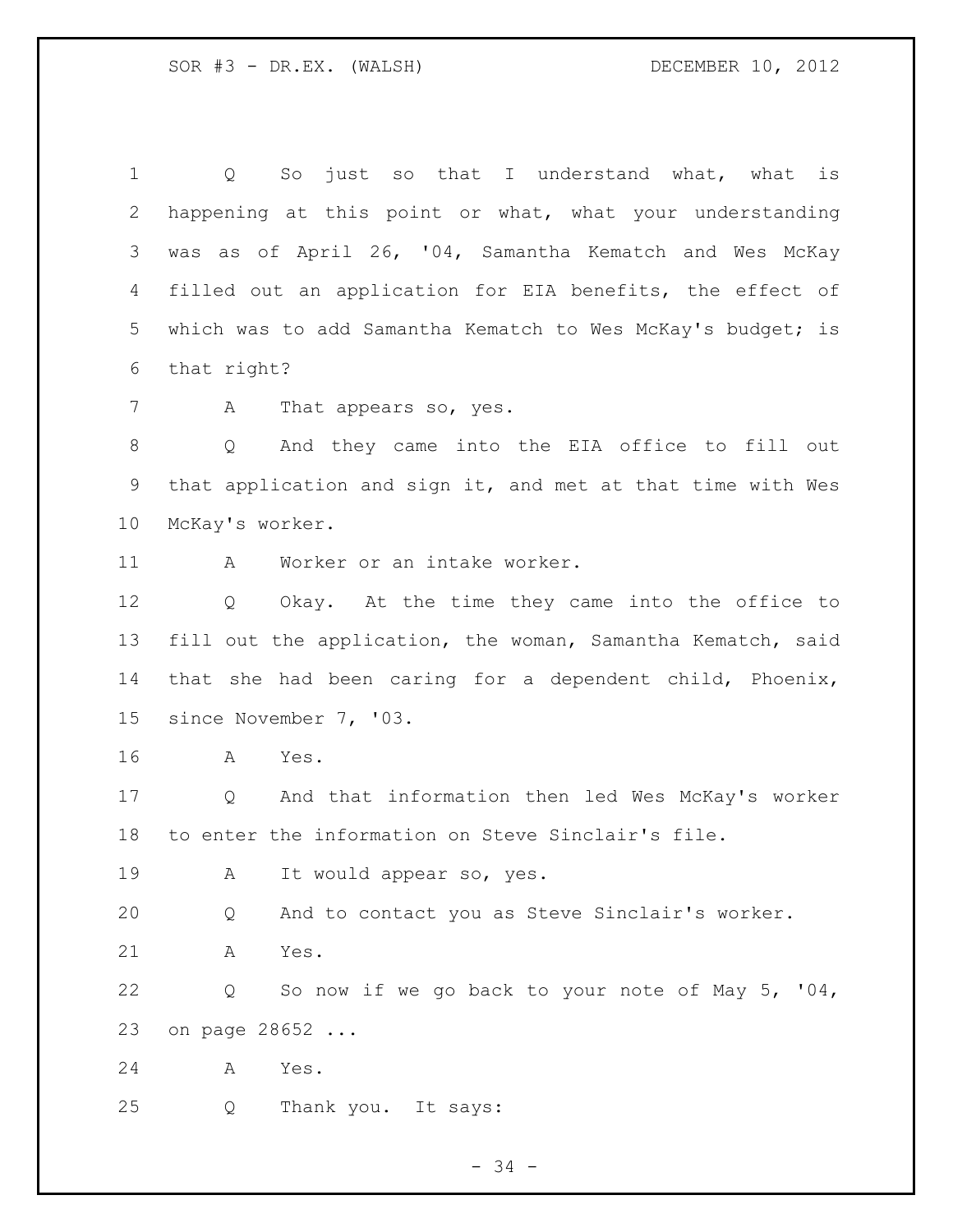Shelter review. Man is rent sharing with Memory Pond client. CCO is still unsure of where the child is. Rent form states there are two adults and one child. CCO has called and left messages for man and man has not gotten in contact with CCO. What is it that you are indicating in this note? A That he has provided our office with documentation, so the rent form, and it's showing that he's still declaring the child residing with him, and that I've been trying to contact him to find out the whereabouts of his dependent child, Phoenix Sinclair. Q So at this point, as of May, '04, you weren't certain who Phoenix was living with. A That is correct. Q And that was something that you wanted to determine? A Yes. Q Was that from the perspective of whose budget she should be on? A Yes.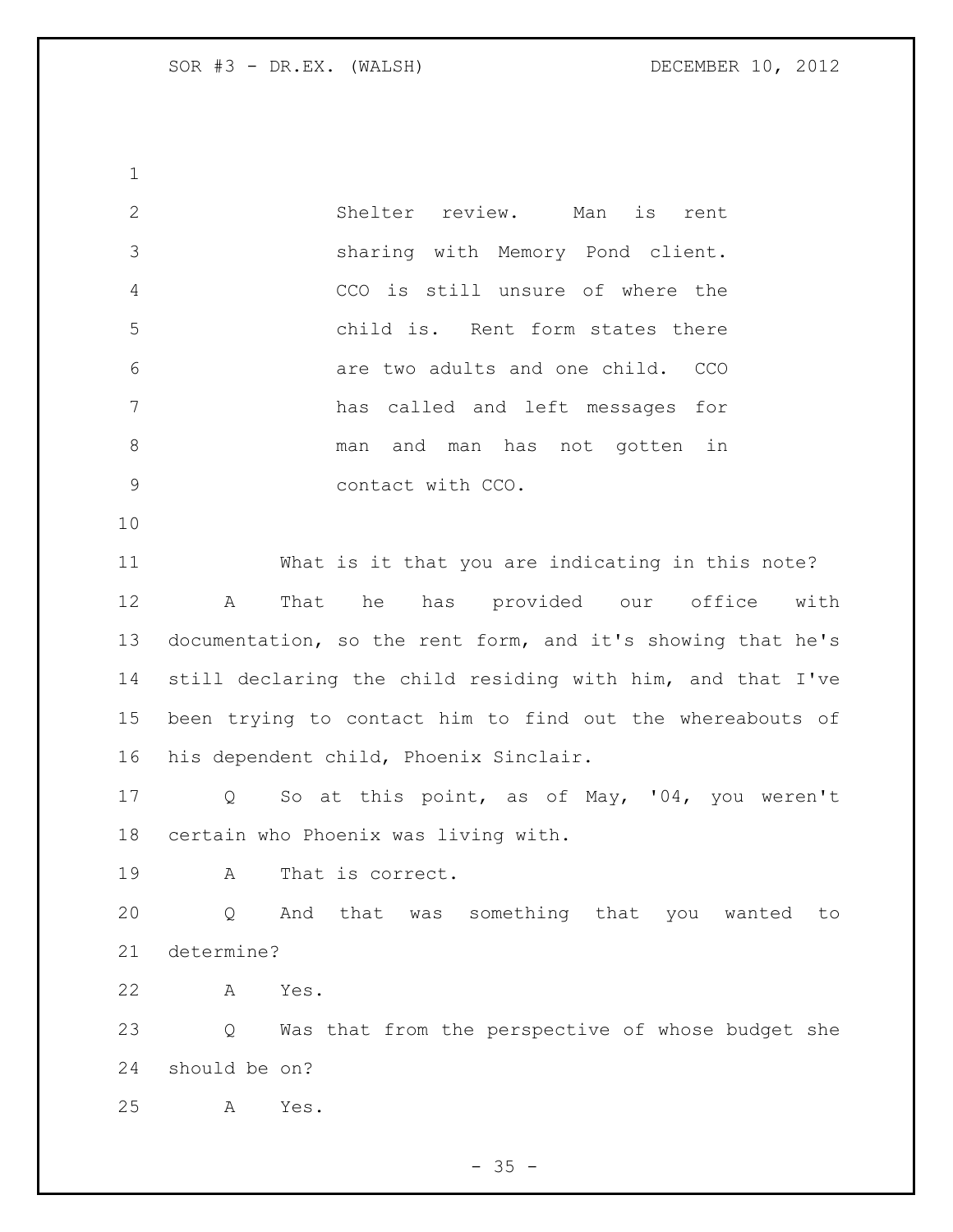1 Q Okay. Now, if you'll turn -- the next document I'd like you to look at, please, is page 28753. A Yes. Q You have that? A I do. Q Good. And that's again from Commission disclosure 1580, Steve Sinclair's EIA file. This is a fax which was received from Christian Okotcha to your attention. 10 MS. WALSH: Can you pull it --11 THE WITNESS: Yes. 12 MS. WALSH: -- up on the screen, please? Thank you. BY MS. WALSH: Q So this says -- it's dated May 10, '04, to you from Christian Okotcha: 19 TAS discussed, case number (537620)" -- which we saw from the application is Wes McKay's case number. "... I hereby fax you a copy of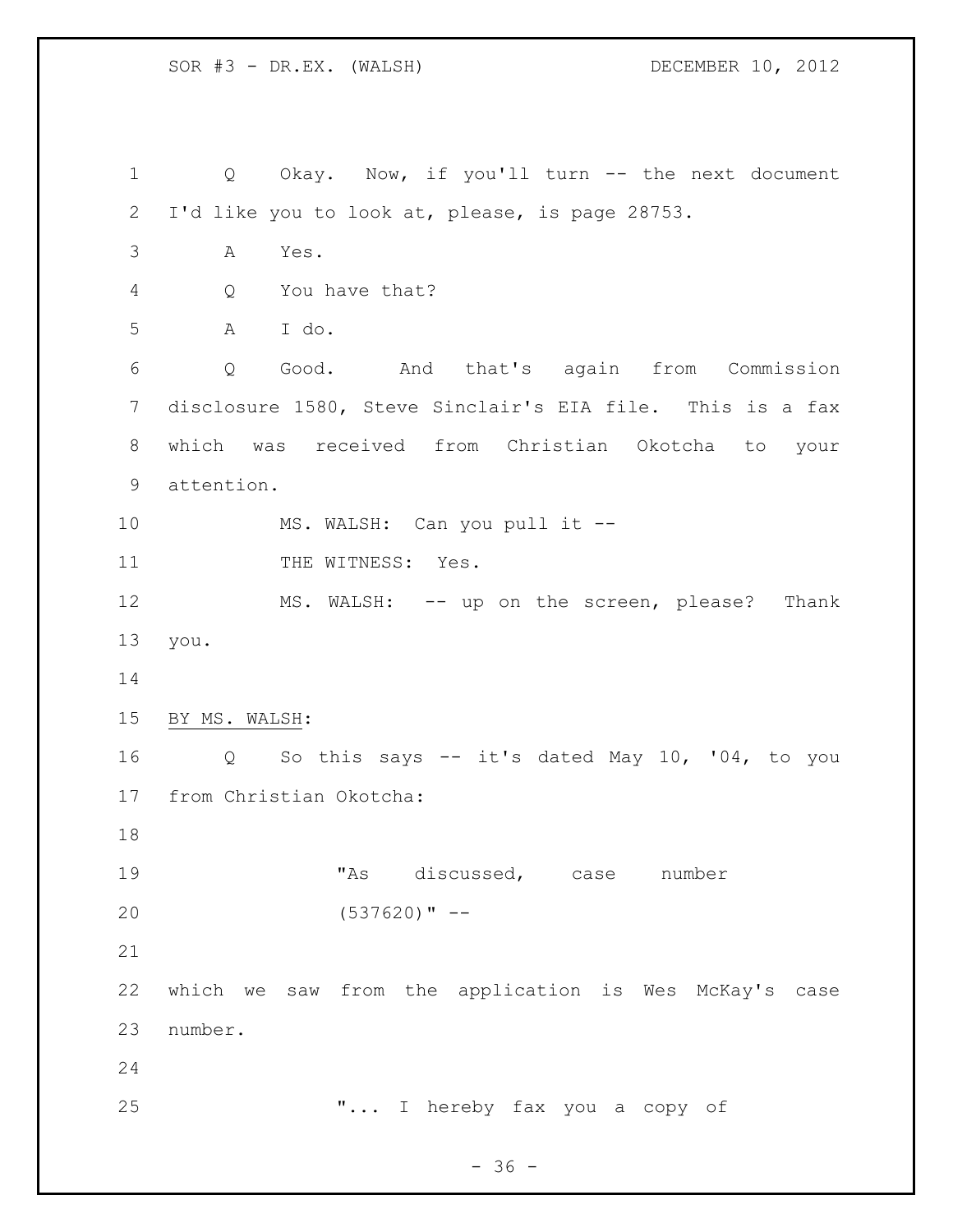the Revenue Canada tax credit and 2 attached Legal Aid letter." So you knew that Christian Okotcha was Wes McKay's worker? A That, that is who I'm receiving it from, so I would assume it was his worker, yes. Q It says -- the fax says, "As discussed." Do you have a recollection of having had a discussion with Mr. Okotcha? A I don't personally have recollection, no. Q So then if we turn to the next page, which is one of the documents referred to in the fax, page 28754 -- A Yes. Q -- what is this document? A This is the federal government child tax benefit. Q It says at the top, Samantha Kematch, and it gives a Furby Street address? A Yes. Q And later on, down the document it says, "We have established that you are eligible for Phoenix." A Yes. Q What's your understanding of the significance of this document? A Well, this is showing us that she has filed for

 $- 37 -$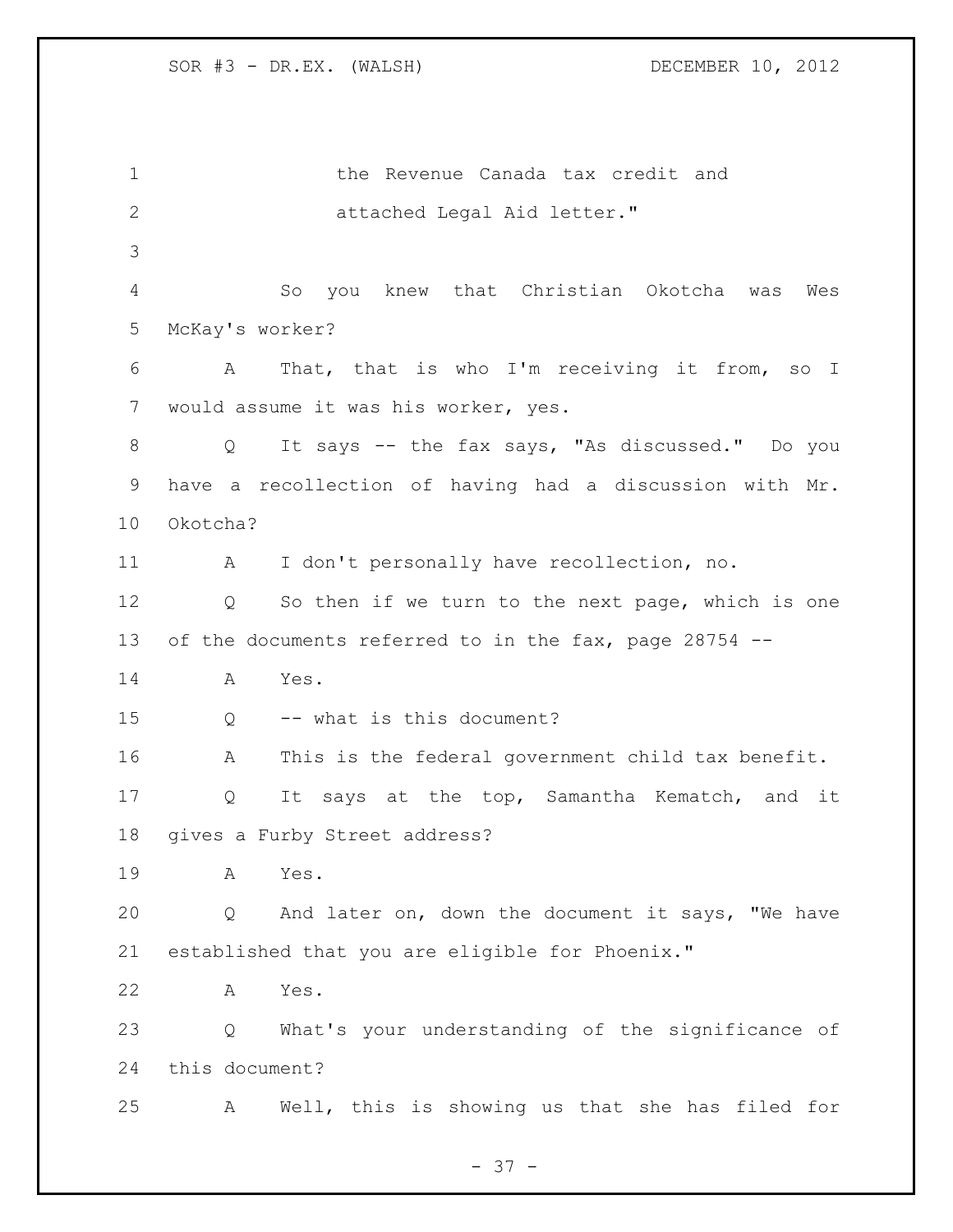the child tax benefit for this child, Phoenix Sinclair. And usually when a person's filed for this, it gives us the understanding that the child is in that parent's case. Q Thank you. The date at the top says January 20th, 2004? A Yes. 7 Q Then if you turn to page 28755 ... 8 A Yes. Q This is the letter from Legal Aid which was also referenced in the fax? A Yes. Q It's dated May 6, '04; it's to the attention of Christian Okotcha, re Samantha Kematch. And it says: 15 T... I wish to confirm the following" -- And the box that's checked off is: "An application for Legal Aid has been taken and there is approximately a two-week waiting period for approval." In brackets, "Custody of Phoenix Sinclair."

- 38 -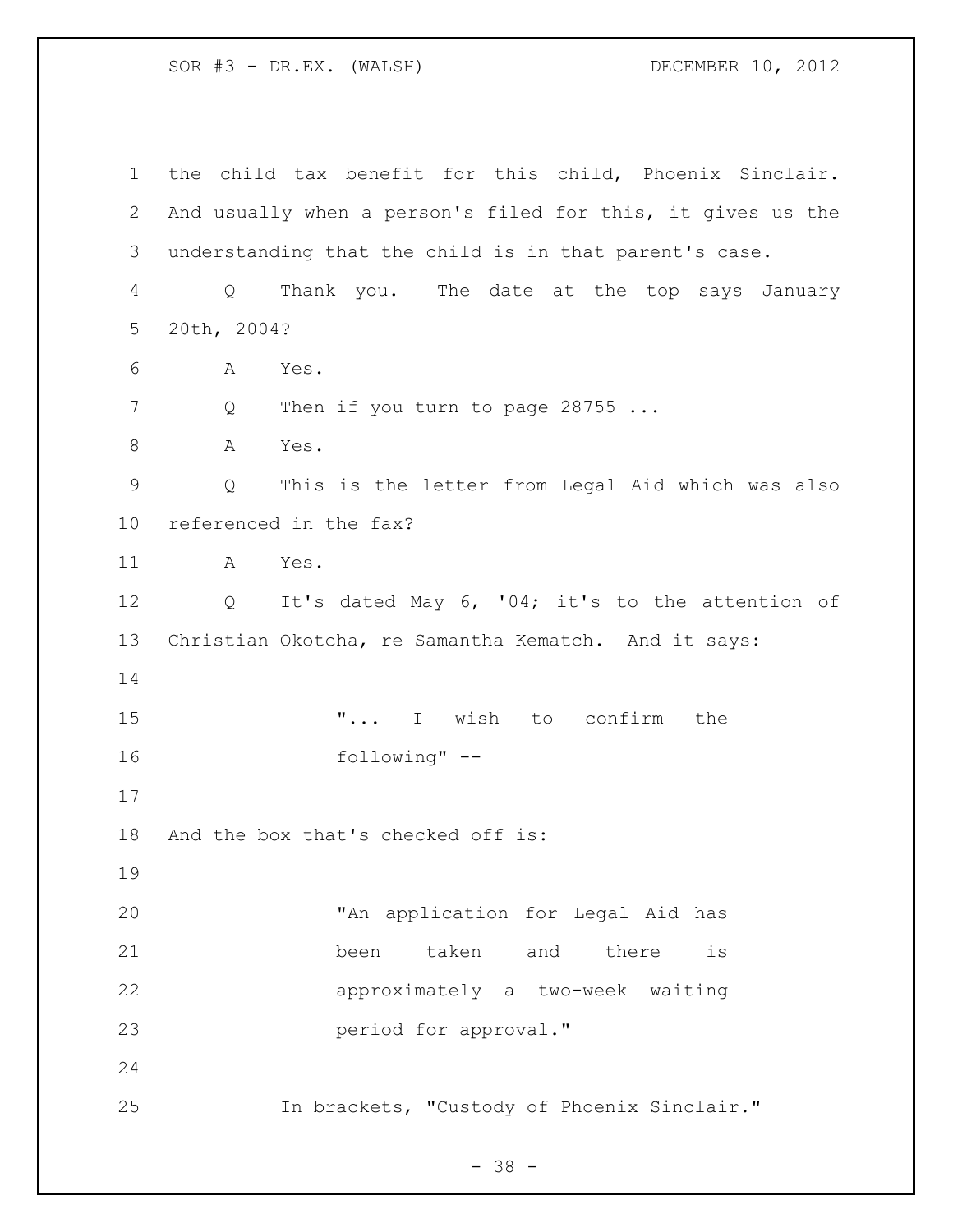SOR #3 - DR.EX. (WALSH) DECEMBER 10, 2012 MS. WALSH: Can you scroll down to the bottom of the page, please? BY MS. WALSH: Q And it's signed by a paralegal, and then it says: "Phoenix has been in Ms. Kematch's care and control since November 7/03, however, the child continues 10 to be on Nelson Sinclair's budget. **Please** amend your records to **provide benefits to Ms. Kematch**  for Phoenix temporarily until the 14 matter is confirmed in court." So this, this is all part of the fax that you receive on May the 10th, '04? A Yes. Q If we go back to page 28753, and go to the top of the page, it shows that the fax was sent at 9:48. You see that, at the top of the fax? A Yes. Q So then according to the records we have -- because you've said you have no independent recollection, which is understandable -- you sent an email to Lisa

- 39 -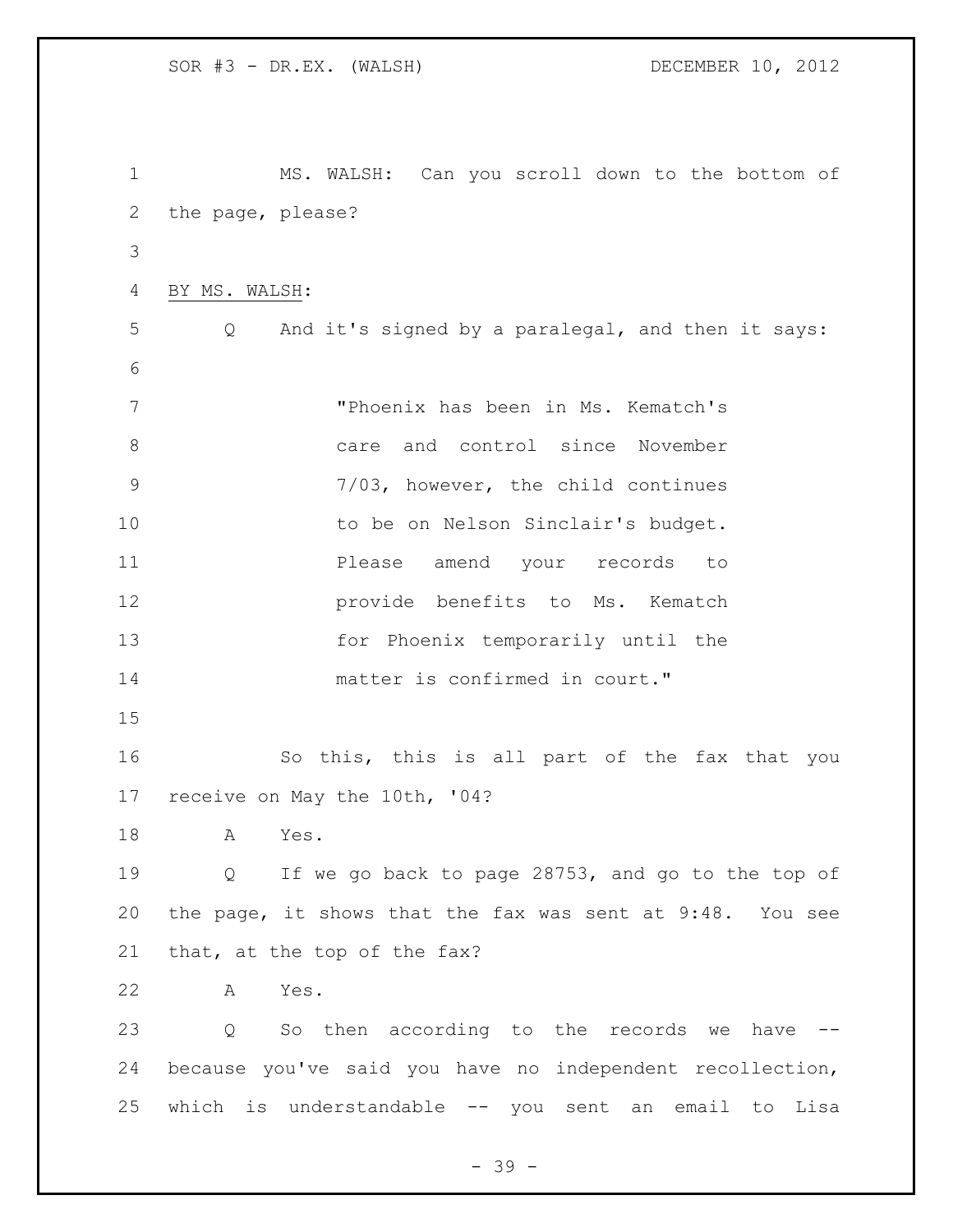Mirochnick on May 10th at 4:30. If we could turn to page 36968? A Yes. Q You've got that. And this is from you to Lisa Mirochnick, and it says: "Hi Lisa, 8 TI have called and left message regarding Steve Sinclair 10 and the custody of his child Phoenix Sinclair. I have received a copy of the national child tax benefits for Samantha Kematch showing that she's been receiving money for Phoenix. I also have a copy from Legal Aid that she has **put in an application for custody** 18 and they are requesting we pay temporarily for Phoenix until the matter goes through. I have not been able to get a hold of Steve Sinclair. He did call and left a message but no number to be reached at. I would like to know from you if I should remove this

 $- 40 -$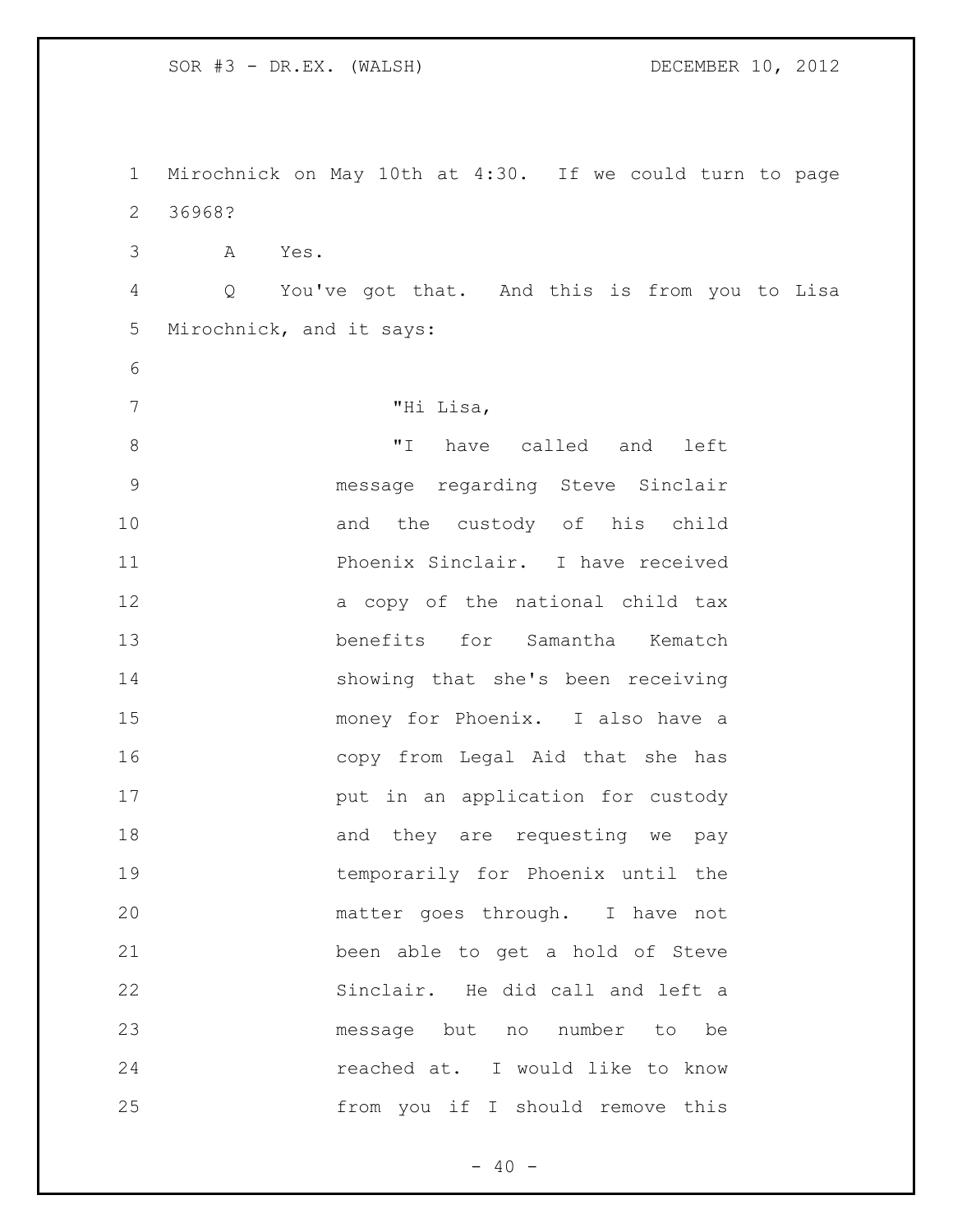child from his budget because the mother has had this child since November 7, '03, as the application states. Please email me back and advise me what you would like to do considering you stated that the mother is not to 8 have the child." So why is it that you were writing Ms. Mirochnick

at this point?

 A From what I can see -- as I have no personal recollection of this -- is that there was some discrepancy with regards to where this child should be placed and who should have custody.

 Q Do you know how you came to contact Ms. Mirochnick?

 A I can only say that her name came up in one of the case notes, that that may have directed me to contact her directly.

 Q Right. One of the notes that we reviewed earlier this morning.

A Yes.

 Q Okay. In this email you state that "the mother is not to have the child." Do you recall where you got

 $- 41 -$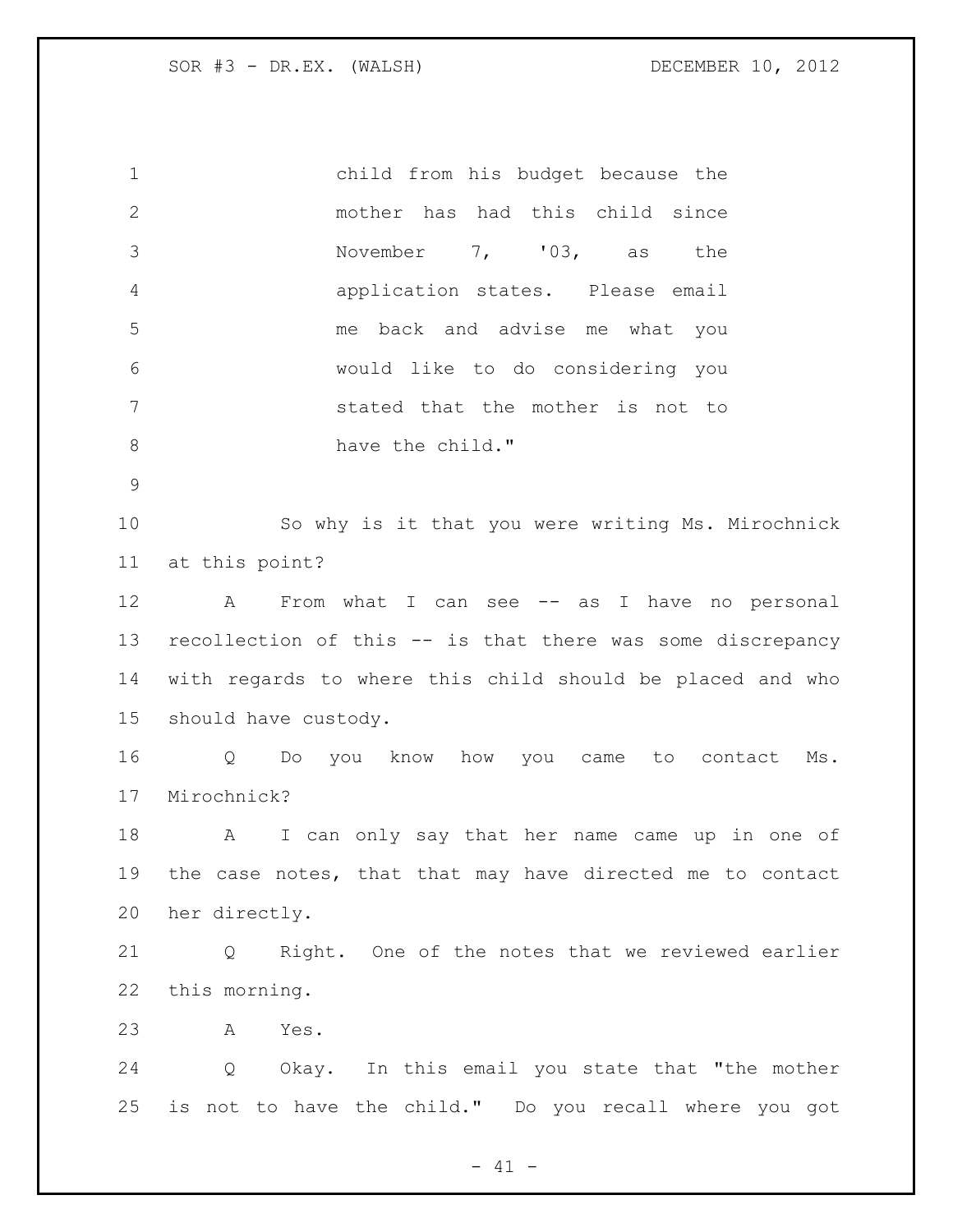that information from? A No, I don't recall that. Q Then we know from the documents that after you wrote this email on May the 10th, you phoned intake at CFS on May 11. If we turn to page 37344? A Yes. 7 Q You have that? A I do. Q And do you have pages -- up to page 37347 and all the pages in between? A Yes, the three pages, I do. Q Thank you. So this form is a CRU intake document dated May 11, 2004. Do you recall calling CFS on May 11? A I do not have a personal recollection, no. Q If we turn to page 37346, you see the top of the page, it says "source of referral"? A Yes. Q Your name is blacked out, but your title as an EIA worker is still visible? A Yes. Q Then under -- and the time of referral is 9:30 a.m. Then under presenting problem or intervention it says the following -- and it's got your name blacked out. **"...** called to report that

 $- 42 -$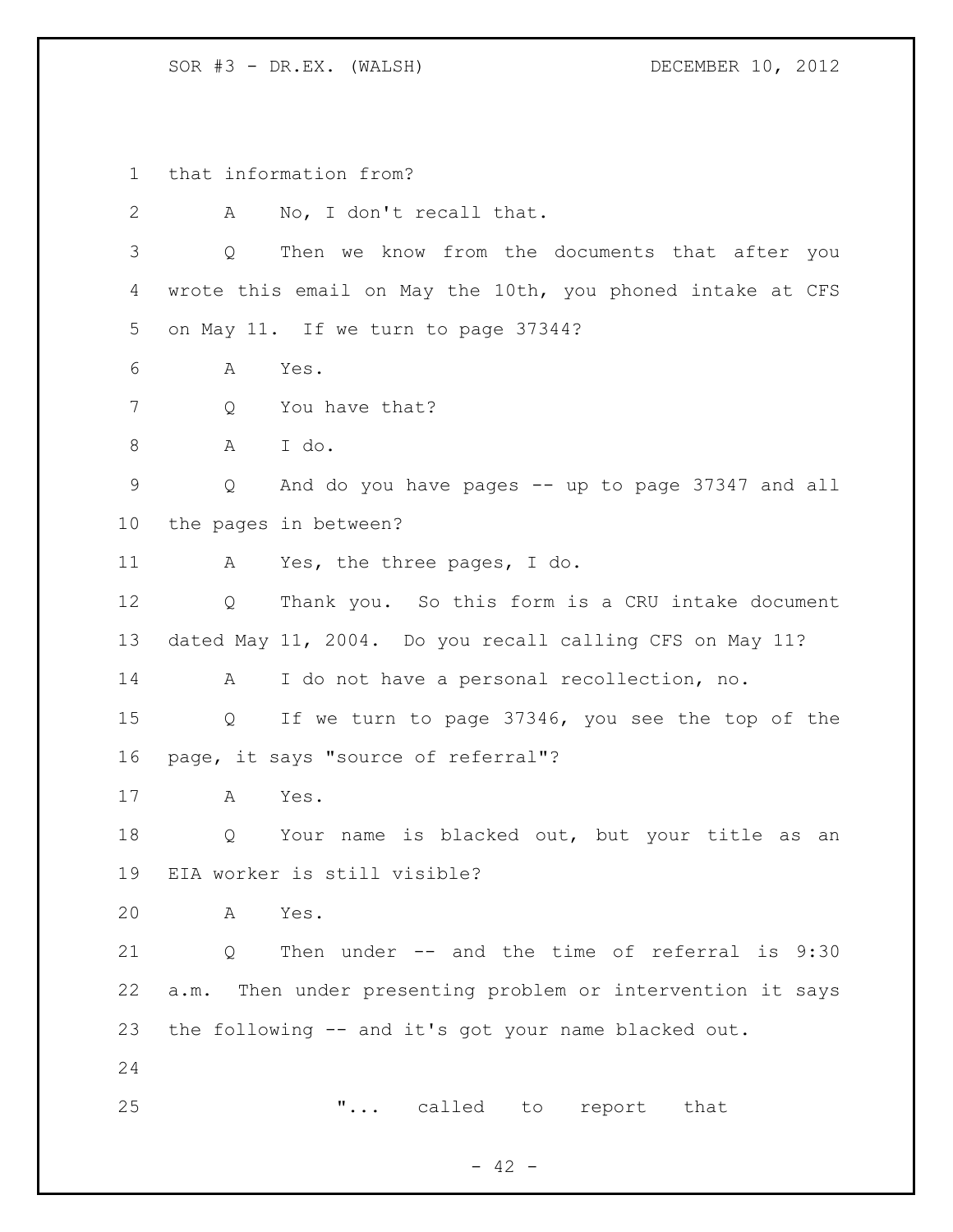| 1             | Samantha has brought in a letter   |
|---------------|------------------------------------|
| $\mathbf{2}$  | from her lawyer claiming that she  |
| 3             | has been caring for Phoenix since  |
| 4             | Nov. /03 and requested that she be |
| 5             | provided financial assistance for  |
| 6             | Phoenix. [Source of referral]      |
| 7             | stated that the father, Steven     |
| 8             | Sinclair, has been receiving       |
| $\mathcal{G}$ | assistance for Phoenix however, he |
| 10            | has been giving it to family       |
| 11            | friends, Kim and Rohan Stevenson.  |
| 12            | [Source of referral] was concerned |
| 13            | about Phoenix being in her         |
| 14            | mother's care, as it was [her]     |
| 15            | understanding from the previous    |
| 16            | CFS worker that she would be at    |
| 17            | risk in either her mother or       |
| 18            | father's care. Upon checking       |
| 19            | CFSIS, this worker was able to     |
| 20            | confirm this to be true. [Source   |
| 21            | of referral] provided updated      |
| 22            | demographic information on<br>all  |
| 23            | concerned. This worker advised     |
| 24            | [source of referral] that I will   |
| 25            | look into this matter and get back |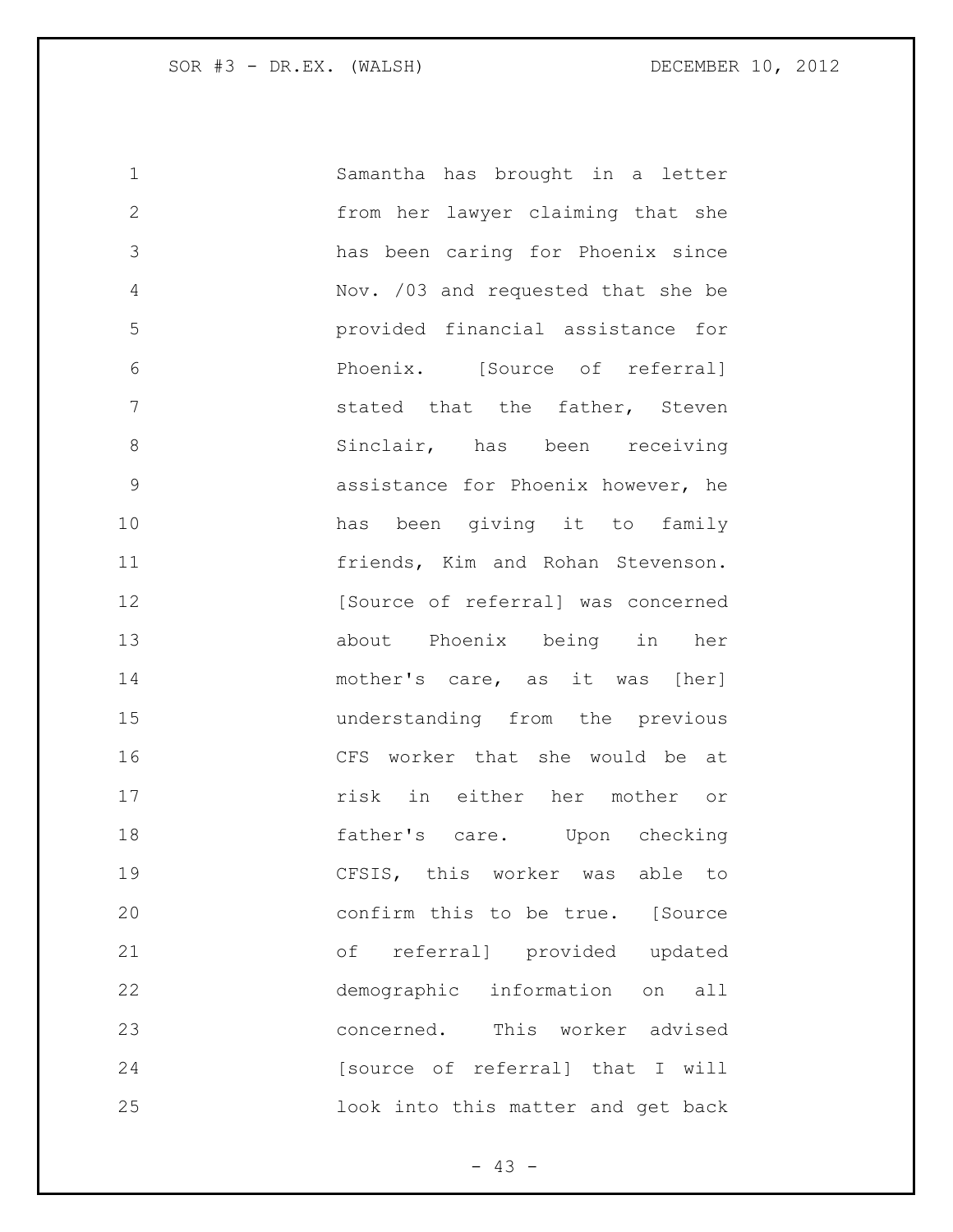1 to [her]." Are you able to say whether this is an accurate reflection of the call that you made to CFS? A I can't say for sure, but it seems that there is some recollection from notes that does state this information in my file. Q And the document notes that you provided updated demographic information on all concerned. This would have been information that you had through access to the EIA file? A That is correct. Q What sort of demographic information were you able to provide? A I would assume that it would be an address for where they were living and a telephone number. Q "They" being Steve Sinclair? A Yes. Q Okay. Then the next record of your involvement shows that you sent a letter to Lisa Mirochnick. If you 21 turn to page -- sorry,  $36967$ , you sent -- A Yes. Q -- an email. 36967. A Yes. Q So this is an email dated the next day, May 12th,

 $-44 -$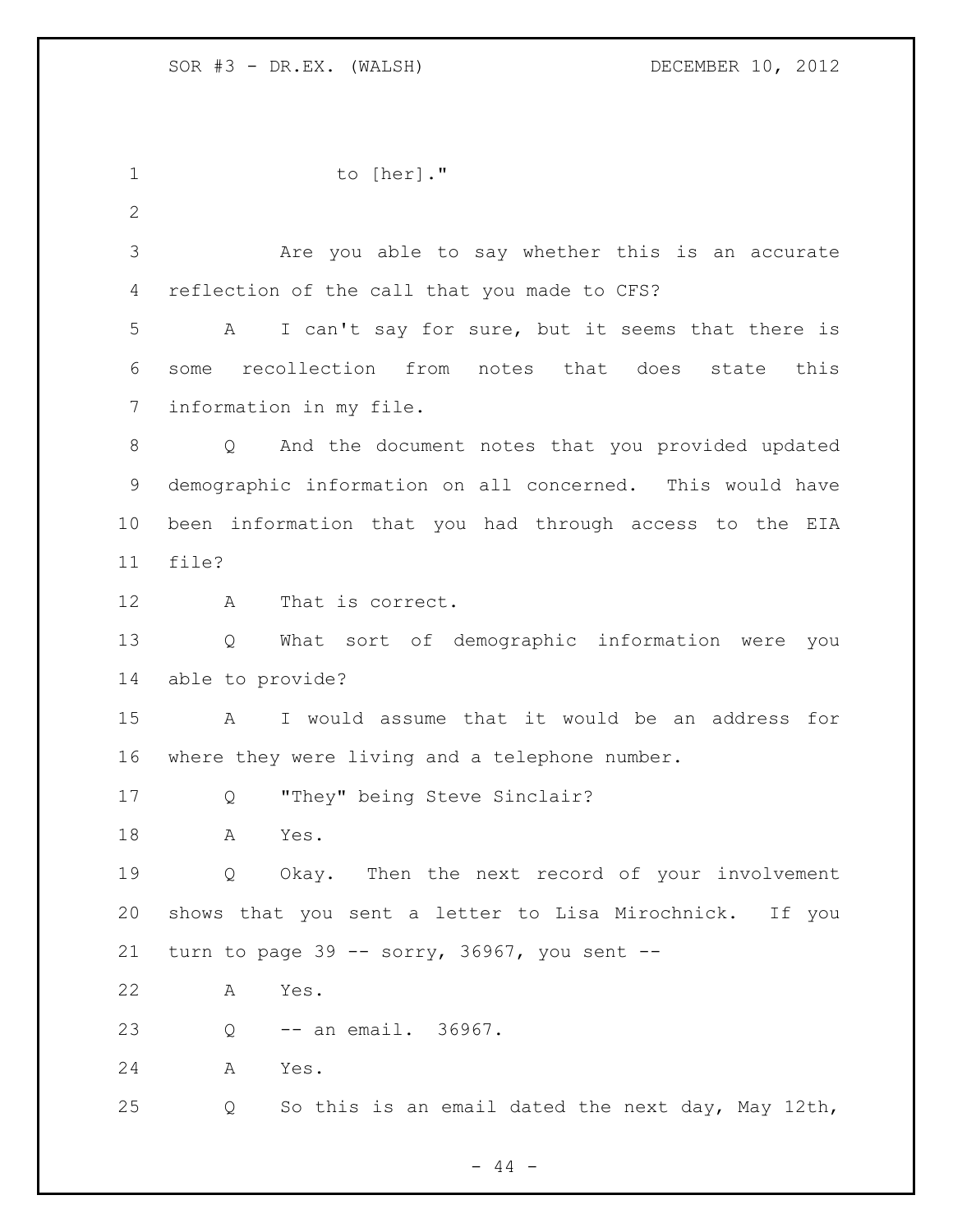2004. And it says: 

 "Hi Lisa, "Sorry to keep bugging you but other people from the agency are really confusing me. They state that their files say nothing about the child not being allowed to stay with mother Samantha Kematch but I do believe you told me that the child is not to be in 12 the mothers care. Maybe I took it wrong maybe not. Can you verify 14 that with me. All I really want 15 to know now is where the child is 16 and for how long just so I can take her off of her father's case and assess if there should be an overpayment if the child has been with the mother from Nov 7/03 until now like she has stated to our department and legal aid. Can you please get back to me as soon as possible."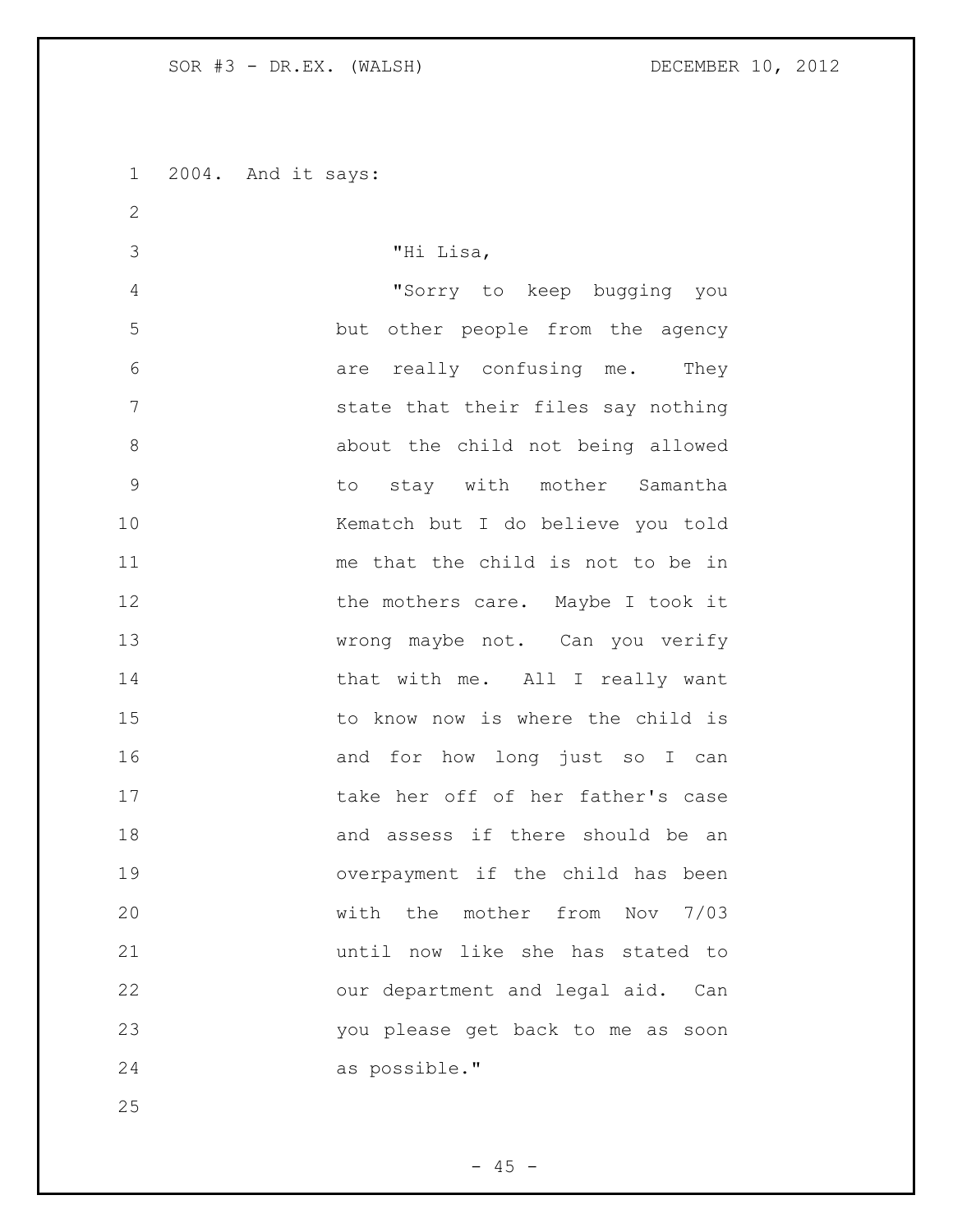Do you have any recollection as who from the agency you would have been communicating with? A I have no personal recollection, no. Q Do you have any recollection of, of having any phone conversations with Ms. Mirochnick? A No, I don't, unfortunately. Q Why were you writing this email to Ms. Mirochnick? A I assume because I was aware that she was her -- Phoenix, Phoenix Sinclair's case worker at some point in time with the family, and I guess she most likely was my first line of contact and obviously she could give me some information which would have resulted in me contacting her again. Q Were you concerned about Phoenix's well-being at this point? A I would say that I was, considering if I was given information that she wasn't supposed to be with the parent that obviously was coming in stating that she had her, that I would have been concerned for the child. Q In terms of what you did after writing this email on May 12th, if we turn back to the notes that you made in Steve's EIA file, you'll pull up page 28651. You got that? A Yes. Yes, I do. Q Thank you. And this is from Mr. Sinclair's EIA

 $- 46 -$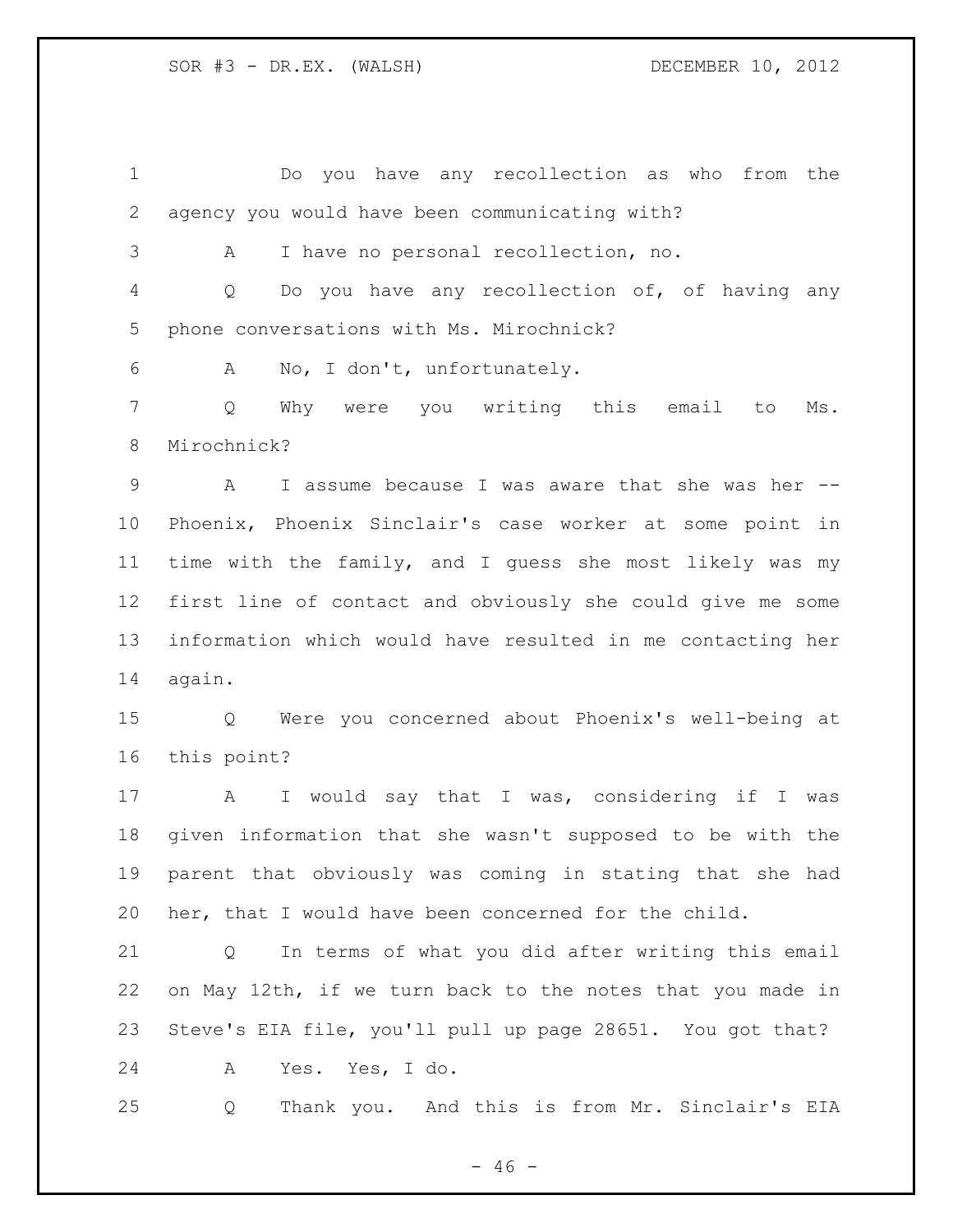file, disclosure 1580. So May 13, '04, it says: Spoke with Andy from CFS re Phoenix's whereabouts. He states that the chain of effects happened that November/03 mother had child. 7 Then January/04 parents agreed to 8 have Phoenix stay with godparents. Steve was receiving funds for Phoenix but stated to old worker 11 that he was giving it to the **godparents**. They had Phoenix until April '04. At that time Phoenix's mother Samantha took her back into her care. 17 It continues at the top: At present time CFS states that the child is in the mother's care. 21 Andy stated that they are 95 percent sure the chain of effects happened like that. They still need to do an assessment on the chid remaining with the mother but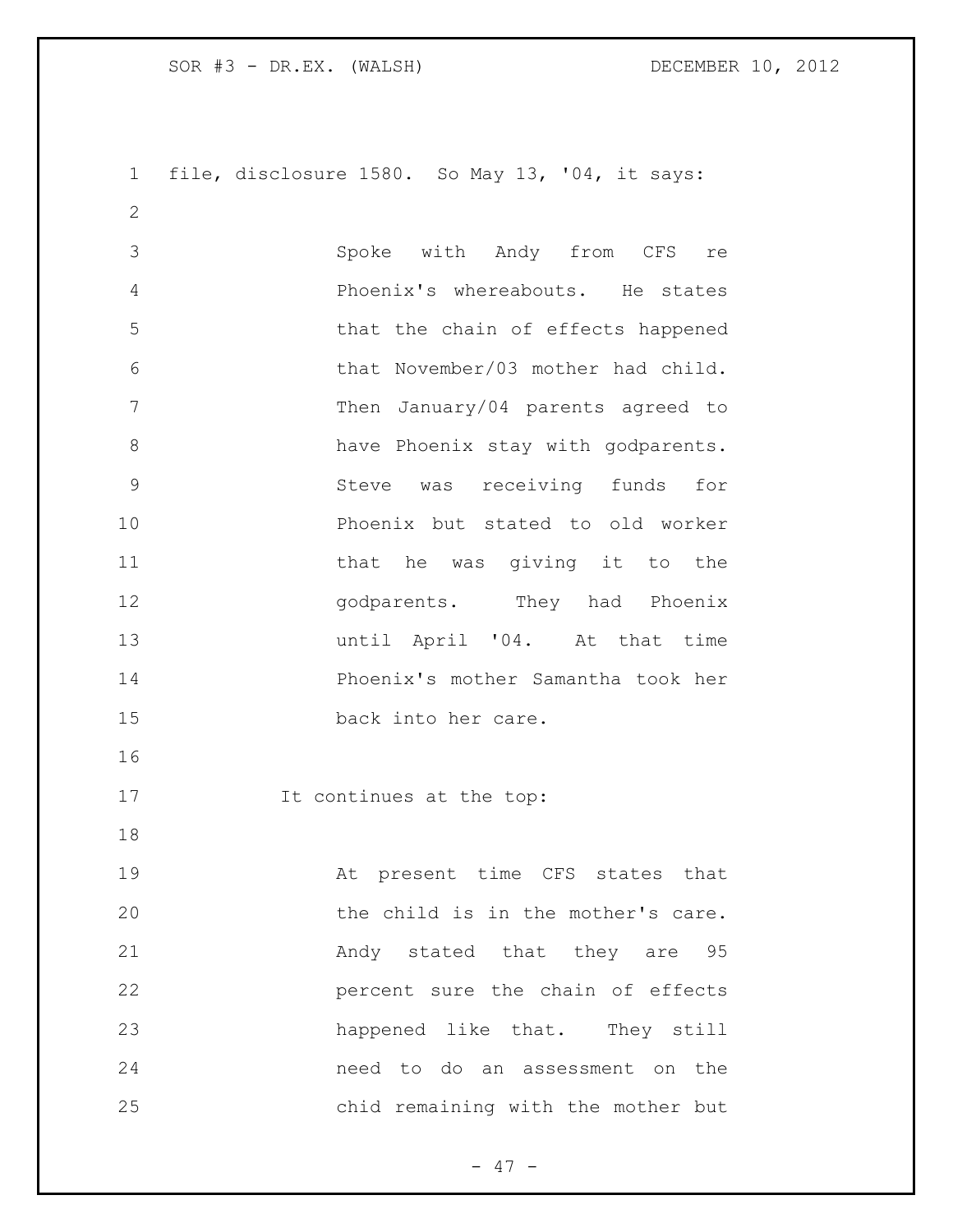| $\mathbf 1$  | for now that is where Phoenix is.                       |  |
|--------------|---------------------------------------------------------|--|
| $\mathbf{2}$ | Woman has tried to contact Steve                        |  |
| 3            | by phone and by $-$ -                                   |  |
| 4            |                                                         |  |
| 5            | Or is that "worker"?                                    |  |
| 6            | It could have been worker --<br>A                       |  |
| 7            | Okay.<br>Q                                              |  |
| $\,8\,$      | A -- yeah.                                              |  |
| $\mathsf 9$  | Q                                                       |  |
| 10           | and by mail to contact her.                             |  |
| 11           | Citizen has made no contact with                        |  |
| 12           | worker yet. Man still has not                           |  |
| 13           | contacted CCO for May '04                               |  |
| 14           | benefits.                                               |  |
| 15           |                                                         |  |
| 16           | So in terms of Andy -- do you have page 36962?          |  |
| 17           | MS. WALSH: Can we pull that up on the screen for        |  |
| 18           | us, please? Thank you.                                  |  |
| 19           |                                                         |  |
| 20           | BY MS. WALSH:                                           |  |
| 21           | You may not have that in the package that was<br>Q      |  |
| 22           | sent to you.                                            |  |
| 23           | A No, I don't.                                          |  |
| 24           | Q Okay. What, what it is, is a memo dated May 13,       |  |
| 25           | 2004 from Andy Orobko to someone named Carolyn Parsons. |  |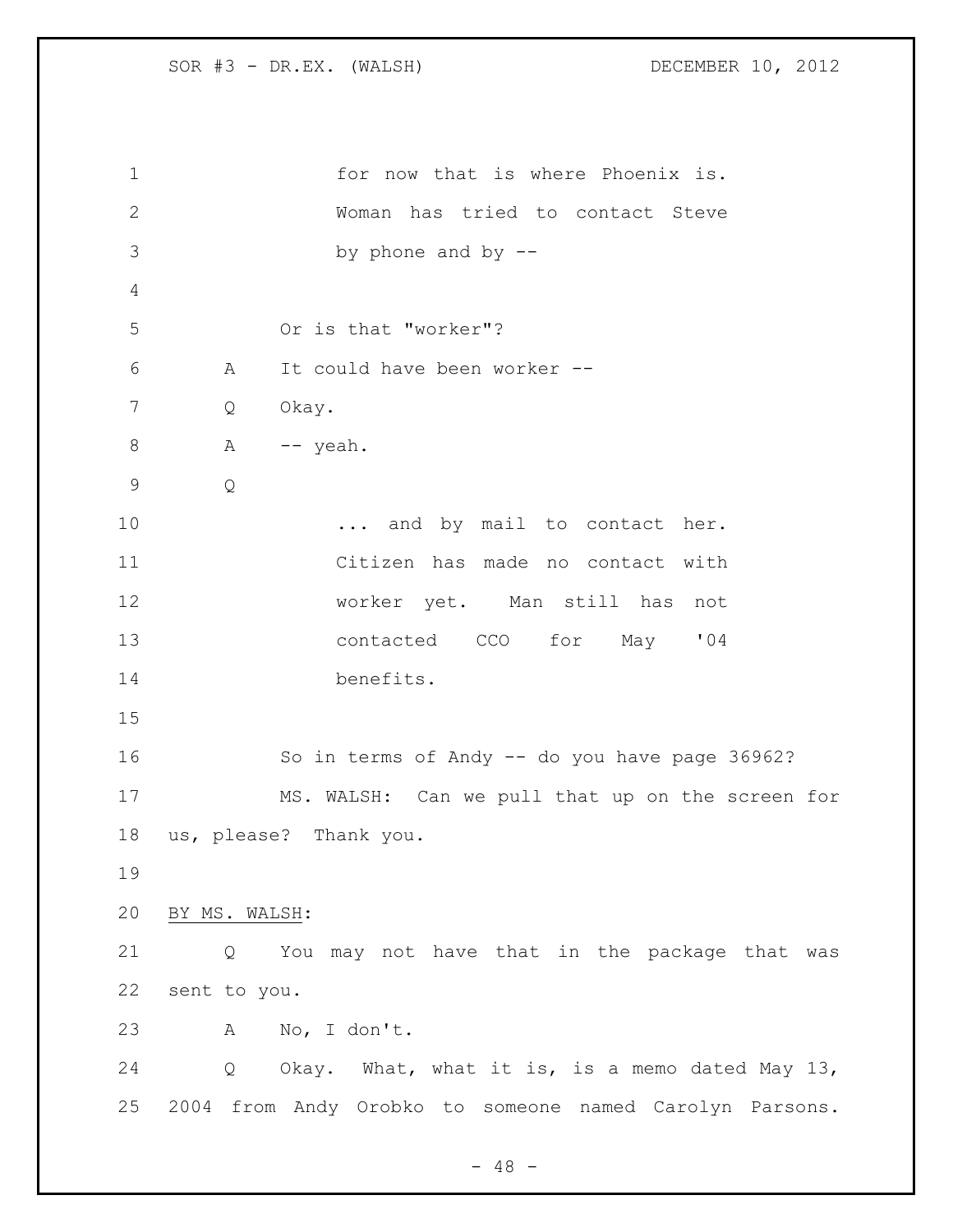The subject is Steve Sinclair. It says: "Carolyn: "I've spoken to the godparents and the E&IA worker - here is the chain of events." 8 And then he outlines, starting in November, '03, "Mom gets Phoenix from Dad," et cetera. So his reference to speaking to the EIA worker, that would have been you? 11 A I would assume from the notes, yes. Q Okay, thank you. Then if we go to page 28650, do you have that? A Yes, I do. Q So you have a recording dated May 13, '04 still, and it says: "Child has been removed from file as per child is living with mother now as advised by CFS. Steve is now a GA. Letter sent to advise 22 him of the change." A Yes. Q So this reflects that you've had communications

- 49 -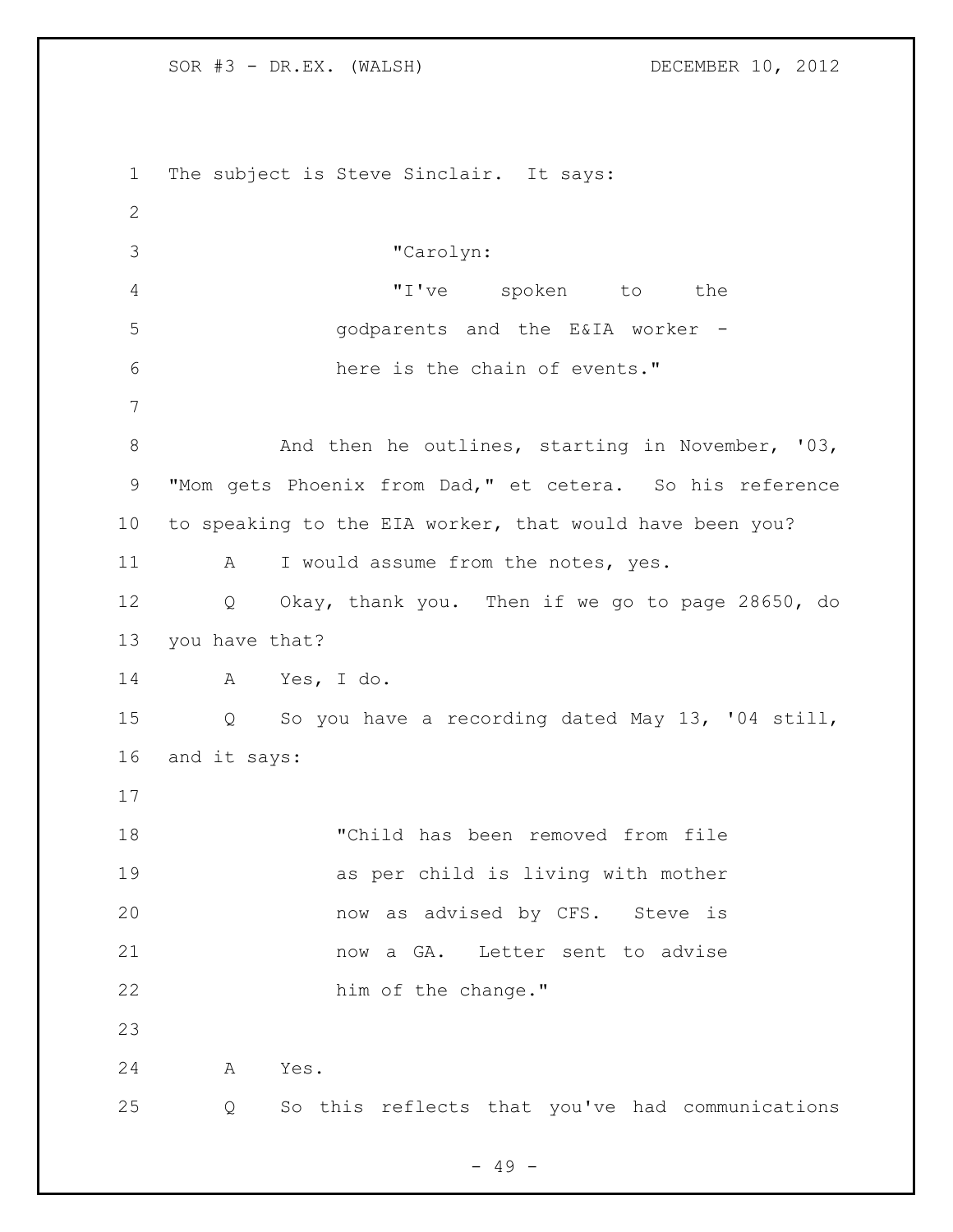with CFS.

A That's correct.

 Q And you have clarified that Phoenix is with her mother.

A Yes.

 Q You had previously expressed to CFS concerns about Phoenix or that you had noted concerns about Phoenix being in the care of her mother. Did you know if those concerns had been addressed at this point?

 A I personally couldn't say, but I, I guess I would assume that considering that Child and Family Services was involved with the family and was looking at doing an assessment, that they were taking into consideration the safety of Phoenix.

Q Now, still on page 28650 --

A Yes.

Q -- the entry at the top dated May 17, '04:

 Spoke with man this date. Man stated that he has his daughter. When CCO stated that CFS confirmed 22 the daughter with the mother he stated okay. CCO told man the child was taken off of his file. 25 He didn't seem to care. Man

 $-50 -$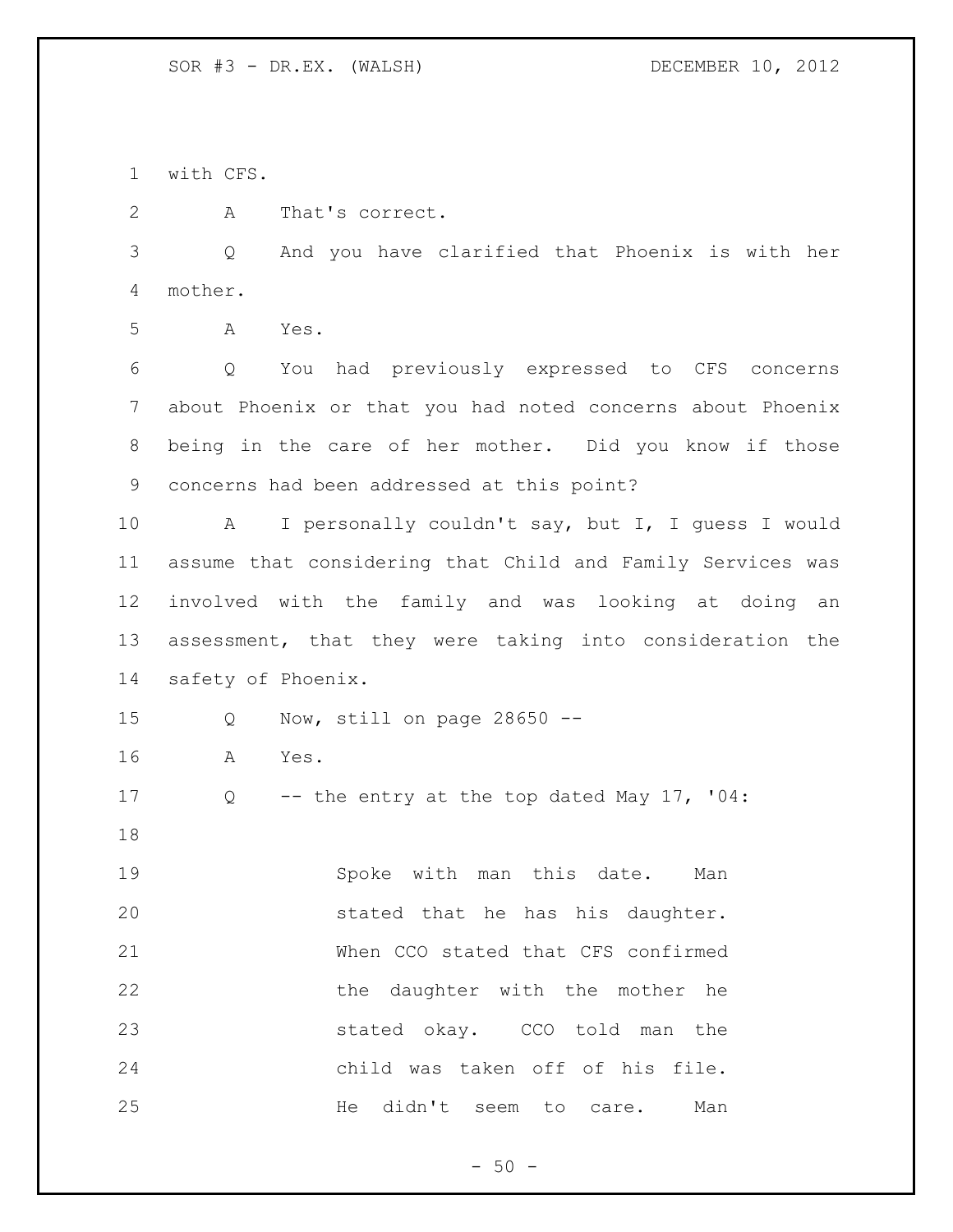```
1 wanted his May/04 BN.
2
3 A Basic needs. 
4 Q
5 CCO asked how he was supporting 
6 himself, stated that he has had 
7 general labour jobs day by day. 
8 CCO stated he needed to claim the 
9 income before any funds could be 
10 released. 
11
12 So at this point was Phoenix off Mr. Sinclair's 
13 budget?
14 A It would appear so, because the previous note had 
15 stated that she was removed. 
16 Q Do you have page 28620? 
17 A Yes, I do.
18 Q Is this an INCA screen?
19 A Pardon? Sorry?
20 Q Is this what you had referred to as an INCA 
21 screen?
22 A Yes. 
23 Q It's dated at the top, May '04. 
24 A Um-hum. 
25 Q Does this show that Steve Sinclair, as of May
```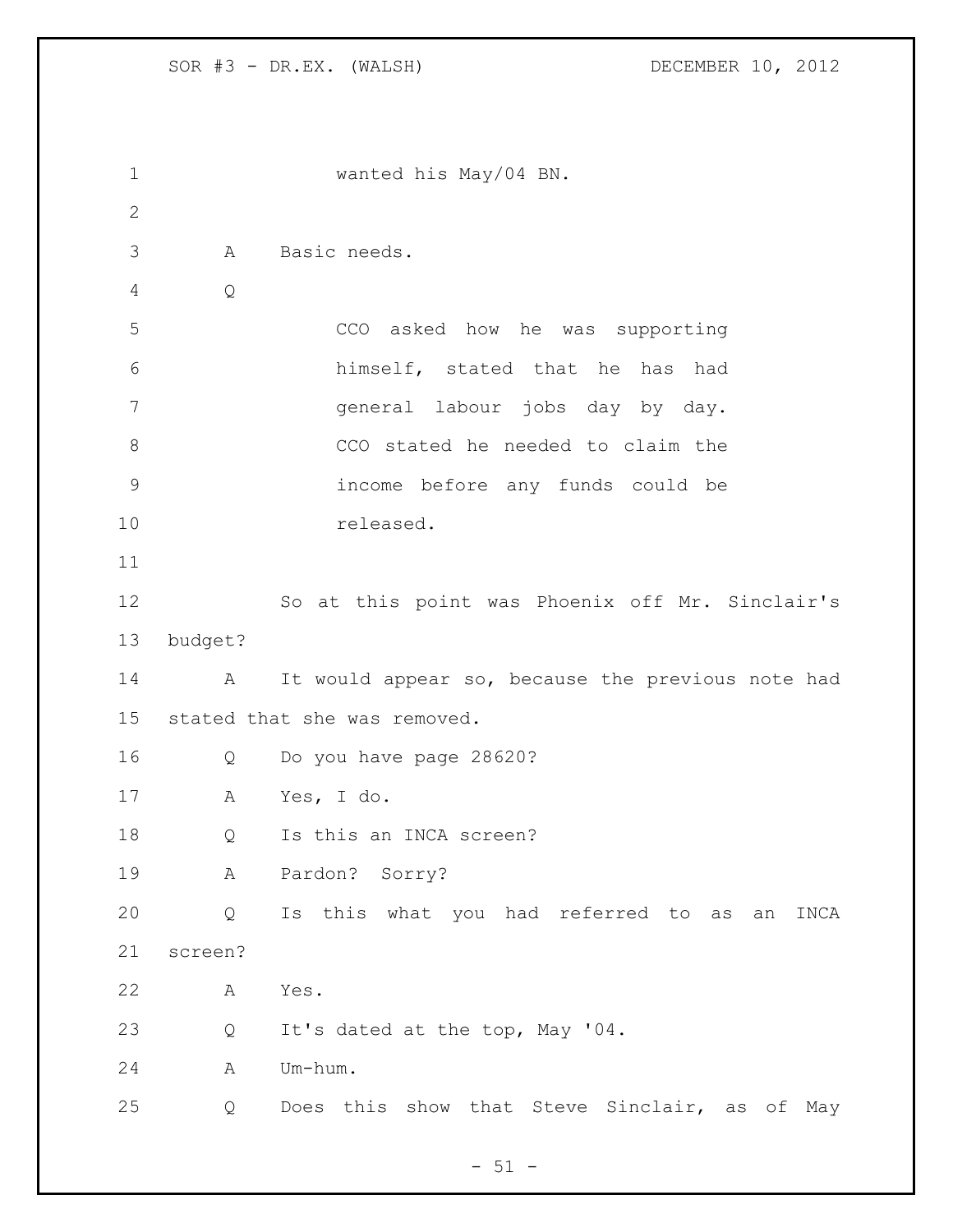'04, no longer has Phoenix on his budget? A That is correct. Q Now, in terms of where Phoenix was moved for EIA budgeting purposes, can you turn, please, to page 28208? A Yes. Q And you'll see at the top the -- under the entry dated May 28, '04, is an entry by COK who we saw was Wes McKay's worker? A Yes. Q And in fact, this document is taken from our disclosure 1578, which is Wes McKay's EIA file. And what's recorded is: Citizen attended the office to add 15 DC -- dependent child -- (Phoenix 16 Sinclair) to the case. DC added effective May 28/04. And then what's, "DPIF to be calculated and issued"? A I believe it's a deficit payment. Q So what is, what is happening there? A So what they're doing is from the time that they removed Phoenix from Steven Sinclair's, they're issuing now benefits for Phoenix for that time.

 $-52 -$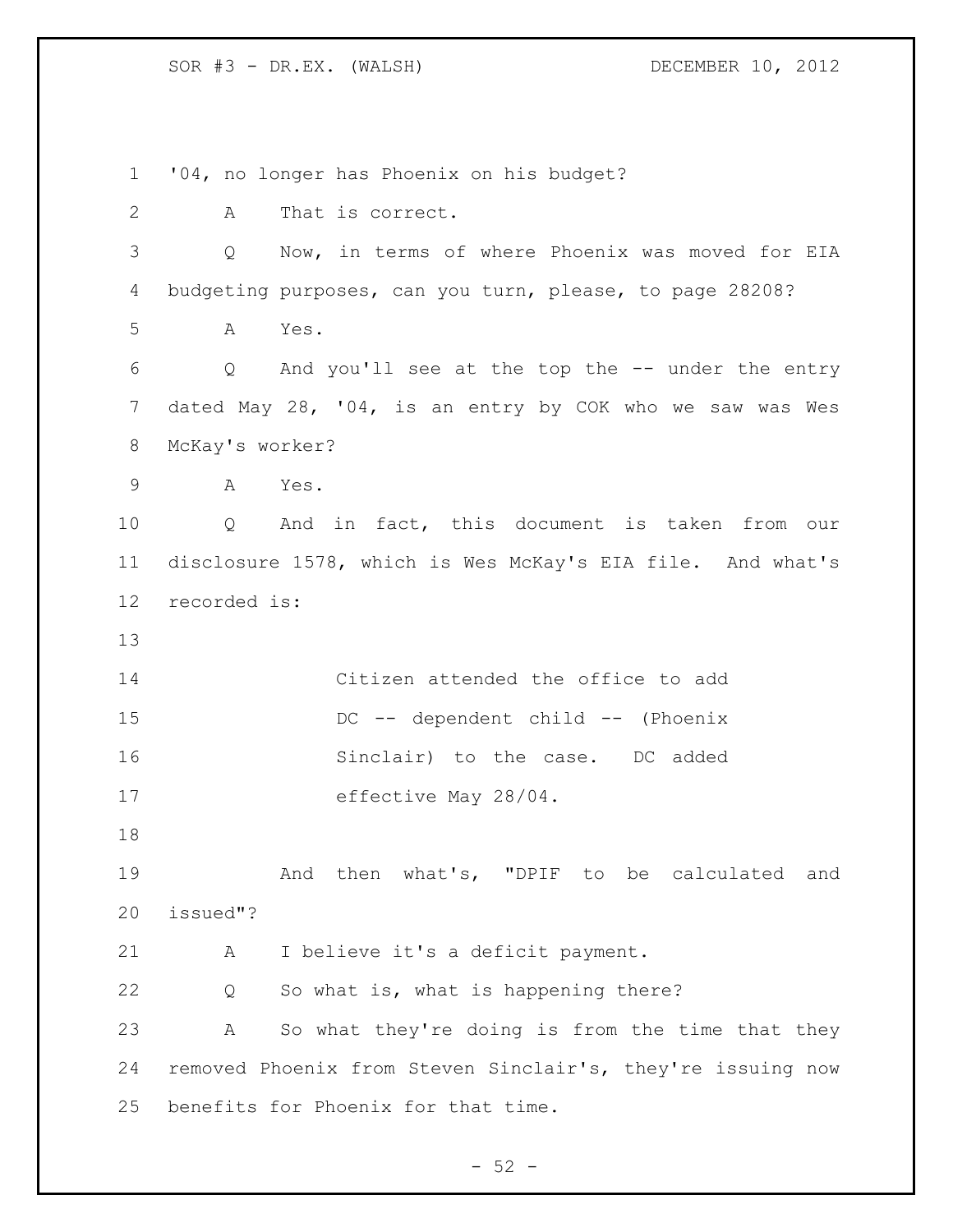Q To Wes McKay? A Yes. Q Okay. Then if you turn to page 28239. A Yes. Q Do you have that and page 28240? A I just have the 28239; I don't have a 4-0. Q Okay. So 28239 is an application to add dependents? A Yes. Q And the name is "Sinclair, Phoenix Victoria"? A Yes. Q Now, we have the next page, which is 28240, which is dated -- it has signatures of Karl McKay and Samantha Kematch dated May 28, '04. I appreciate you don't have this in front of you today. I believe you have reviewed this document in the past, being the second page of the application to add dependents on Mr. Sinclair's -- Mr. McKay's budget. A Yes. Q So this document, then, starting at page 28239, is the actual application that was filled out on May 28, '04 to add Phoenix to Mr. McKay's budget. A Yes. 24 Q And we saw that that was -- that fact was reflected in the SAMIN note that we had looked at

 $-53 -$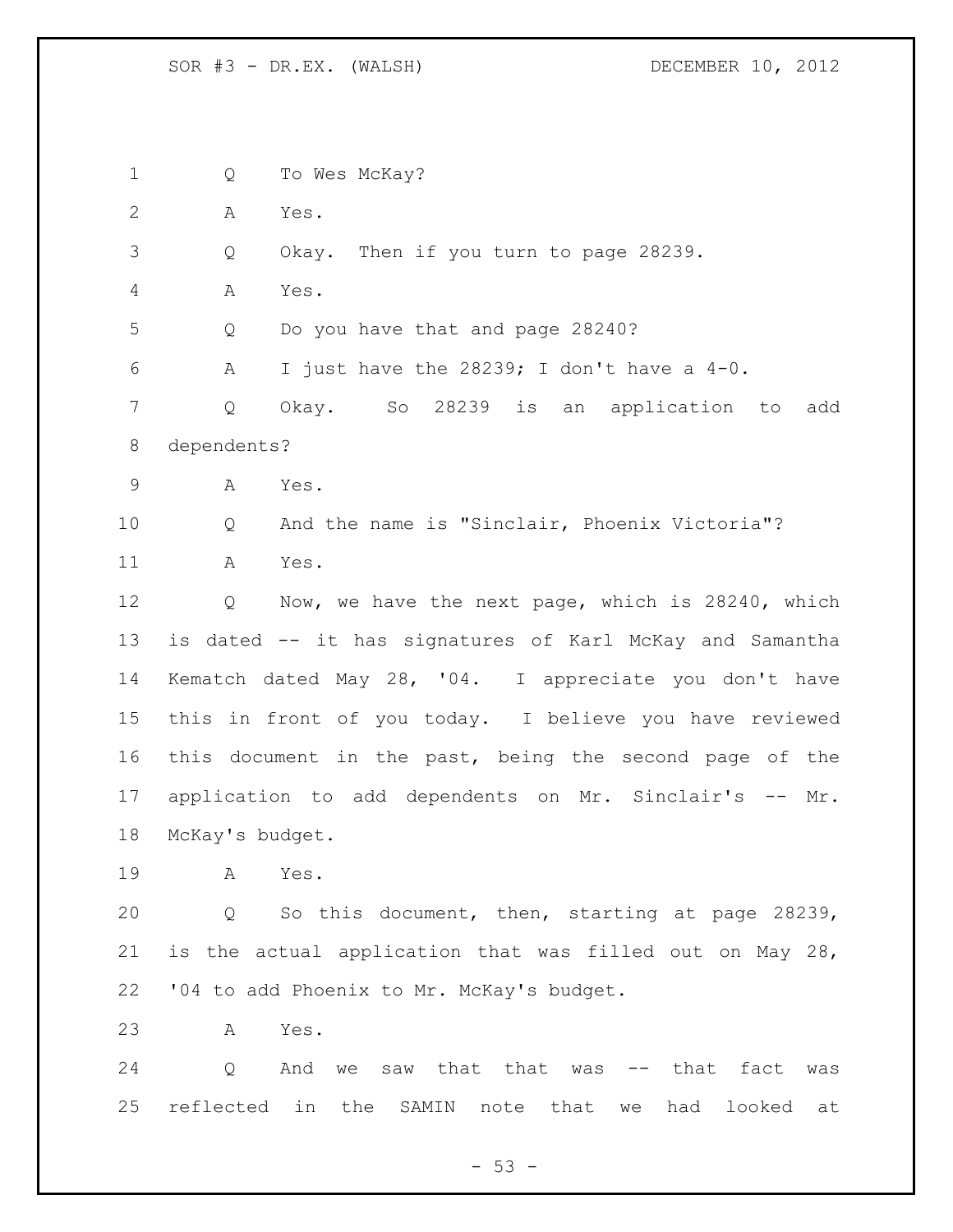previously at page 28208.

A That's correct.

 Q So once this had been done, as of May 28, '04, if someone had typed Phoenix's name into the SAMIN system, would they have been able to see that Phoenix was on Wes McKay's budget?

A Yes.

 Q And if a worker did that, would they also see whatever information EIA had about Mr. McKay?

10 A Mr. McKay, yes.

11 O And that would include his date of birth?

A Correct.

13 Q Would that have been true, say, seven months later, in December of 2004?

 A If the child's still on the file? I'm sorry, I don't know what you're asking me.

 Q So, so you've said that as of May 28, '04, if a worker typed in Phoenix's name into the EIA system they would see that she was on Wes McKay's budget.

A Correct.

 Q And after May 28, '04, if a worker had typed in Phoenix's name, would they have been able to see that Phoenix had been on Mr. McKay's budget even if she were no longer on his budget?

A Yeah, it would show all files that Phoenix would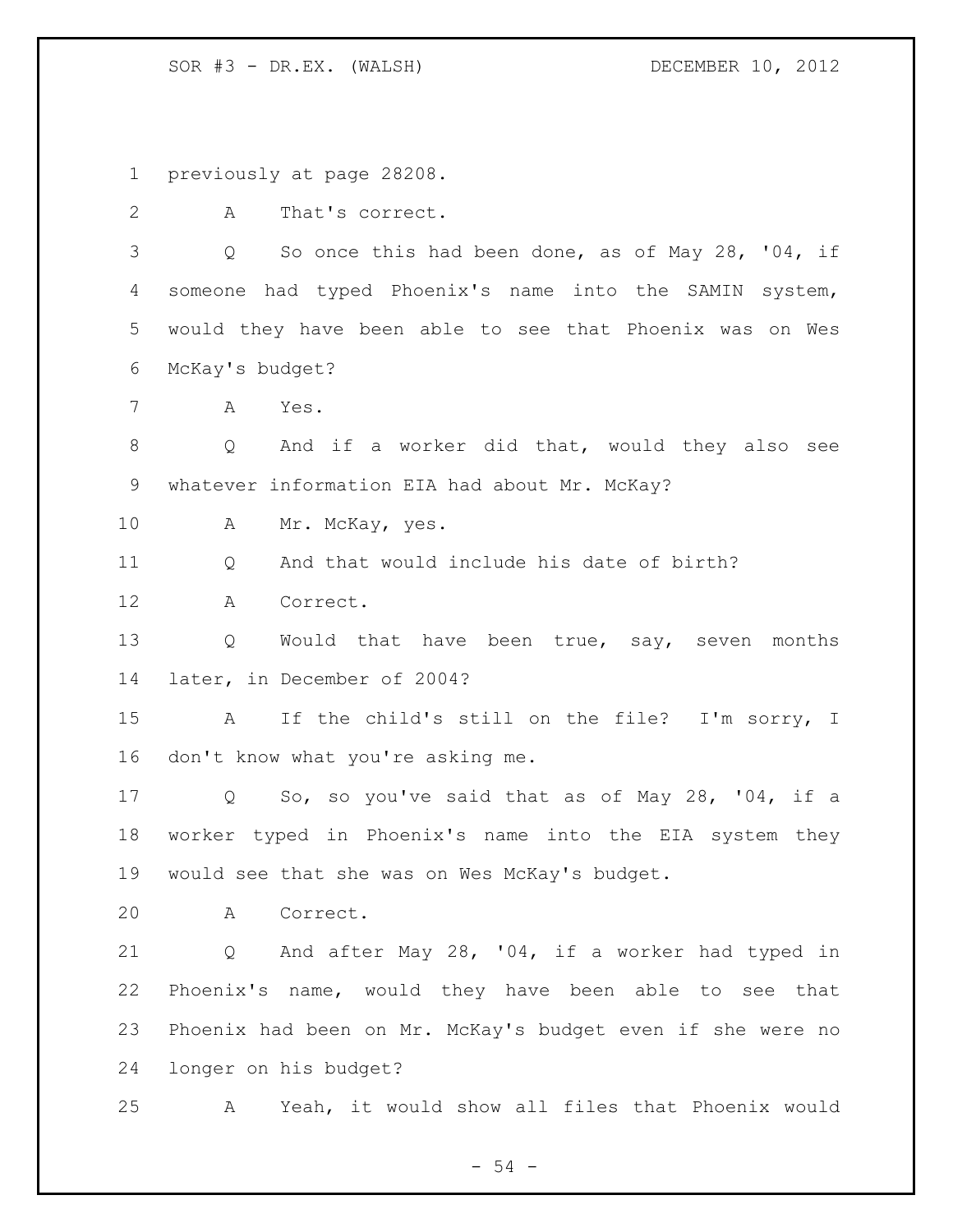have been on, on our system. Q Okay. And then that would show the information about the file, the, the client themselves, Mr. McKay. A Yes. Q Including his date of birth? A Correct. Q Was a person's date of birth information that EIA workers would share with CFS if CFS called and said they were investigating a child protection concern? A I personally can't recall that, unfortunately, sorry. Q You can't recall whether that's something that you would have shared if asked? A Yeah. I, I don't believe I would, but I can't say I did or didn't. Q I'm not asking about in this case. A Okay. Q I'm saying generally, if, if a CFS worker called and said they were investigating a child protection concern and needed an individual's date of birth, was that information that you would have shared? A If it was required for, for protection, very likely, yes. MS. WALSH: Okay, thank you. Okay, Witness, those are all the questions that I

 $- 55 -$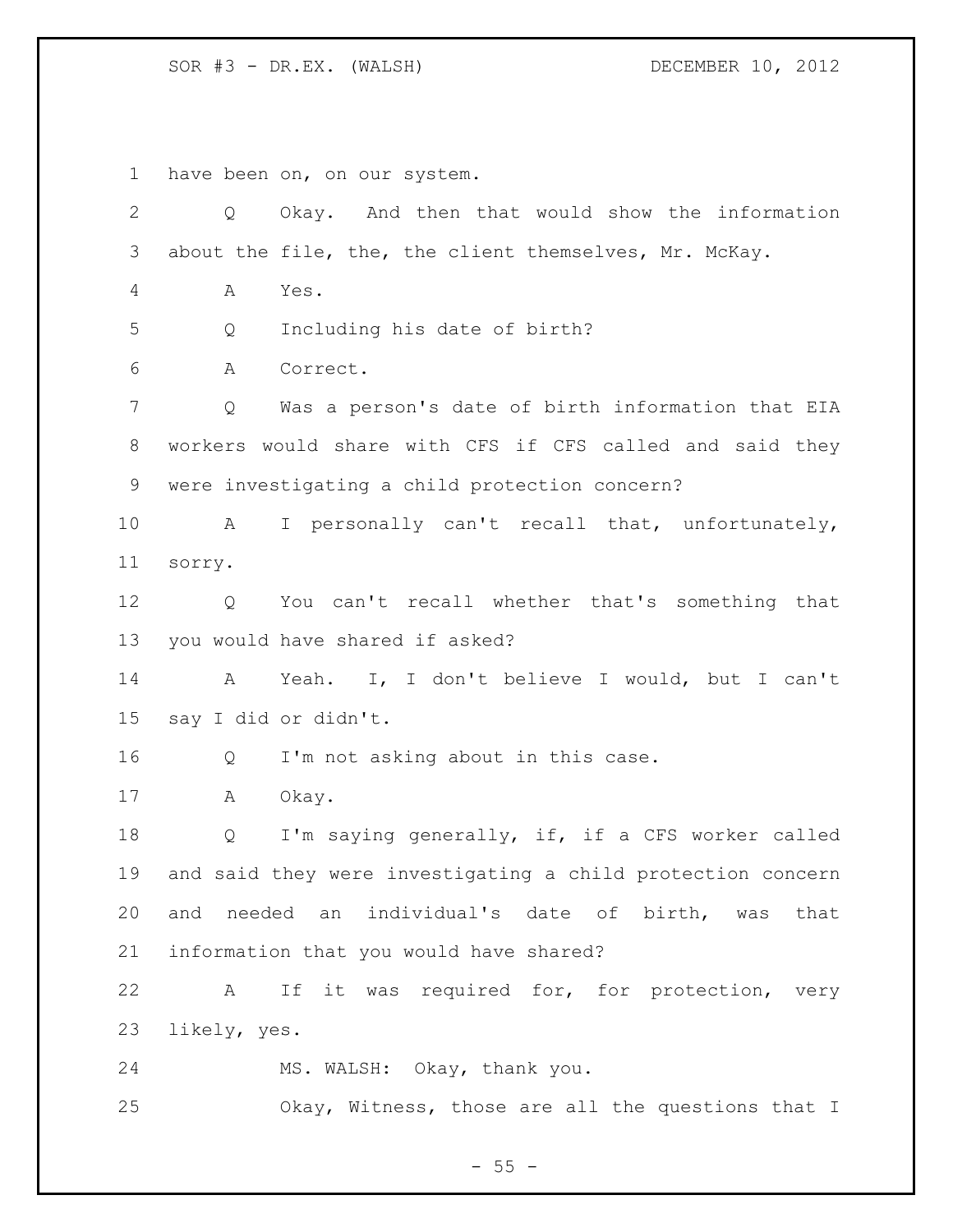SOR #3 - CR-EX. (GINDIN) DECEMBER 10, 2012

 have of you. There may be some questions that other lawyers have of you. Are you all right to, to proceed without a break at this point? THE WITNESS: Yes. MS. WALSH: Okay, thank you. THE COMMISSIONER: All right. Who wishes to start the questioning? Mr. Gindin's on his feet, Mr. Ray. Witness, Mr. Gindin is going to introduce himself and who he acts for, and he will have some questions for you. 11 THE WITNESS: Okay. CROSS-EXAMINATION BY MR. GINDIN: Q Yes, my name is Jeff Gindin; I represent Kim Edwards and Steve Sinclair. Can you hear me okay? A Yes, I can. Q I just have a few questions. 18 MR. GINDIN: If we can bring up page 36948, please? Sorry, pardon me, 36967, sorry. BY MR. GINDIN: Q This is the email that was sent by you to Lisa Mirochnick, a worker with CFS. Recall that? You were shown that earlier? THE COMMISSIONER: She's just looking.

 $-56 -$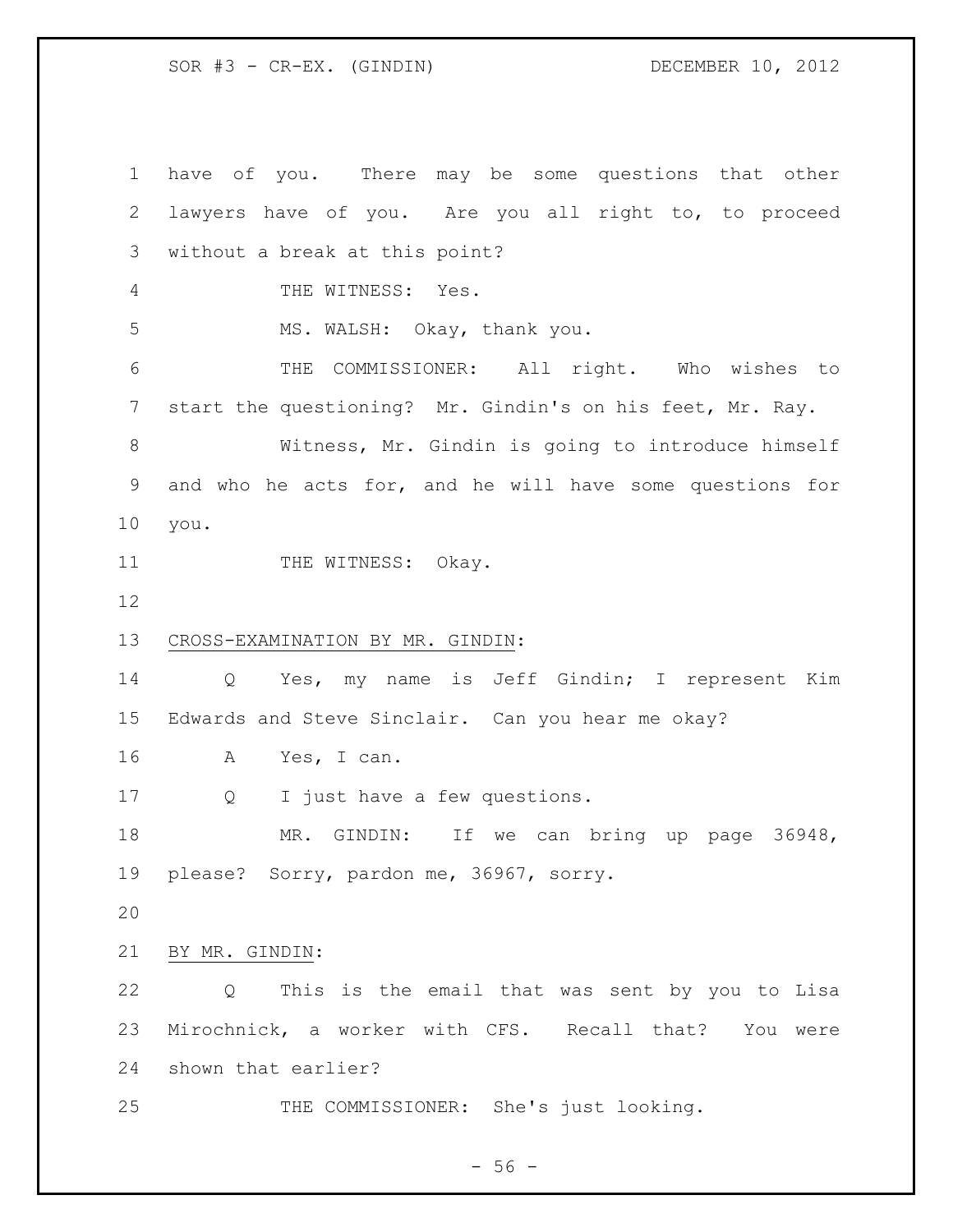SOR #3 - CR-EX. (GINDIN) DECEMBER 10, 2012

 THE WITNESS: Sorry, I'm just looking for it here. MR. GINDIN: All right. THE COMMISSIONER: She, she's got it. THE WITNESS: 36967? BY MR. GINDIN: 8 Q Yes, that's correct. A Yes. 10 Q Now, what you see --11 A I have it. Q Yes. In that email, it would appear that you have been speaking with some people from CFS, correct? A Yes. Q Right. And you're advising her that you're somewhat confused because you've been told by Lisa herself that the child ought not to be with Samantha, yet other workers from CFS are saying they have no record of such a warning. Is that basically what you're saying there? A That appears to be, yes. Q Okay. So we can assume, therefore, that you must have spoken to some workers from CFS about whether the child should be with Samantha or not, and it would appear that they couldn't locate any such a warning. We can, we can --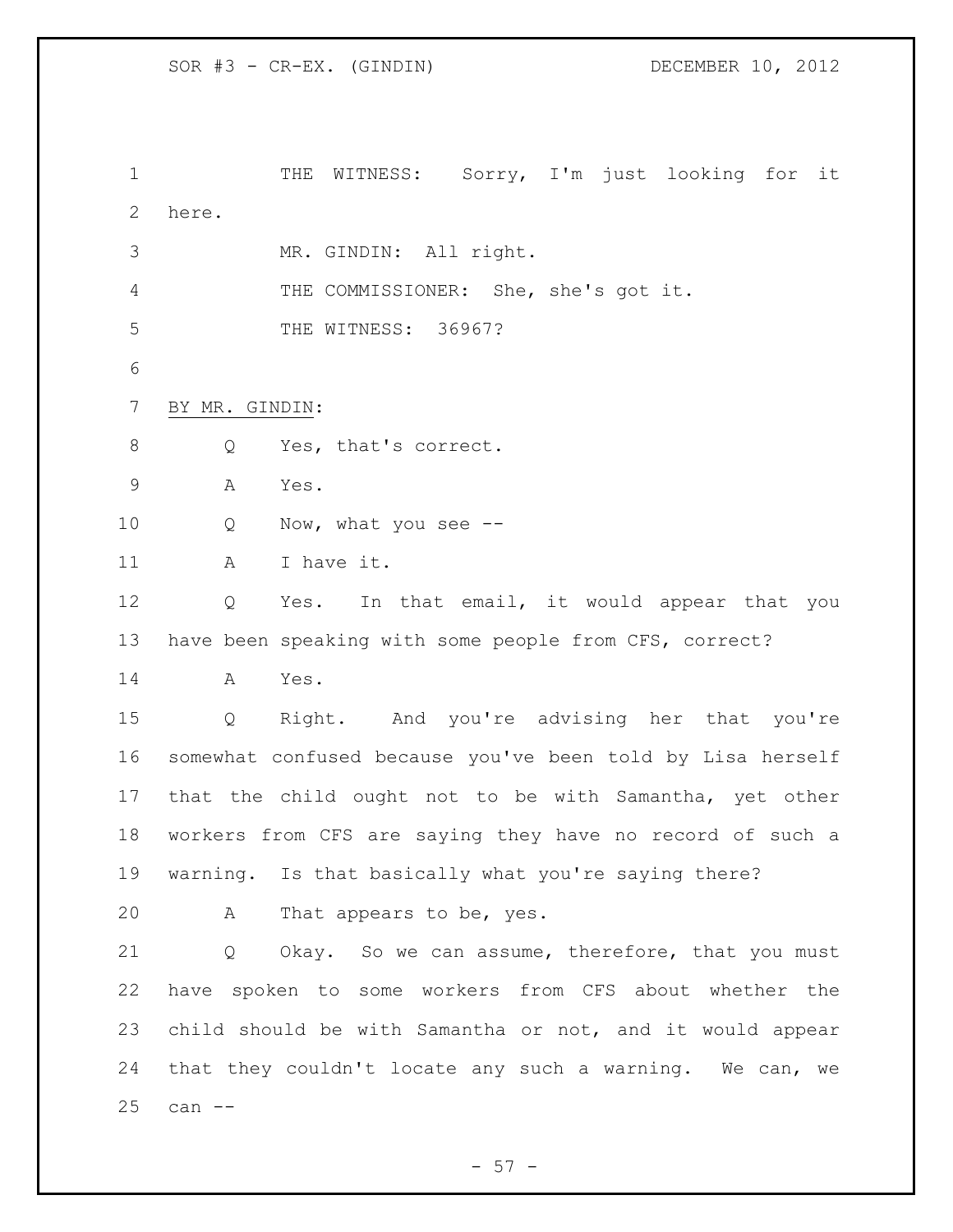1 A That may appear, yes.

 Q And so that concerned you, and so you contacted Lisa to try to straighten that out, right?

A Yes, it appears.

 Q It also appears from your -- this email, and perhaps another one, that Lisa would have at some point contacted you and told you that the child should not be with Samantha.

A Yes.

 Q And so this, this is now May the 12th of 2004, and clearly we can say from this that you've been in some contact with Lisa Mirochnick and other workers at CFS on the issue of where Phoenix is, the fact that she's with Samantha, apparently, and your concern was that you've been advised she should not be there, right?

A It appears that way, yes.

 Q And the reason that you acted as you did is because it seemed clear to you that there was a child protection concern here and they ought to, to know what's going on, right?

A Yes, I would assume that, yes.

 Q When you get information such as one of the documents advises that Samantha says she had the child since November of '03, is that something you normally look into yourself or simply record it?

 $- 58 -$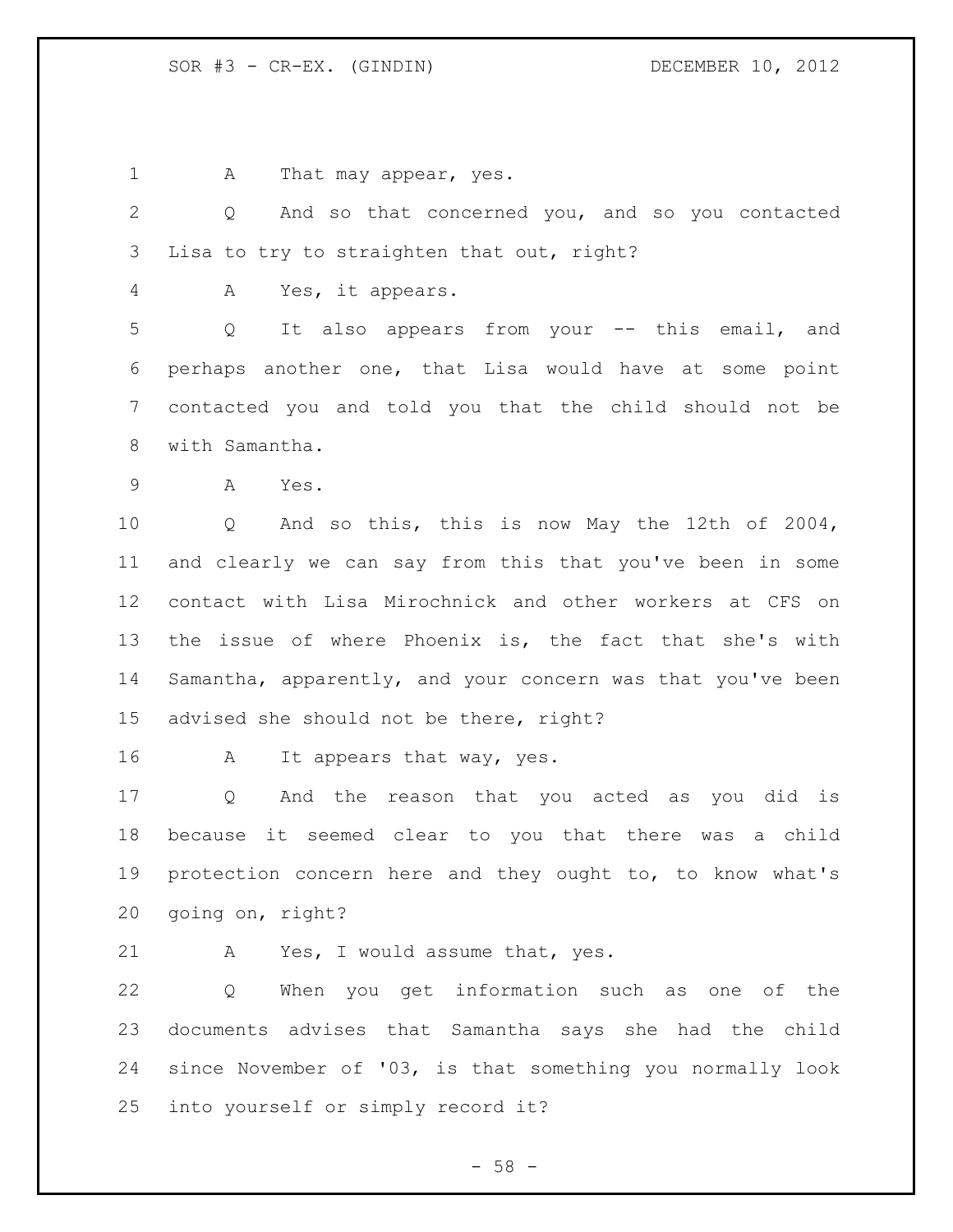A Normally, if there's a concern or a dispute, we would look into it because we have to know where the child is and whose -- who should be receiving benefits for the child. But if there is no custody or no, like, dispute over the child's whereabouts, then normally we wouldn't look into it. If the mother's coming in or the father's coming in stating that they have the child and there's no recollection or no concerns with regards to that parent having a child, we wouldn't look into the parent having that child. Q And once you advise CFS of whatever concerns you had, as you did here, then I expect that your expectation is they would look into it. A That is correct. 15 MR. GINDIN: Those are my questions, thank you. THE COMMISSIONER: Thanks, Mr. Gindin. Anybody, anybody else? Mr. Ray, Mr. Saxberg? MR. SAXBERG: Could I just have one minute to (inaudible), Mr. Commissioner. 20 THE COMMISSIONER: Yes. MR. SAXBERG: Thank you. THE COMMISSIONER: Counsel are just conferring, Witness, so we'll just be a minute or so till we know whether there's going to be more questions, and if so, from

whom.

- 59 -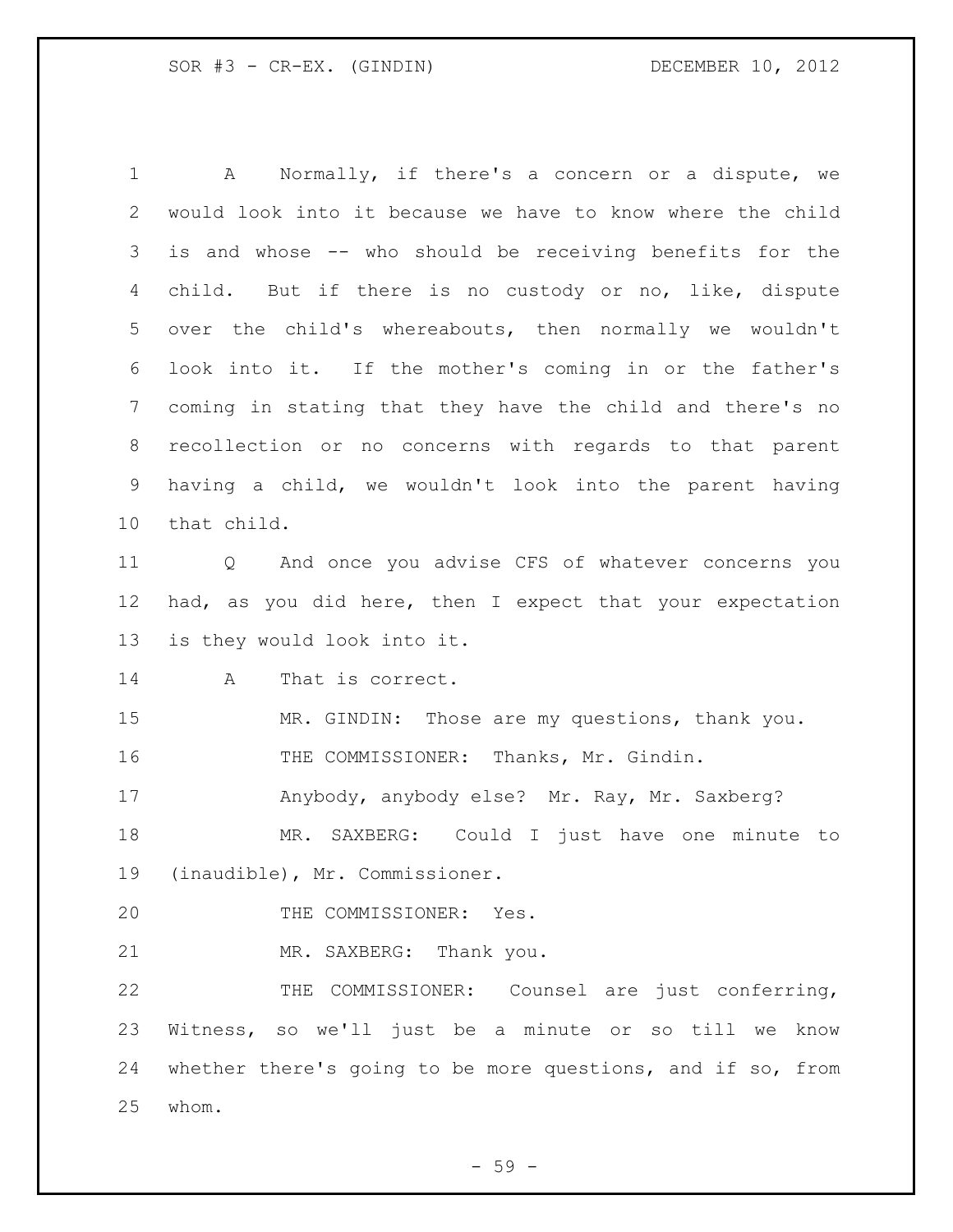1 THE WITNESS: Okay. THE COMMISSIONER: All right. Counsel's just coming to the table, so you will have questions from Mr. Ray, who will introduce himself. 5 THE WITNESS: All right. CROSS-EXAMINATION BY MR. RAY: 8 and Q Good morning. My name is Trevor Ray. I represent the Manitoba Government Employees Union and some of the social workers, in particular, Ms. (inaudible), who you have mentioned in your evidence. I just have a few questions for you. You would have been, I assume, the EIA worker for several people, and one of the questions we have, would you have happened to have been the EIA worker for Ms. Kim Edwards? Do you recall that name? 17 A I do not recall that name. Q You mentioned that you would occasionally provide information to social workers, provided that a release was signed by your client; is that correct? MR. PAUL: I'm not sure that was her evidence about releases. MR. RAY: Oh, okay. My apologies. THE COMMISSIONER: Are you withdrawing that question?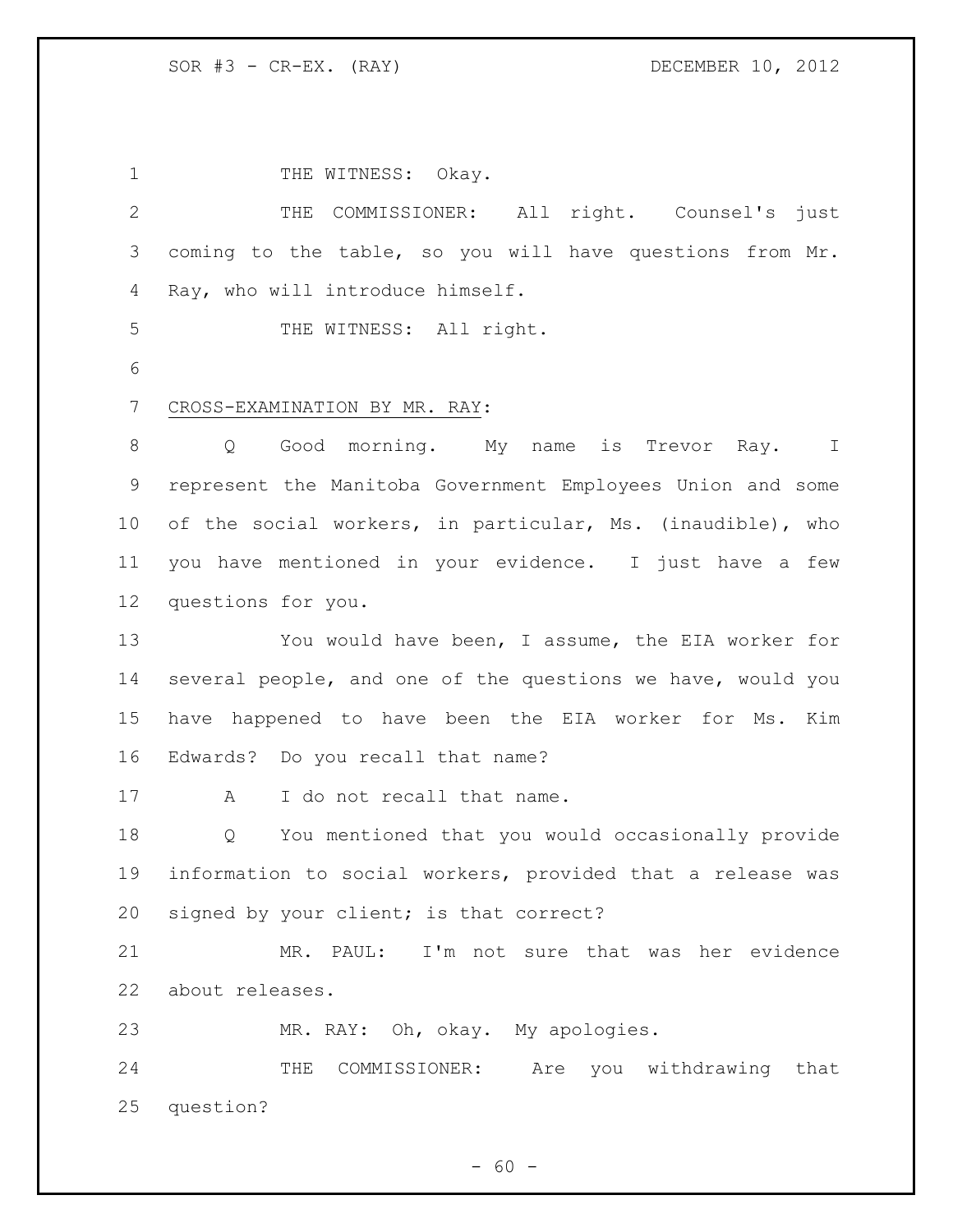MR. RAY: That, that question is withdrawn, Mr. Commissioner, thank you. That was -- THE COMMISSIONER: That question's withdrawn, Witness. 5 THE WITNESS: All right. BY MR. RAY: Q You mentioned that -- you gave some evidence about Mr. McKay coming in and having Phoenix transferred over to his budget, correct? A I'm not -- I don't recall personally, but whereabouts was that stated? Q You referenced a document. I don't believe that you were Mr. McKay's worker, were you? A No, I was not. Q Okay. When -- let me ask you generally. When a person comes in and seeks to have a child placed on their budget, is there a requirement that the EIA person see the child? A Not that I'm aware of. As long as all of the identification is provided, the child does not have to be, I believe, (inaudible), from my recollection. Q Now, you indicated that you have no independent recollection of the file and that your knowledge of the -- that you testify about today came from reviewing the

 $- 61 -$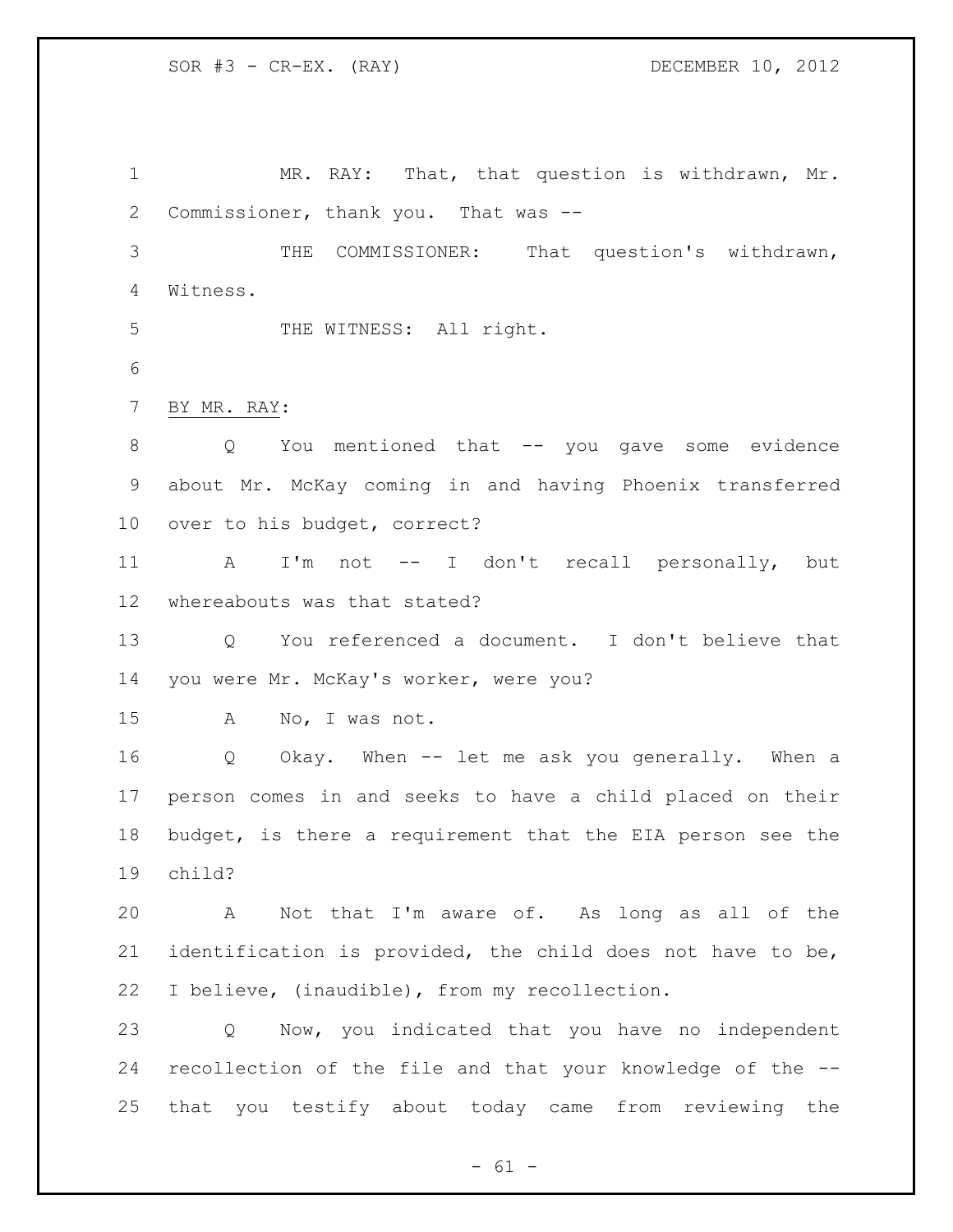SOR #3 - CR-EX. (RAY) DECEMBER 10, 2012

documents; is that correct?

2 A That is correct.

 Q And you indicated in your evidence that based on your review of the file, you had some concerns for Phoenix's safety. Could you please turn to page 28658? You have a note there that says, starting -- it's in the first paragraph, about two-thirds of the way down:

 "... Lisa's concern is Steve's casual placement of child with 11 godparent."

 A This wasn't actually my note. This was the previous worker's note.

 Q Okay. Do you have any other knowledge or information or recollection beyond that notation as to why you would have suspected Lisa would have a concern of -- or would have communicated a concern to you about Phoenix? A No personal recollection that I can give. MR. RAY: Thank you. Those are my questions. 21 THE COMMISSIONER: Thank you, Mr. Ray. MR. RAY: Thank you, Mr. Commissioner. 23 THE COMMISSIONER: Mr. Saxberg? Counsel Saxberg is coming to the microphone. He will introduce himself, Witness.

 $- 62 -$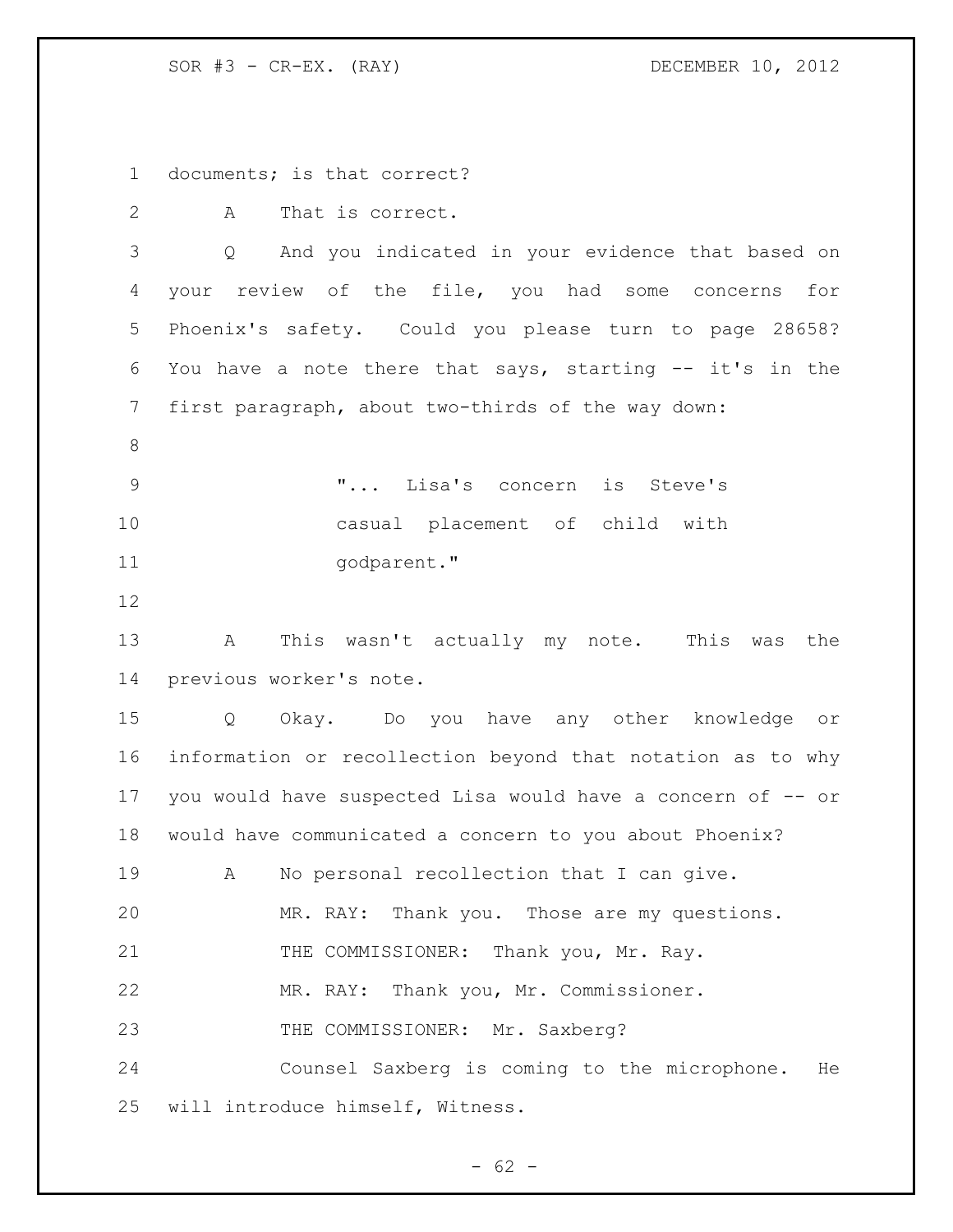1 THE WITNESS: Okay. MR. SAXBERG: Thank you, Mr. Commissioner. CROSS-EXAMINATION BY MR. SAXBERG: Q It's Chris Saxberg. I act for ANCR and three of the authorities that regulate child welfare agencies in Manitoba. I just wanted to ask a quick question and it relates to a document that Commission counsel was reviewing with you so hopefully you have it handy. I have page number 37346. It's from the May 11 CRU intake form written by Debbie De Gale. Do you have that May 11 CRU intake document, Witness? 14 A What number is that, sorry? Q The page number I have on the bottom is 37346. A Yes. Q And in the first paragraph, second-last sentence, there's a redaction -- and I take that redaction refers to you -- "provided updated demographic information on all concerned." Do you see that? 21 A Um-hum. Q Is that yes? A Yes. Q So that's you that provided the updated demographic information?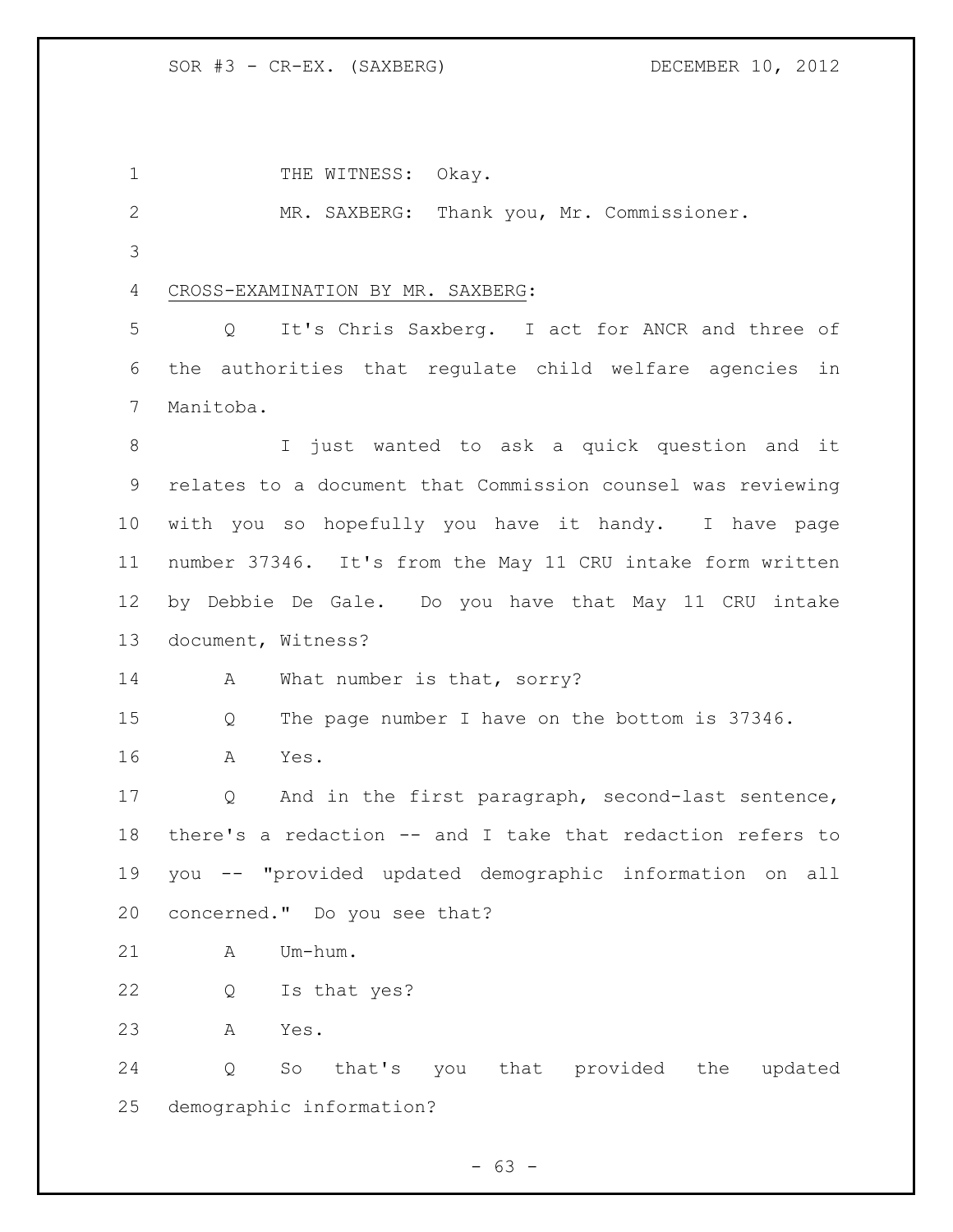1 A That is what it does say, yes. Q And demographic information would be people living in the home, family members, that sort of thing; is that right? A I would assume that it would have been an address and a phone number. Q But wouldn't it also include the fact you were aware that, that Karl McKay was with Samantha Kematch at that time based on the information that you reviewed with Commission counsel earlier this morning? A I would have been aware of the file, as stated, but I, I can't personally recall that I gave that information about Karl to CFS. Q Right. And I just wanted to confirm that, that, that Employment and Income Assistance was aware that Samantha and Karl were living together and that this application to have Phoenix on their budget had been made 18 -- and that's correct, right -- at that time, May 11th? A At that time it appears that they did apply together, yes. Q And that's information that you could have shared with Winnipeg CFS, but it doesn't look, from the document that we're looking at, as though you did share that information with them, does it? A That appears so, yes.

- 64 -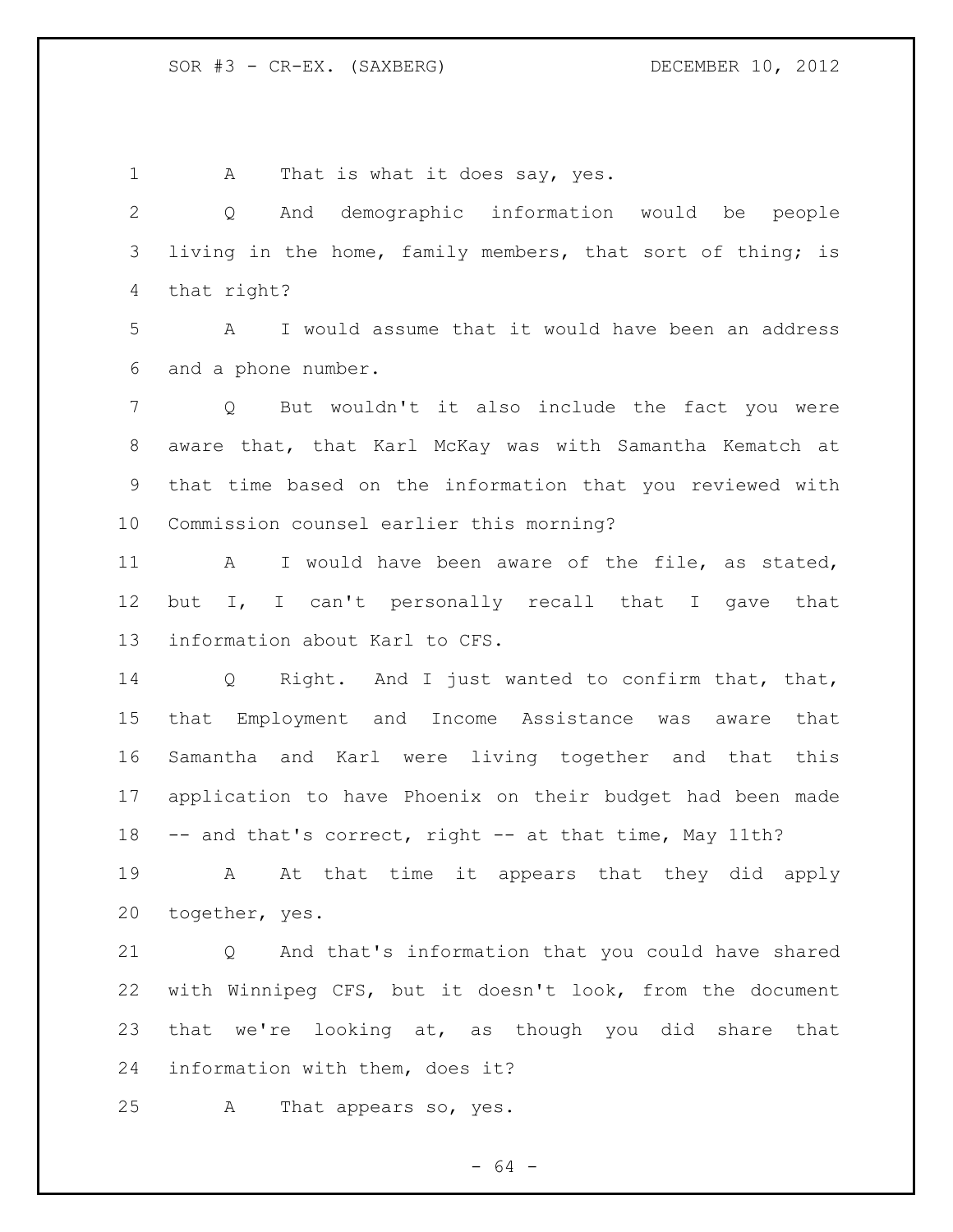SOR #3 - CR-EX. (SAXBERG) DECEMBER 10, 2012  $SOR$   $#3$  -  $RE-EX.$  (WALSH) Q So at that point in time CFS wouldn't have known about Karl Wesley McKay unless you told them, correct? A I couldn't personally say what they know or what they would have known. MR. SAXBERG: Okay, that's fair. Okay, thank you. 7 THE COMMISSIONER: Thank you, Mr. Saxberg. 8 Mr. Khan, any questions? MR. KHAN: No, no questions. 10 THE COMMISSIONER: All right, Mr. Paul, I think you're on. MR. PAUL: No questions. 13 THE COMMISSIONER: All right. Any re- examination? MS. WALSH: I just have one matter. RE-EXAMINATION BY MS. WALSH: 18 Q Can you pull up, please, page 28208, the SAMIN notes? A All right. Yes. Q If you look at the entry for May 28, '04. A Um-hum. Q That's the date that the file indicates that Phoenix was added to Wes McKay's budget, was May 28, '04. A That's correct.

 $- 65 -$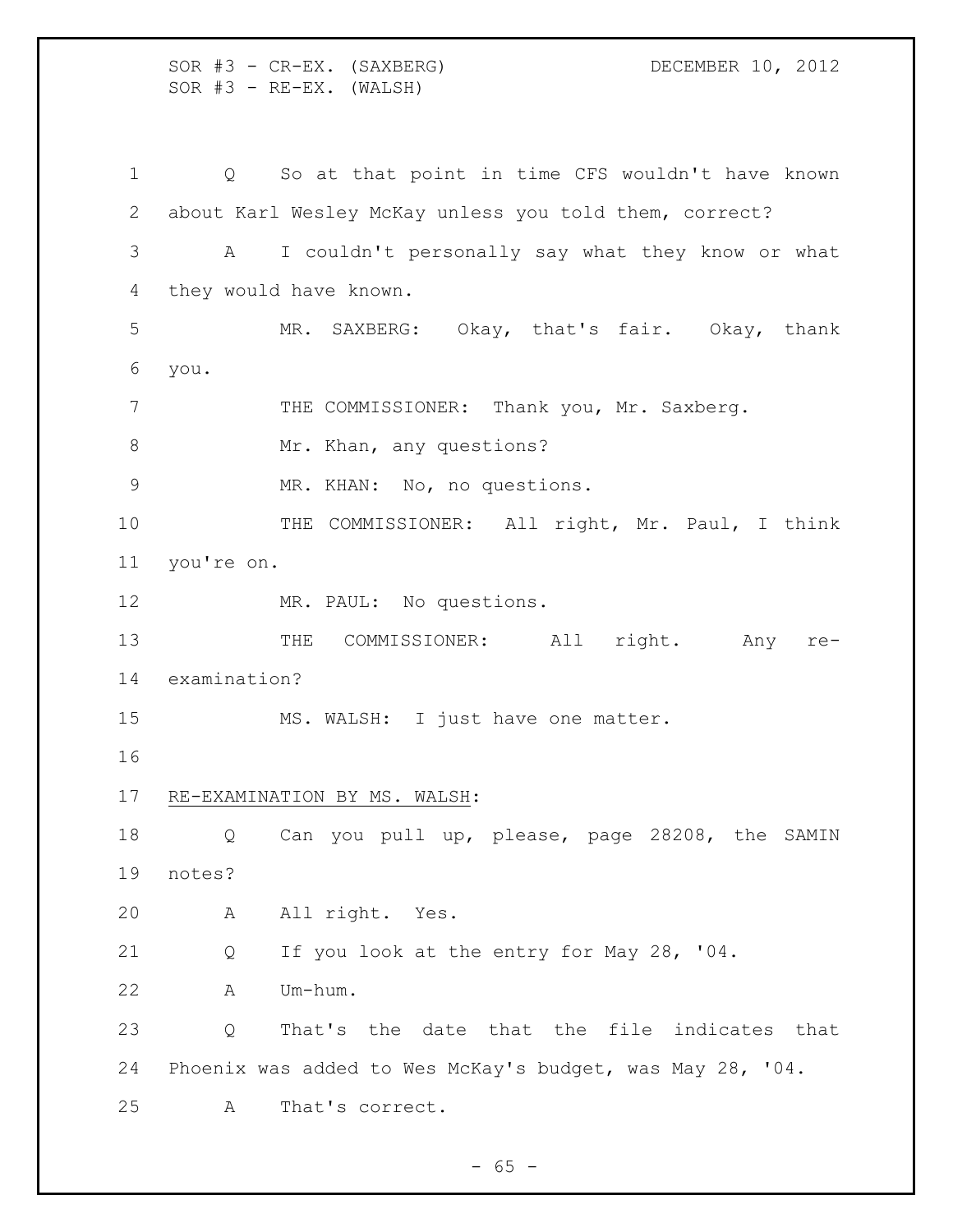Q Okay. I just wanted to confirm that because we've been looking at the intake that recorded your call, which was from May 11th, '04. MS. WALSH: I have nothing further, Mr. Commissioner. THE COMMISSIONER: All right. Witness, thank you very much. All the questions have been asked and I appreciate your cooperation. 9 THE WITNESS: Thank you. 10 MS. WALSH: Thank you. (WITNESS EXCUSED) 14 THE COMMISSIONER: We'll now take our 15-minute mid-morning break. MS. WALSH: Thank you, Mr. Commissioner. 17 THE COMMISSIONER: So, so we stand adjourned now for 15 minutes. (BRIEF RECESS) THE COMMISSIONER: I'm advised we don't have a witness. Is that correct, Ms. Walsh? MS. WALSH: Yes, Mr. Commissioner. I'm advised that our next witness is not scheduled to appear until two.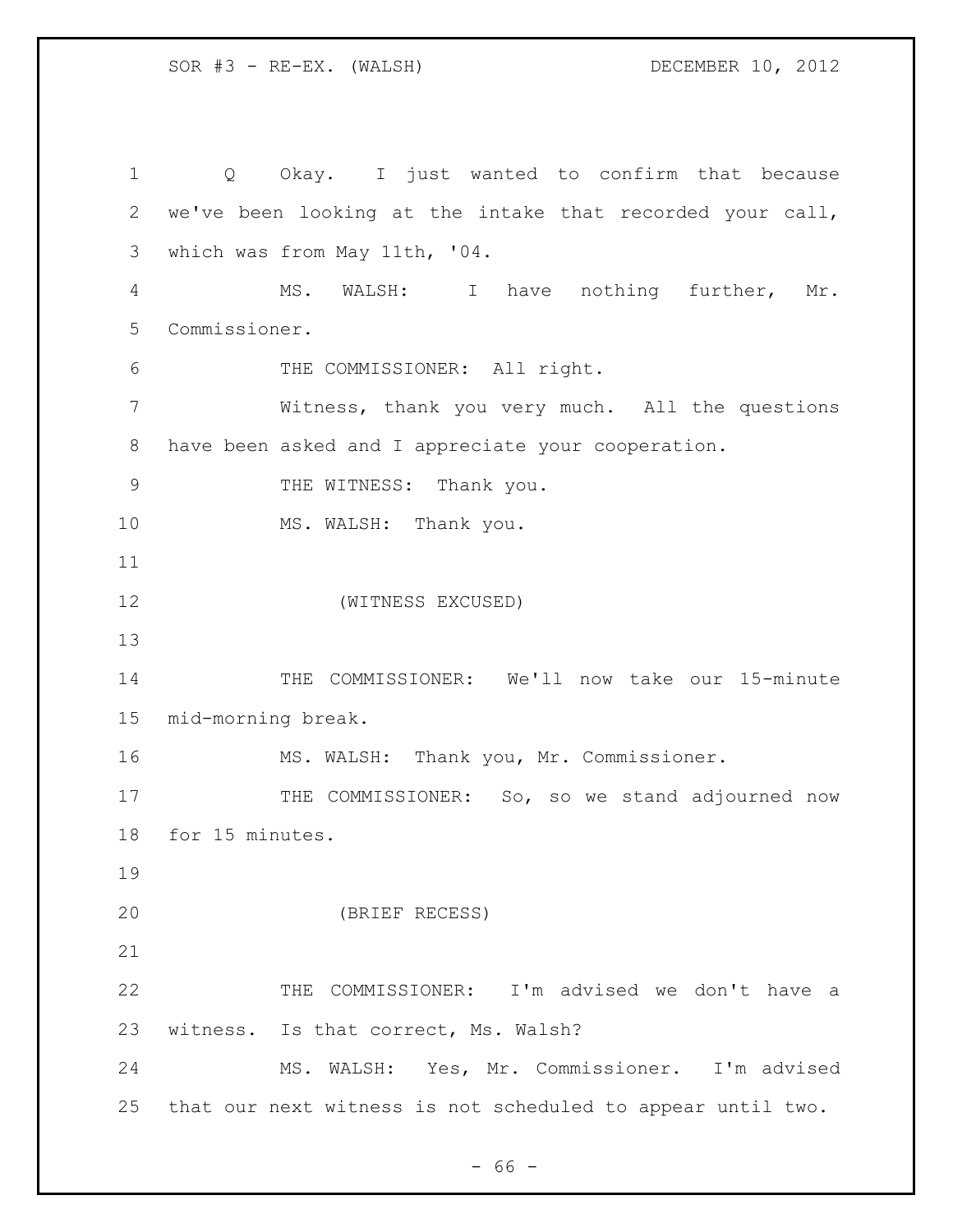1 THE COMMISSIONER: All right. That's unfortunate, but if we have no witness we cannot proceed, so we'll have to stand adjourned till two o'clock this afternoon. MS. WALSH: Thank you. (LUNCHEON RECESS) THE COMMISSIONER: All right, Ms. Walsh. MS. WALSH: Good afternoon, Mr. Commissioner. Our next witness is Debbie De Gale, and to my left is her counsel, Mr. Richard Buchwald. 13 THE COMMISSIONER: Welcome. MR. BUCHWALD: Good afternoon, Mr. Commissioner. 15 THE COMMISSIONER: Welcome. 16 THE CLERK: Could you just stand for a moment? Is it your choice to swear on the Bible or affirm without the Bible? 19 THE WITNESS: With the Bible. THE CLERK: State your full name -- or take the Bible in your right hand. State your full name to the court. 23 THE WITNESS: Debbie Lynn De Gale. 24 THE CLERK: And just spell me your first name, please.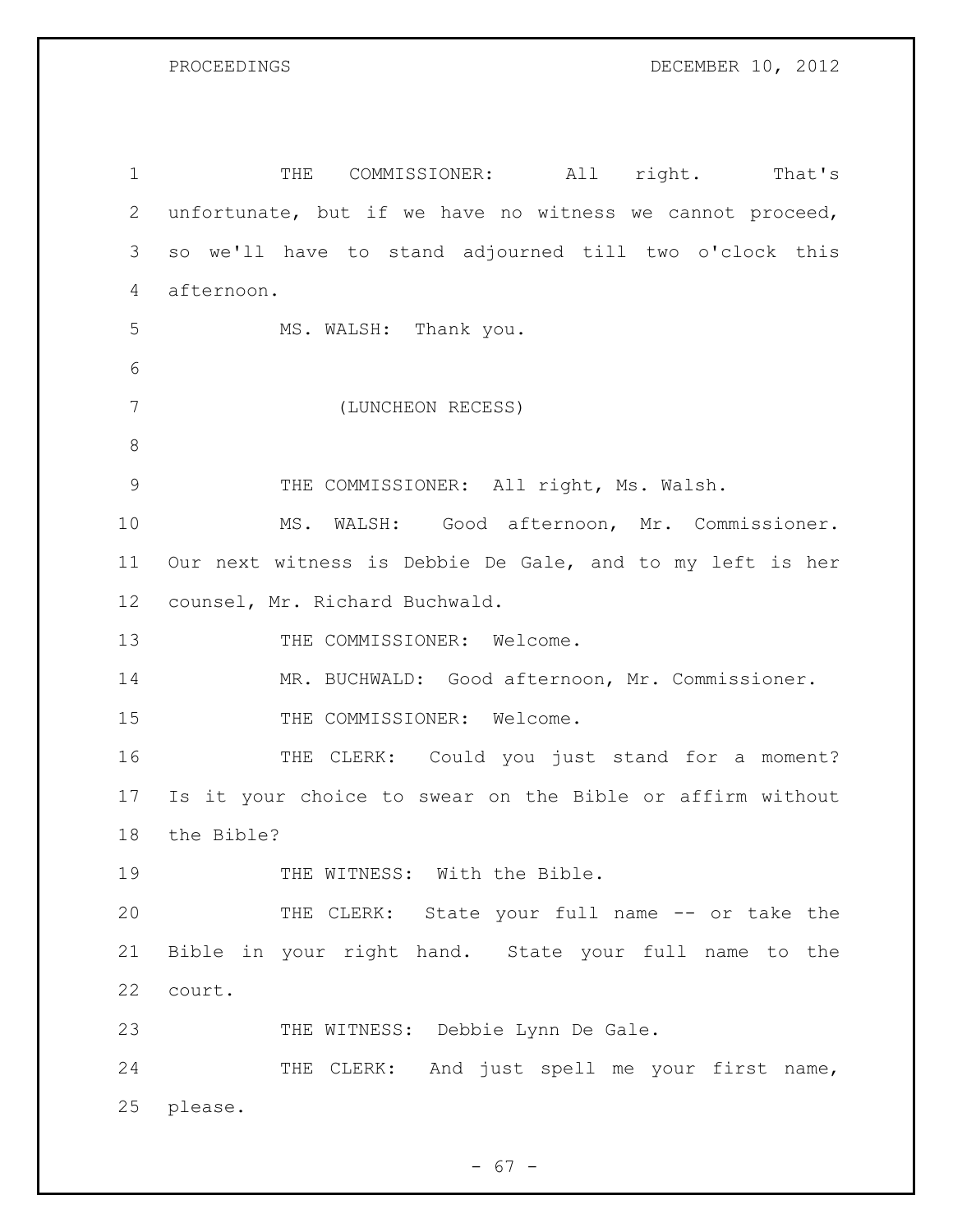D.L. DE GALE - DR.EX. (WALSH) DECEMBER 10, 2012

1 THE WITNESS: D-E-B-B-I-E. 2 THE CLERK: And your middle name? THE WITNESS: L-Y-N-N. THE CLERK: And your last name? THE WITNESS: It's capital D-E, space, capital G- A-L-E. 7 THE CLERK: Thank you. **DEBBIE LYNN DE GALE**, sworn, testified as follows: 12 THE CLERK: Thank you. You may be seated. The water's (inaudible). DIRECT EXAMINATION BY MS. WALSH: Q Good afternoon, Ms. De Gale. A Good afternoon. Q Let's start with some background questions. First of all, you are a social worker? A Yes. Q And you work for Winnipeg Child and Family Services? A Yes. Q Your position is of a prior contact check worker? A Yes.

 $- 68 -$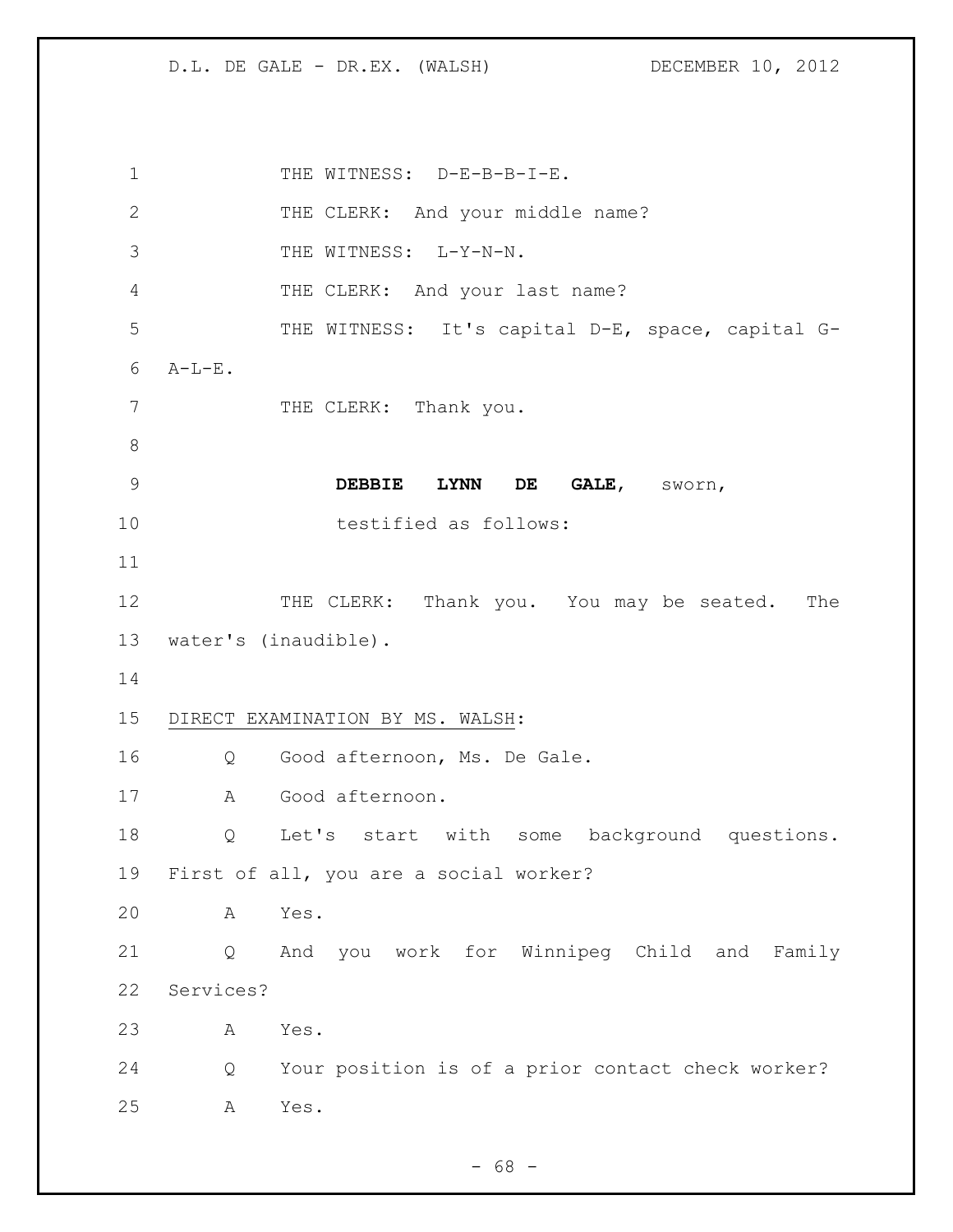| 1            | Q                | What does that position involve?                         |
|--------------|------------------|----------------------------------------------------------|
| $\mathbf{2}$ | Α                | involves researching files<br>It<br>and<br>for<br>$- \,$ |
| 3            |                  | employment purposes and for prior children in care, for  |
| 4            | their histories. |                                                          |
| 5            | Q                | You received your Bachelor of Social Work from           |
| 6            |                  | the University of Manitoba in 1986?                      |
| 7            | Α                | Yes.                                                     |
| $8\,$        | Q                | And you began working in child welfare in 1987           |
| 9            |                  | for Northwest CFS?                                       |
| 10           | Α                | Yes.                                                     |
| 11           | Q                | That was as a family services worker.                    |
| 12           | Α                | Yes.                                                     |
| 13           | Q                | In Winnipeg.                                             |
| 14           | Α                | Yes.                                                     |
| 15           | Q                | Then you became an intake worker for the<br>same         |
| 16           | agency?          |                                                          |
| 17           | Α                | Yes.                                                     |
| 18           | Q                | You worked at Northwest CFS until the spring of          |
| 19           | 1991.            |                                                          |
| 20           | Α                | Yes.                                                     |
| 21           | Q                | In 1992 you were hired as the area supervisor for        |
| 22           |                  | the government in the Northwest Territories?             |
| 23           | A                | Yes.                                                     |
| 24           | Q                | What did that position involve?                          |
| 25           | Α                | in charge of three communities<br>in the<br>I.<br>was    |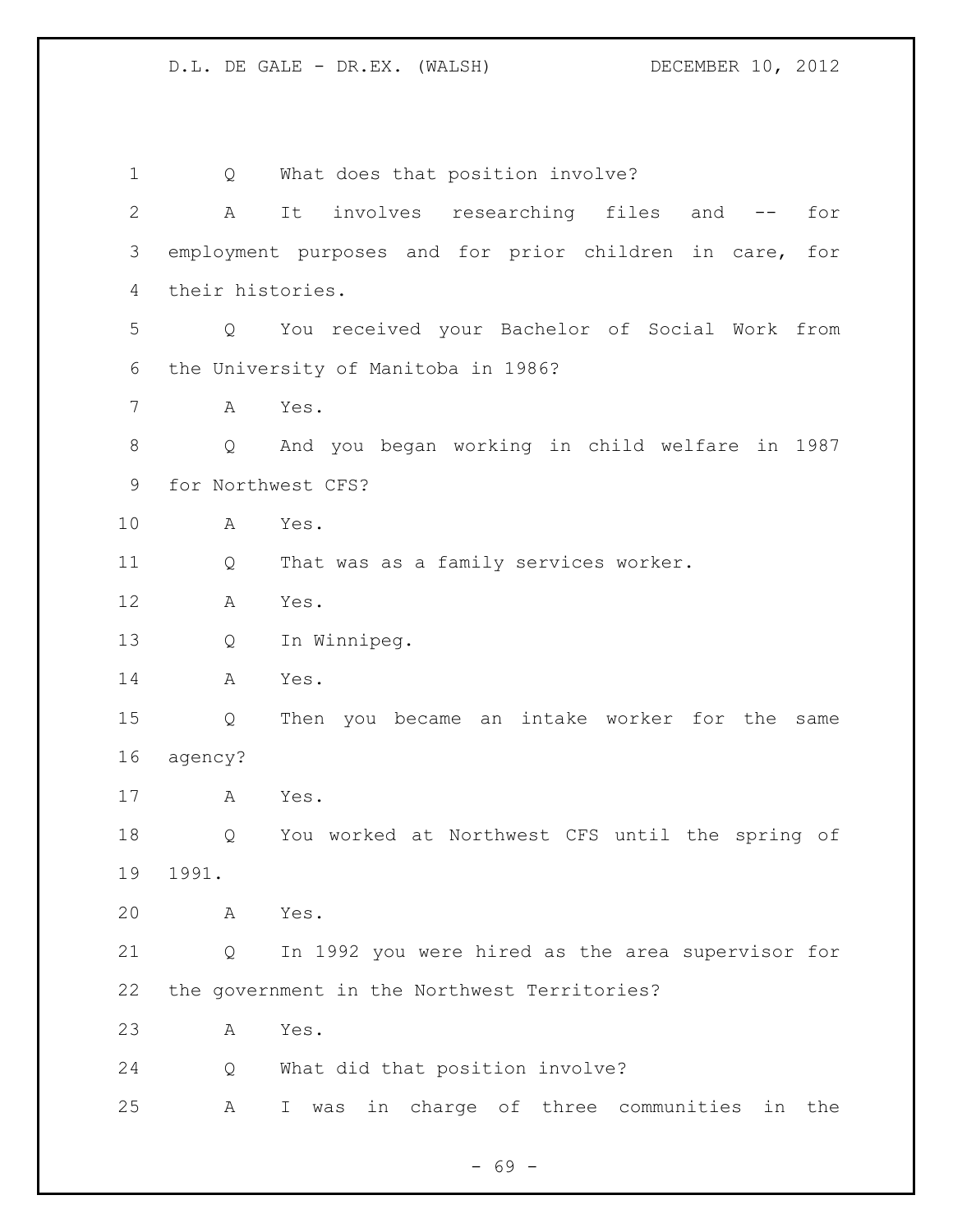remote -- in the high Arctic, and I was in charge of three communities for child welfare, age and handicap, corrections, and social assistance. Q In 1994 you left the Northwest Territories and worked at the Elizabeth Fry Society in Winnipeg for a number of years? A Yes. 8 Q That was as a justice liaison coordinator? A Yes. Q Then in 1996 you worked for Child and Family Services of Western Manitoba in Brandon? A Yes. Q You held a number of positions there? 14 A I did various duties there. Q So family services ... A Family services, intake. I designed a parenting program for them and I ran it. Q In 1997 you began working for Central Child and Family Services in Winnipeg as a family services worker? A Yes. Q In 2000 or 2001 you became a permanent ward worker? A Yes. Q That was for Winnipeg Child and Family? A Yes.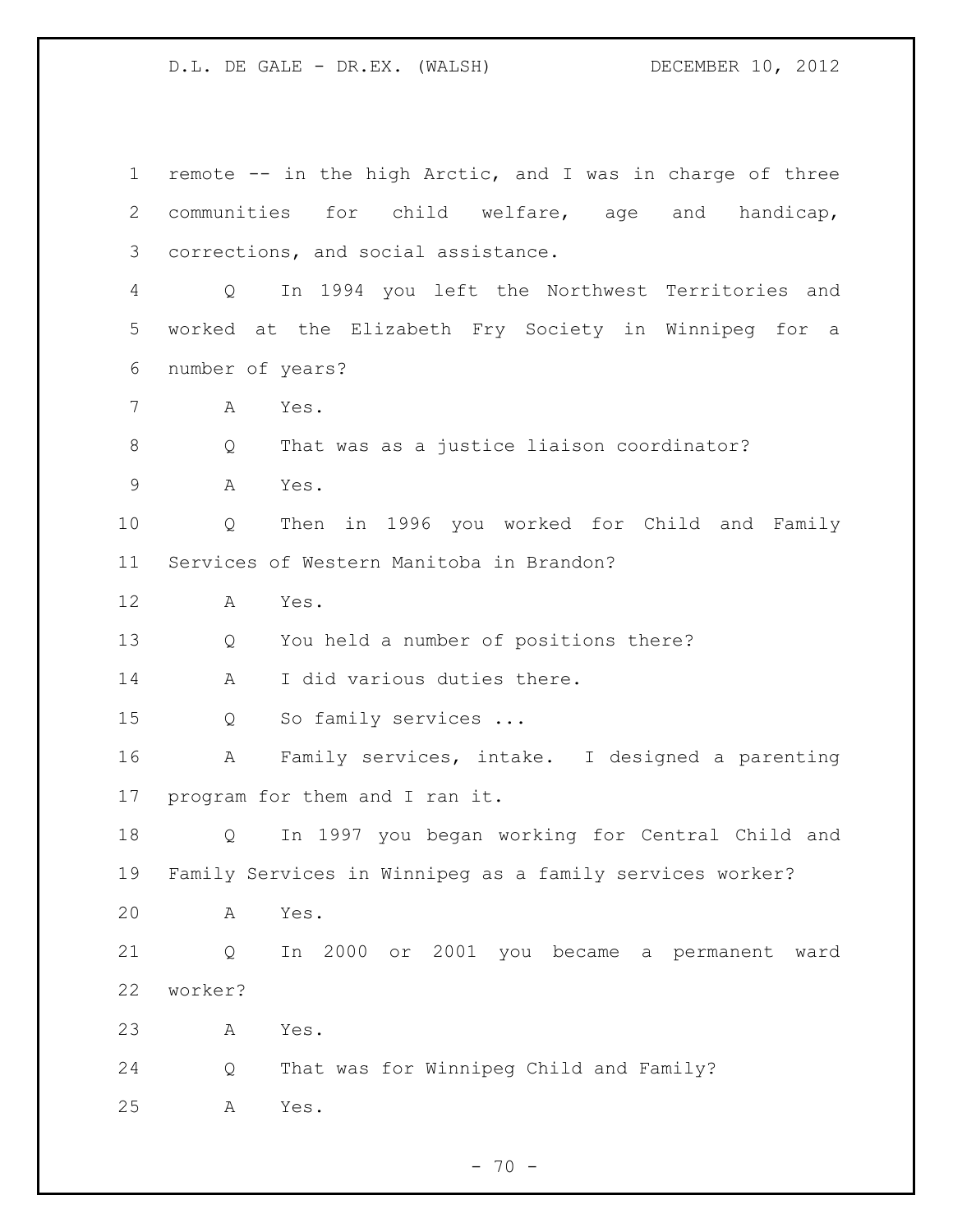D.L. DE GALE - DR.EX. (WALSH) DECEMBER 10, 2012 Q Then you became a crisis response worker in 2002 or 2003. A Yes. Q Which one, do you recall? A I believe it's 2003. Q In 2004 you were a CRU worker when you delivered services to Phoenix Sinclair and her family? 8 A Yes. Q And that was with Winnipeg Child and Family Services. A Yes. Q I understand that in late 2006 or 2007 you were seconded to the agency known as ANCR? A Yes. Q In 2008 you went back to Winnipeg Child and Family. A Yes. Q From 2008 to 2010, you worked for Winnipeg CFS as a family services worker? A Yes. Q And since September of 2010, you've held the position you currently hold. A Yes. Q Are you a registered social worker? A No.

 $- 71 -$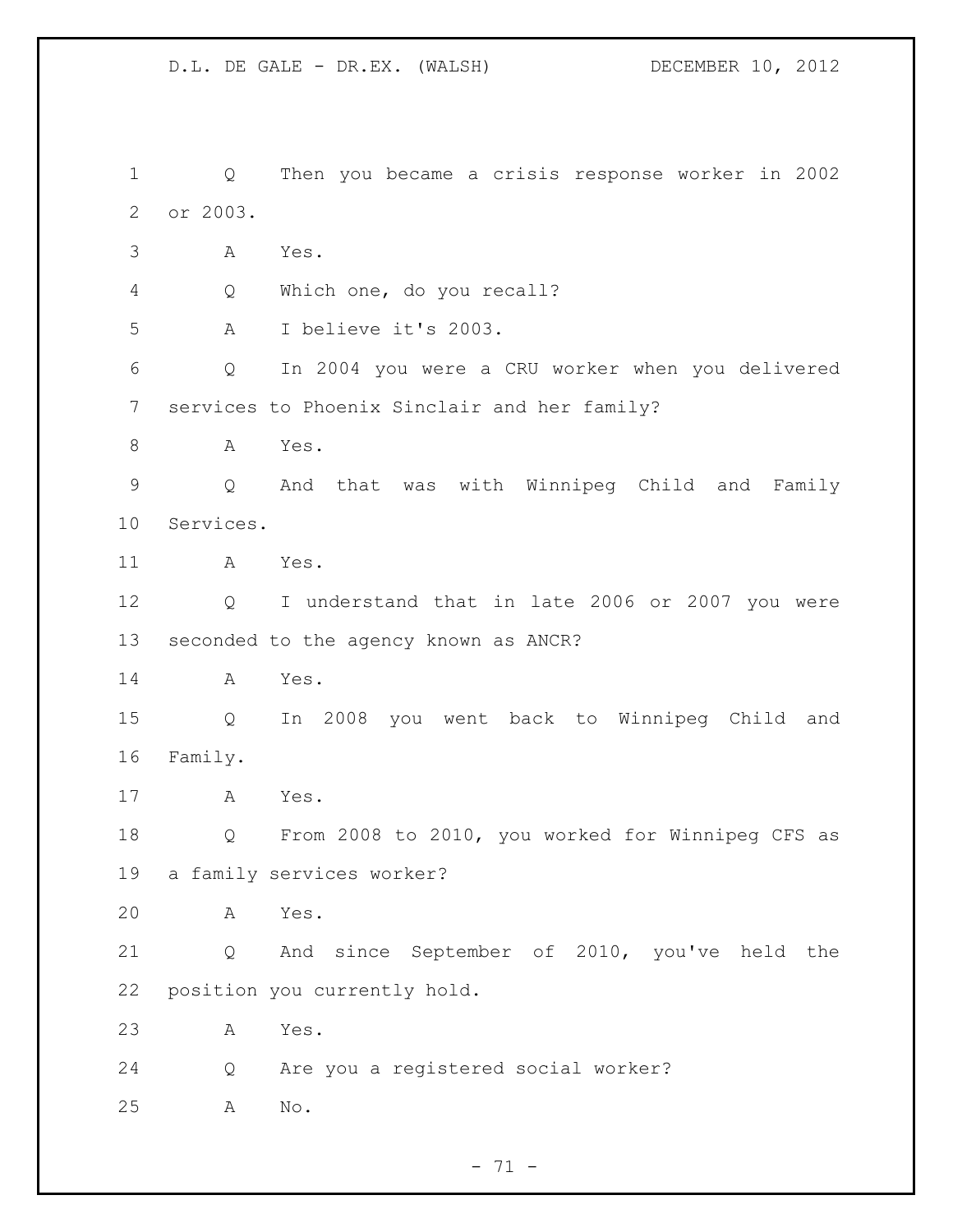Q Have you ever been? A No. Q We've heard reference in these proceedings to workers receiving core competency training. Is that something that you received? A Yes. Q Do you recall when you received it? 8 A I believe it was 2001. Q What did that training consist of? A It was orientation to all of the protective services that we were expected to perform. Abuse, risk assessment ... Q Did it take place over the course of more than one day? A Oh, yes, it took months. Q Have you received training specific to being a crisis response worker? A No. Q In the various intake forms and summaries that we have been looking at in Phoenix's family's files, we've seen reference to a recording entitled history, sometimes social history. Did you ever receive training in how to prepare a history? A No. Q What's the significance of the history portion of

 $- 72 -$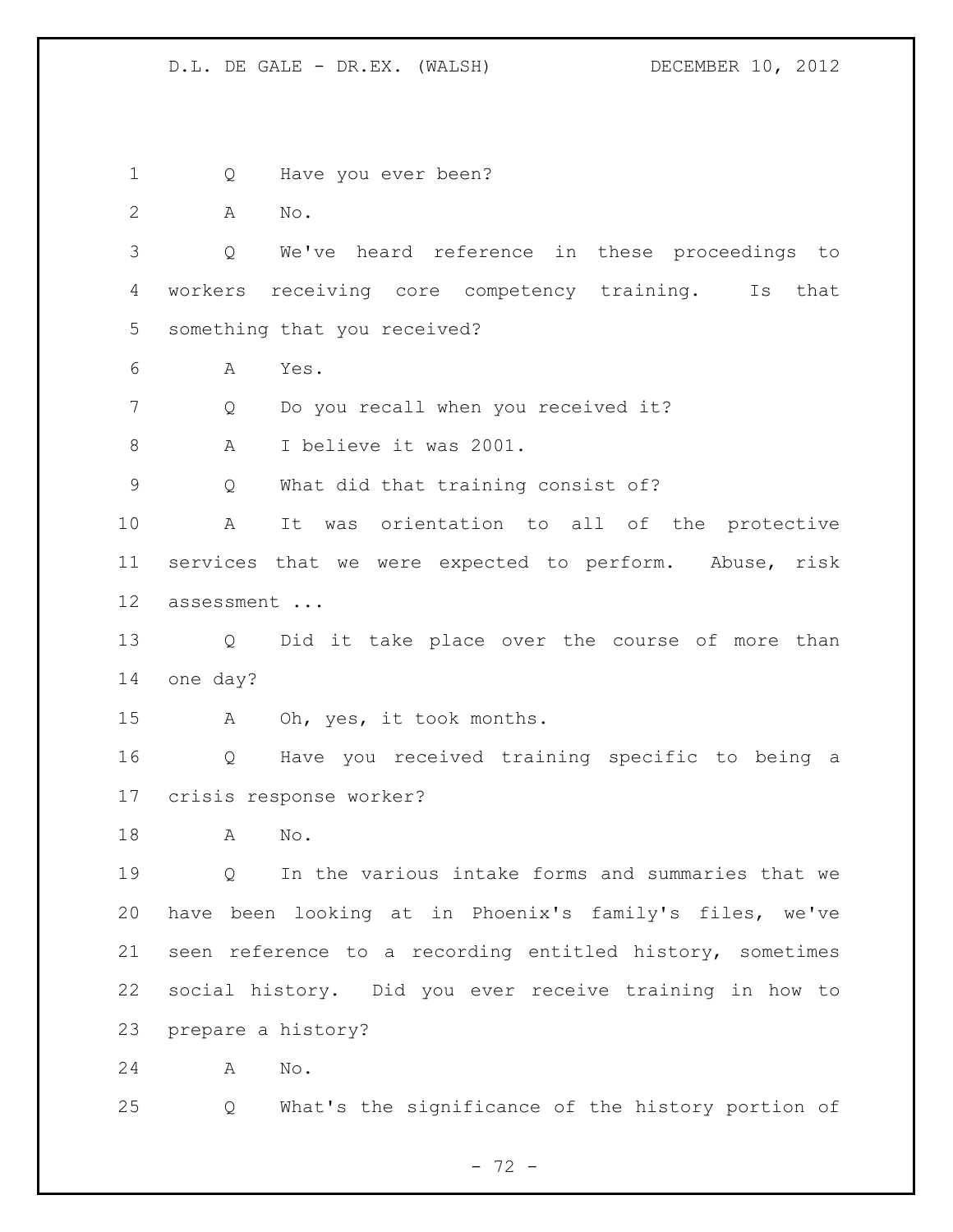a file recording?

| The significance of, of the history is knowing<br>A                    |
|------------------------------------------------------------------------|
| what the tendencies of that particular family would be,                |
| what have been the past issues, what services have been                |
| provided already, and it gives you a good insight of where             |
| to go from there.                                                      |
| In 2004 when you were a crisis response worker or<br>$Q \qquad \qquad$ |
| in the Winnipeg CFS crisis response unit, who was your                 |
| supervisor?                                                            |
| In 2004?<br>A                                                          |
| Q<br>Yes.                                                              |
| It was Diana Verrier.<br>Α                                             |
| Was she the supervisor -- your supervisor for the<br>Q                 |
| entire time that you were a crisis response worker at                  |
| Winnipeg CFS?                                                          |
| No.<br>A                                                               |
| What period of time was she your supervisor, do<br>$Q \qquad \qquad$   |
| you recall?                                                            |
| A Maybe a year, at most.                                               |
| Q Do you recall what her supervision of you                            |
| consisted of?                                                          |
| When we would write up our reports, then we would<br>A                 |
| hand them in to her. If we had any questions about what to             |
| do with certain cases, we would go and consult with her.               |
| If we had supervision, we would meet with her and discuss              |
|                                                                        |

- 73 -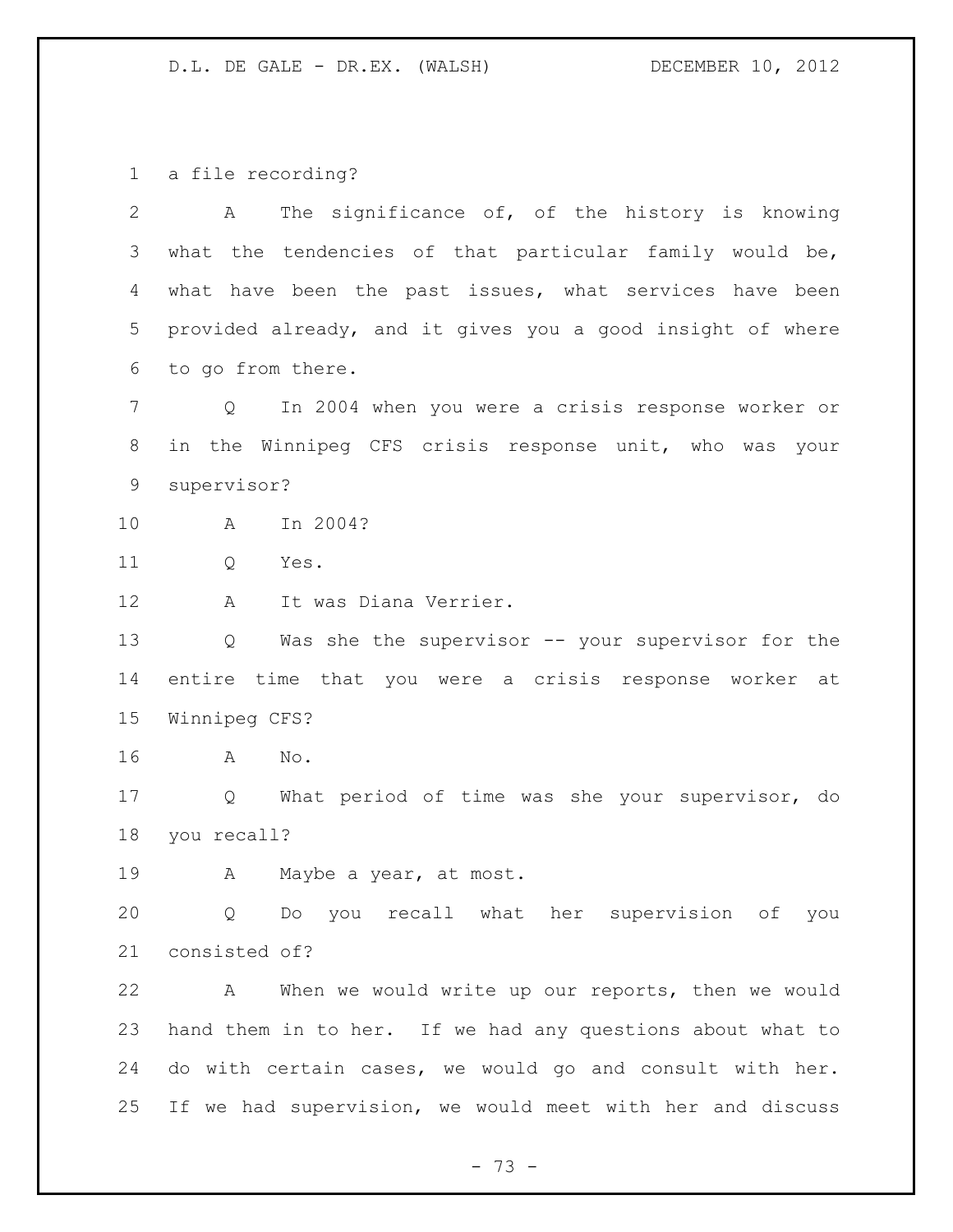our cases and, and our performance.

 Q Did you have regular supervision meetings with her?

 A I believe she tried to do it about every second week.

 Q Can you describe for us the role of the crisis response unit in 2004?

 A The role was to take calls on cases. If they were already open, then we would pass it on to the assigned worker. If it wasn't open, then we would take that information and assess it and decide whether we open it, decide whether we would provide services ourselves, or whether we would pass it onto tier two intake.

 Q Was there an expectation as to how long a CRU worker was to be involved with a family or a file?

 A The CRU was meant as a short-term response. We -- normally we would take the information and pass it on within a day or two to backup or either to CRU intake, or deal with it and close it.

Q What was backup?

 A Backup, we had two teams at CRU. One was team A and one was team B. And while team A was on telephones taking new calls, then team B would be backup. So if there was something urgent that needed to be handled, then the next team would go out on those calls.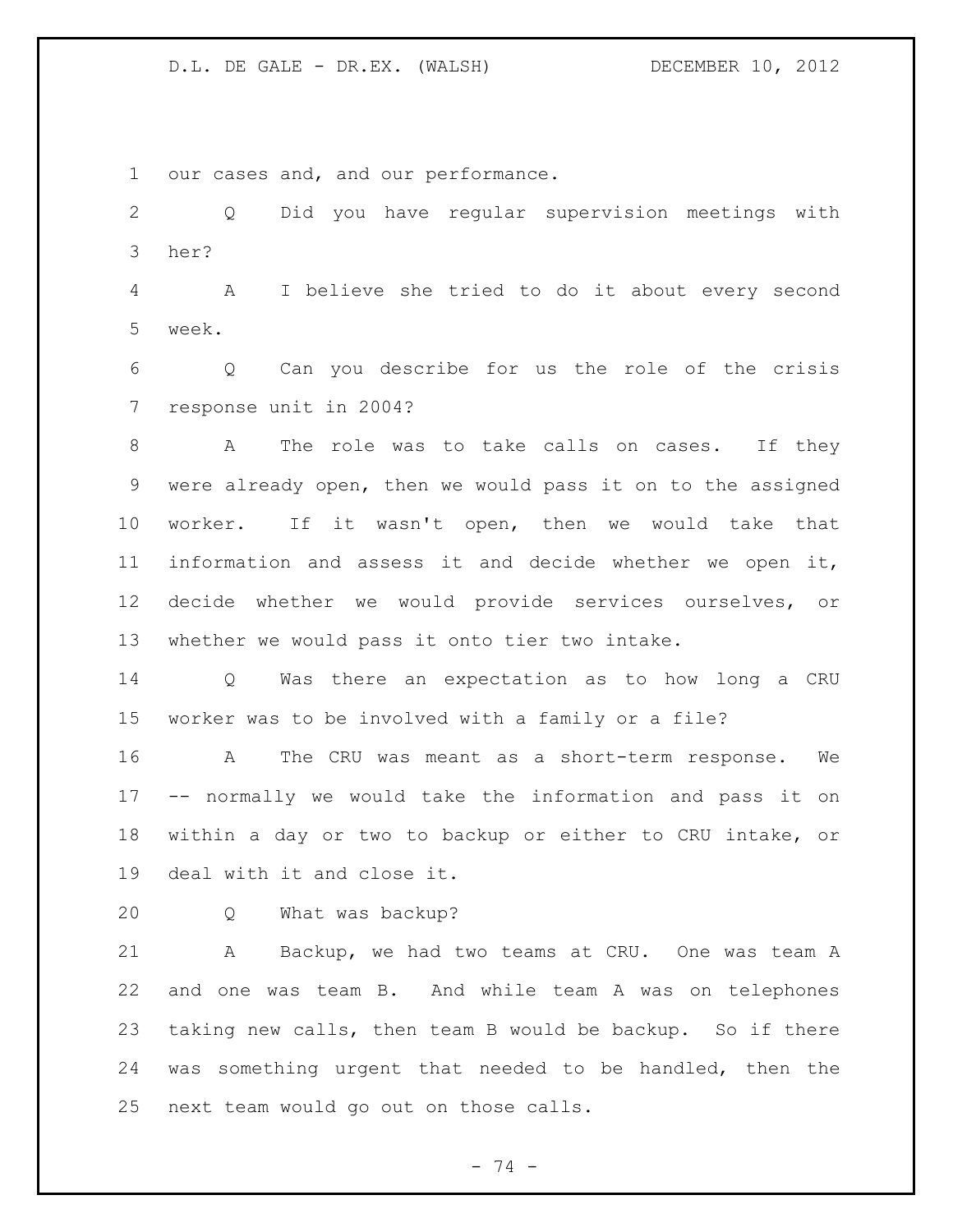Q And team B was still part of CRU. A Yes. Q I want to refer you to a document entitled Intake Program Descriptions and Procedures. It's at page -- it starts at page 19625. Are you familiar with this document? A No. Well, I was as of last week -- Q As of -- 8 A -- when I was shown it. Q As of last week in preparation for your testimony. A Yes. Q This document, it's dated July 2001. You can see that on the screen in front of you. A Yes. Q This is not a document that you were familiar with in 2004? A No. Q So it's not a document you consulted when you did your CRU work in '04? A No. Q I'm going to read to you from a portion of it that describes the CRU and after hours unit and ask you if that's consistent with your understanding as to how the unit functioned. If we turn to page 19628? You're all right with the documents on the screen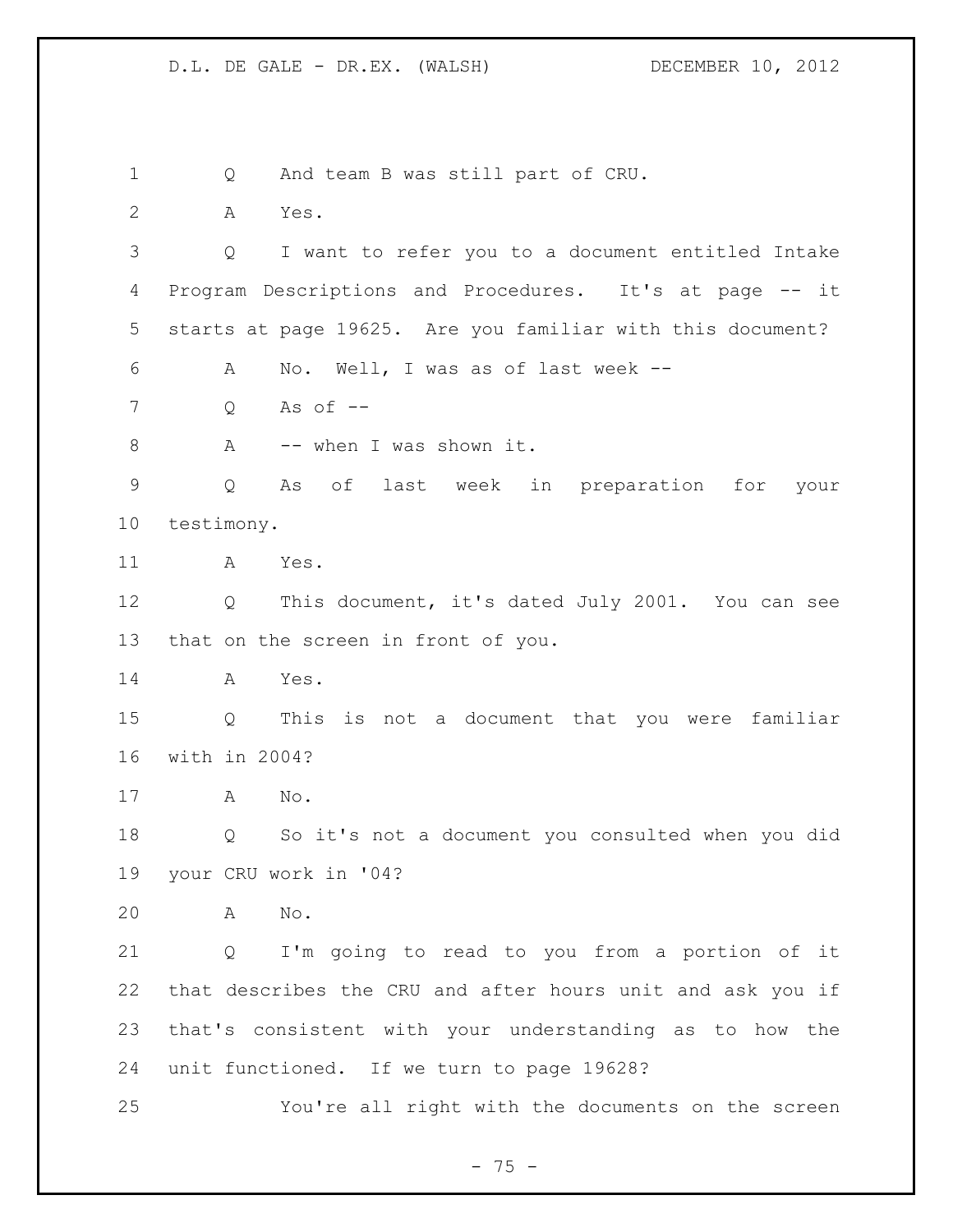in front of you? A Yes. Q So this is entitled Crisis Response Unit and After Hours Unit, Program Description. Says: "In creating a working 7 definition as to what the mandate, duties and protocols could be for **19 SIMU AHU and CRU, we have borrowed**  from the definition and philosophy of the Agency's Case Management Standards Intake definition." Now, were case management standards something that you were familiar with in 2004? A As a family worker. Q All right. What about as a CRU worker? 18 A According to this policy and procedure? Q Well, let me ask you this: When you performed your duties as a CRU worker in 2004, what governed how you carried out your responsibilities? A What governed it was that I was supposed to take the information, assess it, pass it on, deal with it, close it. Q Did you follow standards or policies or an

 $- 76 -$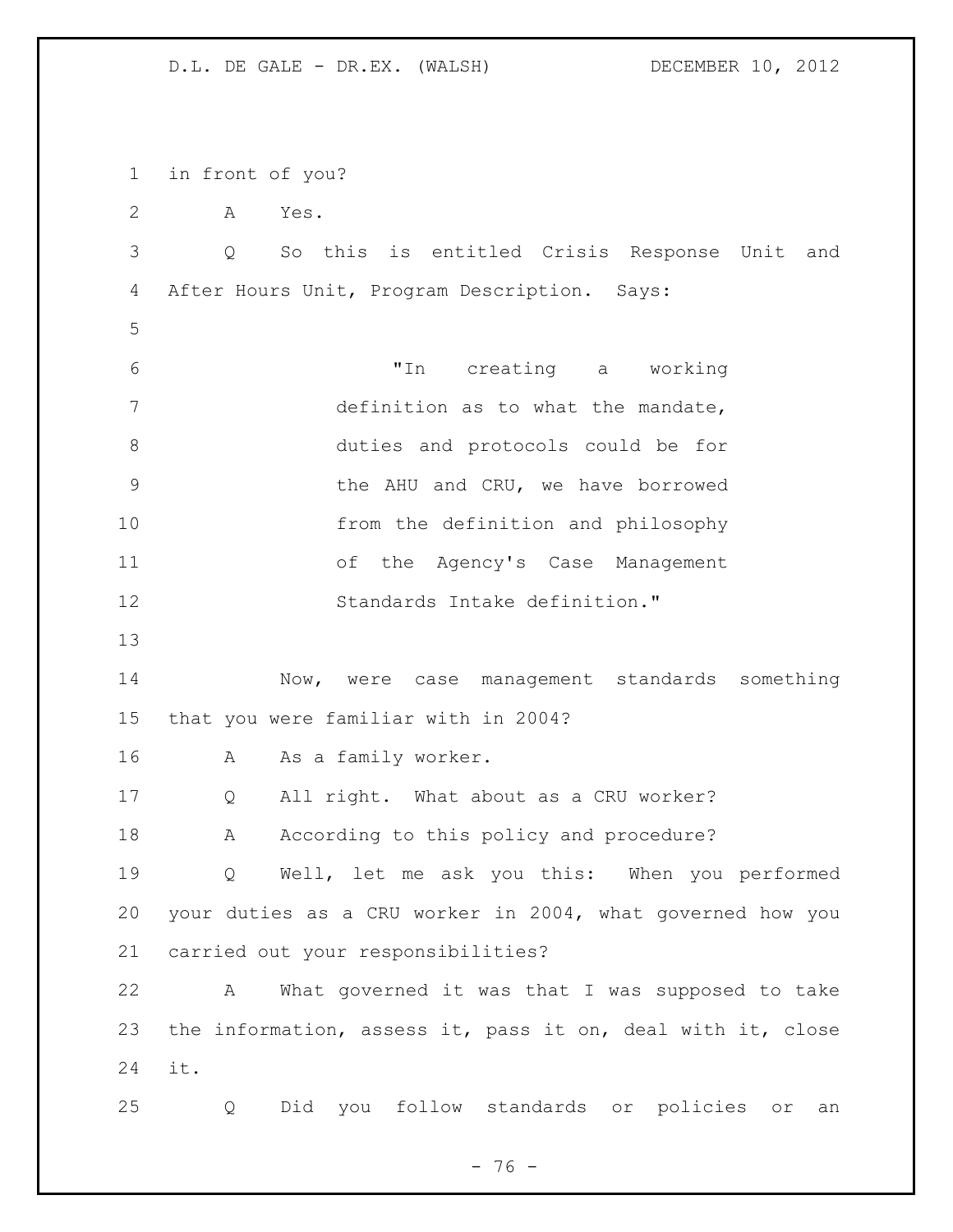| $\mathbf 1$  | understanding of best practice?                           |
|--------------|-----------------------------------------------------------|
| $\mathbf{2}$ | It would have been a common understanding.<br>Α           |
| 3            | A common understanding, did you say?<br>Q                 |
| 4            | Yeah.<br>Α                                                |
| 5            | Of -- common understanding of what?<br>Q                  |
| 6            | Of, of the work at that particular time.<br>Α<br>We       |
| 7            | didn't -- I did not have these policies and procedures.   |
| 8            | There was an understanding of how the job should be done. |
| 9            | I see.<br>Q                                               |
| 10           | And, and I did it accordingly. According --<br>A          |
| 11           | So when you say a common understanding, you mean<br>Q     |
| 12           | you and your colleagues.                                  |
| 13           | Yes.<br>Α                                                 |
| 14           | So were you following best practice, then?<br>Q           |
| 15           | Α<br>Yes.                                                 |
| 16           | So back to this program description. It says:<br>Q        |
| 17           |                                                           |
| 18           | "The CRU and AHU mandate is                               |
| 19           | to process all referrals for                              |
| 20           | service to the Agency, to gather                          |
| 21           | and screen information, to                                |
| 22           | determine the validity of the                             |
| 23           | referrals, and to assign priority                         |
| 24           | levels to referrals to<br>ensure                          |
| 25           | further assessment<br>$\circ$ $\,$                        |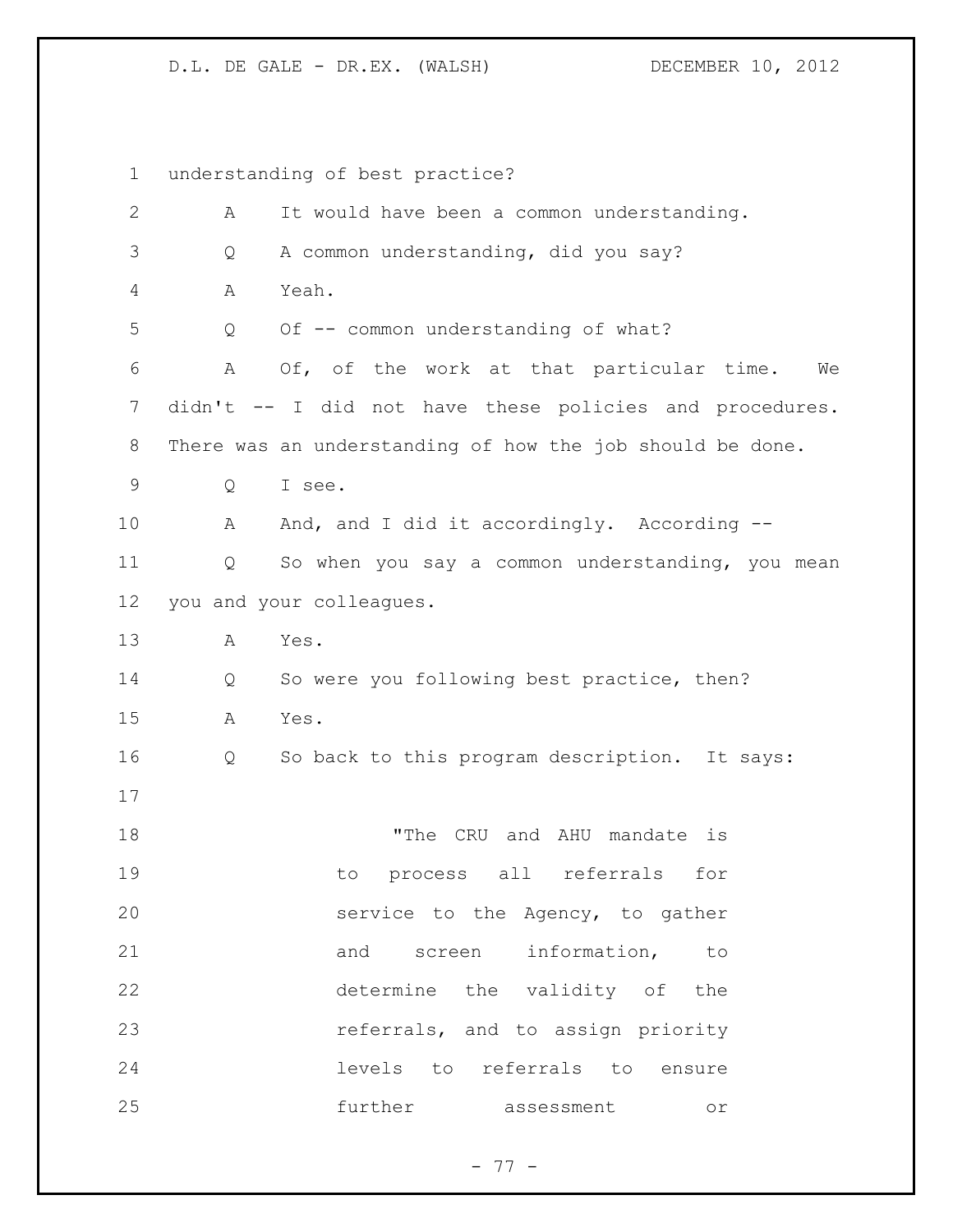| 1             | investigation occurs if required.  |
|---------------|------------------------------------|
| $\mathbf{2}$  | As well, the CRU and AHU would     |
| 3             | have the primary obligation to     |
| 4             | ensure the safety and well-being   |
| 5             | of children at risk (as prescribed |
| 6             | in the Child and Family Services   |
| 7             | Act, Part III, Child Protection),  |
| 8             | which may include responding to    |
| $\mathcal{G}$ | and investigating allegations of   |
| 10            | serious physical and/or sexual     |
| 11            | abuse and/or neglect.              |
| 12            | "The<br>case management            |
| 13            | decisions at the CRU and AHU would |
| 14            | include:                           |
| 15            | "- Is the referral eligible        |
| 16            | and/or appropriate for Winnipeg    |
| 17            | $[CFS]$ ?                          |
| 18            | "- Are the children safe or        |
| 19            | in need of protection?             |
| 20            | "- What immediacy of response      |
| 21            | does the referral warrant?         |
| 22            | "- Will the referral be            |
| 23            | opened to the Agency, and (if so), |
| 24            | under what case category?          |
| 25            | "- Can the case be opened and      |

- 78 -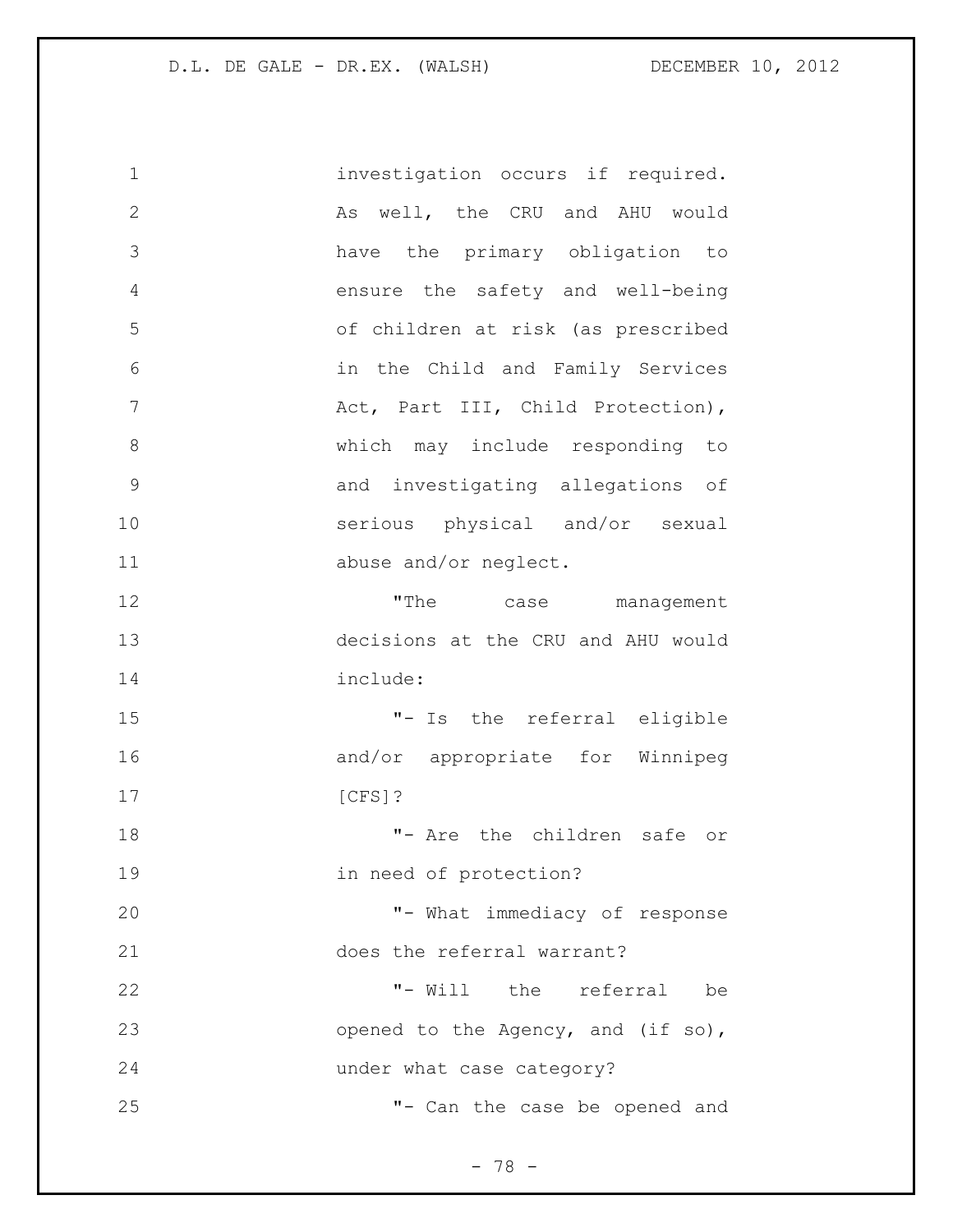closed at the CRU and AHU level? If so, what are the criteria for doing so?" Does that description accord with your understanding of the responsibilities of the CRU unit when you were working in it in 2004? A Yes. Q What type of call would have warranted mandated service? A Something that we would have considered that a child would have been at risk. Q Mandated service referred to what? Mandated by the legislation? A Yes. Q Were you required to document every call you took? A No. 19 THE COMMISSIONER: Pardon? 20 THE WITNESS: No. BY MS. WALSH: Q Which types of calls were you not required to document? A If we got a phone call from somebody wanting some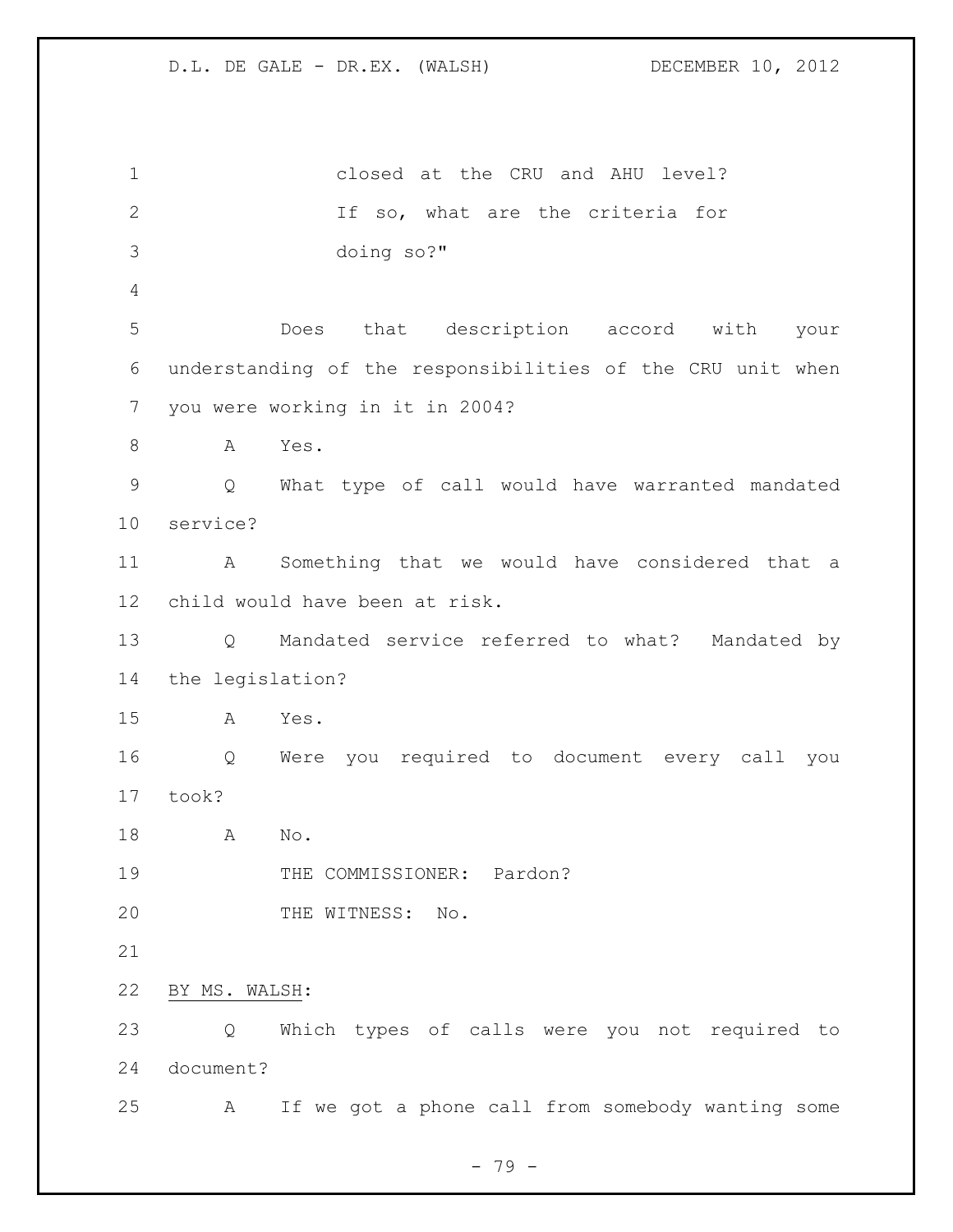| $\mathbf 1$    | resource -- community resource information, something to do |
|----------------|-------------------------------------------------------------|
| $\overline{2}$ | with community programming. Sometimes they just wanted      |
| 3              | some advice and if we didn't feel that, that there was any  |
| 4              | children that were going to be at risk in the process or if |
| 5              | we felt that they were going to follow through with our     |
| 6              | advice, then we didn't need to open up an intake.           |
| 7              | So what you've described would be a call that<br>Q          |
| 8              | would not require mandated service.                         |
| 9              | Α<br>Correct.                                               |
| 10             | And those calls you did not need to record.<br>Q            |
| 11             | Right.<br>Α                                                 |
| 12             | When you did document calls, where did you<br>Q             |
| 13             | document them?                                              |
| 14             | We used to do our reports right onto the computer<br>A      |
| 15             | into Word.                                                  |
| 16             | Into Word. And then would the report get entered<br>Q       |
| 17             | into the CFSIS program?                                     |
| 18             | It would, it would be attached after, yes.<br>A             |
| 19             | And we'll, we'll come back to that process.<br>Q<br>In      |
| 20             | 2004 were you aware of any standards that governed what you |
| 21             | needed as a worker to document in your file recordings?     |
| 22             | Formal standards, no. We had an understanding<br>A          |
| 23             | what was needed. I suppose if I was an inexperienced        |
| 24             | worker then I might have had further training on that.      |
| 25             | However, I'd been -- I had done it for quite a while.       |

- 80 -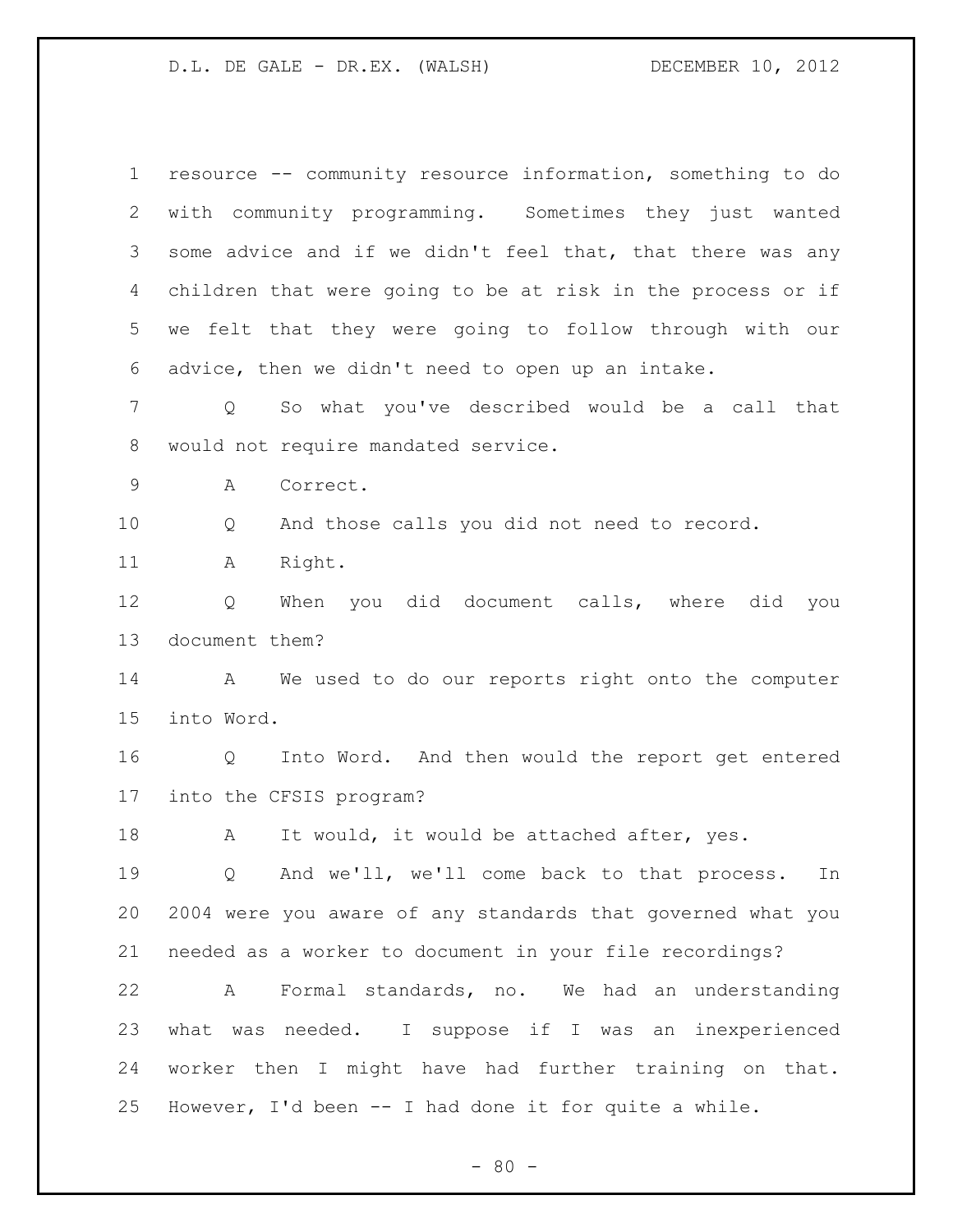1 Q You're talking by 2004. A Um-hum. Q Okay. What did you understand you needed to put into your recordings? A You had to have all the demographics of all concerned, you had to have all of the information regarding what the concerns were, you had to document any involvement that you would have had into the, the report, and a conclusion. Q Did you use the CFSIS system, the electronic system, when you were a CRU worker? A Yes. Q How did you use it? A We used to look up on CFSIS to see if there was any prior involvement with the family. If there was any reports attached, then we could be able to open them and read them. Q When you received a referral, is that when you would log onto CFSIS? A We'd already be logged on. We pretty much stayed logged on all the time. Q I see. So when you received referral then -- a referral, then you were able to go into CFSIS and look to see if there had been prior involvement with a family? A Yes.

 $- 81 -$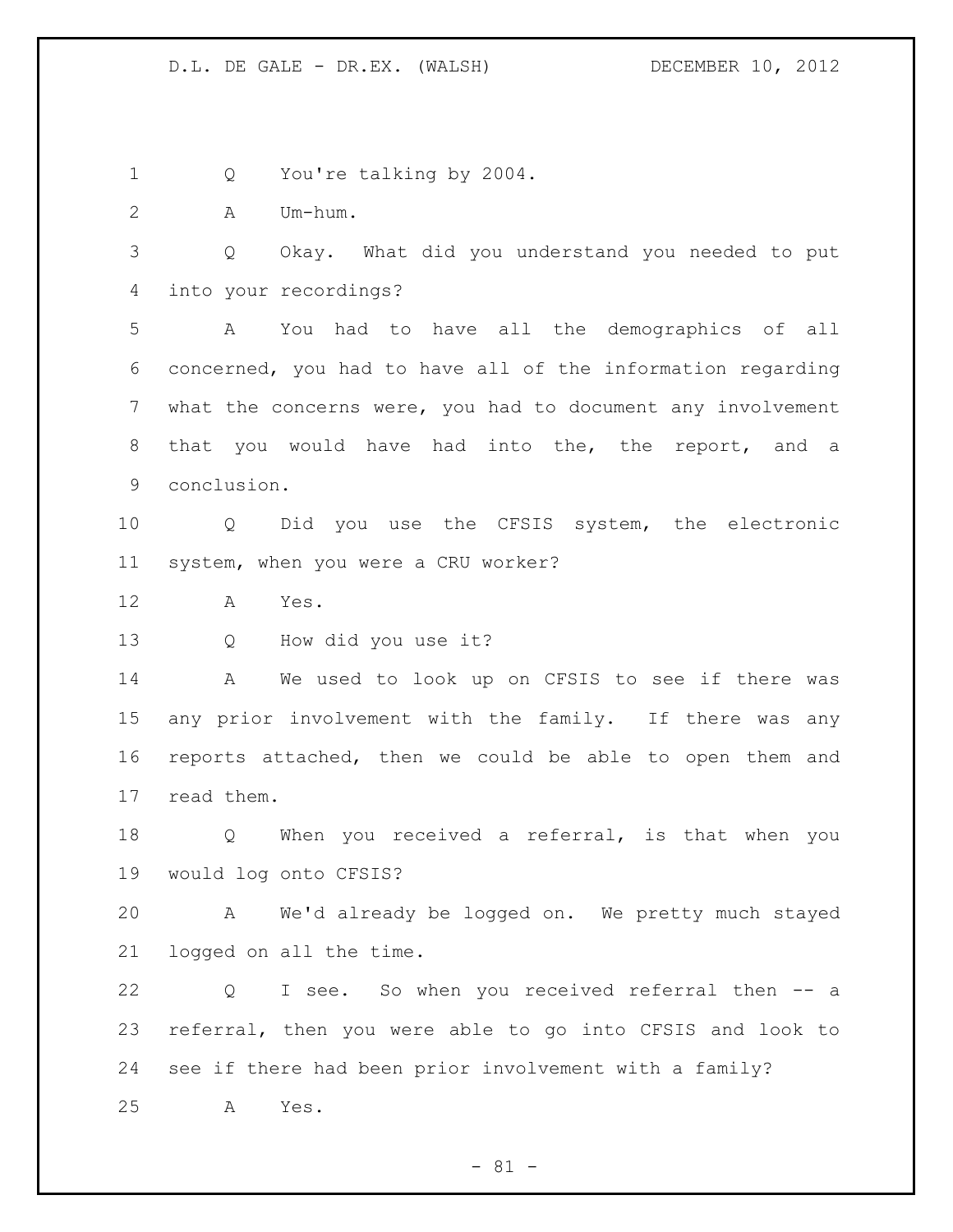Q And if there had, how much of the family's CFSIS file would you typically review? A It would really depend on, on how thorough the information was. We would start with the last one. Q The last closing summary? A The last report that would have been attached. If there was a good history there and what involvement that curtailed, then we probably wouldn't have to go too much further. But if we didn't get enough information on the last report that was attached, then we would go to the next one and the next one. Q Going back in -- A Try -- yes. 14 Q -- in time. A Yes. Q Would you also, as a CRU worker, ask to see a family's or a client's paper file? A Yes. Q A hard copy? A Yes, if there wasn't enough information attached on CFSIS, then we would request the paper file. Q When you say if there wasn't enough information, how would you know whether the information was sufficient on CFSIS? A If I still had questions about the history.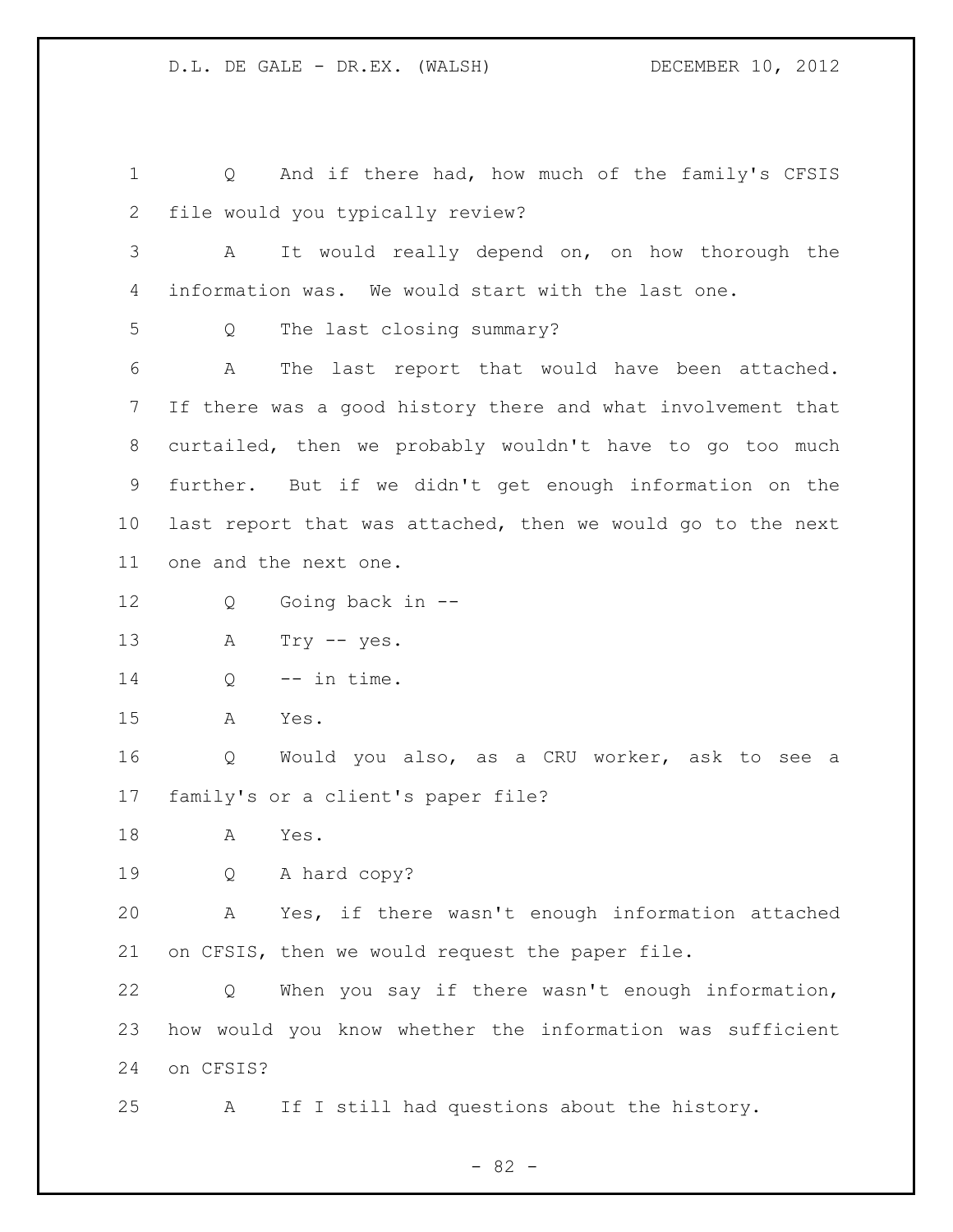Q You were a CRU worker in '03, '04, and '05? A Yes.

 Q Did you, during that time, experience any impediments to your work in the CRU unit?

 A Probably the biggest issue was being able to access information online, being able to get into information from other agencies.

Q What do you mean? What was the problem?

 A The problem was, was quite often if they've had prior history with one of the aboriginal agencies, we would not be able to access their information. If it was another agency outside Winnipeg, we would not be able to access their information. So if we, if we called those agencies and we weren't able to get a hold of anybody right away to give us their information and -- regarding their involvement, then if we can't access their information online, it, it just delayed the process a lot.

 Q So you're saying that the information on CFSIS that you had working at Winnipeg CFS only contained the records that were specific to Winnipeg Child and Family Services --

A Yes.

 Q -- as an agency. And otherwise you would have to call to another agency, it wasn't electronically linked? A Yes.

- 83 -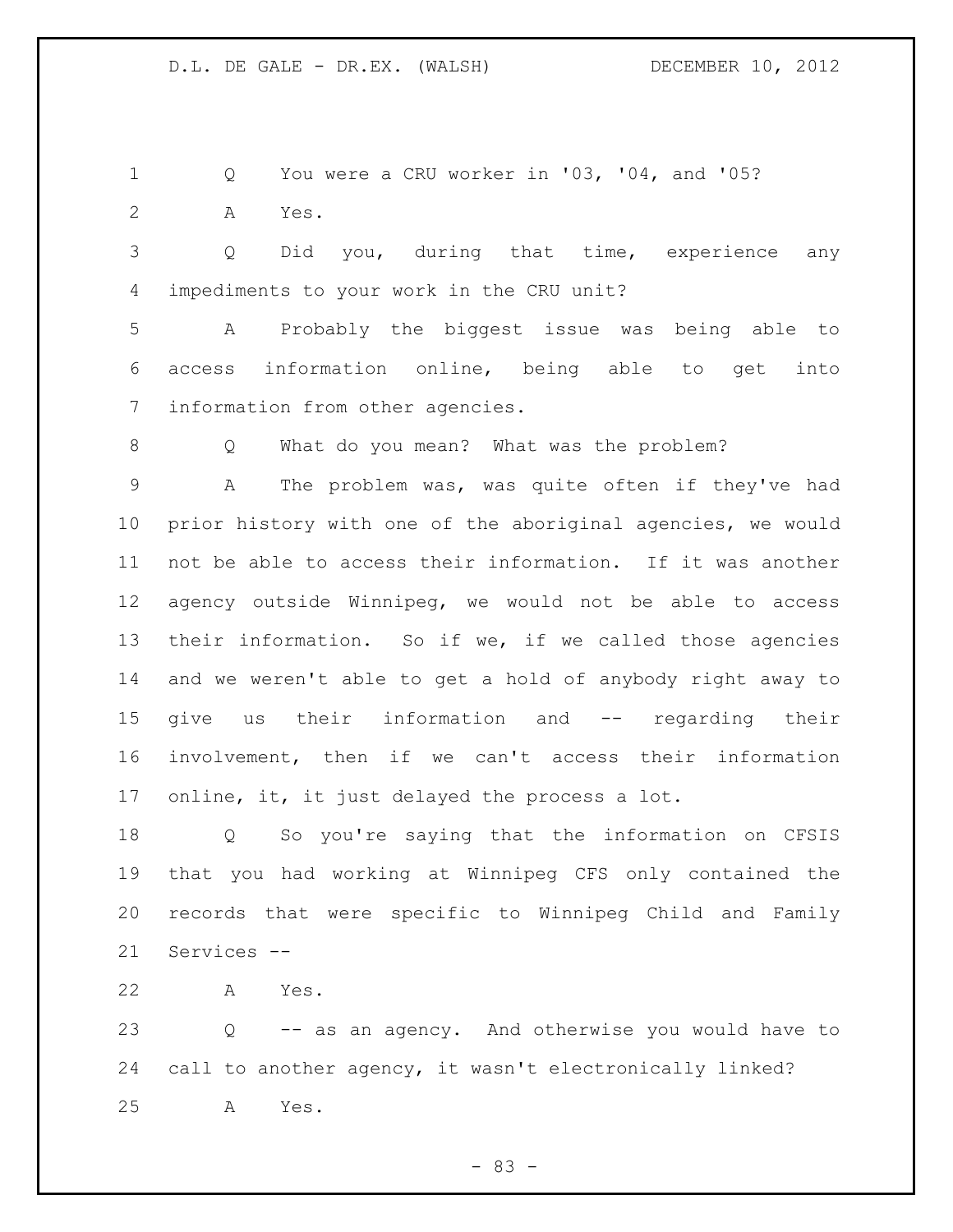1 Q Do you know whether that's changed? A The last I heard, it was still the same. Q Once you opened a file at CRU, what were your options in terms of what you could do with the file? A If I was able to deal with the issues myself while -- after I've taken the information, then I would. 7 And if I was able to handle the situation on my own, then I would just do an open and close, or I would make a referral to somewhere where I thought that they would be able to get the services that they need. If -- 11 0 You mean outside CFS? A Yes. Q Okay. 14 A I would be able to open it up if, if mandated services were warranted, I could pass it on to our backup unit or to, to intake for further follow-up, or to abuse intake. Yeah. 18 Q When you were a CRU worker, were you familiar with an issue of files being returned to CRU after you had recommended they be transferred to tier two intake? 21 A It happened on occasion. Q How frequently? A It really depended on workload demand, I guess, from the upstairs. Q What do you mean?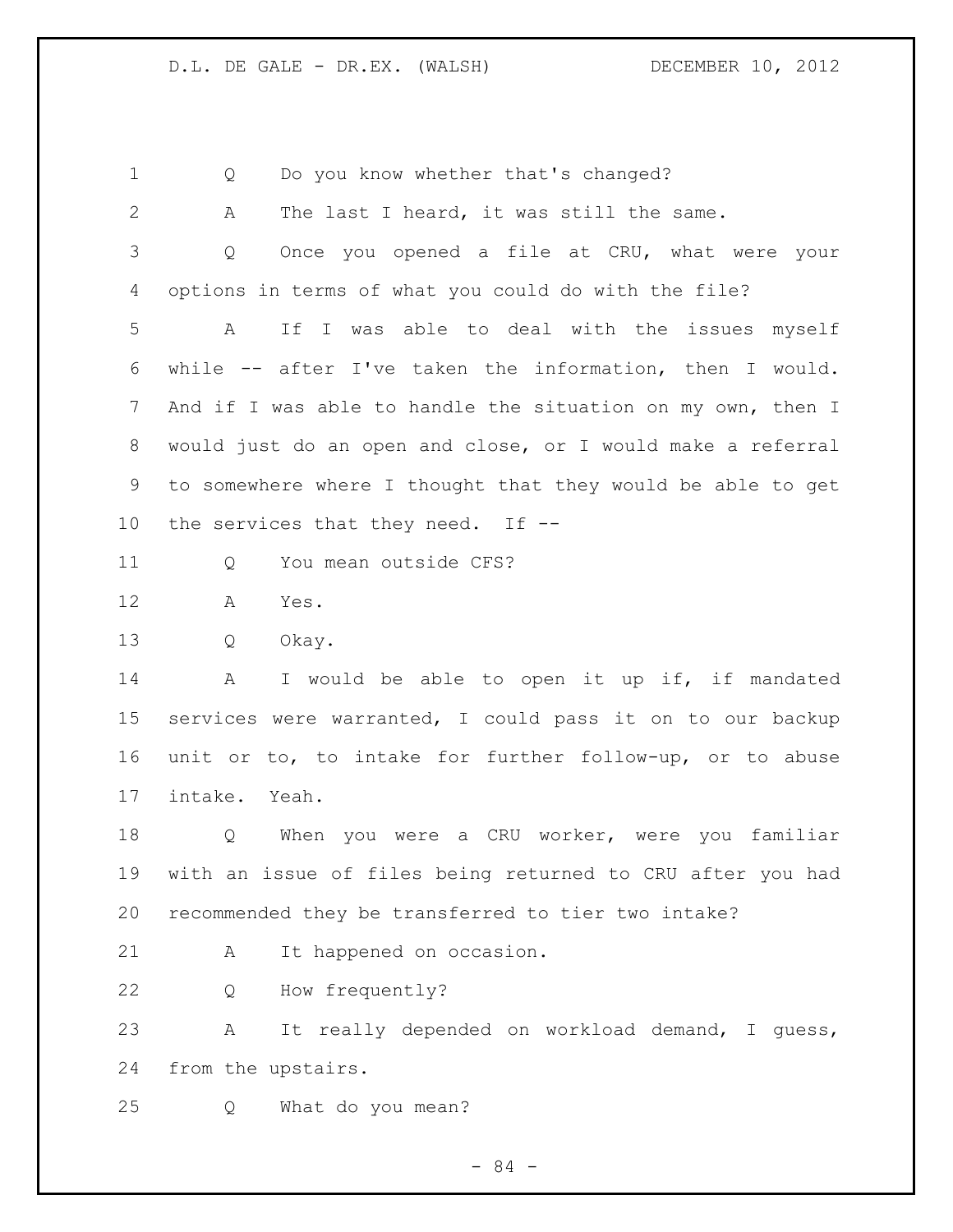A Quite often we opened up cases and we expected it'd go to tier two intake, but they were backlogged and their workload -- and if it was relatively minor issues, then it would be brought back to us to handle. Q Did that ever happen to you? A Maybe a couple of times. Q Do you recall whether you were able to deal with the matter and close the file? A Yes, if I was asked to do it, I did it. Q Could you still, if you were asked to do some more work, recommend at the end of that work if you felt necessary that it go back to tier two? 13 A Then I would send it back. Q That was an option to you -- for you? A It would be something that I did if, if it required more long-term service. Q And on what occasions would you close a file at the CRU level, as opposed to transferring it on to tier two? A I -- if it closed, then it would be something that I would be able to handle on my own, whether I, I talk with the individuals that it involved. Maybe -- there could have been times when I dealt with it for a few days, and then when I went on backup then I would go out on it, too.

 $-85 -$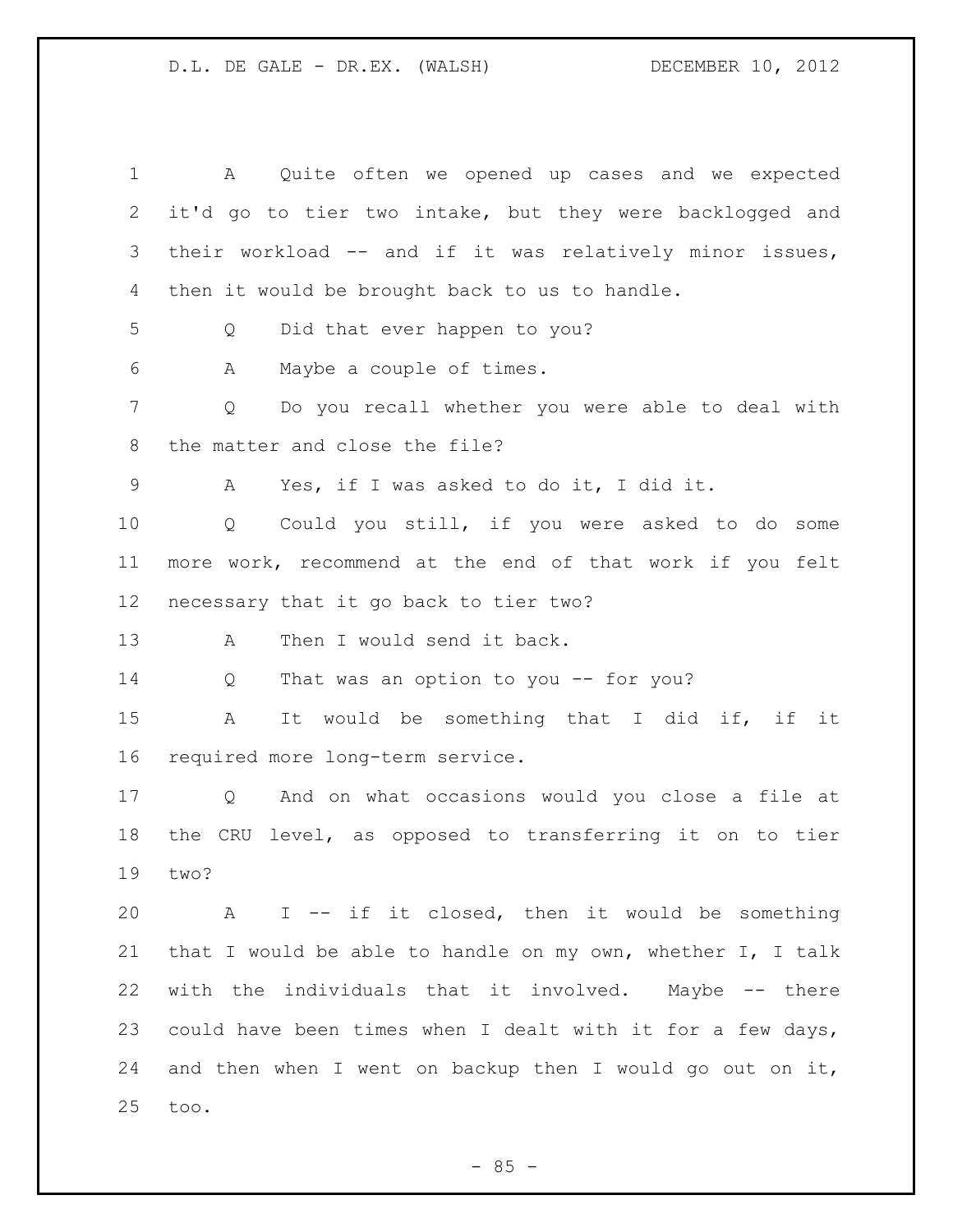Q Did you need your supervisor's approval before a file could be closed at CRU? A Yes. Q Is that true for transferring to intake as well? A Yes. Q Would you recommend closing a file if you thought there were safety concerns about a child? A No. Q Once a file was closed, was there any monitoring of the family or the child? A No. Q In cases where you transferred a file to intake, did you know what happened to the file after that point? A Not usually. Q Now, you referred to abuse intake and general 16 intake or regular intake. Was -- am I correct? A Yeah. Q What was the difference between those two types of intake and is that -- also, when you talk about tier two intake, is that what you mean, tier two being either abuse or regular intake? A Tier two would be regular intake. Q So can you explain the differences in '04 between abuse intake and regular intake or tier two? A The difference between referring to general

 $-86 -$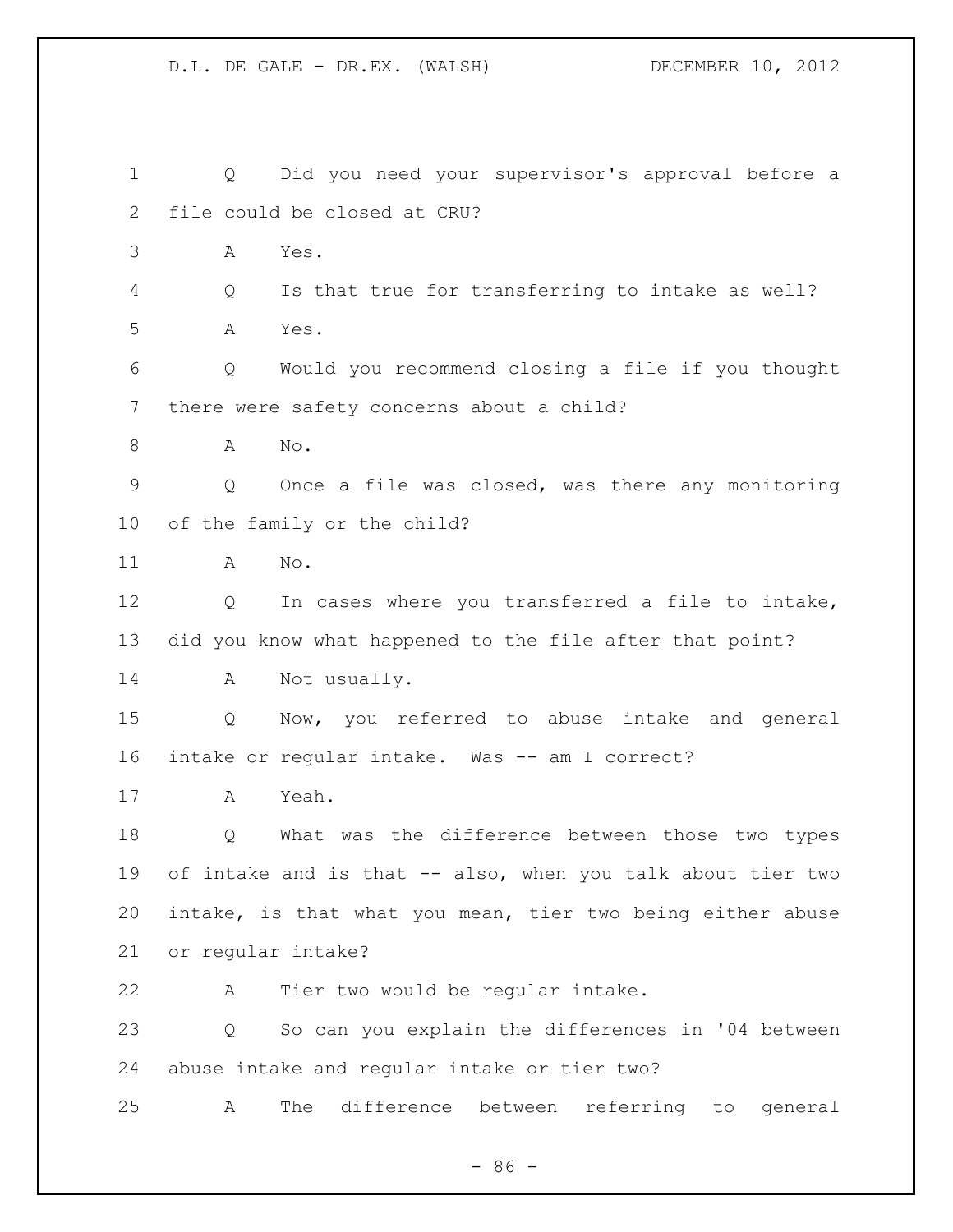intake and that abuse intake was often we would send cases that we thought to be more of an inappropriate discipline to regular intake, whereas if we clearly thought the child was being abused or appeared to be at risk of being abused, we would send it on to abuse intake.

 Q How would you as a CRU worker know which intake it should be referred to?

 A There, there is, there is a line that you can cross when it comes to physical discipline or physical abuse. You know, if at any given time there's bruises, markings, cuts, injuries, weapons being used, all that kind of thing, that would go directly to abuse intake.

 Q And otherwise, if you were not aware of those specific types of concerns, you would refer the matter to general or regular intake?

A Yes.

 Q During your time as a CRU worker, what was your workload like?

 A There were some days that were really busy, and then there were other days where it wasn't so busy. But you always, always had to be ready to go when the calls came in. It, it could -- it was a very busy time and you could get a lot of calls that you had to deal with, but if something serious came in we could put the phones on hold and just deal with that particular case. So in that regard

- 87 -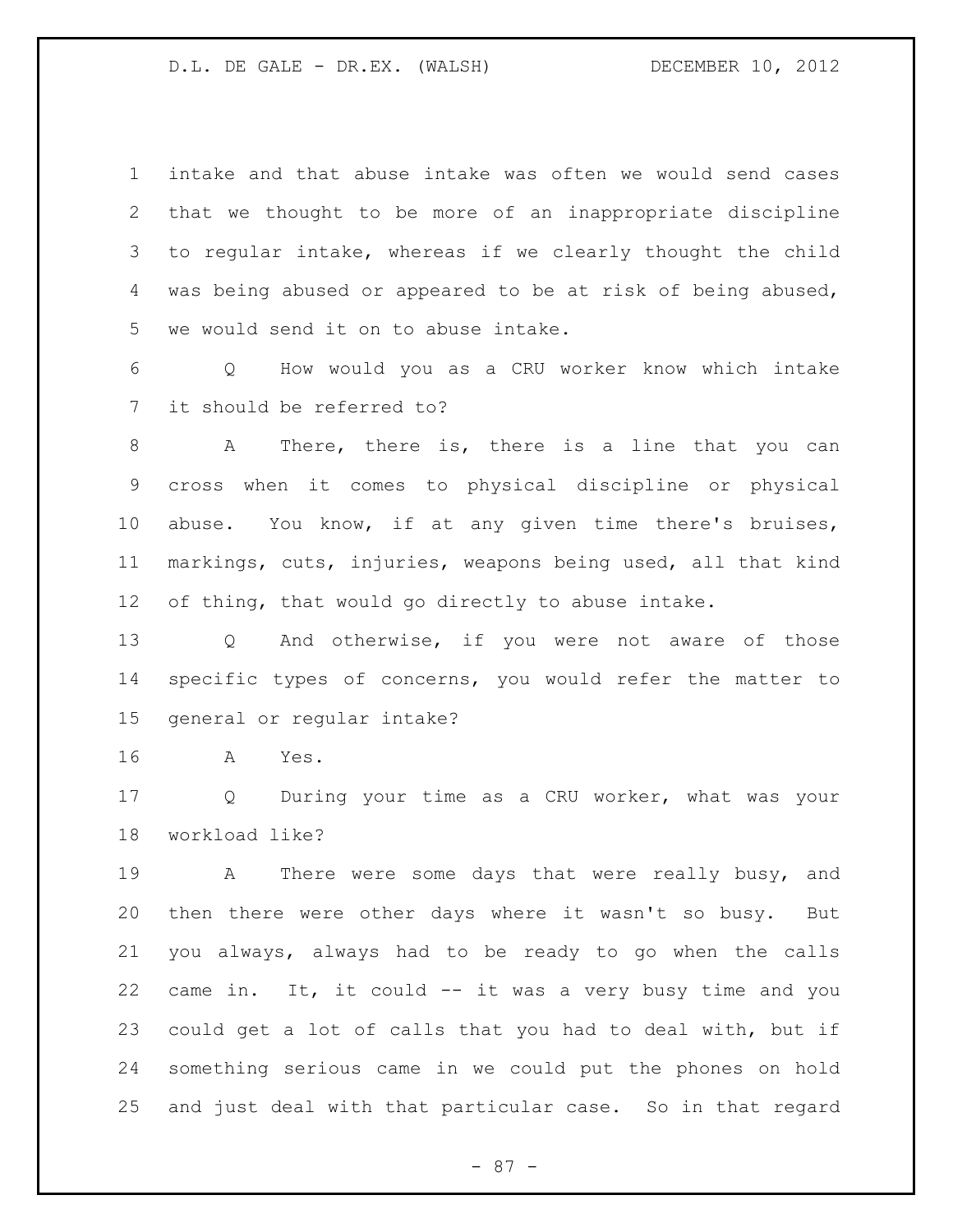it could be manageable, if you're able to do that. Q Were there ever times when you were a CRU worker when you felt your workload was not manageable? A I, personally, was able to make it manageable. Q Going back to the document that is still in front of you, the intake program description, if we turn to page 19635, please? You see there's a heading at the top of the page, Safety Assessment? A Yes. Q And I appreciate your telling me that, that you hadn't seen this document until preparing for -- A Right. Q -- for your testimony. It says: "CRU and AHU social worker will assess the immediate safety of children. This may include but is not limited to the following factors." And it lists a number of factors. Was it your understanding that those factors were factors you needed to take into account? A Yes. Q So regardless of your not having familiarity with

- 88 -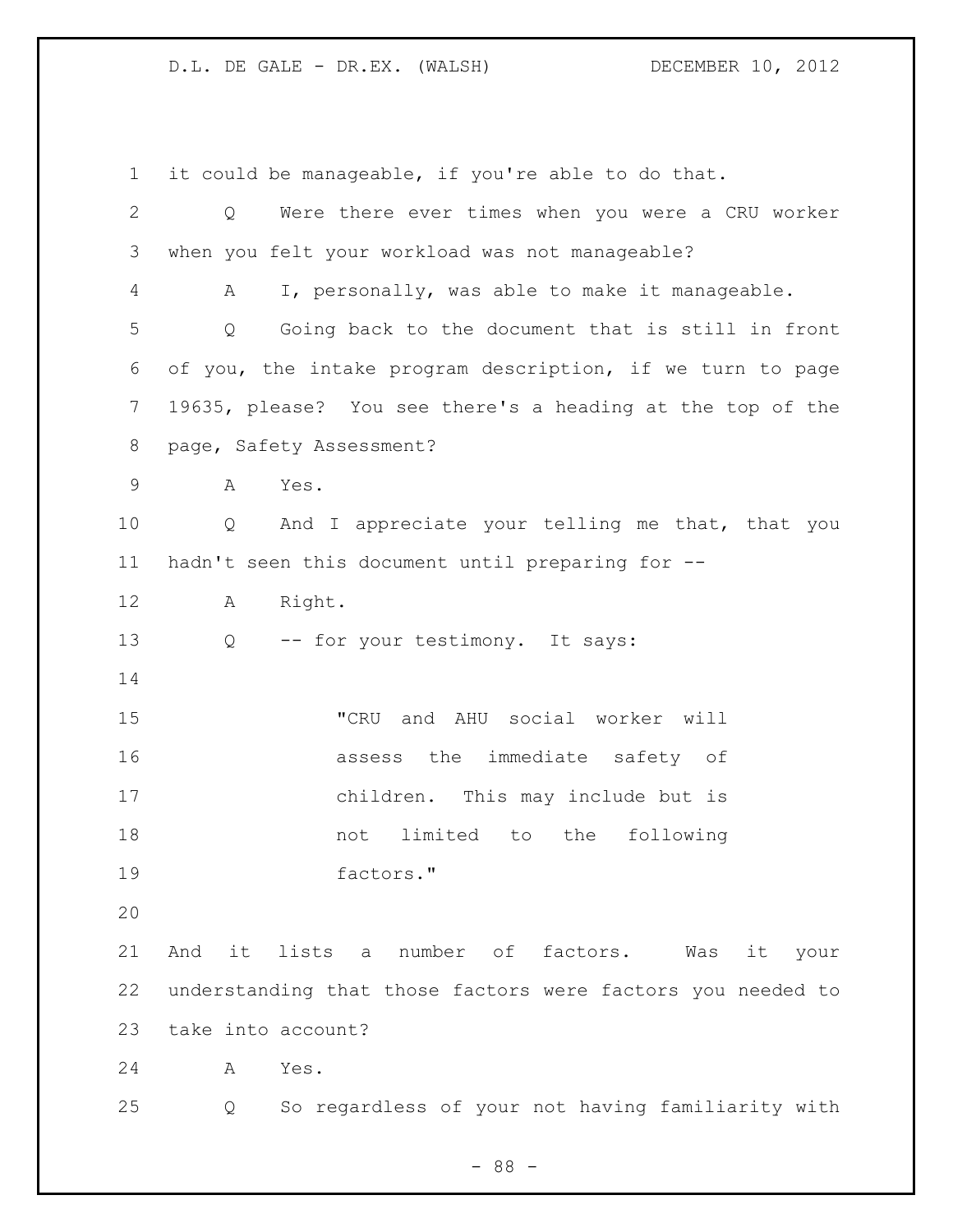the document, you're familiar with the, the contents as we see them in front of you? A Yes, those are things that I would look at. Q And then on the next page, 19636, just above the heading 24 Hour Response, it says: "All cases in which safety or risk is a factor shall be assigned **3 1 a** response time of 24 hours, 48 hours or 5 days. The criteria for determining a response time based on severity and vulnerability is as follows." So there you see 24-hour response and the heading Severity, and it lists a number of various criteria or factors. MS. WALSH: If we can scroll down, please, and onto the next page. BY MS. WALSH: Q And then under the heading Vulnerability, "High priority (immediate response or within 24 hours) (life threatening/dangerous)," it lists young child or developmental age. When you were a CRU worker, did you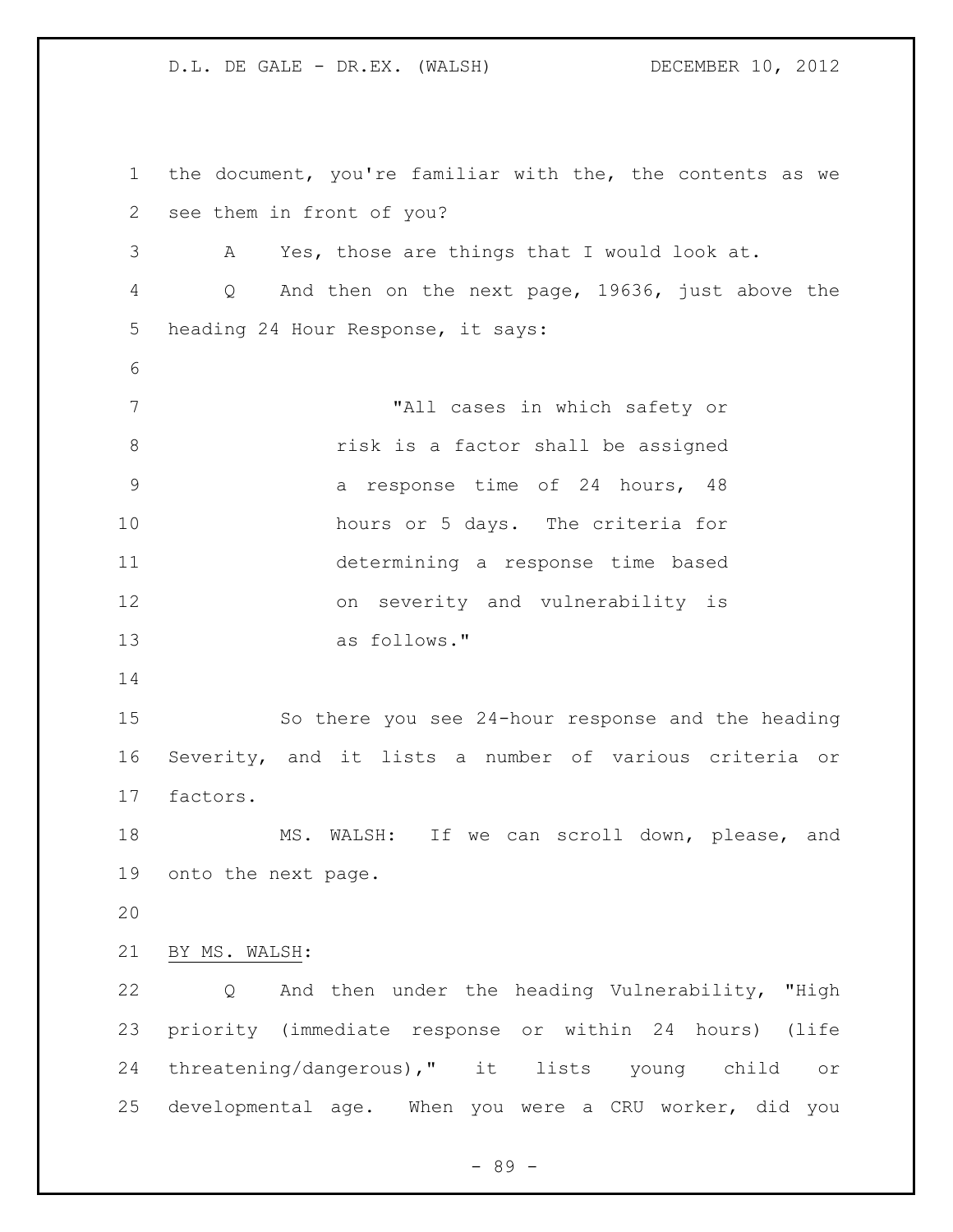understand that young child or developmental age was a criterion to be taken into account when assessing risk?

A Yes.

 Q And did you understand it to be something that could lead to a response time of responding within 24 hours?

A Yes.

 Q What did you understand "young child or developmental age" to mean?

 A A child, a child who is not able to talk, not able to make a phone call, somebody who is not able to protect themselves, somebody who may have been handicapped, somebody who's not able to feed themselves or take care of themselves in any way.

 Q During the time that you delivered services to Phoenix Sinclair and her family, did you understand Phoenix to fall within this category of young child or developmental age?

A Yes.

 MS. WALSH: The next document to pull up, please, is page 20260. 20260. Good, thank you.

BY MS. WALSH:

 Q And this is a document entitled CRU Joint Meeting Minutes, dated February 3, 2004. And in the people listed

 $-90 -$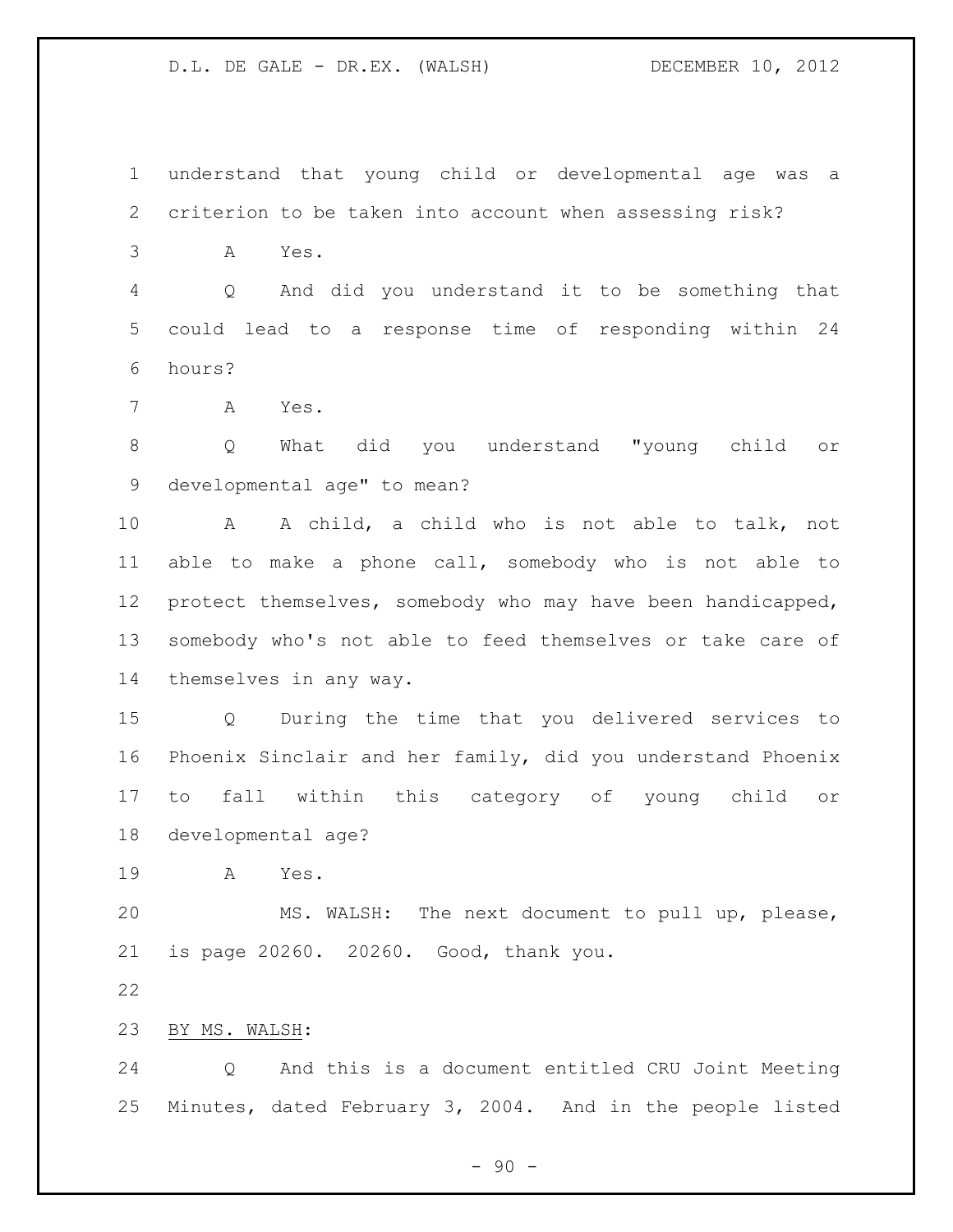as present, they have Debbie. A Yes. Q Do you understand that to be you? A Yes. Q Okay. And if we scroll through to the next page, please, 20261, item number 13, Assessments, says: 8 There were concerns raised about assessments being made over the **phone** that should be done by a field to the home. As much as is **possible, when there is a concern** 13 about a child in the home, the home and the child should be seen by a worker. If the decision is made to complete an assessment via telephone or through a collateral this should be reviewed and **approved** by the Supervisor." Do you remember this issue being a concern in 2004? A It looks familiar. Yeah. Q And what is determined there outlined at item 13, was that your understanding of what a CRU worker was

- 91 -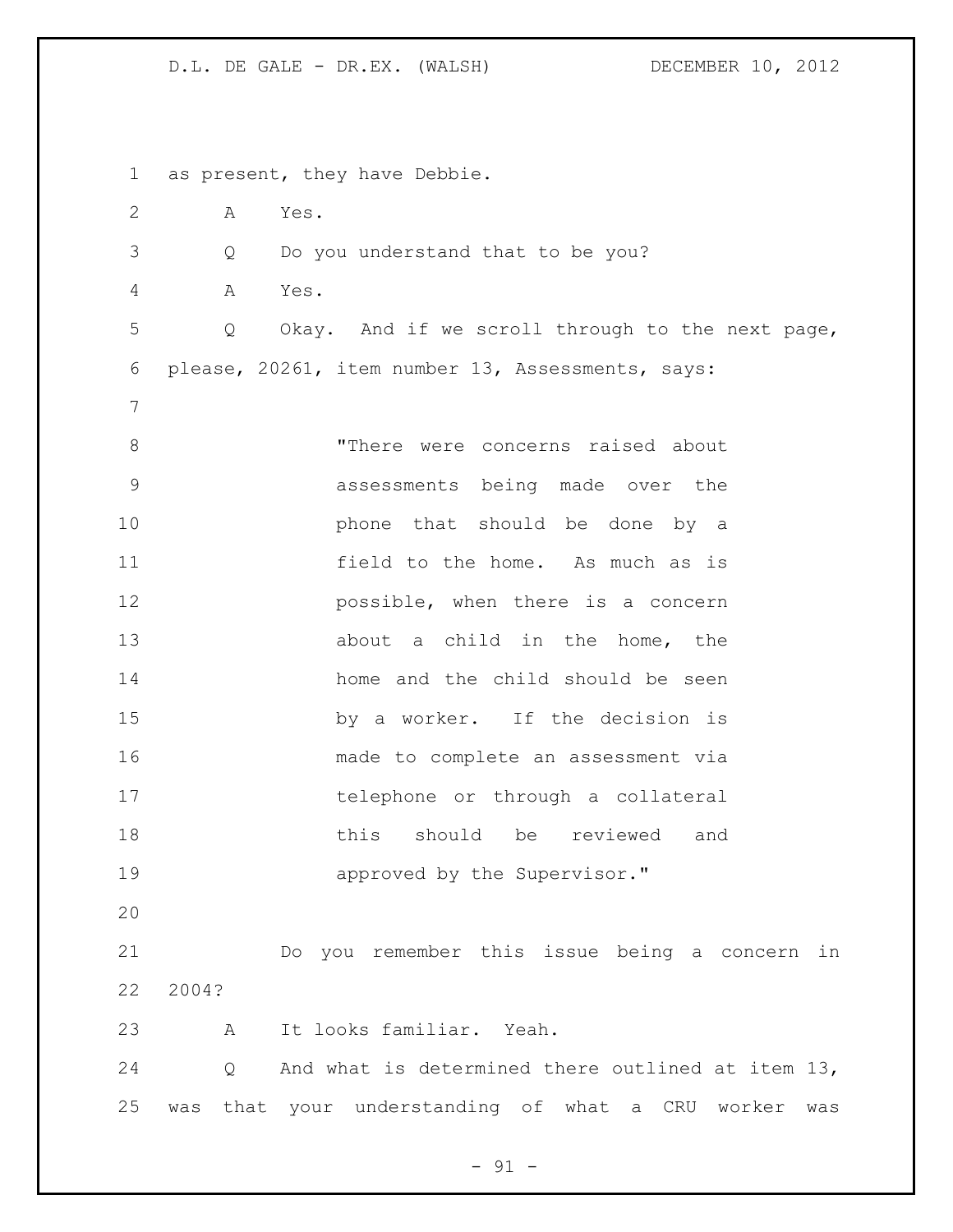required to do?

A Yes.

 Q Were you aware of any standards that addressed the issue of face to face contact on the part of a worker? A Yes. The -- well, the face to -- well, most cases, the expectation would be to try and do face to face with the client. If there was any allegations of a child being abused, you had to see the child.

 Q So now I want to take you to your specific involvement with Phoenix's family.

 MS. WALSH: If we can pull up, please, page 37344. And we can just scroll through to the end of the document which ends at 37347 so the witness can see the entire document.

Go back to the first page now, please.

BY MS. WALSH:

 Q This document that we're looking at is an intake document that you prepared?

A Yes.

 Q So if we look at the first page, which is 37344, it says, To Northwest intake from Debbie De Gale -- that's you -- and it's dated May 11, 2004.

A Yes.

Q The history section encompasses several pages.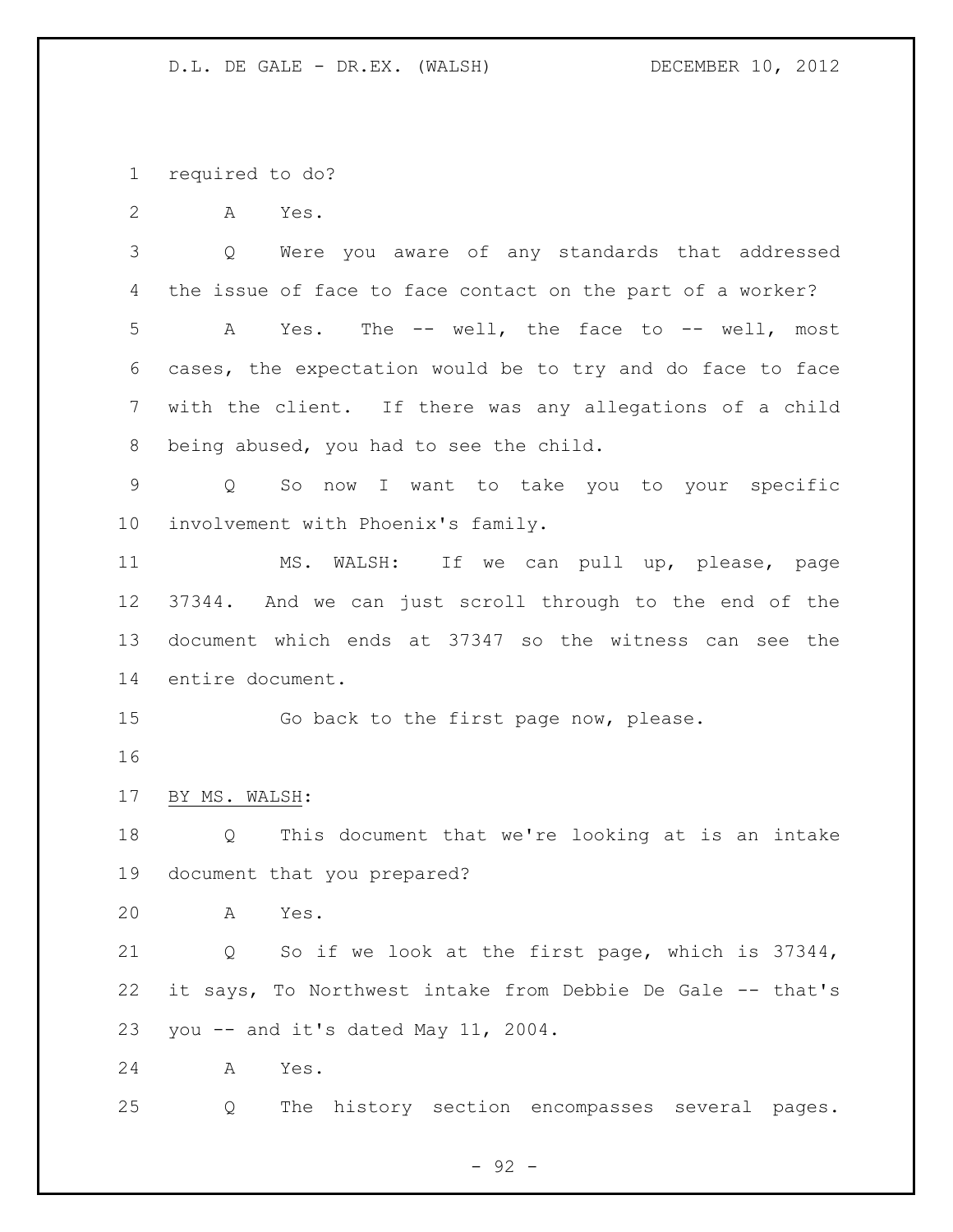It's there on page 37344 and it goes onto the next page. MS. WALSH: If we can scroll through that, please? BY MS. WALSH: Q What did you rely on to create the history that's in this document? A That information would have came from prior reports that were attached to CFSIS. Q Do you know whether you reviewed only the most recent report in CFSIS or went farther back than that? A I don't, I don't recall how many I might have looked at. Q I think you told us that your practice depended on, on what you saw in the information. A Yes. Q Looking at the history that you've documented here -- and if you like we can go back to the previous page 19 and let you review it -- I want to know what you thought was important to determining the level of risk with respect to this intake. Which aspects of the history? THE COMMISSIONER: Have you covered how the intake occurred? MS. WALSH: We're coming to that. 25 THE COMMISSIONER: All right.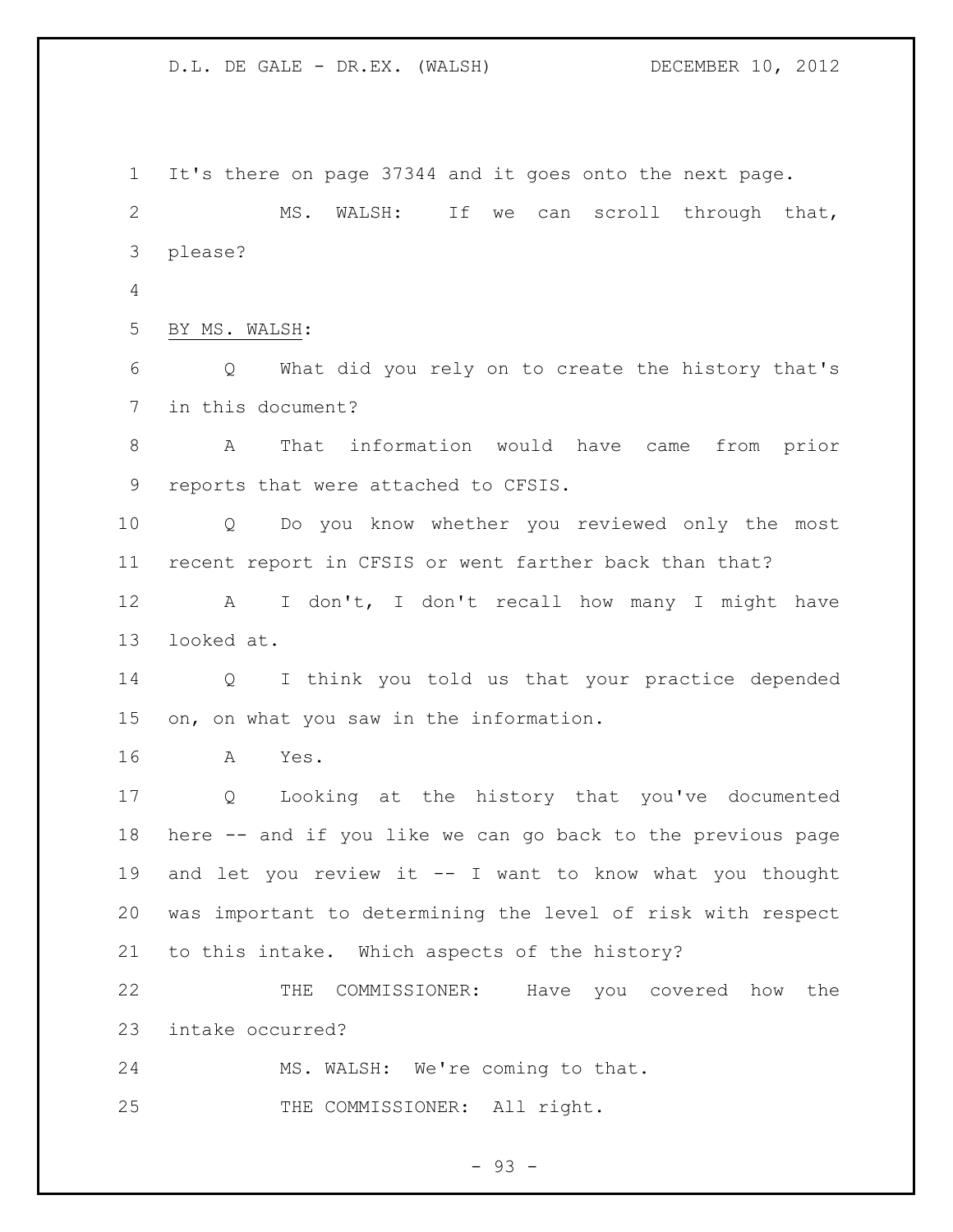1 MS. WALSH: Thank you. THE COMMISSIONER: Go ahead. Sorry. MS. WALSH: No, no problem. THE COMMISSIONER: As long as you're coming to that. MS. WALSH: We will, certainly. THE COMMISSIONER: All right. Now, what was your question? BY MS. WALSH: Q My question was, in looking at the history that you created, Ms. De Gale, which aspects of the information were significant to you in assessing the level of risk with respect to this referral that had come in. A Their past history and the fact that there -- that the children had, had been apprehended in the past -- or she had been. Q Okay. A That, that the parents seem to be unstable, that they appeared to have ongoing substance abuse issues, that their relationship was unstable, that there seemed to be ongoing issues of neglect.

 Q What about on the next page, please? The last sentence:

- 94 -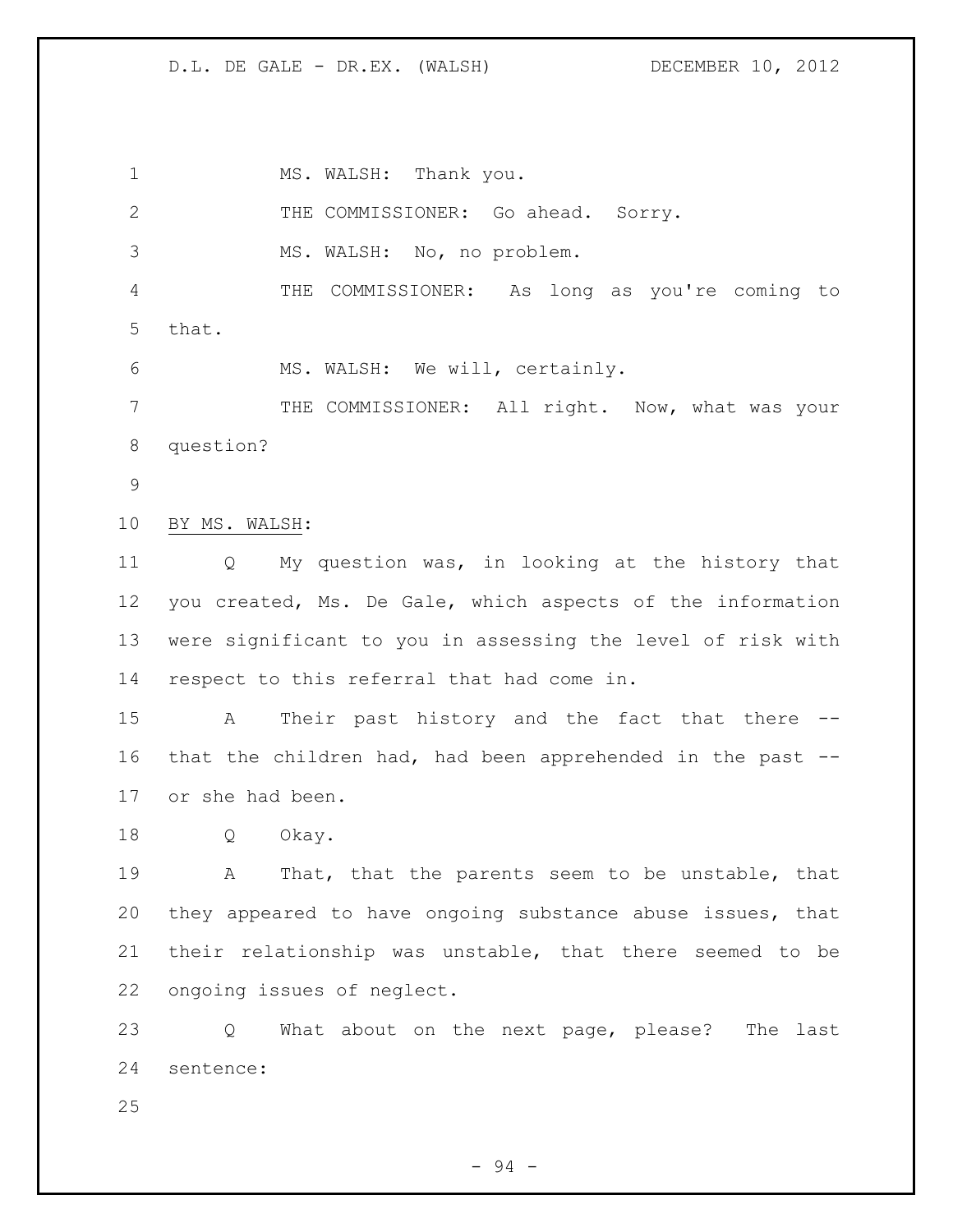| 1              | " it was noted in the worker's                              |
|----------------|-------------------------------------------------------------|
| $\mathbf{2}$   | recording that Phoenix would be at                          |
| 3              | risk if the situation changed and                           |
| $\overline{4}$ | she was in [the] care of either                             |
| 5              | parent."                                                    |
| 6              |                                                             |
| 7              | Α<br>Right. I saw that in the last intake prior to my       |
| 8              | opening, that, that the parents had been quite unstable and |
| 9              | the child seemed to be going back and forth between them,   |
| 10             | that, that -- and at the time the father seemed to be       |
| 11             | having a lot of substance abuse issues and that he had      |
| 12             | placed child with friends, and that it seemed to be an      |
| 13             | acceptable arrangement. And it was my understanding that    |
| 14             | they were informed that they were not to give the parents   |
| 15             | back to the -- or the child back to the parents, and that   |
| 16             | if the child was to ever be put back into the parents' care |
| 17             | that the child would be at high risk.                       |
| 18             | Did you identify risks with respect to<br>Q<br>the          |
| 19             | mother, as well?                                            |
| 20             | Α<br>Yes.                                                   |
| 21             | And those are set out in your history?<br>Q<br>Can          |
| 22             | you<br>$- -$                                                |
| 23             | I believe so.<br>A                                          |
| 24             | -- give an example?<br>Q                                    |
| 25             | An example?<br>Α                                            |

- 95 -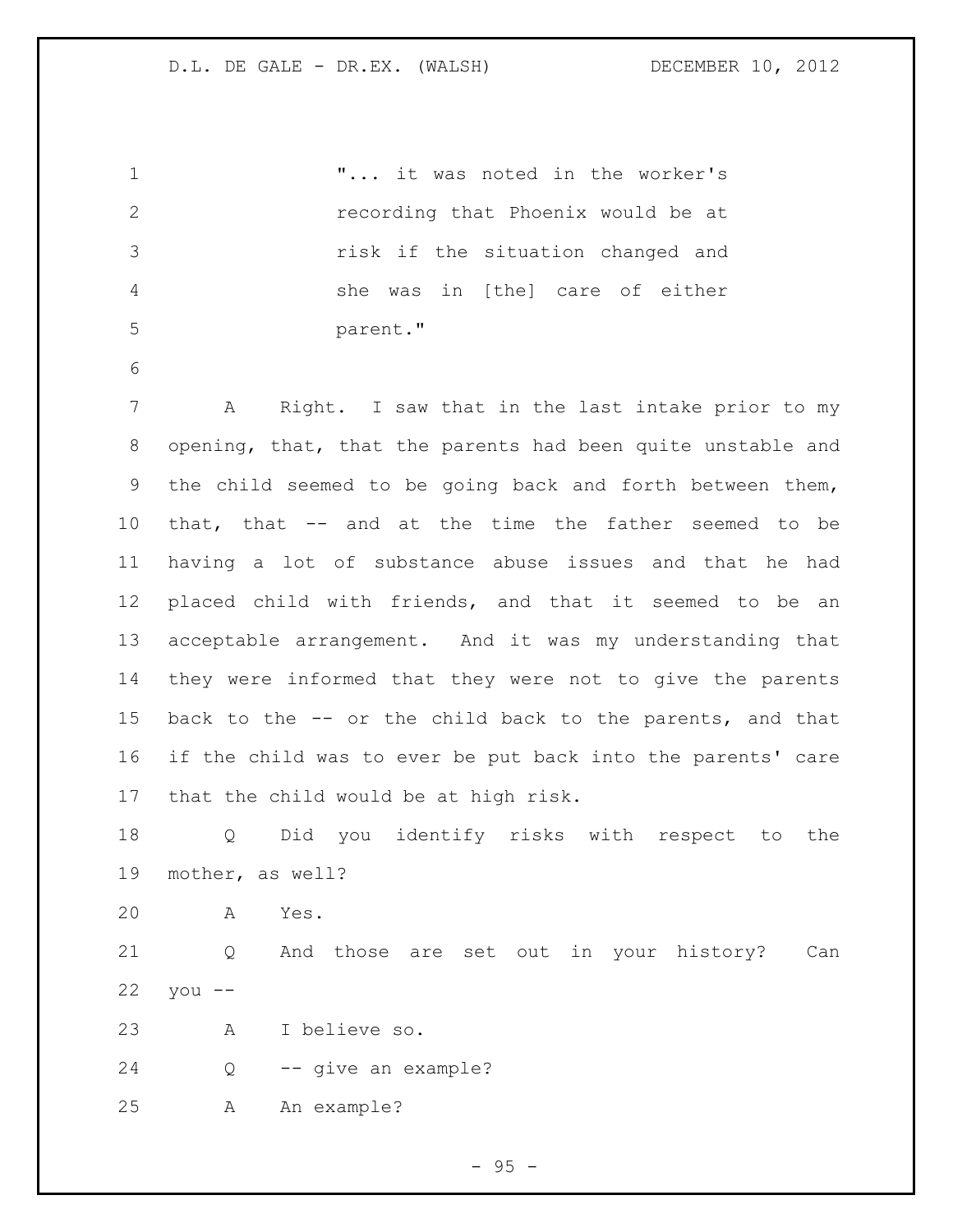1 THE COMMISSIONER: I'm not sure, I'm not sure your question's clear.

```
4 BY MS. WALSH:
```
 Q Which aspect of the history that you documented identified concerns about Phoenix being in the care of her mother? Were there risks associated with Samantha that you documented in your history?

 A That she had substance abuse issues and ... I'd 10 have to look at the whole page here, that one, but ...

Q Want to go back to the previous page?

 A Just, just her instability and her substance abuse and that kind of thing.

 Q Okay. So then if we turn to page 37346, at the top you have the source of referral. That's the person from whom you received the call?

A Yes.

 Q And you see we've redacted their name but you've identified them as an EIA worker?

A Yes.

 Q Okay. And then below that, you write the presenting problem or intervention.

A Yes.

 Q Is that based on information you received from the source of referral?

 $-96 -$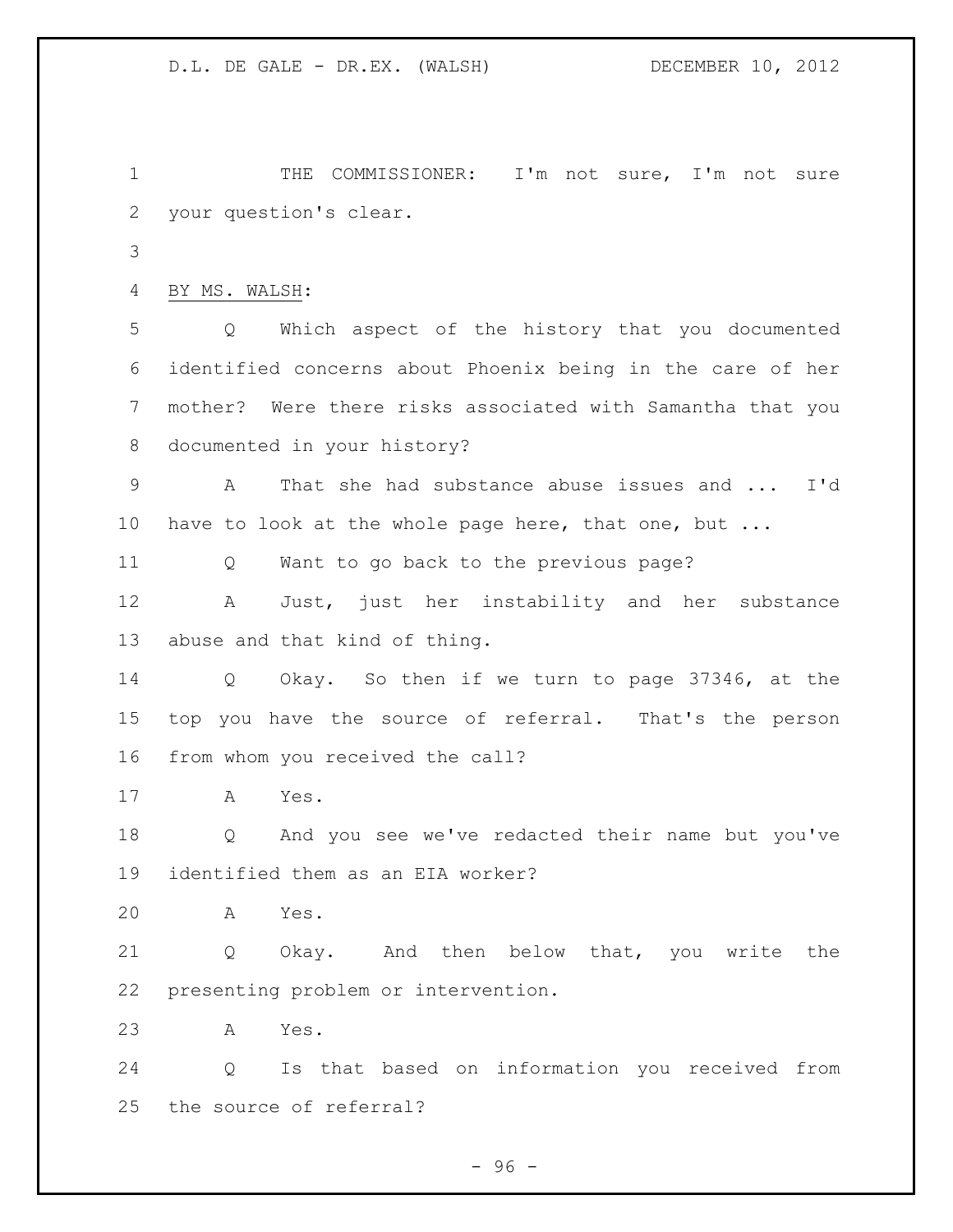| $\mathbf 1$   | A | Yes.                                           |
|---------------|---|------------------------------------------------|
| $\mathbf{2}$  | Q | So I'm just going to go through that. It says: |
| 3             |   |                                                |
| 4             |   | "[The source of referral]                      |
| 5             |   | called to report that Samantha has             |
| 6             |   | brought in a letter from her                   |
| 7             |   | lawyer claiming that she has been              |
| 8             |   | caring for Phoenix since Nov. /03              |
| $\mathcal{G}$ |   | and requested that she be provided             |
| 10            |   | financial assistance for Phoenix.              |
| 11            |   | [Source of referral] stated that               |
| 12            |   | the father, Steve Sinclair, has                |
| 13            |   | receiving assistance for<br>been               |
| 14            |   | Phoenix however, he has been                   |
| 15            |   | giving it to family friends, Kim               |
| 16            |   | and Rohan Stevenson. [Source of                |
| 17            |   | referral] was concerned about                  |
| 18            |   | Phoenix being in her mother's                  |
| 19            |   | care, as it was [her]                          |
| 20            |   | understanding from the previous                |
| 21            |   | CFS worker that she would be at                |
| 22            |   | risk in either her mother or                   |
| 23            |   | father's care. Upon checking                   |
| 24            |   | CFSIS, this worker was able to                 |
| 25            |   | confirm this to be true. [Source               |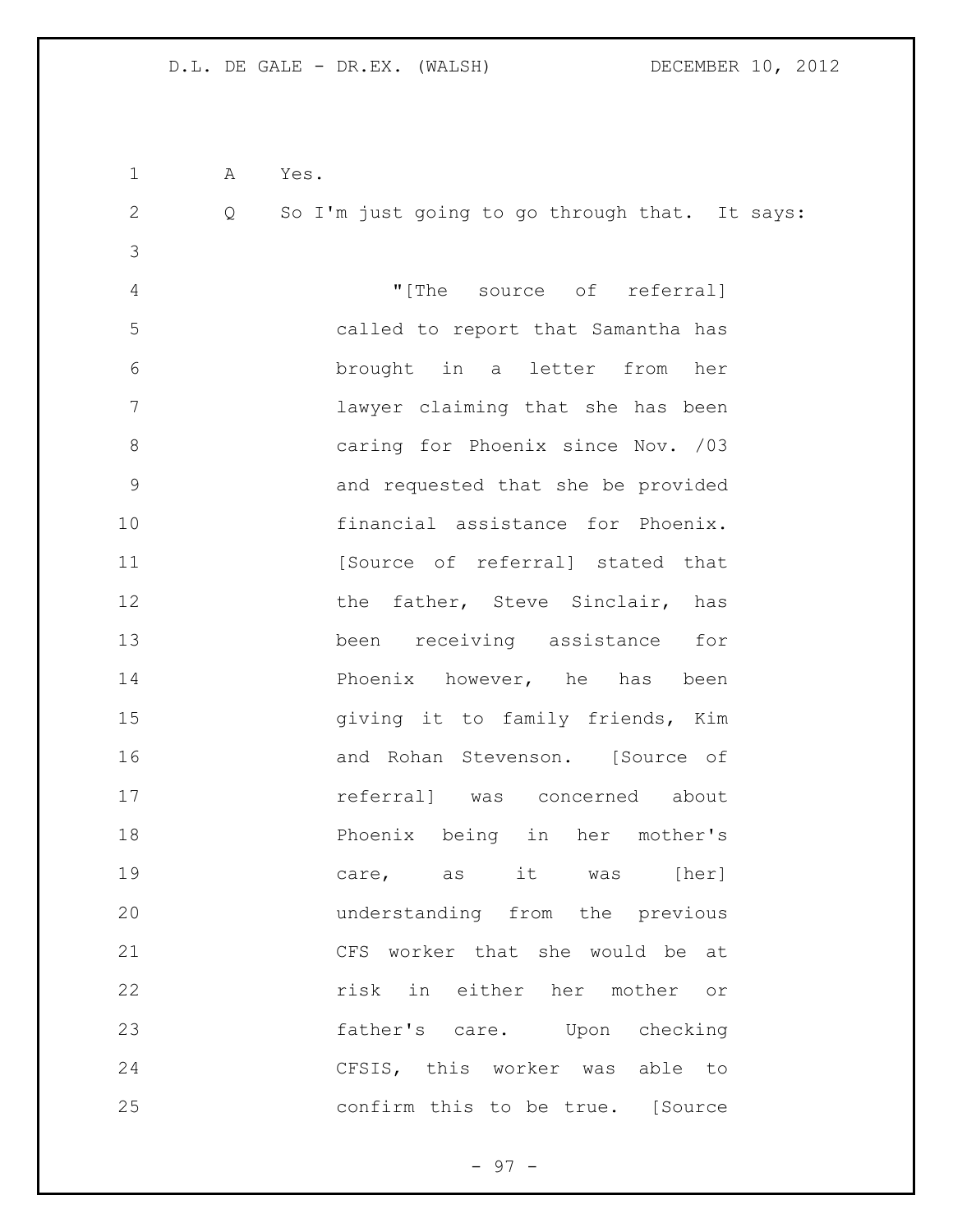of referral] provided updated demographic information on all concerned. This worker advised **1** [the source of referral] that I will look into this matter and get back to [her]." Now, how were you recording this conversation that you were having? 10 A I would have been taking notes. Q Handwritten notes or -- A Yes. Q -- typing? 14 A Handwritten. Q And then you transfer those handwritten notes into a Word document? A Yes. 18 Q At the time that you receive this referral, what was your understanding as to whose care Phoenix was in? A The mother was saying the child was in her care. Q Okay. Did you have an understanding as to who, whose care she was supposed to be in? A She was supposed to be in Kim and Rohan Stevenson's care. Q So after you received the call, did you check

- 98 -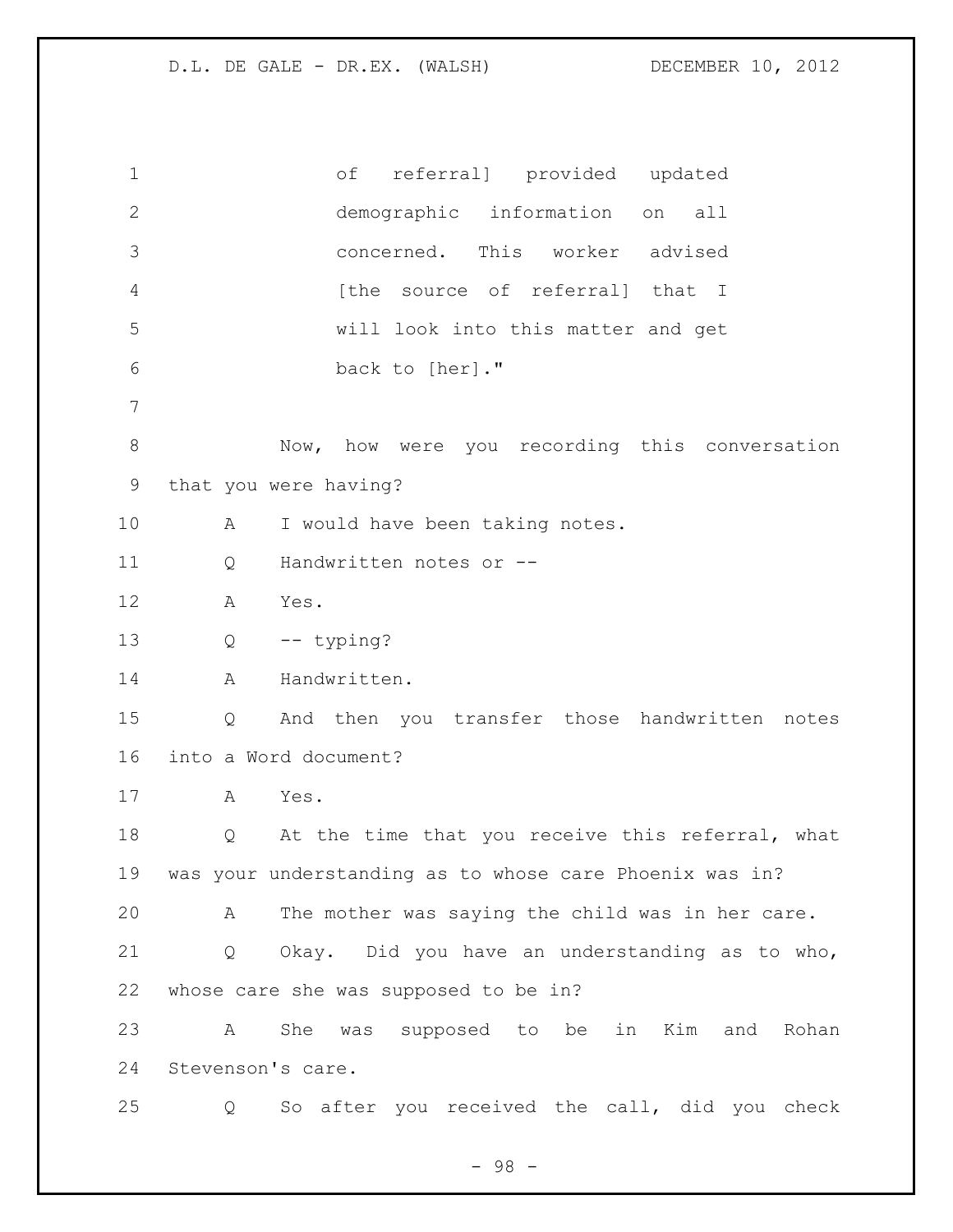CFSIS? A Yes. Q What did that tell you? A That told me that at the, at the time of the last closing, the child was in the care of Kim and Rohan Stevenson's care and not to be removed without the agency's prior approval. Q So then you go on to document your actions after you receive the call; is that right? A Yes. Q So you say: "[Phone call] to Kim and Rohan Stevenson. The person that answered the phone stating that I 16 had the wrong phone number." 18 A Correct. Q And then you have documented: **Thone** call] to Steven. The phone number has been disconnected." A Yes.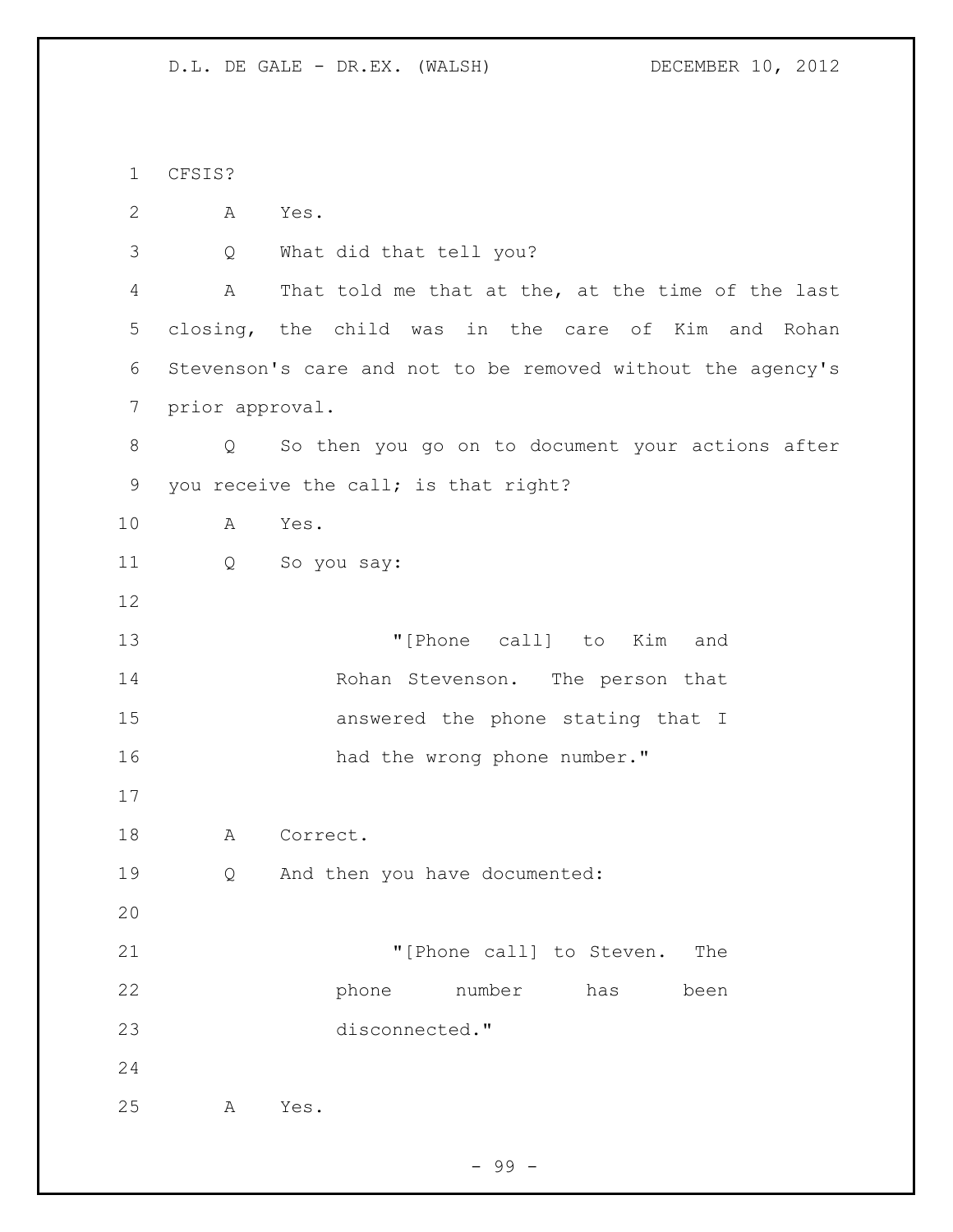Q And then you say: "[Phone call] to Samantha. She claimed that she has been caring for Phoenix since last November." 8 MS. WALSH: You can scroll up, please? BY MS. WALSH: Q "This worker asked her how that 13 came to be since, just in Feb., Phoenix had been privately placed with Kim and Rohan Stevenson. Samantha claimed that it was in fact her, who had placed Phoenix with the Stevenson and not Steven. This worker asked her how long Phoenix had been staying with the Stevensons. Samantha stated that **Phoenix** had been at the Stevenson's for a month. This worker asked her why she would put Phoenix to stay with the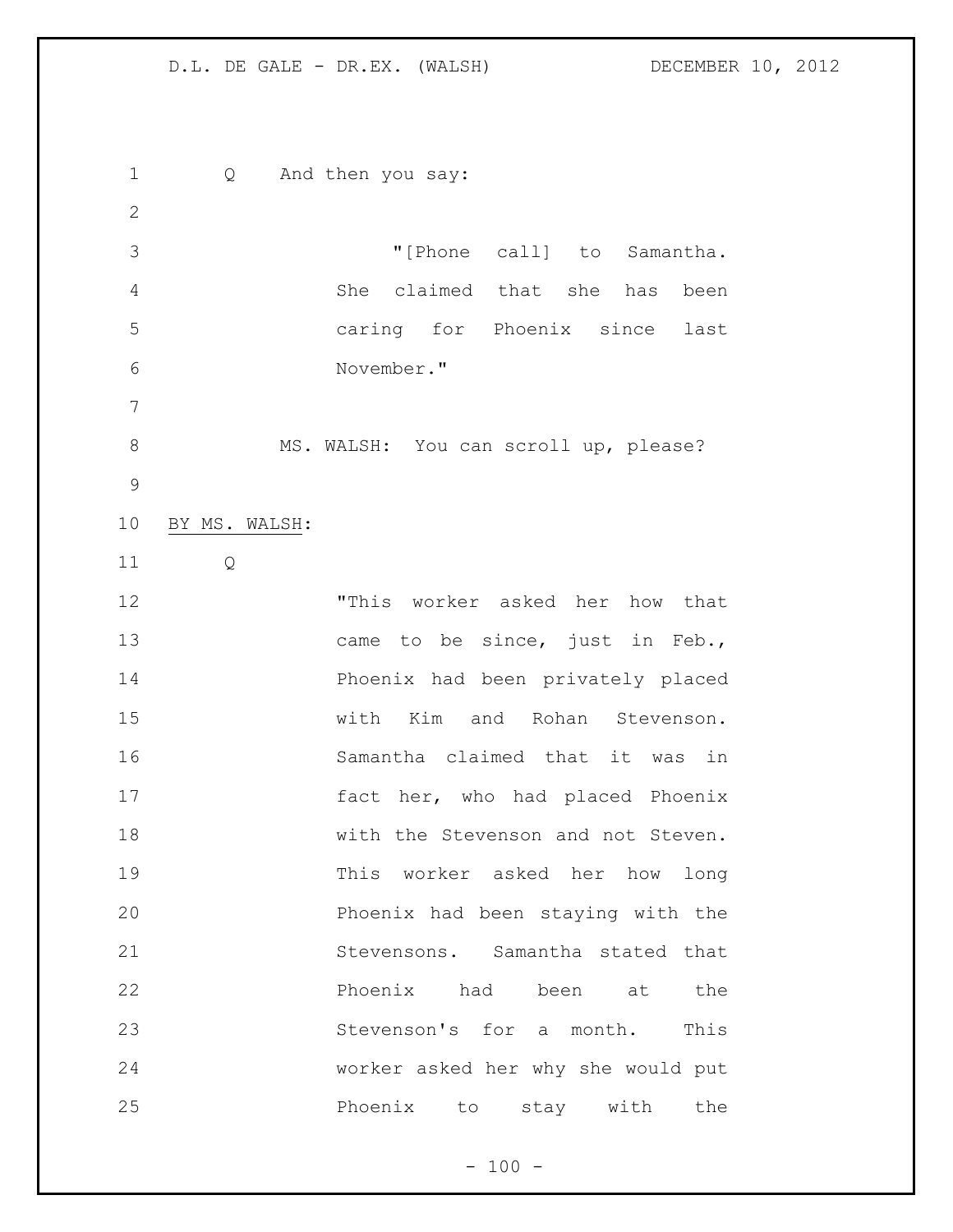| $\mathbf{1}$   | Stevensons for that length of     |
|----------------|-----------------------------------|
| $\overline{2}$ | time, especially given the fact   |
| 3              | that she had only come back into  |
| 4              | her care recently (according to   |
| 5              | Samantha). Samantha then appeared |
| 6              | to be at a loss for words, then   |
| 7              | suddenly she uttered a profanity  |
| 8              | and hung up the phone on this     |
| 9              | worker."                          |

A Yes.

 Q Do you have an independent recollection of this phone call?

- A Yes.
- 

Q What, what do you recall?

 A I recall calling her and asking her if Phoenix was actually in her care. She said she was. And I asked her when that came to be. She claimed to be that it was since the November before. And I said, That doesn't make any sense because the child had been with the father and then the father had placed the child with the Stevensons. And she said, no, in fact, it was her who placed the child with the Stevensons, not Steven. And I said, Well, none of this is making any sense, and the date that she was providing wasn't jiving. And when I questioned her further

 $- 101 -$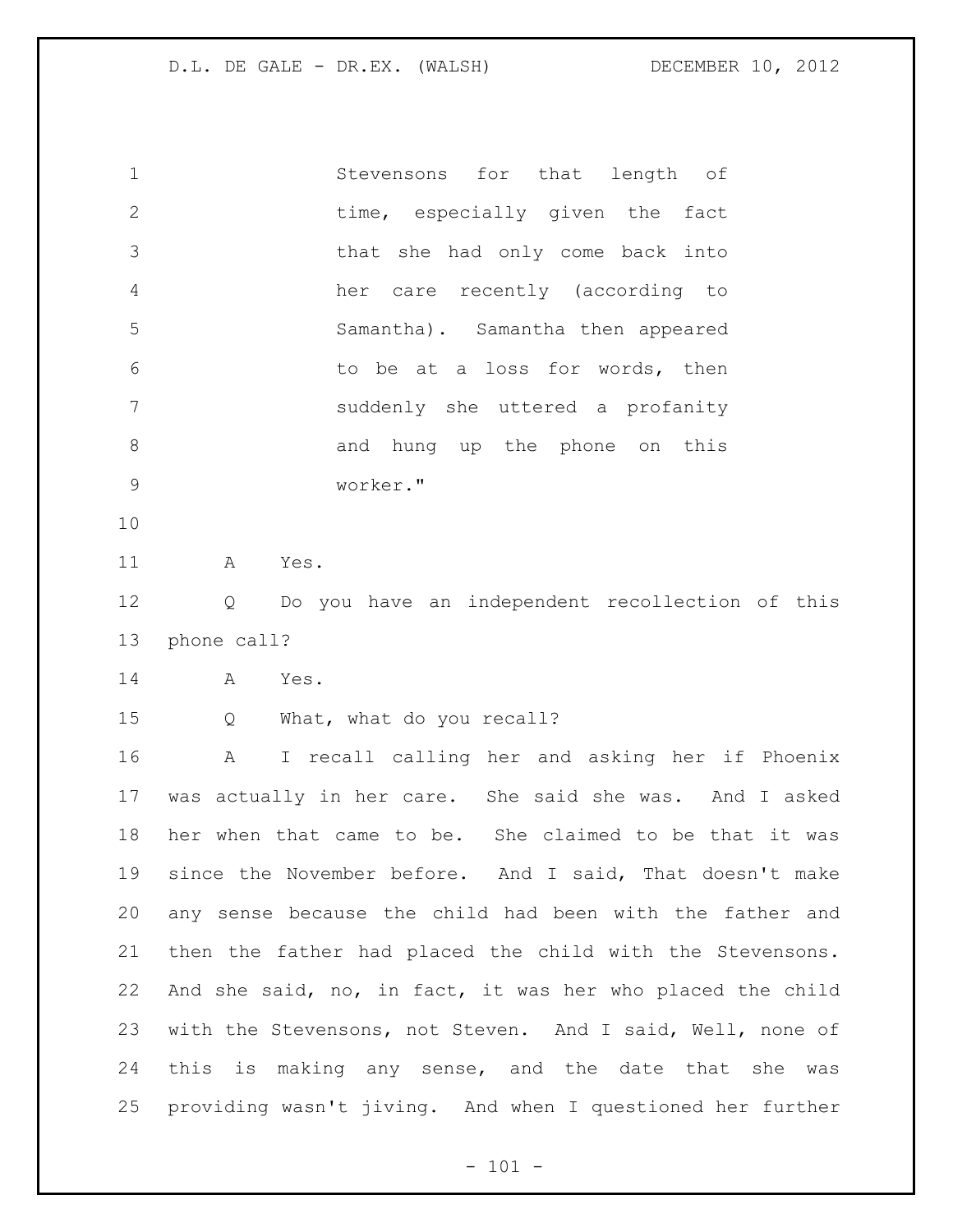on that, she tended to angry and hung up.

 Q How is it that you can recall this conversation independent of looking at your notes? A On occasion there are some calls that we take where the client has a tone or their behaviours we find quite concerning. She seemed to be very wishy-washy. The fact that she swore at me and stuff. Those kinds of things stick out in your mind. The fact that she seemed to place very little importance on us trying to piece this all together and not being concerned in the slightest, you tend to remember those kinds of calls. I was extremely concerned about the safety of this child because the child was not supposed to be with her or Steven. Q Did this call with Samantha affect your risk assessment? A Very much so, although I had probably assessed it very high even before I spoke with her. Q Why is that? A Because nobody seemed to know really where this child was. MS. WALSH: And if we can go to the next page, please. BY MS. WALSH: Q This is page 37347 and this is your

 $- 102 -$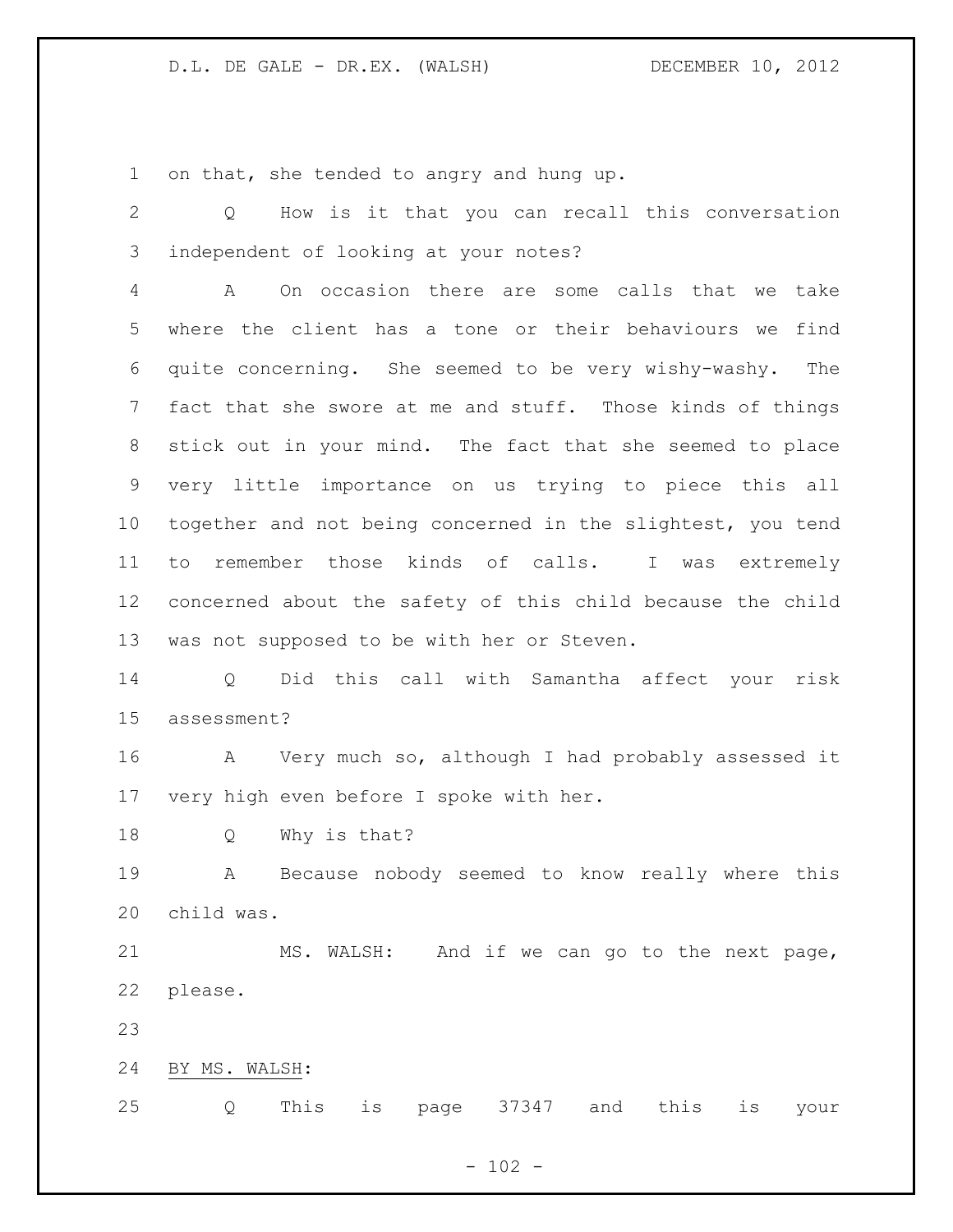recommendation? This is where you put your recommendation? A Yes. Q And you indicate: "Based on the above-noted information, the case is to be opened for further follow-up by 8 1ntake to ascertain where the child should be living and whether a safety concern exists if the child is in the parent's care. The safety assessment is assessed to be within a 48-hour follow-up response." There's a line for your signature, but your signature is not there. Is that the signature of your supervisor, Ms. Verrier? A Yes. Q And then it's dated May 11, '04. Why did you choose a 48-hour response time? A I didn't. Q The document indicates a 48-hour response time. Do you know why that is? A That report's been altered.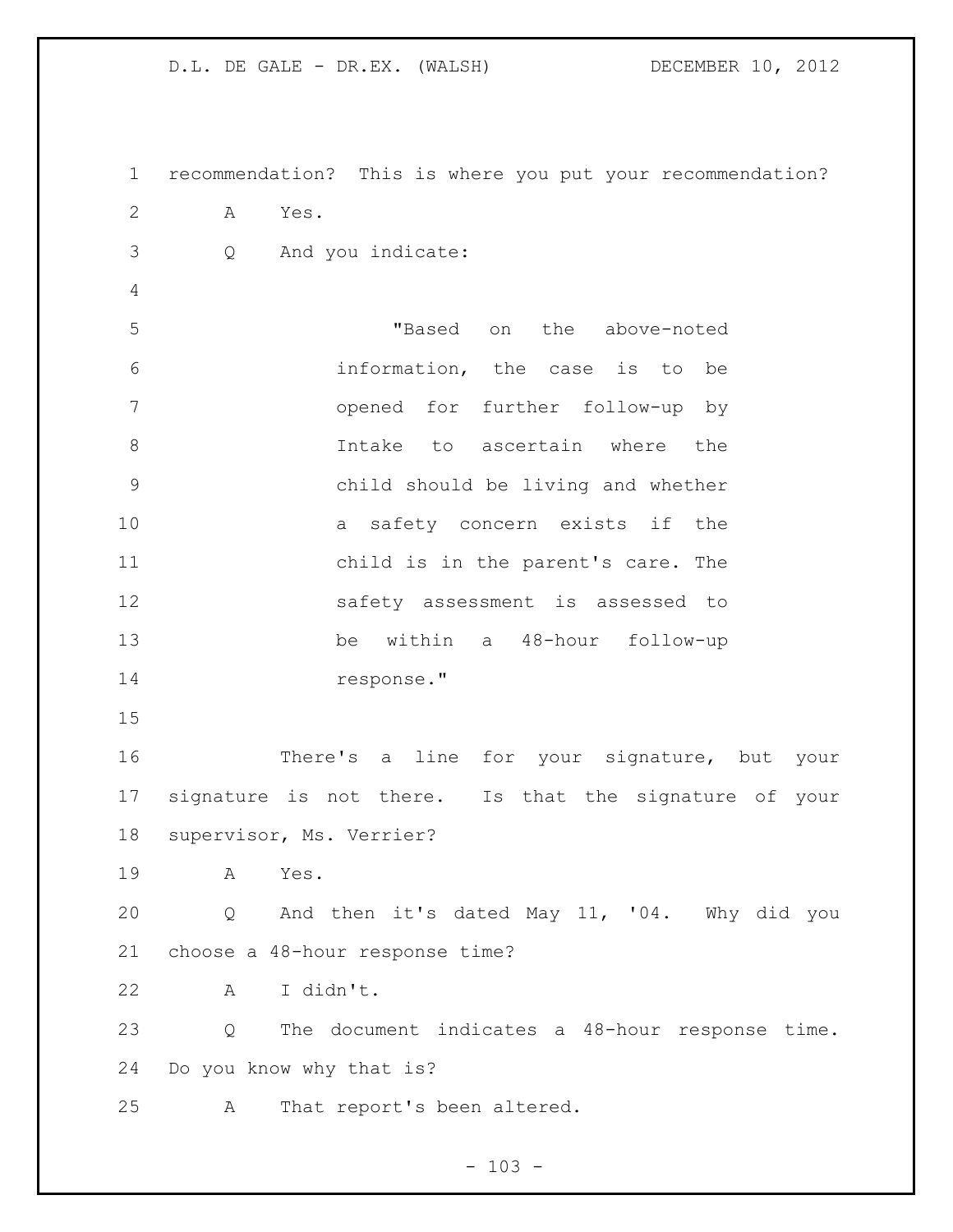1 THE COMMISSIONER: That was what? 2 THE WITNESS: It's been altered. MS. WALSH: Altered. BY MS. WALSH: Q Now, how are you able to say that the report was altered? A Because when I first started the interviews for this process -- Q You mean the inquiry? A Yes. And I met with my then-lawyer, the union lawyer, Trevor -- don't remember his last name. Q Ray. 14 A Ray. And Carolyn Loeppky, and I believe the lawyer's name was Sacha Paul. They asked me what my recollection was of that intake. I told them. Then they said would I be -- Q What, what did you tell them? A What did I tell them? I told them that I recalled getting a phone call from the EIA worker, that the EIA worker told me that Samantha had been into the office with a letter from the lawyer stating that Phoenix was in her care at that particular time, that it was their understanding that Phoenix was not supposed to be in either parent's care due to risk factor and she was concerned

D.L. DE GALE - DR.EX. (WALSH) DECEMBER 10, 2012

 $- 104 -$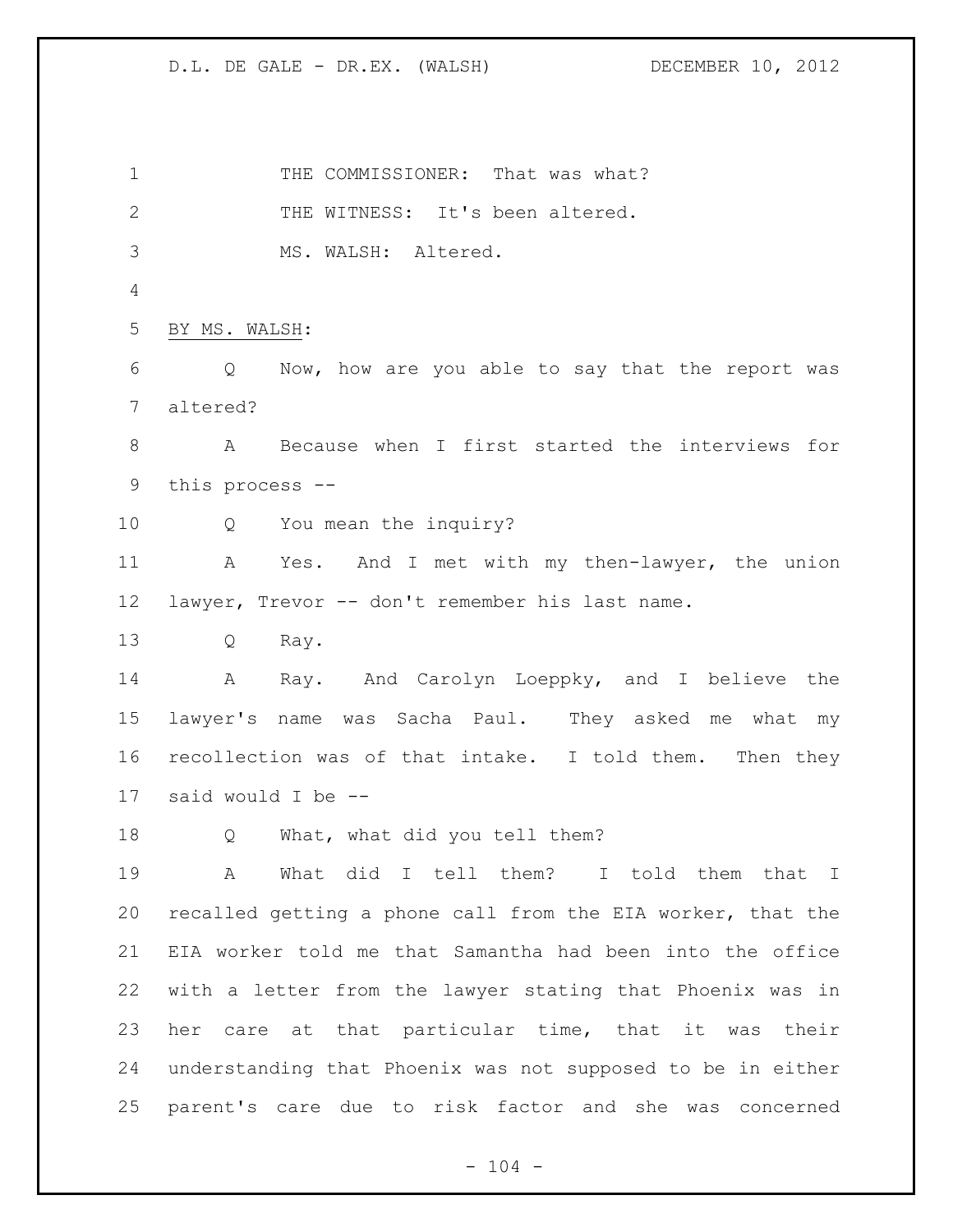about the child's safety.

| $\overline{2}$ | Did you tell them what response time<br>Q<br>you              |
|----------------|---------------------------------------------------------------|
| 3              | indicated on the intake?                                      |
| 4              | The EIA worker?<br>A                                          |
| 5              | No, sorry, in your meeting --<br>Q                            |
| 6              | Oh.<br>Α                                                      |
| 7              | -- with Ms. Loeppky and her counsel.<br>Q                     |
| $8\,$          | Yes, I told them that I recalled that I would<br>А            |
| 9              | have put a 24 immediate response on that case.                |
| 10             | So after you told them that, then what happened?<br>Q         |
| 11             | Then they asked me if I would be surprised if<br>Α            |
| 12             | that's not what my report said. I said I would be very        |
| 13             | shocked because, based on the information they provided,      |
| 14             | based on the history, based on the child's age, and the,      |
| 15             | the very last sentence of the last report that the child      |
| 16             | would be at risk in either one of the parents' care, that I   |
| 17             | would ever put a 48-hour response on such an intake.<br>Then  |
| 18             | they proceeded to show me my report.                          |
| 19             | "They" being Ms. Loeppky and her counsel?<br>Q                |
| 20             | А<br>Yes.                                                     |
| 21             | Okay.<br>Q                                                    |
| 22             | And showed me the report, and I said that report<br>Α         |
| 23             | has had to have been altered because I recall other details   |
| 24             | of things that I did on this particular case that are not     |
| 25             | in the report, $I$ -- and I would never have assessed it more |

 $- 105 -$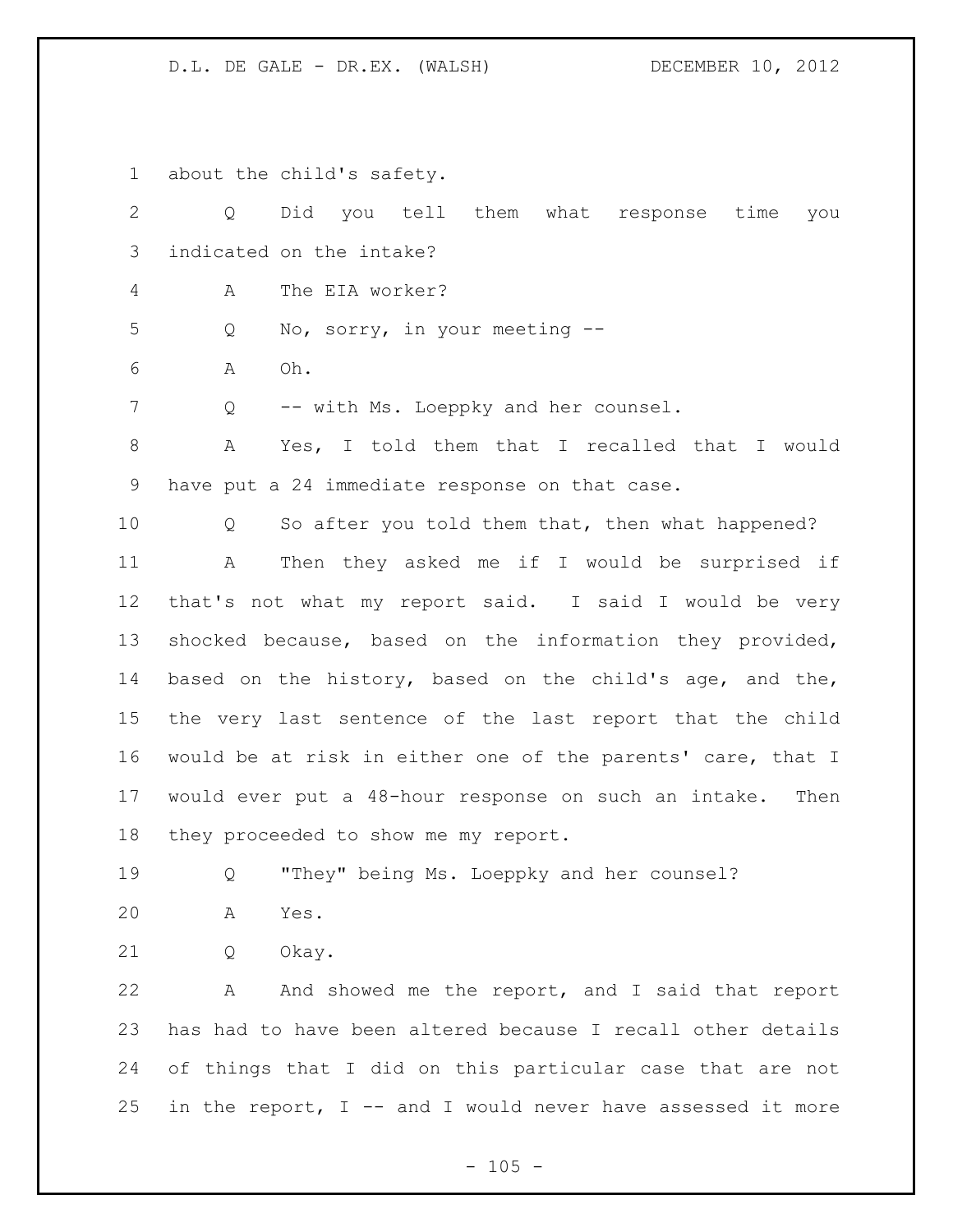1 than 24-hour report -- response.

 Q Is the report that you were shown at the meeting you're discussing, is that the report that we just looked at?

A Yes.

Q Okay.

 A Then they decided to end that meeting and they 8 said they would -- I, I suggested they check CFSIS and the file and stuff, I said, because I do not believe I put that. And so they terminated the, the meeting at that time, said they would check that and they would call me back at a later date.

 They called me back about a month later and asked me to come in. When I got there, Ms. Loeppky said to me, You'll be very pleased to know that we were able to confirm that your report was actually altered.

- 17 Q That it was altered.
- A Yes.

19 Q And how did they know that?

 A They showed me the safety assessment that was done that we had to do with every intake that we did before we turned it in, and it showed where I had marked a 24-hour immediate response, where it was X'd out or marked out, initials beside it, and a 48-hour response put after.

Q Just going to take a minute. We have the

 $- 106 -$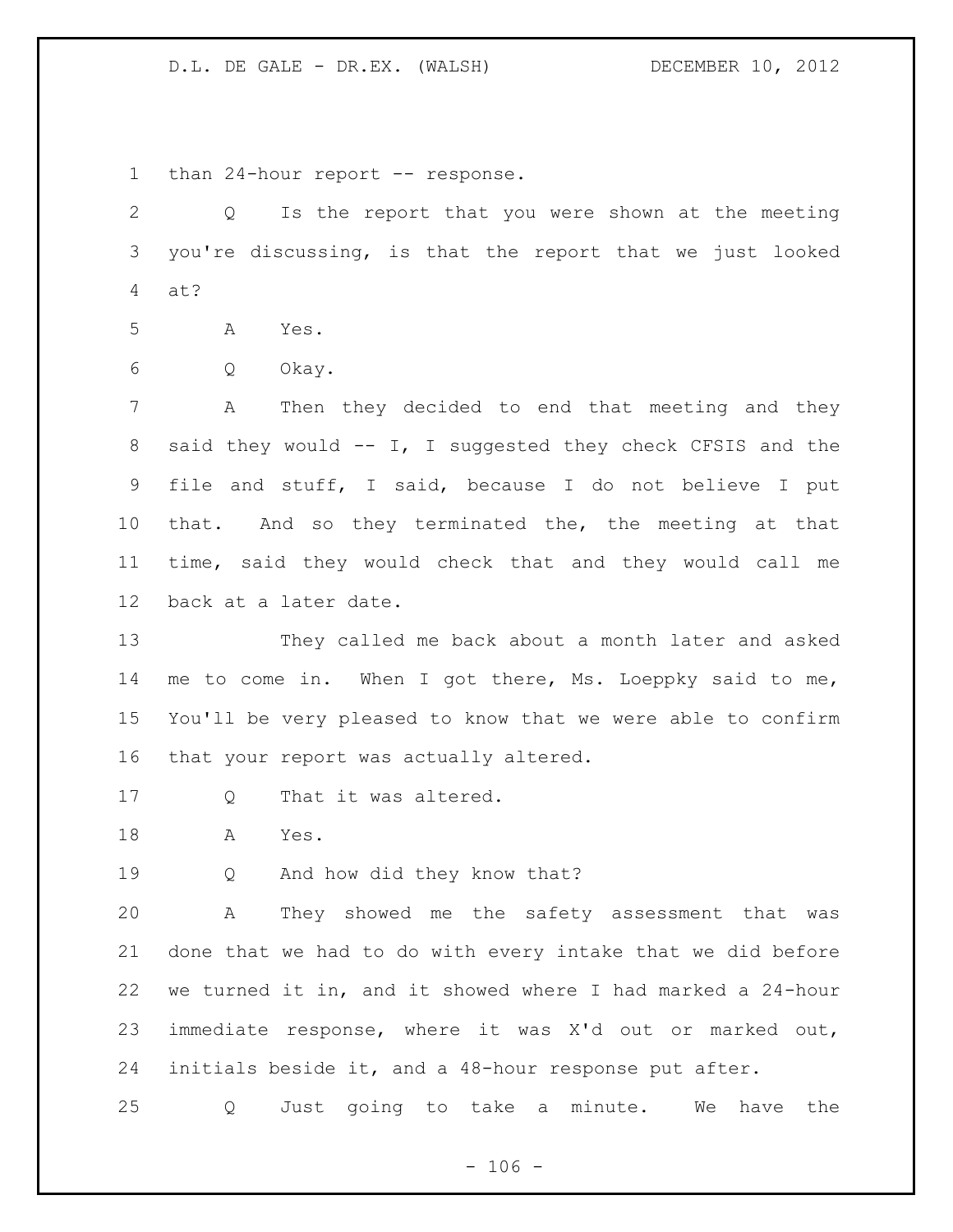original files here and I have the copy of the document you're talking about, but I think it would be helpful for the Commissioner to see the original document. MS. WALSH: I'm just going to take a minute to get it. It should be behind us. My apologies for the delay. Sorry, Mr. Commissioner. 7 THE COMMISSIONER: That's all right. 8 MS. WALSH: We'll just take a minute. THE COMMISSIONER: That's all right. MS. WALSH: Mr. Commissioner, since it is five to three, perhaps if we take a ten-minute break then I'll be able to pull the document out and you'll have the original document for your review. 14 THE COMMISSIONER: All right. We'll take a ten- minute break and we may take another ten-minute one later in the afternoon if we -- 17 MS. WALSH: Thank you. 18 THE COMMISSIONER: -- go for a while. 19 MS. WALSH: Thank you. THE COMMISSIONER: We'll rise for ten minutes. (BRIEF RECESS) 24 THE COMMISSIONER: All right, Ms. Walsh. MS. WALSH: Thank you, Mr. Commissioner.

 $- 107 -$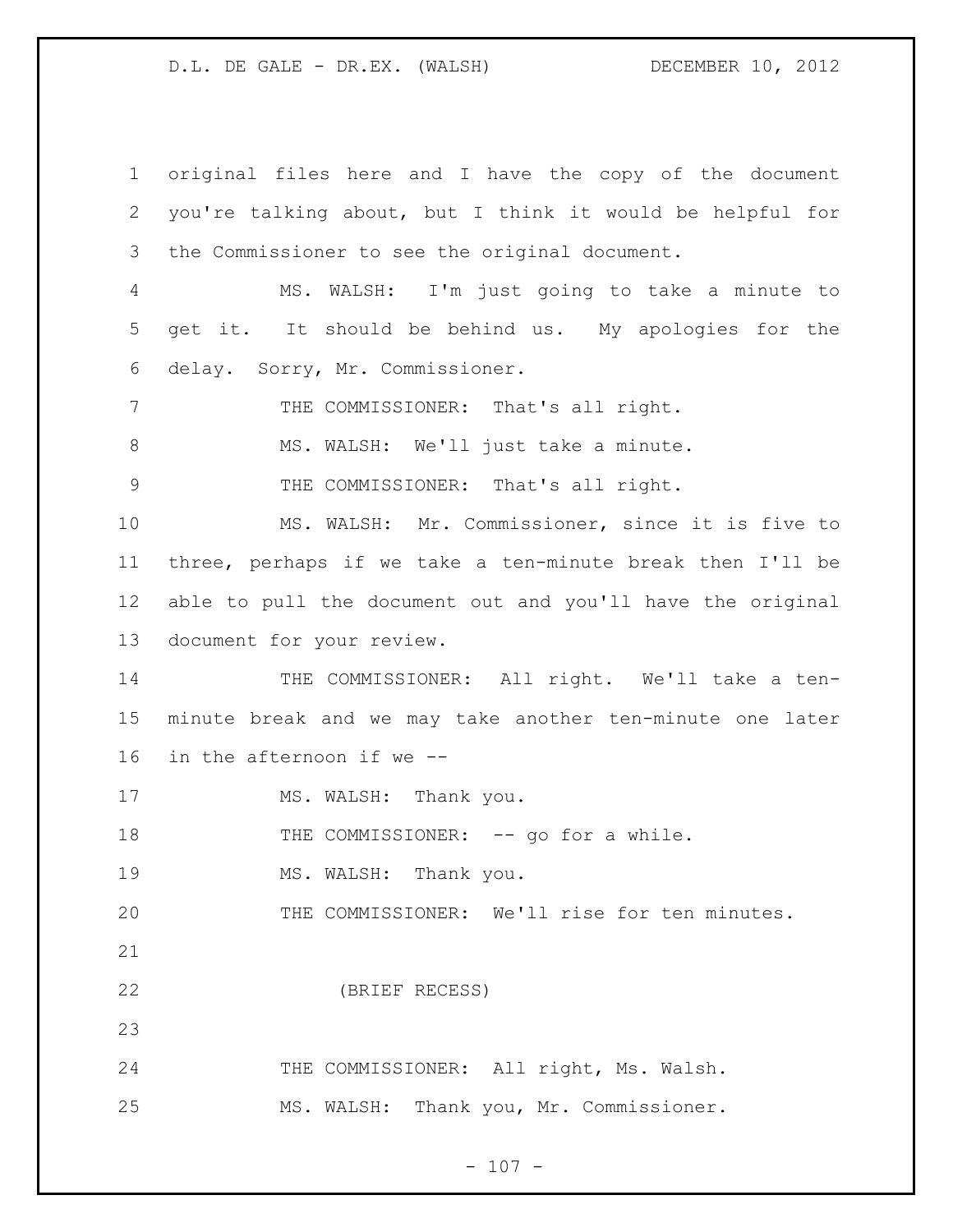Of course, we found the document the second that we broke for our recess but, in any event, what we have done is taken the document called Safety Assessment out of the original file for Steve Sinclair, his protection file, and so I'd like to mark that as an exhibit. We also have a copy in our electronic disclosure that we'll bring up on the screen, but I'd like you to have the original. 8 THE COMMISSIONER: All right. That's exhibit what, 18? 10 THE CLERK: Exhibit 18. 11 THE COMMISSIONER: And how do you describe the document? 13 THE CLERK: Safety assessment. MS. WALSH: Dated May 11, 2004. 15 THE COMMISSIONER: Thank you. **EXHIBIT 18: SAFETY ASSESSMENT DATED MAY 11, 2004** MS. WALSH: And if we could pull the electronic version on the screen, please? It starts at page 37445. BY MS. WALSH: Q So I'm going to walk you through this document, Ms. De Gale. Starting at the top, in handwriting, it says

 $- 108 -$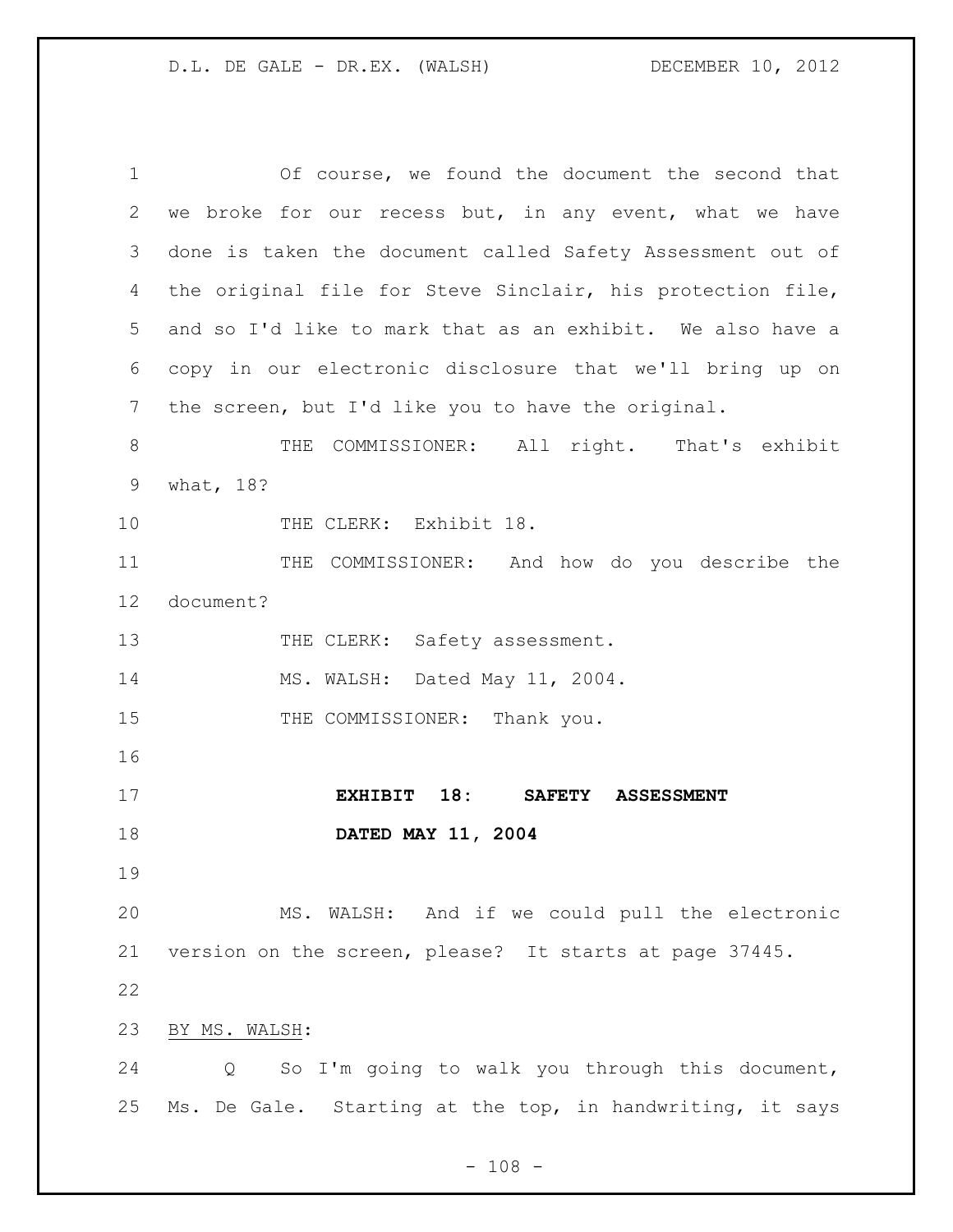D.L. DE GALE - DR.EX. (WALSH) DECEMBER 10, 2012 Sinclair and Kematch, has a file number, a date of May 11, 2004, and your name. Is that your handwriting? A Yes. Q And then you'll see that there is a heading, 24 Hours Response -- MS. WALSH: If we can scroll through that, please? BY MS. WALSH: Q -- and a number of boxes. And none of those -- I'm going to -- MS. WALSH: Sorry, I'm going to need scrolling assistance. Thank you. BY MS. WALSH: Q None of the boxes listed under the 24 Hours Response are checked off. A Right. Q Okay. Then we go down to the bottom and we see 48 Hours Response. And over to the next page, and there's a line through the box, Neglect. Did you fill that line in? A Yes. Q Okay. It says: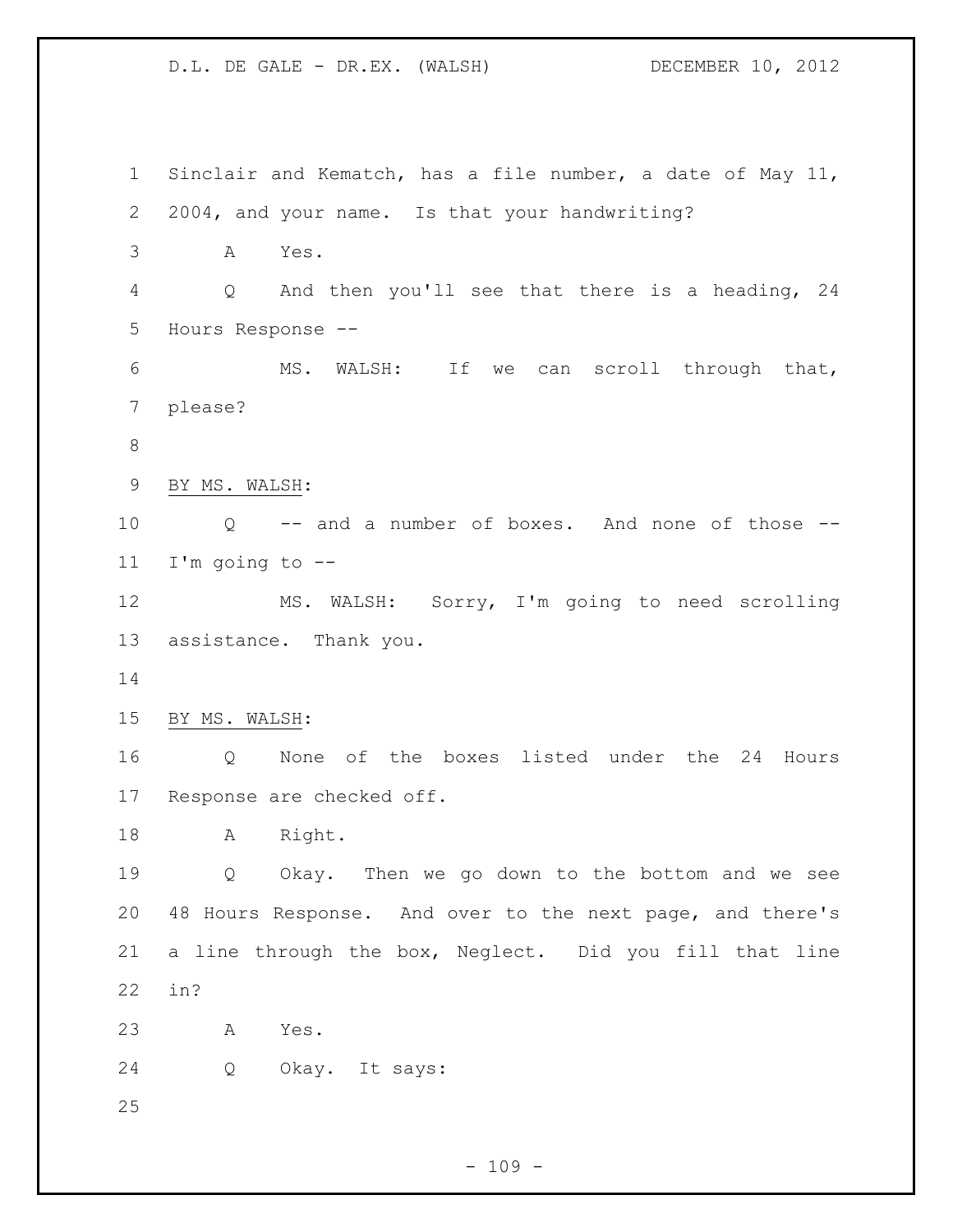"Neglect (Overall care chronically/ persistently inadequate; caregivers lack food; physical living conditions pose a risk to children - unsanitary, no heat or water.)" Then it says "sustane" or substance abuse. Is that your handwriting? A Supposed to say substance abuse; I misspelled it. Q Sure. And that -- but that is your handwriting? A Yes. Q And do you know what's been crossed out? A No, I don't. Q Okay. Why did you fill in the box "Neglect"? A Because I also recall getting a phone call from a person that same day who claimed to be an aunt -- it was either of Samantha or Steven, one of the two; I can't recall which one -- who said that she was concerned about the well-being of Phoenix because she didn't know which parent the child was with. She was concerned about the treatment that the child had been getting. They felt she was neglected and that the parents had a history of being mean to her.

 Q Is this a call that you received after you spoke to the EIA worker?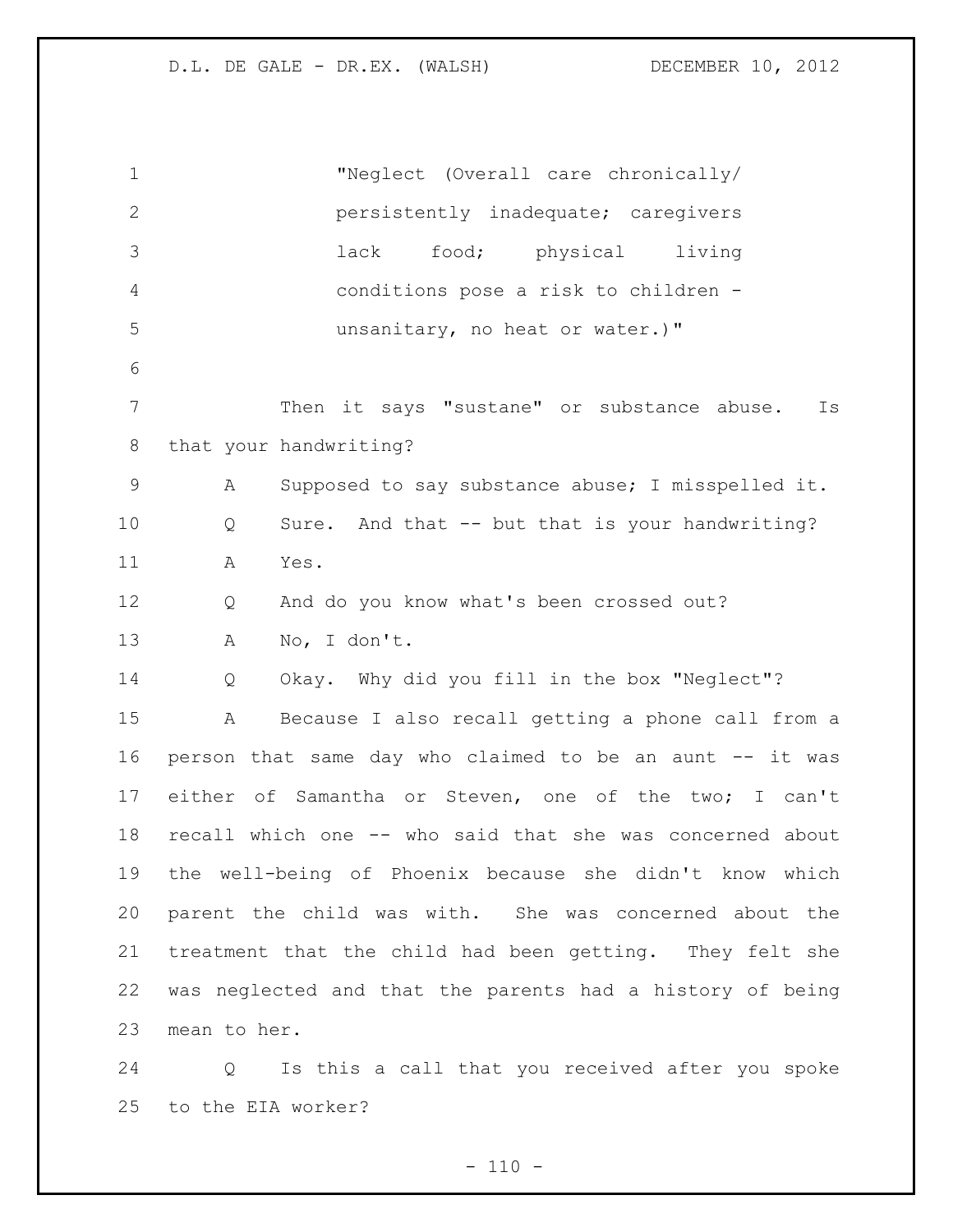A Yes.

 Q This information is not recorded in the intake form that we just looked at, is it?

A No.

 Q You told me earlier that there were other details that were not in the report. Is this information what you were referring to?

8 A Yes, that and the fact that I had -- well, the, the aunt had said that when she spoke with the mother, the mother said the child was with the father. When she -- then she tried to get a hold of the father and nobody seemed to know about the child being with the father and that they thought he was in Ontario. So she, she was concerned about the whereabouts of this child.

- 15 O The aunt.
- A Yes.

 Q Is that information that you recall recording in your intake report?

 A No. Nor is the fact that I called those -- an agency in Ontario and a child welfare agency on reserve to see if they had had any contact with either one of these parents and had witnessed that the child was actually with, with them.

 Q Let's just back up for a minute. My question had been, the information that you received from the aunt, did

- 111 -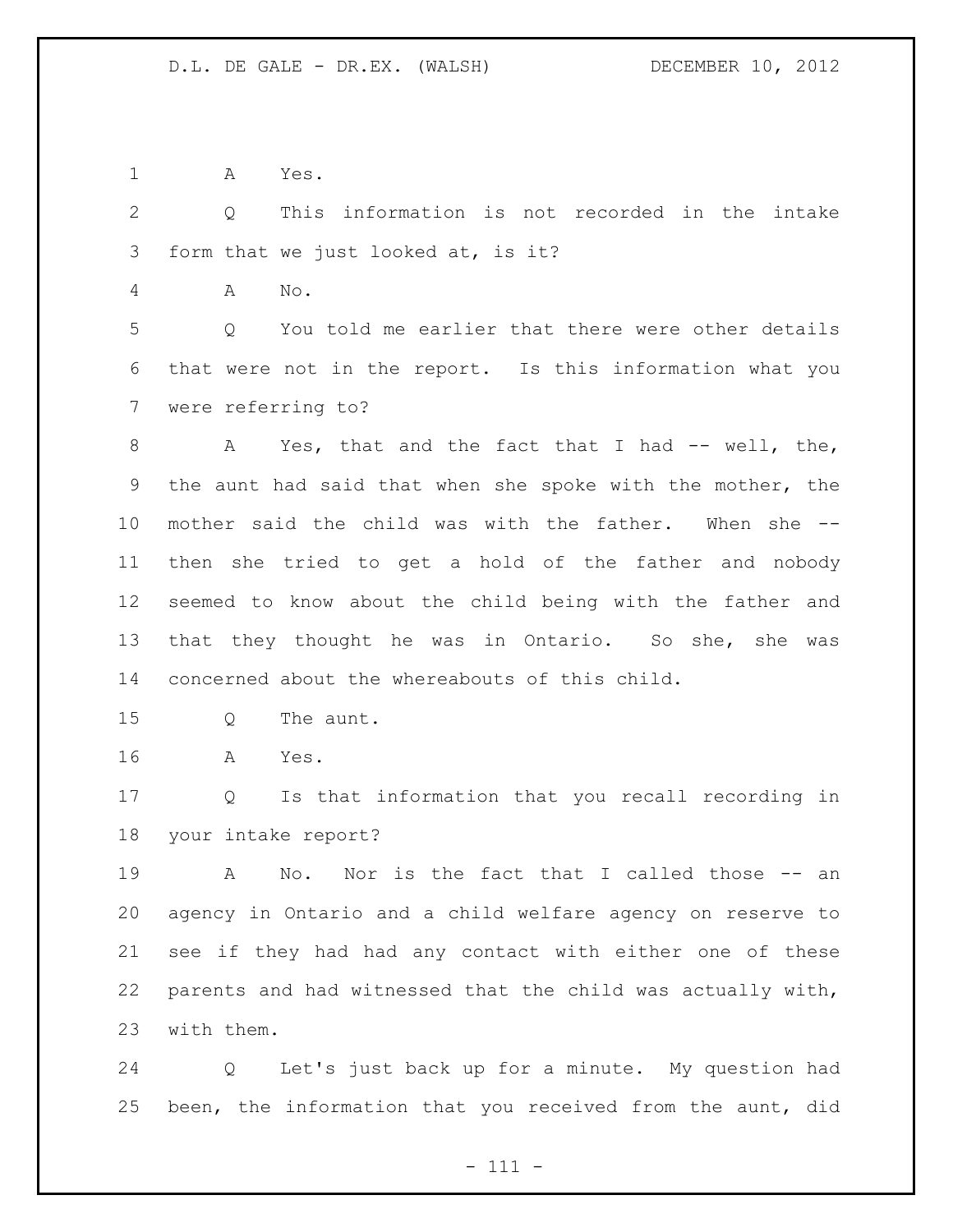you -- do you have a recollection of writing that information down into your report? A Yes, I, I record everything that I do. Q But you didn't see it in the report that we just looked at. A No. Q And the other information that you say you did 8 not see in your report was, was what, again? A That I made phone calls to child welfare agencies in Ontario and on reserve here in Manitoba, to see if they had any contact with these parents and if they recalled seeing the child with the parents. THE COMMISSIONER: Just let me understand. Are you saying that -- Witness, that you, you wrote this into your report but as you look at your report now, it's not there? 17 THE WITNESS: Correct.

18 THE COMMISSIONER: And that is -- you have written it in, in Exhibit 18 or in the, the intake document?

21 THE WITNESS: Well, the neglect would have been as a result of the aunt's phone call.

 THE COMMISSIONER: So that would have gone into this Exhibit 18, would it?

25 THE WITNESS: Yes.

- 112 -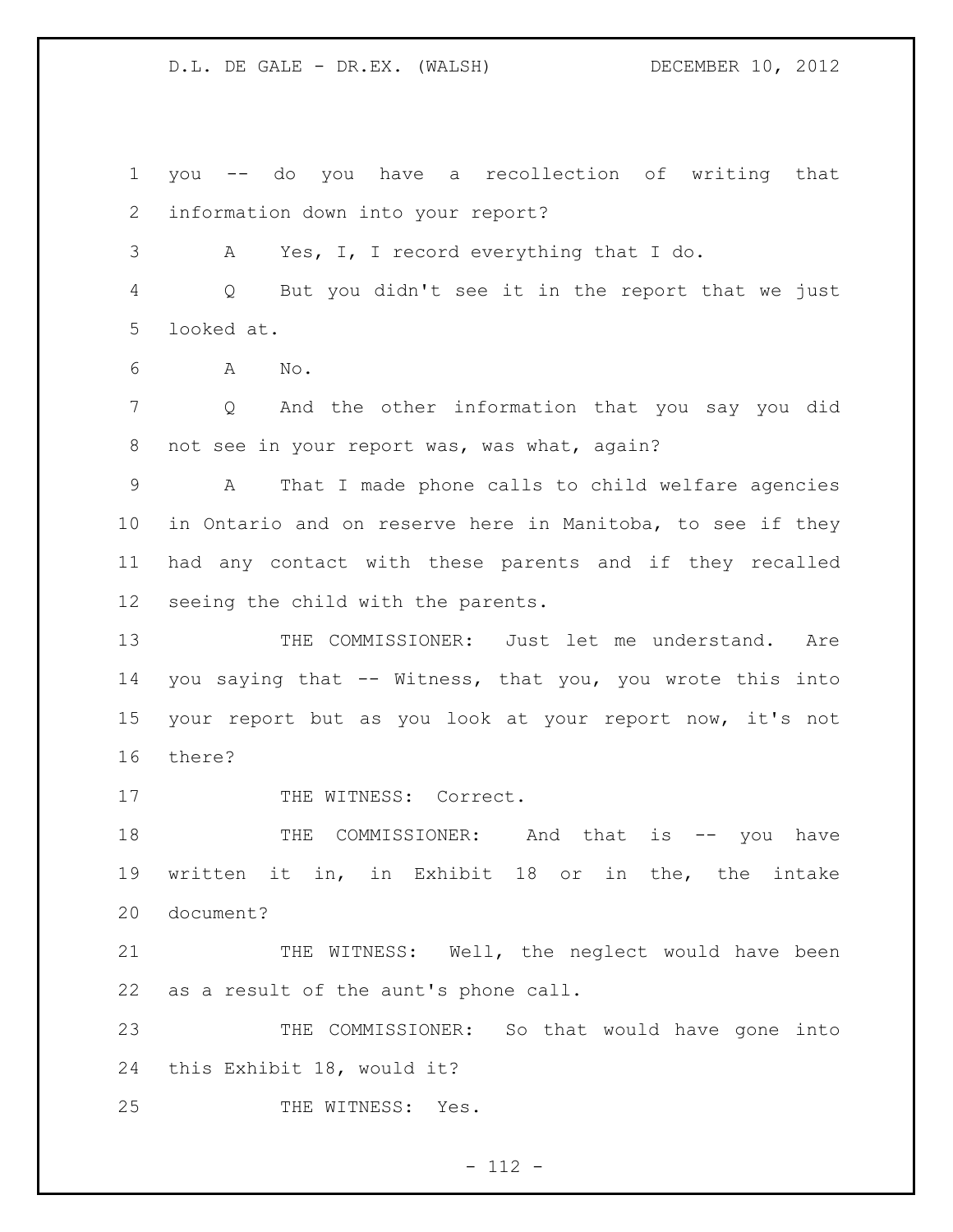```
2 BY MS. WALSH:
```
 Q But the information that you're saying you would have recorded about the aunt's phone call and your subsequent calls, that's information that you would have recorded in the intake form?

A Yes.

 Q And that's information that you say you did not see when you looked at the intake document that we were looking at on the screen.

A That's correct.

 MS. WALSH: And that's page 37344 through 37347. 13 Mr. Commissioner, do you -- is that clear?

14 THE COMMISSIONER: Yes, I understand now.

15 MS. WALSH: Thank you.

BY MS. WALSH:

 Q So going back to the safety assessment form, you say that you, you checked off neglect and you wrote down substance abuse. Then if we scroll down to the bottom of that page, please, it's got the five-day response and nothing is checked off under that. And then you have Section B Safety Decision. And then on the next page it says 24 Hours Response and that's checked off, there's a line through it, and someone's initials --

- 113 -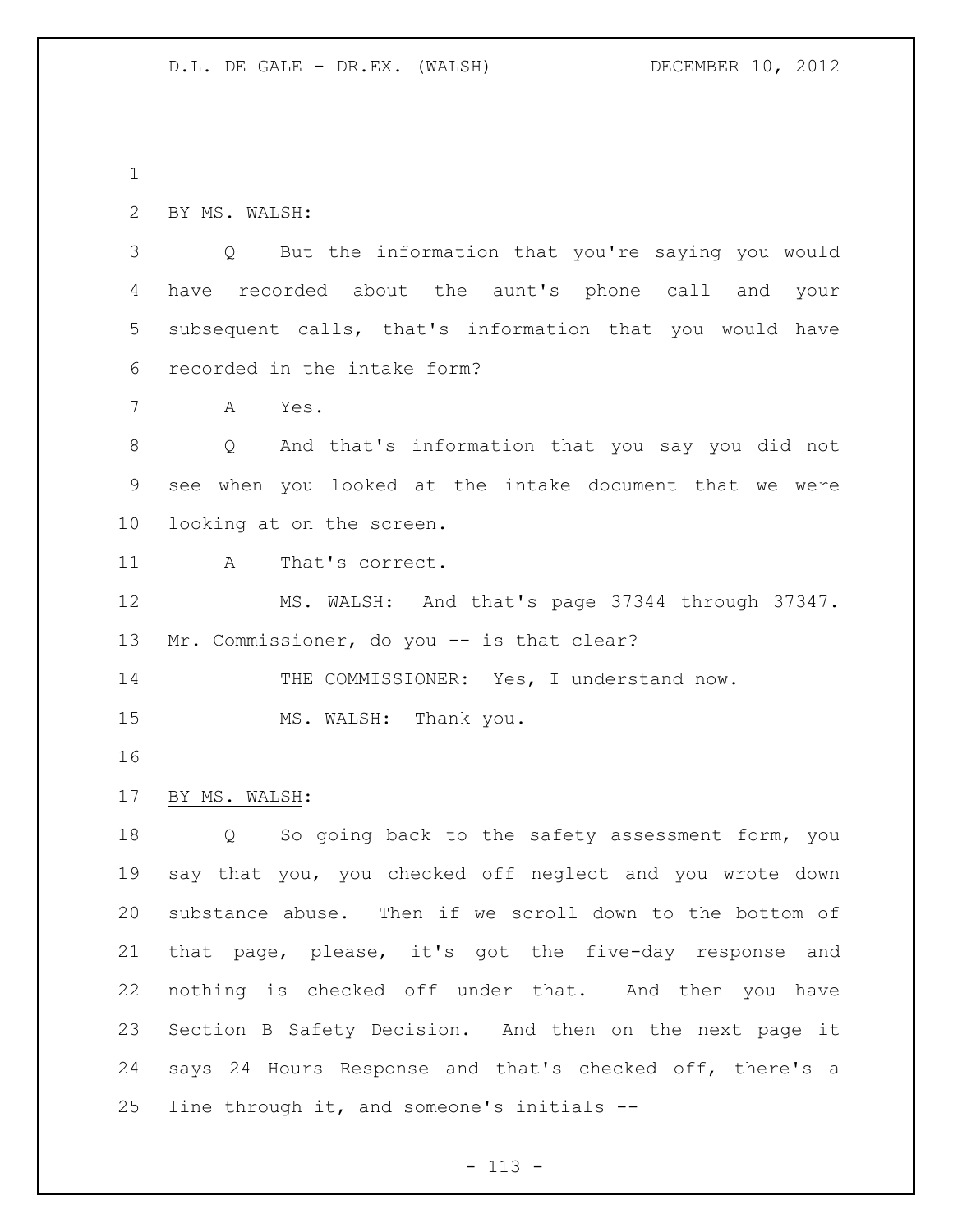A Correct. Q -- and then 48 Hours Response is also checked off. A Yes. Q Now, did you make either or any of those markings that we see on that page which is page 37447? MS. WALSH: If you'll please scroll to that page? Thank you. THE WITNESS: I would have marked the 24 Hours Response. BY MS. WALSH: Q Is that with a line going through it? A Yes. Q In the same way that if we look at the previous page, please, you put a line through the word -- A Yes. Q -- the box "neglect"? We scroll, scroll down through the document, please, and we'll come back to this in a minute, this page, but let's just look at the -- THE COMMISSIONER: In other words, you did not make the cross on, on 48 Hours Response. 23 THE WITNESS: No. MS. WALSH: We'll come back to that in a minute. I just want to show the, the worker the entire -- the

 $- 114 -$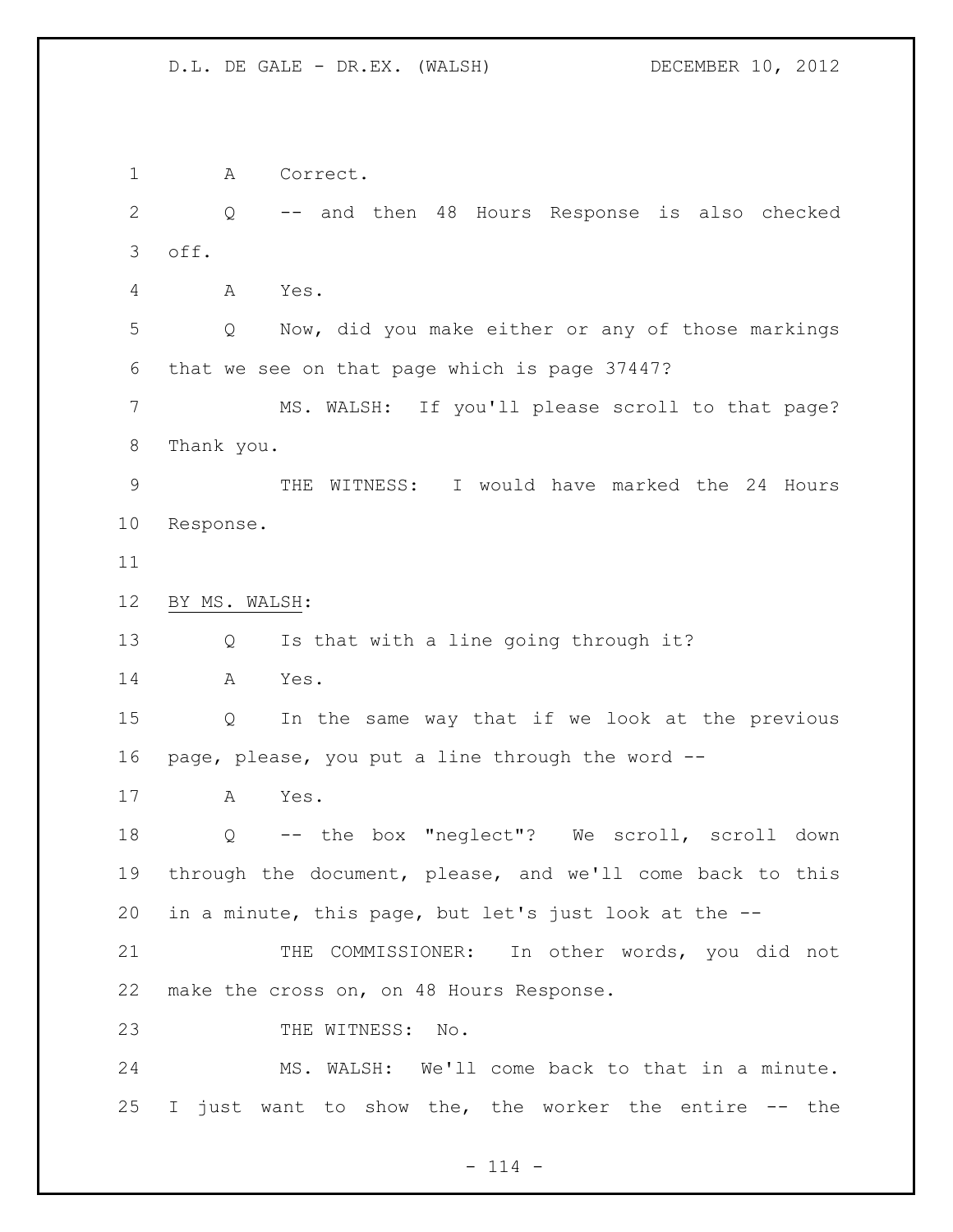witness the entire document. So if we can scroll to the last page, please? BY MS. WALSH: Q Section D, it says, Unit CRU. Did -- and CRU has a line through it. Did you make that marking? A Yes. Q And then it says, Case to Intake. Did you make that marking? A Yes. Q And the worker says, Debbie De Gale. Is that your handwriting? A Yes. 14 Q The date of assessment, May 11, '04, is that your handwriting? A Yes. Q Supervisor consulted, it says no. Was that your mark? A Yes. Q What did that mean, supervisor not consulted? A That means I didn't talk to the supervisor before I handed the report in. Q The safety assessment? A Yes. Q And the intake report?

 $- 115 -$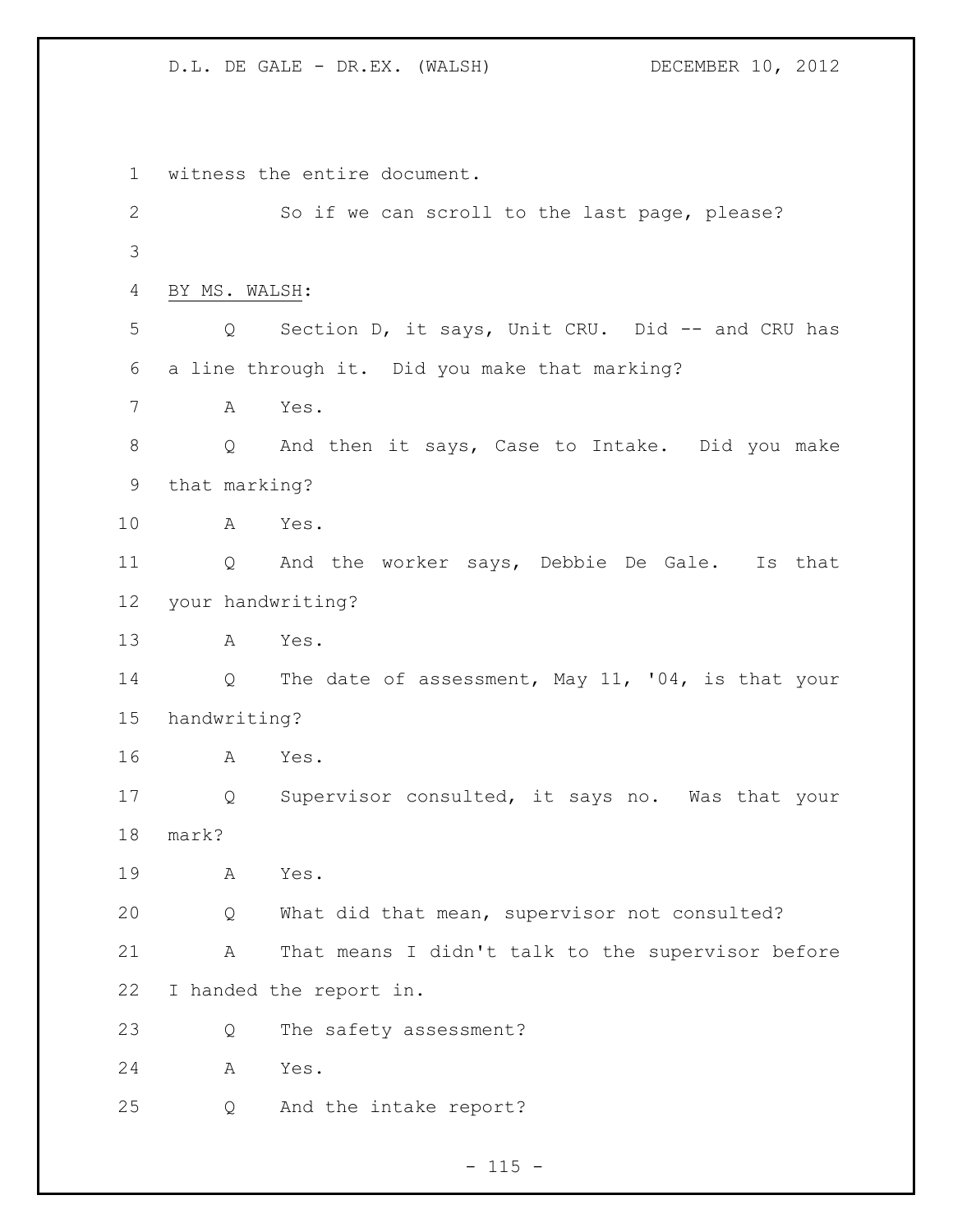1 A Right. MS. WALSH: Okay. Let's go back to the previous page, please, page 37447. 4 THE COMMISSIONER: Just one minute, please. All right. BY MS. WALSH: Q So the initials beside the 24 Hours Response, are those your initials? A No. Q And the marking that goes across the diagonal line, is that your marking? A No. Q And the X in the 48 Hours Response box, is that your marking? A No. Q Do you know whose markings those are? A Well, the initials beside the crossed-out 24 hours would -- appears to be DV, which would have been my supervisor, Diana Verrier. Q You told us you were shown this safety assessment at a second meeting that you had with Ms. Loeppky and her counsel? A Yes. Q Okay. At that point, did they tell you who had

 $- 116 -$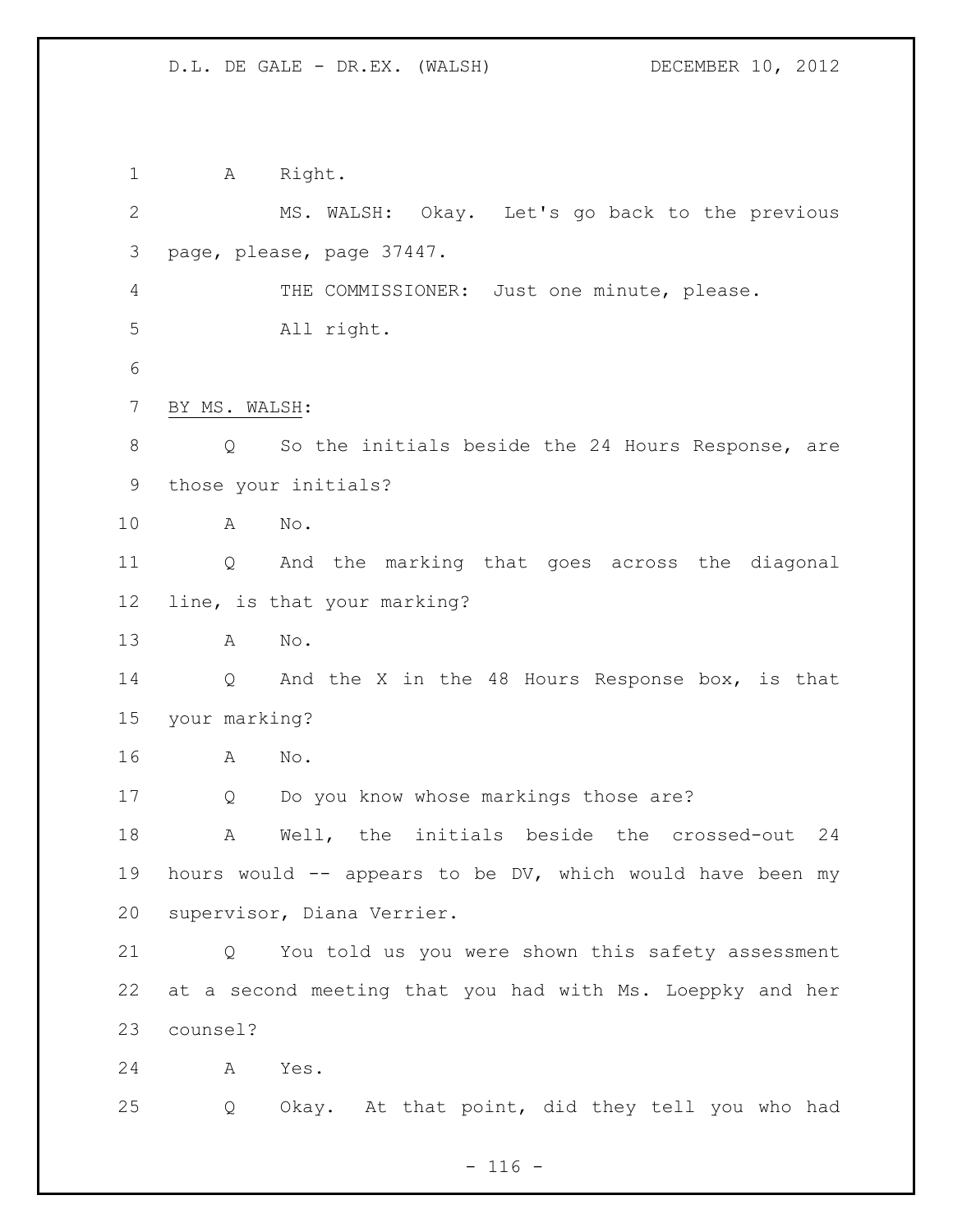made the markings on the document that were not your markings? A Yes, Carolyn Loeppky told me it was Diana Verrier. MS. WALSH: If we can pull up page 37347? BY MS. WALSH: Q This is the last page of the intake report that you prepared that we had just been looking at earlier, and it doesn't have your signature on it. Was it your practice to sign your intake reports? A I always signed them. Q At what point would you sign them? A Just before handing them in to the supervisor. Q So was that the practice that you followed, that at the end of doing your work, you would hand in to your supervisor your intake report? A Yes. Q And the safety assessment form? A Yes. Q Was the safety assessment form a required document for you to fill out?

A Yes.

 MS. WALSH: If we go back and look at the safety assessment form for a minute, please, page 37445.

- 117 -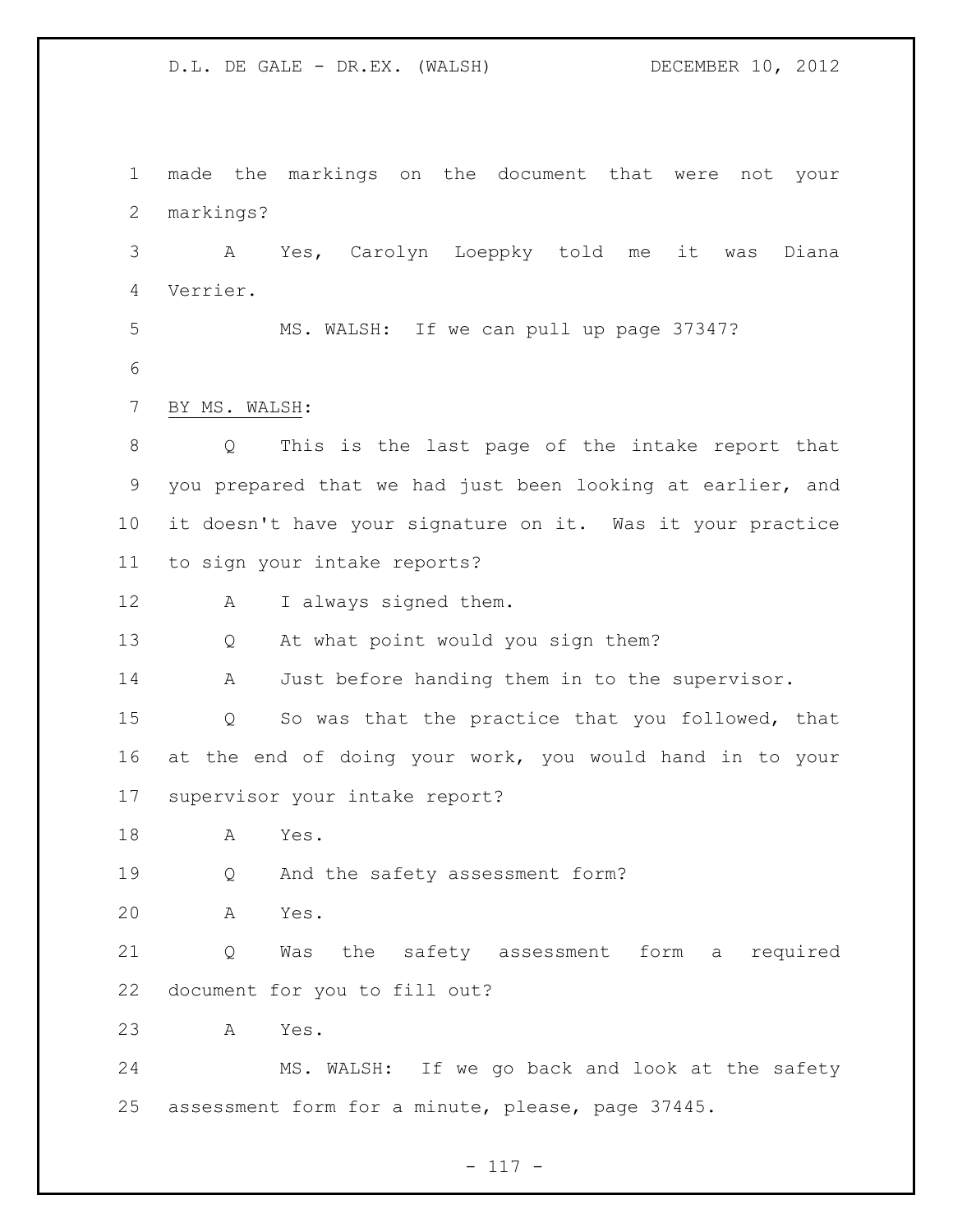BY MS. WALSH:

 Q And we look under the heading, 24 Hours Response --

 MS. WALSH: Can you scroll up so we can see the entire ...

- 
- BY MS. WALSH:

 Q You didn't check off any boxes under 24 Hours Response. Why is that?

 A I didn't feel any of the issues properly fit those descriptions.

 Q Is it your evidence that the safety assessment nonetheless indicated that you were recommending a 24-hour response?

16 A Say that again, please?

 Q You're telling us that you didn't check any of the boxes listed under 24 Hours Response. Were you recommending in this safety assessment a 24-hour response?

A Yes.

 Q So that's indicated not under this page that we're looking at, page 37445.

- A Right.
- Q That's indicated on page 37447?
- A Yeah.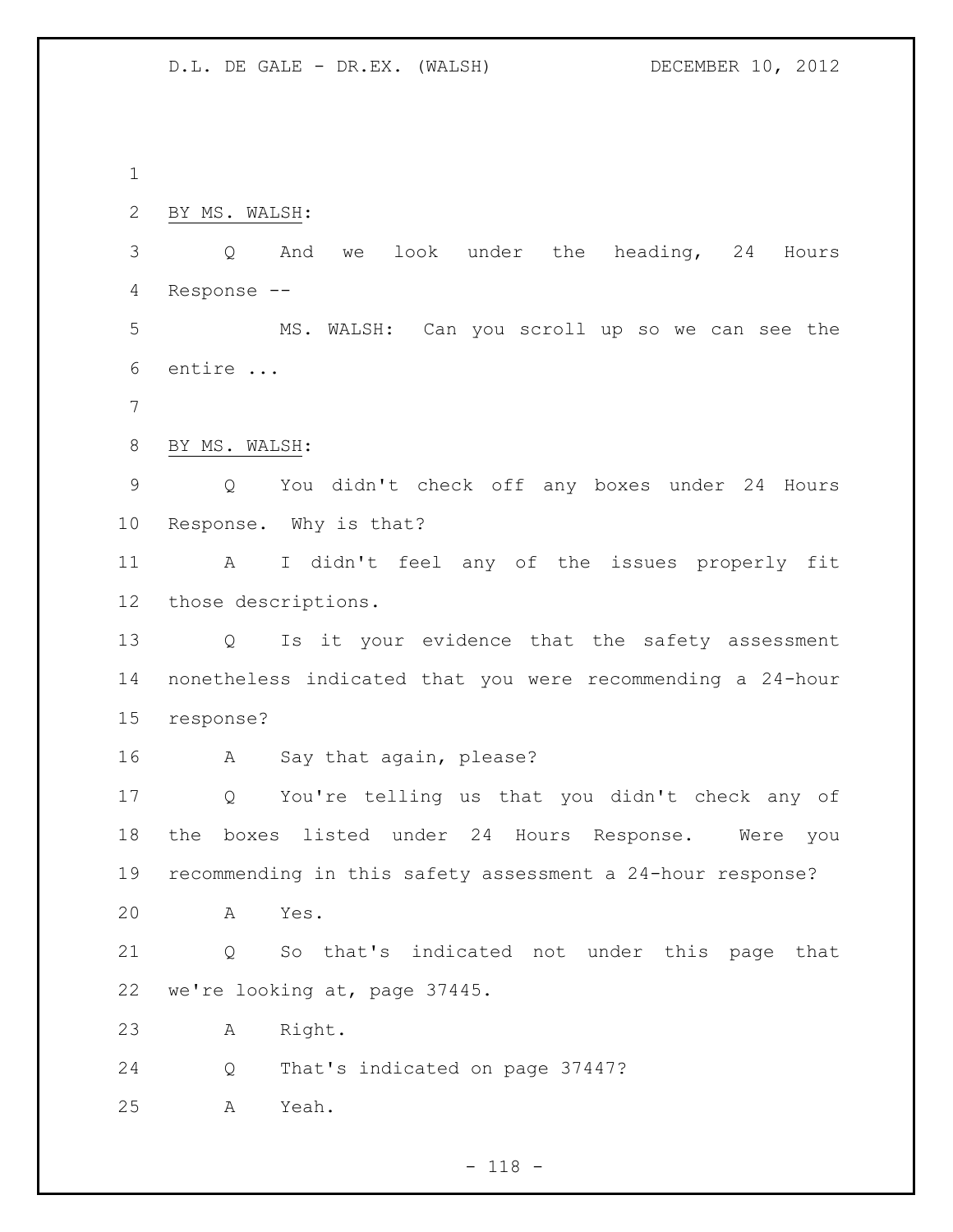MS. WALSH: If we can just scroll to that page, please? BY MS. WALSH: Q So we'll come back to this in a minute. I want to know, while you were supervised by Ms. Verrier, did she ever change file recordings, to your knowledge? 8 A Yes. Q What types of recordings did she change? 10 A Most often the response time. Q When she did that, would she consult with you first? A No. Q How is it that you're aware that she made those changes? A Because often cases that are dealt with in the past reopen, and often I -- myself and other workers would open -- reopen cases, and we would look at the report and say, I would never have said that, or I didn't do that, or there's no way I would have assigned it that kind of a response time. Q And is this something you were aware of by May 11, 2004? A Possibly. Q Is the fact of Ms. Verrier making changes to your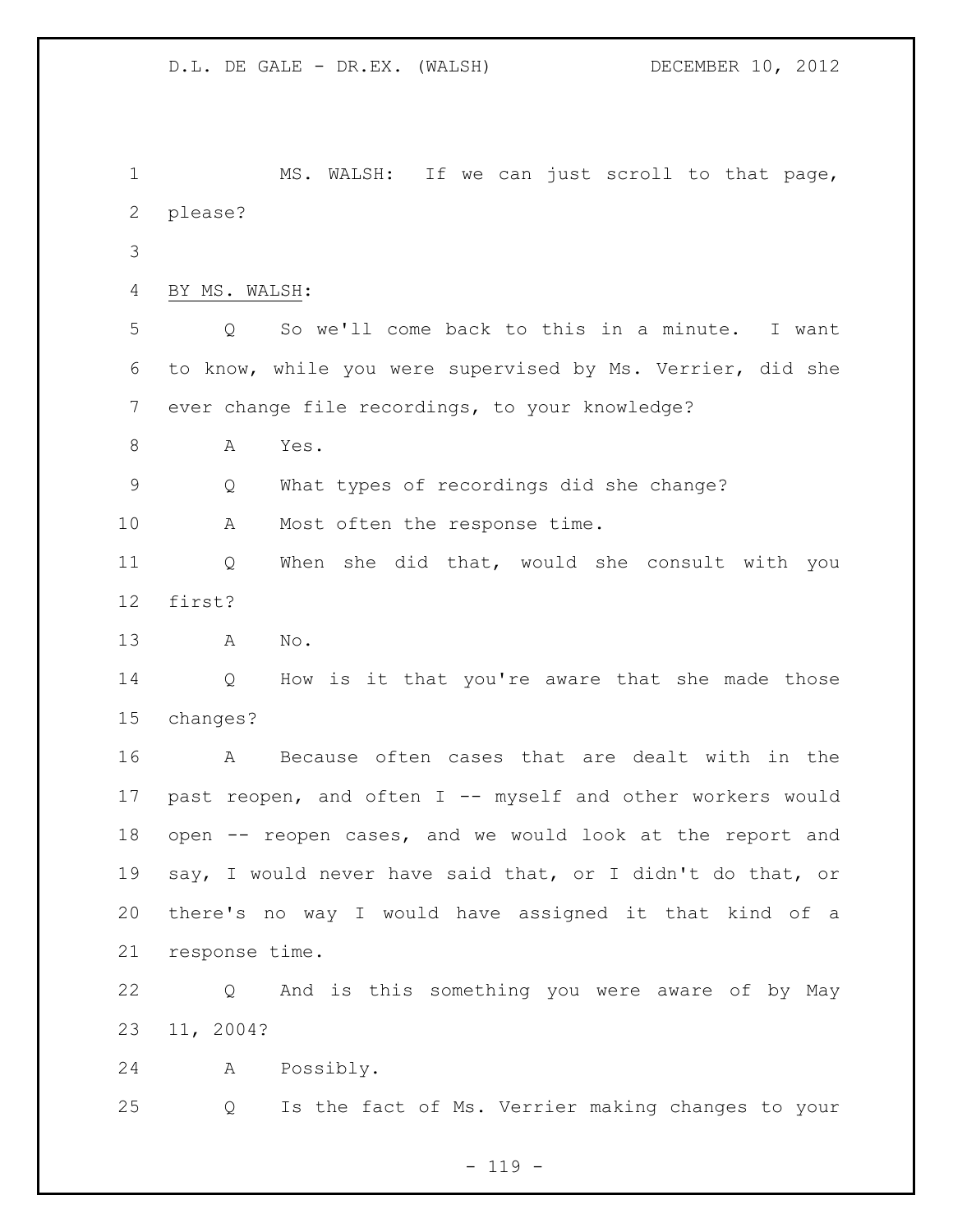recordings something you were aware of after May 11, 2004? A Possibly. Q Did you ever talk to Ms. Verrier about her changing your reports or recordings? THE COMMISSIONER: Are you talking about this report or other reports? MS. WALSH: No, I'm talking about other ones. BY MS. WALSH: Q My understanding is that you were not aware that this particular report was altered until you met in preparation for this inquiry with Ms. Loeppky; is that right? A That's correct. Q So now I'm talking about other occasions. A I did -- I do recall that one had reopened and that I noticed that something had been changed. One of the first indication when I would look at something that I had closed before and reopened was the fact that my signature wasn't there. If it wasn't there, that means something had to have been changed on it and reprinted. I recall in a supervision with her one time telling her I would appreciate her not doing that to my reports, and that if she wanted something changed, she needed to come discuss it with me and if we came to an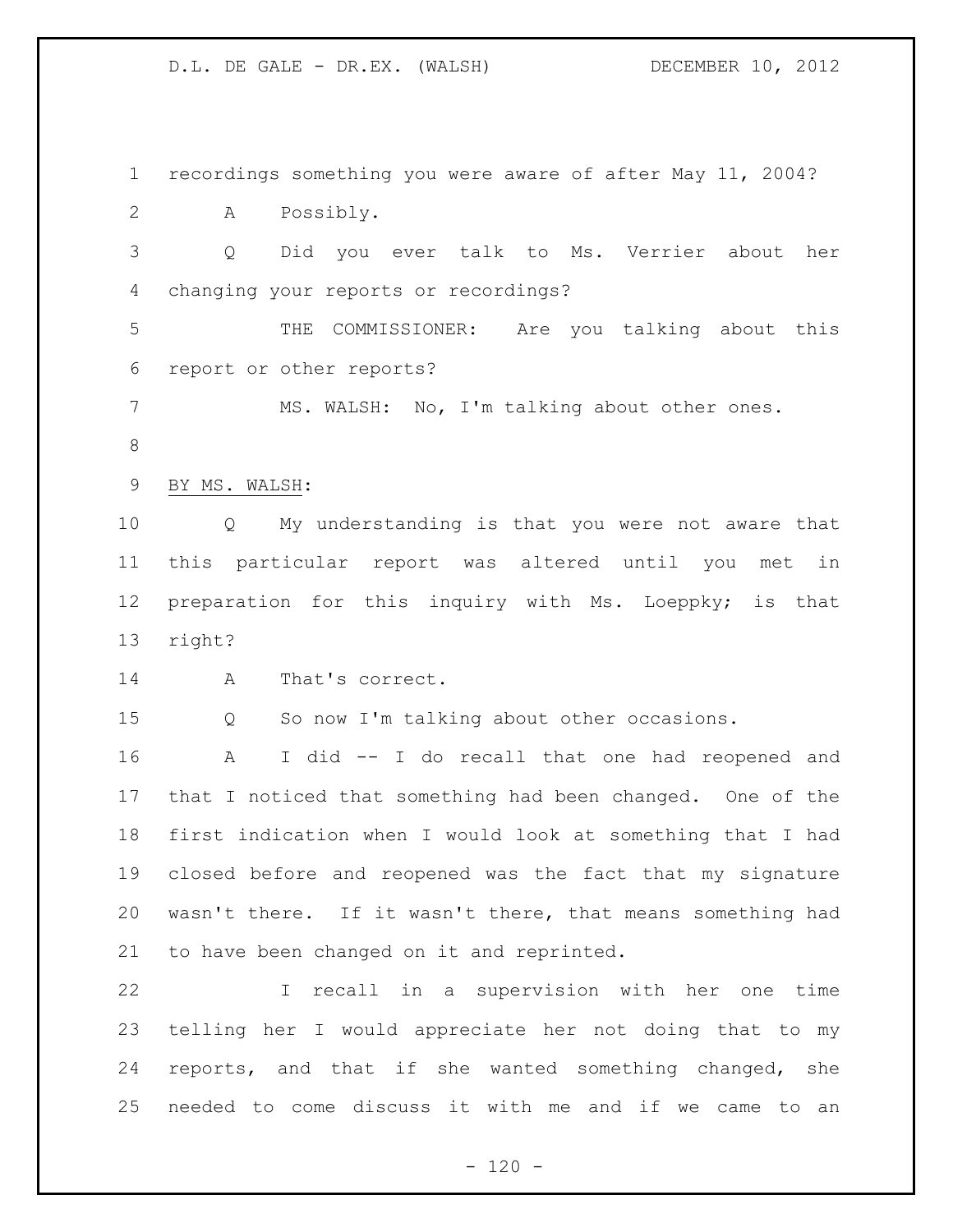| $\mathbf 1$     | agreement -- but then I would -- I would change it, but I           |
|-----------------|---------------------------------------------------------------------|
| 2               | would document that it was in consultation with her and             |
| 3               | that I was directed to do so. And otherwise, if she wanted          |
| 4               | to change, to change things, that she needed to do her own          |
| 5               | recording after my recording was complete.                          |
| 6               | So that's something you say you discussed with<br>Q                 |
| $7\phantom{.0}$ | Ms. Verrier?                                                        |
| 8               | Yes.<br>A                                                           |
| $\mathsf 9$     | Was that before May 11, 2004 or after?<br>Q                         |
| 10              | I don't recall.<br>A                                                |
| 11              | Do you recall what her response was to you?<br>Q                    |
| 12              | To me, she acted like she appreciated what I<br>Α                   |
| 13              | wanted her to do and indicated that she would not do it             |
| 14              | anymore.                                                            |
| 15              | In the instances where Ms. Verrier had changed<br>$Q \qquad \qquad$ |
| 16              | your response time, did she ever tell you why she did that?         |
| 17              | I don't recall speaking about any particular<br>$\mathbf{A}$        |
| 18              | case, just that it was a well-known factor that sometimes           |
| 19              | workload demand prevented us from following up in the, the          |
| 20              | response time that was indicated. So it was, it was that            |
| 21              | sort of understanding.                                              |
| 22              | That the response time would be altered because<br>Q                |
| 23              | of workload demands?                                                |
| 24              | Often, yeah.<br>A                                                   |
| 25              | You say you discussed your concerns about Ms.<br>Q                  |

- 121 -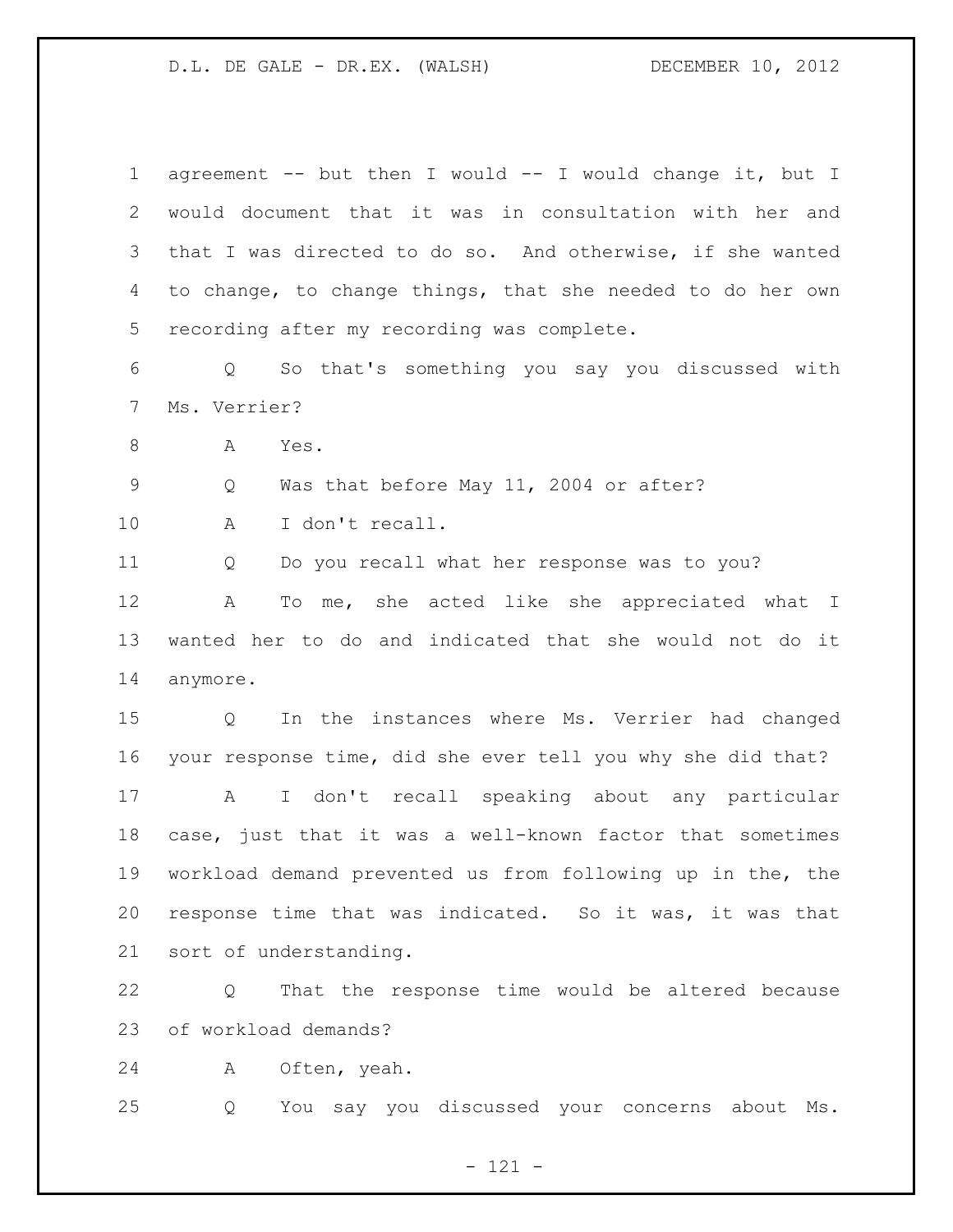Verrier changing or making changes to your file recordings with her. Did you ever discuss those concerns with anyone else at the agency? A I discussed it with a couple -- or at least one or two of my colleagues because they had had come across the same situation and we sat there and complained that it was happening and that it shouldn't be happening. 8 O These were colleagues at CRU? A Yes. Q Do you recall which colleagues? A Richard Buchkowski, and it's possible Barb Klos, and I'm very sure that Shelly Willox was present while we were complaining about it. Q Do you recall their responses? A Pretty much that it wasn't a proper thing to do and we were upset with it. Q Did they say whether they had had similar experiences? A Richard did. He complained to me several times that his report had been altered. Q Do you recall whether that was before or after May 11, 2004? A No, I don't recall. Q Did you ever raise your concern with Ms. Verrier's supervisor?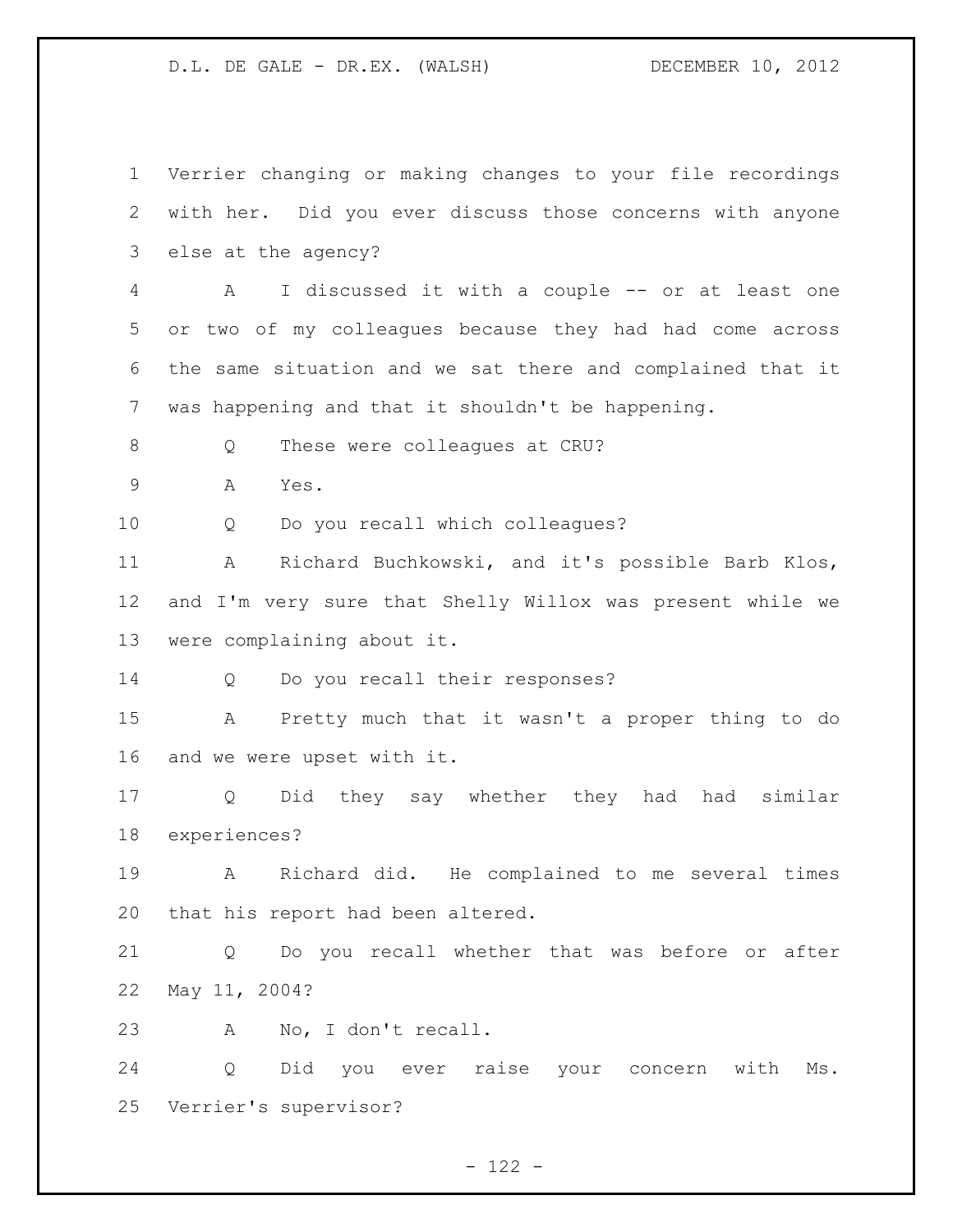A No. Q Did you know who her supervisor was? A It's a possibility of two different program managers. Q If you had wanted to raise the issue with her supervisor, could you have? A Yes. 8 Q You didn't feel the need to? A No, I felt that her and I had discussed it and come to an agreement. Q You've held a number of different positions in your career and had a number of different supervisors? A Yes. Q Was it your expectation that if a supervisor wished to change a notation you made in a file recording, that he or she would discuss it with you first? A Yes. 18 Q And was that your experience, in fact? A Yes. Q The safety assessment document that you filled out, did you say that was a document that you were required to fill out? A Yes. Q As a CRU worker? A Yes.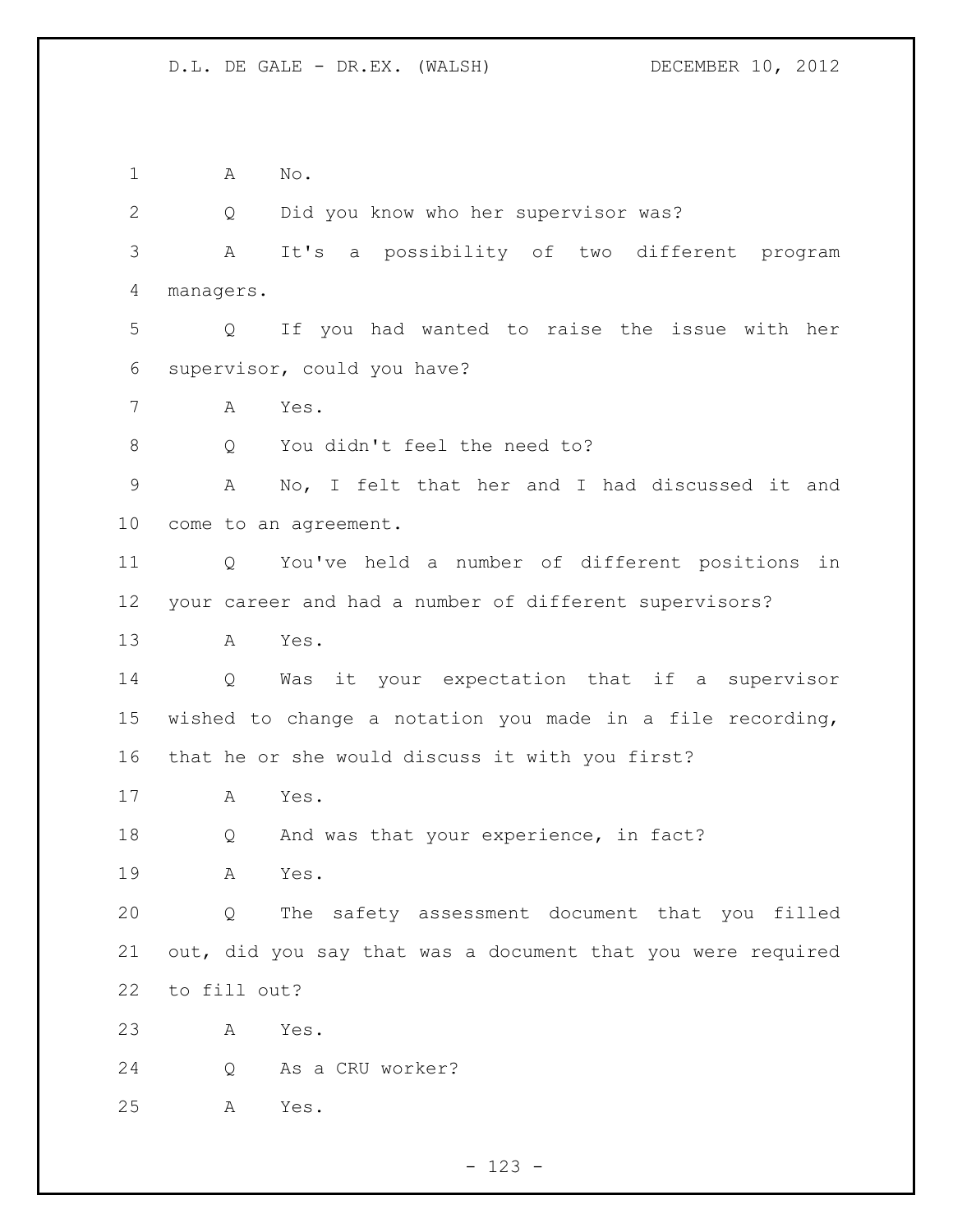Q Was it a tool that helped you assess response time?

 A All those factors are taken into consideration, but often there was times when I made my own judgment and I felt that, that it warranted a faster response time than what may have shown up in the safety assessment.

 Q Okay. I'm going to ask you a question about the safety assessment form in general. For the most part, the criteria that we saw listed under the three categories -- 24-hour, 48-hour, and five-day response -- mirror the criteria that are listed in the manual that we were looking at earlier, the document entitled Intake Program Description and Procedures. And you recall that I showed you that one of the criteria to use in assessing response time was age of the child. There's no such criteria on the safety assessment form itself.

A Correct.

 Q Is that something that you were aware of when you were working in CRU, that that criteria was not listed on the safety assessment form?

 A Well, I've never seen the policy and procedure to go by, and therefore if it's lacking in the safety assessment, then you wouldn't see that.

 Q But the fact that the 24-hour -- the boxes under the 24-hour response, none of them refer to the age of the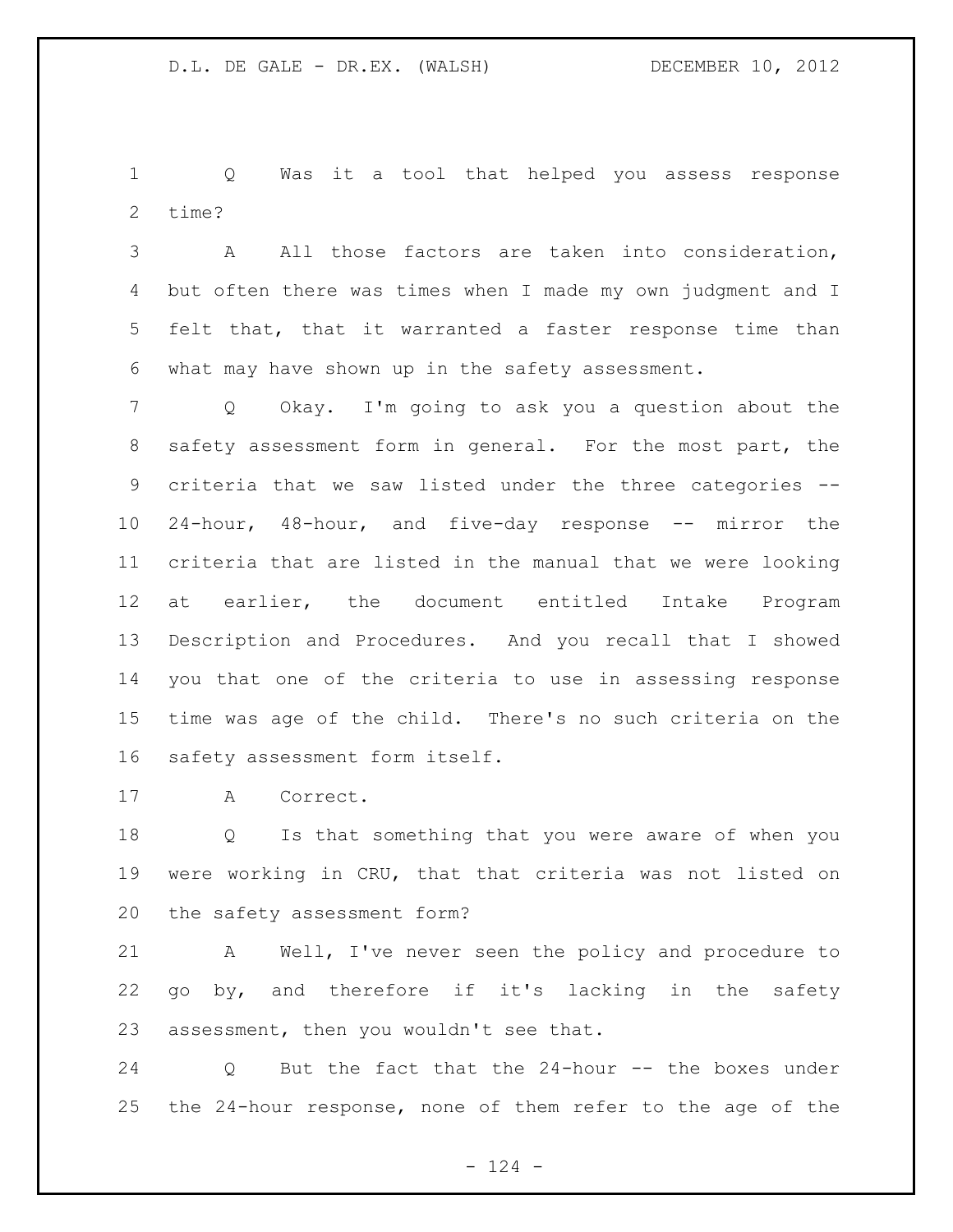child.

A That's correct.

 Q That's something that you knew from using the safety assessment form.

A Right.

 Q Was that a criterion, though, that you used in assessing response time?

A I always did.

 Q In this case, why is it that you chose a 24-hour response time?

11 A Based on the history and the presenting concerns, the age of the child, I felt that the child could be at severe risk and I decided to go with the 24-hour response time.

 Q What was your expectation as to what was going to happen after you made that recommendation?

 A My expectation that it would be assigned to, at minimum, backup to go out immediately on.

Q The backup side of CRU.

A Yes.

 Q Your intake report, you said you would have handed in to your supervisor?

A Yes.

Q In a Word format?

A Yeah.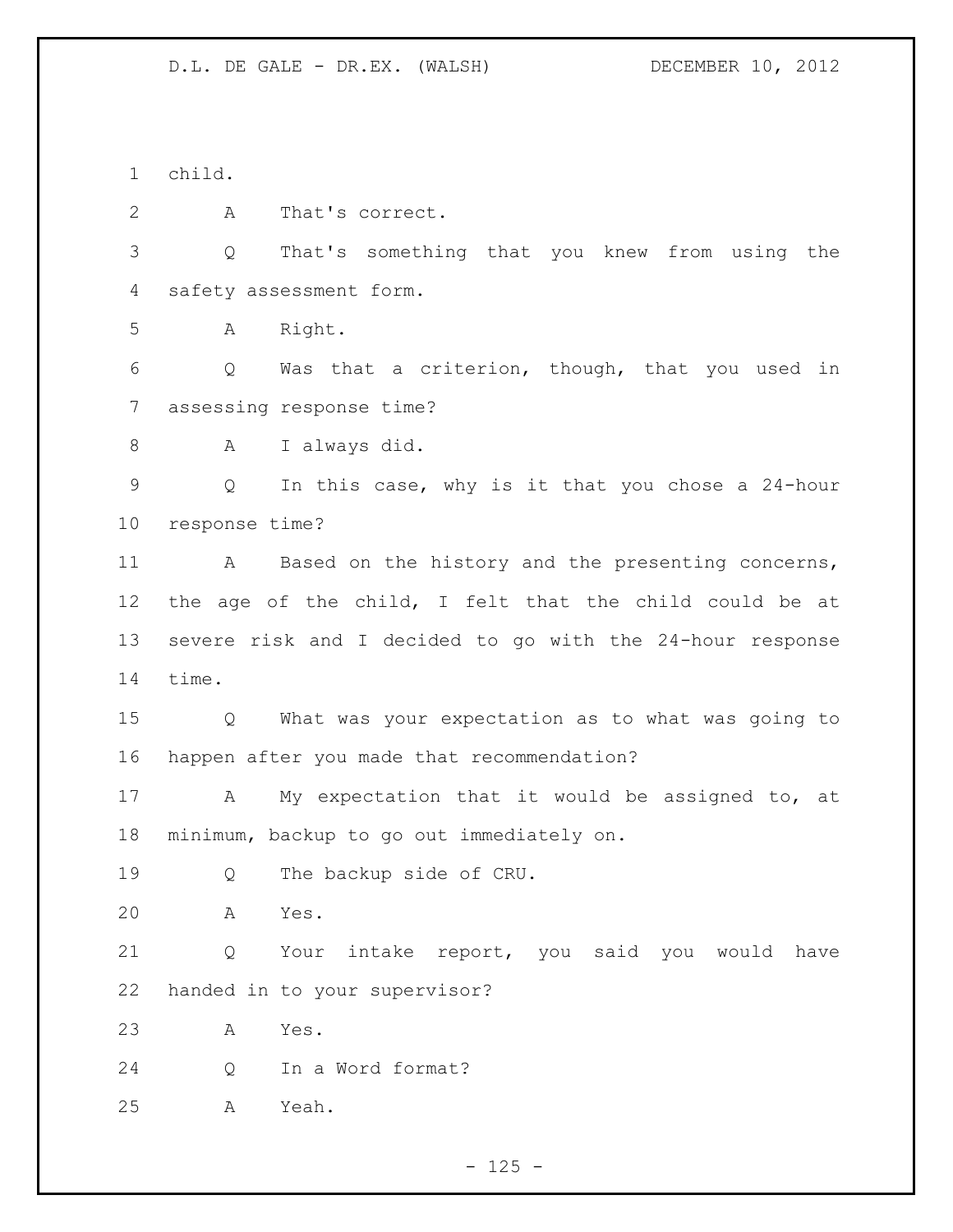Q And then how did it get entered into CFSIS? A Our admins would attach it to CFSIS. Q Once a record was put into CFSIS, could it be altered by anyone? A It could be altered by myself or it could be altered by the supervisor, program manager, and ... Q When was your first opportunity to look at the intake document in the form that we saw it on the screen? A The first time I would have had it in my possession would have been -- it would have been given to me when Andy Koster came to the agency a few years back to interview us for a report that he was doing. Q And we know that Andy Koster was one of the authors of a report that we are referring to in this proceeding as a Section 4 report. It's one of the reports listed in the order in council as being a report for this inquiry to take into consideration. Were you scheduled to be interviewed by Mr. Koster? A I was told I would be interviewed that day. He

 was interviewing everybody who had been involved with the case.

Q Who told you that?

A My then supervisor was Kevin O'Toole.

 Q This would have been in '06, after Phoenix's death was discovered.

 $- 126 -$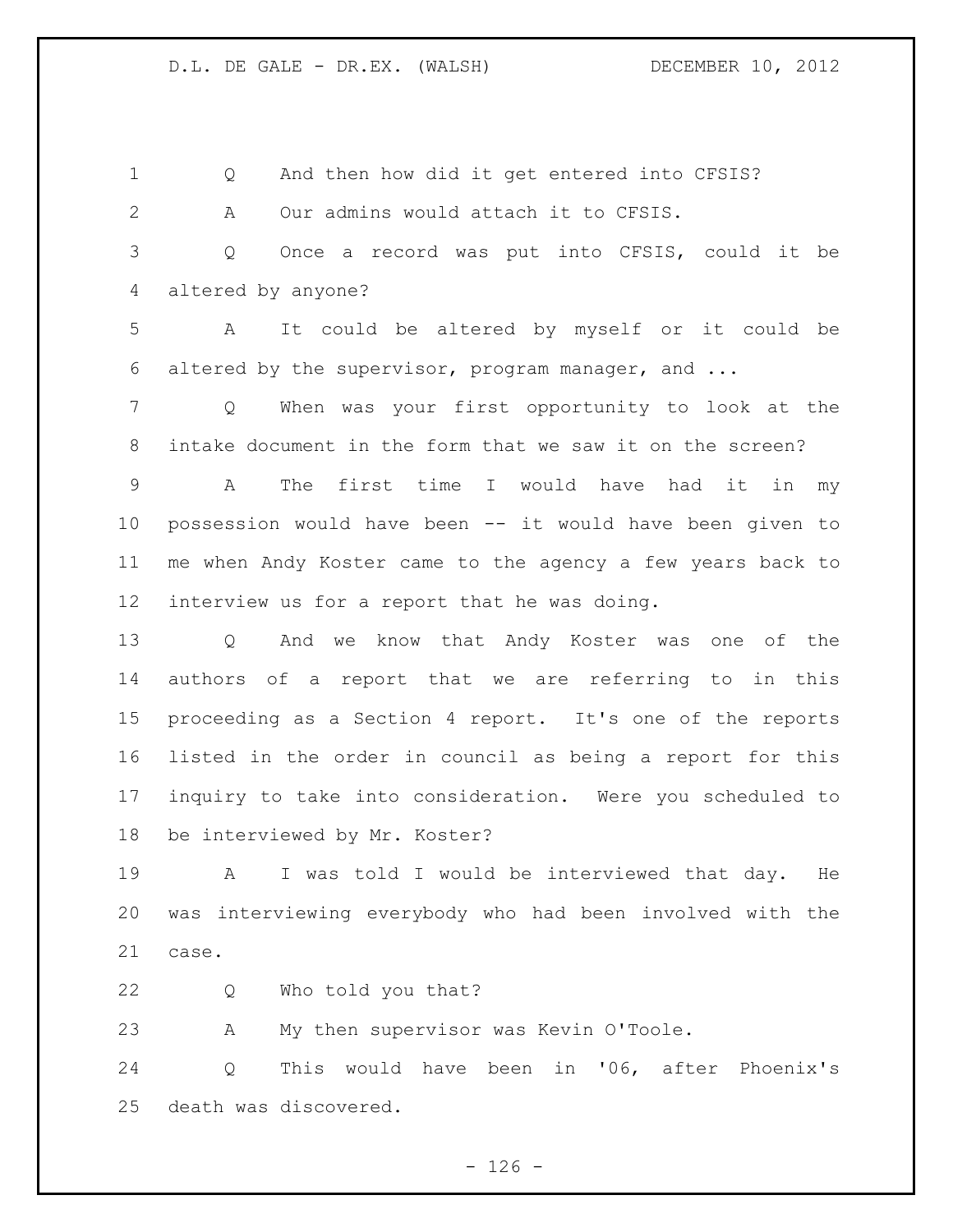A Yes. Q Do you recall how you found out about Phoenix's death? A I'm not sure whether I heard about it from the media first or from our supervisor. Q So then you said that you were told that you were going to be interviewed by Mr. Koster? A Yes. Q Where was that interview to take place? A It would have been at the office at 835 Portage Avenue. Q Is that the agency where you worked? A Yes. Q What were you shown at that point? Your last involvement in the file had been in May of '04? A Yeah. Q So were you shown any documents in preparation for your interview with Mr. Koster? A I was given my report. Q The intake report that we just looked at now? A Yes. Q And when you saw it, did you notice that there was anything inaccurate on it? A I don't recall being concerned about anything. It's, it's a very good possibility I hadn't really looked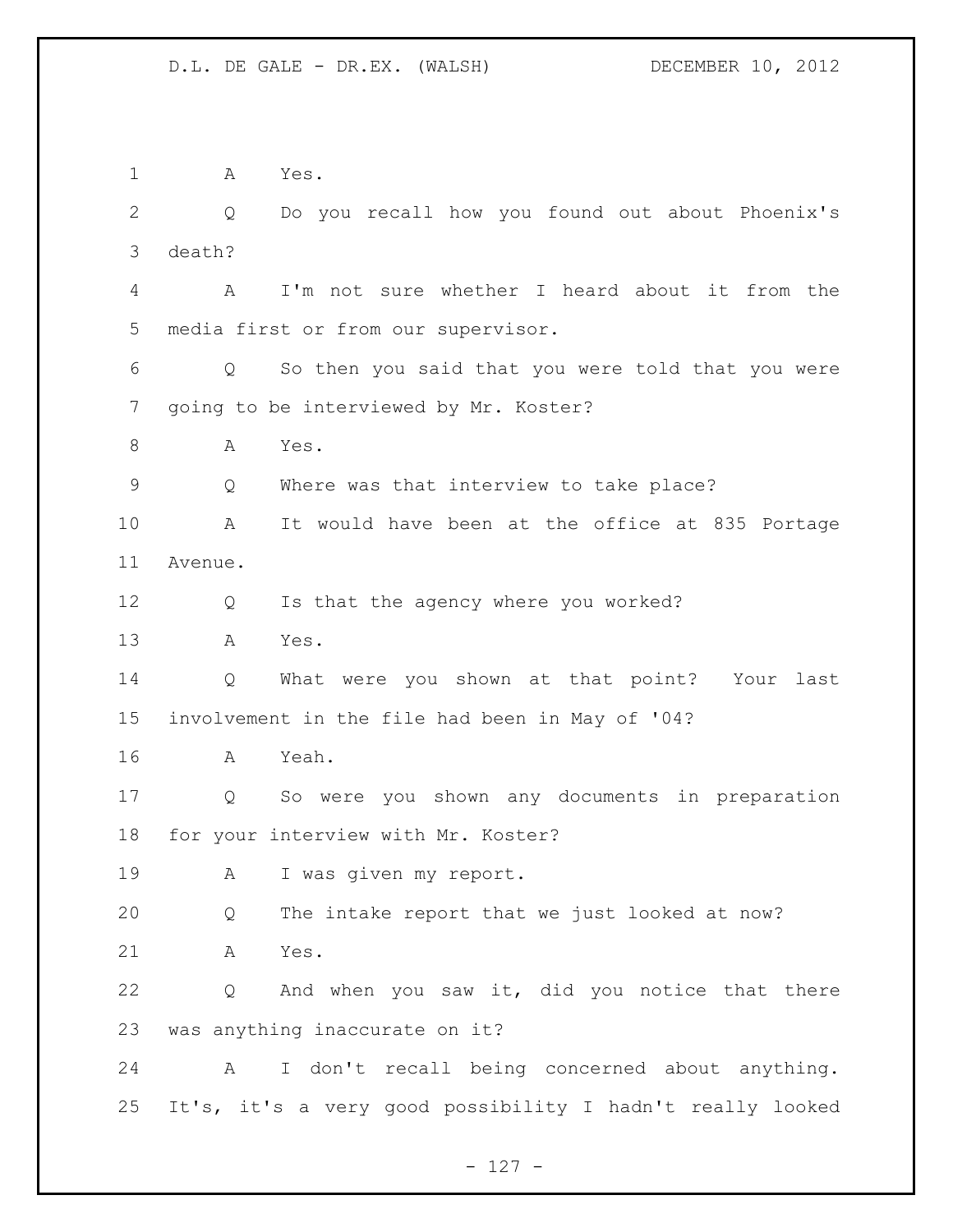at it, either.

| $\mathbf{2}$   | Sorry, that you hadn't what?<br>Q                          |
|----------------|------------------------------------------------------------|
| 3              | It was a good possibility I hadn't really looked<br>А      |
| 4              | at it in detail. I was -- I still had to -- my job to      |
| 5              | perform that day and there was a number of people being    |
| 6              | interviewed, and it's a good possibility I just put it     |
| $7\phantom{.}$ | aside until my time came and I would take a fast look over |
| 8              | it.                                                        |
| $\mathsf 9$    | Okay. And were you interviewed, in fact, by Mr.<br>Q       |
| 10             | Koster?                                                    |
| 11             | Α<br>No.                                                   |
| 12             | You thought you were going to be.<br>Q                     |
| 13             | Yes.<br>A                                                  |
| 14             | What happened?<br>Q                                        |
| 15             | I don't know.<br>Α                                         |
| 16             | Q<br>Were you given a reason as to why you were not        |
| 17             | interviewed?                                               |
| 18             | $\mathrm{No}$ .<br>A                                       |
| 19             | the agency expecting<br>You<br>Q<br>at<br>to<br>be<br>were |
| 20             | interviewed?                                               |
| 21             | Yes.<br>A                                                  |
| 22             | And then at some point you were told the<br>Q              |
| 23             | interview was not going to take place.                     |
| 24             | Kevin O'Toole came to me and said, Mr.<br>Α<br>Yes.        |
| 25             | Koster is finished with his interviews. And I said, But I  |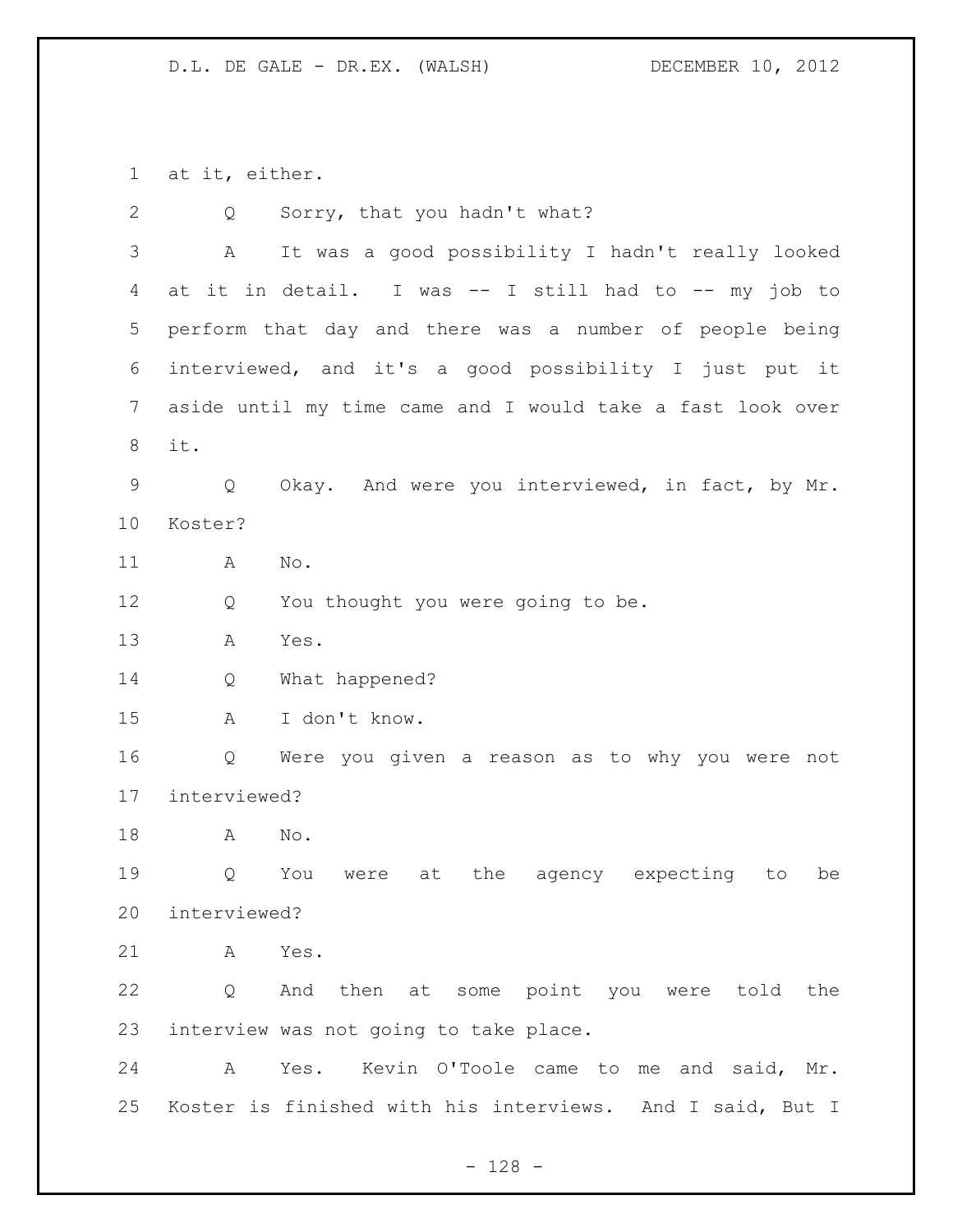didn't get interviewed. And he says, Well, I don't know why, but I need to get the report back from you. So I gave it to him. Q You gave him back the report? A Yes. MS. WALSH: Okay. We're going to -- we're almost 7 done with this -- with my examination of this witness, Mr. Commissioner, and I'm going to take her through Mr. Koster's report. But just before we get there, I just want -- 11 THE COMMISSIONER: Well, take, take your time. We're -- 13 MS. WALSH: Okay. 14 THE COMMISSIONER: We've got a day and a half or just a full day for this witness? MS. WALSH: Yes. I want to just walk through the rest of the file recordings that we have in the CFS files relating to this particular intake from May of '04. So if we can pull up on the screen, please, page 36962. BY MS. WALSH: Q This is a memo dated May 13, 2004 to Carolyn Parsons from Andy Orobko. It's -- it was located in Mr. Sinclair's file. It says: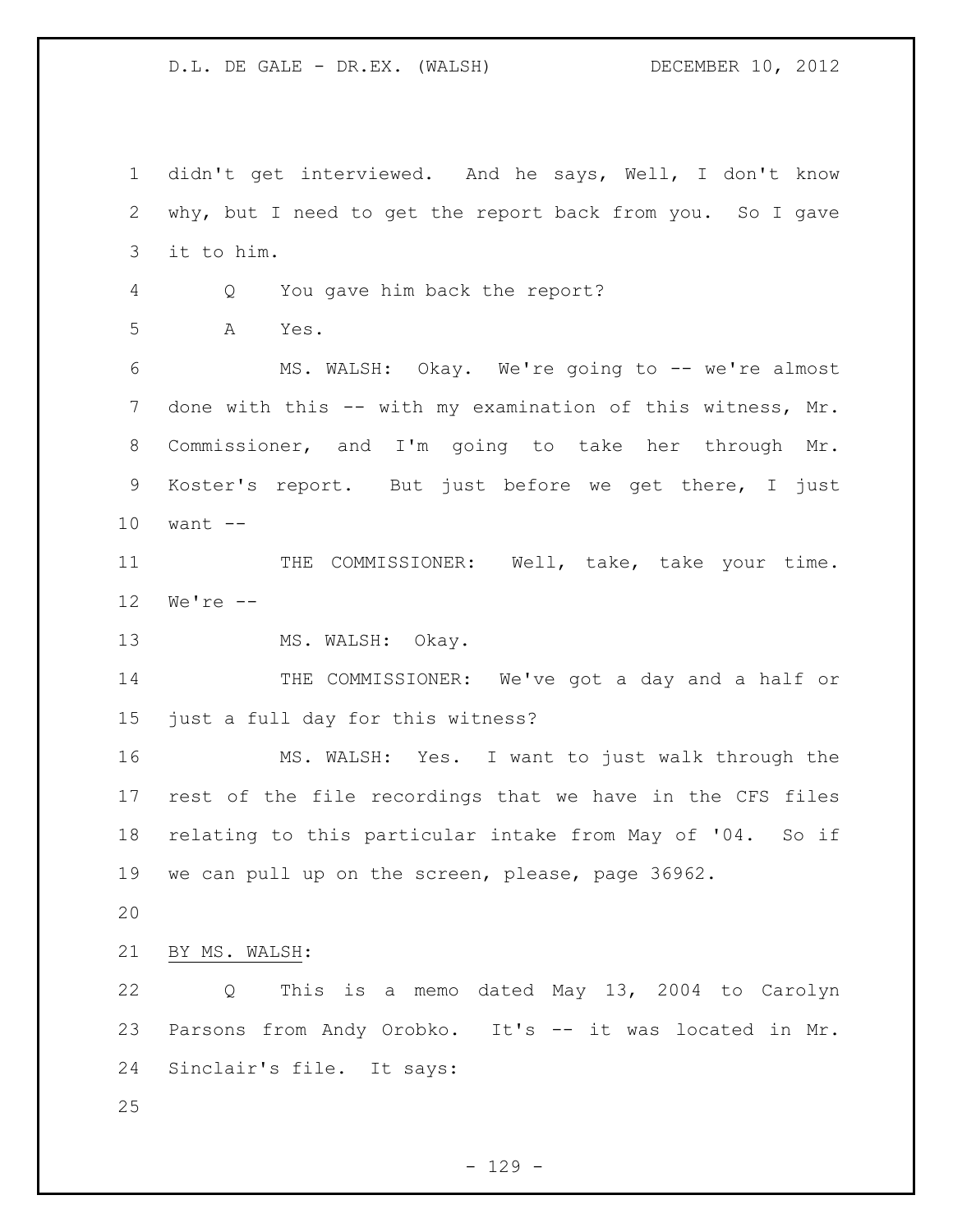"Carolyn: 2 T've spoken to the godparents and the E&IA worker." MS. WALSH: I'm not sure if you actually have a copy of this, Mr. Commissioner. 7 THE COMMISSIONER: No, I don't think I do. 8 MS. WALSH: It's the single-page memo on your screen. 10 THE COMMISSIONER: All right. BY MS. WALSH: Q And Mr. Orobko outlines the chain of events starting with: November 2003 - Mom gets Phoenix from dad - she cares for 2 months. January '04 - Mom takes Phoenix to godparents -- visits occasionally. April '04 -- And I'm paraphrasing,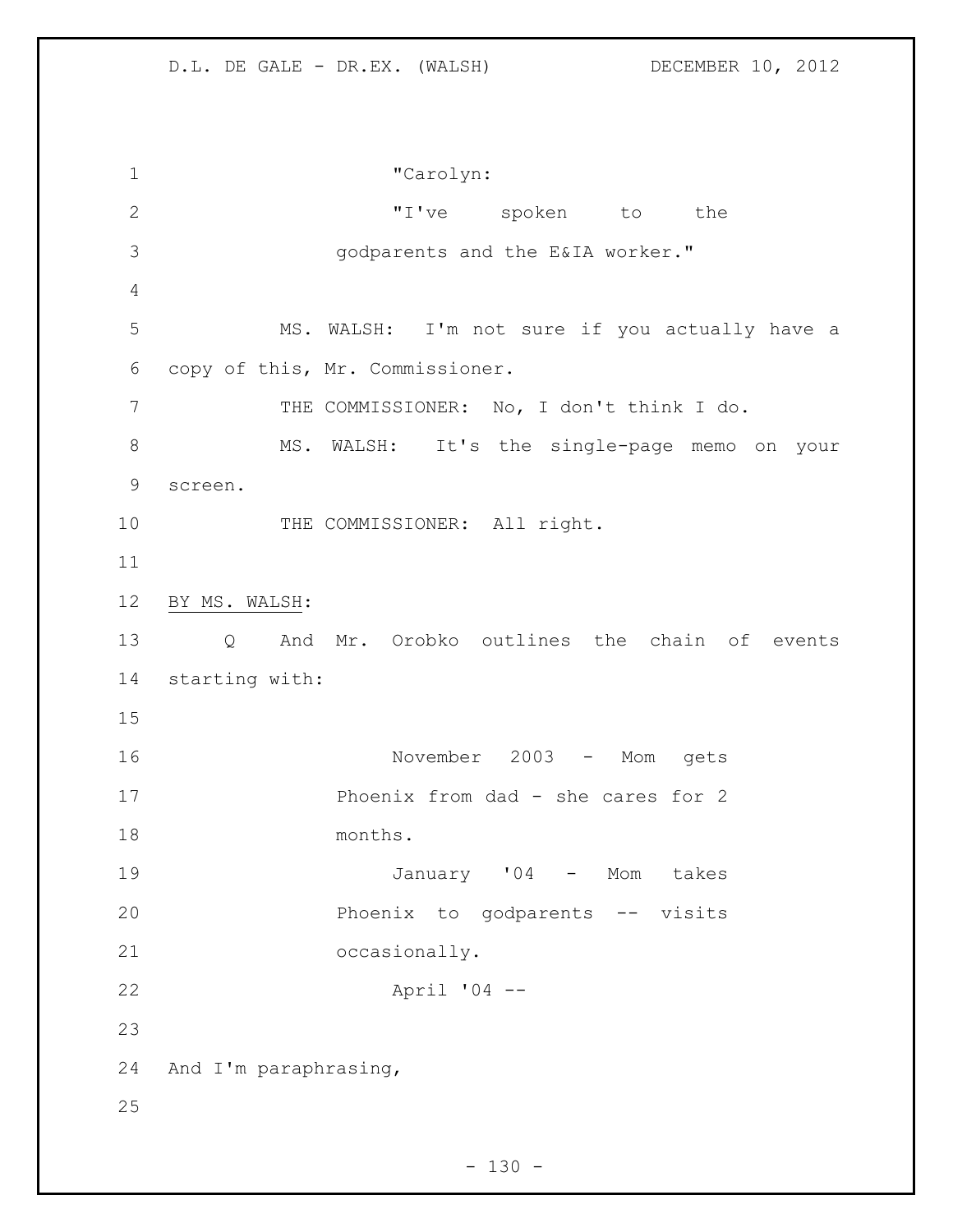... Mom retrieves Phoenix about 1 month ago. Goes to Legal Aid to start custody application. 4 - No one knows where dad is. 5 - EIA is cutting off his benefits. - EIA would like assessment from CFS prior to giving mom benefits. 8 - No formal custody papers in place. And finally he says: "As dad has not been seen and he has not cared for Phoenix in at least 6 months (nor even visited 16 her), and as there is no formal custody, I believe mom is our client." Is this a memo that you would have seen? A No. Q I didn't expect that you had, but want it to be part of where I'm taking you so that you can see where your intake report ultimately ended up. A Um-hum.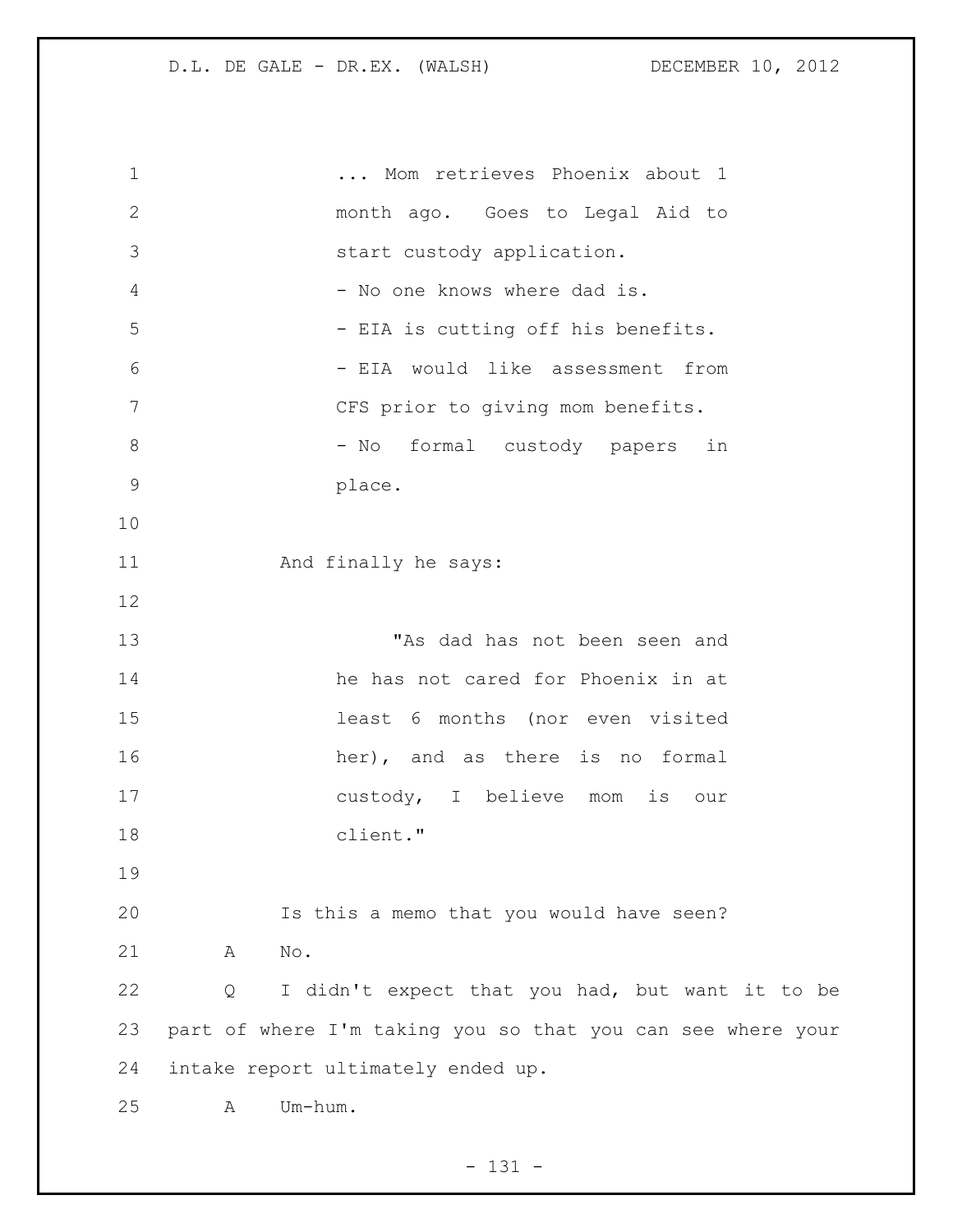```
1 Q When you opened your intake report, it was in Mr.
2 Sinclair's file; is that right?
3 A Right.
4 Q So then you see what happened in terms of 
5 investigating through the agency as to whose file should, 
6 in fact, be opened, as reflected in Mr. Orobko's memo. 
7 And then on page 37343, this is still in Mr. 
8 Sinclair's file, a closing summary. Says:
9
10 WE TUPON further investigation
11 it was discovered that mom,
12 Samantha Kematch, has Phoenix in 
13 her custody. As such, Steve
14 Sinclair's file will be closed and 
15 Samantha Kematch's file will be 
16 opened to Central Intake." 
17
18 Originally, we saw on your intake form that it 
19 said to Northwest Intake. 
20 A Yes. 
21 Q That was because it was relating to Mr. 
22 Sinclair --
23 A Yes. 
24 Q -- and where he lived.
25 A Yes.
```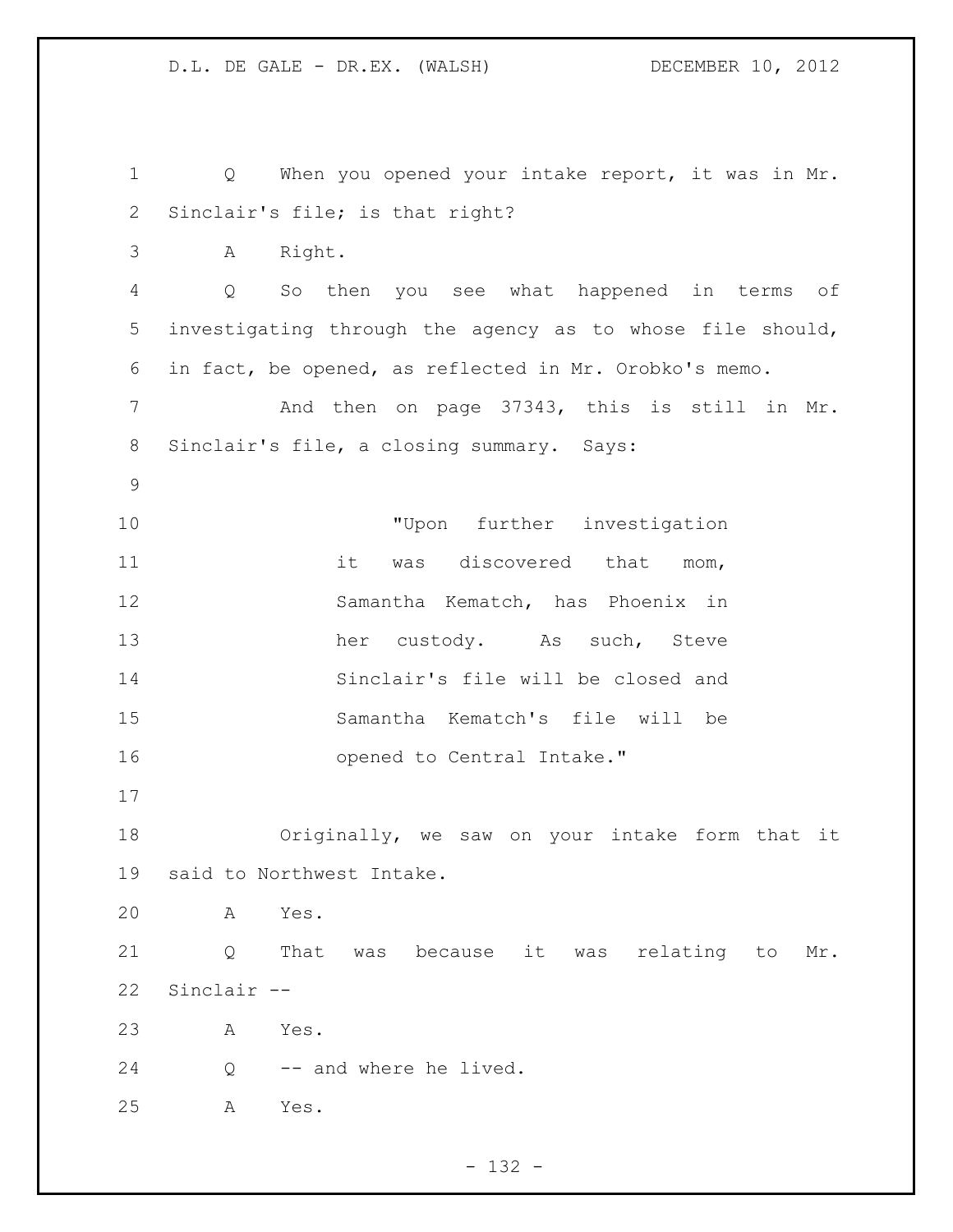| $\mathbf 1$    | Now it's going to be open in the mother's name,<br>Q     |
|----------------|----------------------------------------------------------|
| $\mathbf{2}$   | in Samantha Kematch's name, and a different intake.      |
| $\mathfrak{Z}$ | Correct.<br>A                                            |
| 4              | And so the case is closed on intake as of May 13,<br>Q   |
| 5              | '04. That's Mr. Sinclair's file is now closed.           |
| 6              | Right.<br>A                                              |
| 7              | MS. WALSH: So then if we go to page 36963, which         |
| 8              | I think you do have, Mr. Commissioner.                   |
| $\mathsf 9$    | THE COMMISSIONER: Yes, I have it.                        |
| 10             |                                                          |
| 11             | BY MS. WALSH:                                            |
| 12             | Q Now, this is a CRU intake and AHU form, but this       |
| 13             | time it says to Central intake. It's got from Debbie De  |
| 14             | Gale on it, May 11, 2004, re Samantha Kematch.           |
| 15             | MS. WALSH: And if we scroll through the pages to         |
| 16             | the end of the document which is found at page $36966$   |
| 17             | Just -- if we just stop for a minute.                    |
| 18             |                                                          |
| 19             | BY MS. WALSH:                                            |
| 20             | As you're looking at this document, it appears<br>Q      |
| 21             | that it is identical to the intake we were looking at in |
| 22             | Mr. Sinclair's file, the document that you created --    |
| 23             | Um-hum.<br>A                                             |
| 24             | $--$ or that $--$<br>Q                                   |
| 25             | А<br>Yes.                                                |

- 133 -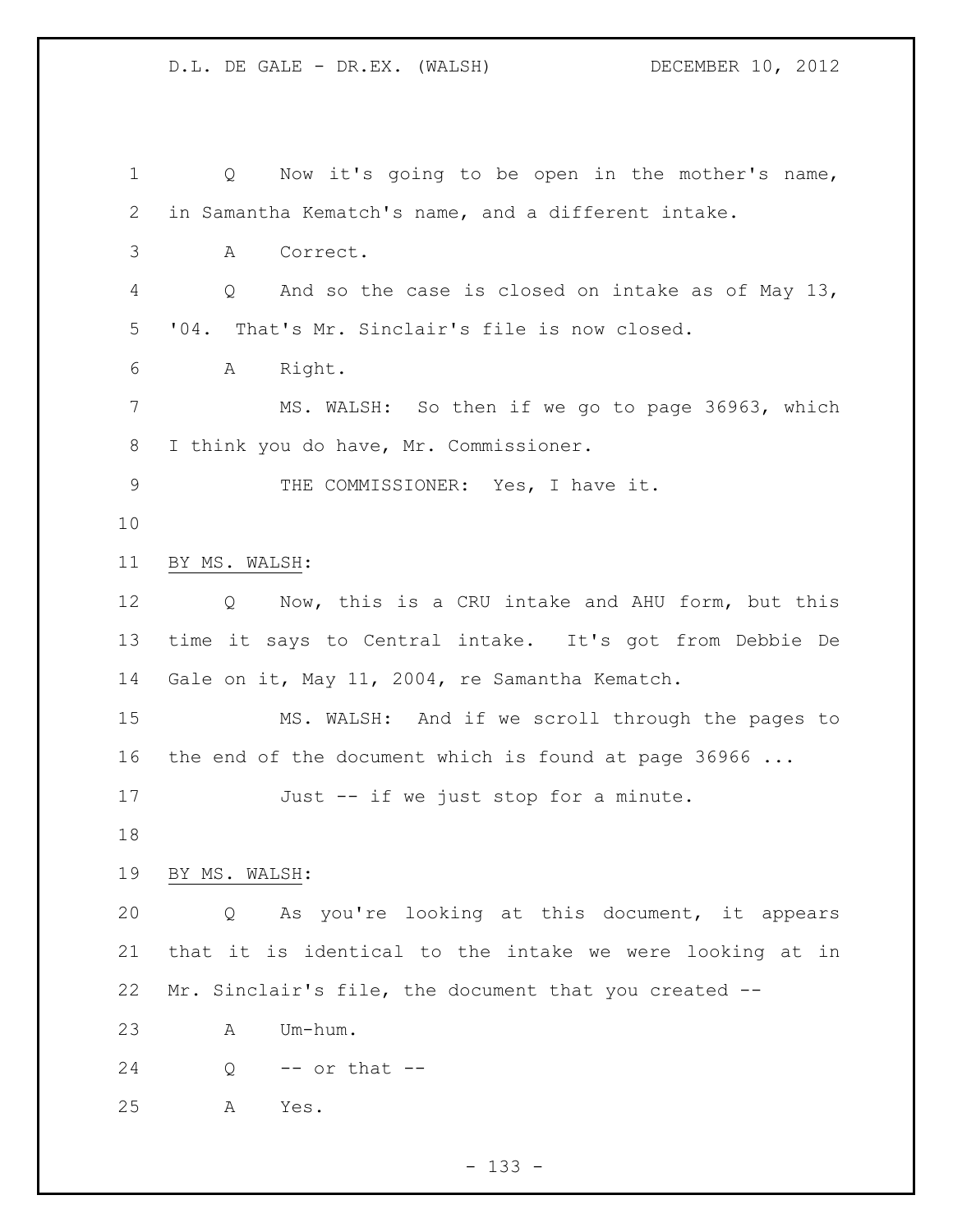D.L. DE GALE - DR.EX. (WALSH) DECEMBER 10, 2012 Q That was in Mr. Sinclair's file as being the document you created. A Yes. Q All right. MS. WALSH: And just carry on, please, to the end. If we stop there, please? BY MS. WALSH: Q On the last page, again, there's your recommendation: "Based on the above-noted 13 information, the case is to be opened for further follow-up by Intake to ascertain where the child should be living and whether a safety concern exists if the 18 child is in the parent's care. The safety assessment is assessed to be within a 48-hour follow-up response." Your evidence, I understand, is that you did not, in fact, write that it should be a 48-hour follow-up response.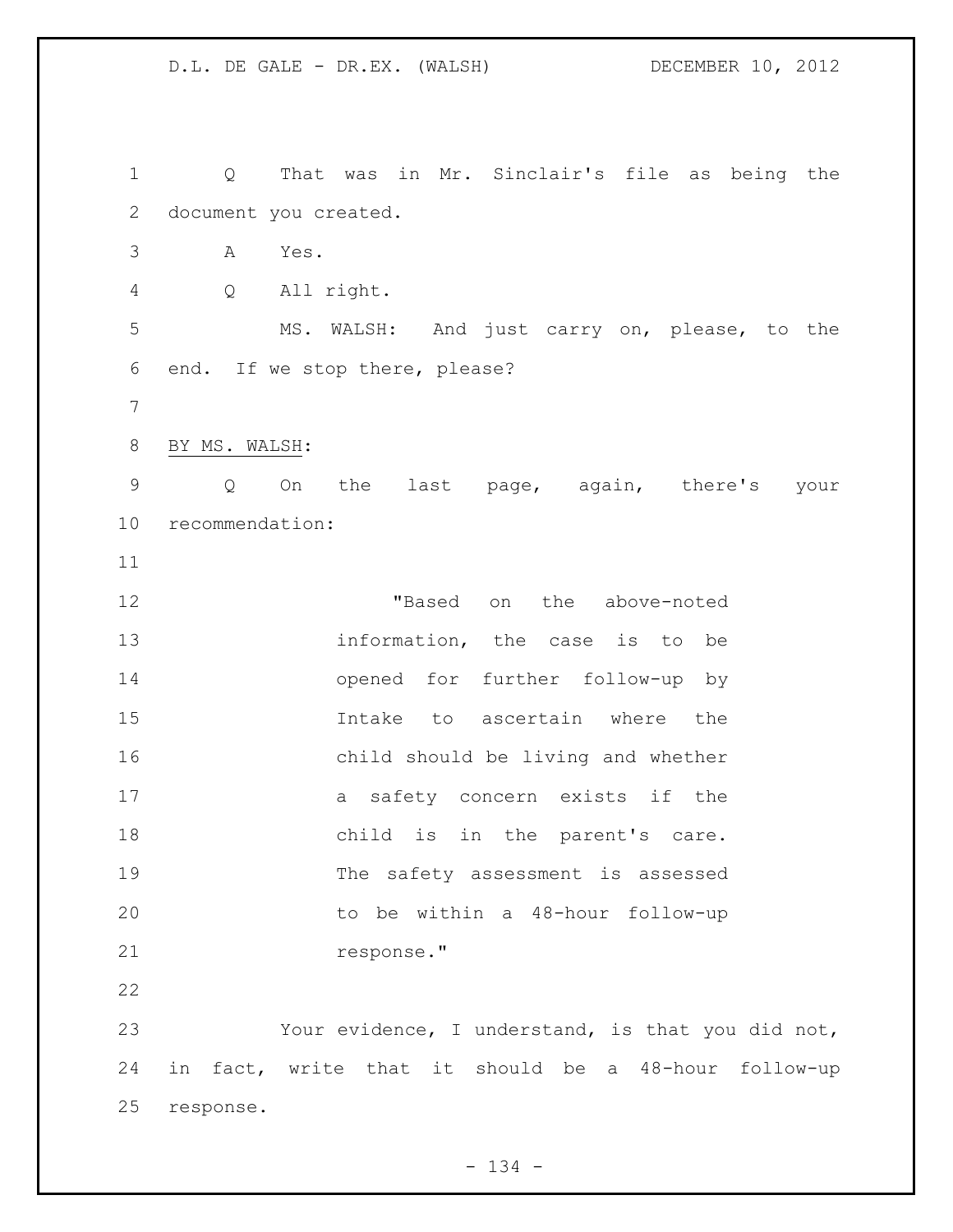A Correct. Q And then there are two lines for signatures, and neither of them is filled out. A Correct. Q Do you have any understanding as to why that's the case? A Because Mr. Orobko would have added to the bottom of that report, and in order to do so and then print it off, then, because of the document being attached to CFSIS, in order to print that off the signatures would not be there. Q Okay. A So it wasn't added to the original. Q So were you given an intake report to sign, to place in Ms. Kematch's file? A No. Q And then there's an -- a paragraph at the bottom of this document that says: "Upon further investigation it was discovered that mom, Samantha Kematch, has Phoenix in 23 her custody. As such, Steve Sinclair's file will be closed and Samantha Kematch's file will be

## $- 135 -$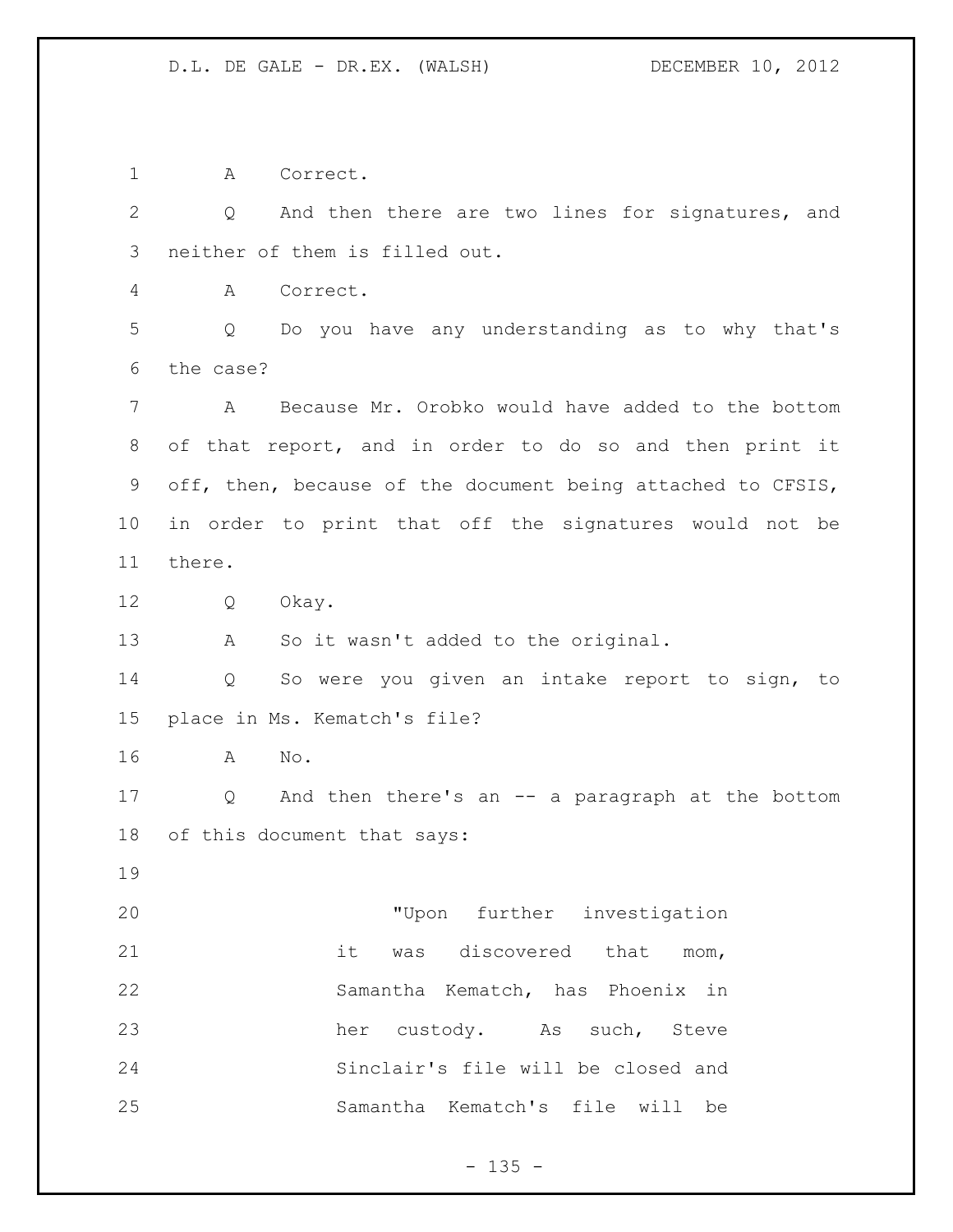| $\mathbf{1}$    | opened to Central Intake (see memo                         |
|-----------------|------------------------------------------------------------|
| 2               | on file this date)."                                       |
| 3               |                                                            |
| 4               | And it's got Mr. Orobko's name typed in and the            |
| 5               | date.                                                      |
| 6               | Yes.<br>A                                                  |
| 7               | what is your understanding as to what<br>Q<br>So           |
| 8               | transpired after you filled out your intake report?        |
| 9               | Well, if there was no documentation at the end of<br>A     |
| $10 \,$         | my report from our backup team, that means that it went    |
| 11              | straight to tier two intake, and that Mr. Orobko did some  |
| 12 <sup>°</sup> | checking and, and according to him was able to verify that |
| 13              | the child was with the mother.                             |
| 14              | And so then Mr. Sinclair's file was closed and<br>Q        |
| 15              | Ms. Kematch's file was opened.                             |
| 16              | Yes.<br>A                                                  |
| 17              | Q<br>You had no involvement at that point, as of May       |
| 18              | 13, '04, with the file?                                    |
| 19              | Α<br>No.                                                   |
| 20              | MS. WALSH: Going back to the report that was               |
| 21              | prepared by Mr. Koster, if we can pull that up on the      |
| 22              | screen, please, page 41.                                   |
| 23              |                                                            |
| 24              | BY MS. WALSH:                                              |
| 25              | So what's on the screen in front of you is a<br>Q          |

- 136 -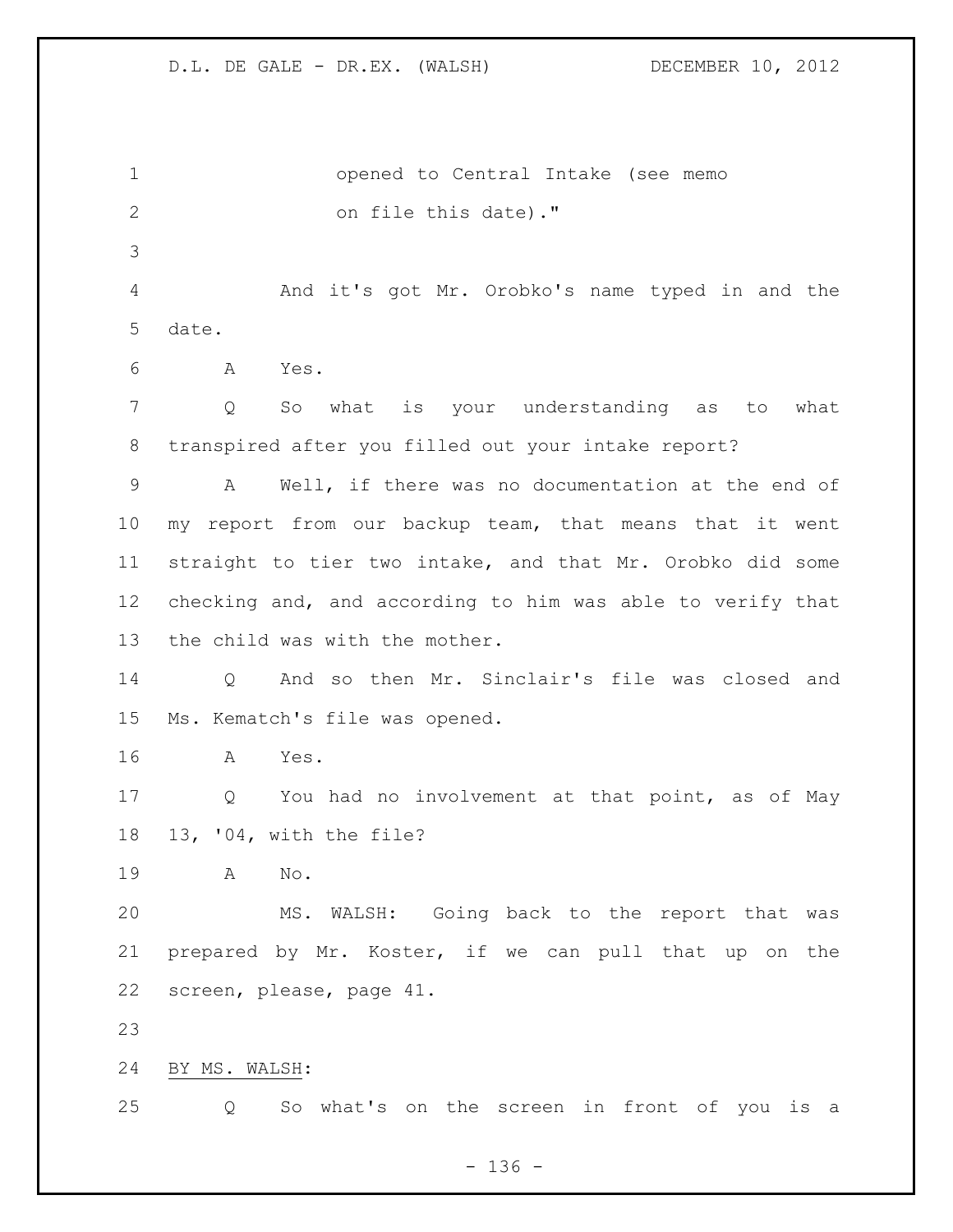portion of Mr. Koster's report. Were you ever given Mr. Koster's report to read? A I was given a portion of that report that covered my piece, by Trevor Ray. Q When was that? A That was after our meetings with Ms. Loeppky and Sacha Paul. Q In preparation for your participation in this inquiry. A Yes. Q So Mr. Koster's report was written in 2006. You say you were shown the portion of the report that related to your involvement. That would have been in 2011 or 2012? A Somewhere around there. I'm losing track of these meetings. Q Do you recall whether you were shown Mr. Koster's report before or after you were advised that your intake document and safety assessment form had been altered? 19 A After. Q If you look at page 41 under the heading, "The Fifth Protection Opening: From May 11, 2004 to June 14, 2004," what's written there up to May 13, '04 appears to be simply a factual narrative. Is there anything inaccurate in that narrative as it relates to your involvement? Take your time.

- 137 -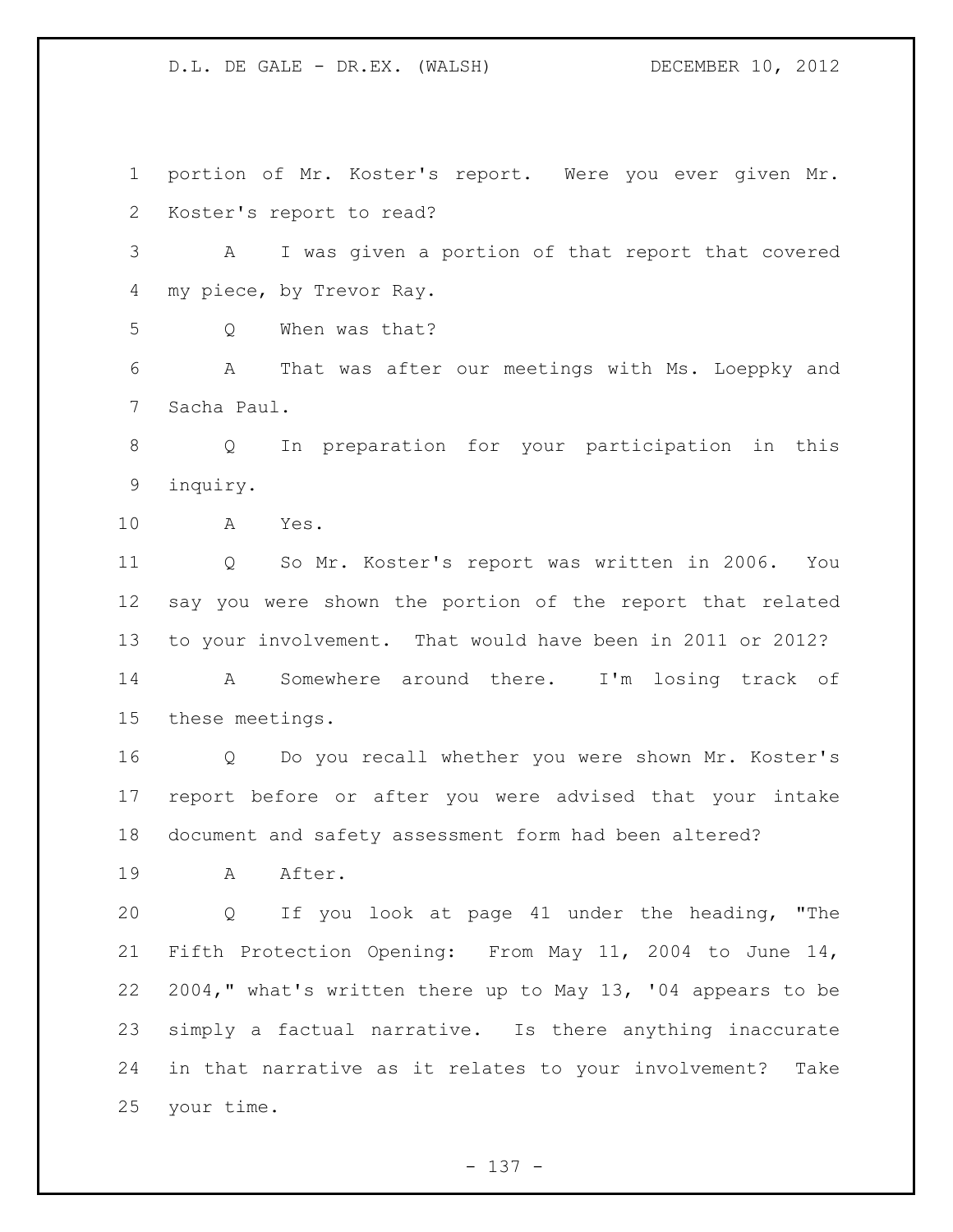A The first three paragraphs is a narrative of my involvement. Q And is it accurate? A Yeah. Q And then the fourth paragraph you're saying is not with respect to your specific involvement? A That would have been Mr. Orobko's involvement. 8 Q Okay. Where it says: "The worker had seen the concerns written in the file if and when either Steve Sinclair or Samantha 13 Kematch was take over the care of Phoenix again. She called for a 48 hour safety assessment response 16 on this at the Intake level", is that not referring to your involvement? A Yeah. Q So that's the fourth paragraph. A Right. But it was since Phoenix was apparently living with Samantha, Steven could not be -- well, yeah. Q Well, you -- so you told us that it was -- A Well, when I looked at it there, I was thinking that Mr. Orobko's comments were reflecting in there --

- 138 -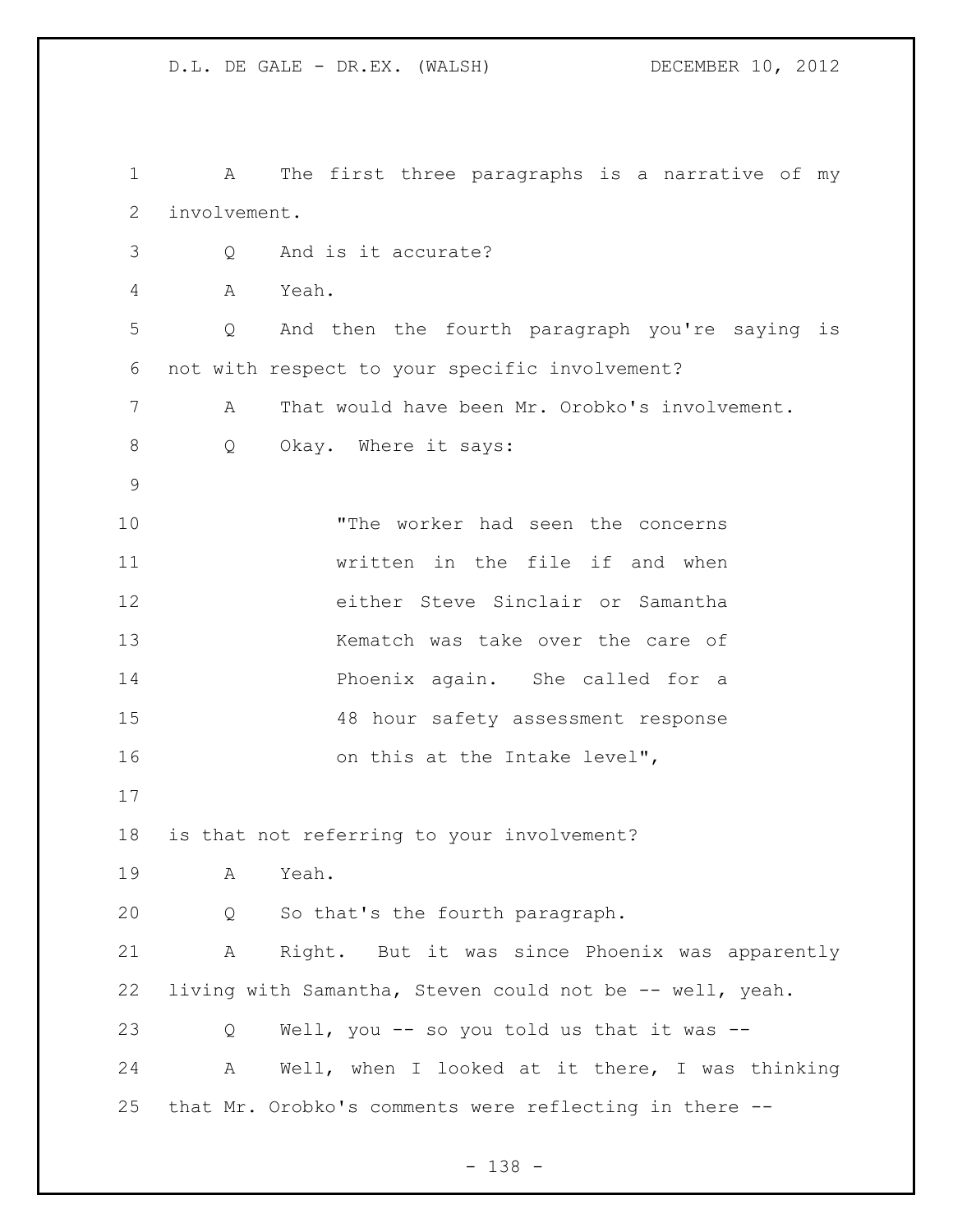Q I see. So -- A -- that she was actually living with the mom and stuff. I was not able to confirm that when I spoke to the mother. Q So that aspect of the narrative doesn't relate to the investigation that you did. The fact that Phoenix was apparently -- 8 A Yes. Q -- living with the mom and Samantha Sinclair's file was open to intake, that was -- her file was open to intake after your involvement, you're saying. A Yes. Q But then where the report goes on to say: "The worker had seen the concerns written in the file if and when either Steve Sinclair or Samantha 18 Kematch was [to] take over the care of Phoenix again. She called for a 48 hour safety assessment **response** on this at the Intake level", that, you understood to be referring to your involvement? A Yes, he was referring to my involvement.

- 139 -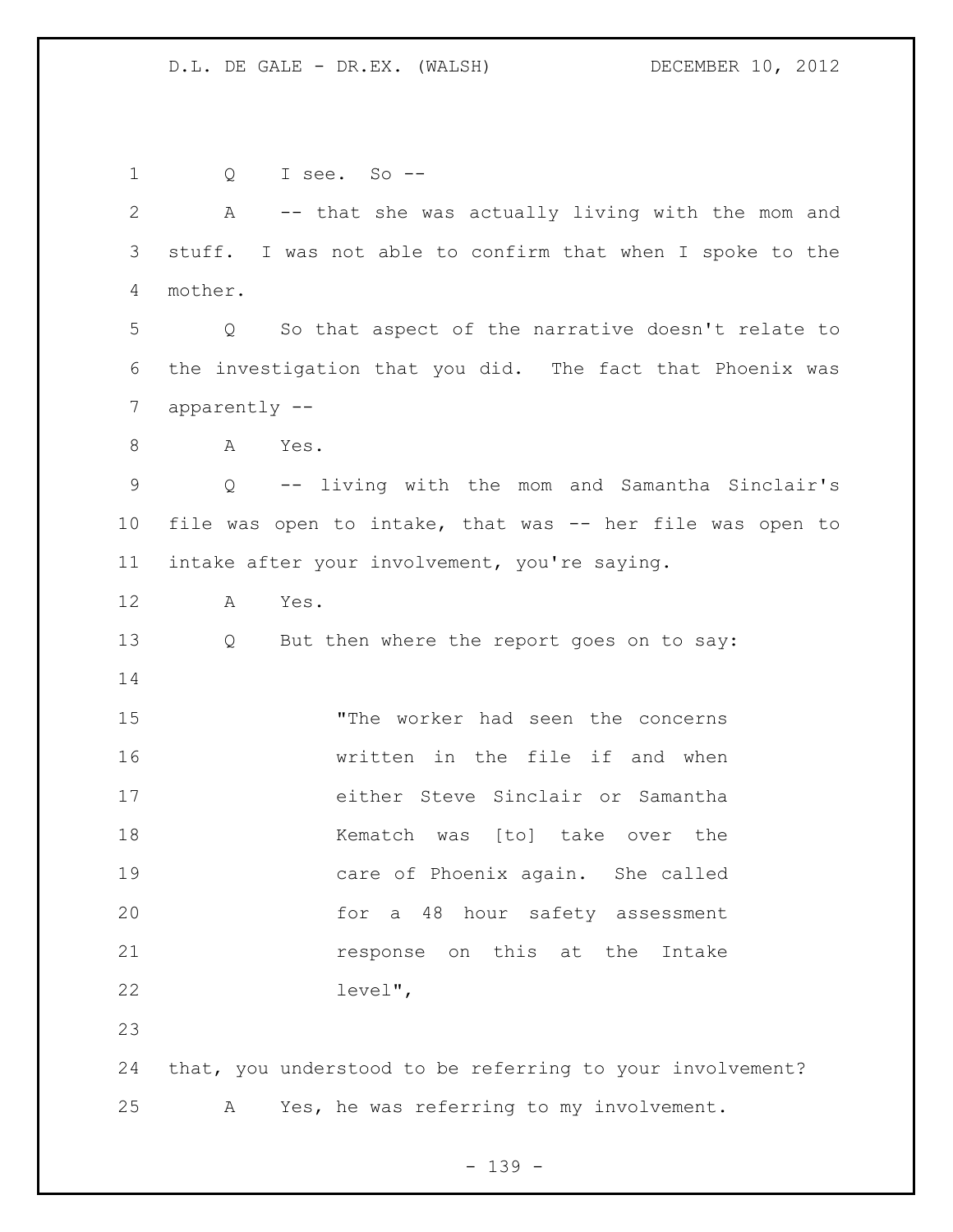Q And was that an accurate description of your involvement, in fact? A No. Q And that's because you told us that you recommended at 24-hour response. A Yes. Q Then if we turn to page 43 of the report, go down to the bottom, please, under the heading Findings. So we're at page 43, finding 27: "The Safety Assessment called for 12 a 48 hour response. It would have been important to go out the same day when previous concerns about 15 the mother's parenting and possible drug problems are considered. "The previous worker had written concerns about both parents in the previous closing. In addition, the agency had not had contact with Phoenix for months and it would be important due to her age to go out as soon as possible to determine her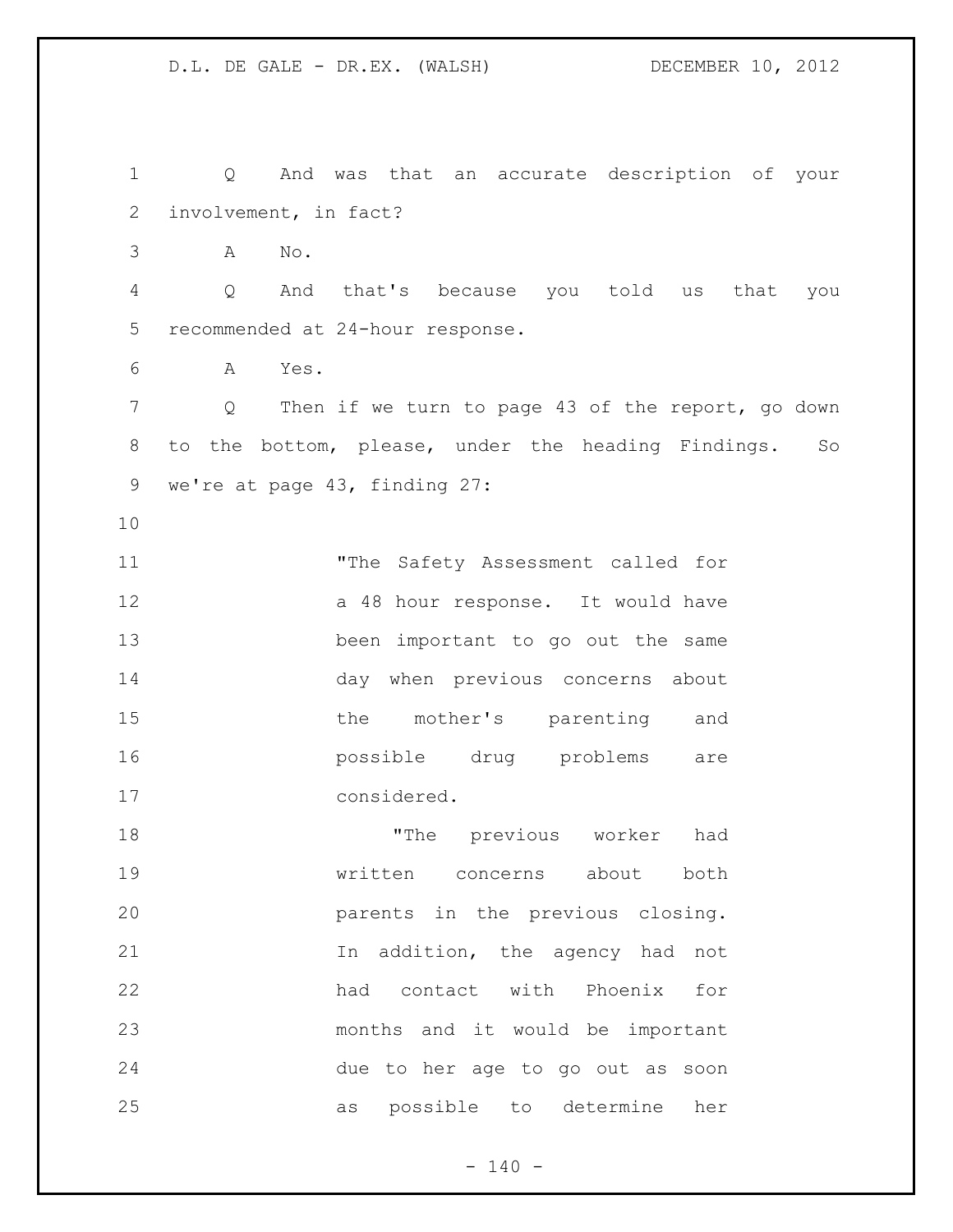living conditions and safety. The CRU worker had to have the file accepted in Intake and work load may have been a consideration and so the time frame could have been tailored to meet the intake response capacity. Workers had indicated that this was done on occasion." You want to comment on first the finding and then the paragraph that elaborates on the finding? A What's the question? Q So the, the finding that it would have been important to go out the same day when previous concerns about the mother's parenting and possible drug problems are considered appears to be critical of a 48-hour response. A Yes, he's being critical of that, but that's not what I did. Q And then where he goes on to say that: "The CRU worker had to have the file accepted in Intake and work load may have been a consideration and so the time frame could have

- 141 -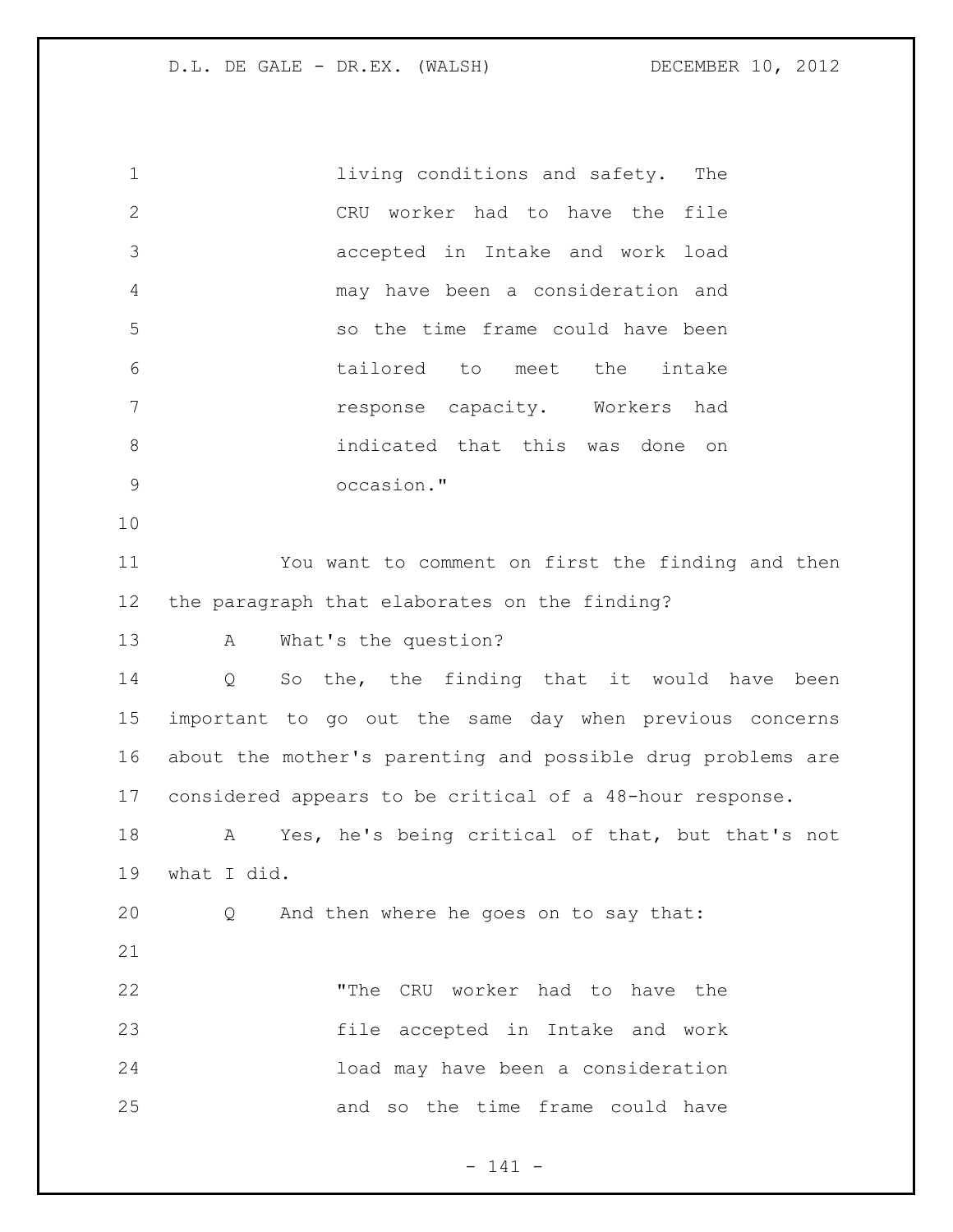been tailored to meet the intake response capacity", is that something that you did? A No. Q In your experience as a CRU worker, was workload a criterion for determining response time? A No. Q Was it something that you ever took into account in assessing response time? A No. Q So where Mr. Koster says, "Workers had indicated that this was done on occasion," was that something that you were aware of, that workers had on occasion taken workload into account in determining response time? A No. Q In any event, you never spoke with Mr. Koster. A No. Q Anything else you want to say about this particular report? A No. Q And you say that you saw the report after you were told that your documents had been altered. A Yes. Q And I want to take you to one more report. There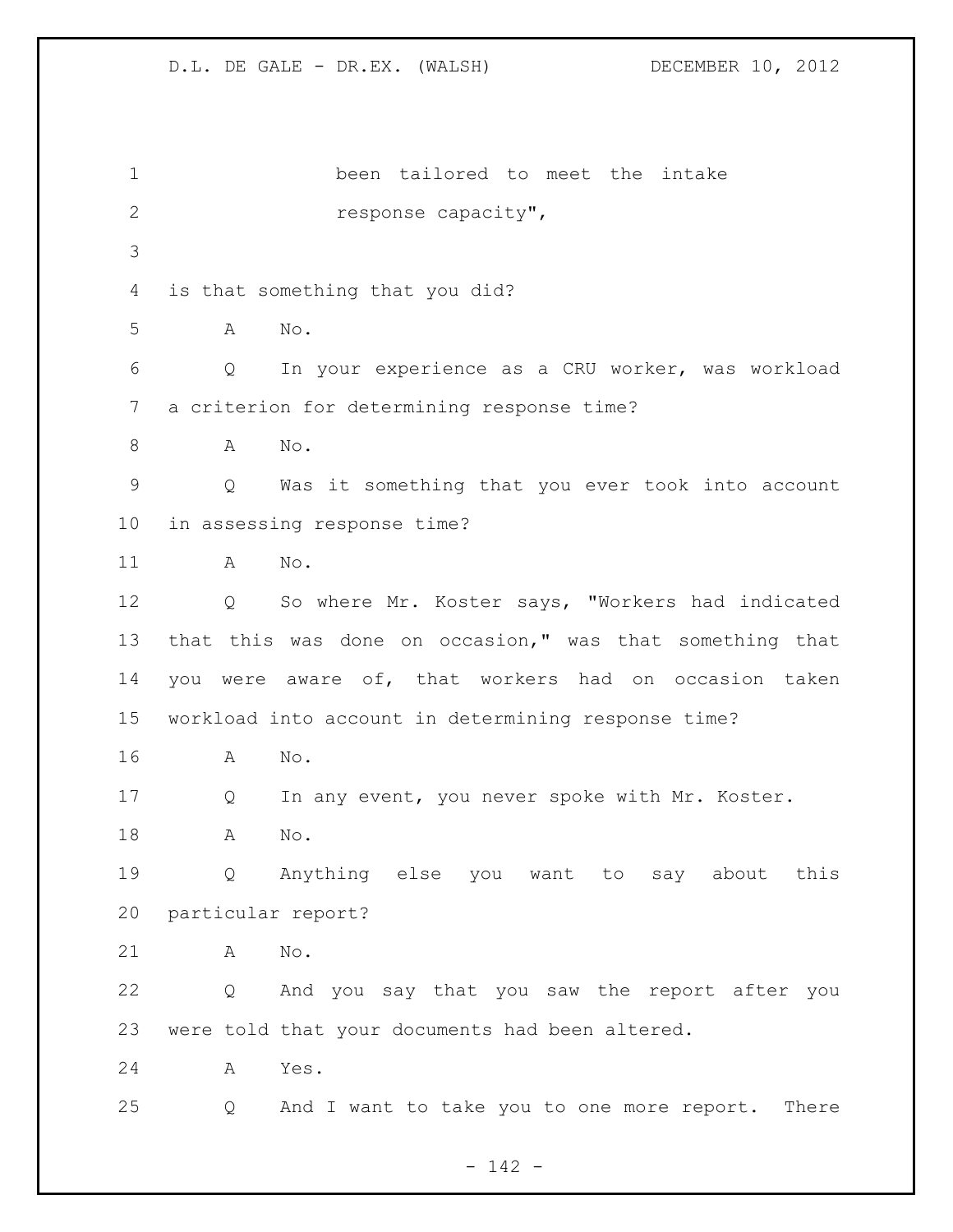D.L. DE GALE - DR.EX. (WALSH) DECEMBER 10, 2012

was a report prepared by --

| $\overline{2}$ | No, no, I saw my report before I was told it had<br>A       |
|----------------|-------------------------------------------------------------|
| 3              | been altered. I had instructed them to go and check it out  |
| 4              | because I believed it was altered.                          |
| 5              | Who did you ask to check it out?<br>Q                       |
| 6              | Carolyn Loeppky.<br>А                                       |
| 7              | So when we're talking about report, my question<br>Q        |
| 8              | was -- just to make sure that we're not confusing when      |
| 9              | we're talking about report, because when I use the word     |
| 10             | report, I mean your intake report.                          |
| 11             | Yes.<br>A                                                   |
| 12             | Q Did you know that your intake report was altered          |
| 13             | or had you been advised of that before you saw Mr. Koster's |
| 14             | report or after?                                            |
| 15             | Before.<br>A                                                |
| 16             | So you saw Mr. Koster's comments after you had<br>Q         |
| 17             | been advised that your report -- your intake report had     |
| 18             | been altered.                                               |
| 19             | A<br>Yes.                                                   |
| 20             | Okay. Thank you.<br>Q                                       |
| 21             | I had never seen his report before. I had no<br>A           |
| 22             | idea what conclusion he had come to.                        |
| 23             | MS. WALSH: And if we can pull up page 152,                  |
| 24             | please. Just scroll up a little, please. Thank you.         |
| 25             | Just scroll down a little. Okay, that's good,               |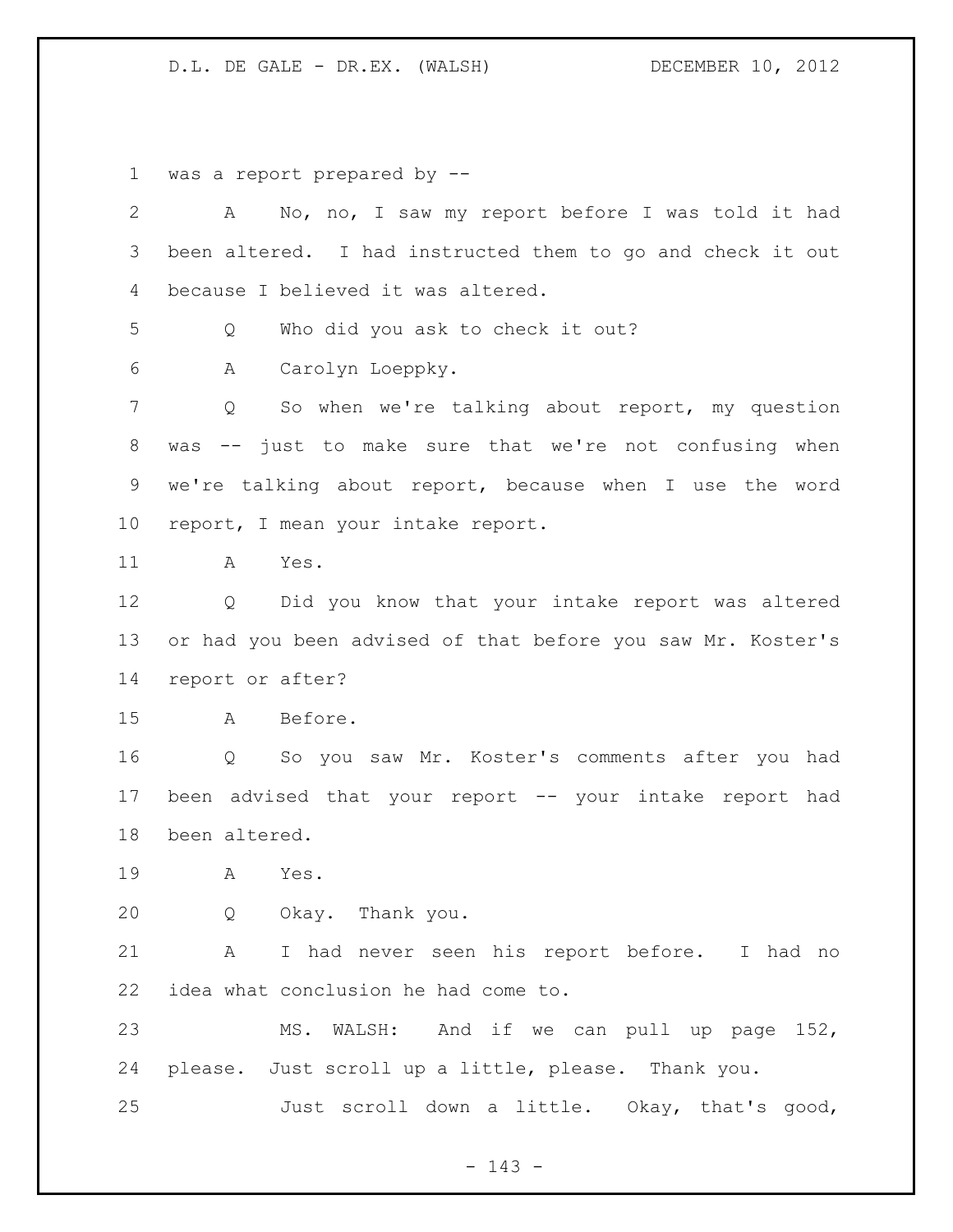thank you.

BY MS. WALSH:

 Q So another report that was prepared after Phoenix's death was discovered, that looked at the services that Phoenix and her family received from Child and Family Services, was a report prepared through the Office of the Chief Medical Examiner pursuant to the provisions of Section 10 of the Fatality Inquiries Act, so we refer to it as the Section 10 report. Were you ever interviewed by anyone from the Office of the Chief Medical Examiner?

A No.

 Q You've seen this report or the, the portion of the report that I've shown on the screen in front of you. You were shown that in preparation for this inquiry?

A This is from the chief medical examiner, now?

Q Yes.

18 A No, I haven't.

Q You've never seen it at all?

A No.

 Q All right. Well, we'll go through it in a minute. So your evidence is that you were never shown the Section 10 report. It was prepared by Jan Christianson-Wood.

A No, I haven't.

 $- 144 -$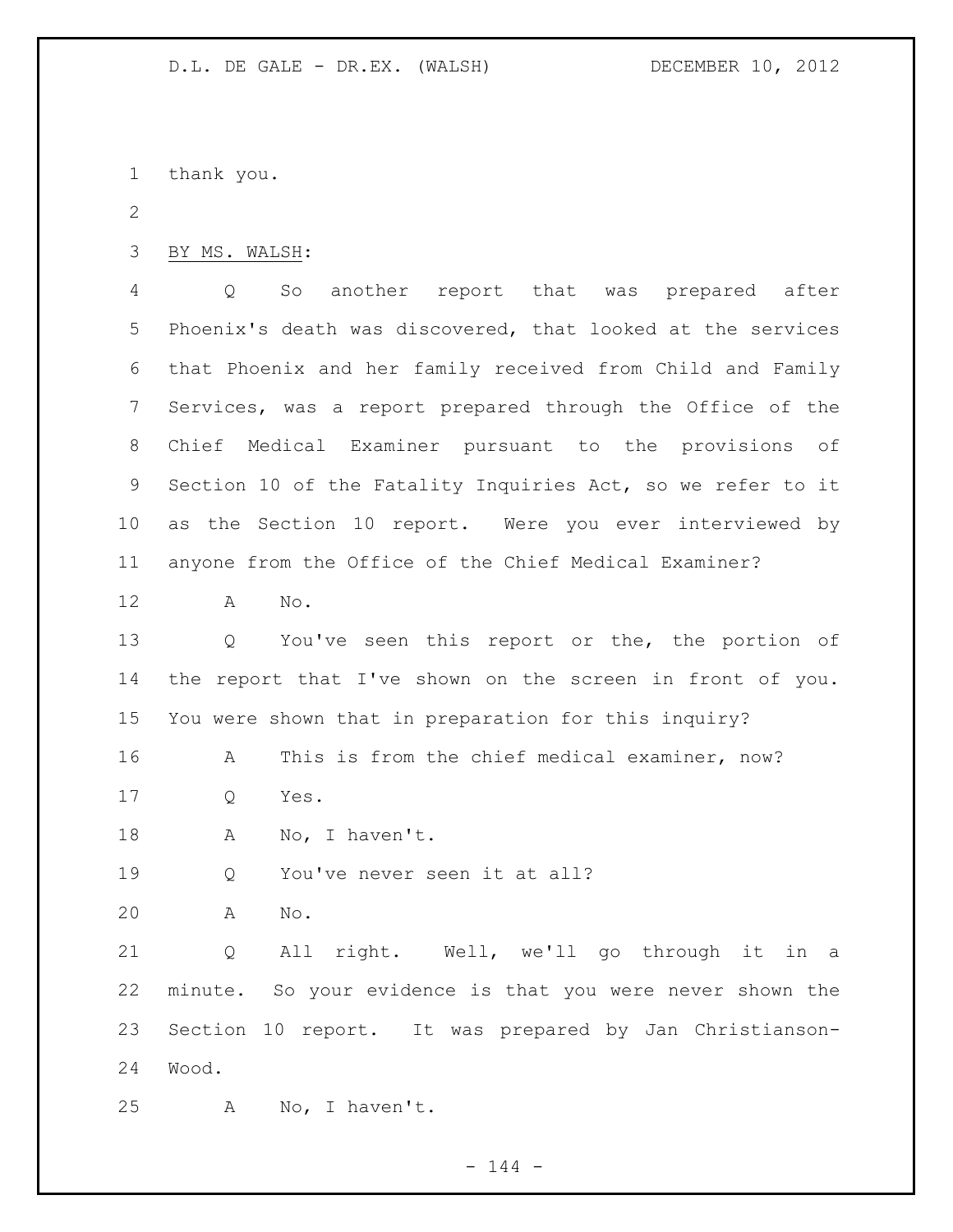Q You've never seen portions of it. A No. Q All right. So what I'm reading to you from and what's on the screen in front of you is a portion of that report, and it says the following. Under the heading, the -- or it says: 8 The next documented contact with Employment and Income 10 Assistance occurred on May 11, 2004 when an Income assistance worker called to report that Ms 13 Kematch had brought in a letter claiming she had been caring for Phoenix since November 2003 and *requesting financial assistance.* 17 She claimed that Mr. Sinclair had given the allowance he received for Phoenix to Kimberley and Rohan as they had been caring for the child. The income assistance worker was concerned about the risk to Phoenix in her mother's care. The intake worker confirmed the statement of risk and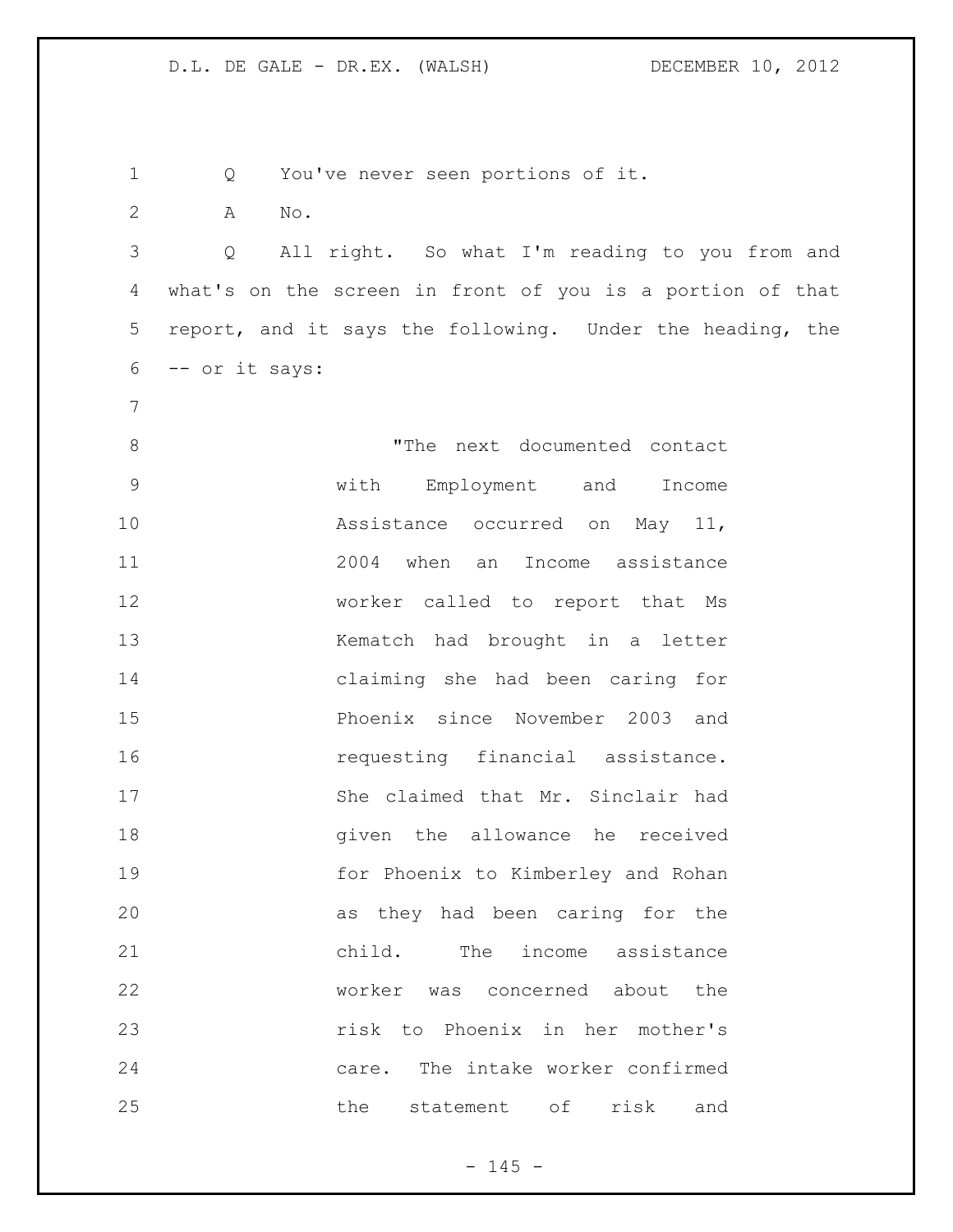| $\mathbf{1}$   | attempted to contact both Kimberly               |
|----------------|--------------------------------------------------|
| $\overline{2}$ | Edwards and Steven Sinclair but                  |
| 3              | without success."                                |
| 4              |                                                  |
| 5              | Is that an accurate description of the work that |
| 6              | you did upon receiving the call from EIA?        |
| 7              | Α<br>Yes.                                        |
| $8\,$          | And then the report goes on to say:<br>Q         |
| $\mathsf 9$    |                                                  |
| 10             | "The worker called Ms Kematch                    |
| 11             | challenged her on<br>and<br>the                  |
| 12             | inaccurate information about where               |
| 13             | Phoenix had been, how long Ms                    |
| 14             | Kematch had cared for her and Ms                 |
| 15             | Kematch's assertion that<br>Ms                   |
| 16             | Edwards had cared for Phoenix for                |
| 17             | only a month. Ms Kematch ended                   |
| 18             | the call after swearing at the                   |
| 19             | worker. The CRU intake worker                    |
| 20             | assigned a 48 hour response time                 |
| 21             | for a safety assessment due to the               |
| 22             | history and the risk level.                      |
| 23             | "As Ms Kematch was designed a                    |
| 24             | 'high risk' caregiver, a response                |
| 25             | time reflecting this would have                  |

- 146 -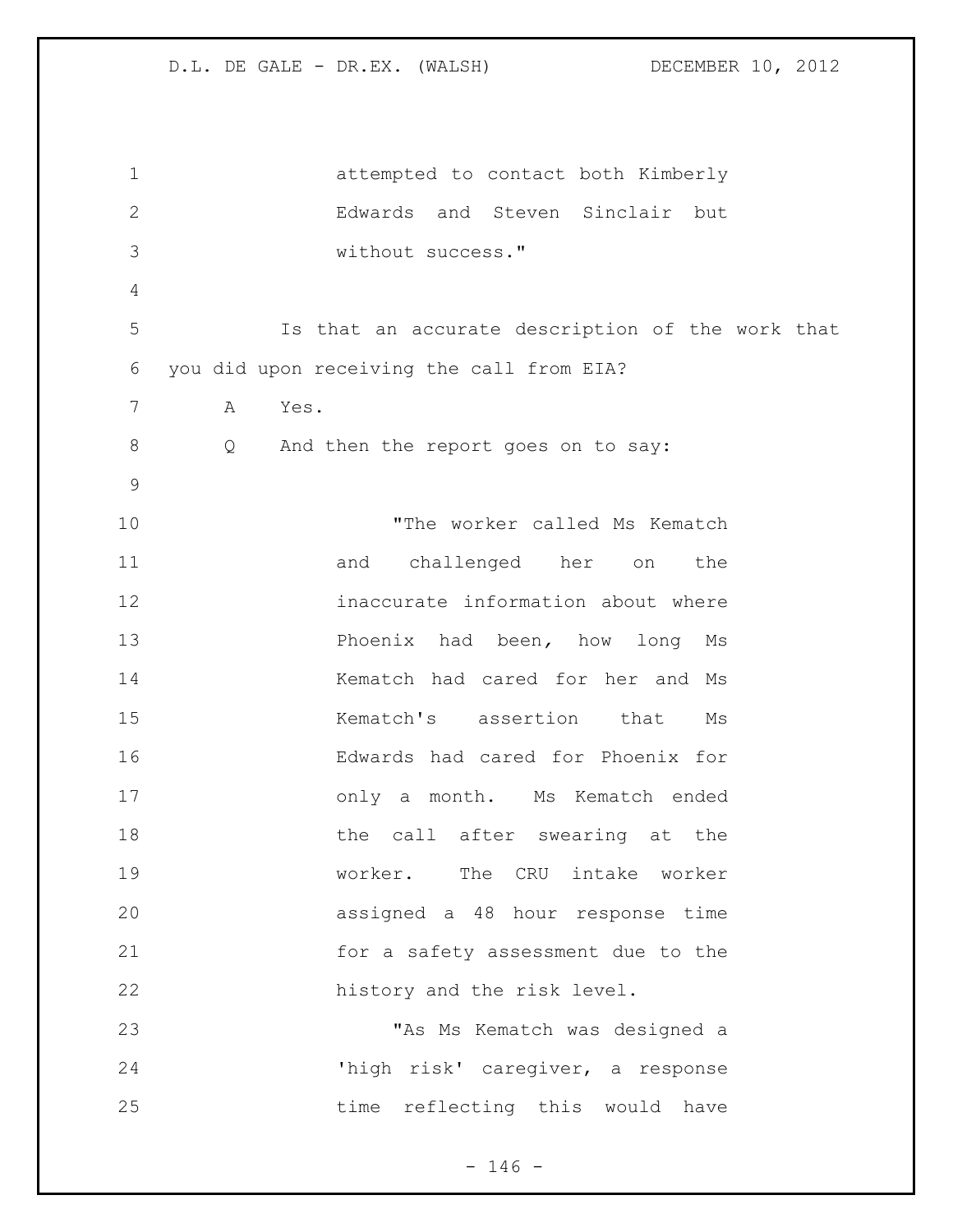```
1 been appropriate."
2
3 Now, those paragraphs that I read out to you just 
4 now, was that an accurate description of your work? Where 
5 it says: 
6
7 "The worker called Ms Kematch and 
8 challenged her on the inaccurate 
9 information about where Phoenix 
10 had been", 
11
12 was that accurate? 
13 A Yes. 
14 Q
15 "... how long Ms Kematch had cared
16 for her and Ms Kematch's assertion 
17 that Ms Edwards had cared for
18 Phoenix for only [one] month",
19
20 those were things you challenged Ms. Kematch on?
21 A Yes. 
22 Q
23 TMS. Kematch ended the call after
24 Swearing at the worker."
25
```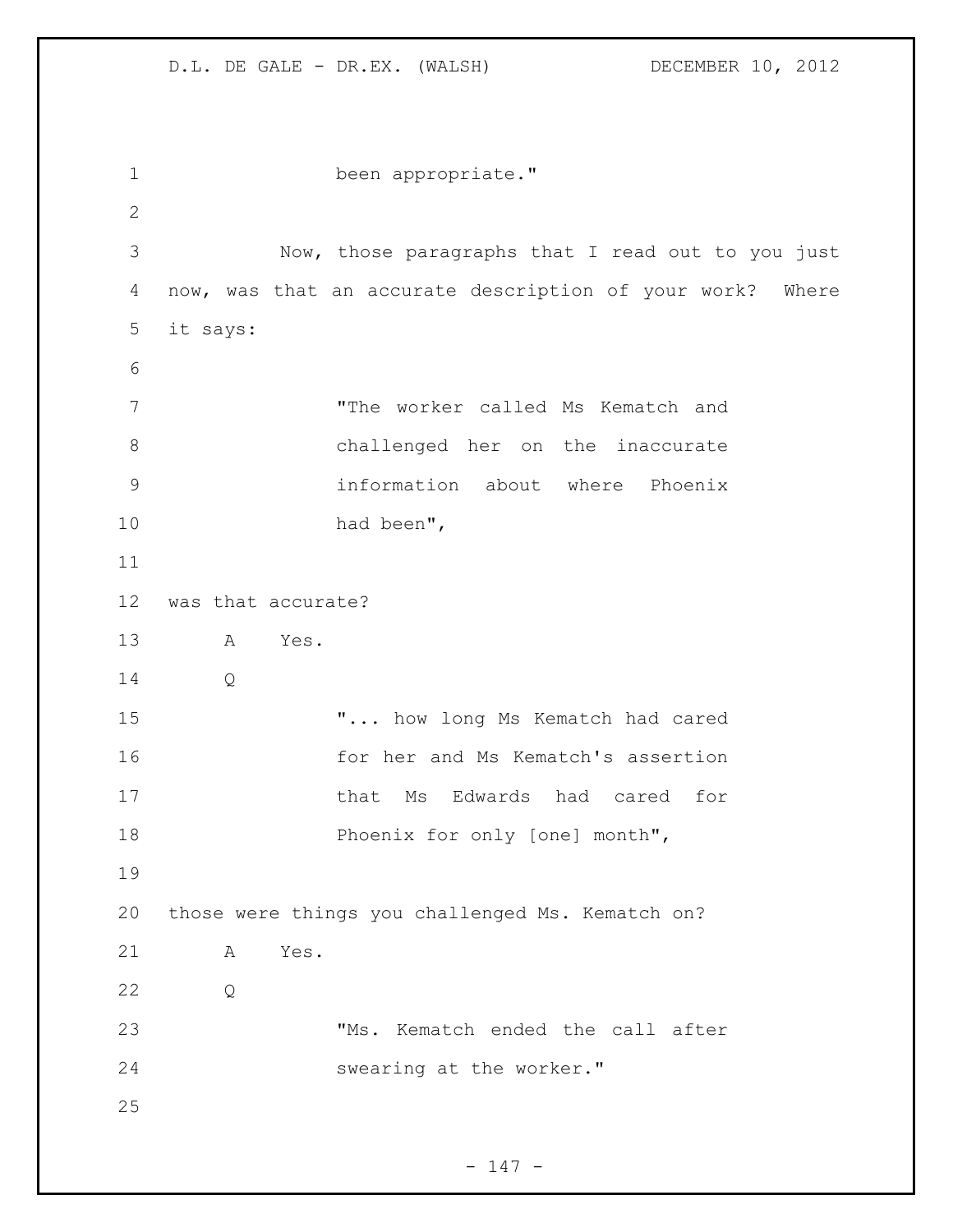```
1 A Yes. 
2 Q
3 "The CRU intake worker assigned a 
4 48 hour response time for a safety 
5 assessment due to the history and 
6 the risk level."
7
8 A No, I did not assign that response time.
9 Q Do you agree with the statement:
10
11 "As Ms Kematch was designed a 
12 'high risk' caregiver, a response 
13 time reflecting this would have
14 been appropriate"?
15
16 A Yes. 
17 Q And is that the response time you gave?
18 A Yes. 
19 Q And that was 24 hours.
20 A Yes. 
21 MS. WALSH: Thank you, Ms. De Gale. Those are my
22 questions. 
23 THE COMMISSIONER: All right. Who's going? Mr.
24 Saxberg. 
25 You can go ahead, Mr. Saxberg.
```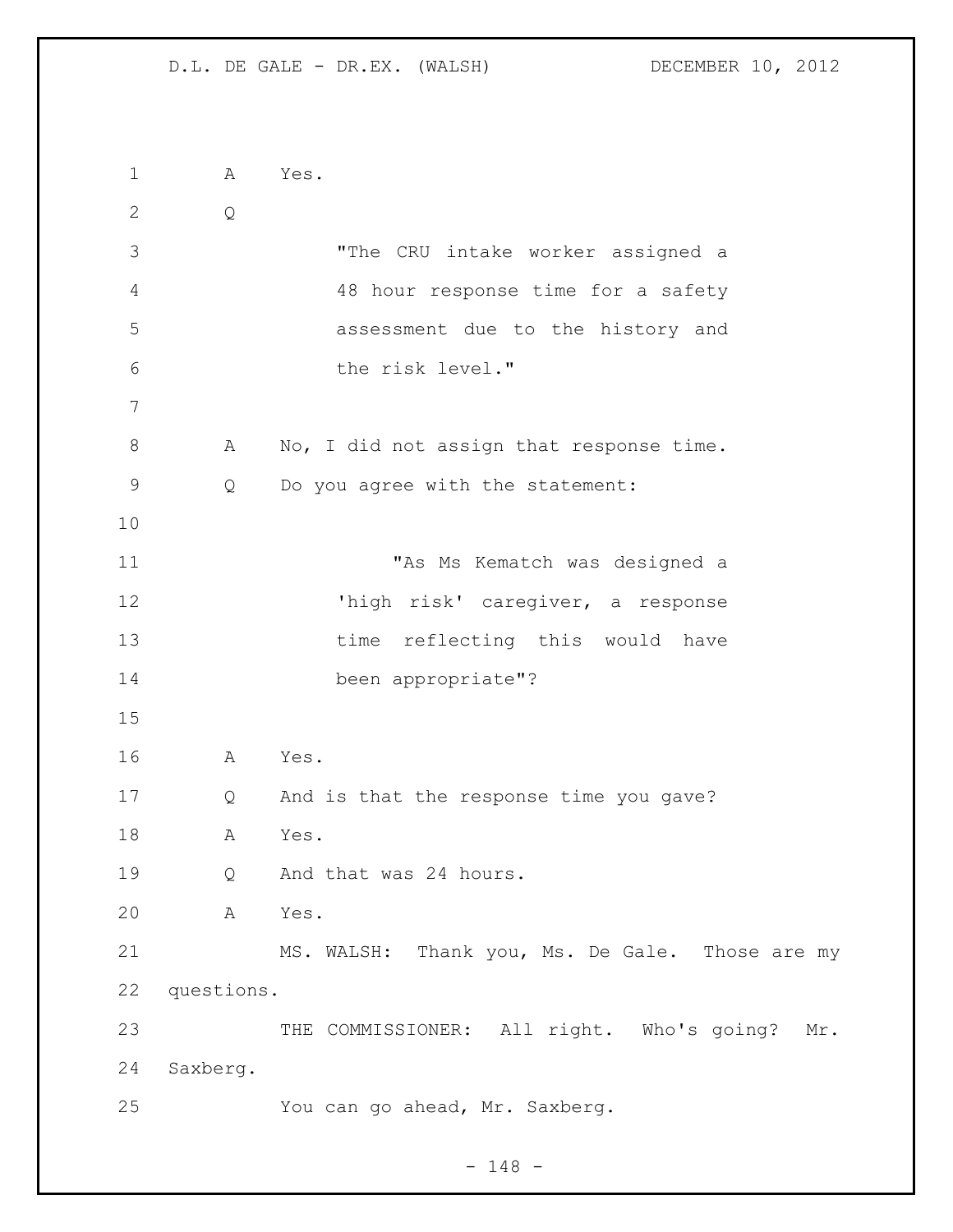1 MR. SAXBERG: Okay, thank you, Mr. Commissioner. 

CROSS-EXAMINATION BY MR. SAXBERG:

 Q My name's Chris Saxberg and I act for ANCR and three of the authorities that regulate child and welfare agencies in this province, the three authorities other than the Métis authority. I also act for certain witnesses, including Diana Verrier.

 Now, can I -- I just want to start by putting something -- putting some of your evidence into perspective here because it seems that it's being kind of delivered in a, in a, in a somewhat dramatic way. But you talked about an altered document, right?

A Yes.

 Q And you're using this term "altered document," 16 but you're not, you're not saying that, that it was -- you know who changed it. It was your supervisor --

A Yes.

 Q -- right? And it's also the case that your supervisor's entitled to change it, correct?

A No.

 Q You don't believe your supervisor's entitled to change it.

A Not my report.

Q Well, isn't your supervisor ultimately

 $- 149 -$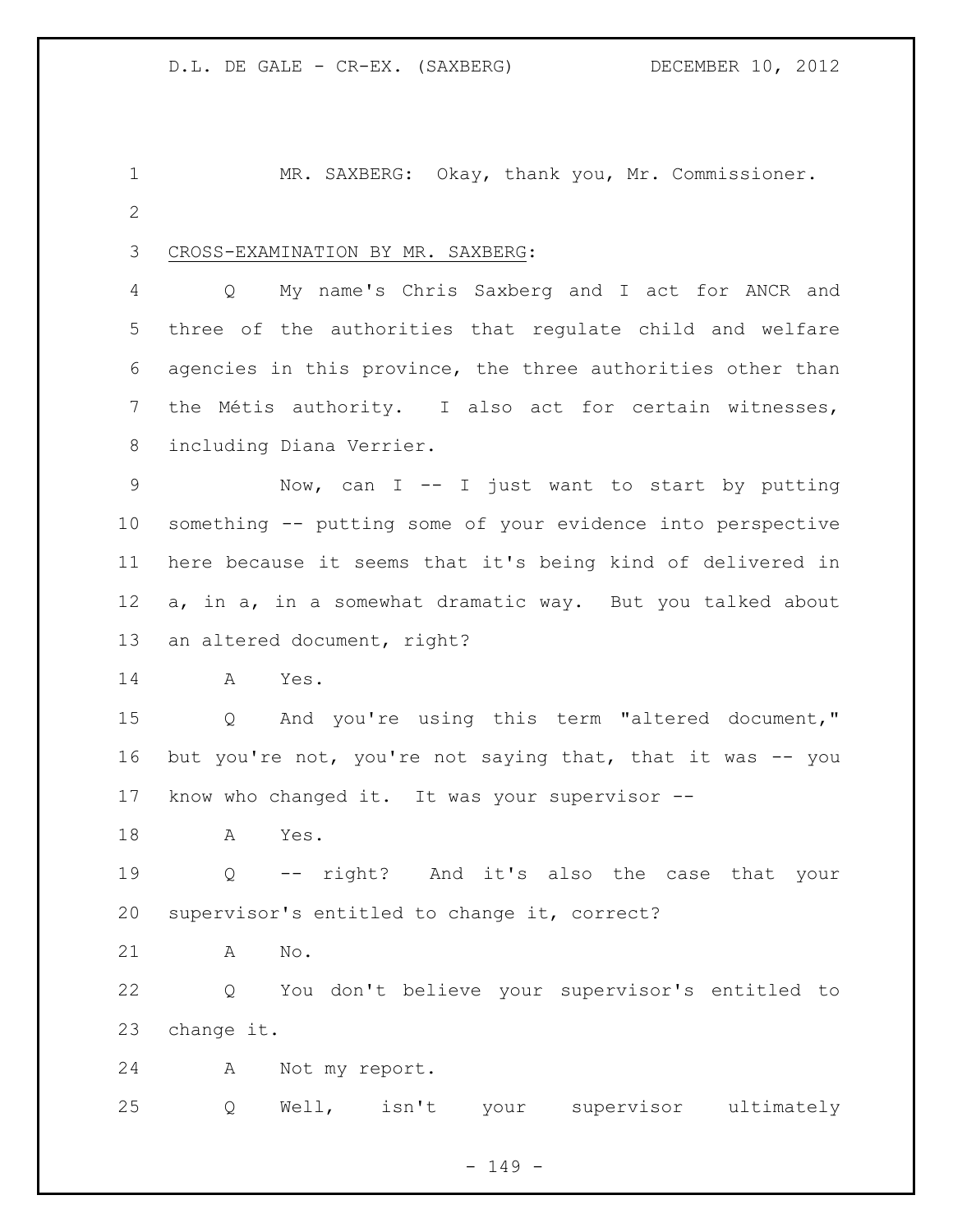responsible for determining what the response time is?

A Yes.

 Q Yes. And isn't your supervisor the person who is to determine what ultimately happens with any file, whether it goes to the CRU backup or whether it goes to intake or whether it goes to intake -- abuse intake --

A Yes.

 Q -- or whether it gets closed? That's the supervisor's job.

A Yes.

 Q Right? And all that's happened here is that you -- you're saying now -- and we'll get to, to how you come to that, but you're saying now that your 24-hour response time was changed to 48 hours.

A Correct.

Q By your supervisor.

A Yes.

 Q Who was entitled to do exactly that because the buck stops with her. It's her decision to make, correct?

A Correct.

 Q And two people -- two reasonable people can disagree on what the response time is in any situation.

A Absolutely.

24 Q And one person could think it's 24 hours especially in the situation where on that safety assessment

 $- 150 -$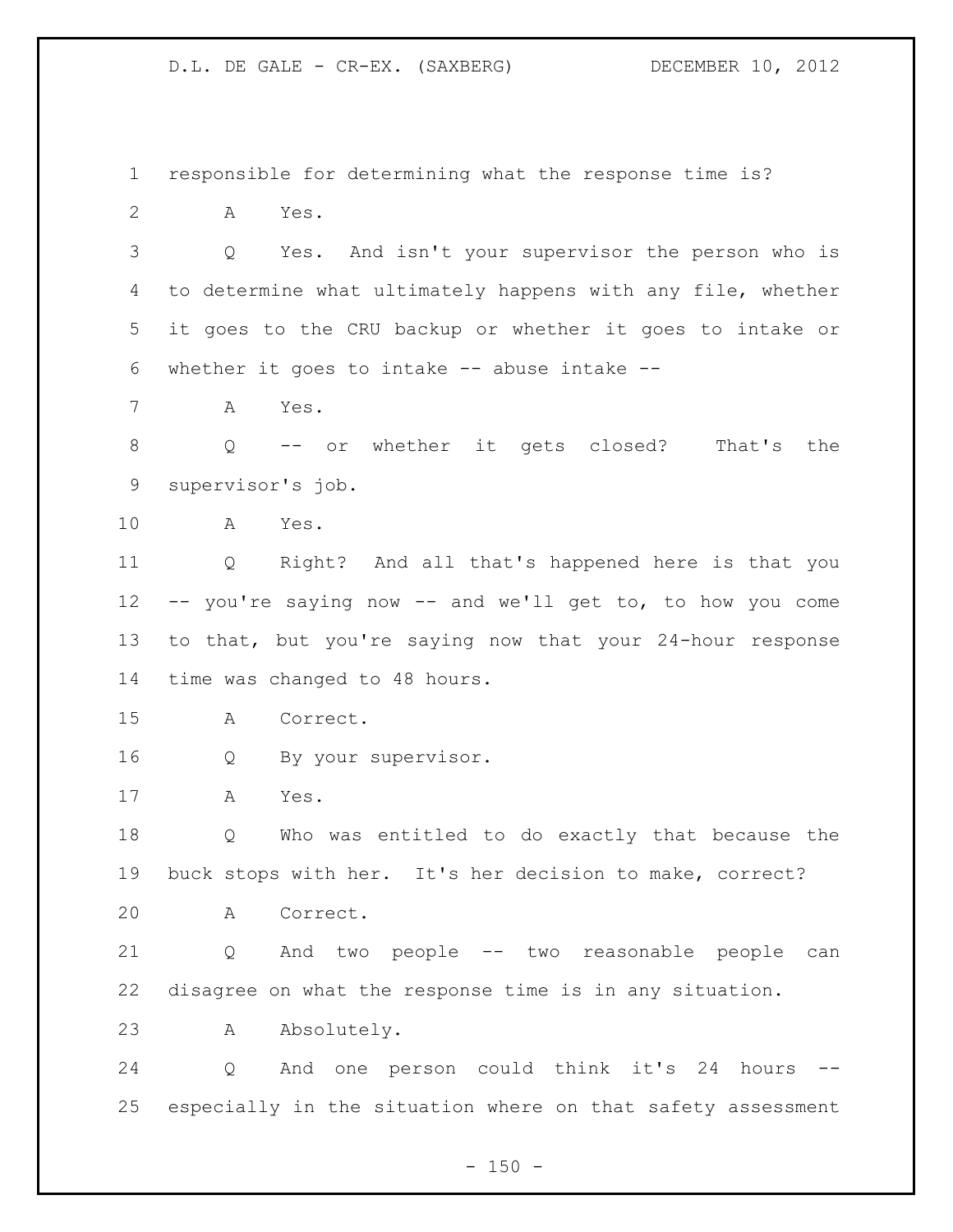that we looked at, there's no box to even check under 24 hours, correct?

A Correct.

 Q And, in fact, you checked off a box under the 48-hour category, correct?

A Yes.

 Q And it -- I'm sure it happened quite often where workers disagreed on what the appropriate response time is because it's a judgment call; is that fair?

A Yes.

 Q And you're not suggesting that there was anything malicious or wrongfully intended here by Ms. Verrier changing the response time, are you?

 A My opinion is, if somebody changes my work and makes it look like something I did, then they didn't do it in proper faith. If she wanted to change that report or change the response time in any way, she should have documented after my report was finished and put that it was her decision to change the response time due to whatever reason she, she found fit. Do not make something of mine appear to be like I did it when I didn't do it.

 Q But she took responsibility for it. She wrote her initials beside it. So how is that saying that it's yours?

A But it has appeared to just about everybody who's

 $- 151 -$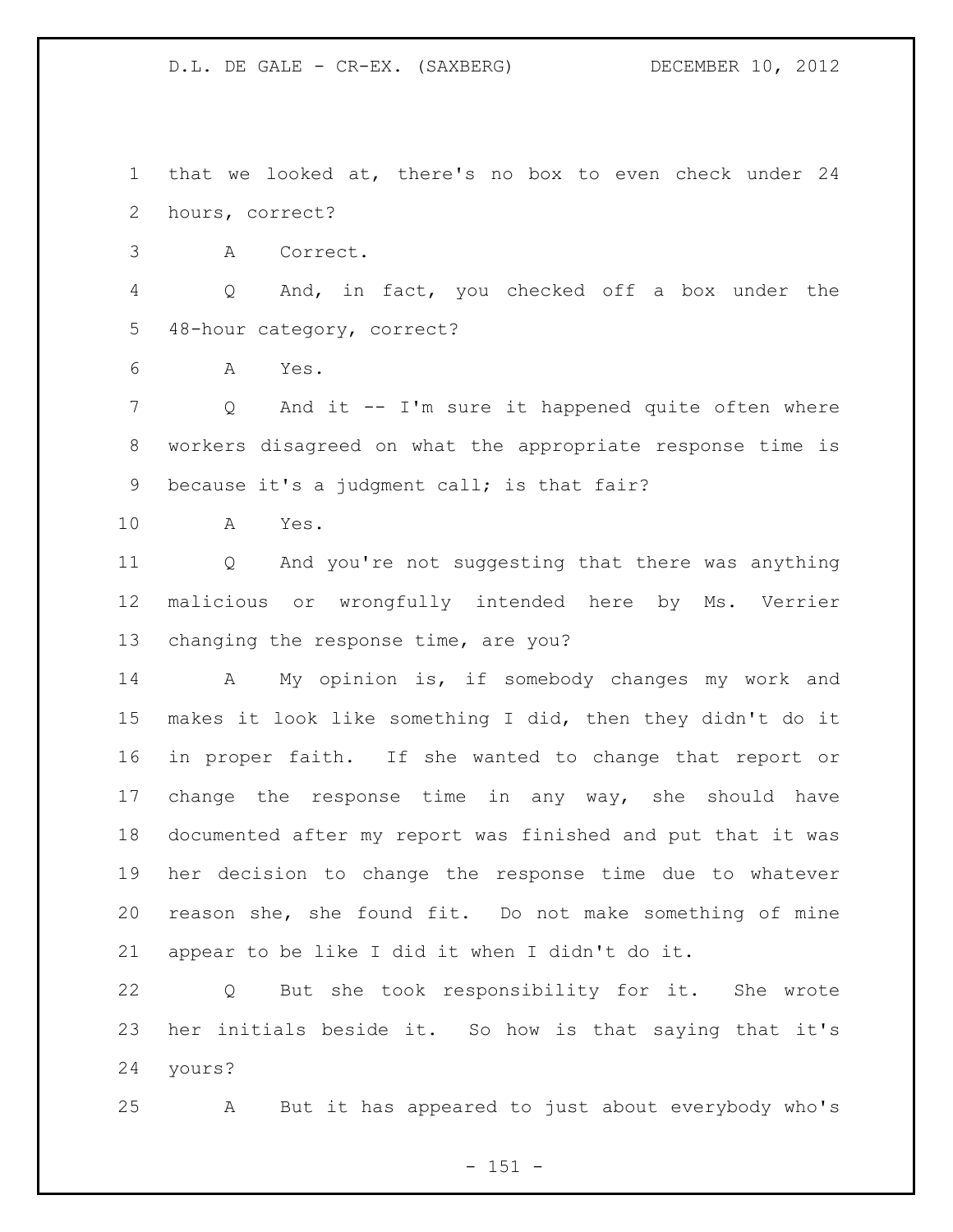reviewed any of this paperwork that it appeared to be my decision and my assessment when it wasn't. Q Exactly. You're talking about Mr. Koster's report which we looked at, which is page 43. MR. SAXBERG: If we could turn that up? It's CD number 1, page 43. And if we scroll to the bottom, finding 27. BY MR. SAXBERG: Q This is the finding that you were just taken to by Commission counsel and it indicates: "The Safety Assessment called for 14 a 48 hour response. It would have been important to go out the same day when previous concerns about 17 the mother's parenting and possible drug problems are considered." Do you see that? A Yes. Q And that's what this is all about. That's what all -- this whole testimony that you're giving about the response time changing is all just a response to this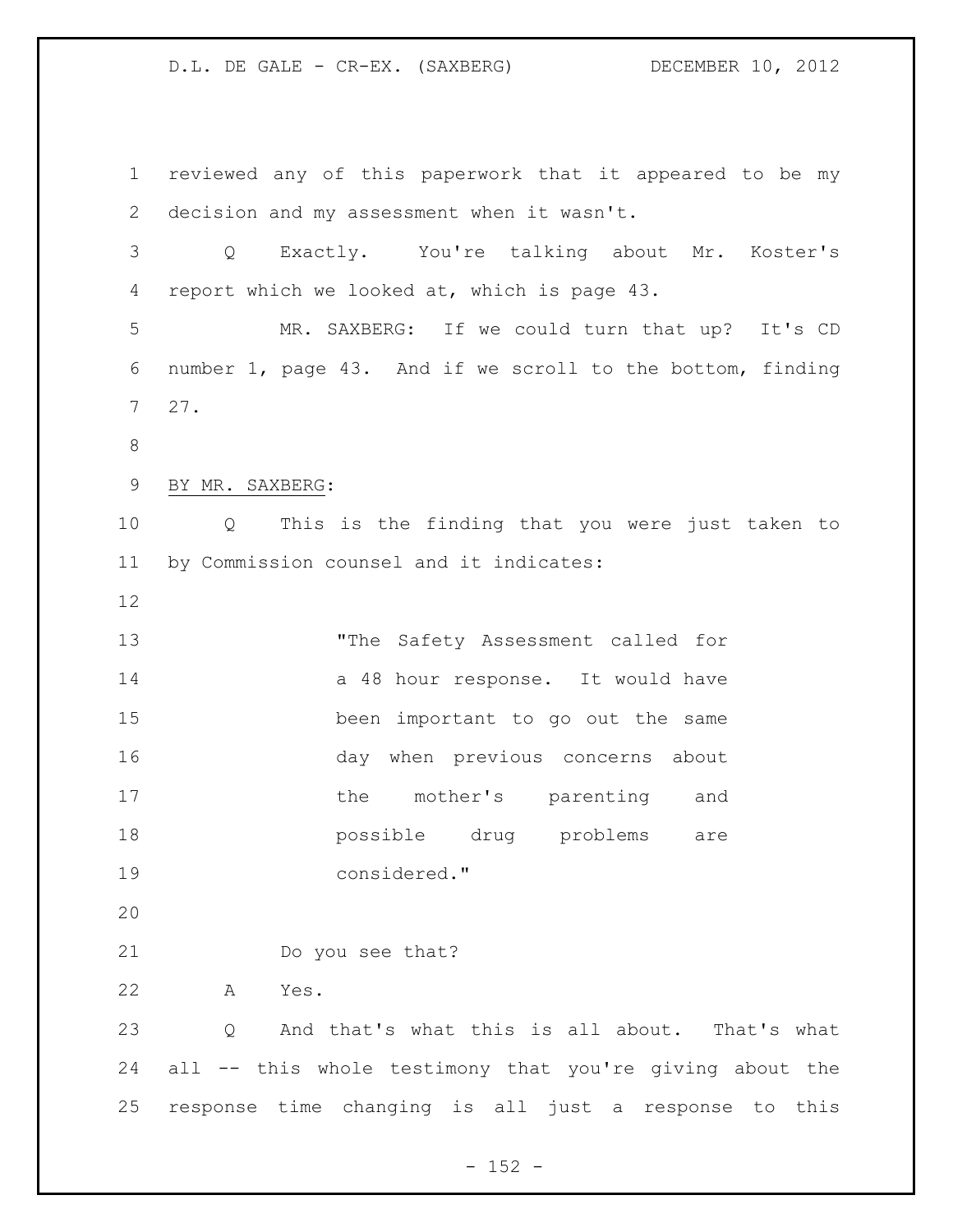criticism, that instead of it being 24 hours it should have been 48 hours; isn't that fair? A No, that's not fair. The reality of it is that the question of that came up long before I saw Mr. Koster's report. Q The question of it came up. Who, who, who posed the question? 8 A Who posed the question? Q Yeah, you're talking -- you're saying the question of this matter came up. How did it come up? A In my interview with Carolyn Loeppky and Sacha Paul. MR. SAXBERG: Could we turn to the CRU intake form? 37344 is the page number. Now ... If we just scroll down this first page? Okay, you can stop there. BY MR. SAXBERG: Q Are you suggesting that someone changed any of these words on this page, that -- A In the history? Q On, on what we're looking at right now, yes, under History. But are you suggesting any of those words were changed? A No.

Q And if we could turn to the next page, the

 $- 153 -$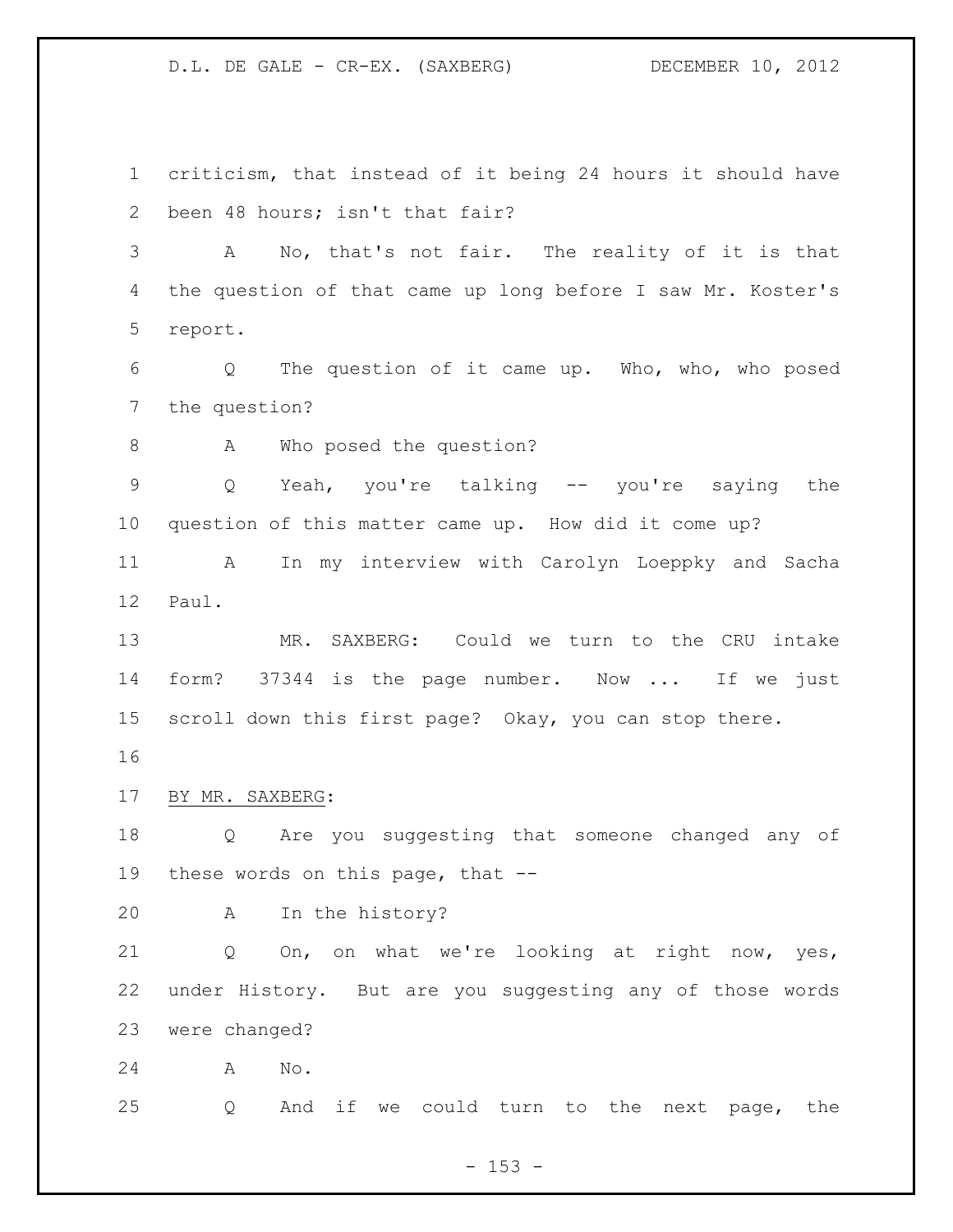history carries on. It's -- you testified that you wrote this history from the CFSIS records, correct? A That's where I would have got the information from. Q So that's where you got the information from? A Yeah. Q You remember that specifically, as opposed to the hard copy of the file? A I don't believe I got the hard copy of the file. Q But you don't remember, right? 11 A I wouldn't have got it same day. Q Well, no, I'm asking if you remember whether or not you had the hard copy. 14 A I can't say for sure, no. Q So you don't remember. Is that right? A I guess, yeah. Q Right. It was eight years ago. 18 A Um-hum. Q And do you remember exactly when you started at CRU as a worker? 21 A About 2003. Q You, you weren't sure about that when you were giving your, your evidence, whether it was 2002 or 2003. Is it the case that it could have been 2002? A No, I don't think so.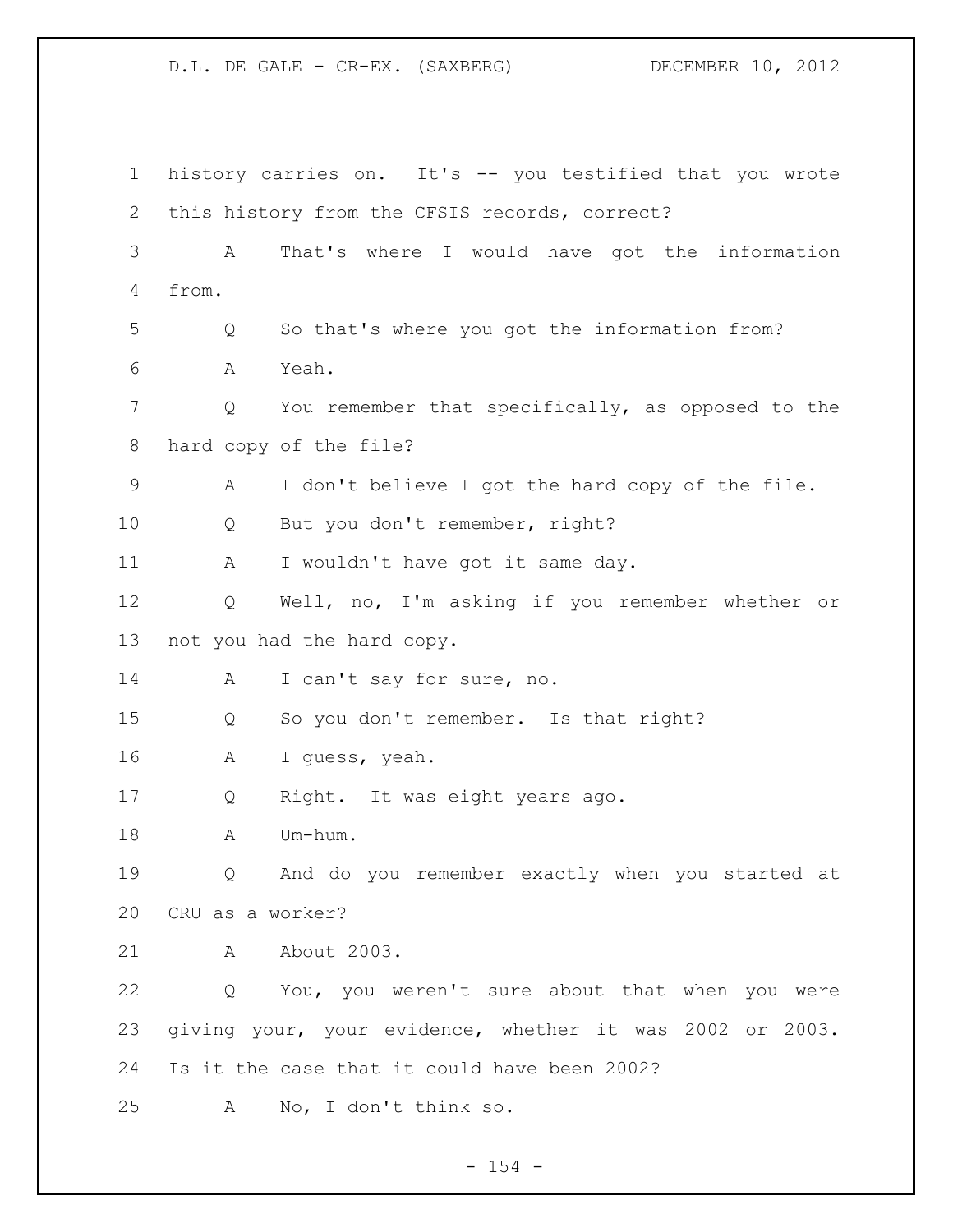Q And you also said you didn't know who Diana Verrier's supervisor was, the next up in the line. A Could have been one of two people. There was various -- Q Who -- A -- program managers at the time and they switched around. 8 Q Who were they? A Rob Wilson, Dan Berg, and Patrick Harrison. Q Right. And you would have know which one was her -- was, was assigned to her at the time, you just don't remember, correct? 13 A They were all above us at one time. Q No, but the assistant program -- 15 A At that particular time, no, I don't remember. Q As you sit here today, you don't remember who Diana Verrier's boss was -- A No. Q -- correct? You don't remember that. A No. Q And you don't remember seeing that manual that Ms. Walsh took you through. A No. Q But that doesn't mean you didn't see it. It just means you don't remember, right?

 $- 155 -$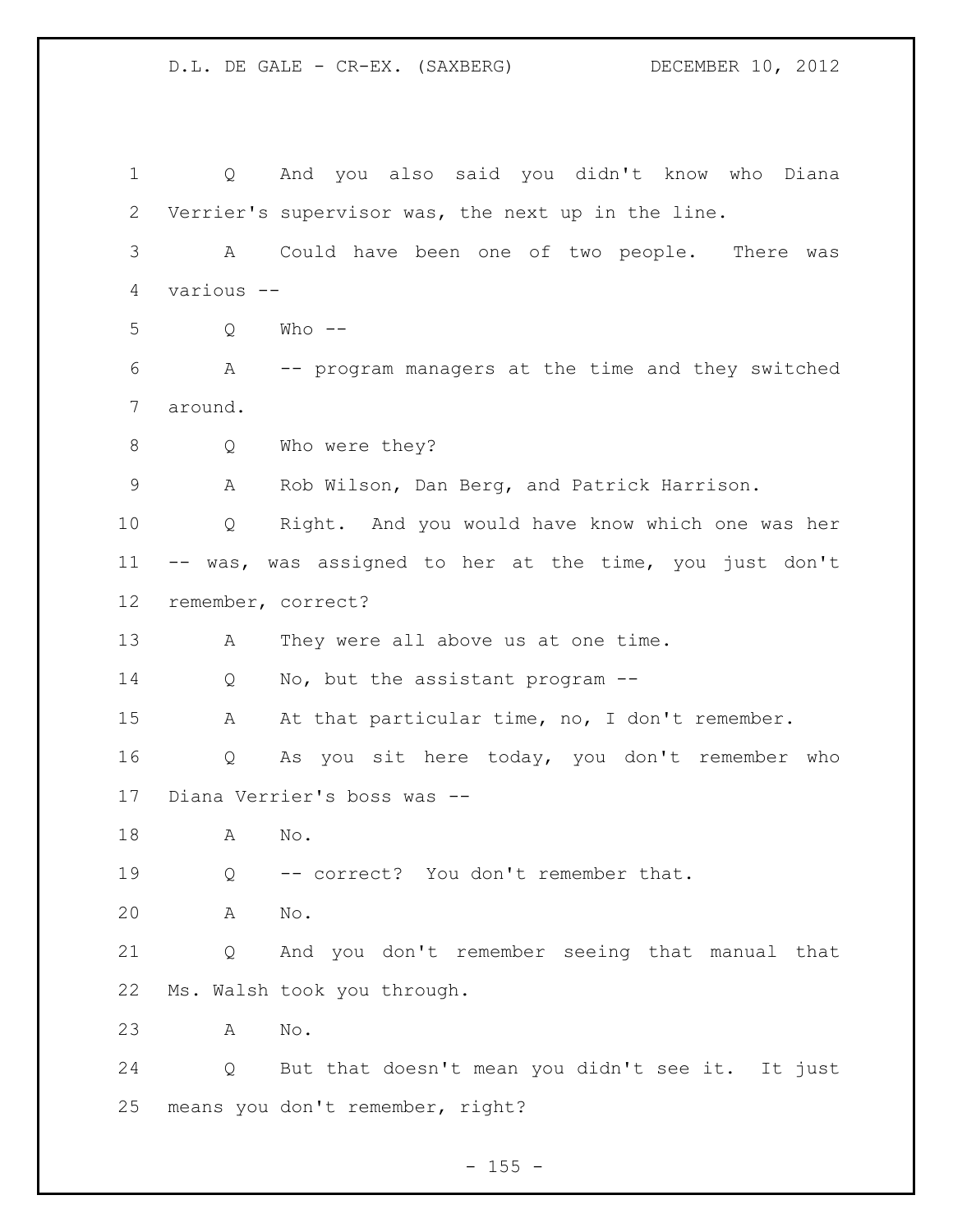1 A No, I never had one when I was there. 2 Q You know that, you can recall that that, that manual was not there? A Yes. Q And, and so if subsequent or previous witnesses have testified that was the manual that was around for anyone doing CRU, they're wrong? Is that what you're saying? A No, I'm not telling them they're wrong at all. Q Is it possible that your memory of that could be wrong? A No. Q It was eight years ago. A No. Q No? So did we confirm that you're not alleging that any of the words on the second page that we're looking at were altered? 18 A No, I'm not alleging that. Q Sorry? A I'm not alleging that. Q And I notice you say in the, in the middle of this history, it says: "... Samantha drinks alcohol and smokes 'rock' in front of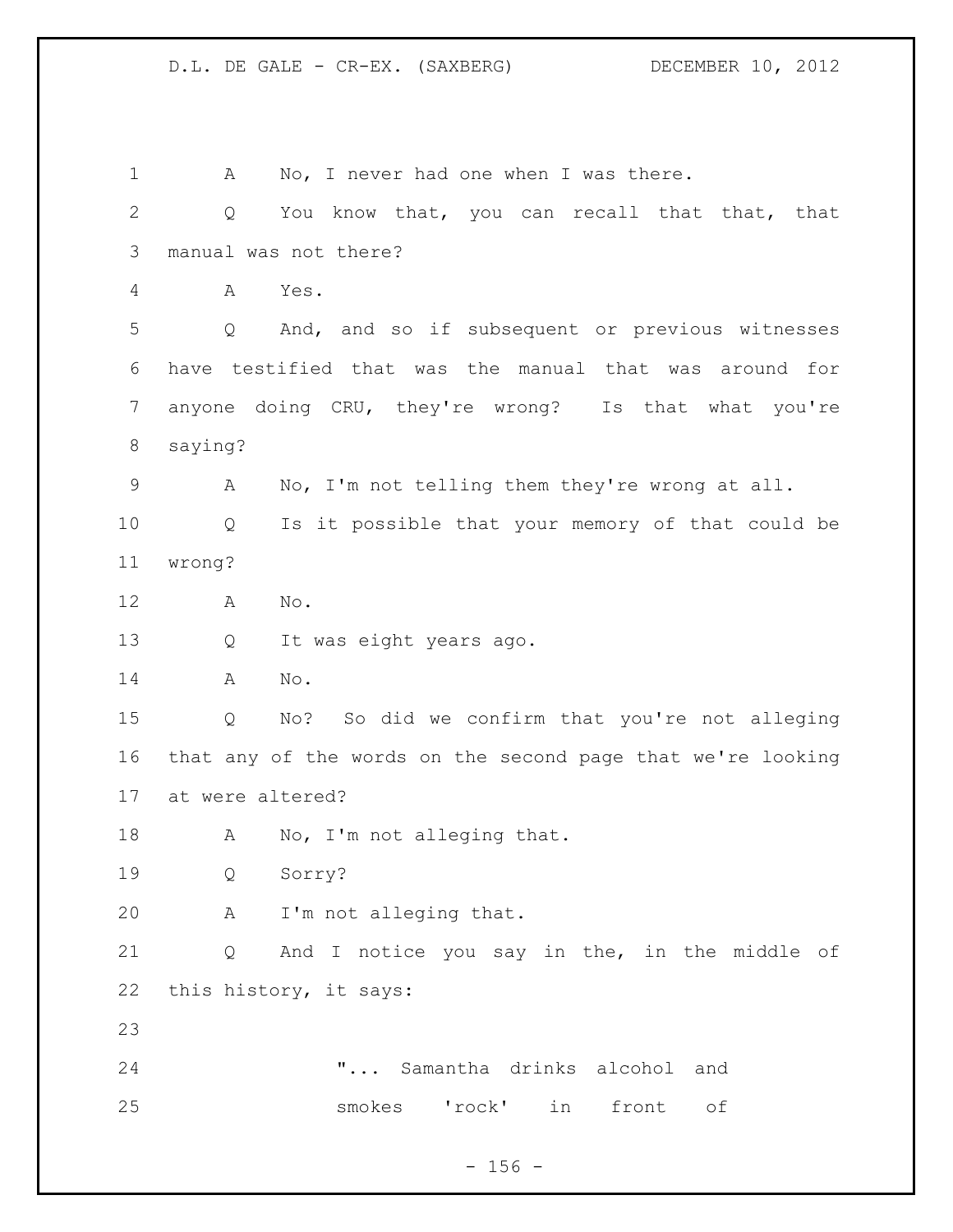Phoenix." Do you see that? It's about midway through the paragraph. A That would have been in the history I observed, yes. 7 Q Would have been in the history? A Yes. MR. SAXBERG: If we could turn up 36974? And just scroll up so we can all sort of get a context for what this is, if you scroll to the top. BY MR. SAXBERG: Q It's dated January 15, 2004 and it's a report prepared by Jacki Davidson. You remember Jacki, right? A Yes. Q And she worked with you in CRU? 18 A She was an after hours worker. Q Okay, right. And she's writing this memo to CRU, and if you scroll to the next page, then, it says in the second-last sentence: "[Blank] alleges that Samantha goes out drinking frequently leaving Phoenix with" --

## $- 157 -$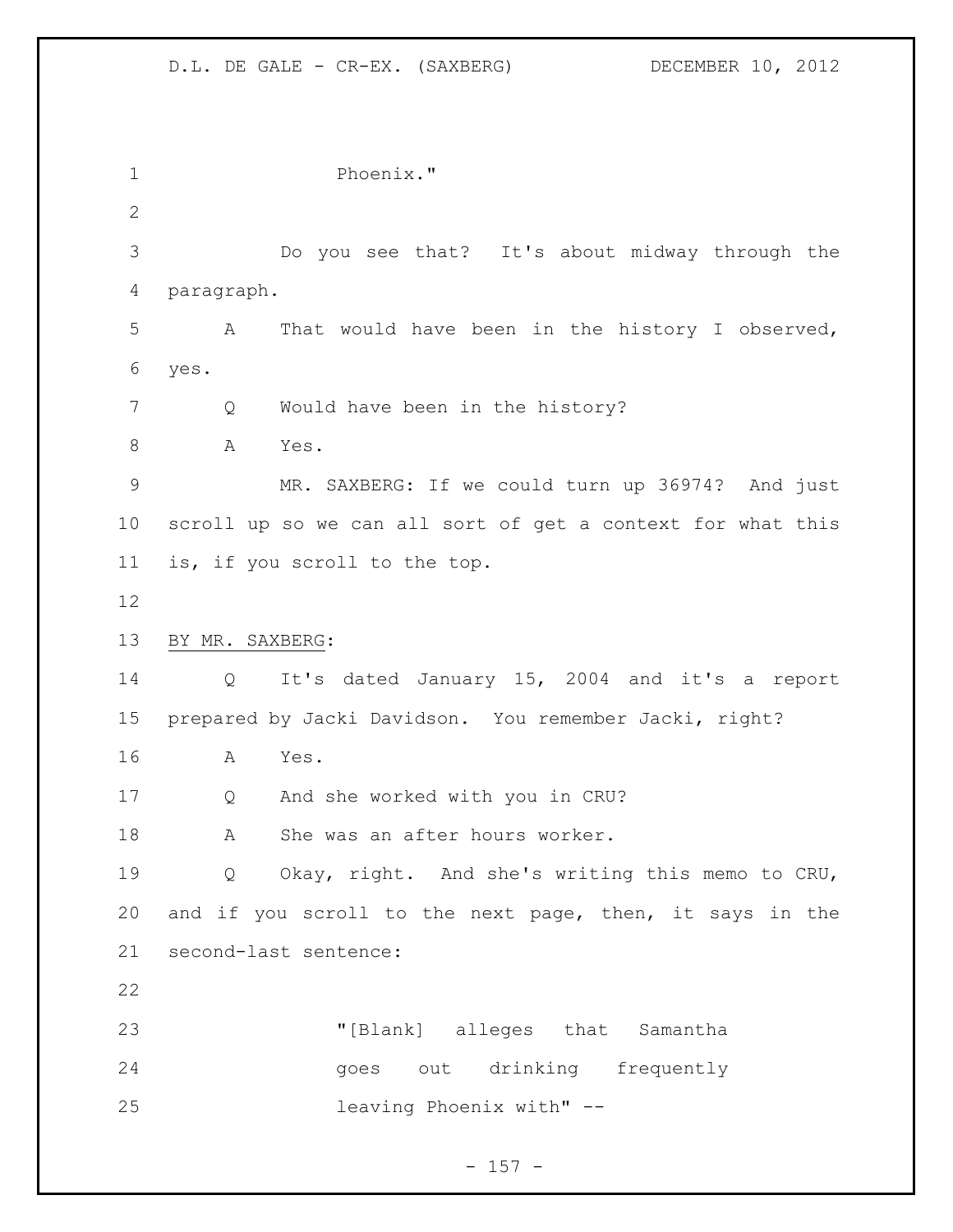```
1
2 And then it's so-and-so blanked out.
3
4 "... [who] allegedly smokes 'rock' 
5 when Phoenix is present." 
6
7 And that's where -- this is the document you 
8 would have got the, the information from about that 
9 allegation as to the actual after hours report --
10 A I don't know --
11 Q -- in preparing your history? 
12 A I don't know if that's the document I got it 
13 from. 
14 Q Well, you would have got it from a document 
15 that's -16 A Yes. 
17 Q -- derived from this report of after hours, 
18 correct?
19 A I don't know what document I got it from.
20 Q And if we go back to page 37345, you've indicated 
21 that Samantha drinks --
22 THE COMMISSIONER: Just a minute, which document 
23 is this?
24 MR. SAXBERG: This is now back to her intake 
25 report.
```
 $- 158 -$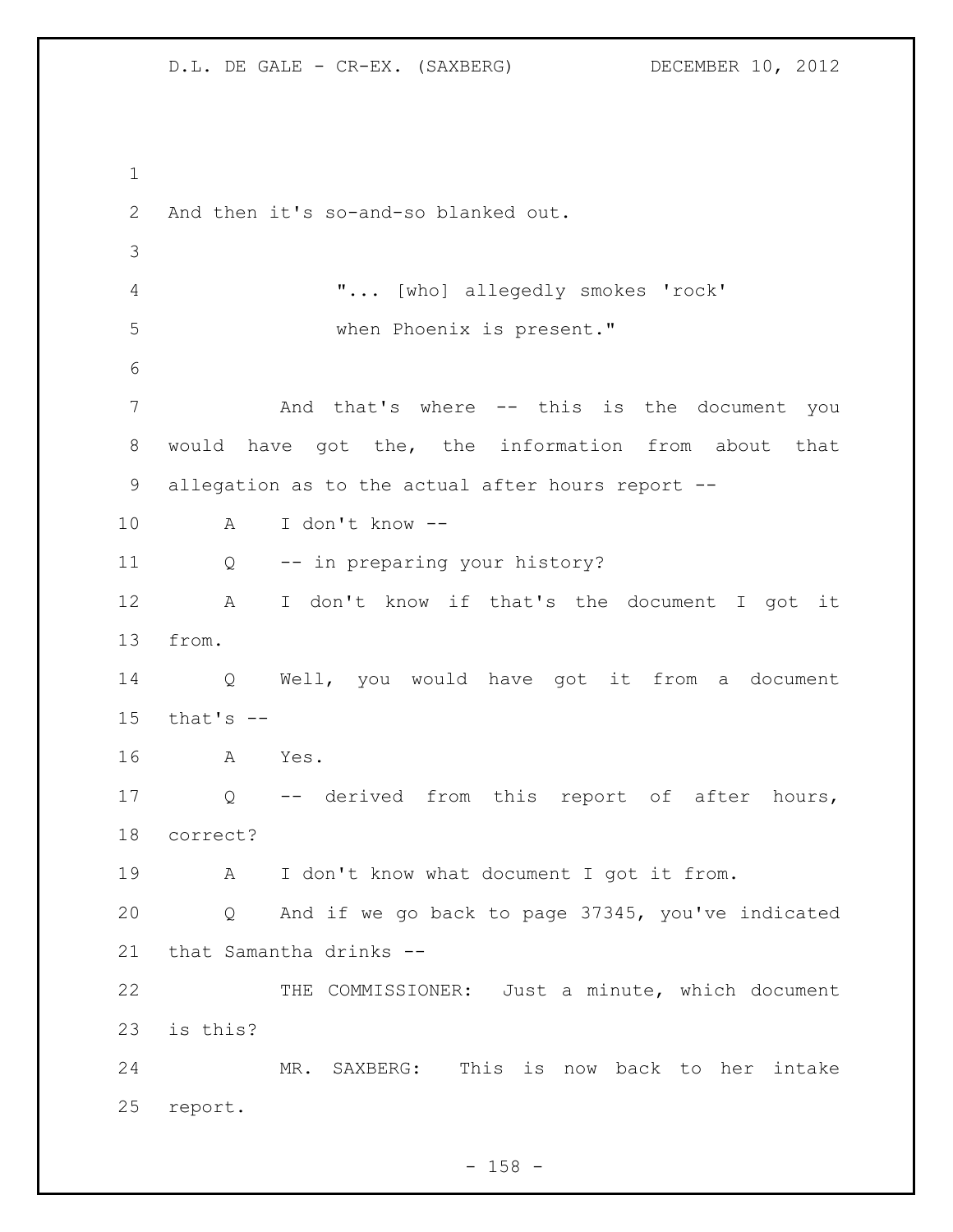1 THE COMMISSIONER: All right. Three-seven -- MR. SAXBERG: May 11th, 2004. THE COMMISSIONER: Yes, I have it.

## BY MR. SAXBERG:

 Q So we're, we're four months down the road here and you're writing about this Samantha drinking and, and you've got it wrong here in terms of your history. You, you've, you've written, "Samantha drinks alcohol and smokes 'rock' in front of Phoenix" when the allegation that this hearing's heard and that was just incorporated into the document we just looked at was that it was, it was the mother that was smoking rock in front of Phoenix. Were you aware that you got that wrong?

A That Samantha did it?

 Q It wasn't an allegation of Samantha smoking rock, it was an allegation of her mother. Were you aware that that's what the allegation was?

A No.

 Q No? But you agree it's, it's important to get the history right, isn't it?

A Yes.

 Q And in this case you didn't get the history right, at least in accordance with the way that after hours recorded it and Jacki Davidson recorded it. That's a

 $- 159 -$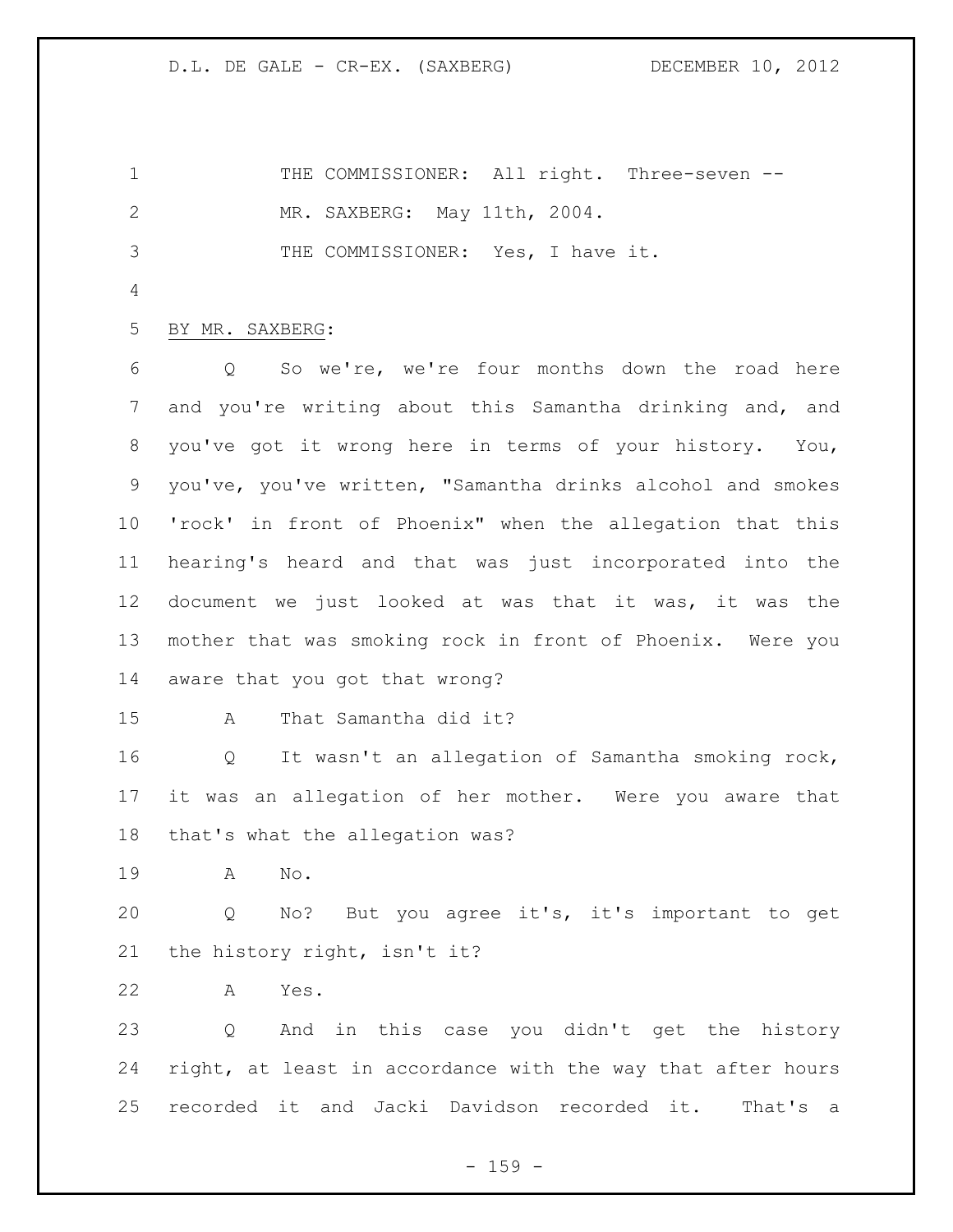pretty significant thing, if it's a difference between Samantha being the one that's alleged to be smoking crack cocaine and her mother being the one -- A That's if I took that information from that particular document. Q Well, I'm going to put it to you that no other document says anything differently. 8 A Okay. Q And that that's the evidence that this Commission has already heard. The source of the information that Samantha is smoking crack cocaine comes from you because you got it wrong in your report. Are you aware of that? You aren't aware of that? A No. Q And if you look down to the bottom of this document, you'll note the last sentence that you write -- and this is a sentence you say wasn't altered, correct? You're not alleging this sentence was altered, correct? A No. Q It says: 22 TAS this appeared to be an acceptable arrangement, no further action was taken at the time, however, it was noted in the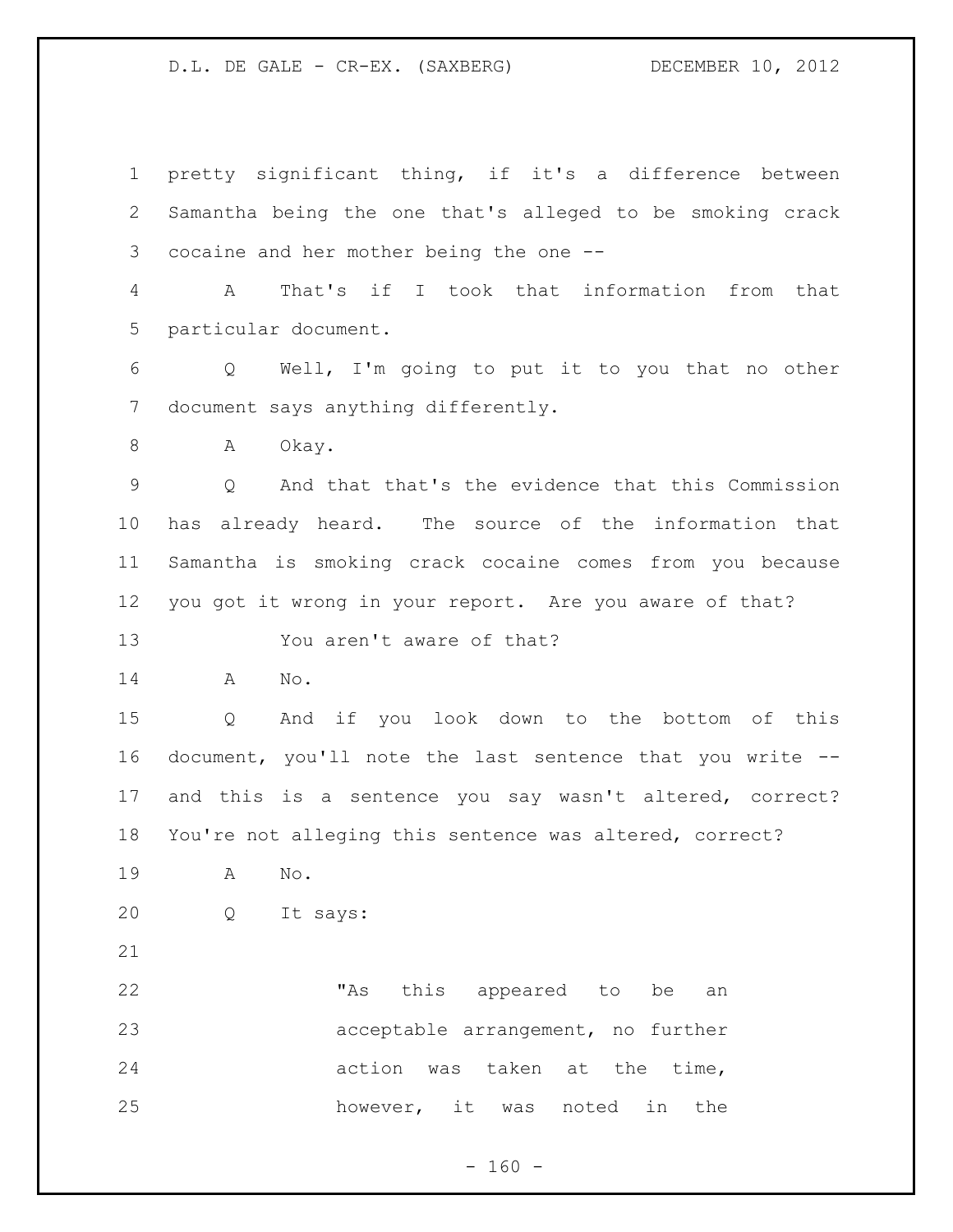worker's recording that Phoenix would be at risk if the situation changed and she was in he care of either parent." Do you see that? A Yes. Q You didn't say high risk here. You, you didn't say that there was a high risk situation in this history; you, you said risk. Right? A Correct. MR. SAXBERG: And if we can scroll down to the next page? BY MR. SAXBERG: Q In this first paragraph, are you alleging that anyone has changed the wording in this paragraph? A Yeah. Q And again you're, you're, you're saying that: "... the previous CFS worker that she would be at risk in either her mother or father's care." You didn't say high risk there as well.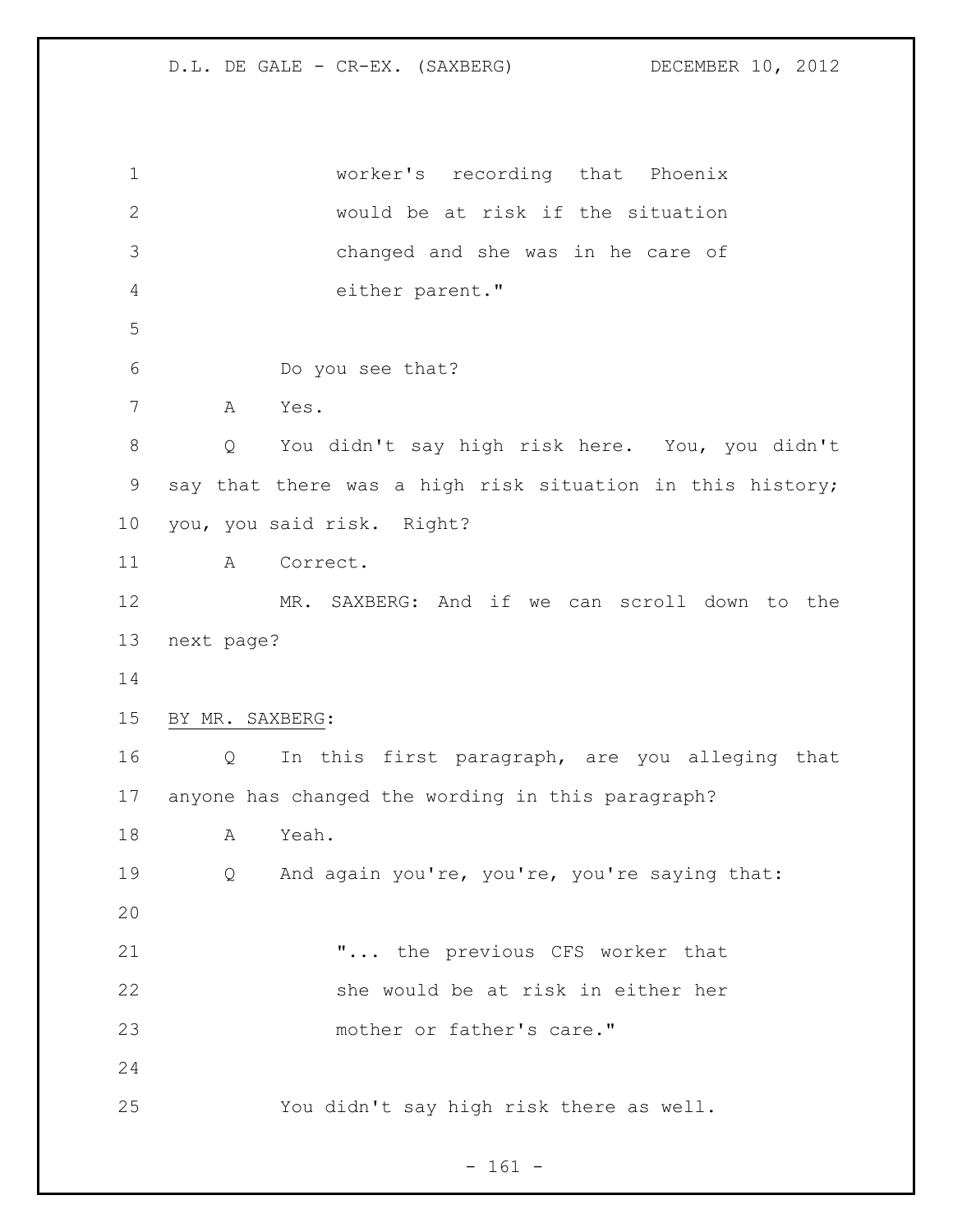1 A Okay.

 Q You, you've written this report but you're not saying it's a high risk. Not in here. Correct? A I put risk. Q Right. Well, it can be low, medium, or high. You just put risk, correct? A Risk is risk. Q Risk is risk? A Yeah. Q And if we can continue to scroll down and -- is there anything in here that you're saying was altered? A No. Q Okay. And if we go to the next page, this is the page -- you're saying that the 48-hour follow-up response is what was changed on this document. Is that what your evidence was, that it should say 24 hours instead of 48 hours. 18 A Correct. 19 0 That's right. And you'll confirm, then, then, that instead it was you that said this should "be opened for further follow-up by Intake." Those were your words, you wrote that, correct? A Correct.

 Q That's correct. And you also said, "to ascertain where the child should be living." You wrote that,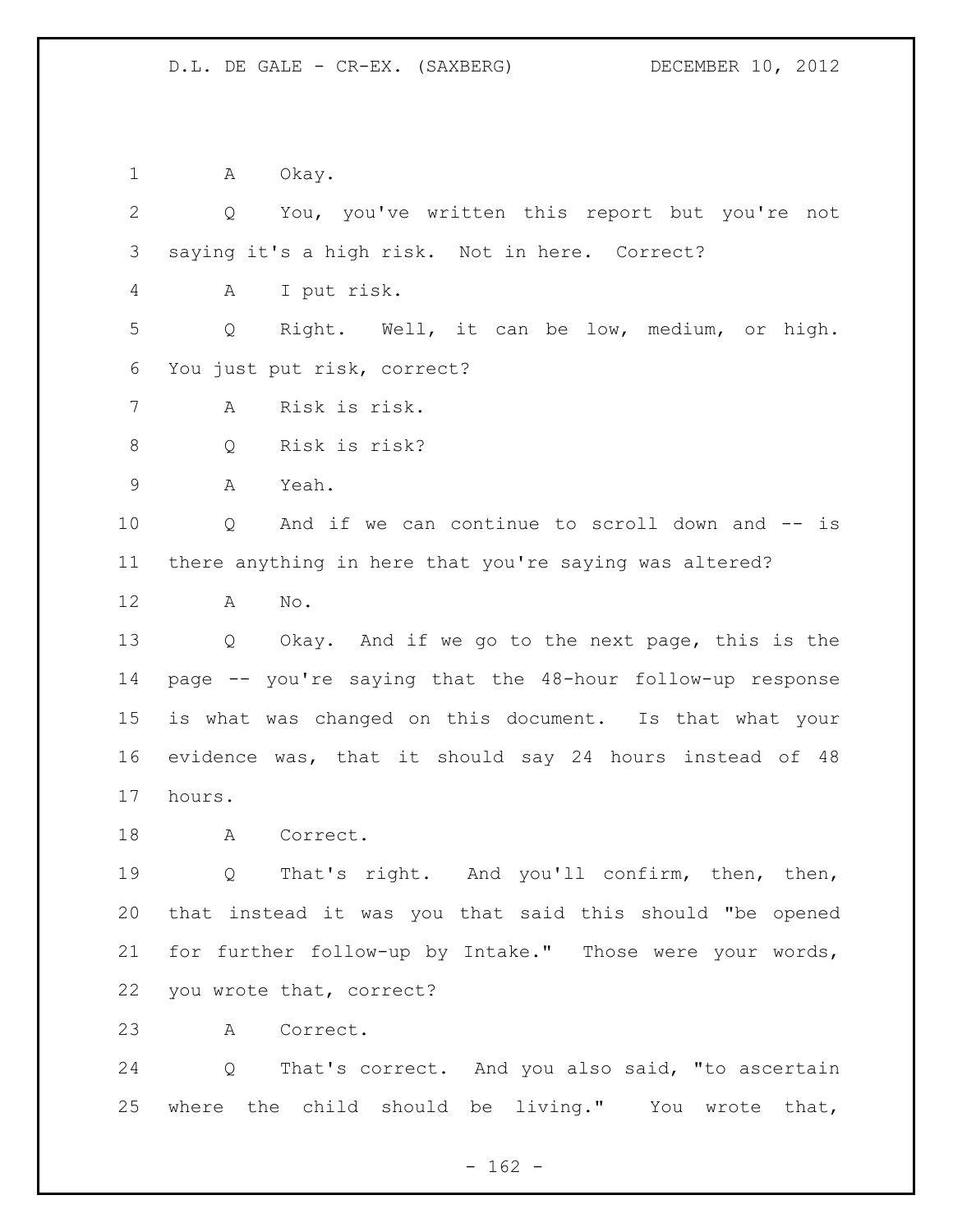correct?

A The last paragraph was all okay.

Q Pardon me?

 A I can't say for sure what my wording would have been in that particular report in that last paragraph.

 Q Well, that's, that's something new. You're just saying that now, right? Now you're saying that this paragraph, you can't tell what's changed about it?

 A What I'm saying is that paragraph has been altered.

Q But you can't tell -- I'm, I'm --

 A Can I say exactly which words were changed? No, I can't. But it looks like it would have been and is consistent with what I would have said that led up to 24-hour response.

 Q Okay. So I had asked you if, then -- you're agreeing that you would have written "for further follow-up by Intake," and you said yes.

A Yes.

 Q And then I said you would have written "to ascertain where the child should be living."

A Right.

 Q Right? And then finally, "whether a safety concern exists if the child is in the parent's care," you would have written that as well --

- 163 -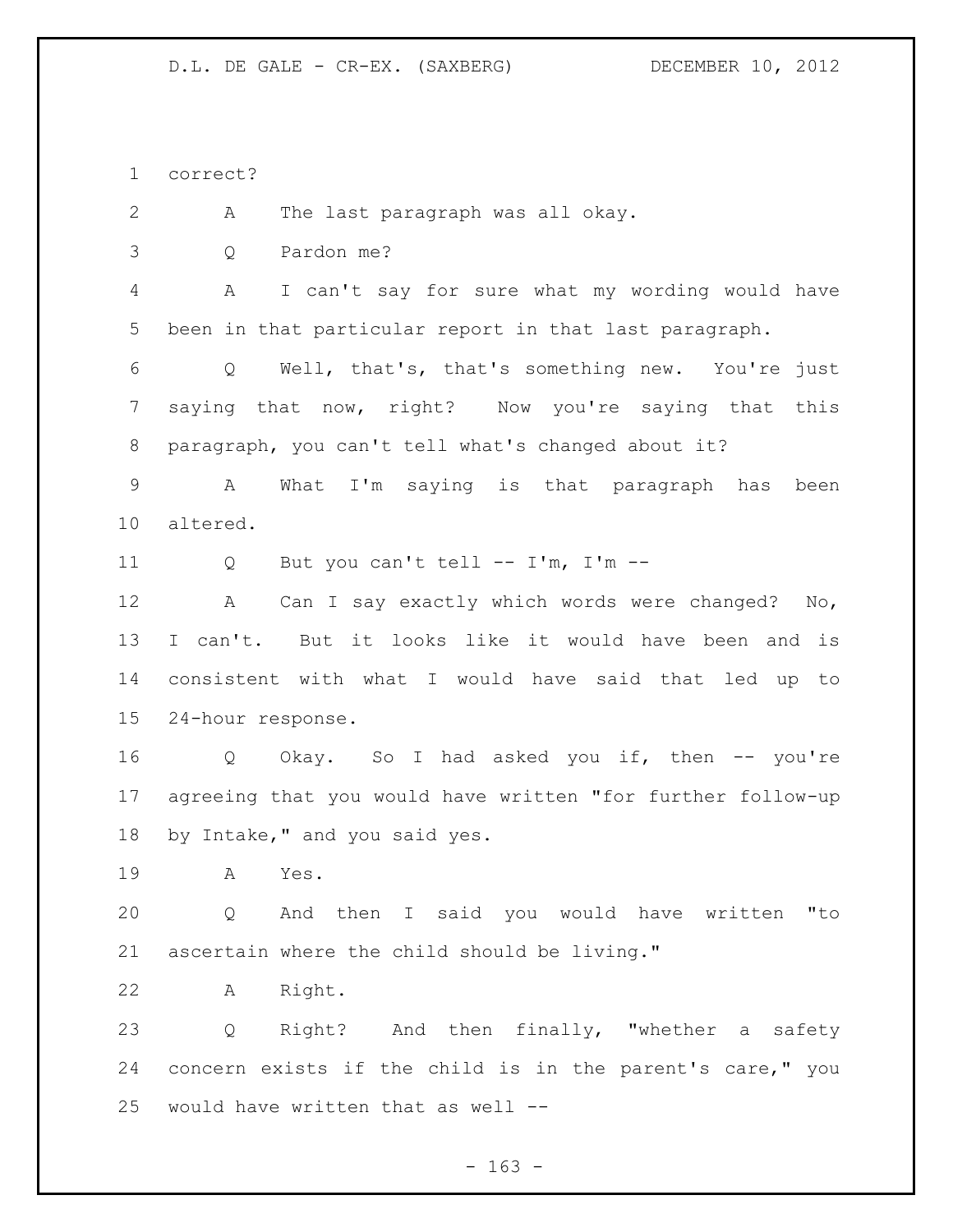A Correct.

Q -- correct? Yes?

A Yes.

 Q You're not -- it doesn't say that there's a determination that, that's being made that it's a high risk and that it requires an immediate response. Instead, you're talking about it going to intake, first of all, which has significance, correct?

 A Intake could mean either backup CRU or intake tier two.

Q That's not right.

A That's how we used to put it.

 Q Well, let's look at the, let's look at the safety assessment form, if we could, which is page 37448. It's the document that you said was altered.

A Right.

Q When you mean changed by your supervisor.

18 And, and just on that point, when you say that 19 this document that we're looking at, this safety, is altered, you confirmed that every single marking on the document was yours except the one where the supervisor wrote her initials beside it.

A Correct.

 Q Right? So when you say altered, there isn't anything altered about it except the supervisor's written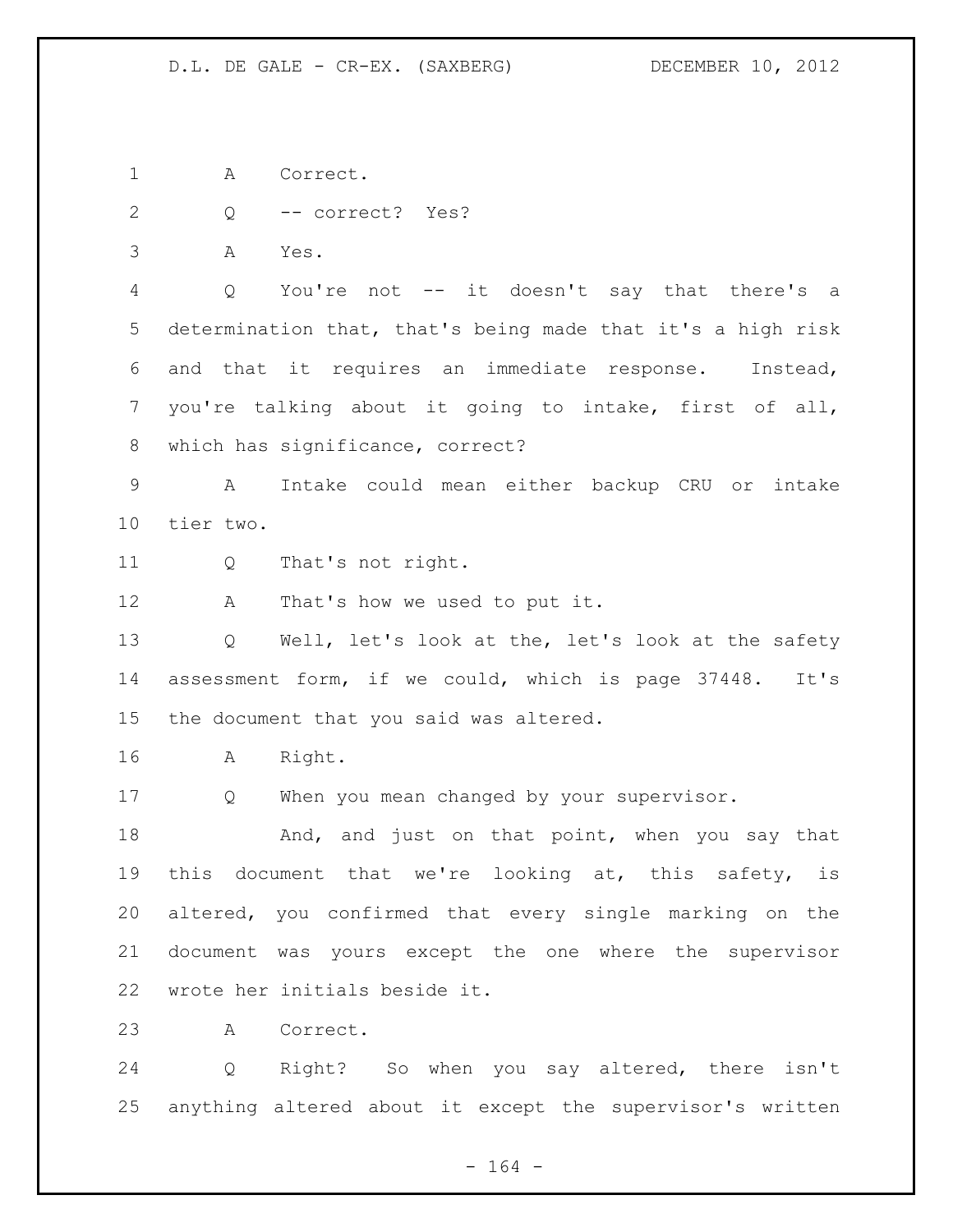in her initials and, and put an X in the 48-hour box, correct? That's what you're calling altered.

A Yes.

 Q Yes? And if we go to the last page, 37448, you'll see right here under Section D, Resulting Case Action Taken, it says, AHU or CRU beside unit, that, that's where it's coming from. That's where the report's coming from because that's where they all start, it's either after hours or CRU. Correct?

A Right.

 Q Then it says -- then it's your job -- and when I say you, I mean ultimately it's the supervisor's job -- to decide what happens after that and how fast it gets dealt with, correct?

A Correct.

Q Diana Verrier, in this case, that was her job.

A Right.

 Q And underneath that it says case goes to, and they've got four boxes: Intake, Abuse, and CRU. You see that?

A Yes.

 Q Intake means intake. It means tier two intake, correct? And you've checked it off here.

 A Yes. We, we, we checked off intake because it wasn't our decision whether it went to backup or whether it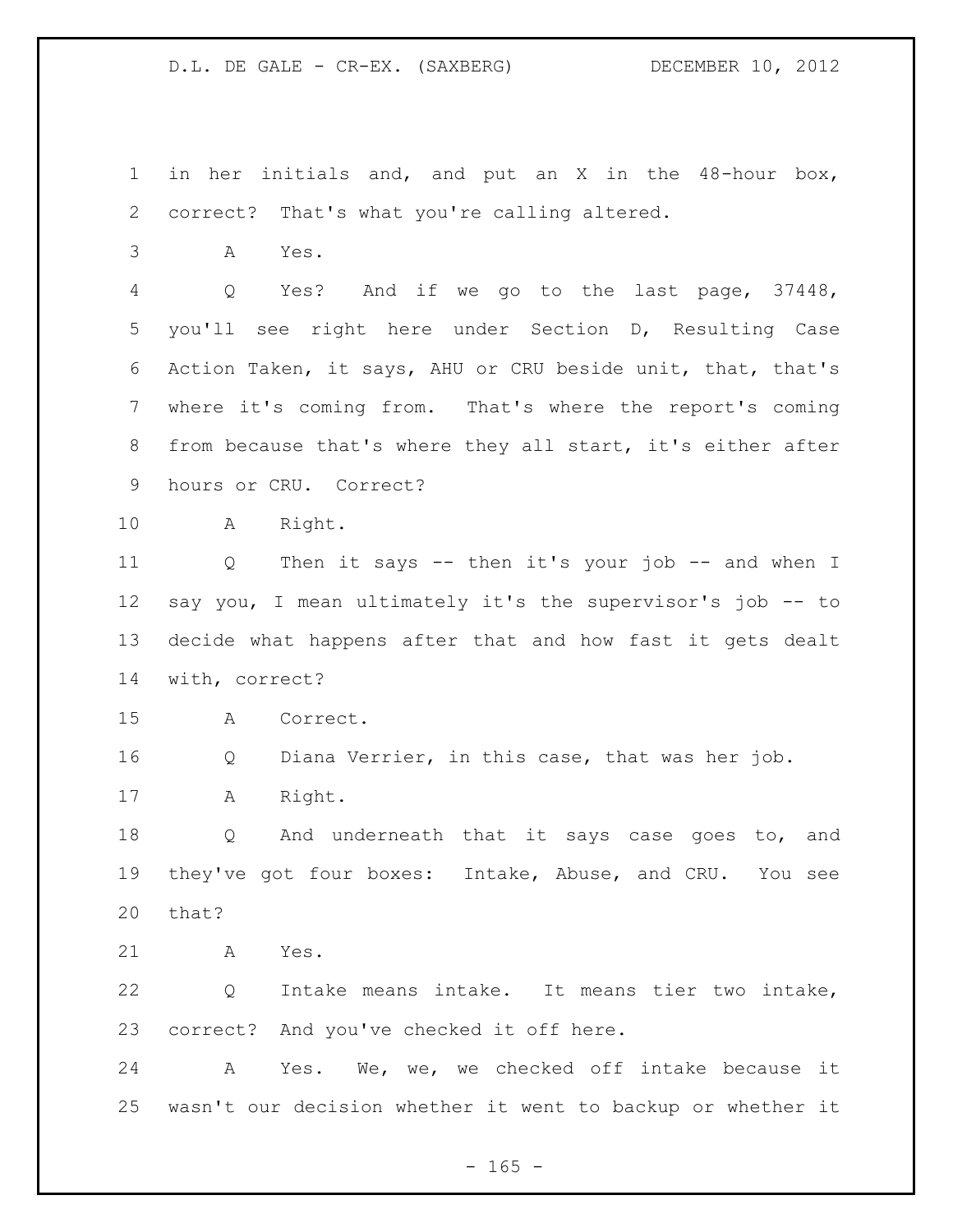went straight up to tier two. If we put intake, that was sufficient enough. It's up to the supervisor to decide where it goes from there.

 Q CRU and intake and abuse are discrete areas, correct? They're discrete areas with discrete functions, correct?

A Correct.

 Q CRU is completely separate from intake. They have different roles and responsibilities, correct?

A Correct.

 Q So you writing down that it's going to intake doesn't make any sense if your idea is that it goes to CRU. Doesn't make any sense. Does it?

 A It does in our mind because the supervisor has a choice to send either one of them out.

 Q Yeah. The supervisor can make the choice and you were making the recommendation that it go to intake and that's consistent with a 48-hour response, isn't it?

A No.

 Q Intake doesn't do 24-hour responses. You'll confirm that for the record, won't you?

A Sometimes they did. Not intake.

Q Yes.

A Abuse intake.

Q Right. Intake, as in the intake that's being

- 166 -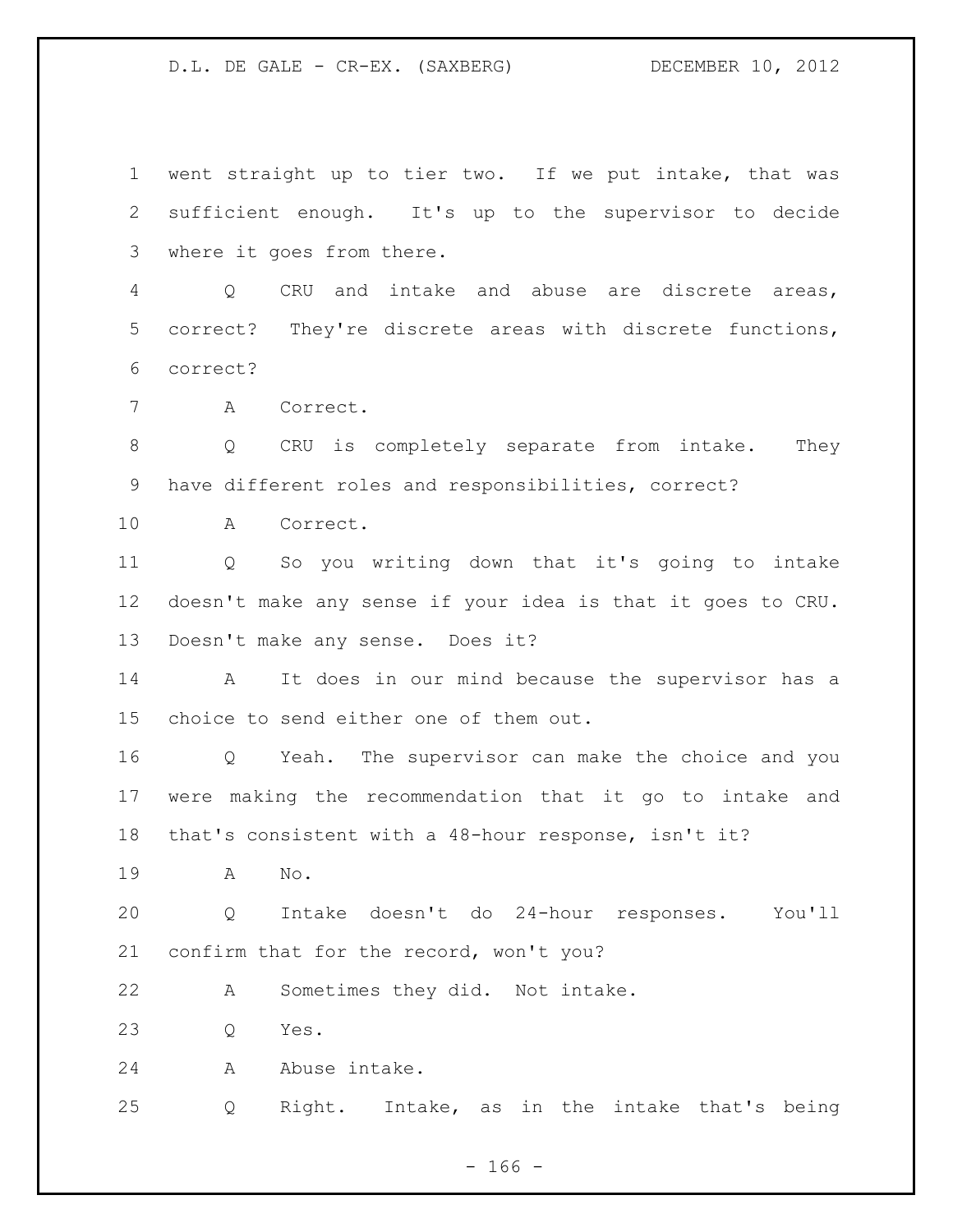referred to as tier two intake here, it never does 24-hour response, does it?

 A Yes, they did. There were occasions when cases did go upstairs and they sent intake workers out immediately.

 Q Yeah. That's different. That's not the same thing that I'm suggesting. The role of CRU was to do those 24-hour immediate responses. That's the whole point of the crisis response unit, correct?

A Not always.

 Q And when a matter is higher that 24 hours, 48 or three to five days, it gets bumped upstairs to what they call a tier two intake, and that's the regular, that's the regular way that things work, correct?

A That would be the normal.

 Q That's the normal. And so you checked off the box -- you've admitted that that was your signature, that that's your marking on this page. You checked off intake, and intake doesn't deal with 24-hour responses.

A They did sometimes.

 Q And if the evidence of previous witnesses and subsequent witnesses is that, that you're wrong, that intake does not do 24-hour emergency responses, you're saying that evidence is wrong? And, and the manual, it says that as well.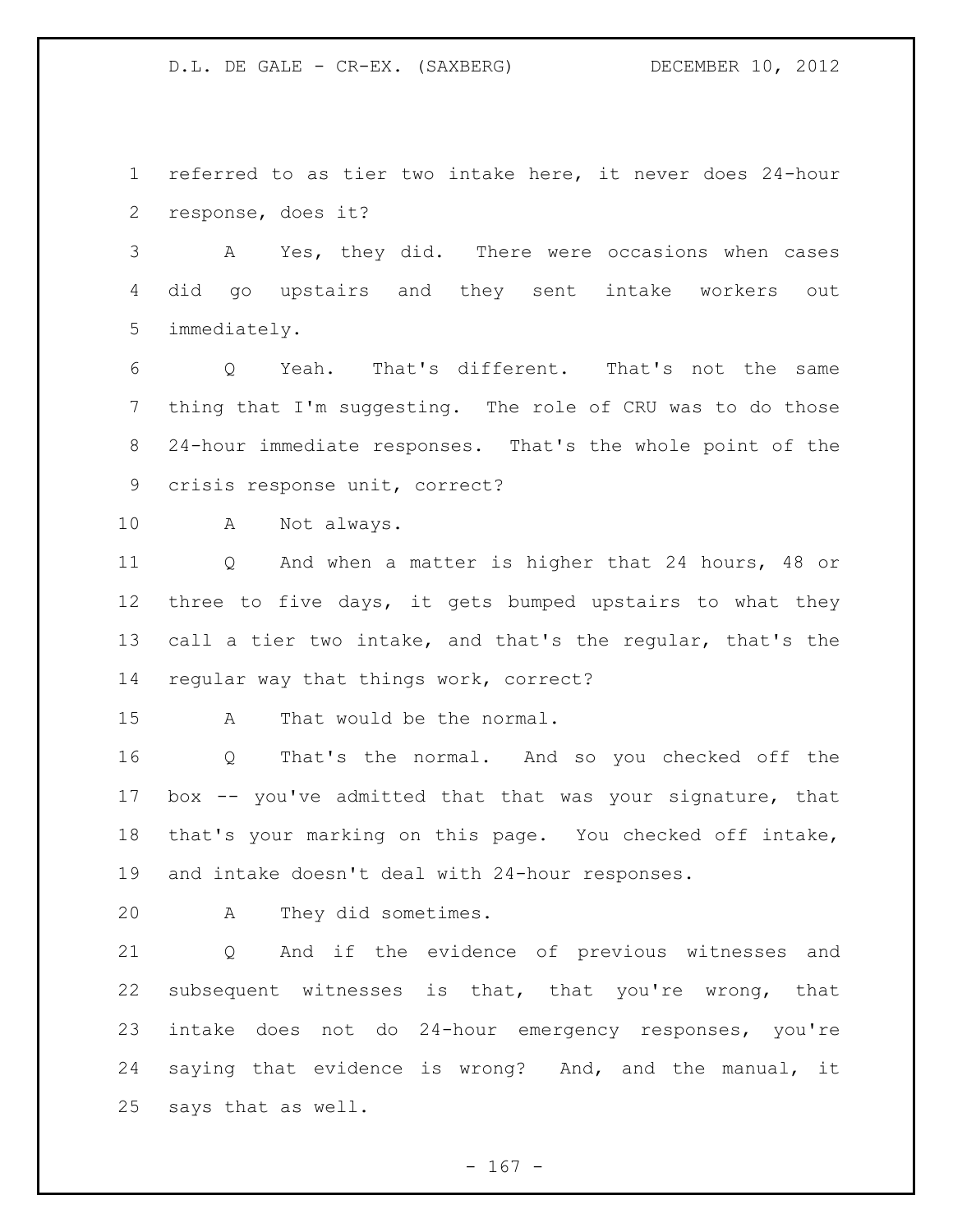A Did everything go by the book? No, it didn't. Q Are you making the suggestion that in this particular case that there's a reason that you ticked off intake -- and I'm telling -- and I'm saying to you that only -- intake means it had to be a 48-hour response that was in your mind, and your, your response to that is, is to say there have been exceptional circumstances where intake does a 24-hour? A There were circumstances when intake did go out on immediate response. Q Shouldn't you have checked off that CRU box if you were looking for a 24-hour response? A Yes. Q You agree to that. You should have checked that off. That's the appropriate box to check off. A I did. Q No, no. We're looking at this document right -- on the screen in front of you. A Yeah. Q And you checked off intake, you didn't check off CRU. And you should have checked off CRU if you wanted a 24-hour response, correct? You have to agree with that. A I would say my habit at that particular time would mean that I mostly marked intake. Q You what?

- 168 -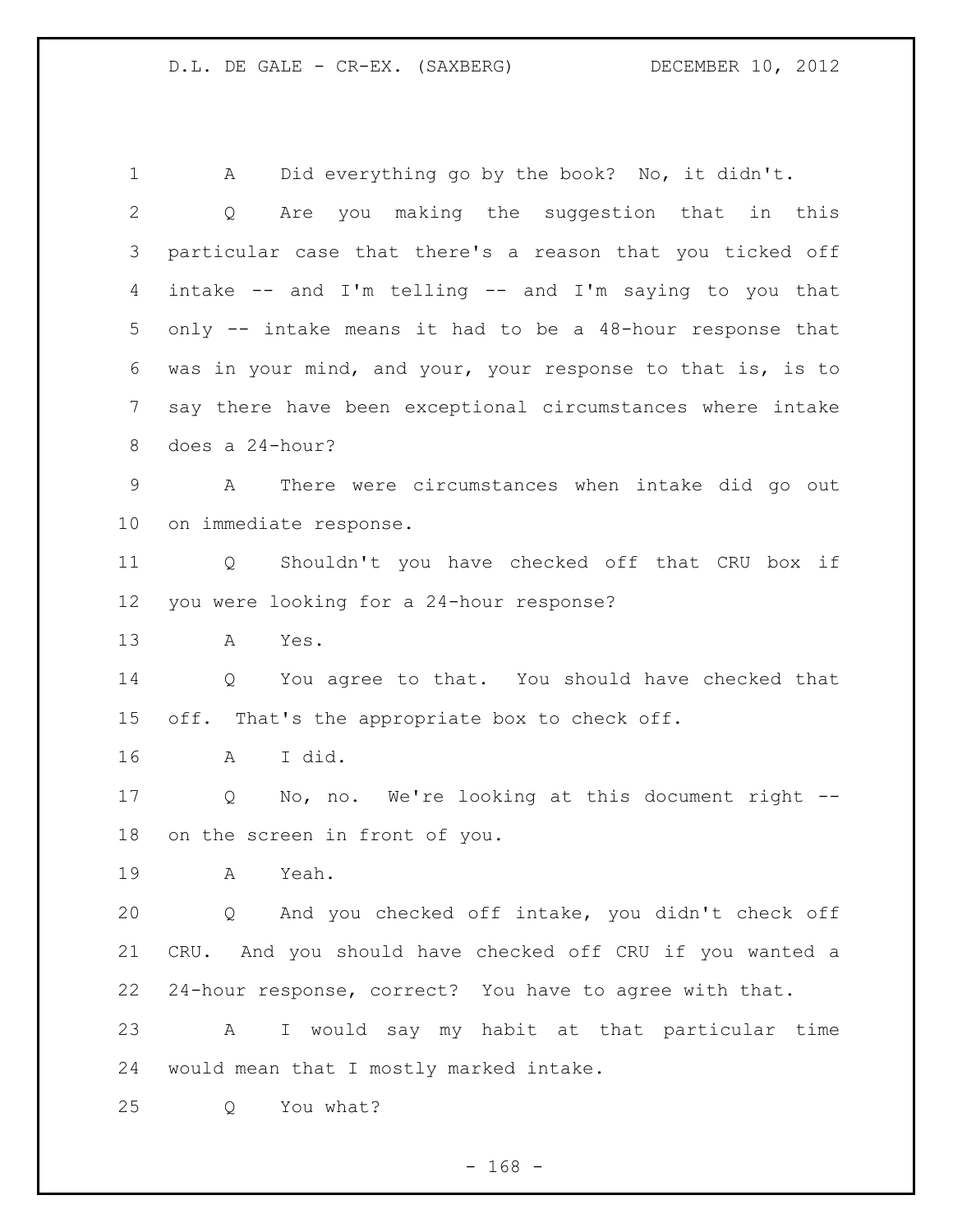A I would have routinely marked intake rather than CRU, because it was not my decision in the end where it went to.

 Q So I just want to make sure I understand what you're saying. You're saying that you -- your testimony was that you had a strong recollection that you wanted this to be a 24-hour response, correct?

8 A Correct.

 Q You know that only CRU does 24-hour responses, correct?

A No.

 Q Except in exceptional circumstances, you said, right?

14 A Exceptional circumstances.

 Q But here you checked off intake, that doesn't do 24-hour responses except, you say, in exceptional circumstances.

 A CRU is intake. It's just a different tier of intake. There's tier one, there's tier two. If we wanted it to go on back -- or to be followed up, we put intake. I put intake.

 Q If you -- if we could just turn up 36974, it was the Jacki Davidson document. She wrote, "For follow up by CRU." She didn't write down intake.

A Because it would come from after hours to CRU if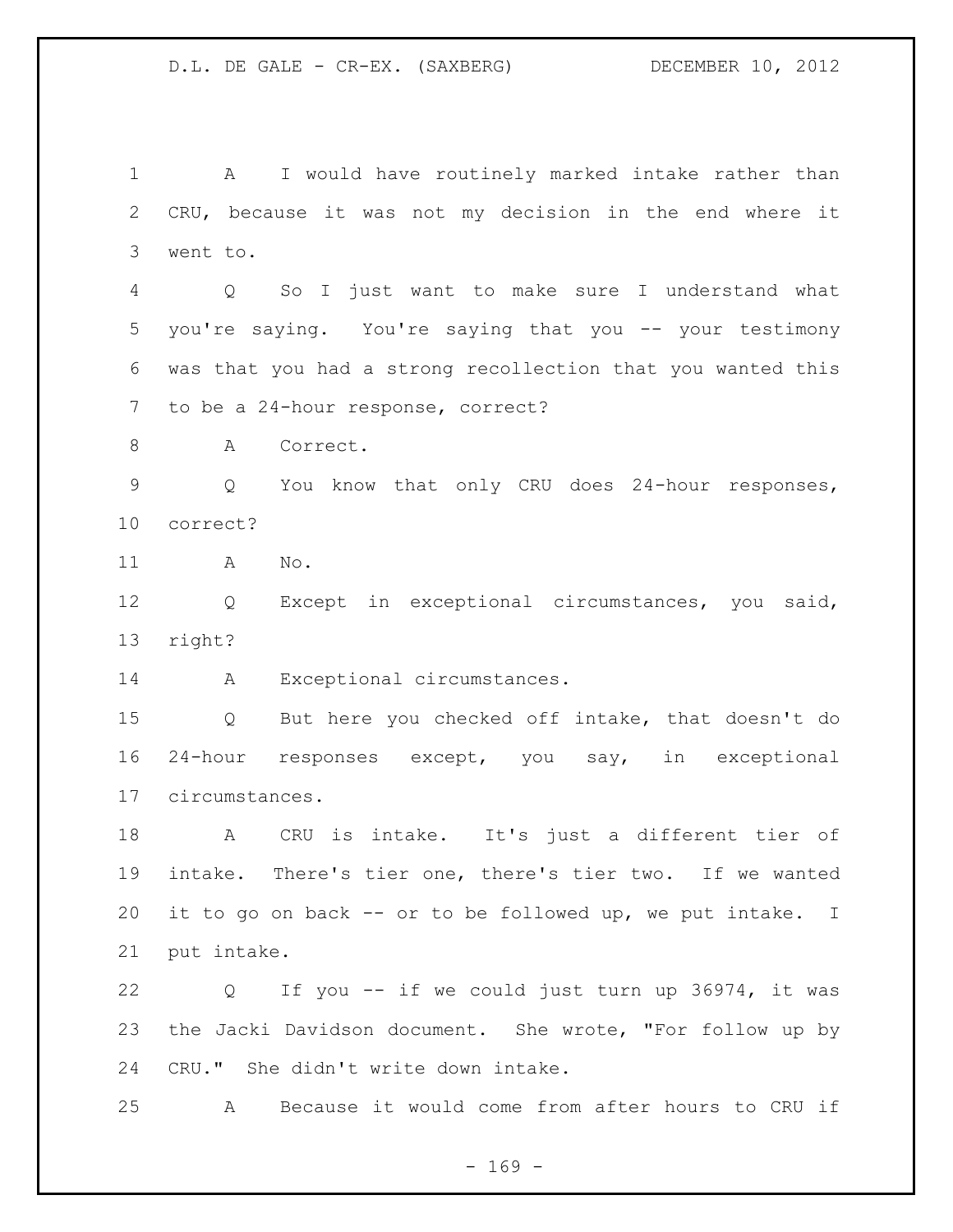it wasn't a previously open case.

 Q You know a lot of matters go straight from AHU to intake.

A Pardon?

 Q A lot of matters that, that are after hours unit reports go straight to intake. They do. Right?

 A The usual practice was when after hours opened up a case it would go to the CRU supervisor. Then the CRU supervisor would send it normally upstairs to tier two or assign it back up for CRU. That was always my understanding.

12 Q Now, if we go to the first page of the safety 13 assessment ... Sorry, 37445. And under 24 Hours Response you've got a bunch of categories that are to guide you in determining when a matter is a 24-hour response, for immediate response or within 24 hours, correct?

A Correct.

 Q And you didn't check off any of these boxes, right?

A Correct.

Q And at the very bottom --

 MR. SAXBERG: If you could scroll down a little bit?

BY MR. SAXBERG: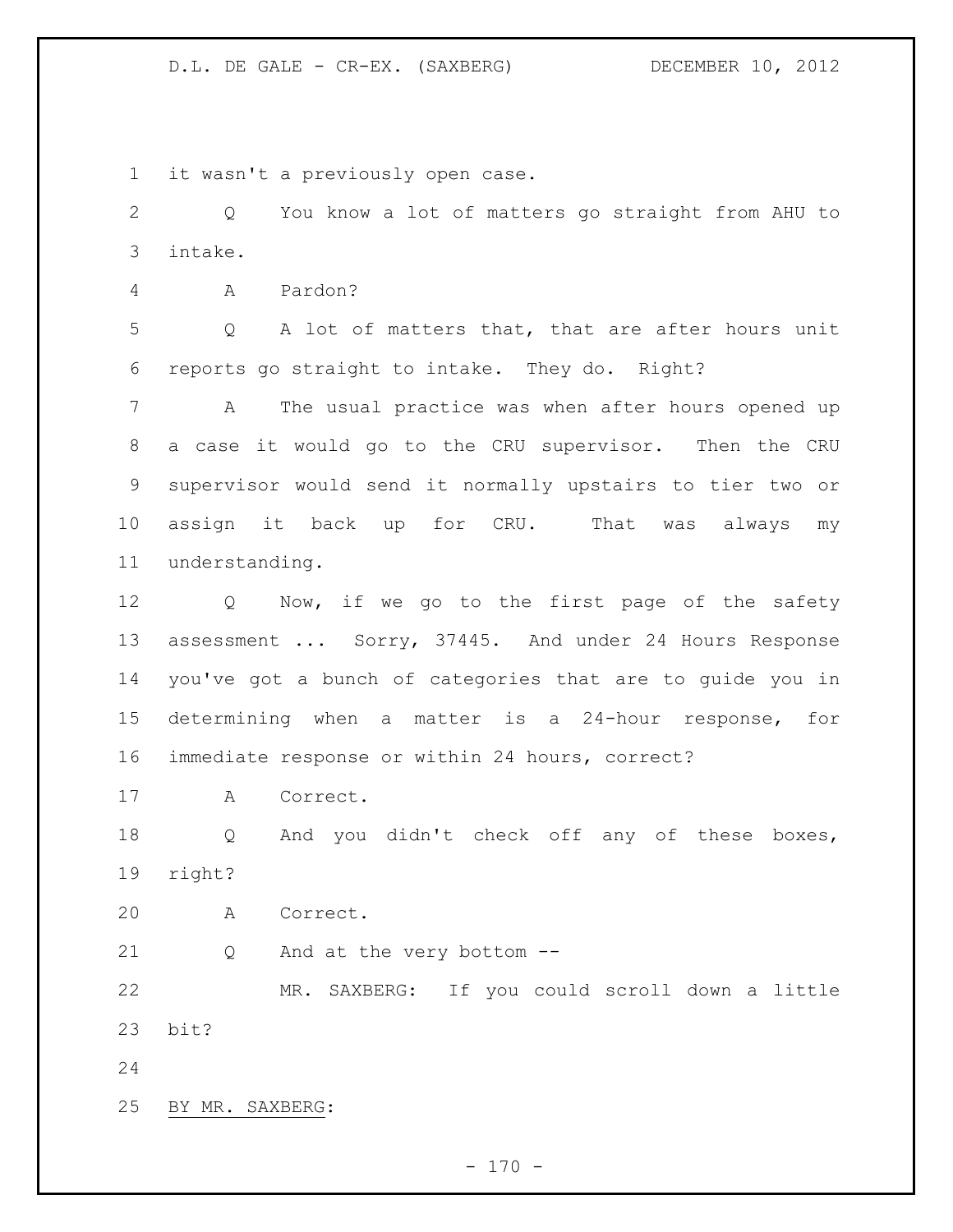| $\mathbf 1$    | -- there's a box that says Other. You can put<br>Q       |
|----------------|----------------------------------------------------------|
| $\mathbf{2}$   | any reason you wanted in there, couldn't you?            |
| $\mathfrak{Z}$ | Yeah.<br>A                                               |
| 4              | And you didn't.<br>Q                                     |
| 5              | A<br>No.                                                 |
| 6              | Q<br>And then if we turn to the next page, you checked   |
| 7              | off, Neglected, which is a 48-hour response, correct?    |
| 8              | Correct.<br>A                                            |
| $\mathsf 9$    | And then you also checked off -- wrote<br>Q<br>under     |
| 10             | Other here -- and this is under Other under 48<br>Hours  |
| 11             | Response, you wrote substance abuse, correct?            |
| 12             | Right.<br>A                                              |
| 13             | And in your testimony you indicated that<br>Q            |
| 14             | substance abuse and, and parenting were the two concerns |
| 15             | you had, correct? In your history, that's what you       |
| 16             | indicated were the two concerns you had.                 |
| 17             | Two. Two of, yes.<br>A                                   |
| 18             | MR. SAXBERG: And so if you scroll down, then             |
| 19             | Go right to the bottom if you could, please, to          |
| 20             | page 4. Yeah, right there.                               |
| 21             |                                                          |
| 22             | BY MR. SAXBERG:                                          |
| 23             | then you see you didn't consult the<br>And<br>Q          |
| 24             | supervisor on this one.                                  |
| 25             | $\mathop{\rm No}\nolimits$ .<br>A                        |
|                |                                                          |

- 171 -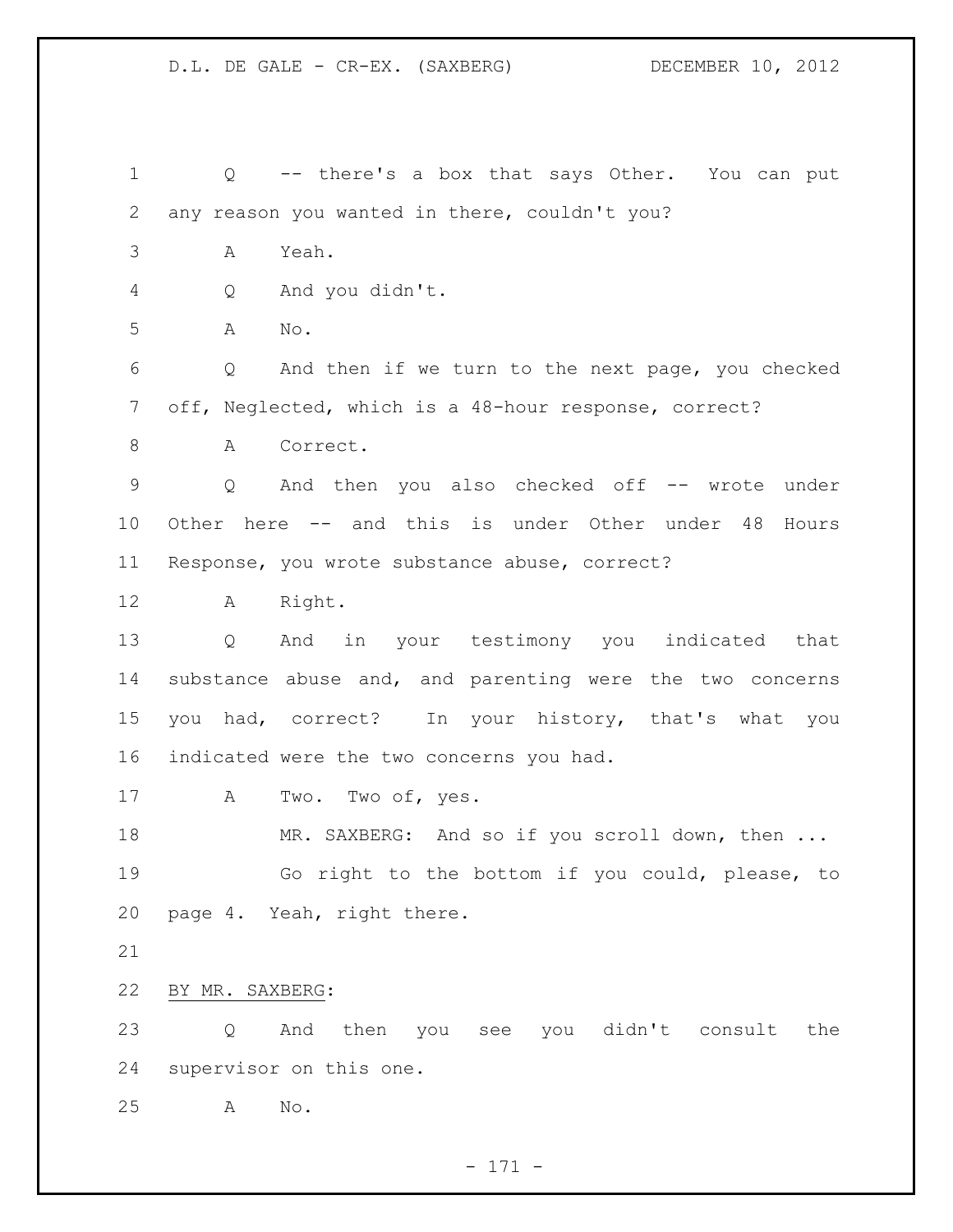Q Right? Now, if we scroll back up -- and the supervisor's Diana Verrier, correct?

A Um-hum.

 Q If we scroll back up and stop right there, the, the initial on 24 hours is Diana Verrier and you're saying that you would have, have originally put in the 48-hour 7 response time. Do you see that -- sorry, I've got it backwards, the other way around. You're saying you originally would have indicated a 24-hour response time and you're saying that Diana then puts the X in the 48 hours, correct?

A Correct.

 Q But isn't it the case that, that Diana Verrier, as your supervisor reviewing this document, seeing you had checked off no boxes under 24 hours, seeing how you had checked off a box under 48 hours, and seeing how you had written substance abuse as being the issue, that she would have corrected your mistake from 24 hours to 48 hours. Wasn't that -- isn't that the case?

A No.

 Q How was Diana Verrier going to know you wanted a 24-hour response when you didn't check off any of the boxes under 24 hours, and when you checked off the box in 48-hour and then you wrote in "substance abuse" in Other under 48 hours?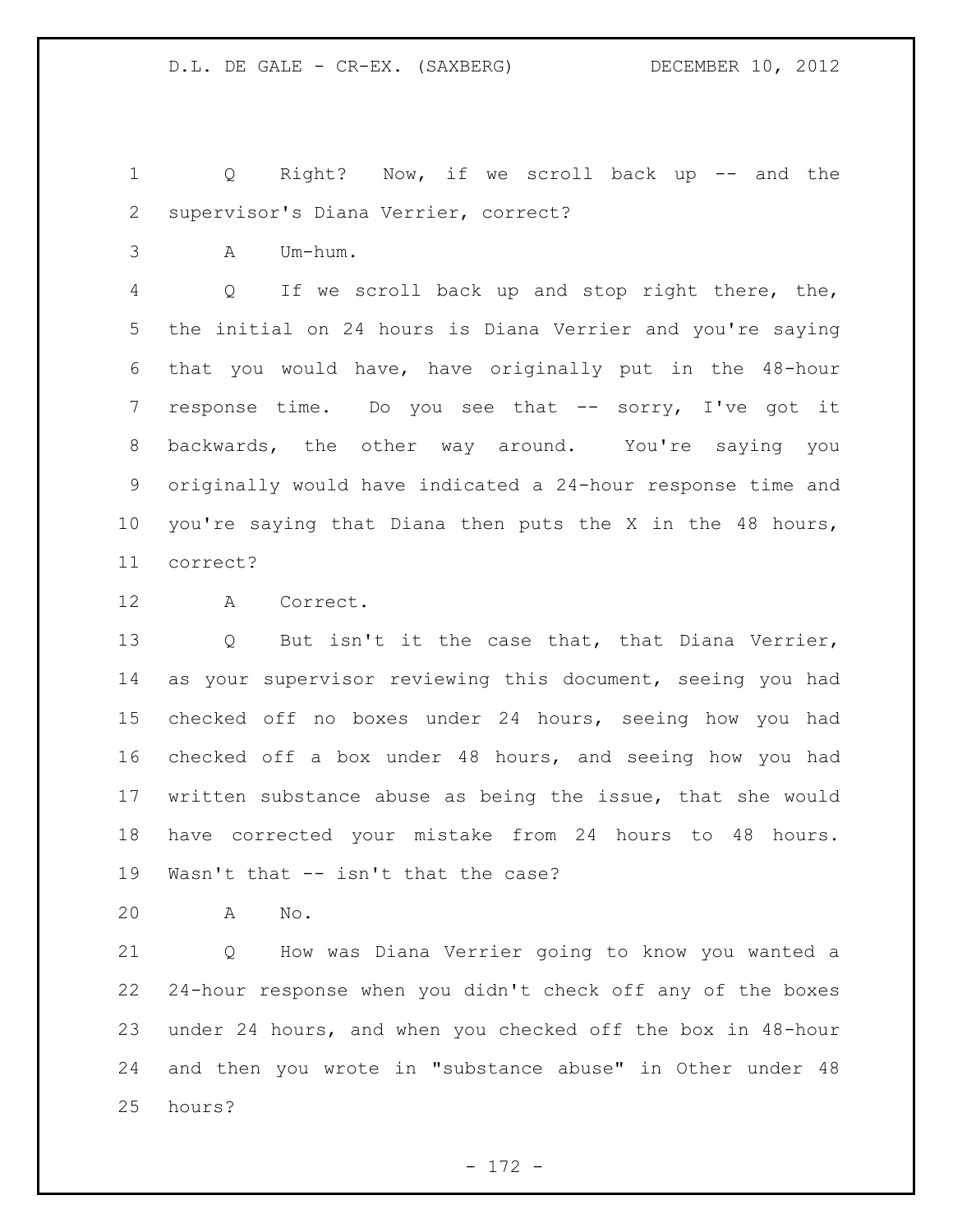1 A I didn't put 48 hours. Q How is she to know that wasn't a mistake? The, the two pages before -- MR. SAXBERG: If you scroll to the page prior to this one and keep scrolling up. Okay, right there. BY MR. SAXBERG: 8 Q 48 Hours Response. A Yes. Q And scroll down. You're telling your supervisor neglect is one of the concerns under 48 Hours Response when -- by submitting this document and not consulting with her in advance, correct? A Correct. Q And you're also telling her substance abuse is one of the -- is the concern. A Right. Q And then if you keep scrolling down, you're saying that you initially put in a 24-hour check. Wouldn't, wouldn't that 24-hour check be incorrect with the information above it? A If she was confused on it, I think she would have came and talked to me, don't you? Q And that's assuming that you're there. THE COMMISSIONER: Just a minute. Was it a 24-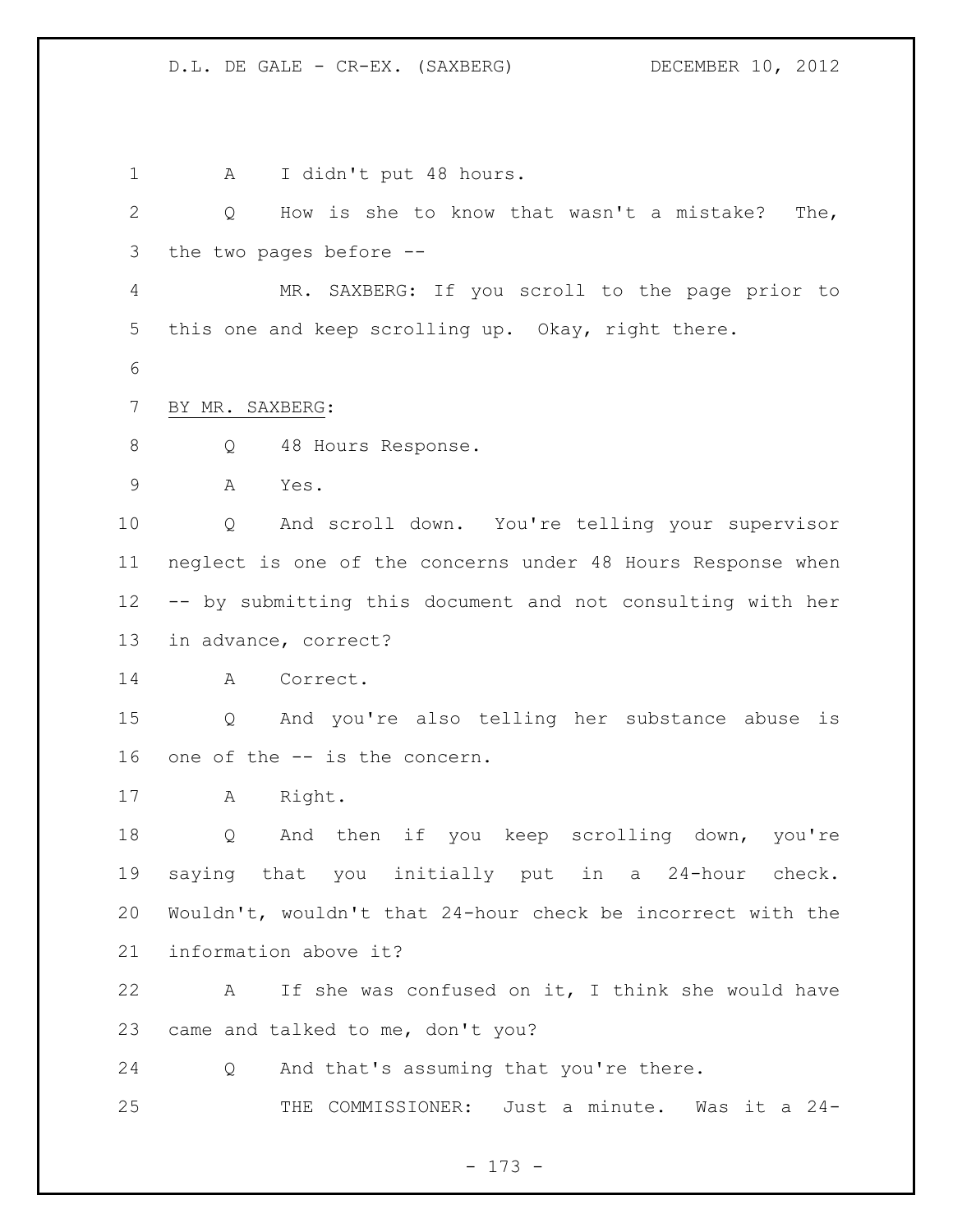hour check or a 24-hour statement on page 4 or the last page -- yes, page 4. MR. SAXBERG: The document's on screen right now, I think that's page 3. THE COMMISSIONER: Oh, I thought you were back on the CRU intake form. MR. SAXBERG: No, no, we're looking at the safety assessment document. THE COMMISSIONER: Well, you were there a minute ago. All right. Go ahead. MR. SAXBERG: And the witness is indicating that she had typed 24-hour response or delineated a 24-hour response, and I'm indicating all of the information above that -- so if we scroll up ... Stop right there. I'll just wait for you to get the document, Mr. Commissioner. It's the safety assessment document. It says Safety Assessment. 18 THE COMMISSIONER: Yes. Yes. 19 MR. SAXBERG: Yeah. So on -- when I -- THE COMMISSIONER: But is there an allegation that anything was changed on this document other than the top of page 3? MR. SAXBERG: No. And then she's confirmed that it's all her information. 

- 174 -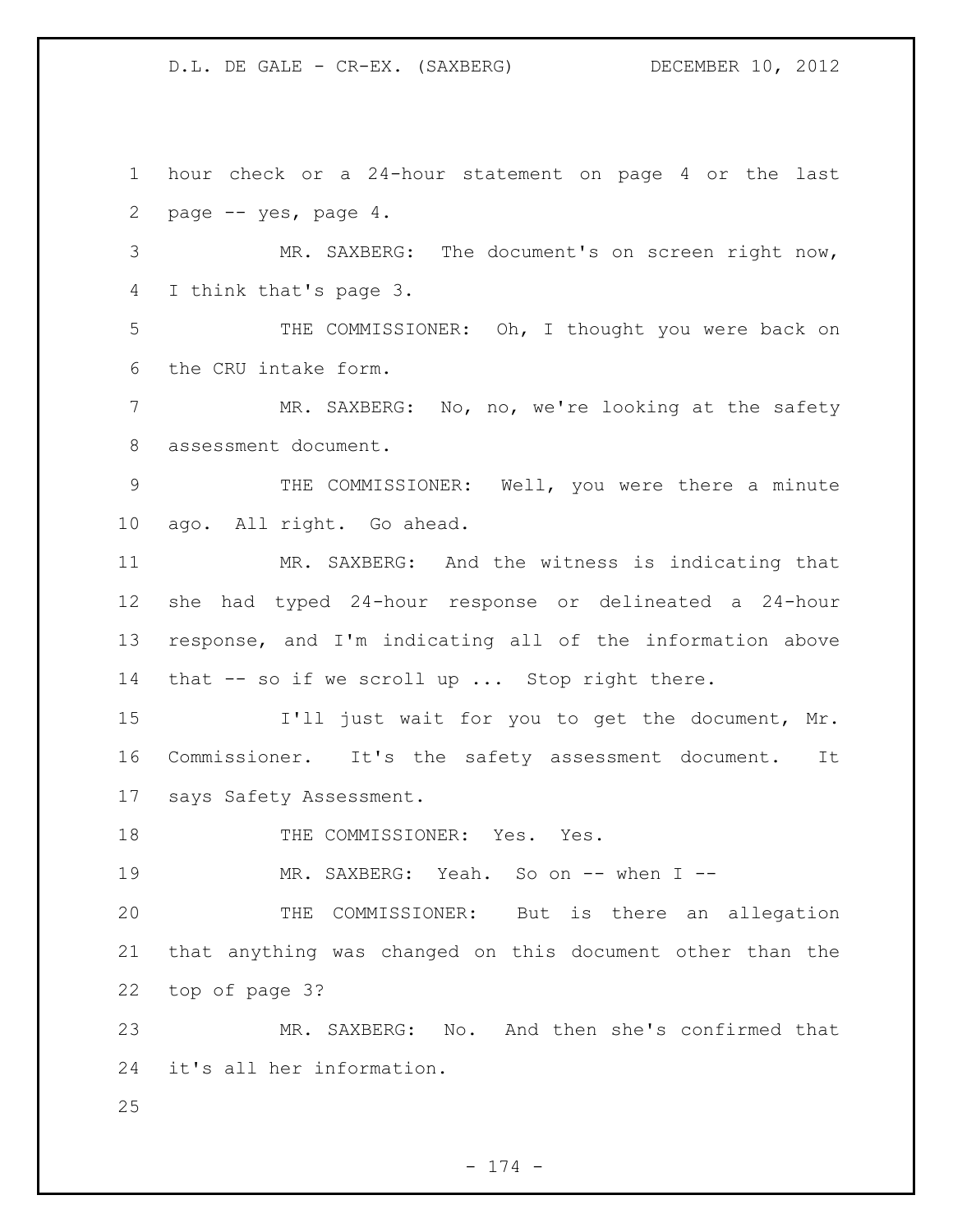BY MR. SAXBERG:

| 2               | is that when<br>And what I'm suggesting<br>the<br>Q         |
|-----------------|-------------------------------------------------------------|
| 3               | supervisor gets this document, the, the fact that you       |
| 4               | clicked off a 24-hour response time would appear to that    |
| 5               | supervisor to be incorrect with the information -- the      |
| 6               | other information you put on the document; isn't that fair? |
| 7               | Α<br>No.                                                    |
| 8               | Why isn't that fair?<br>Q                                   |
| $\mathcal{G}$   | Because quite often I would make the assessment<br>Α        |
| 10              | of a 24-hour response. Sometimes the things didn't fit      |
| 11              | within the categories there and I would put 24-hour         |
| 12              | response. If a supervisor ever had any questions about      |
| 13              | what I had come up with on my report or my safety           |
| 14              | assessment, the proper thing would have been to confirm     |
| 15 <sub>2</sub> | with me if that was a mistake, not too assume.              |
| 16              | Why are you clicking off information<br>in the<br>Q         |
| 17              | 48-hour response boxes if you don't intend a<br>48-hour     |
| 18              | response? Why would you do that?                            |
| 19              | Because some of the categories there fit with it.<br>А      |
| 20              | Yeah, so if they fit that means it's a 48-hour<br>Q         |
| 21              | response because that's what this tool is telling you.      |
| 22              | You've got nothing checked off in 24 hours.                 |
| 23              | Right. Things don't always fit there.<br>А                  |
| 24              | MR. SAXBERG: If we could turn to                            |
| 25              | I've gone into overtime. It's --                            |
|                 |                                                             |

- 175 -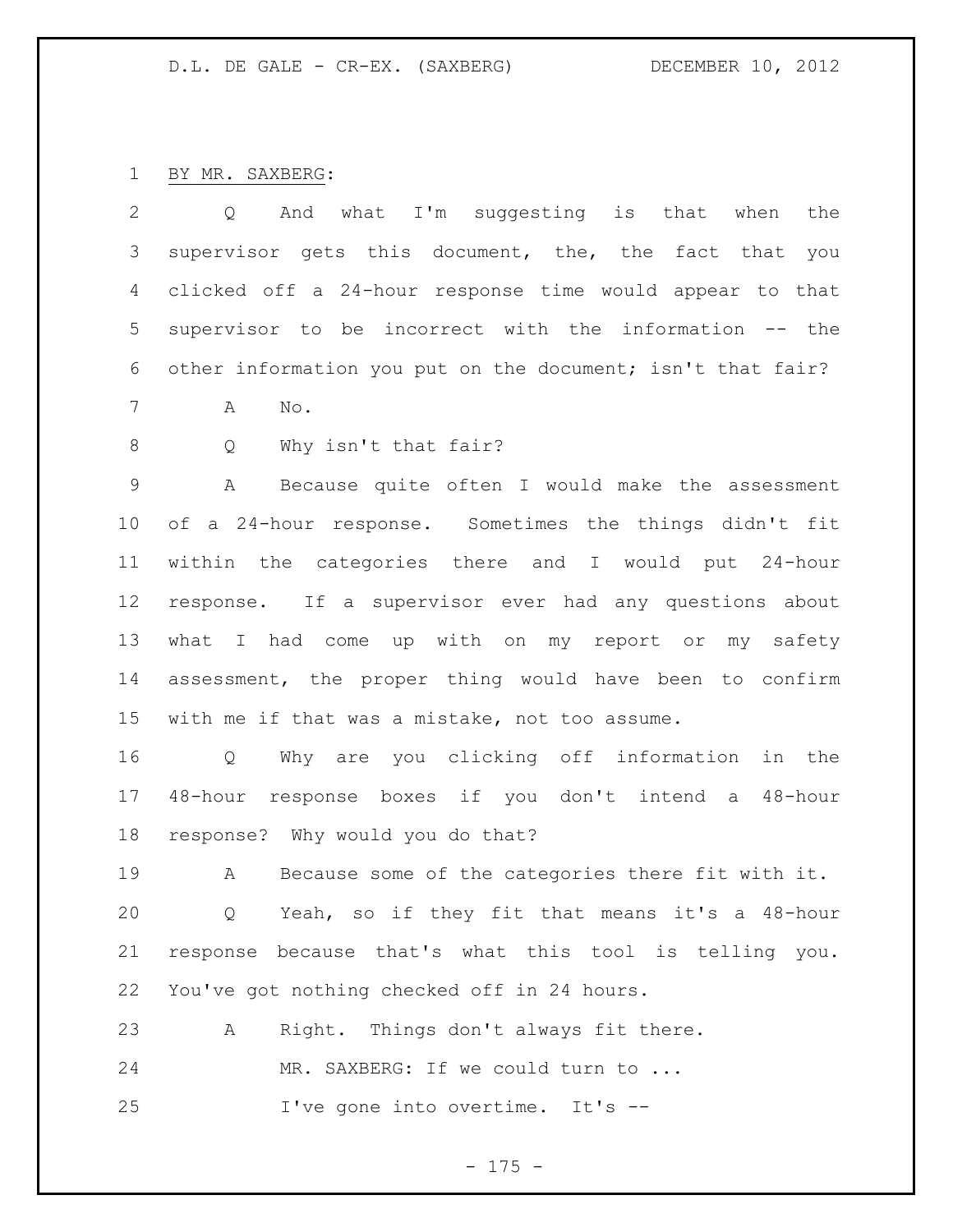1 THE COMMISSIONER: Pardon? MR. SAXBERG: I've gone into overtime. It's -- THE COMMISSIONER: Oh. MR. SAXBERG: It's twenty to five. THE COMMISSIONER: No problem. We, we had some downtime this morning, so if you'd like to continue -- 7 MR. SAXBERG: Yes. 8 THE COMMISSIONER: -- for a while, that's fine with me. 10 MR. SAXBERG: Thank you. 11 11 If we could turn to page 36968. Sorry, it's actually 36967. BY MR. SAXBERG: Q Now, this is an email from source of referral number three who testified earlier today, to Lisa Mirochnick. And it says: "Sorry to keep bugging you but other people from the agency 21 are really confusing me. They state that their files say nothing about the child not being allowed 24 to stay with mother Samantha Kematch but I do [not] believe you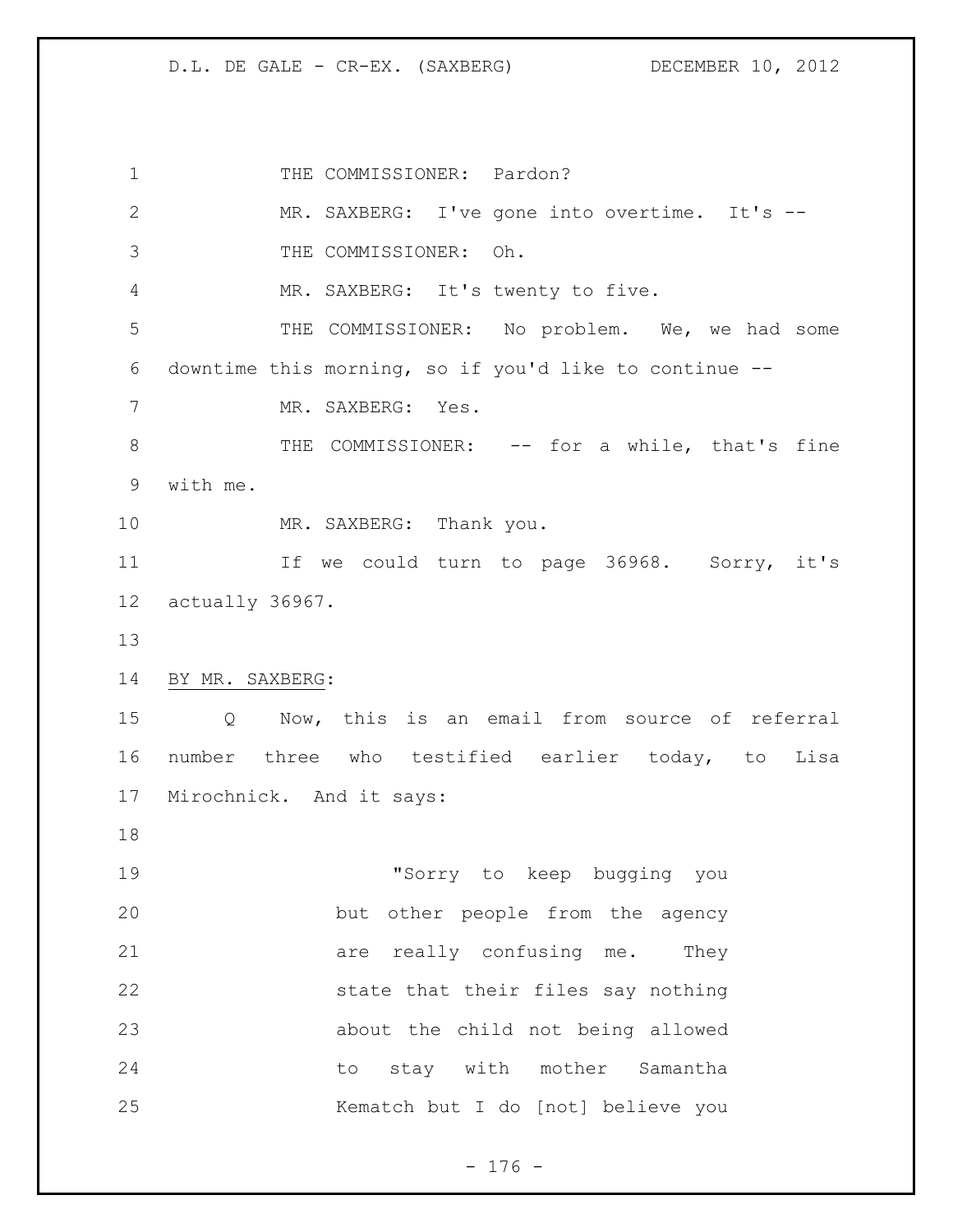told me that the child is not to 2 be in the mothers care. Maybe I took it wrong maybe not. Can you verify that with me." Then it goes on. You see that? A Yeah. Q Now, the source of referral number three, from Employment and Income Assistance, was the source that you spoke to in preparing your May 11 intake, correct? A Correct. Q That is the source of referral with the presenting problem, correct? A Correct. Q It was an EIA worker calling you and, and giving you this information that they were aware that Phoenix was with Samantha, correct? 18 A Correct. Q And in this email the EIA worker is saying that you confused her, and she's indicating by saying there's nothing in the file that said that the mother -- that Phoenix was not allowed to stay with the mother. You told her that? A I don't see my name there. Q Well, but she's saying that she was confused by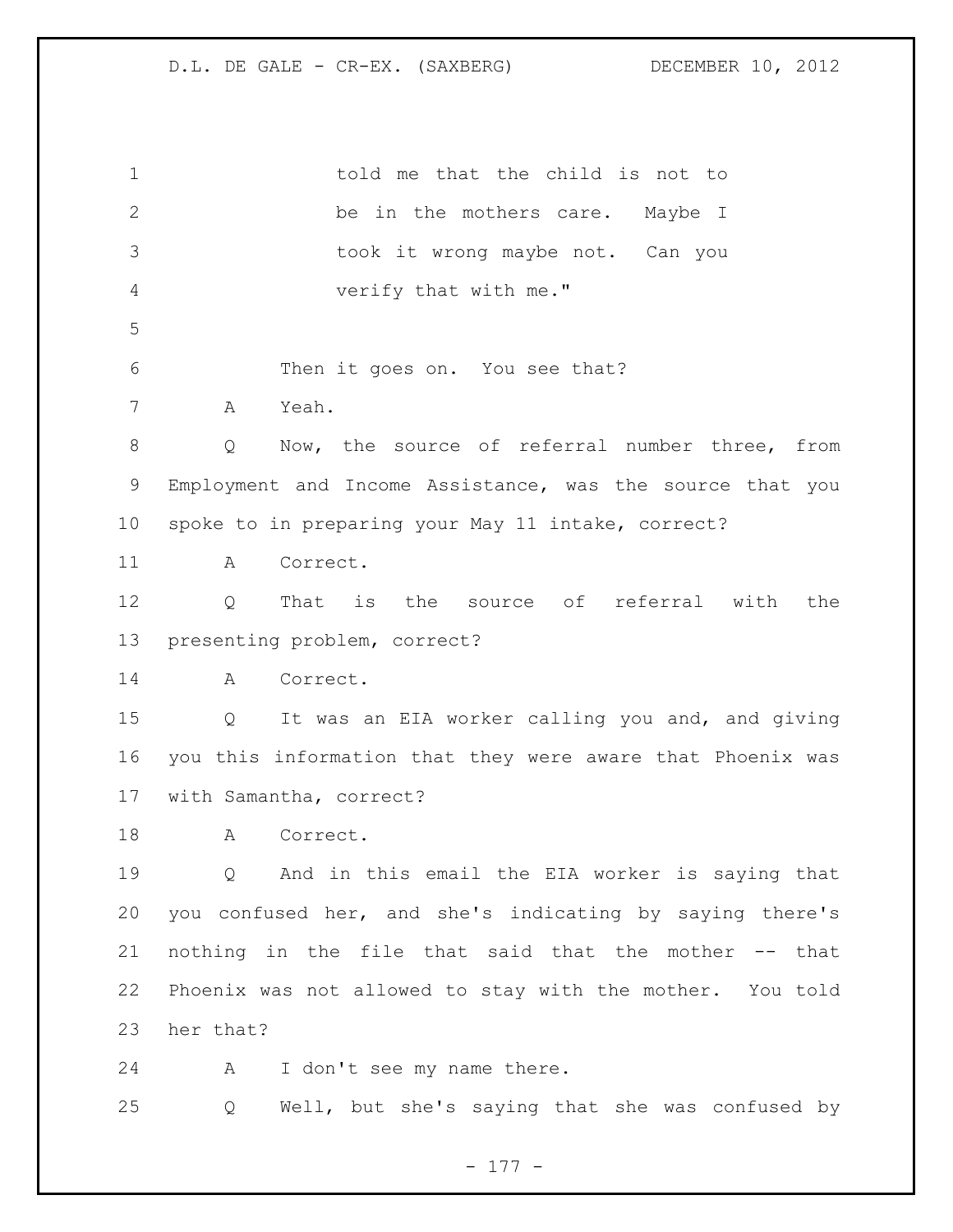dealing with someone at CFS, and you were the person she dealt with. You're the one that took the intake, correct? A I took the intake information from the EIA worker. Q Okay, I, I want to take you to page 28652. Now, this is information that the Commission saw this morning from Employment and Income Assistance. April 26, Employment and Income Assistance is aware that Samantha Kematch is living with Karl McKay and that she's considered common-law with Karl McKay as of January 1st, 2004. That was information that the Commission heard this morning. Is that information that you were aware of? A No. Q No, that's right. If we could turn to page 37341, this is the face sheet which you filled out in connection with this May 11, 2004, correct? A Correct. Q And your job -- one of your main functions when you're on phones, taking calls, and writing up reports, is to get demographic information, correct? A Right. Q And you've got to get all the demographic information, you've got to get the key information, correct? A As much as I can, yes.

- 178 -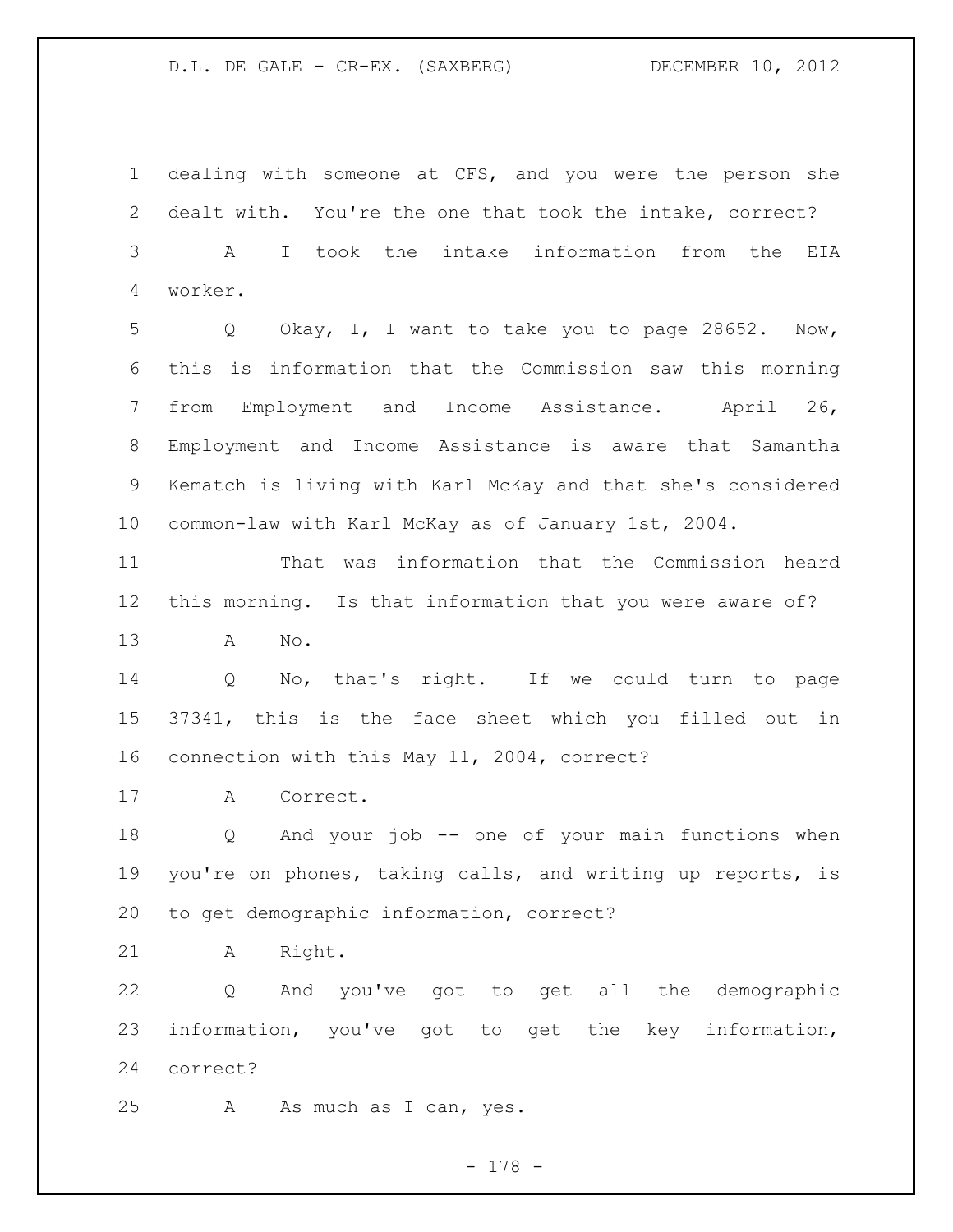Q As much as you can. It's a serious responsibility, correct? A Right. Q And, in fact, in your report, the one that we've been looking at, the intake report, you indicated that the SOR "provided updated demographic information on all concerned" to you. That, that's in your report at page 37346. Sorry ... Yes, page 37346, first paragraph, second-last sentence. THE COMMISSIONER: This is the intake document. MR. SAXBERG: Now we're back at the intake document, her intake document. Sorry to bounce around. I -- 15 THE COMMISSIONER: All right. MR. SAXBERG: I just want to show that the information is there, that it says -- and that's the SOR that's been redacted. BY MR. SAXBERG: Q That's your source of referral, correct? A Right. Q "... provided updated demographic information on all concerned." A Correct.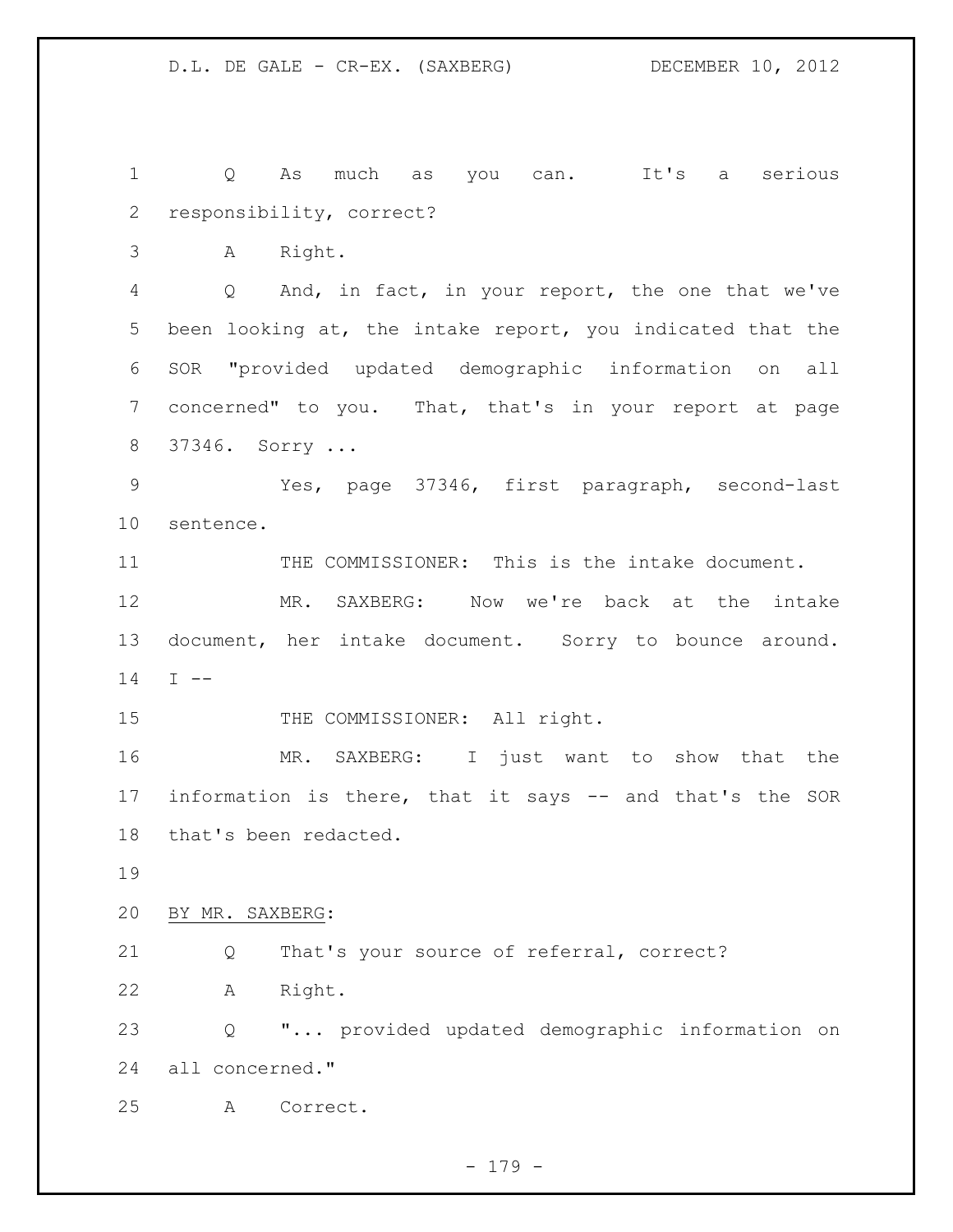Q And it's important to get the information on all concerned, correct? A Yes. Q And if we go back, then, to the face sheet -- and that's going to be the document where you have all your demographics -- that's at 37341. You've here indicated that the file's opened up in Steven's name. A Yes. Q And that's what you're opening it up in, correct? A Correct. Q And, and that was another mistake you made. It shouldn't have been opened in Steven's name. A Wasn't a mistake. Q You're saying it was a mistake? A No, we open the cases on the last known custodial parent. Q But the, the, the referral that you're getting is dealing with Phoenix being in the care of her mother, correct? A That the mother was claiming to have the child. Q Right. Because you talked to her. She told you she had Phoenix, correct? A The mother? Q Yes. A Yes.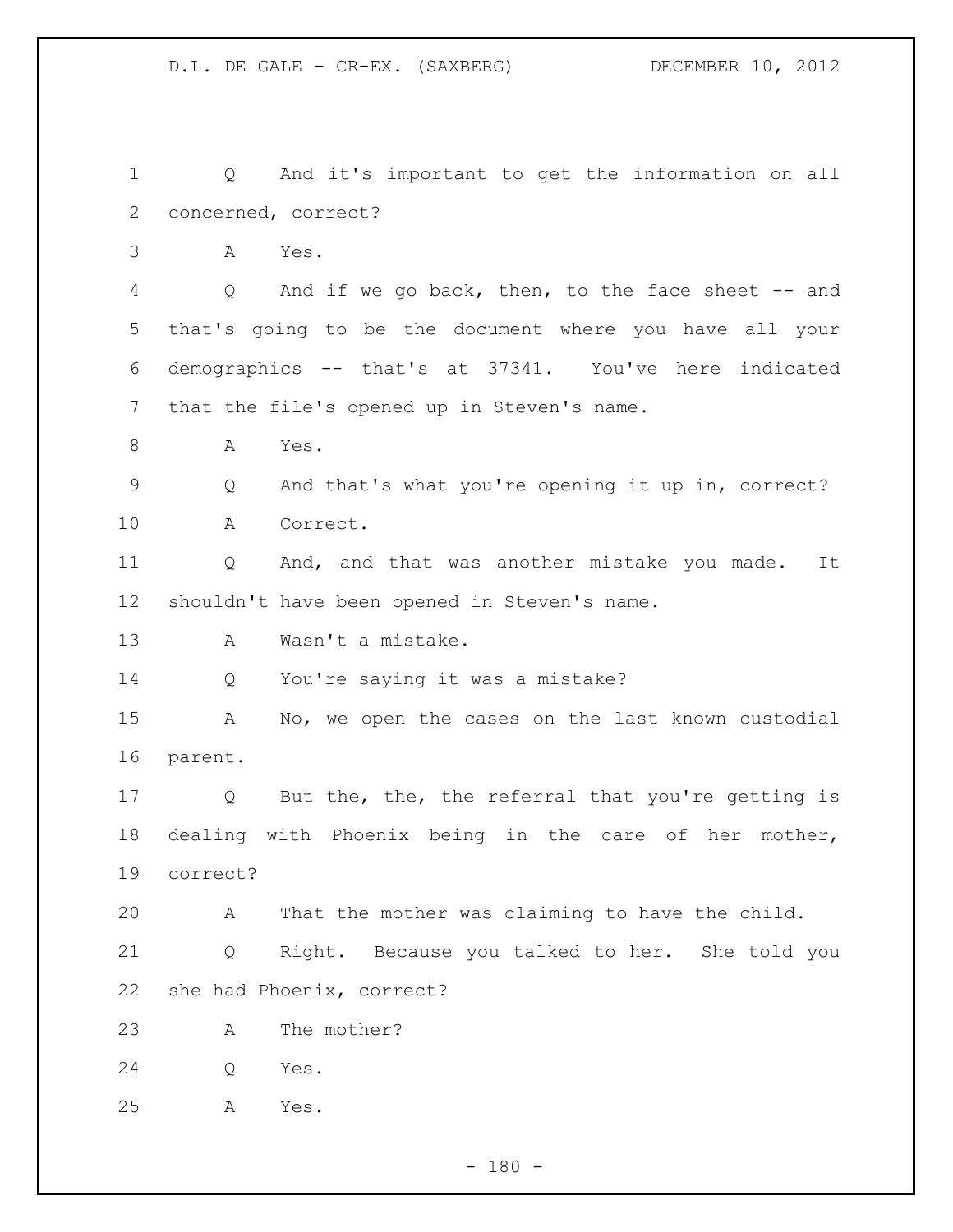Q Yeah. So you knew that Phoenix was with Samantha and yet you --

A We hadn't proved --

Q -- opened it up under Steven's name.

A We didn't prove it yet.

 Q You hadn't proved it, but that's what she'd been telling you.

8 A That's what she said, yes.

 Q Right. And you hadn't -- you didn't hear from anybody that, that Phoenix was in Steven's care. No one was alleging that. There was no information available to you that that was the case, correct?

 A Just that the mother was claiming to have the child.

 Q Right. And you know that, that the last report that Winnipeg CFS had was that Phoenix was with Rohan Stephenson.

 A Yes. And our information was that Steven had placed the child with him. He was the last custodial parent.

 Q And if we scroll down this page, under the important -- this is the important demographic information that you're putting together, correct, on the page --

A Um-hum.

Q -- on the update that you refer to.

- 181 -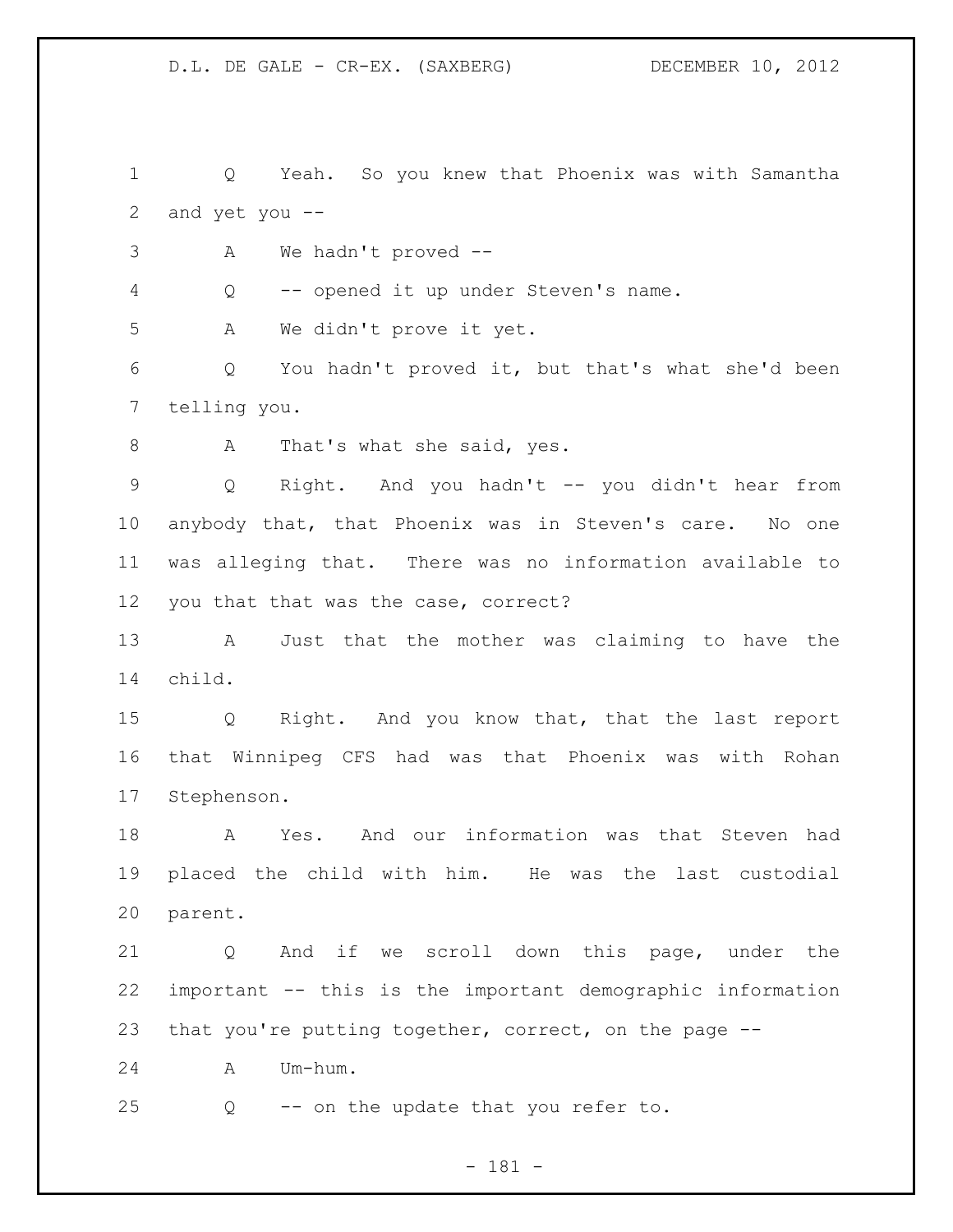MR. SAXBERG: So we scroll down it. Yes, right through to the next page. Just stop right there.

BY MR. SAXBERG:

 Q You, you'll notice that you say your concerns, protection concerns -- this is on page 2 now of the face sheet -- your, your concerns are parent's substance abuse -- "parents substance abuse, child at risk." Correct?

A Correct.

 Q That's what you've written there. And that you're getting information from the EIA worker.

 Samantha Kematch was living with Karl McKay in a common-law relationship at this point in time, and that's what the evidence is and was this morning. You didn't ask the EIA worker who was providing you with the updated demographic information about who was living in that household, did you?

 A My understanding was that it was Samantha who was living there.

 Q Well, you -- the evidence today was that EIA was fully aware that the people living in that home were Karl --

A Um-hum.

24 Q -- McKay and Samantha Kematch, and that they --and that Samantha Kematch was on Karl McKay's budget. But

- 182 -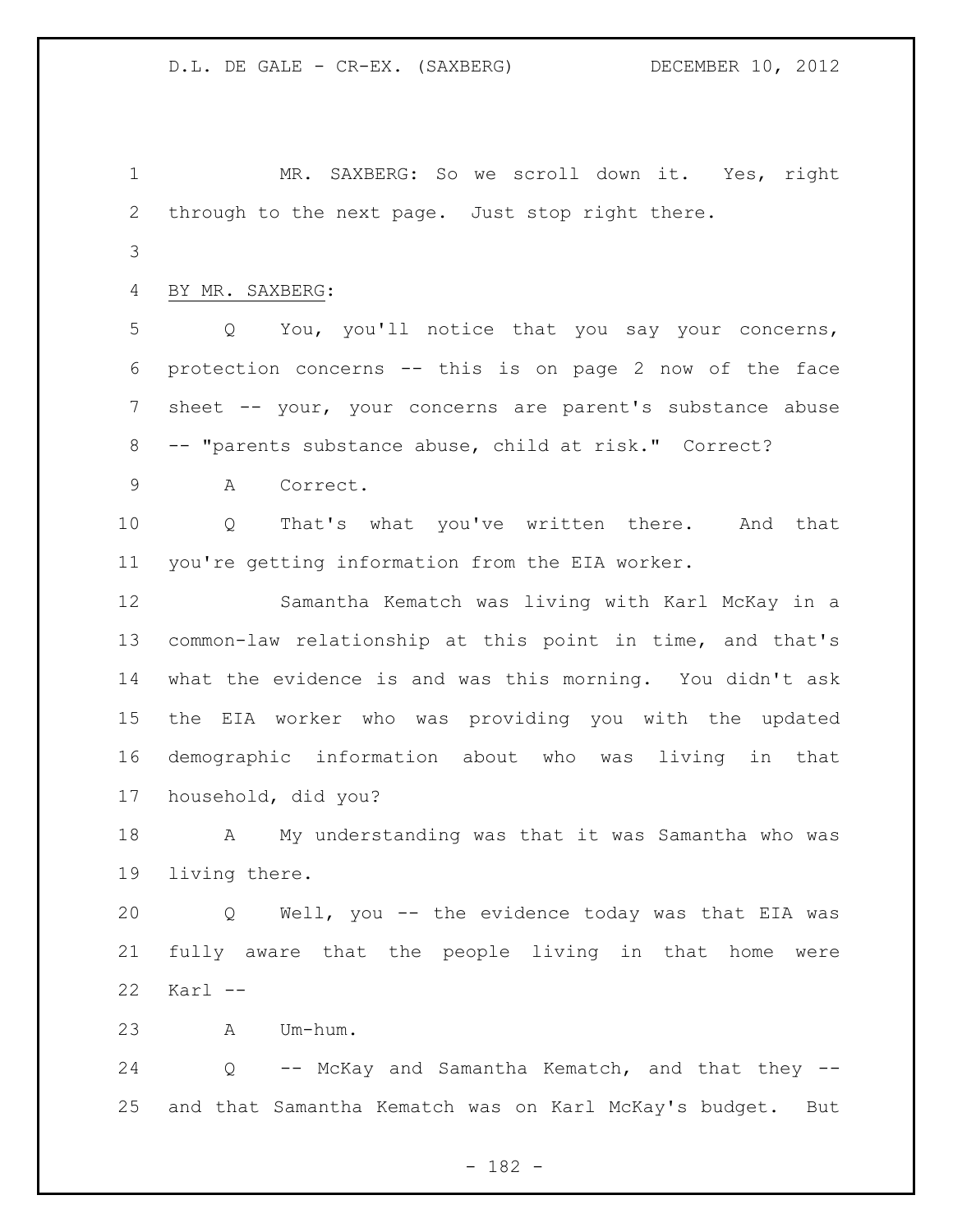you didn't know that because you didn't ask, correct? A I don't know. Q But it was your job to find out who was in that house with Samantha, wasn't it? A I can assure you if they would have told me Karl McKay was in that home, he would have been on those demographics. 8 Q Exactly. A I was not given that information. Q Right. If they would have told you, you definitely would have put it on here because it's very important information, isn't it? A Yes, that would be. Q Critical information. And, in fact, you then would have done a prior contact check on Karl Wesley McKay, wouldn't you? A Definitely. Q And you -- that's what you do, that's what you do exclusively now. You know what prior contact checks are all about. It would be very important to do a prior contact check on Karl Wesley McKay had you known he was living there, correct? A Definitely. Q Had you asked. Had you asked, you would have learned that he was living there.

- 183 -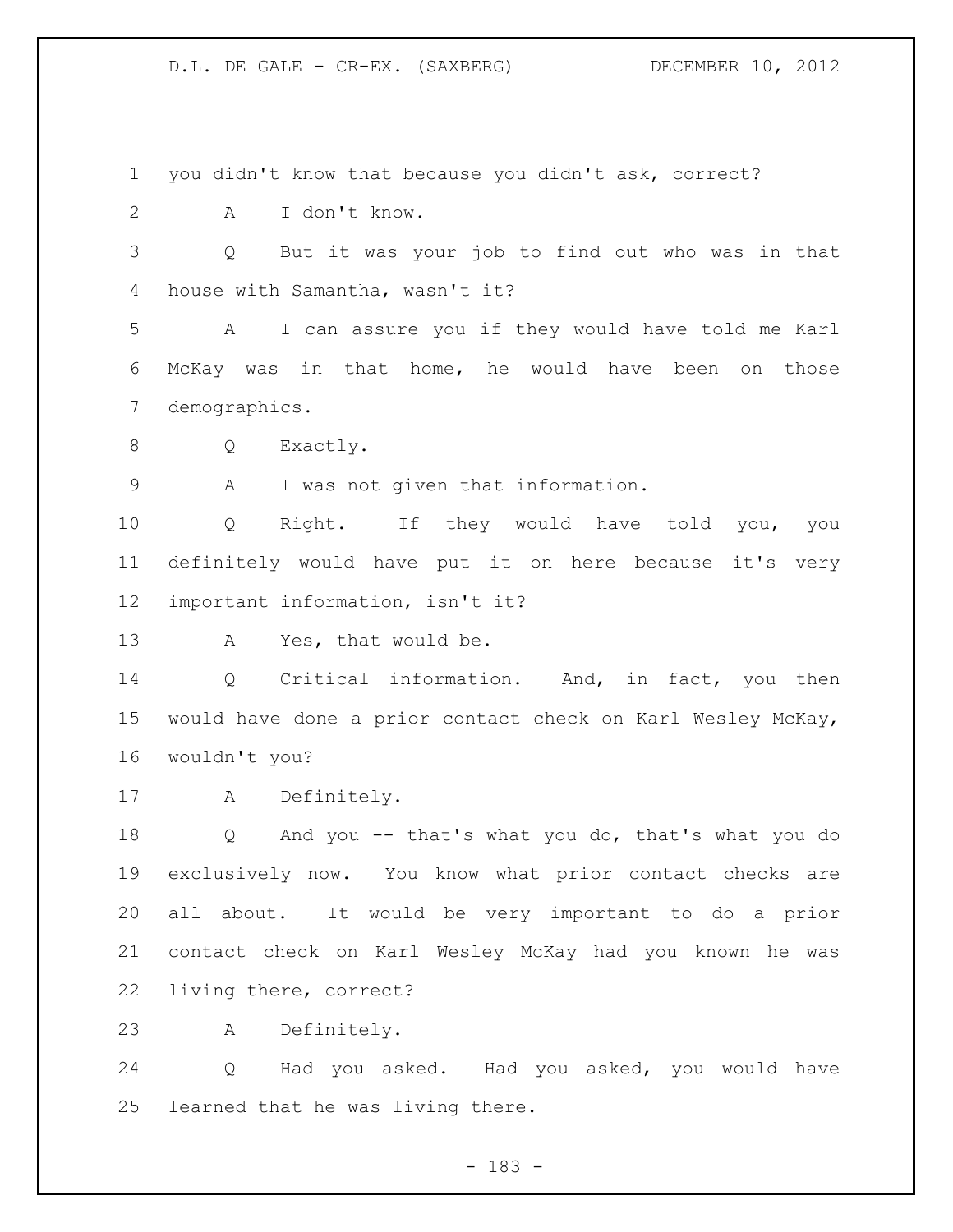1 A All I can say is I was not given any indication that she was with anybody else. Q But it was your job to find out who's in that home. A I may have asked. I don't know. I can't remember. Q But you said if you had asked and you were told, you definitely would have wrote it on here and you didn't write it on here. 10 A I definitely would have. Q Yeah. You didn't write it on here, and as a result, there was no prior contact check done on Mr. McKay. And that information would have been very important to the next worker that took this file. A It would have been, had I known about it. Q And had you asked the right demographic questions, got the right demographic information including information on Karl Wesley McKay, it would have been your 19 job to do the prior contact check. A Correct. Q And then the next worker would have been aware of Mr., Mr. McKay's past. A Correct. Q And that would definitely have influenced the response time, correct, and what that worker did, correct?

- 184 -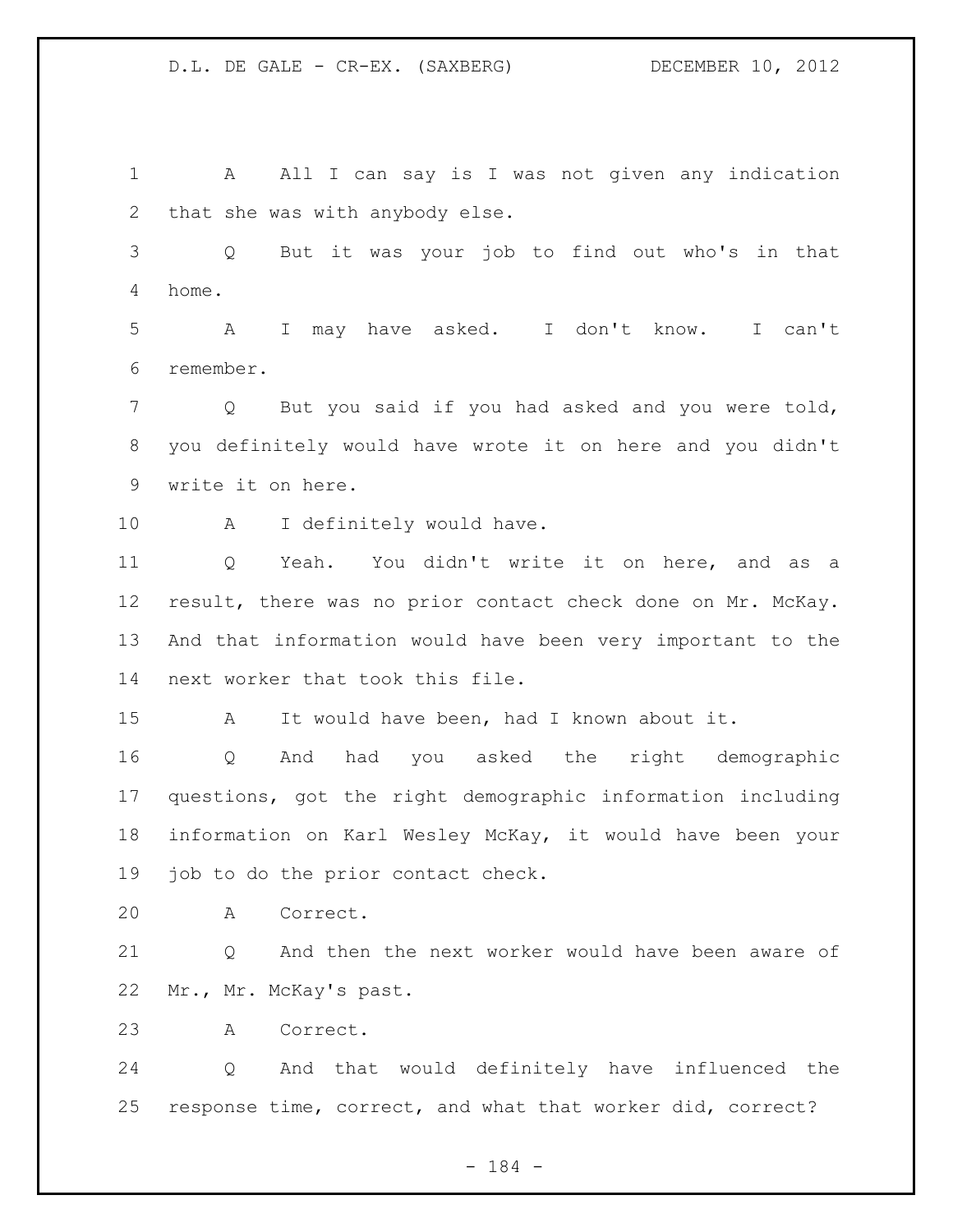A Very likely.

| 2              | So you got the allegation against Samantha wrong,<br>$Q \qquad \qquad$ |
|----------------|------------------------------------------------------------------------|
| 3              | saying it was her that was smoking crack cocaine, correct,             |
| $\overline{4}$ | we've shown, and you missed you this important<br>as                   |
| 5              | information about who's in that home that -- where Phoenix             |
| 6              | is, is alleged to be living in. You didn't find out who                |
| 7              | all was in that home, but that was your job as an intake               |
| 8              | worker, as the CRU worker at that point, correct?                      |
| 9              | That would have been.<br>A                                             |
| 10             | THE COMMISSIONER: Now are you nearly through,                          |
| 11             | Mr. Saxberg, or --                                                     |
| 12             | MR. SAXBERG: I think I can finish in the next                          |
| 13             | ten minutes.                                                           |
| 14             | THE COMMISSIONER: In the next ten minutes?                             |
| 15             | MR. SAXBERG: Yeah.                                                     |
| 16             | THE COMMISSIONER: All right. We'll run for --                          |
| 17             | that'll get us just to five o'clock.                                   |
| 18             |                                                                        |
| 19             | BY MR. SAXBERG:                                                        |
| 20             | My understanding -- you, you testified that<br>Q                       |
| 21             | documents can be changed by a supervisor or a program                  |
| 22             | manager, correct? Documents on CFSIS could be changed by a             |
| 23             | supervisor or a program manager.                                       |
| 24             | Α<br>Yes.                                                              |
| 25             | You sure about that?<br>Q                                              |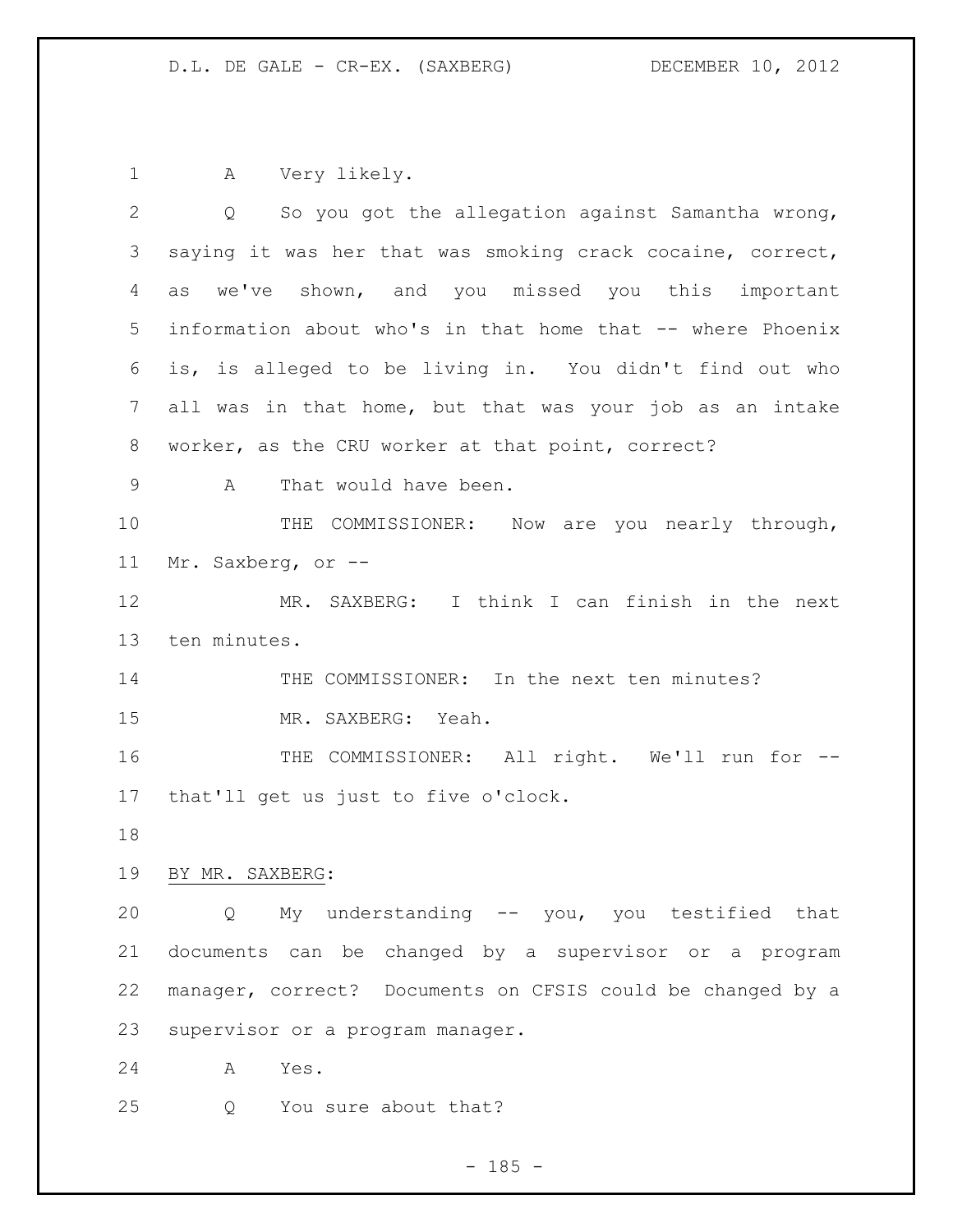A Yes.

| 2               | Because my information -- and it comes from a<br>Q                   |
|-----------------|----------------------------------------------------------------------|
| 3               | good source -- is that once the administrator attaches the           |
| 4               | Word document to CFSIS, the only one who can alter it is             |
| 5               | the person the document was created for. It was always the           |
| 6               | worker. Isn't that the case?                                         |
| $\overline{7}$  | A If -- okay. Under the new CFSIS system, yes, if                    |
| 8               | I put a report on there, I would be able to change it.               |
| 9               | After I send it forward, it could be changed by someone              |
| 10 <sub>o</sub> | above me. Under the old system, under the Word system, if            |
| 11              | I put it on there and it was attached, then it could be              |
| 12              | changed by me or the supervisor.                                     |
| 13              | Q And I'm putting it to you that that's not true,                    |
| 14              | that it's, that it's not the case that anyone can change             |
| 15              | that Word document on CFSIS -- back then, at the relevant            |
| 16              | time -- other than the worker.                                       |
| 17              | That's not my understanding.<br>A                                    |
| 18              | And what is the source of your understanding? I<br>$Q \qquad \qquad$ |
| 19              | mean, you've never been a supervisor, right?                         |
| 20              | I have, but not there.<br>Α                                          |
| 21              | Pardon me?<br>Q                                                      |
| 22              | I have been a supervisor, but not there.<br>Α                        |
| 23              | And so what is the source of your<br>Not there.<br>Q                 |
| 24              | information, then?                                                   |
| 25              | The source of my information would have been from<br>Α               |

- 186 -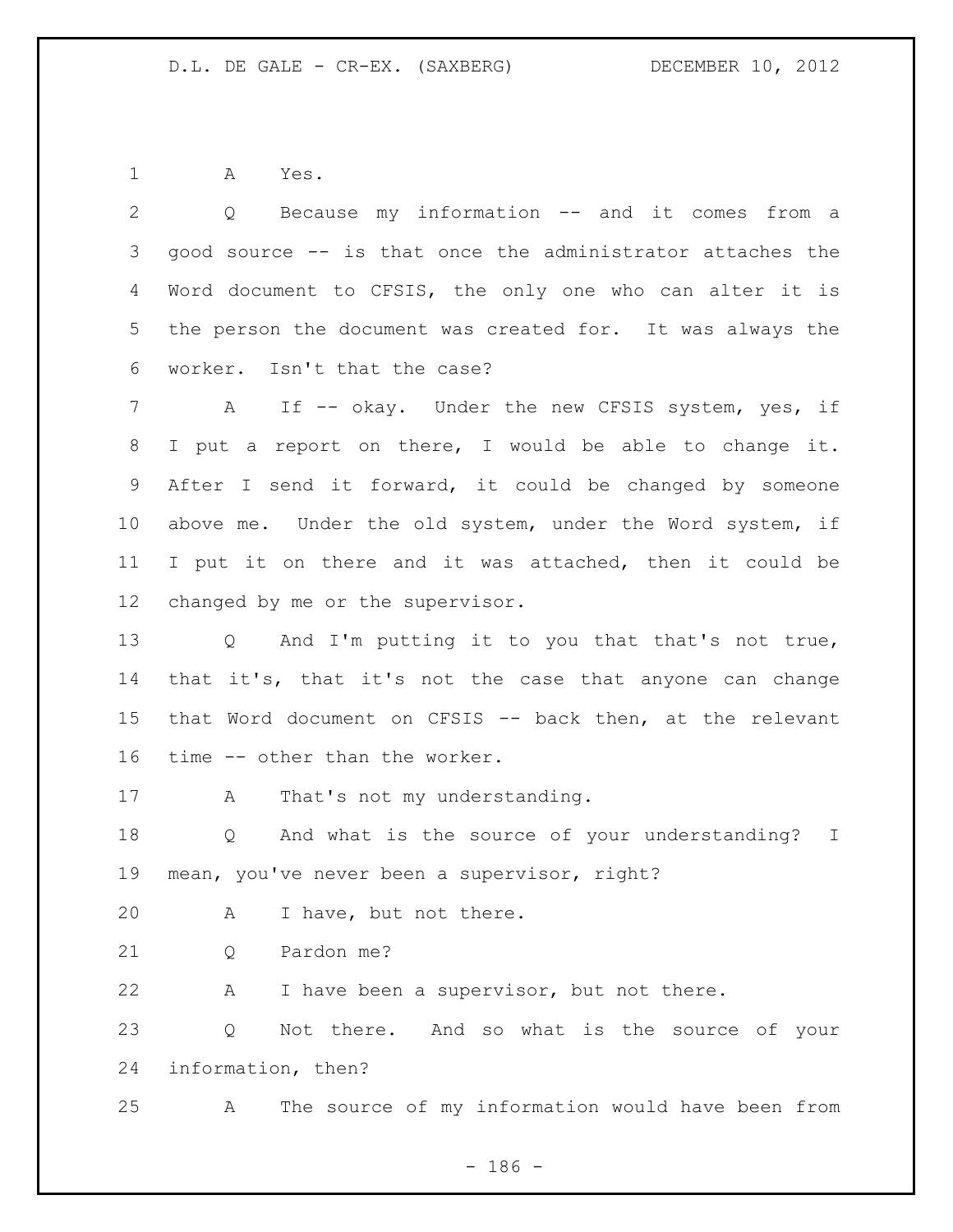either admins or supervisors that worked in the CRU. MR. SAXBERG: Could we turn to page 36926? And if we scroll down, this is a CRU intake form from March 2005. And continue to scroll down. And stop there. BY MR. SAXBERG: Q This is just another CRU intake form, and here you'll see under recommendations that it's recommended that the file be "opened to Intake." THE COMMISSIONER: Who created this document? MR. SAXBERG: This is a document -- if we go back to the front page, it'll say it's from March. It's created by Jacki Davidson and Chris Zalevich. 14 THE COMMISSIONER: Right. BY MR. SAXBERG: Q But the point is here, again, when a matter goes from CRU and there's recommendation that it goes to intake, that it's usually assigned to -- that it goes to intake, which is a separate unit, and has been referred to as tier two intake. Do you see that? A Yeah. Q Simply giving you another example of another CRU form wherein when CRU is advancing the file, when they write intake it means intake. Doesn't mean something else.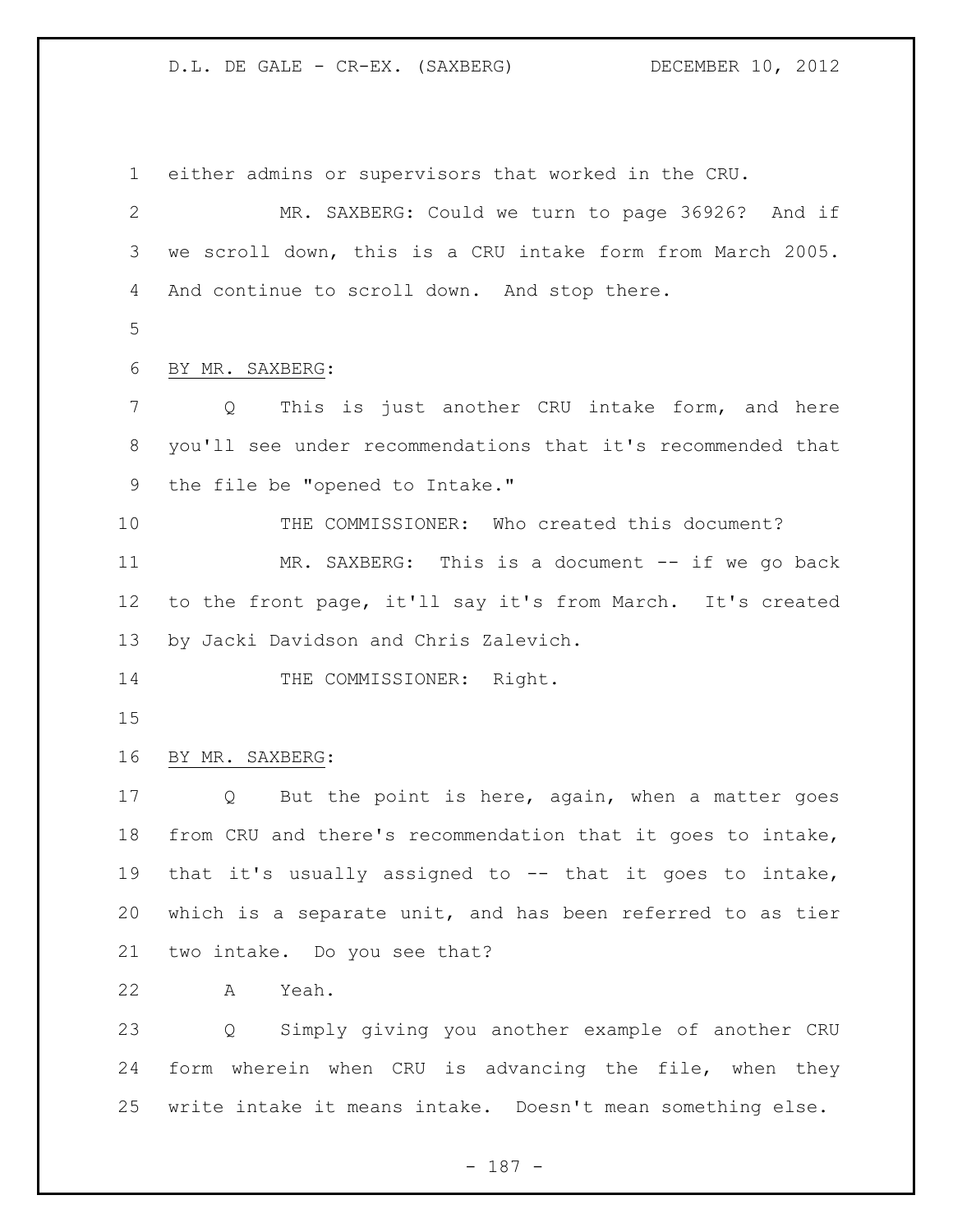A For me, it meant follow-up. Q Now, you've, you've indicated that there's information missing from your intake report. Is that right? A Yes. Q We went through it and I asked you what you say 7 changed, and, and your -- and you'd indicated which words you believed had changed relating to the 48-hour response time being an amendment to what you say you wrote. But you also say there was other information in there. Is that right? A There's other information that I recall, that I don't see in that report. Q Say that again? I, I'm sorry, I didn't hear you. A There's other things that I recall doing on this case that I do not see in this report. Q But they're not recorded in the intake -- CRU intake form we've been looking at, correct? A No, I don't see it there. Q No. Okay. And how -- why are you saying that that's the case? I mean, how is it that, that the information that you say you remember typing in here isn't here anymore? What are you asserting? A I'm asserting it's been removed. Q By whom?

- 188 -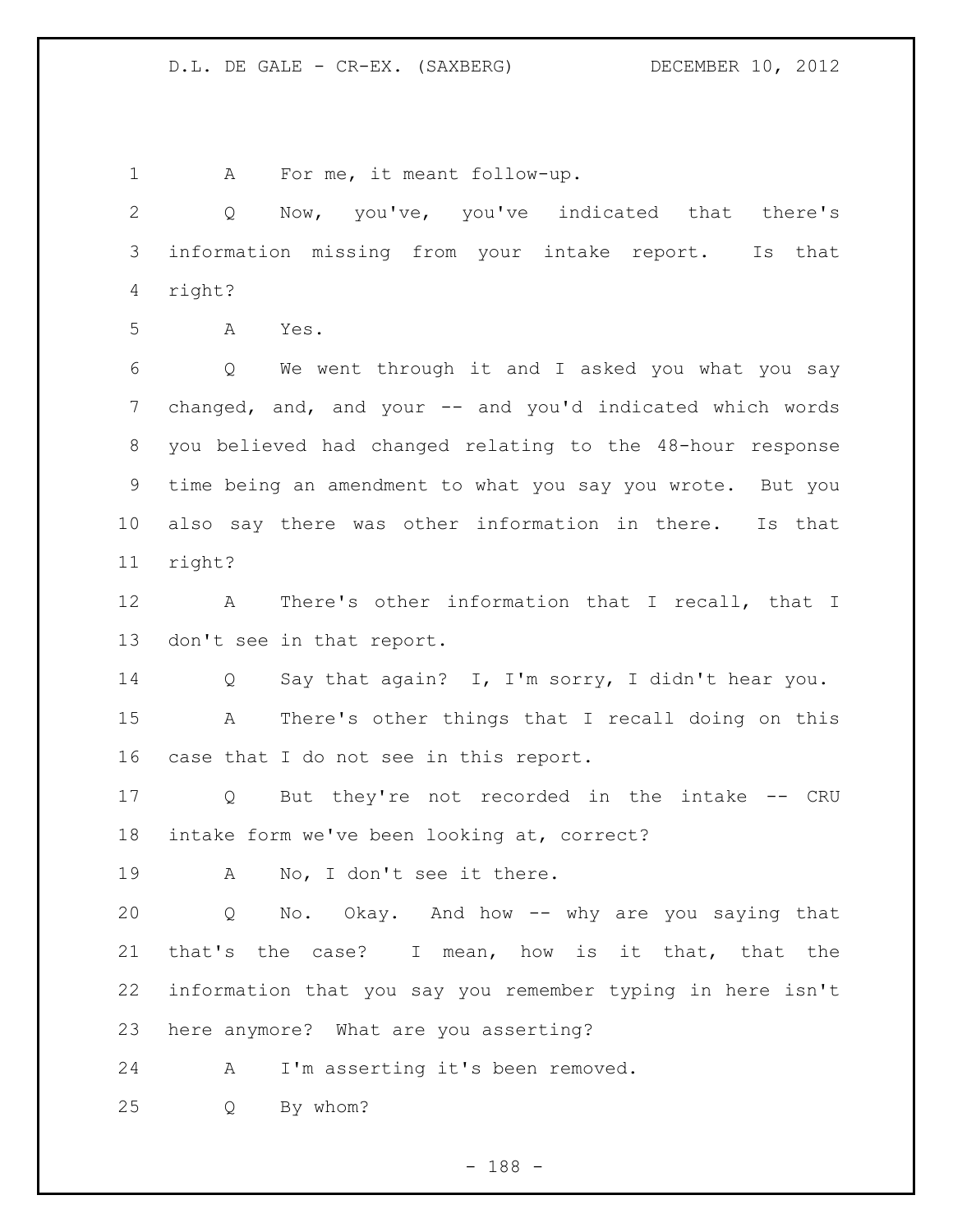1 A I can't point fingers. 2 Q You can't point fingers. And why? A I can't say exactly who did it. Q You can't say who did it, but why would they do it? A That would be my assumption. Q Well, I'm asking you if you can explain why you're saying you put information into a report and now it's not there any longer. MR. BUCHWALD: Mr. Commissioner, I object to this question. 12 THE COMMISSIONER: Yeah, I didn't understand her to say that. What is your question? MR. SAXBERG: The witness is indicating that information has been removed from this document, the CRU intake report. That's the May 11, 2004 CRU intake and after hours form. THE COMMISSIONER: You're talking about the CRU intake and AHU form. MR. SAXBERG: From May 11, 2004. THE COMMISSIONER: All right. I didn't understand her to say that that was the case with respect to anything but on page 4. MR. SAXBERG: Well, maybe she can clarify that. THE COMMISSIONER: That, that's what I've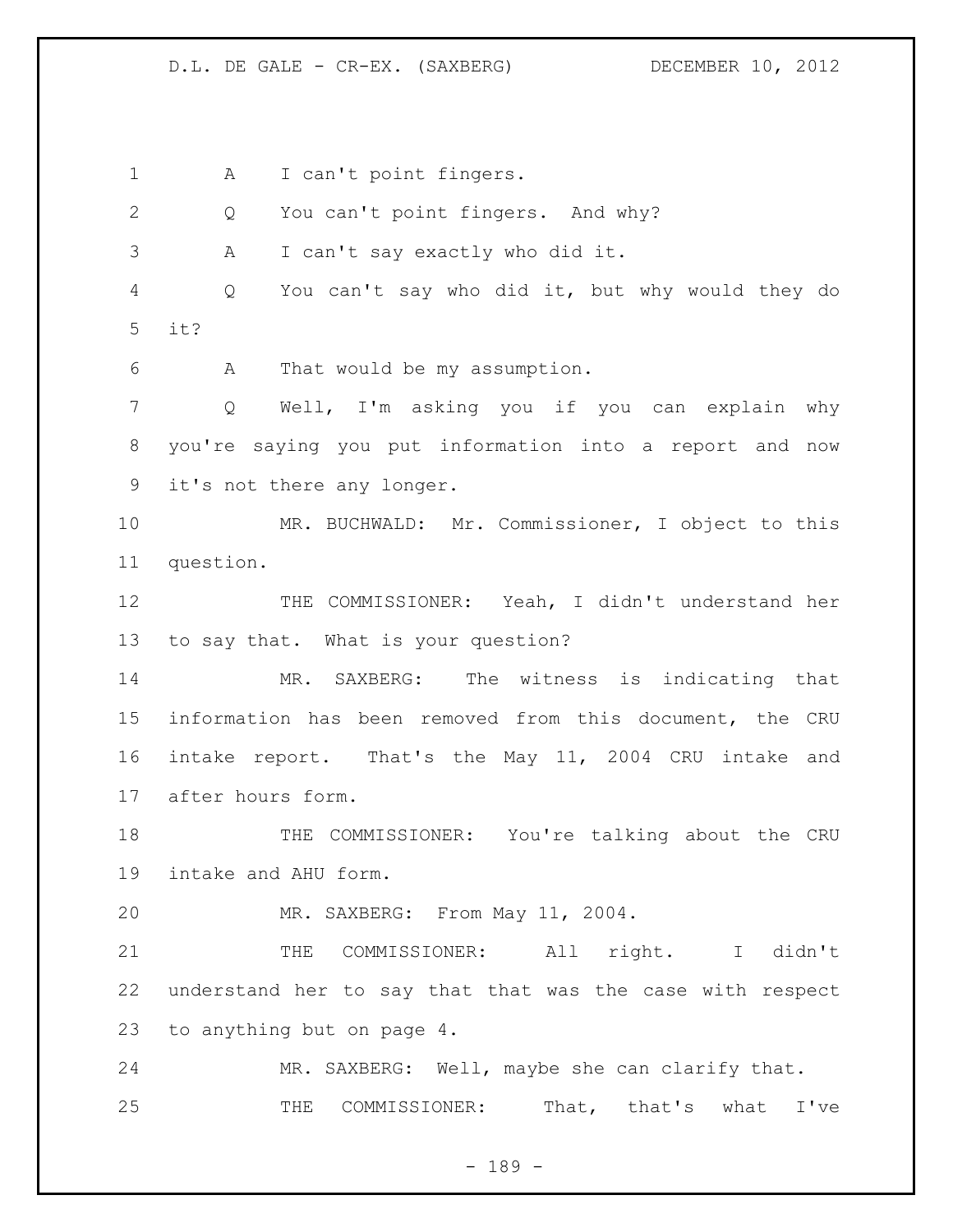1 understood her to say. The, the only changes that you're 2 saying that you recognize that there are changes is on 3 what's page 4. We -- put that up on the screen, please. 4 MR. SAXBERG: It's 37347. 5 THE COMMISSIONER: Yes, well, 37 -- that's not on 6 the screen now. 37347. There, there it is. 7 You, you said you -- 8 THE WITNESS: I --9 THE COMMISSIONER: -- believe there are some 10 changes made there. 11 THE WITNESS: Yes. On the final paragraph --12 THE COMMISSIONER: Yes. 13 THE WITNESS: -- of that report. 14 THE COMMISSIONER: But are you saying that you 15 believe there are changes made in the first -- anywhere in 16 the first three pages? 17 THE WITNESS: Yes, I do recall things that I did, 18 that I would have documented, that are not there. But 19 they're not there and he's asking me why would somebody do 20 that. 21 THE COMMISSIONER: Well, I don't -- you wouldn't 22 know why someone else might do it -- 23 THE WITNESS: Exactly. 24 THE COMMISSIONER: -- would you? 25 THE WITNESS: That I can only assume, and that

 $- 190 -$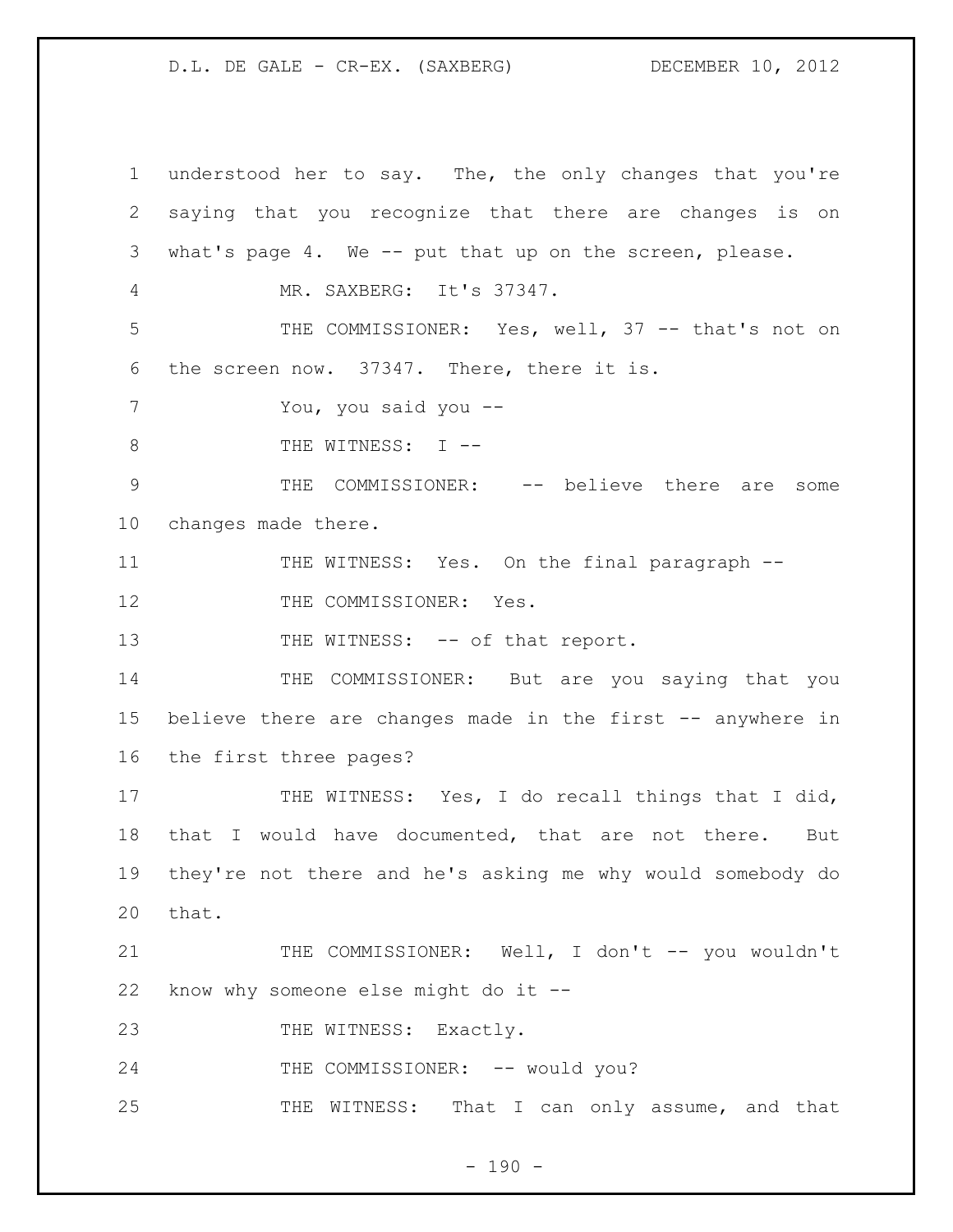wouldn't be fair to say.

| $\overline{2}$ | THE COMMISSIONER: Well, you heard her. Where,                   |
|----------------|-----------------------------------------------------------------|
| 3              | where did you -- did you want to go further with that, and      |
| 4              | if so, where?                                                   |
| 5              | MR. SAXBERG: Yeah, I certainly do want to go                    |
| 6              | further with it because she's alleging that --                  |
| 7              |                                                                 |
| 8              | BY MR. SAXBERG:                                                 |
| $\mathsf 9$    | Q You're alleging you took information from an aunt             |
| 10             | and you don't remember who the aunt was.                        |
| 11             | I don't recall her name.<br>A                                   |
| 12             | And you're also alleging that you received<br>$Q \qquad \qquad$ |
| 13             | information about Steve being in Ontario, Steve Sinclair        |
| 14             | being in Ontario, correct?                                      |
| 15             | A<br>This is what the aunt professed.                           |
| 16             | And are you aware that, that the evidence that<br>Q             |
| 17             | this Commission's heard is that Steve Sinclair did not go       |
| 18             | to Ontario until long after the May 11th intake that you're     |
| 19             | talking about.                                                  |
| 20             | No, I'm not $--$<br>A                                           |
| 21             | Are you aware of that?<br>Q                                     |
| 22             | -- aware of that.<br>A                                          |
| 23             | And isn't it quite possible, then, that you're<br>Q             |
| 24             | confusing your timelines here with respect to when you did      |
| 25             | this additional activity and that's why it's not in your        |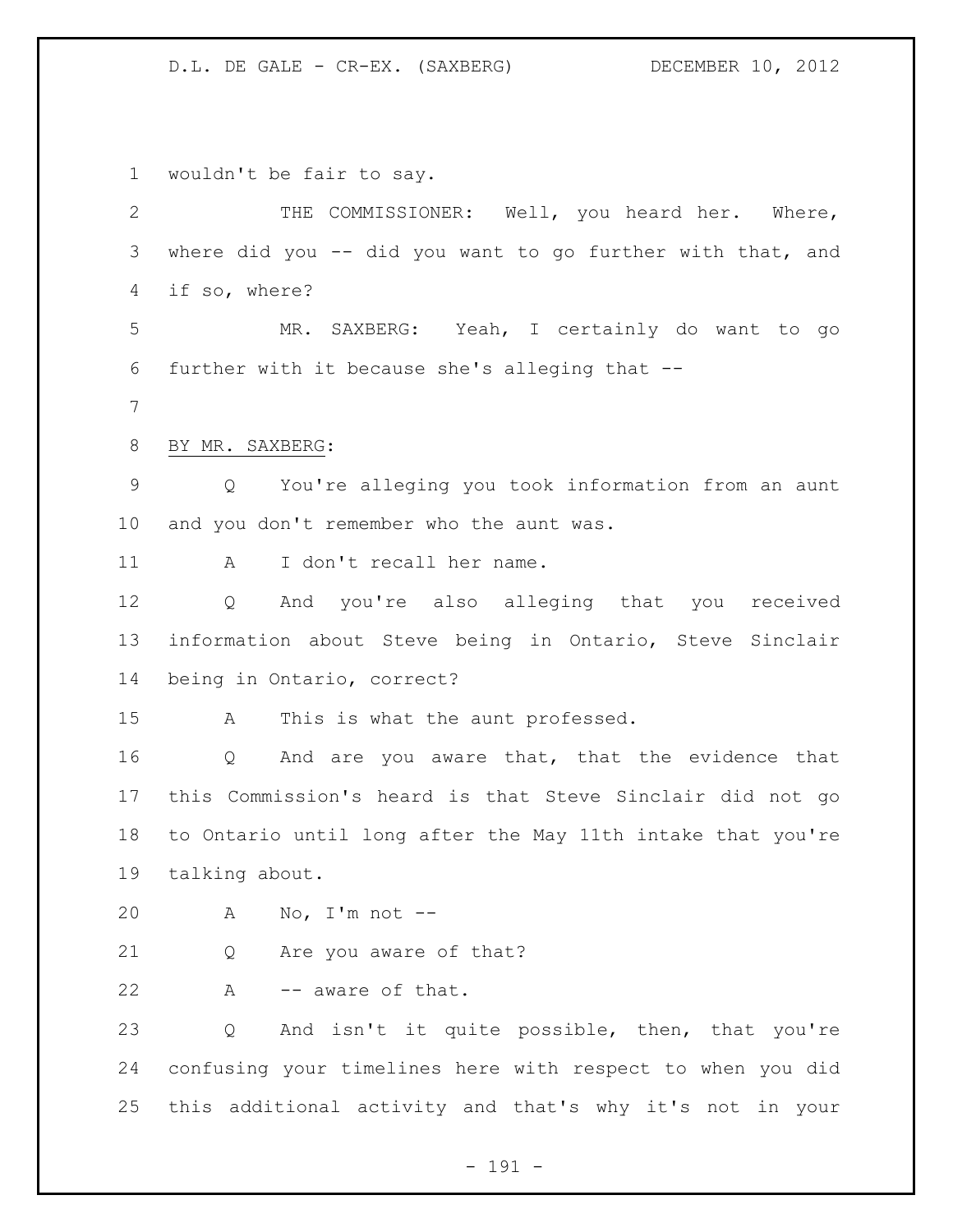report?

A No.

Q Sorry?

A No.

Q No, what?

 A I did that report all in one day, and I -- and, and in order to do that, I would have had to close off my phone and work solely on this particular case. If I handed it in that particular day to the supervisor for follow-up, I'm -- I couldn't be confusing it with anything that happened after that.

 Q But Steve Sinclair wasn't in Ontario until long after this. That's the evidence. That's his evidence. How do you explain that?

MR. BUCHWALD: Objection.

16 THE COMMISSIONER: Well, she, she can only say what  $-$ 

18 THE WITNESS: I can't answer that.

19 THE COMMISSIONER: -- she was told. I don't think she can explain that. I don't think that's a reasonable question at all. She -- how can she explain that? She's telling us what she was told.

 MR. SAXBERG: I'm, I'm just trying to see if it's -- the test as to whether or not she has the time frame right in terms of this recollection from eight years ago of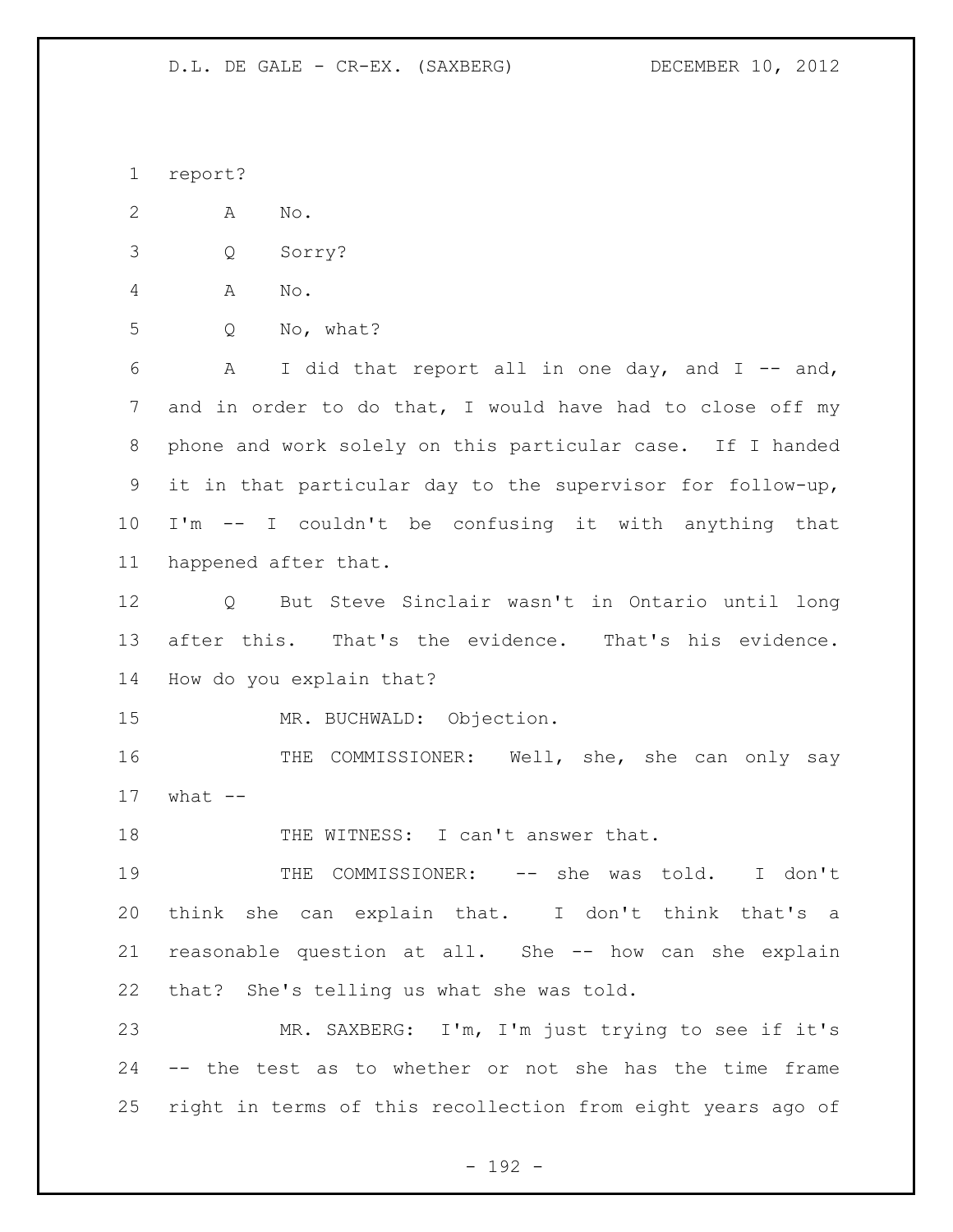receiving information but it not being in a report. 2 THE COURT: Mr. Buchwald? MR. BUCHWALD: She's answered the question -- THE COMMISSIONER: I, I -- 5 MR. BUCHWALD: -- on more than occasion. THE COMMISSIONER: That's my view. BY MR. SAXBERG: Q What -- you're suggesting that when -- prior to Mr. Koster -- the interview that he was going to do on you, you had suggested that you didn't have any concerns about additional information not being in your report or about your assessment of response time being changed, correct? 14 A I didn't have any concerns at the time. Q Pardon me? 16 A I did not have any concerns at the time. Q Right. You said you didn't have concerns prior to when you originally looked at your intake report back in 2006, correct? A If I looked at it. Q Well, I thought your evidence was that you had looked at it. A I was given it. I don't recall if I actually looked at it. I was working that day. Q And what your evidence is, is that five years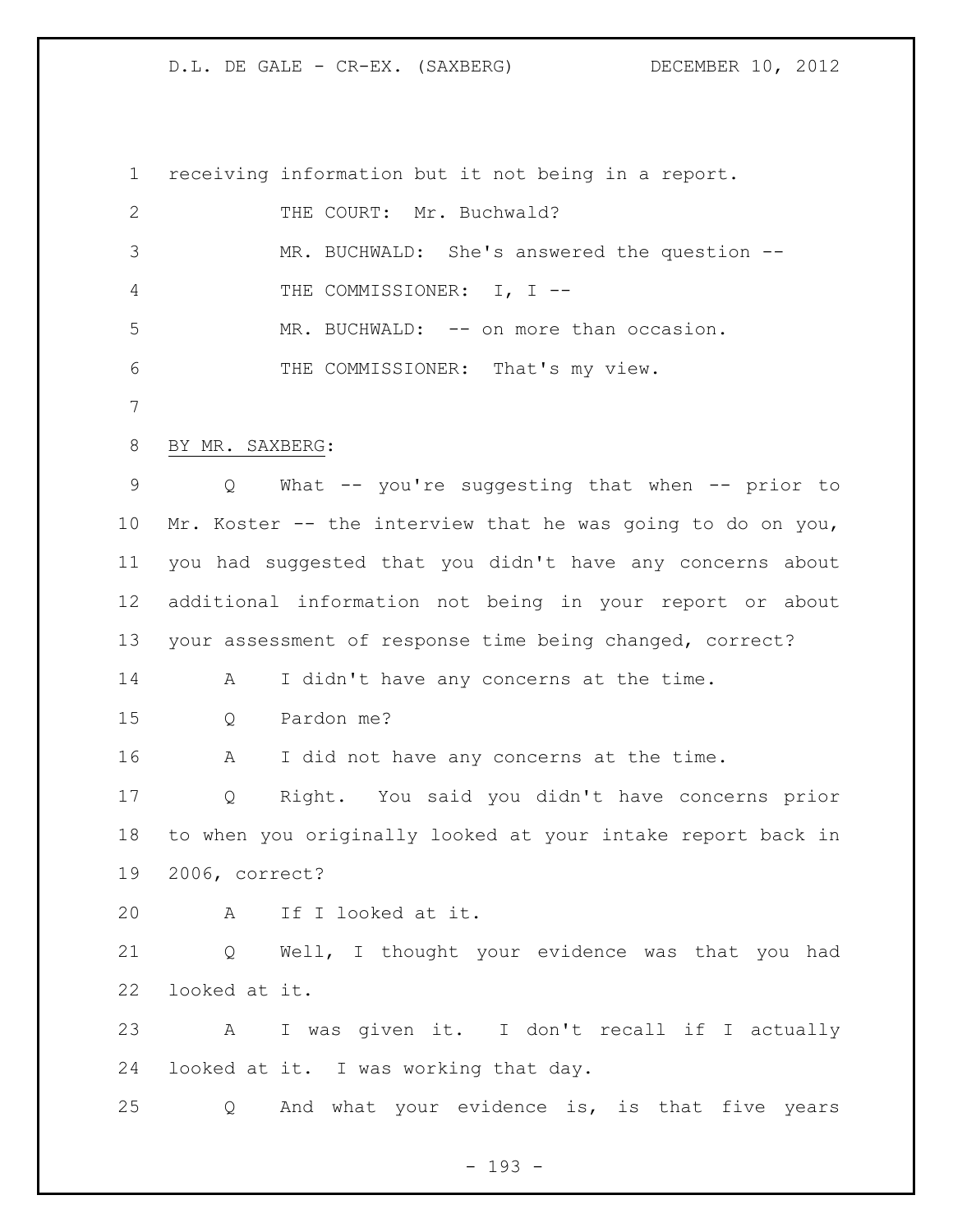later, in an interview in which Ms. Loeppky was in attendance, among others, at that point in time, that's when you gained memory that you'd received this additional information and that you'd originally provided a 24-hour response time? Is that fair? A Not sure I understand the question. MR. BUCHWALD: I'm going to object to the tone of the question. THE COMMISSIONER: I think she's, she's stated all along she, she knew she -- that was her position on the 24 hours. She's, she's never varied from that. That was her position. 13 MR. SAXBERG: No, it -- I'm asking that in 2006 she didn't have any concerns about her work being altered. THE COMMISSIONER: Well, she said that she was working that day. What she said in chief is totally consistent with what she just told you, that she was working all that day and she may not have looked at that page. BY MR. SAXBERG: Q Did you -- would you agree that the reference -- referral that was provided May 11th from the Employment and Income Assistance worker wasn't a unique referral in terms of the type of cases that you would deal with daily?

- 194 -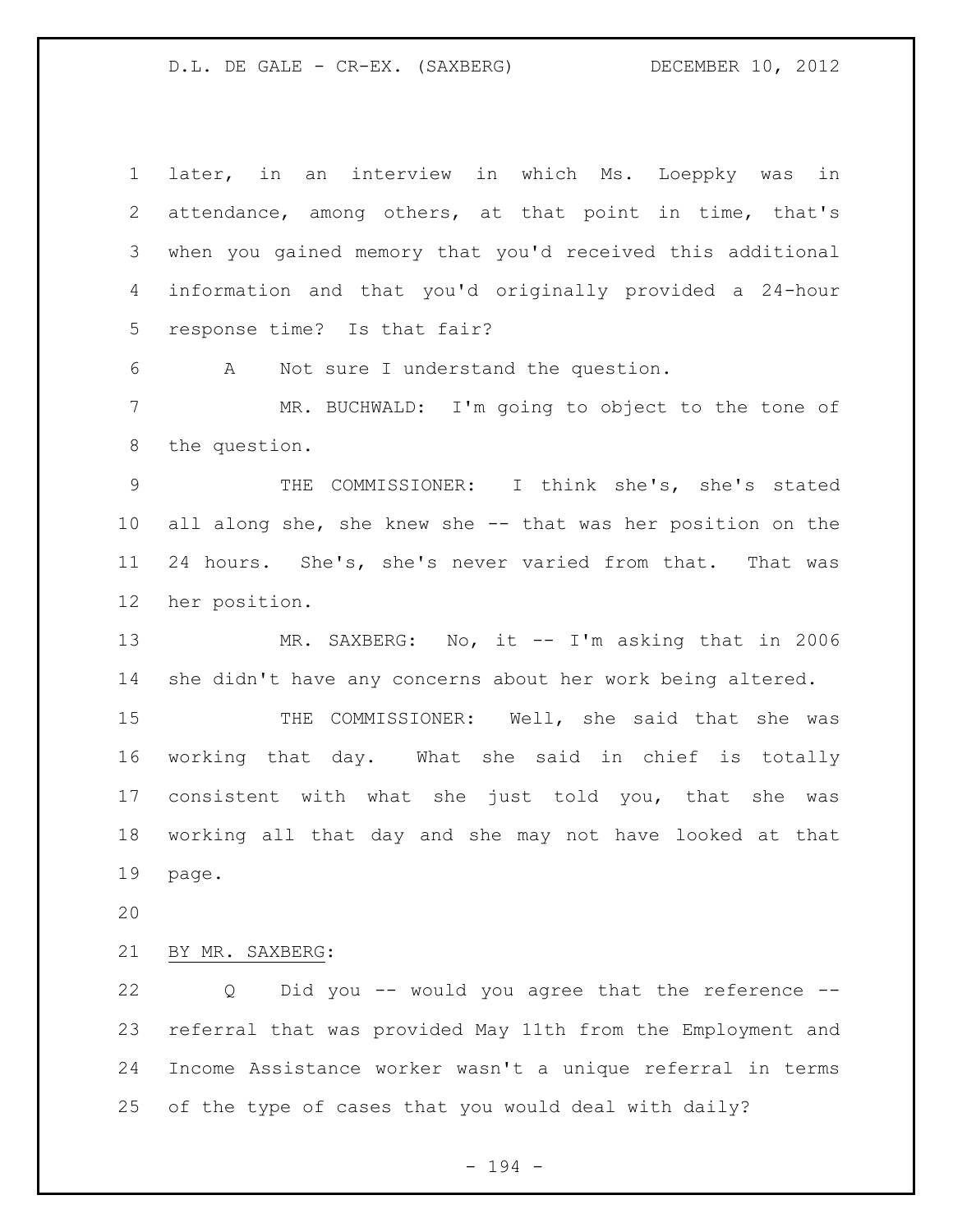1 A No, it wasn't unique. Q And how many of those cases would you be dealing with every day? A How many calls did we get every day? Q Yeah, calls, matters that you would have been dealing with on a day to day basis. A On any given day, sometimes we got up to 30 calls. Q And you agree that you would have received some very serious, horrific referrals about dangerous -- children being placed in dangerous positions, correct? A Yes, I did get some -- Q That -- 14 A -- of those calls. Q Very dramatic and matters that needed immediate 24-hour response, correct? A Correct. Q And when that happens, the matter would be -- you would have the backup team responding to it immediately, correct? A That was the plan. Q And many of those would have been very memorable in terms of their severity, correct? A Correct. Q And as you said, this was not a unique case.

- 195 -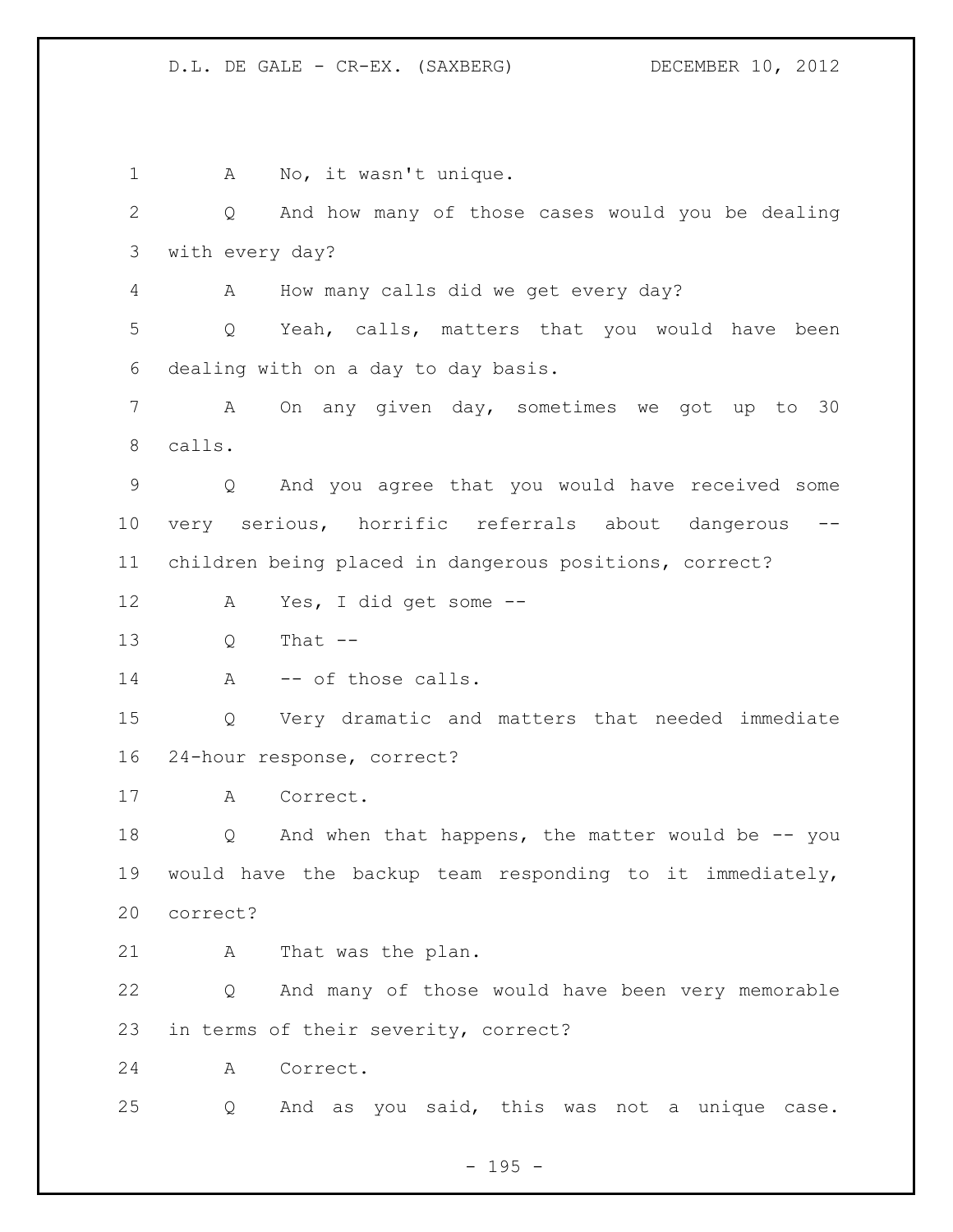This was more run of the mill compared to those instances. A No, I never said this was run of the mill. Q I, I know you didn't say run of the mill, but you had said it wasn't unique. A No, I said it, it wasn't unique ... Okay, it wasn't the typical case that we would get a call on. 7 Q It wasn't the typical? 8 A No. Q So what was atypical about it? A Pardon? Q What was different about it, then? A By virtue of the fact that the previous worker had said the child would not -- would be at risk in either parent's care and now the parents are saying the child's back in their care. Q That was something that was unique, that hadn't happened before, that type of situation? A Yeah, it did, and those are things that we sent -- we would want people go out on right away. THE WITNESS: Excuse me, I could really use a washroom break. 22 THE COMMISSIONER: Yeah, well --23 MR. SAXBERG: I, I think I can wind -- THE COMMISSIONER: Are you finished? MR. SAXBERG: Yeah.